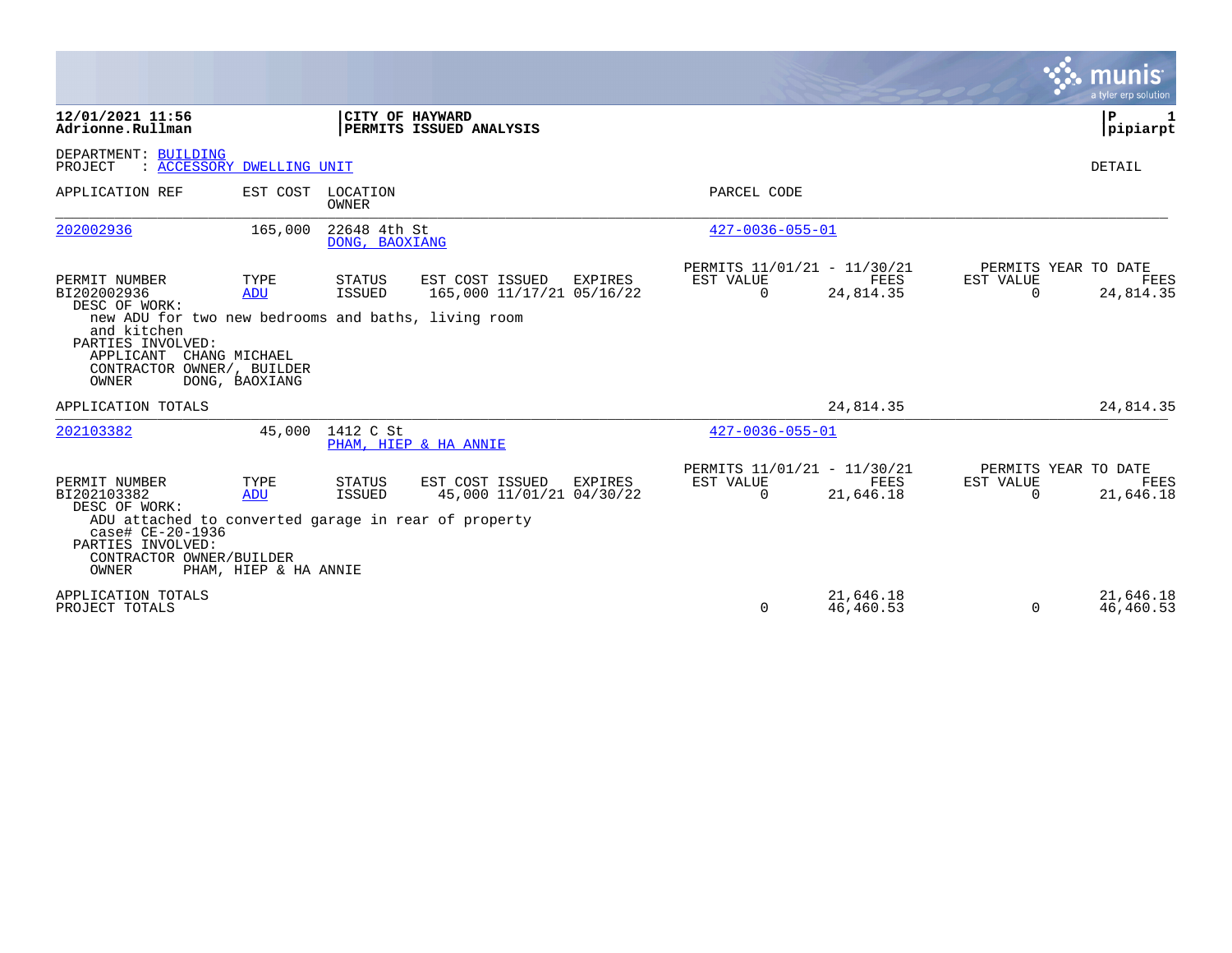|                                                                                                |                                  |                            |                                                                                                                       |                |                                                      |                         |                                               | a tyler erp solution             |
|------------------------------------------------------------------------------------------------|----------------------------------|----------------------------|-----------------------------------------------------------------------------------------------------------------------|----------------|------------------------------------------------------|-------------------------|-----------------------------------------------|----------------------------------|
| 12/01/2021 11:56<br>Adrionne.Rullman                                                           |                                  |                            | CITY OF HAYWARD<br>PERMITS ISSUED ANALYSIS                                                                            |                |                                                      |                         |                                               | $\mathbf{2}$<br>l P<br> pipiarpt |
| DEPARTMENT: BUILDING<br>PROJECT                                                                | : MASTER PLAN REVIEW             |                            |                                                                                                                       |                |                                                      |                         |                                               | DETAIL                           |
| APPLICATION REF                                                                                |                                  | EST COST LOCATION<br>OWNER |                                                                                                                       |                | PARCEL CODE                                          |                         |                                               |                                  |
| 202102736                                                                                      | 1,068,754                        |                            | 411 Industrial Pkwy<br>KB HOMES SOUTH BAY INC                                                                         |                | $078G - 2651 - 011 - 00$                             |                         |                                               |                                  |
| PERMIT NUMBER<br>BI202102736<br>DESC OF WORK:                                                  | TYPE<br><b>MASTER REV ISSUED</b> | <b>STATUS</b>              | EST COST ISSUED<br>1,068,754 11/29/21 05/28/22                                                                        | EXPIRES        | PERMITS 11/01/21 - 11/30/21<br>EST VALUE<br>$\Omega$ | FEES<br>21, 122. 15     | PERMITS YEAR TO DATE<br>EST VALUE<br>$\Omega$ | FEES<br>21, 122. 15              |
| 4B-8037/1913/38/0-4C-8061/1930/34/0(Tract 8304)<br>PARTIES INVOLVED:<br>APPLICANT TAPPIN, ALEC |                                  |                            | Master Plan-4plex-4A-Liv-7585sf/1930qaraqe/39porch/97deck                                                             |                |                                                      |                         |                                               |                                  |
| CONTRACTOR KB HOMES SOUTH BAY INC<br>OWNER                                                     | KB HOMES SOUTH BAY INC           |                            |                                                                                                                       |                |                                                      |                         |                                               |                                  |
| APPLICATION TOTALS                                                                             |                                  |                            |                                                                                                                       |                |                                                      | 21,122.15               |                                               | 21, 122. 15                      |
| 202102738                                                                                      | 1,855,649                        |                            | 411 Industrial Pkwy<br>KB HOMES SOUTH BAY INC                                                                         |                | $078G - 2651 - 011 - 00$                             |                         |                                               |                                  |
| PERMIT NUMBER<br>BI202102738<br>DESC OF WORK:                                                  | TYPE<br><b>MASTER REV ISSUED</b> | STATUS                     | EST COST ISSUED<br>1,855,649 11/29/21 05/28/22                                                                        | <b>EXPIRES</b> | PERMITS 11/01/21 - 11/30/21<br>EST VALUE<br>0        | FEES<br>26,120.24       | PERMITS YEAR TO DATE<br>EST VALUE<br>0        | <b>FEES</b><br>26,120.24         |
| PARTIES INVOLVED:                                                                              |                                  |                            | Master Plan-7plex-7A-13,513Living/3383garage/57porch/175deck<br>7B-13,857/3329/71/0-7C-13,896/3375/54/213(Tract 8304) |                |                                                      |                         |                                               |                                  |
| APPLICANT TAPPIN, ALEC<br>CONTRACTOR KB HOMES SOUTH BAY INC<br>OWNER                           | KB HOMES SOUTH BAY INC           |                            |                                                                                                                       |                |                                                      |                         |                                               |                                  |
| APPLICATION TOTALS                                                                             |                                  |                            |                                                                                                                       |                |                                                      | 26,120.24               |                                               | 26,120.24                        |
| 202102739                                                                                      | 1,322,948                        |                            | 411 Industrial Pkwy<br>KB HOMES SOUTH BAY INC                                                                         |                | $078G - 2651 - 011 - 00$                             |                         |                                               |                                  |
| PERMIT NUMBER<br>BI202102739<br>DESC OF WORK:                                                  | TYPE<br><b>MASTER REV ISSUED</b> | <b>STATUS</b>              | EST COST ISSUED<br>1,322,948 11/29/21 05/28/22                                                                        | EXPIRES        | PERMITS 11/01/21 - 11/30/21<br>EST VALUE<br>0        | FEES<br>21,036.99       | PERMITS YEAR TO DATE<br>EST VALUE<br>0        | FEES<br>21,036.99                |
| 5B-9977sf/2385/49/0 (Tract 8304)<br>PARTIES INVOLVED:<br>APPLICANT TAPPIN, ALEC                |                                  |                            | Master Plan-5plex-5A-Living-9603sf/2419gar/57porch/136deck                                                            |                |                                                      |                         |                                               |                                  |
| CONTRACTOR KB HOMES SOUTH BAY INC<br>OWNER                                                     | KB HOMES SOUTH BAY INC           |                            |                                                                                                                       |                |                                                      |                         |                                               |                                  |
| APPLICATION TOTALS<br>PROJECT TOTALS                                                           |                                  |                            |                                                                                                                       |                | $\Omega$                                             | 21,036.99<br>68, 279.38 | 0                                             | 21,036.99<br>68,279.38           |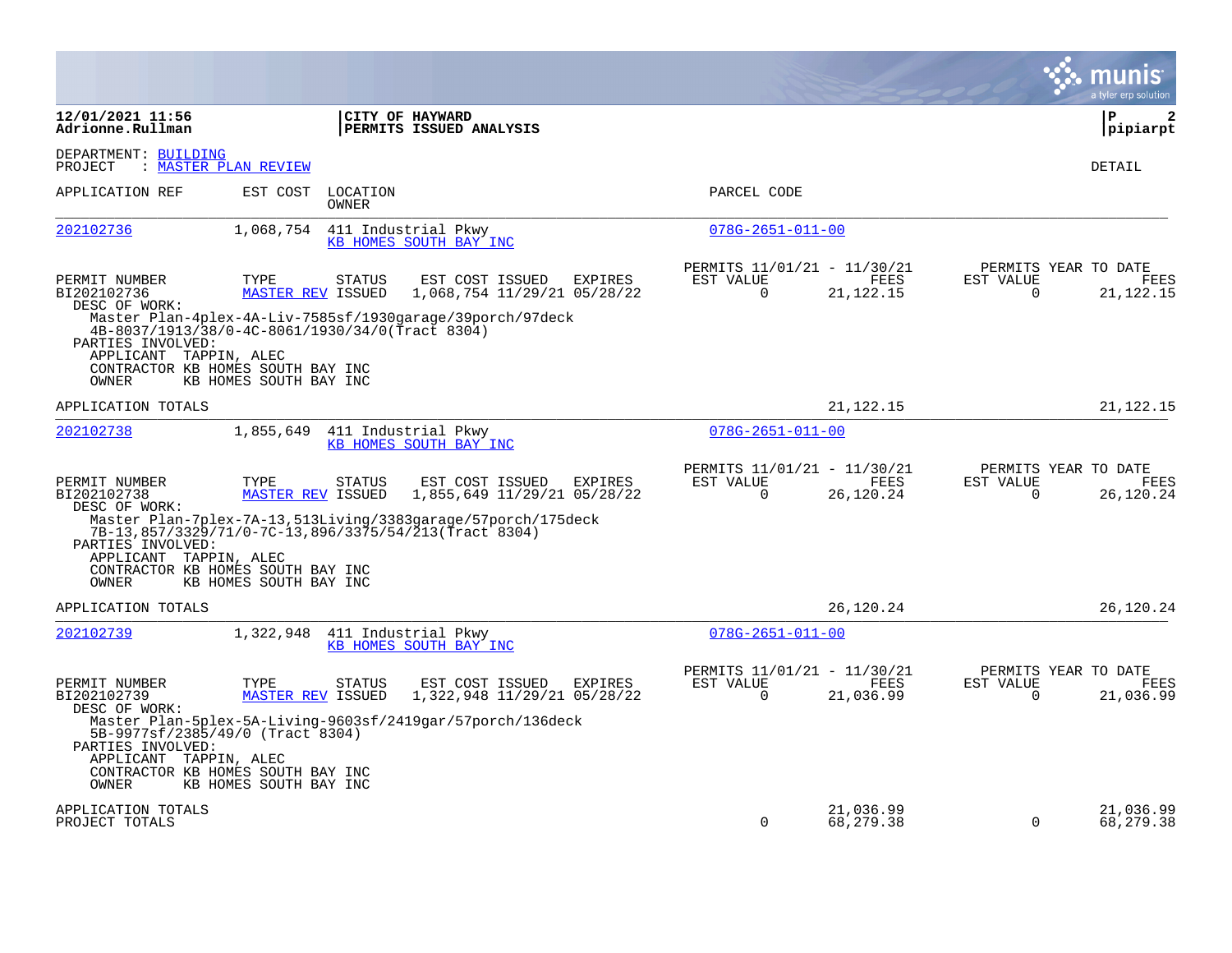|                                                         |                                                                                                                               |                                                                |                                                                             | munis<br>a tyler erp solution                                        |
|---------------------------------------------------------|-------------------------------------------------------------------------------------------------------------------------------|----------------------------------------------------------------|-----------------------------------------------------------------------------|----------------------------------------------------------------------|
| 12/01/2021 11:56<br>Adrionne.Rullman                    |                                                                                                                               | CITY OF HAYWARD<br>PERMITS ISSUED ANALYSIS                     |                                                                             | l P<br>3<br> pipiarpt                                                |
| DEPARTMENT: BUILDING<br>PROJECT                         | : TRACT PLOTS WITH SUBS                                                                                                       |                                                                |                                                                             | DETAIL                                                               |
| APPLICATION REF                                         | EST COST LOCATION<br>OWNER                                                                                                    |                                                                | PARCEL CODE                                                                 |                                                                      |
| 201907495                                               | 303,675<br>25446 CUSTOM Ct<br>MERITAGE HOMES                                                                                  |                                                                | $444 - 0060 - 990 - 20$                                                     |                                                                      |
| PERMIT NUMBER<br>BI201907495<br>DESC OF WORK:           | TYPE<br>STATUS<br>TRACT PLOT ISSUED                                                                                           | EST COST ISSUED<br>EXPIRES<br>303,675 11/01/21 04/30/22        | PERMITS 11/01/21 - 11/30/21<br>EST VALUE<br>FEES<br>0<br>9,886.26           | PERMITS YEAR TO DATE<br>EST VALUE<br>FEES<br>0<br>9,886.26           |
| PARTIES INVOLVED:<br>CONTRACTOR MERITAGE HOMES<br>OWNER | Tract 8345-Bld 5-New SFA Unit 16 Plan 3B, 4 Bd/3.5ba-<br>2119sf Living/432garage/6Porch/Patio sf/79Deck sf<br>MERITAGE HOMES  |                                                                |                                                                             |                                                                      |
| APPLICATION TOTALS                                      |                                                                                                                               |                                                                | 9,886.26                                                                    | 9,886.26                                                             |
| 201907496                                               | 281,617<br>25452 CUSTOM Ct<br>MERITAGE HOMES                                                                                  |                                                                | $444 - 0060 - 990 - 21$                                                     |                                                                      |
| PERMIT NUMBER<br>BI201907496<br>DESC OF WORK:           | TYPE<br><b>STATUS</b><br>TRACT PLOT ISSUED                                                                                    | EST COST ISSUED<br>EXPIRES<br>281,617 11/01/21 04/30/22        | PERMITS 11/01/21 - 11/30/21<br>EST VALUE<br>FEES<br>$\mathbf 0$<br>9,704.57 | PERMITS YEAR TO DATE<br>EST VALUE<br>FEES<br>$\mathbf 0$<br>9,704.57 |
| PARTIES INVOLVED:<br>CONTRACTOR MERITAGE HOMES<br>OWNER | Tract 8345-Bld 5-New SFA Unit 17 Plan $2,4$ Bd/3.5ba-<br>1909sf Living/457garage/67Porch/Patio sf/97Deck sf<br>MERITAGE HOMES |                                                                |                                                                             |                                                                      |
| APPLICATION TOTALS                                      |                                                                                                                               |                                                                | 9,704.57                                                                    | 9,704.57                                                             |
| 201907497                                               | 294,517<br>25458 CUSTOM Ct<br>MERITAGE HOMES                                                                                  |                                                                | $444 - 0060 - 990 - 22$                                                     |                                                                      |
| PERMIT NUMBER<br>BI201907497<br>DESC OF WORK:           | TYPE<br><b>STATUS</b><br>TRACT PLOT ISSUED                                                                                    | <b>EXPIRES</b><br>EST COST ISSUED<br>294,517 11/01/21 04/30/22 | PERMITS 11/01/21 - 11/30/21<br>EST VALUE<br>FEES<br>$\Omega$<br>9,811.33    | PERMITS YEAR TO DATE<br>EST VALUE<br>FEES<br>$\Omega$<br>9,811.33    |
| PARTIES INVOLVED:<br>CONTRACTOR MERITAGE HOMES<br>OWNER | Tract 8345-Bld 5-New SFA Unit 18 Plan 3A, 4 Bd/3.5ba-<br>2041sf Living/463garage/0Porch/Patio sf/74Deck sf<br>MERITAGE HOMES  |                                                                |                                                                             |                                                                      |
| APPLICATION TOTALS                                      |                                                                                                                               |                                                                | 9,811.33                                                                    | 9,811.33                                                             |
| 201907498                                               | 316,570<br>25464 CUSTOM Ct<br>MERITAGE HOMES                                                                                  |                                                                | $444 - 0060 - 990 - 23$                                                     |                                                                      |
| PERMIT NUMBER<br>BI201907498                            | TYPE<br><b>STATUS</b><br>TRACT PLOT<br>ISSUED                                                                                 | EST COST ISSUED<br><b>EXPIRES</b><br>316,570 11/01/21 04/30/22 | PERMITS 11/01/21 - 11/30/21<br>EST VALUE<br>FEES<br>$\Omega$<br>9,993.00    | PERMITS YEAR TO DATE<br>EST VALUE<br>FEES<br>9,993.00<br>$\Omega$    |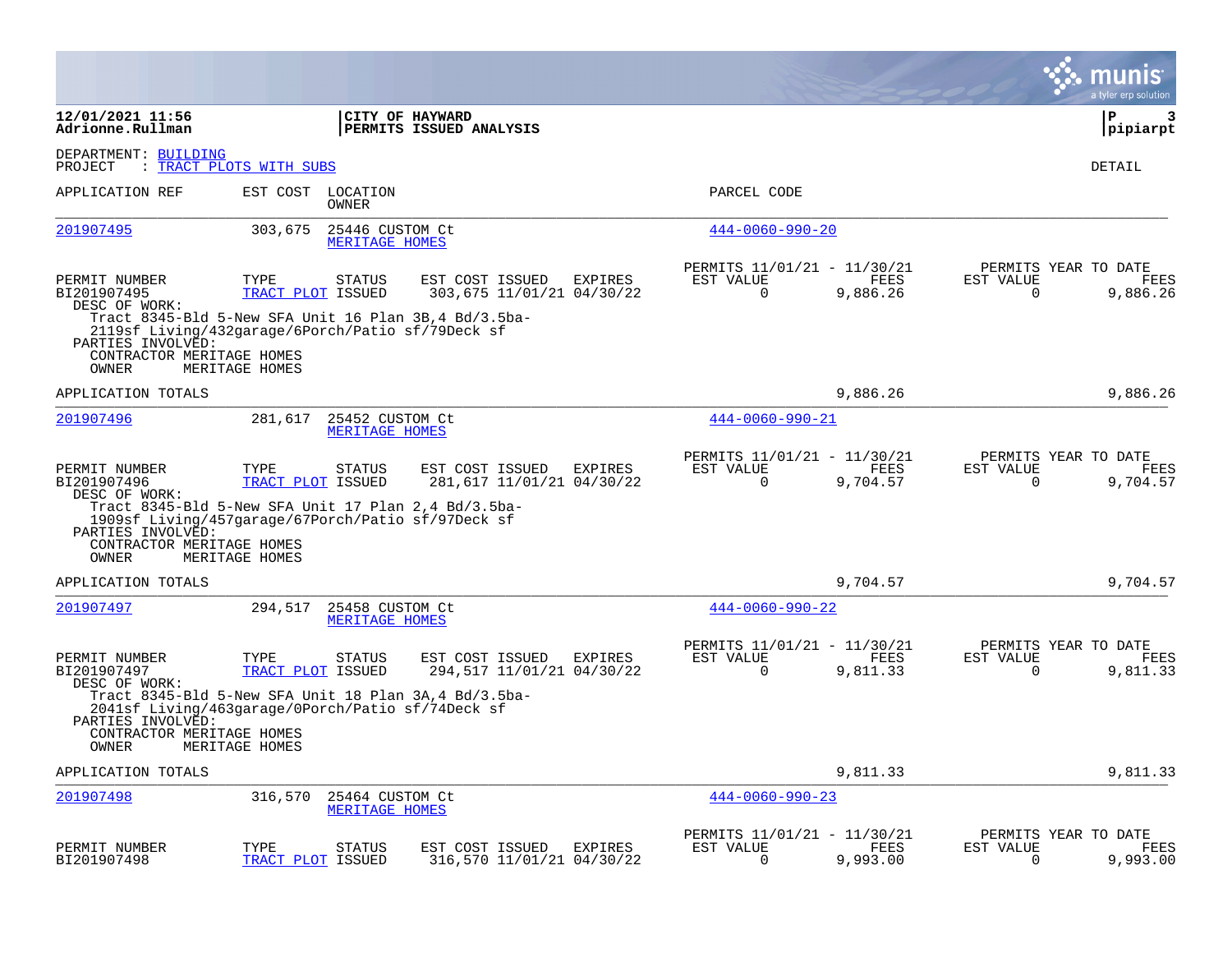|                                                                          |                                                                                                                                   |                                                         |                                                         |                  | a tyler erp solutior                                                 |
|--------------------------------------------------------------------------|-----------------------------------------------------------------------------------------------------------------------------------|---------------------------------------------------------|---------------------------------------------------------|------------------|----------------------------------------------------------------------|
| 12/01/2021 11:56<br>Adrionne.Rullman                                     | CITY OF HAYWARD                                                                                                                   | PERMITS ISSUED ANALYSIS                                 |                                                         |                  | ∣P<br> pipiarpt                                                      |
| DEPARTMENT: BUILDING<br>PROJECT                                          | : TRACT PLOTS WITH SUBS                                                                                                           |                                                         |                                                         |                  | <b>DETAIL</b>                                                        |
| APPLICATION REF                                                          | EST COST LOCATION<br>OWNER                                                                                                        |                                                         | PARCEL CODE                                             |                  |                                                                      |
| DESC OF WORK:<br>PARTIES INVOLVED:<br>CONTRACTOR MERITAGE HOMES<br>OWNER | Tract 8345-Bld 5-New SFA Unit 19 Plan 4ME-R, 4 Bd/3.5ba-<br>2184sf Living/475garage/0Porch/Patio sf/127Deck sf<br>MERITAGE HOMES  |                                                         |                                                         |                  |                                                                      |
| APPLICATION TOTALS                                                       |                                                                                                                                   |                                                         |                                                         | 9,993.00         | 9,993.00                                                             |
| 201907516                                                                | 303,675<br>25498 Custom Dr<br>MERITAGE HOMES                                                                                      |                                                         | $444 - 0060 - 990 - 44$                                 |                  |                                                                      |
| PERMIT NUMBER<br>BI201907516<br>DESC OF WORK:                            | TYPE<br><b>STATUS</b><br>TRACT PLOT ISSUED                                                                                        | EST COST ISSUED<br>EXPIRES<br>303,675 11/01/21 04/30/22 | PERMITS 11/01/21 - 11/30/21<br>EST VALUE<br>$\Omega$    | FEES<br>9,886.26 | PERMITS YEAR TO DATE<br>EST VALUE<br>FEES<br>$\Omega$<br>9,886.26    |
| PARTIES INVOLVED:<br>CONTRACTOR MERITAGE HOMES<br>OWNER                  | Tract 8345-Bld 9-New SFA Unit 36 Plan 3BE-R, 4 Bd/3.5ba-<br>2119sf Living/432garage/6Porch/Patio sf/79Deck sf<br>MERITAGE HOMES   |                                                         |                                                         |                  |                                                                      |
| APPLICATION TOTALS                                                       |                                                                                                                                   |                                                         |                                                         | 9,886.26         | 9,886.26                                                             |
| 201907517                                                                | 281,617<br>25500 Custom Dr<br>MERITAGE HOMES                                                                                      |                                                         | $444 - 0060 - 990 - 45$                                 |                  |                                                                      |
| PERMIT NUMBER<br>BI201907517<br>DESC OF WORK:                            | TYPE<br><b>STATUS</b><br>TRACT PLOT ISSUED                                                                                        | EST COST ISSUED<br>EXPIRES<br>281,617 11/01/21 04/30/22 | PERMITS 11/01/21 - 11/30/21<br>EST VALUE<br>$\Omega$    | FEES<br>9,704.57 | PERMITS YEAR TO DATE<br>EST VALUE<br>FEES<br>$\Omega$<br>9,704.57    |
| PARTIES INVOLVED:<br>CONTRACTOR MERITAGE HOMES<br>OWNER                  | Tract 8345-Bld 9-New SFA Unit 37 Plan $2-R$ , 4 Bd/3.5ba-<br>1909sf Living/457garage/67Porch/Patio sf/97Deck sf<br>MERITAGE HOMES |                                                         |                                                         |                  |                                                                      |
| APPLICATION TOTALS                                                       |                                                                                                                                   |                                                         |                                                         | 9,704.57         | 9,704.57                                                             |
| 201907518                                                                | 225,692<br>25506 Custom Dr<br>MERITAGE HOMES                                                                                      |                                                         | $444 - 0060 - 990 - 46$                                 |                  |                                                                      |
| PERMIT NUMBER<br>BI201907518<br>DESC OF WORK:                            | TYPE<br>STATUS<br>TRACT PLOT ISSUED                                                                                               | EST COST ISSUED<br>EXPIRES<br>225,692 11/01/21 04/30/22 | PERMITS 11/01/21 - 11/30/21<br>EST VALUE<br>$\mathbf 0$ | FEES<br>9,242.68 | PERMITS YEAR TO DATE<br>EST VALUE<br>FEES<br>$\mathbf 0$<br>9,242.68 |
| PARTIES INVOLVED:<br>CONTRACTOR MERITAGE HOMES<br>OWNER                  | Tract 8345-Bld 9-New SFA Unit 38 Plan $1,2$ Bd/2.5ba-<br>1445sf Living/570garage/49Porch/Patio sf/93Deck sf<br>MERITAGE HOMES     |                                                         |                                                         |                  |                                                                      |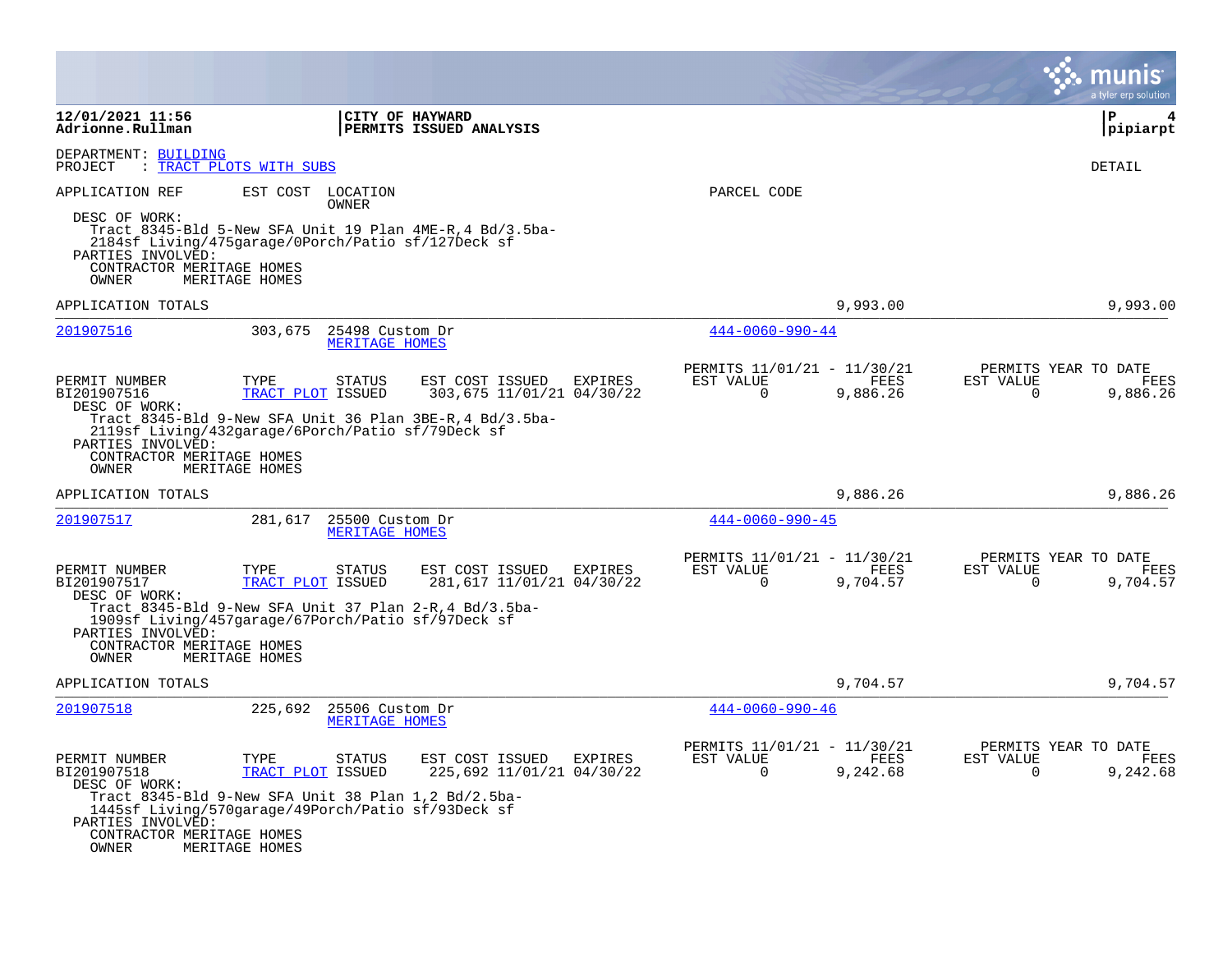|                                                                                                                                                                                                 |                           |                                            |                                                         |                |                                                      |                  | munis<br>a tyler erp solution                                     |
|-------------------------------------------------------------------------------------------------------------------------------------------------------------------------------------------------|---------------------------|--------------------------------------------|---------------------------------------------------------|----------------|------------------------------------------------------|------------------|-------------------------------------------------------------------|
| 12/01/2021 11:56<br>Adrionne.Rullman<br>APPLICATION TOTALS                                                                                                                                      |                           |                                            | CITY OF HAYWARD<br>PERMITS ISSUED ANALYSIS              |                |                                                      | 9,242.68         | ΙP<br>5<br> pipiarpt<br>9,242.68                                  |
| DEPARTMENT: BUILDING<br>PROJECT                                                                                                                                                                 | : TRACT PLOTS WITH SUBS   |                                            |                                                         |                |                                                      |                  | DETAIL                                                            |
| APPLICATION REF                                                                                                                                                                                 |                           | EST COST LOCATION<br>OWNER                 |                                                         |                | PARCEL CODE                                          |                  |                                                                   |
| 201907519                                                                                                                                                                                       | 225,692                   | 25512 Custom Dr<br>MERITAGE HOMES          |                                                         |                | $444 - 0060 - 990 - 47$                              |                  |                                                                   |
| PERMIT NUMBER<br>BI201907519<br>DESC OF WORK:<br>Tract $8345-\text{Bld }9-\text{New}$ SFA Unit 39 Plan 1,2 Bd/2.5ba-<br>1445sf Living/570garage/49Porch/Patio sf/93Deck sf<br>PARTIES INVOLVED: | TYPE<br>TRACT PLOT ISSUED | <b>STATUS</b>                              | EST COST ISSUED<br>225,692 11/01/21 04/30/22            | EXPIRES        | PERMITS 11/01/21 - 11/30/21<br>EST VALUE<br>$\Omega$ | FEES<br>9,242.68 | PERMITS YEAR TO DATE<br>EST VALUE<br>FEES<br>$\Omega$<br>9,242.68 |
| CONTRACTOR MERITAGE HOMES<br>OWNER                                                                                                                                                              | MERITAGE HOMES            |                                            |                                                         |                |                                                      |                  |                                                                   |
| APPLICATION TOTALS                                                                                                                                                                              |                           |                                            |                                                         |                |                                                      | 9,242.68         | 9,242.68                                                          |
| 201907521                                                                                                                                                                                       | 316,570                   | 25518 Custom Dr<br>MERITAGE HOMES          |                                                         |                | $444 - 0060 - 990 - 48$                              |                  |                                                                   |
| PERMIT NUMBER<br>BI201907521<br>DESC OF WORK:                                                                                                                                                   | TYPE<br>TRACT PLOT ISSUED | <b>STATUS</b>                              | EST COST ISSUED<br>316,570 11/01/21 04/30/22            | EXPIRES        | PERMITS 11/01/21 - 11/30/21<br>EST VALUE<br>0        | FEES<br>9,993.00 | PERMITS YEAR TO DATE<br>EST VALUE<br>FEES<br>9,993.00<br>0        |
| 2184sf Living/475garage/0Porch/Patio sf/127Deck sf<br>PARTIES INVOLVED:<br>CONTRACTOR MERITAGE HOMES<br>OWNER                                                                                   | MERITAGE HOMES            |                                            | Tract 8345-Bld 9-New SFA Unit 40 Plan 4ME, 4 Bd/3.5ba-  |                |                                                      |                  |                                                                   |
| APPLICATION TOTALS                                                                                                                                                                              |                           |                                            |                                                         |                |                                                      | 9,993.00         | 9,993.00                                                          |
| 201907522                                                                                                                                                                                       | 303,675                   | 25497 Parklane Dr<br><b>MERITAGE HOMES</b> |                                                         |                | $444 - 0060 - 990 - 69$                              |                  |                                                                   |
| PERMIT NUMBER<br>BI201907522<br>DESC OF WORK:                                                                                                                                                   | TYPE<br>TRACT PLOT ISSUED | <b>STATUS</b>                              | EST COST ISSUED<br>303,675 11/09/21 05/08/22            | EXPIRES        | PERMITS 11/01/21 - 11/30/21<br>EST VALUE<br>$\Omega$ | FEES<br>9,886.26 | PERMITS YEAR TO DATE<br>EST VALUE<br>FEES<br>$\Omega$<br>9,886.26 |
| 2119sf Living/432garage/6Porch/Patio sf/79Deck sf<br>PARTIES INVOLVED:<br>CONTRACTOR MERITAGE HOMES<br>OWNER                                                                                    | MERITAGE HOMES            |                                            | Tract 8345-Bld 13-New SFA Unit 57 Plan 3BE, 4 Bd/3.5ba- |                |                                                      |                  |                                                                   |
| APPLICATION TOTALS                                                                                                                                                                              |                           |                                            |                                                         |                |                                                      | 9,886.26         | 9,886.26                                                          |
| 201907523                                                                                                                                                                                       | 281,617                   | 25501 Custom Dr<br><b>MERITAGE HOMES</b>   |                                                         |                | $444 - 0060 - 990 - 70$                              |                  |                                                                   |
| PERMIT NUMBER                                                                                                                                                                                   | TYPE                      | <b>STATUS</b>                              | EST COST ISSUED                                         | <b>EXPIRES</b> | PERMITS 11/01/21 - 11/30/21<br>EST VALUE             | FEES             | PERMITS YEAR TO DATE<br>EST VALUE<br>FEES                         |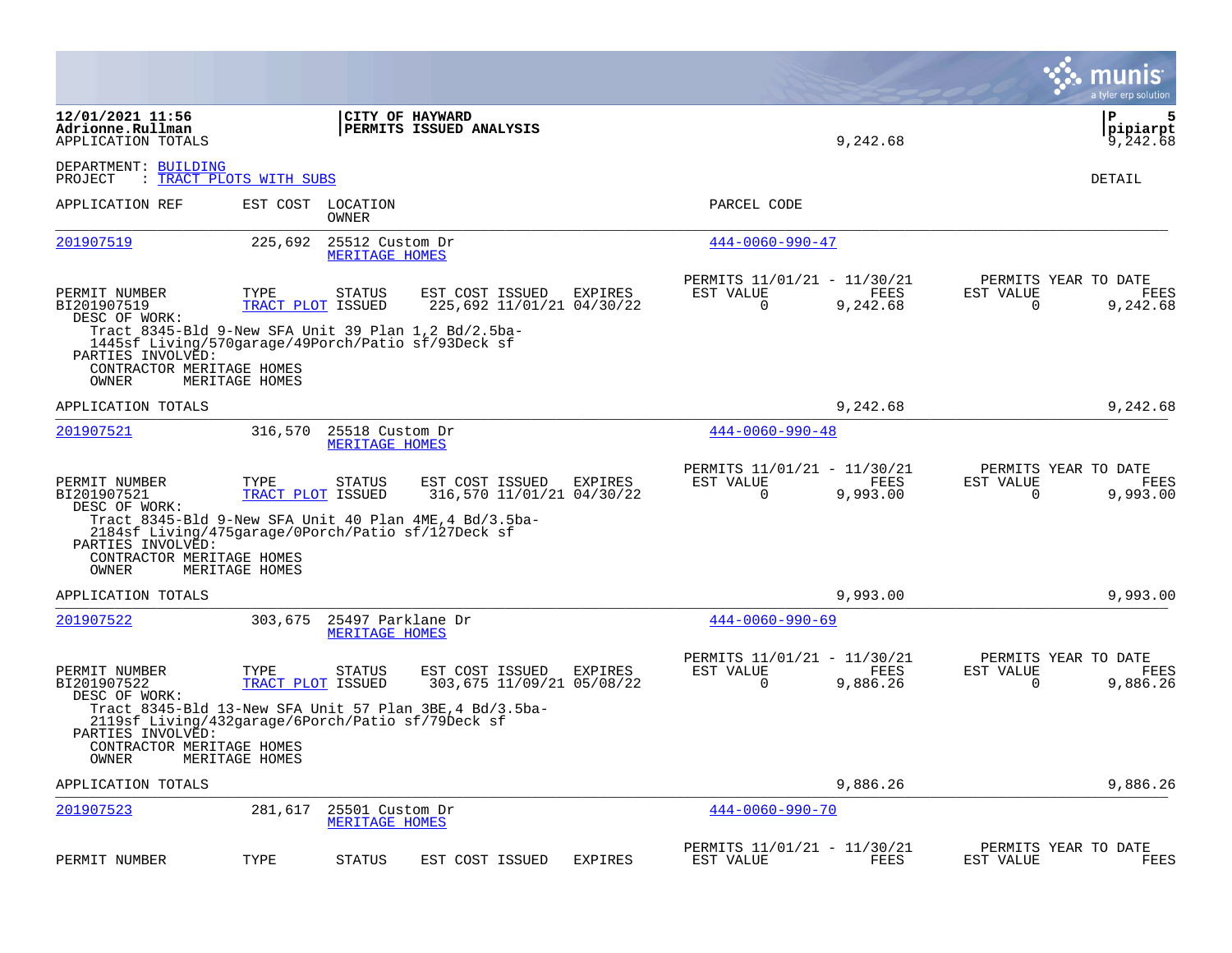|                                                                                                          |                                                                                                                                                   |                                                                                                                         |                                                      |                  | a tyler erp solution                                              |
|----------------------------------------------------------------------------------------------------------|---------------------------------------------------------------------------------------------------------------------------------------------------|-------------------------------------------------------------------------------------------------------------------------|------------------------------------------------------|------------------|-------------------------------------------------------------------|
| 12/01/2021 11:56<br>Adrionne.Rullman                                                                     |                                                                                                                                                   | CITY OF HAYWARD<br>PERMITS ISSUED ANALYSIS                                                                              |                                                      |                  | ΙP<br>6<br> pipiarpt                                              |
| DEPARTMENT: BUILDING<br>PROJECT<br>: TRACT PLOTS WITH SUBS                                               |                                                                                                                                                   |                                                                                                                         |                                                      |                  | DETAIL                                                            |
| APPLICATION REF                                                                                          | EST COST LOCATION<br>OWNER                                                                                                                        |                                                                                                                         | PARCEL CODE                                          |                  |                                                                   |
| BI201907523<br>DESC OF WORK:<br>PARTIES INVOLVED:<br>CONTRACTOR MERITAGE HOMES<br>OWNER                  | TRACT PLOT ISSUED<br>Tract 8345-Bld 13-New SFA Unit 58 Plan 2,4 Bd/3.5ba-<br>1909sf Living/457garage/67Porch/Patio sf/97Deck sf<br>MERITAGE HOMES | 281,617 11/09/21 05/08/22                                                                                               | $\mathbf 0$                                          | 9,704.57         | 9,704.57<br>$\overline{0}$                                        |
| APPLICATION TOTALS                                                                                       |                                                                                                                                                   |                                                                                                                         |                                                      | 9,704.57         | 9,704.57                                                          |
| 201907524                                                                                                | 225,692                                                                                                                                           | 25507 Custom Dr<br>MERITAGE HOMES                                                                                       | 444-0060-990-71                                      |                  |                                                                   |
| PERMIT NUMBER<br>BI201907524<br>DESC OF WORK:<br>PARTIES INVOLVED:<br>CONTRACTOR MERITAGE HOMES<br>OWNER | TYPE<br>STATUS<br>TRACT PLOT ISSUED<br>1445sf Living/570garage/49Porch/Patio sf/93Deck sf<br>MERITAGE HOMES                                       | EST COST ISSUED<br>EXPIRES<br>225,692 11/09/21 05/08/22<br>Tract 8345-Bld 13-New SFA Unit 59 Plan 1-R, 2 Bd/2.5ba-      | PERMITS 11/01/21 - 11/30/21<br>EST VALUE<br>$\Omega$ | FEES<br>9,242.68 | PERMITS YEAR TO DATE<br>EST VALUE<br>FEES<br>$\Omega$<br>9,242.68 |
| APPLICATION TOTALS                                                                                       |                                                                                                                                                   |                                                                                                                         |                                                      | 9,242.68         | 9,242.68                                                          |
| 201907525                                                                                                | 225,692 25513 Custom Dr                                                                                                                           | MERITAGE HOMES                                                                                                          | $444 - 0060 - 990 - 72$                              |                  |                                                                   |
| PERMIT NUMBER<br>BI201907525<br>DESC OF WORK:<br>PARTIES INVOLVED:<br>CONTRACTOR MERITAGE HOMES<br>OWNER | TYPE<br><b>STATUS</b><br>TRACT PLOT ISSUED<br>1445sf Living/570garage/49Porch/Patio sf/93Deck sf<br>MERITAGE HOMES                                | EST COST ISSUED<br>EXPIRES<br>225,692 11/01/21 04/30/22<br>Tract 8345-Bld 13-New SFA Unit 60 Plan $1-R$ , 2 Bd/2.5ba-   | PERMITS 11/01/21 - 11/30/21<br>EST VALUE<br>0        | FEES<br>9,242.68 | PERMITS YEAR TO DATE<br>EST VALUE<br>FEES<br>0<br>9,242.68        |
| APPLICATION TOTALS                                                                                       |                                                                                                                                                   |                                                                                                                         |                                                      | 9,242.68         | 9,242.68                                                          |
| 201907526                                                                                                | 316,570                                                                                                                                           | 25517 Custom Dr<br>MERITAGE HOMES                                                                                       | $444 - 0060 - 990 - 73$                              |                  |                                                                   |
| PERMIT NUMBER<br>BI201907526<br>DESC OF WORK:<br>PARTIES INVOLVED:<br>CONTRACTOR MERITAGE HOMES<br>OWNER | TYPE<br>STATUS<br>TRACT PLOT ISSUED<br>2184sf Living/475garage/0Porch/Patio sf/127Deck sf<br>MERITAGE HOMES                                       | EST COST ISSUED<br>EXPIRES<br>316,570 11/01/21 04/30/22<br>Tract 8345-Bld 13-New SFA Unit 61 Plan $4ME-R$ , 4 Bd/3.5ba- | PERMITS 11/01/21 - 11/30/21<br>EST VALUE<br>$\Omega$ | FEES<br>9,993.00 | PERMITS YEAR TO DATE<br>EST VALUE<br>FEES<br>9,993.00<br>$\Omega$ |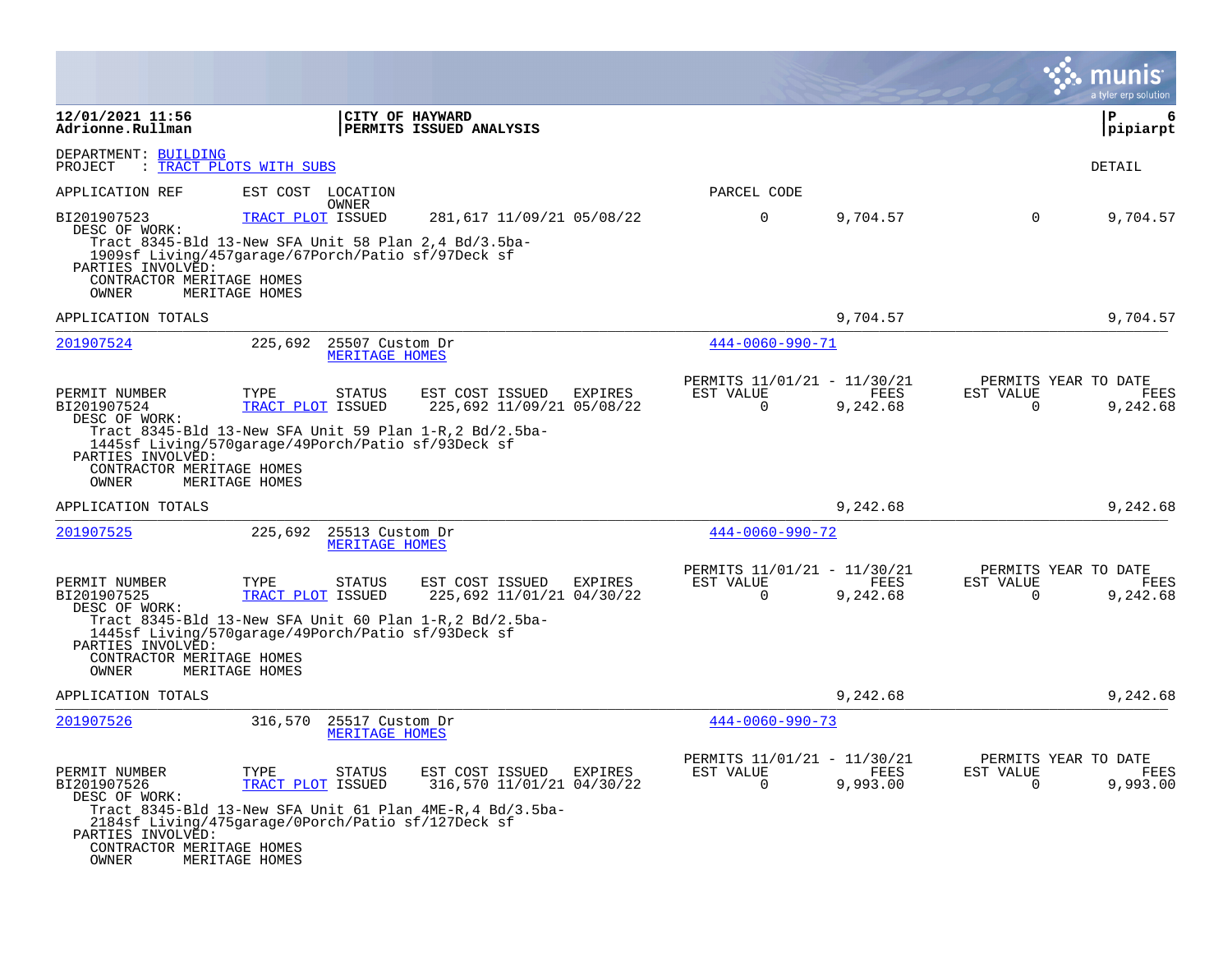|                                                                                              |                                                                                                                                                                                                                                                |                                                                                | munis<br>a tyler erp solution                                        |
|----------------------------------------------------------------------------------------------|------------------------------------------------------------------------------------------------------------------------------------------------------------------------------------------------------------------------------------------------|--------------------------------------------------------------------------------|----------------------------------------------------------------------|
| 12/01/2021 11:56<br>Adrionne.Rullman                                                         | <b>CITY OF HAYWARD</b><br><b>PERMITS ISSUED ANALYSIS</b>                                                                                                                                                                                       |                                                                                | l P<br>7<br> pipiarpt                                                |
| DEPARTMENT: BUILDING<br>PROJECT                                                              | : TRACT PLOTS WITH SUBS                                                                                                                                                                                                                        |                                                                                | DETAIL                                                               |
| APPLICATION REF                                                                              | EST COST<br>LOCATION<br>OWNER                                                                                                                                                                                                                  | PARCEL CODE                                                                    |                                                                      |
| APPLICATION TOTALS                                                                           |                                                                                                                                                                                                                                                | 9,993.00                                                                       | 9,993.00                                                             |
| 202105501                                                                                    | 237,277<br>29712 HANSEN St<br>KB HOMES SOUTH BAY INC                                                                                                                                                                                           | $078G - 2651 - 990 - 85$                                                       |                                                                      |
| PERMIT NUMBER<br>BI202105501<br>DESC OF WORK:                                                | TYPE<br>EST COST ISSUED<br>EXPIRES<br>STATUS<br>237, 277 11/19/21 05/18/22<br>TRACT PLOT ISSUED<br>Tract 8304- Building 13- Unit 1301-Plan D1-3BD/2.5Ba                                                                                        | PERMITS 11/01/21 - 11/30/21<br>EST VALUE<br>FEES<br>$\overline{0}$<br>6,237.18 | PERMITS YEAR TO DATE<br>EST VALUE<br>FEES<br>$\mathbf 0$<br>6,237.18 |
| PARTIES INVOLVED:<br>APPLICANT TAPPIN, ALEC<br>OWNER                                         | 1622 sq ft Living, 477 Garage, 12 Porch, 0 Deck<br>CONTRACTOR KB HOMES SOUTH BAY INC<br>KB HOMES SOUTH BAY INC                                                                                                                                 |                                                                                |                                                                      |
| APPLICATION TOTALS                                                                           |                                                                                                                                                                                                                                                | 6,237.18                                                                       | 6,237.18                                                             |
| 202105502                                                                                    | 291,512<br>29710 HANSEN St<br>KB HOMES SOUTH BAY INC                                                                                                                                                                                           | $078G - 2651 - 990 - 84$                                                       |                                                                      |
| PERMIT NUMBER<br>BI202105502<br>DESC OF WORK:<br>PARTIES INVOLVED:<br>APPLICANT TAPPIN, ALEC | TYPE<br>EST COST ISSUED<br>EXPIRES<br>STATUS<br>TRACT PLOT ISSUED<br>291,512 11/19/21 05/18/22<br>Tract 8304- Building 13- Unit 1302-Plan B1-4BD/3.5Ba<br>2018 sq ft Living, 489 Garage, 9 Porch, 39 Deck<br>CONTRACTOR KB HOMES SOUTH BAY INC | PERMITS 11/01/21 - 11/30/21<br>EST VALUE<br>FEES<br>0<br>6,682.69              | PERMITS YEAR TO DATE<br>EST VALUE<br>FEES<br>6,682.69<br>0           |
| OWNER                                                                                        | KB HOMES SOUTH BAY INC                                                                                                                                                                                                                         |                                                                                |                                                                      |
| APPLICATION TOTALS<br>202105503                                                              | 272,302<br>29708 HANSEN St<br>KB HOMES SOUTH BAY INC                                                                                                                                                                                           | 6,682.69<br>$078G - 2651 - 990 - 83$                                           | 6,682.69                                                             |
| PERMIT NUMBER<br>BI202105503<br>DESC OF WORK:<br>PARTIES INVOLVED:                           | TYPE<br>STATUS<br>EST COST ISSUED<br>EXPIRES<br>TRACT PLOT ISSUED<br>272,302 11/19/21 05/18/22<br>Tract 8304- Building 13- Unit 1303-Plan A1-3BD/2.5Ba<br>1892 sq ft Living, 475 Garage, 9 Porch, 0 Deck                                       | PERMITS 11/01/21 - 11/30/21<br>EST VALUE<br>FEES<br>0<br>6,525.62              | PERMITS YEAR TO DATE<br>EST VALUE<br>FEES<br>0<br>6,525.62           |
| APPLICANT TAPPIN, ALEC<br>OWNER                                                              | CONTRACTOR KB HOMES SOUTH BAY INC<br>KB HOMES SOUTH BAY INC                                                                                                                                                                                    |                                                                                |                                                                      |
| APPLICATION TOTALS                                                                           |                                                                                                                                                                                                                                                | 6,525.62                                                                       | 6,525.62                                                             |
| 202105504                                                                                    | 297,070 29706 HANSEN St                                                                                                                                                                                                                        | $078G - 2651 - 990 - 82$                                                       |                                                                      |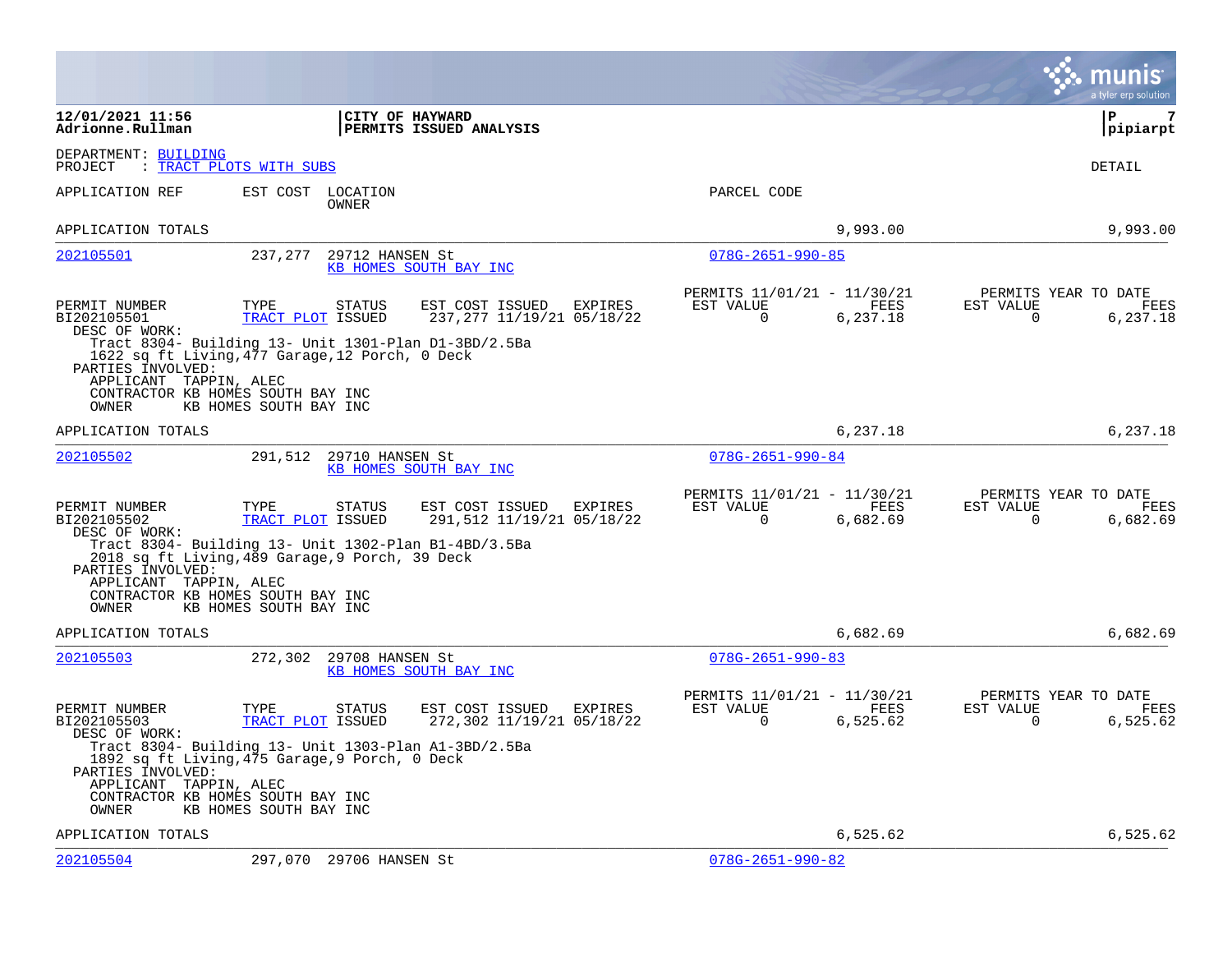|                                                                                                                                                                                                                                       |                                             |                   |                                                                      |         |                                          |                        |                                   | <b>R.MUNIS</b><br>a tyler erp solution |
|---------------------------------------------------------------------------------------------------------------------------------------------------------------------------------------------------------------------------------------|---------------------------------------------|-------------------|----------------------------------------------------------------------|---------|------------------------------------------|------------------------|-----------------------------------|----------------------------------------|
| 12/01/2021 11:56<br>Adrionne.Rullman                                                                                                                                                                                                  |                                             |                   | CITY OF HAYWARD<br>PERMITS ISSUED ANALYSIS<br>KB HOMES SOUTH BAY INC |         |                                          |                        |                                   | P<br>pipiarpt                          |
| PERMIT NUMBER                                                                                                                                                                                                                         | TYPE                                        | STATUS            | EST COST ISSUED                                                      | EXPIRES | PERMITS 11/01/21 - 11/30/21<br>EST VALUE | FEES                   | PERMITS YEAR TO DATE<br>EST VALUE | FEES                                   |
| DEPARTMENT: BUILDING<br>: TRACT PLOTS WITH SUBS<br>PROJECT                                                                                                                                                                            |                                             |                   |                                                                      |         |                                          |                        |                                   | DETAIL                                 |
| APPLICATION REF                                                                                                                                                                                                                       | EST COST                                    | LOCATION<br>OWNER |                                                                      |         | PARCEL CODE                              |                        |                                   |                                        |
| BI202105504<br>DESC OF WORK:<br>Tract 8304- Building 13- Unit 1304-Plan B1E-4BD/3.5Ba<br>2053 sq ft Living, 489 Garage, 9 Porch, 58 Deck<br>PARTIES INVOLVED:<br>APPLICANT TAPPIN, ALEC<br>CONTRACTOR KB HOMES SOUTH BAY INC<br>OWNER | TRACT PLOT ISSUED<br>KB HOMES SOUTH BAY INC |                   | 297,070 11/19/21 05/18/22                                            |         | 0                                        | 6,731.91               | $\Omega$                          | 6,731.91                               |
| APPLICATION TOTALS<br>PROJECT TOTALS                                                                                                                                                                                                  |                                             |                   |                                                                      |         |                                          | 6,731.91<br>161,710.94 | $\Omega$                          | 6,731.91<br>161,710.94                 |

and the contract of the contract of the contract of the contract of the contract of the contract of the contract of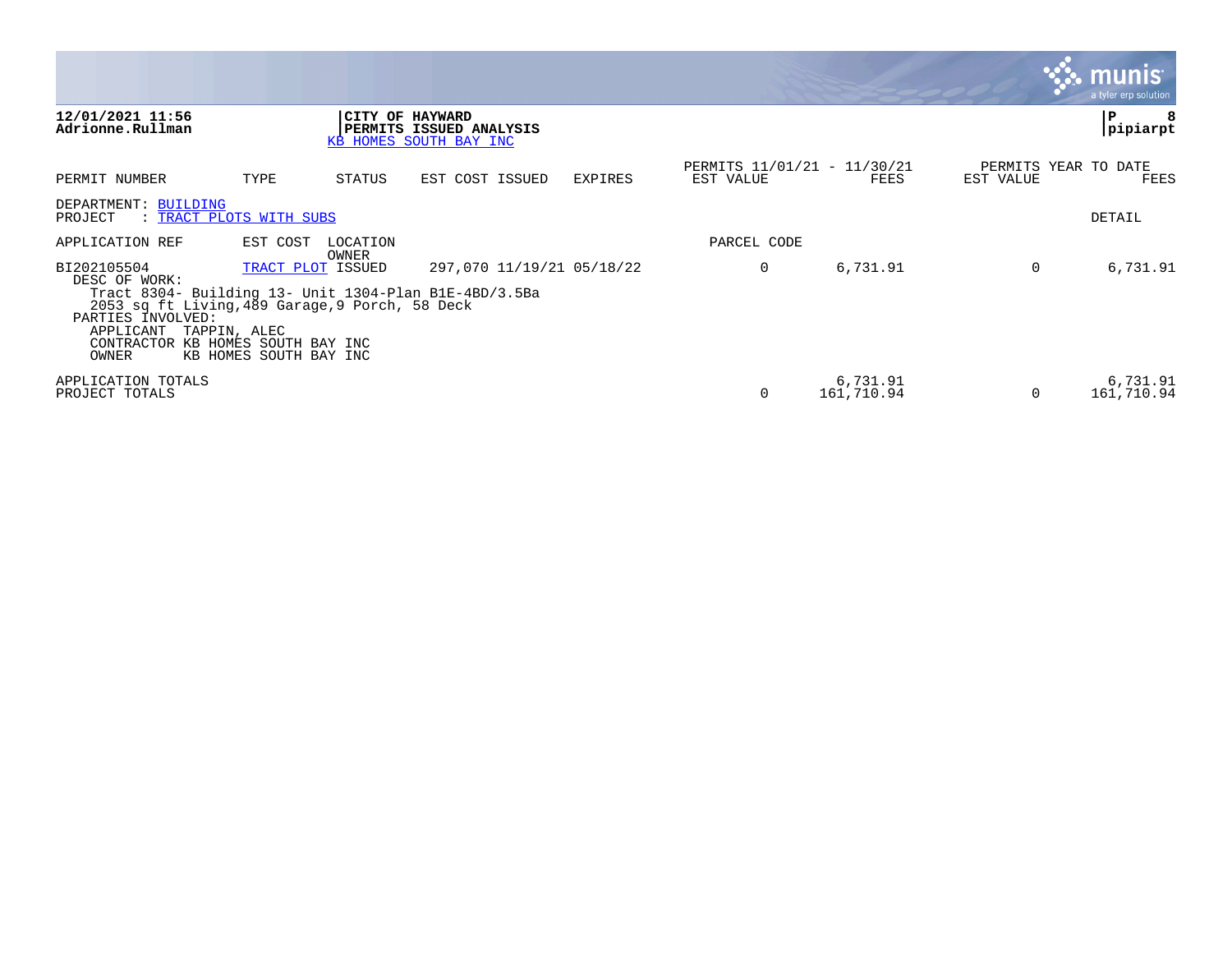|                                                                                                                                                       |                          |                                       |                                                                                                           |         |                                                         |                      |                          | munis<br>a tyler erp solution            |
|-------------------------------------------------------------------------------------------------------------------------------------------------------|--------------------------|---------------------------------------|-----------------------------------------------------------------------------------------------------------|---------|---------------------------------------------------------|----------------------|--------------------------|------------------------------------------|
| 12/01/2021 11:56<br>Adrionne.Rullman                                                                                                                  |                          |                                       | <b>CITY OF HAYWARD</b><br><b>PERMITS ISSUED ANALYSIS</b>                                                  |         |                                                         |                      |                          | l P<br>9<br> pipiarpt                    |
| DEPARTMENT: BUILDING<br>: RESIDENTIAL ROOM ADDITION<br>PROJECT                                                                                        |                          |                                       |                                                                                                           |         |                                                         |                      |                          | DETAIL                                   |
| APPLICATION REF                                                                                                                                       |                          | EST COST LOCATION<br>OWNER            |                                                                                                           |         | PARCEL CODE                                             |                      |                          |                                          |
| 202004315                                                                                                                                             | 40,000                   |                                       | 25816 Stanwood Ave<br>LOPEZSERVIN, MARIA D                                                                |         | $454 - 0015 - 092 - 00$                                 |                      |                          |                                          |
| PERMIT NUMBER<br>BI202004315<br>DESC OF WORK:                                                                                                         | TYPE<br><b>BRAD</b>      | <b>STATUS</b><br><b>ISSUED</b>        | EST COST ISSUED<br>40,000 11/30/21 05/29/22                                                               | EXPIRES | PERMITS 11/01/21 - 11/30/21<br>EST VALUE<br>$\Omega$    | FEES<br>3,305.11     | EST VALUE<br>0           | PERMITS YEAR TO DATE<br>FEES<br>3,305.11 |
| shed, 278 SqFt of new living space.<br>PARTIES INVOLVED:                                                                                              |                          |                                       | Add (N) bathroom, (N) master bedroom, covered patio, remove $(e)$                                         |         |                                                         |                      |                          |                                          |
| APPLICANT ROSARIO LOPEZ<br>CONTRACTOR OWNER/, BUILDER<br>OWNER                                                                                        | LOPEZSERVIN, MARIA D     |                                       |                                                                                                           |         |                                                         |                      |                          |                                          |
| APPLICATION TOTALS                                                                                                                                    |                          |                                       |                                                                                                           |         |                                                         | 3,305.11             |                          | 3,305.11                                 |
| 202101813                                                                                                                                             | 80,000                   | 250 Newhall St                        | VEGA ELIZABETH & ARMANDO                                                                                  |         | $453 - 0015 - 058 - 00$                                 |                      |                          |                                          |
| PERMIT NUMBER<br>BI202101813<br>DESC OF WORK:<br>quest bathroom<br>PARTIES INVOLVED:                                                                  | TYPE<br><b>BRAD</b>      | STATUS<br>ISSUED                      | EST COST ISSUED<br>80,000 11/15/21 05/14/22<br>424 sqft living and bed room addition, remodel kitchen and | EXPIRES | PERMITS 11/01/21 - 11/30/21<br>EST VALUE<br>$\mathbf 0$ | FEES<br>3,203.63     | EST VALUE<br>$\mathbf 0$ | PERMITS YEAR TO DATE<br>FEES<br>3,203.63 |
| APPLICANT PRADO, GUILLERMO<br>CONTRACTOR OWNER/, BUILDER<br>OWNER                                                                                     | VEGA ELIZABETH & ARMANDO |                                       |                                                                                                           |         |                                                         |                      |                          |                                          |
| APPLICATION TOTALS                                                                                                                                    |                          |                                       |                                                                                                           |         |                                                         | 3,203.63             |                          | 3,203.63                                 |
| 202102376                                                                                                                                             | 46,522                   | 954 Sueirro St<br><b>ALVIN PRASAD</b> |                                                                                                           |         | $432 - 0068 - 003 - 00$                                 |                      |                          |                                          |
| PERMIT NUMBER<br>BI202102376<br>DESC OF WORK:                                                                                                         | TYPE<br><b>BRAD</b>      | <b>STATUS</b><br>ISSUED               | EST COST ISSUED<br>46,522 11/23/21 05/22/22                                                               | EXPIRES | PERMITS 11/01/21 - 11/30/21<br>EST VALUE<br>$\Omega$    | FEES<br>2,640.23     | EST VALUE<br>0           | PERMITS YEAR TO DATE<br>FEES<br>2,640.23 |
| Legalize 356 sq ft. addition of bathroom, office and<br>TV room<br>PARTIES INVOLVED:<br>APPLICANT ALVIN PRASAD<br>CONTRACTOR OWNER/, BUILDER<br>OWNER | ALVIN PRASAD             |                                       |                                                                                                           |         |                                                         |                      |                          |                                          |
| APPLICATION TOTALS<br>PROJECT TOTALS                                                                                                                  |                          |                                       |                                                                                                           |         | $\Omega$                                                | 2,640.23<br>9,148.97 | $\Omega$                 | 2,640.23<br>9,148.97                     |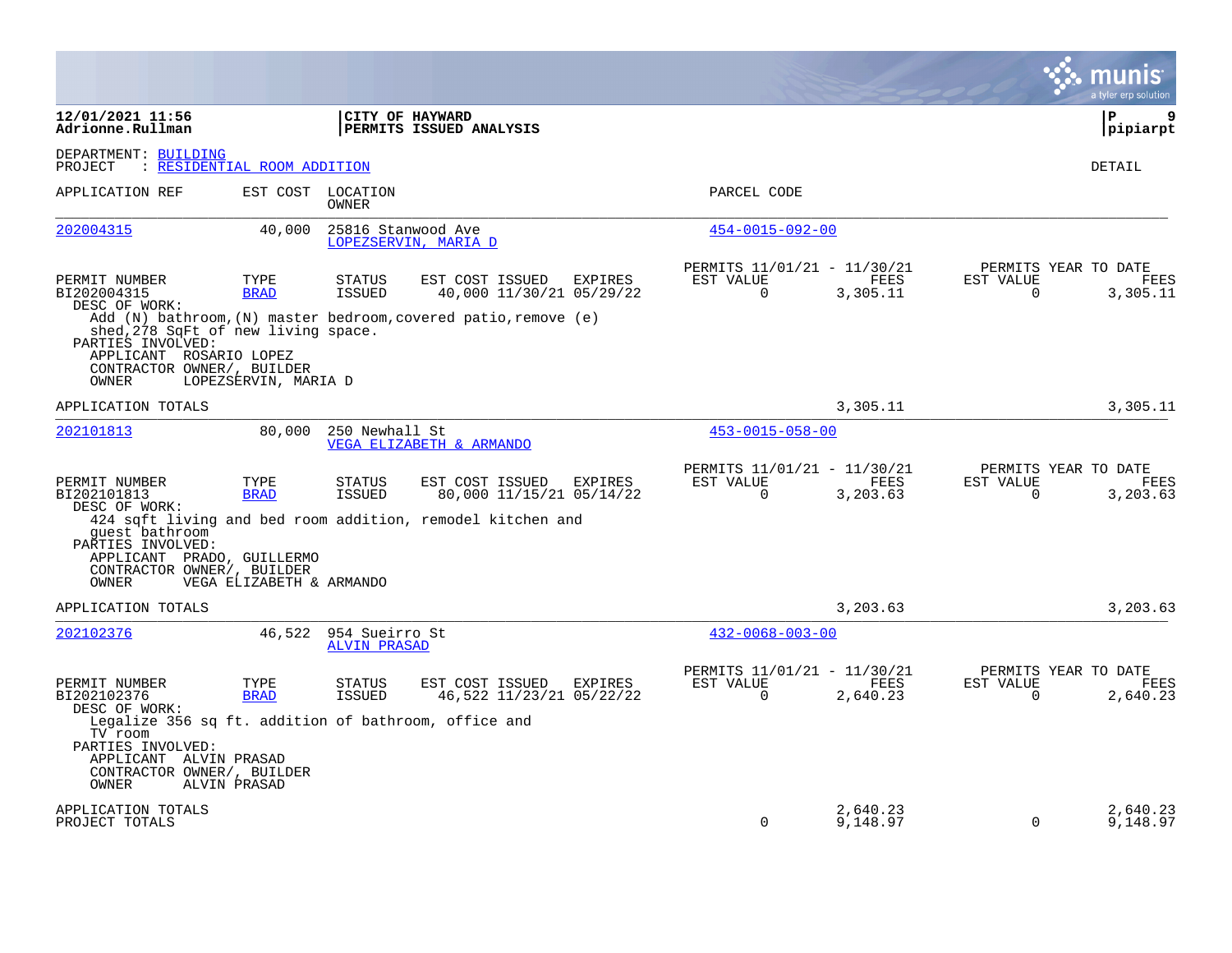|                                                                                                                      |                           |                       |                                                                                                                       |                |                                                      |                         |                       | munis<br>a tyler erp solution            |
|----------------------------------------------------------------------------------------------------------------------|---------------------------|-----------------------|-----------------------------------------------------------------------------------------------------------------------|----------------|------------------------------------------------------|-------------------------|-----------------------|------------------------------------------|
| 12/01/2021 11:56<br>Adrionne.Rullman                                                                                 |                           |                       | CITY OF HAYWARD<br>PERMITS ISSUED ANALYSIS                                                                            |                |                                                      |                         |                       | ΙP<br>10<br>pipiarpt                     |
| DEPARTMENT: BUILDING<br>PROJECT                                                                                      | : NEW TRACT SHELL W/SUBS  |                       |                                                                                                                       |                |                                                      |                         |                       | DETAIL                                   |
| APPLICATION REF                                                                                                      | EST COST                  | LOCATION<br>OWNER     |                                                                                                                       |                | PARCEL CODE                                          |                         |                       |                                          |
| 201907484                                                                                                            | 546,277                   | MERITAGE HOMES        | 25470 CUSTOM Ct SHELL                                                                                                 |                | $444 - 0060 - 990 - 19$                              |                         |                       |                                          |
| PERMIT NUMBER<br>BI201907484<br>DESC OF WORK:                                                                        | TYPE<br>TRACT SHEL ISSUED | <b>STATUS</b>         | EST COST ISSUED<br>546, 277 11/01/21 04/30/22                                                                         | <b>EXPIRES</b> | PERMITS 11/01/21 - 11/30/21<br>EST VALUE<br>$\Omega$ | <b>FEES</b><br>6,687.77 | EST VALUE<br>$\Omega$ | PERMITS YEAR TO DATE<br>FEES<br>6,687.77 |
| PARTIES INVOLVED:<br>APPLICANT MERITAGE HOMES<br>CONTRACTOR MERITAGE HOMES<br>OWNER                                  | MERITAGE HOMES            |                       | TRACT 8345-Mission Crossing-Plan Type B-4-Plex- Bldg 5<br>8253sq-Living/73sq-porch/377sq-Deck/1827sq-Garage/22sq-Util |                |                                                      |                         |                       |                                          |
| APPLICATION TOTALS                                                                                                   |                           |                       |                                                                                                                       |                |                                                      | 6,687.77                |                       | 6,687.77                                 |
| 201907488                                                                                                            | 636,149                   | MERITAGE HOMES        | 25520 Custom Dr SHELL                                                                                                 |                | $444 - 0060 - 990 - 43$                              |                         |                       |                                          |
| PERMIT NUMBER<br>BI201907488<br>DESC OF WORK:<br>9102Living, 2504Garage/171Porch/489Deck/22Util<br>PARTIES INVOLVED: | TYPE<br>TRACT SHEL ISSUED | STATUS                | EST COST ISSUED<br>636,149 11/01/21 04/30/22<br>Tract 8345-Mission Crossing-Bldg Type C-5-Plex Shell Bldg 9           | EXPIRES        | PERMITS 11/01/21 - 11/30/21<br>EST VALUE<br>$\Omega$ | FEES<br>7,364.45        | EST VALUE<br>$\Omega$ | PERMITS YEAR TO DATE<br>FEES<br>7,364.45 |
| APPLICANT MERITAGE HOMES<br>CONTRACTOR MERITAGE HOMES<br>OWNER                                                       | MERITAGE HOMES            |                       |                                                                                                                       |                |                                                      |                         |                       |                                          |
| APPLICATION TOTALS                                                                                                   |                           |                       |                                                                                                                       |                |                                                      | 7,364.45                |                       | 7,364.45                                 |
| 201907489                                                                                                            | 636,149                   | <b>MERITAGE HOMES</b> | 25519 Custom Dr SHELL                                                                                                 |                | $444 - 0060 - 990 - 68$                              |                         |                       |                                          |
| PERMIT NUMBER<br>BI201907489<br>DESC OF WORK:                                                                        | TYPE<br>TRACT SHEL ISSUED | <b>STATUS</b>         | EST COST ISSUED<br>636,149 11/09/21 05/08/22                                                                          | <b>EXPIRES</b> | PERMITS 11/01/21 - 11/30/21<br>EST VALUE<br>$\Omega$ | FEES<br>7,364.45        | EST VALUE<br>0        | PERMITS YEAR TO DATE<br>FEES<br>7,364.45 |
| 9102Living, 2504Garage/171Porch/489Deck/22Util<br>PARTIES INVOLVED:<br>APPLICANT MERITAGE HOMES                      |                           |                       | Tract 8345-Mission Crossing-Bldg Type C-5-Plex Shell Bldg 13                                                          |                |                                                      |                         |                       |                                          |
| CONTRACTOR MERITAGE HOMES<br>OWNER                                                                                   | MERITAGE HOMES            |                       |                                                                                                                       |                |                                                      |                         |                       |                                          |
| APPLICATION TOTALS                                                                                                   |                           |                       |                                                                                                                       |                |                                                      | 7,364.45                |                       | 7,364.45                                 |
| 202105500                                                                                                            | 499,632                   | 29704 HANSEN St       | KB HOMES SOUTH BAY INC                                                                                                |                | $078G - 2651 - 990 - 81$                             |                         |                       |                                          |

**Contract**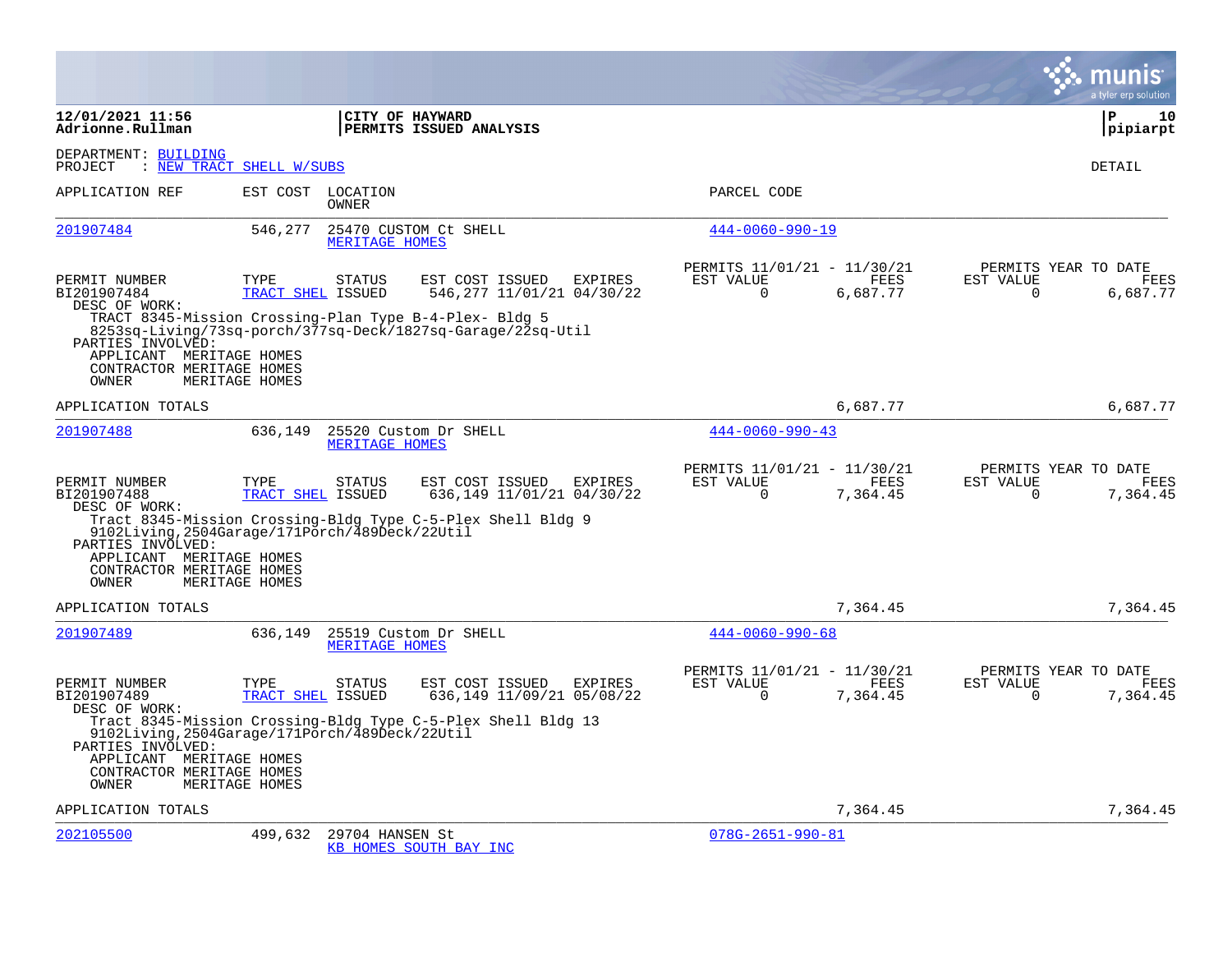|                                                                                                                                                                                                         |                                                                       |                   |                           |                |                                          |                       |                                   | munis<br>a tyler erp solution |
|---------------------------------------------------------------------------------------------------------------------------------------------------------------------------------------------------------|-----------------------------------------------------------------------|-------------------|---------------------------|----------------|------------------------------------------|-----------------------|-----------------------------------|-------------------------------|
| 12/01/2021 11:56<br>Adrionne.Rullman                                                                                                                                                                    |                                                                       | CITY OF HAYWARD   | PERMITS ISSUED ANALYSIS   |                |                                          |                       |                                   | P<br>11<br>pipiarpt           |
| PERMIT NUMBER                                                                                                                                                                                           | TYPE                                                                  | STATUS            | EST COST ISSUED           | <b>EXPIRES</b> | PERMITS 11/01/21 - 11/30/21<br>EST VALUE | FEES                  | PERMITS YEAR TO DATE<br>EST VALUE | FEES                          |
| DEPARTMENT: BUILDING<br>PROJECT<br>: NEW TRACT SHELL W/SUBS                                                                                                                                             |                                                                       |                   |                           |                |                                          |                       |                                   | DETAIL                        |
| APPLICATION REF                                                                                                                                                                                         | EST COST                                                              | LOCATION<br>OWNER |                           |                | PARCEL CODE                              |                       |                                   |                               |
| BI202105500<br>DESC OF WORK:<br>Tract 8304- New Shell- Building 13-4-Plex<br>7585 sq ft Living, 1930 Garage, 39 Porch, 97 Deck<br>PARTIES INVOLVED:<br>APPLICANT<br>TAPPIN, ALEC<br>CONTRACTOR<br>OWNER | TRACT SHEL ISSUED<br>KB HOMES SOUTH BAY INC<br>KB HOMES SOUTH BAY INC |                   | 499,632 11/19/21 05/18/22 |                | 0                                        | 6,185.03              | 0                                 | 6,185.03                      |
| APPLICATION TOTALS<br>PROJECT TOTALS                                                                                                                                                                    |                                                                       |                   |                           |                | 0                                        | 6,185.03<br>27,601.70 | $\Omega$                          | 6,185.03<br>27,601.70         |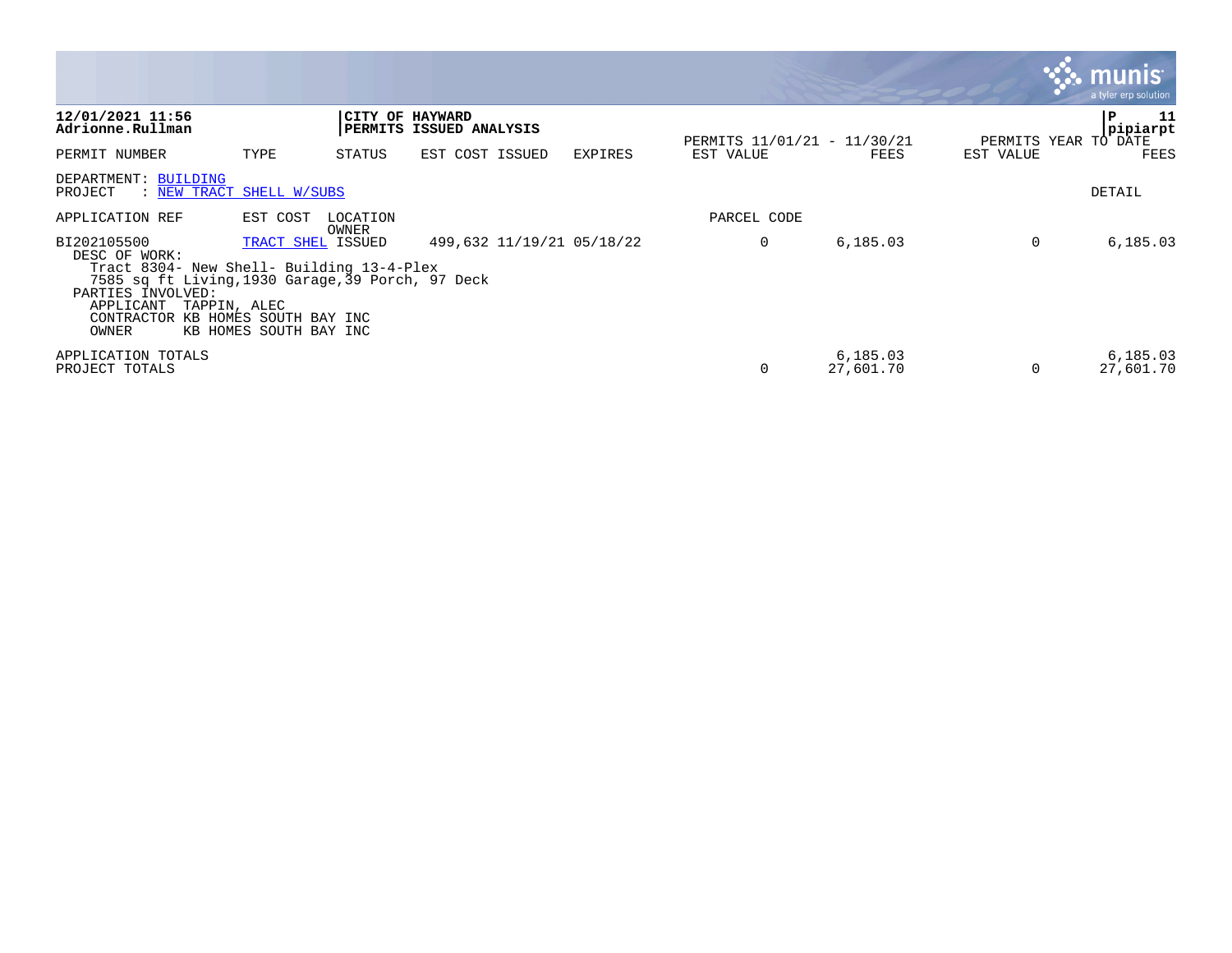|                                                                                                                                                                                |                                               |                                        |                                                                                                                                                                                              |                                                      |                      |                       | munis<br>a tyler erp solution            |
|--------------------------------------------------------------------------------------------------------------------------------------------------------------------------------|-----------------------------------------------|----------------------------------------|----------------------------------------------------------------------------------------------------------------------------------------------------------------------------------------------|------------------------------------------------------|----------------------|-----------------------|------------------------------------------|
| 12/01/2021 11:56<br>Adrionne.Rullman                                                                                                                                           |                                               |                                        | CITY OF HAYWARD<br>PERMITS ISSUED ANALYSIS                                                                                                                                                   |                                                      |                      |                       | P<br>12<br>pipiarpt                      |
| DEPARTMENT: BUILDING<br>: CELL SITE<br>PROJECT                                                                                                                                 |                                               |                                        |                                                                                                                                                                                              |                                                      |                      |                       | DETAIL                                   |
| APPLICATION REF                                                                                                                                                                |                                               | EST COST LOCATION<br><b>OWNER</b>      |                                                                                                                                                                                              | PARCEL CODE                                          |                      |                       |                                          |
| 202002226                                                                                                                                                                      | 150,000                                       | 25045 Mission Blvd                     | P G & E CO 135-1-61B-2                                                                                                                                                                       | $444 - 0057 - 043 - 00$                              |                      |                       |                                          |
| PERMIT NUMBER<br>BI202002226<br>DESC OF WORK:<br>equipment<br>PARTIES INVOLVED:<br>APPLICANT GUTIERREZ, CURTIS<br>CONTRACTOR QUALITY TELECOM CONSULTANTS INC DBA QTCI<br>OWNER | TYPE<br><b>BCEL</b><br>P G & E CO 135-1-61B-2 | <b>STATUS</b><br><b>ISSUED</b>         | EST COST ISSUED<br><b>EXPIRES</b><br>150,000 11/29/21 05/28/22<br>Verizon cell site on PGE tower, Generator w/ ground mount                                                                  | PERMITS 11/01/21 - 11/30/21<br>EST VALUE<br>$\Omega$ | FEES<br>5,127.86     | EST VALUE<br>$\Omega$ | PERMITS YEAR TO DATE<br>FEES<br>5,127.86 |
| APPLICATION TOTALS                                                                                                                                                             |                                               |                                        |                                                                                                                                                                                              |                                                      | 5,127.86             |                       | 5,127.86                                 |
| 202103486                                                                                                                                                                      | 45,000                                        | 24493 Clawiter Rd<br>SIMMONS, ROBERT J |                                                                                                                                                                                              | $439 - 0020 - 002 - 04$                              |                      |                       |                                          |
| PERMIT NUMBER<br>BI202103486<br>DESC OF WORK:<br>PARTIES INVOLVED:<br>CONTRACTOR OWNER/BUILDER<br><b>OWNER</b>                                                                 | TYPE<br><b>BCEL</b><br>SIMMONS, ROBERT J      | STATUS<br><b>ISSUED</b>                | EST COST ISSUED<br>EXPIRES<br>45,000 11/24/21 05/23/22<br>Add Antennas, $R/R$ RRU's(I) raycap & other axillary or support<br>equipment on $(E)$ monopole at $(E)$ overall heights as per the | PERMITS 11/01/21 - 11/30/21<br>EST VALUE<br>$\Omega$ | FEES<br>2,095.99     | EST VALUE<br>$\Omega$ | PERMITS YEAR TO DATE<br>FEES<br>2,095.99 |
| APPLICATION TOTALS<br>PROJECT TOTALS                                                                                                                                           |                                               |                                        |                                                                                                                                                                                              | $\Omega$                                             | 2,095.99<br>7,223.85 | $\mathbf 0$           | 2,095.99<br>7,223.85                     |

**Contract**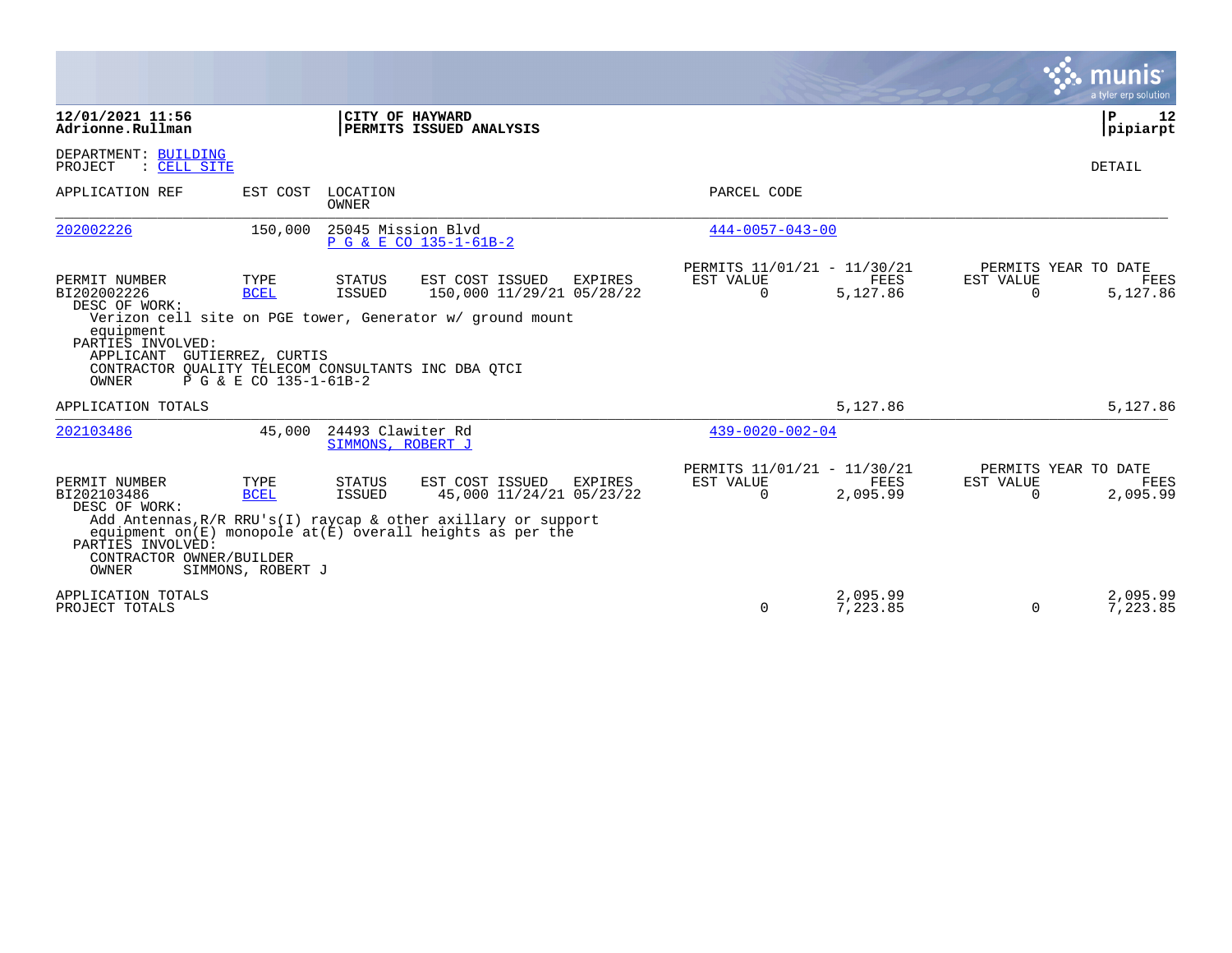|                                                                                                                                                                             |                                  |                                            |                                                                                                            |                |                                                      |                   |                       | a tyler erp solution                      |
|-----------------------------------------------------------------------------------------------------------------------------------------------------------------------------|----------------------------------|--------------------------------------------|------------------------------------------------------------------------------------------------------------|----------------|------------------------------------------------------|-------------------|-----------------------|-------------------------------------------|
| 12/01/2021 11:56<br>Adrionne.Rullman                                                                                                                                        |                                  | CITY OF HAYWARD                            | PERMITS ISSUED ANALYSIS                                                                                    |                |                                                      |                   |                       | $\mathbf{P}$<br>13<br>pipiarpt            |
| DEPARTMENT: BUILDING<br>PROJECT                                                                                                                                             | : COMMERCIAL REMODEL/REPAIR/MAIN |                                            |                                                                                                            |                |                                                      |                   |                       | DETAIL                                    |
| APPLICATION REF                                                                                                                                                             |                                  | EST COST LOCATION<br><b>OWNER</b>          |                                                                                                            |                | PARCEL CODE                                          |                   |                       |                                           |
| 202101345                                                                                                                                                                   | 310,387                          | 2230 Davis Ct                              | CENTERPOINT PROPERTIES TRUST                                                                               |                | $439 - 0058 - 022 - 03$                              |                   |                       |                                           |
| PERMIT NUMBER<br>BI202101345<br>DESC OF WORK:                                                                                                                               | TYPE<br><b>BCRE</b>              | <b>STATUS</b><br><b>ISSUED</b>             | EST COST ISSUED<br>310,387 11/02/21 05/01/22<br>Add (N) freezer and cooler spaces within (e) building      | EXPIRES        | PERMITS 11/01/21 - 11/30/21<br>EST VALUE<br>$\Omega$ | FEES<br>7,628.62  | EST VALUE<br>$\Omega$ | PERMITS YEAR TO DATE<br>FEES<br>7,628.62  |
| PARTIES INVOLVED:<br>APPLICANT RUSSELL, CRYSTALIN<br>CONTRACTOR COLD STORAGE MANUFACTURING<br>OWNER                                                                         | CENTERPOINT PROPERTIES TRUST     |                                            |                                                                                                            |                |                                                      |                   |                       |                                           |
| APPLICATION TOTALS                                                                                                                                                          |                                  |                                            |                                                                                                            |                |                                                      | 7,628.62          |                       | 7,628.62                                  |
| 202102153                                                                                                                                                                   | 43,000                           | 22648 Mission Blvd<br><b>EDWARD HEMMAT</b> |                                                                                                            |                | $428 - 0066 - 021 - 01$                              |                   |                       |                                           |
| PERMIT NUMBER<br>BI202102153<br>DESC OF WORK:<br>& elec, new walk-in cooler, walls and finishes<br>PARTIES INVOLVED:<br>APPLICANT KIM, DANIEL<br>CONTRACTOR OWNER/, BUILDER | TYPE<br><b>BCRE</b>              | <b>STATUS</b><br><b>ISSUED</b>             | EST COST ISSUED<br>43,000 11/04/21 05/22/22<br>Install new hood, exhaust fan, kitchen equipment. new plumb | EXPIRES        | PERMITS 11/01/21 - 11/30/21<br>EST VALUE<br>$\Omega$ | FEES<br>9,192.11  | EST VALUE<br>$\Omega$ | PERMITS YEAR TO DATE<br>FEES<br>9,192.11  |
| OWNER                                                                                                                                                                       | EDWARD HEMMAT                    |                                            |                                                                                                            |                |                                                      |                   |                       |                                           |
| APPLICATION TOTALS                                                                                                                                                          |                                  |                                            |                                                                                                            |                |                                                      | 9,192.11          |                       | 9,192.11                                  |
| 202102954                                                                                                                                                                   | 1,500,000                        | 30535 Huntwood Ave                         | IBG, HUNTWOOD ASSOCIATES                                                                                   |                | $475 - 0021 - 076 - 00$                              |                   |                       |                                           |
| PERMIT NUMBER<br>BI202102954<br>DESC OF WORK:<br>furnsh and install conveyor system                                                                                         | TYPE<br><b>BCRE</b>              | <b>STATUS</b><br>ISSUED                    | EST COST ISSUED<br>1,500,000 11/30/21 05/29/22                                                             | <b>EXPIRES</b> | PERMITS 11/01/21 - 11/30/21<br>EST VALUE<br>$\Omega$ | FEES<br>24,754.49 | EST VALUE<br>$\Omega$ | PERMITS YEAR TO DATE<br>FEES<br>24,754.49 |
| PARTIES INVOLVED:<br>APPLICANT FLORSTOR ENGINEERING INC<br>CONTRACTOR FLORSTOR ENGINEERING INC<br>OWNER                                                                     | IBG, HUNTWOOD ASSOCIATES         |                                            |                                                                                                            |                |                                                      |                   |                       |                                           |
| APPLICATION TOTALS                                                                                                                                                          |                                  |                                            |                                                                                                            |                |                                                      | 24,754.49         |                       | 24,754.49                                 |
| 202103424                                                                                                                                                                   | 8,000                            | 3847 Breakwater Ave                        | PSB NORTHERN CA INDUS PORT LLC                                                                             |                | $439 - 0099 - 074 - 03$                              |                   |                       |                                           |

 $\mathcal{L}^{\text{max}}$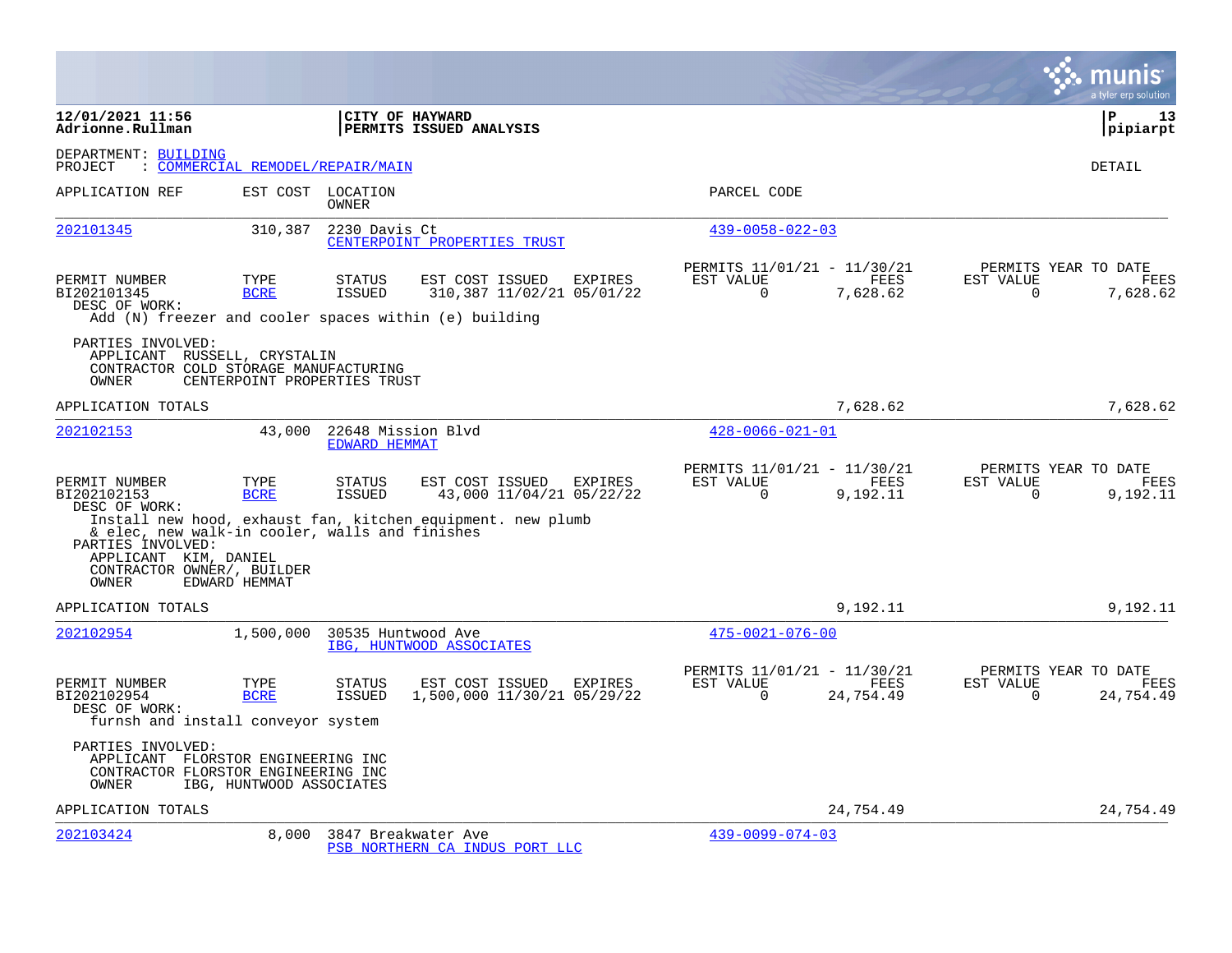|                                                                                                                         |                           |                                  |                                                                                                               |                |                                                         |                   |                                                  | a tyler erp solutior    |
|-------------------------------------------------------------------------------------------------------------------------|---------------------------|----------------------------------|---------------------------------------------------------------------------------------------------------------|----------------|---------------------------------------------------------|-------------------|--------------------------------------------------|-------------------------|
| 12/01/2021 11:56<br>Adrionne.Rullman                                                                                    |                           | CITY OF HAYWARD                  | PERMITS ISSUED ANALYSIS                                                                                       |                |                                                         |                   |                                                  | 14<br>P<br>pipiarpt     |
| PERMIT NUMBER                                                                                                           | TYPE                      | <b>STATUS</b>                    | EST COST ISSUED                                                                                               | EXPIRES        | PERMITS 11/01/21 - 11/30/21<br>EST VALUE                | FEES              | PERMITS YEAR TO DATE<br>EST VALUE                | <b>FEES</b>             |
| DEPARTMENT: BUILDING<br>PROJECT                                                                                         |                           | : COMMERCIAL REMODEL/REPAIR/MAIN |                                                                                                               |                |                                                         |                   |                                                  | DETAIL                  |
| APPLICATION REF                                                                                                         |                           | EST COST LOCATION<br>OWNER       |                                                                                                               |                | PARCEL CODE                                             |                   |                                                  |                         |
| BI202103424<br>DESC OF WORK:                                                                                            | <b>BCRE</b>               | <b>ISSUED</b>                    | 8,000 11/01/21 05/09/22<br>NEW INTERIOR INFILL WALL TO SEPARATE EXISTING SUITE FROM                           |                | $\mathbf 0$                                             | 1,387.49          | $\Omega$                                         | 1,387.49                |
| ADJACENT (AT TWO LOCATIONS)<br>PARTIES INVOLVED:<br>APPLICANT DOYLE, JENNIFER<br>CONTRACTOR BEACON DEVELOPMENT<br>OWNER |                           | PSB NORTHERN CA INDUS PORT LLC   |                                                                                                               |                |                                                         |                   |                                                  |                         |
| APPLICATION TOTALS                                                                                                      |                           |                                  |                                                                                                               |                |                                                         | 1,387.49          |                                                  | 1,387.49                |
| 202104033                                                                                                               | 282,445                   | 2520 Barrington Ct               | EKC TECHNOLOGY INC/DUPONT                                                                                     |                | $438 - 0101 - 010 - 01$                                 |                   |                                                  |                         |
| PERMIT NUMBER<br>BI202104033<br>DESC OF WORK:<br>CONFIGURATION TO ACCOMODATE RELOCATED PROCESS EQUIPMT.                 | TYPE<br><b>BCRE</b>       | <b>STATUS</b><br><b>ISSUED</b>   | EST COST ISSUED<br>282,445 11/03/21 05/16/22<br>PHASE 1:SCOPE LIMITED TO PK-4 & PK-6 AREAS: INCLUDE MINOR RE- | <b>EXPIRES</b> | PERMITS 11/01/21 - 11/30/21<br>EST VALUE<br>$\Omega$    | FEES<br>12,073.43 | PERMITS YEAR TO DATE<br>EST VALUE<br>$\Omega$    | FEES<br>12,073.43       |
| PARTIES INVOLVED:<br>APPLICANT RAMSEY, REX<br>CONTRACTOR EKC TECHNOLOGY INC/DUPONT<br>OWNER                             | EKC TECHNOLOGY INC/DUPONT |                                  |                                                                                                               |                |                                                         |                   |                                                  |                         |
| APPLICATION TOTALS                                                                                                      |                           |                                  |                                                                                                               |                |                                                         | 12,073.43         |                                                  | 12,073.43               |
| 202105429                                                                                                               | 10,000                    | 3536 Arden Rd                    | DCT ARDEN ROAD LLC/PROLOGIS                                                                                   |                | $461 - 0060 - 017 - 00$                                 |                   |                                                  |                         |
| PERMIT NUMBER<br>BI202105429<br>DESC OF WORK:<br>Upgrade and replace 311 Luminaires                                     | TYPE<br><b>BCRE</b>       | <b>STATUS</b><br><b>ISSUED</b>   | EST COST ISSUED<br>10,000 11/15/21 05/14/22                                                                   | EXPIRES        | PERMITS 11/01/21 - 11/30/21<br>EST VALUE<br>$\mathbf 0$ | FEES<br>2,069.64  | PERMITS YEAR TO DATE<br>EST VALUE<br>$\mathbf 0$ | <b>FEES</b><br>2,069.64 |
| PARTIES INVOLVED:<br>APPLICANT<br>CONTRACTOR CAMERON ELECTRIC<br>OWNER                                                  | CAMERON ELECTRIC          | DCT ARDEN ROAD LLC/PROLOGIS      |                                                                                                               |                |                                                         |                   |                                                  |                         |
| APPLICATION TOTALS                                                                                                      |                           |                                  |                                                                                                               |                |                                                         | 2,069.64          |                                                  | 2,069.64                |
| 202105432                                                                                                               | 10,000                    | 19360 Cabot Blvd                 | DCT ARDEN ROAD LLC/PROLOGIS                                                                                   |                | 438-0101-013-05                                         |                   |                                                  |                         |
| PERMIT NUMBER<br>BI202105432<br>DESC OF WORK:                                                                           | TYPE<br><b>BCRE</b>       | <b>STATUS</b><br><b>ISSUED</b>   | EST COST ISSUED<br>10,000 11/15/21 05/14/22                                                                   | EXPIRES        | PERMITS 11/01/21 - 11/30/21<br>EST VALUE<br>$\Omega$    | FEES<br>2,069.64  | PERMITS YEAR TO DATE<br>EST VALUE<br>$\mathbf 0$ | FEES<br>2,069.64        |

**The Co**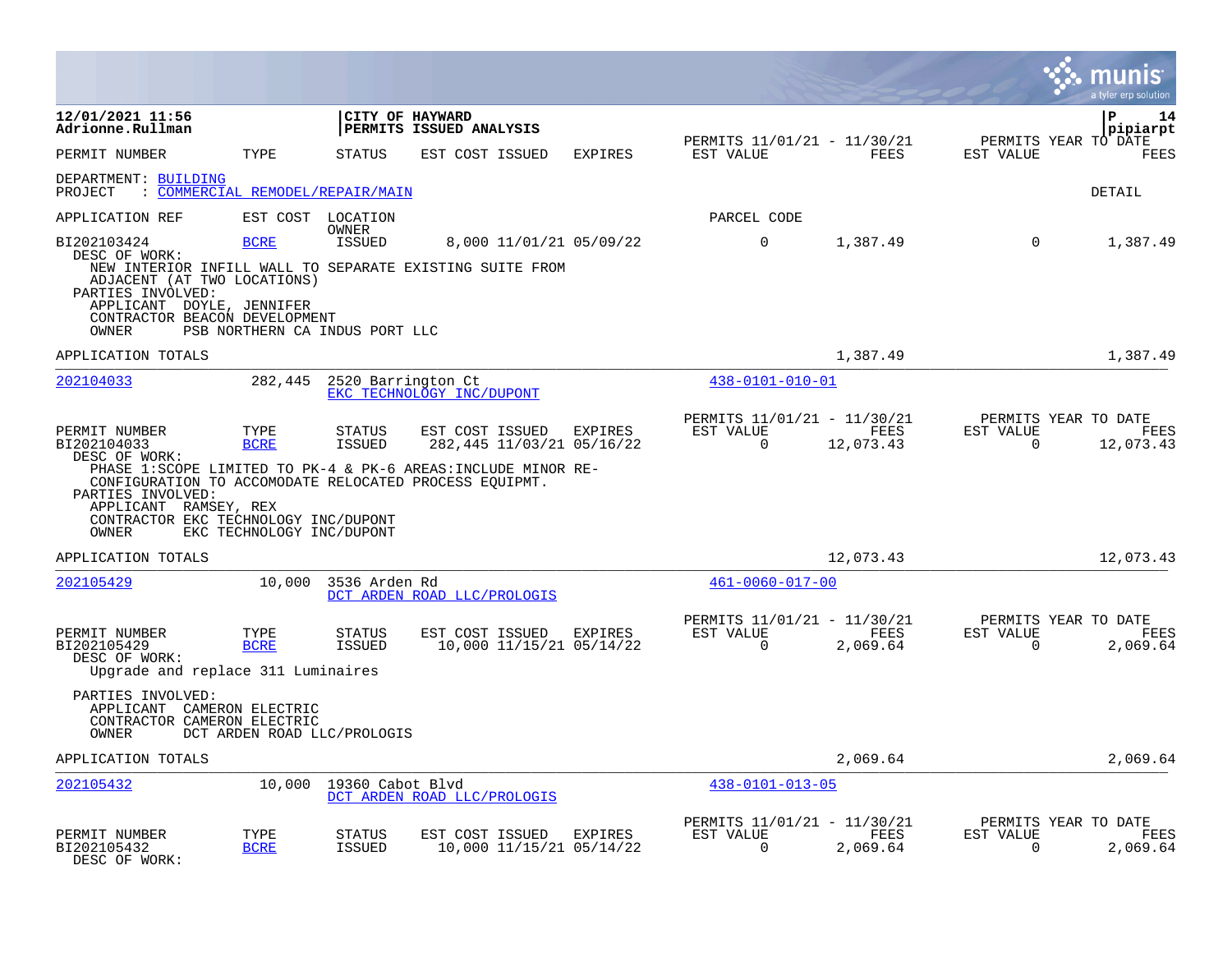|                                                                                                            |                                  |                            |                                                    |                |                                                         |                  | munis<br>a tyler erp solution                                        |
|------------------------------------------------------------------------------------------------------------|----------------------------------|----------------------------|----------------------------------------------------|----------------|---------------------------------------------------------|------------------|----------------------------------------------------------------------|
| 12/01/2021 11:56<br>Adrionne.Rullman<br>Upgrade and replace 266 luminaires                                 |                                  | CITY OF HAYWARD            | <b>  PERMITS ISSUED ANALYSIS</b>                   |                |                                                         |                  | ΙP<br>15<br> pipiarpt                                                |
| DEPARTMENT: BUILDING<br>PROJECT                                                                            | : COMMERCIAL REMODEL/REPAIR/MAIN |                            |                                                    |                |                                                         |                  | DETAIL                                                               |
| APPLICATION REF<br>PARTIES INVOLVED:<br>APPLICANT CAMERON ELECTRIC<br>CONTRACTOR CAMERON ELECTRIC<br>OWNER | DCT ARDEN ROAD LLC/PROLOGIS      | EST COST LOCATION<br>OWNER |                                                    |                | PARCEL CODE                                             |                  |                                                                      |
| APPLICATION TOTALS                                                                                         |                                  |                            |                                                    |                |                                                         | 2,069.64         | 2,069.64                                                             |
| 202105435                                                                                                  | 2,500                            | 20981 Cabot Blvd           | DCT ARDEN ROAD LLC/PROLOGIS                        |                | $439 - 0058 - 142 - 00$                                 |                  |                                                                      |
| PERMIT NUMBER<br>BI202105435<br>DESC OF WORK:<br>Upgrade and replace 36 Luminaires                         | TYPE<br><b>BCRE</b>              | <b>STATUS</b><br>ISSUED    | EST COST ISSUED EXPIRES<br>2,500 11/15/21 05/14/22 |                | PERMITS 11/01/21 - 11/30/21<br>EST VALUE<br>$\mathbf 0$ | FEES<br>1,704.94 | PERMITS YEAR TO DATE<br>EST VALUE<br>FEES<br>$\Omega$<br>1,704.94    |
| PARTIES INVOLVED:<br>APPLICANT CAMERON ELECTRIC<br>CONTRACTOR CAMERON ELECTRIC<br>OWNER                    | DCT ARDEN ROAD LLC/PROLOGIS      |                            |                                                    |                |                                                         |                  |                                                                      |
| APPLICATION TOTALS                                                                                         |                                  |                            |                                                    |                |                                                         | 1,704.94         | 1,704.94                                                             |
| 202105531                                                                                                  | 72,000                           |                            | 25801 Industrial Blvd A<br>MEPT, MOUNT EDEN LLC    |                | 441-0045-005-04                                         |                  |                                                                      |
| PERMIT NUMBER<br>BI202105531<br>DESC OF WORK:<br>demo of non-structrural interior walls                    | TYPE<br><b>BCRE</b>              | <b>STATUS</b><br>ISSUED    | EST COST ISSUED<br>72,000 11/10/21 05/09/22        | <b>EXPIRES</b> | PERMITS 11/01/21 - 11/30/21<br>EST VALUE<br>$\Omega$    | FEES<br>2,414.22 | PERMITS YEAR TO DATE<br>EST VALUE<br>FEES<br>2,414.22<br>$\Omega$    |
| PARTIES INVOLVED:<br>APPLICANT CHANG, CLIFF<br>CONTRACTOR GCI GENERAL CONTRACTORS<br>OWNER                 | MEPT, MOUNT EDEN LLC             |                            |                                                    |                |                                                         |                  |                                                                      |
| APPLICATION TOTALS                                                                                         |                                  |                            |                                                    |                |                                                         | 2,414.22         | 2,414.22                                                             |
| 202105532                                                                                                  | 120,000                          |                            | 25821 Industrial Blvd 300<br>MEPT, MOUNT EDEN LLC  |                | $441 - 0045 - 005 - 04$                                 |                  |                                                                      |
| PERMIT NUMBER<br>BI202105532<br>DESC OF WORK:<br>demo of non-structrural interior walls                    | TYPE<br><b>BCRE</b>              | <b>STATUS</b><br>ISSUED    | EST COST ISSUED<br>120,000 11/10/21 05/09/22       | EXPIRES        | PERMITS 11/01/21 - 11/30/21<br>EST VALUE<br>$\mathbf 0$ | FEES<br>3,295.71 | PERMITS YEAR TO DATE<br>EST VALUE<br>FEES<br>$\mathbf 0$<br>3,295.71 |
| PARTIES INVOLVED:<br>APPLICANT CHANG, CLIFF                                                                |                                  |                            |                                                    |                |                                                         |                  |                                                                      |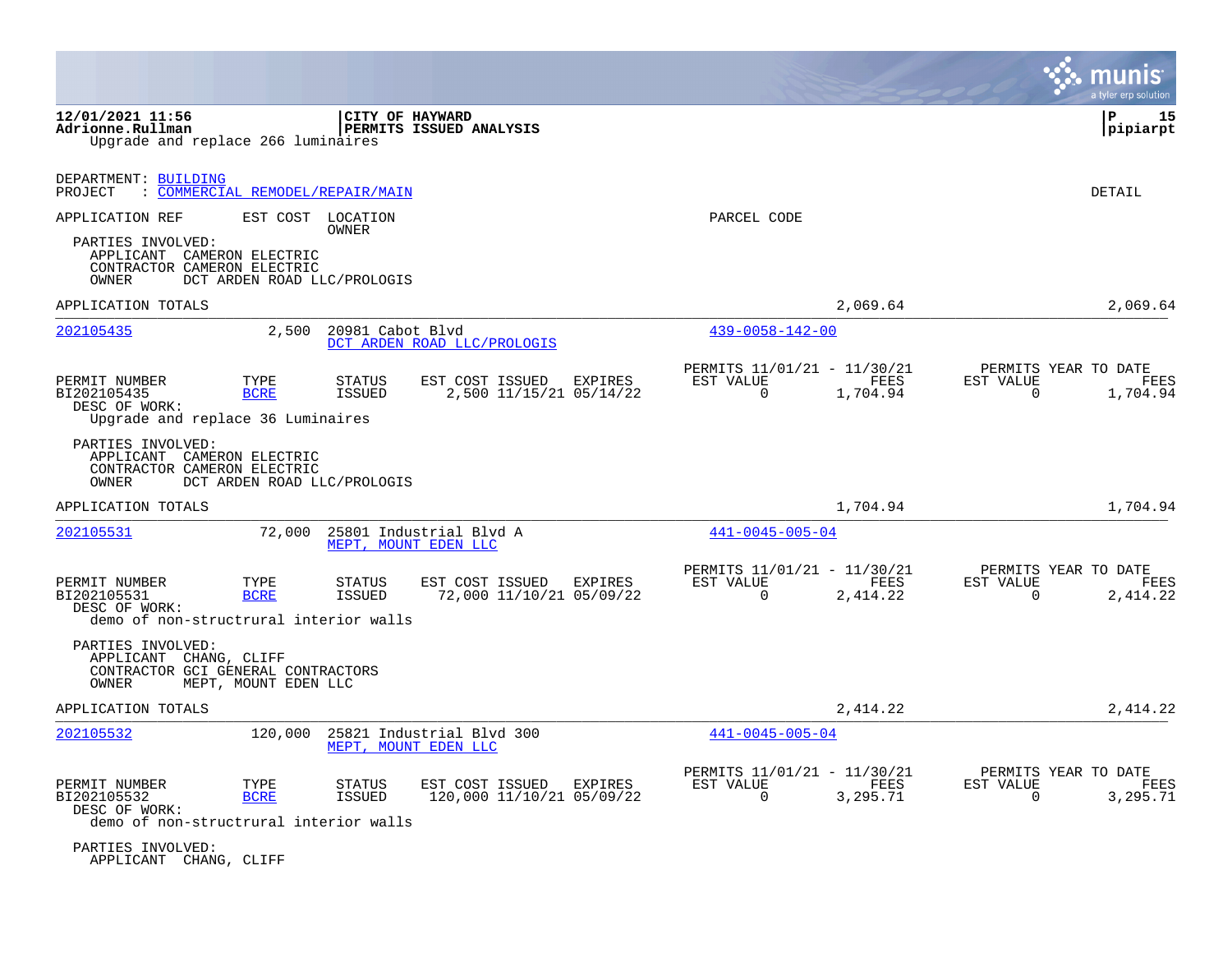|                                                                                                                         | $\mathbb{C}$ munis $^{\shortparallel}$<br>a tyler erp solution |
|-------------------------------------------------------------------------------------------------------------------------|----------------------------------------------------------------|
| 12/01/2021 11:56<br>CITY OF HAYWARD<br>Adrionne.Rullman<br>PERMITS ISSUED ANALYSIS                                      | 16<br>P<br>pipiarpt                                            |
| DEPARTMENT: BUILDING<br>: COMMERCIAL REMODEL/REPAIR/MAIN<br>PROJECT                                                     | DETAIL                                                         |
| APPLICATION REF<br>EST COST<br>LOCATION<br>OWNER<br>CONTRACTOR GCI GENERAL CONTRACTORS<br>OWNER<br>MEPT, MOUNT EDEN LLC | PARCEL CODE                                                    |
| APPLICATION TOTALS<br>PROJECT TOTALS                                                                                    | 3,295.71<br>3,295.71<br>66,590.29<br>66,590.29                 |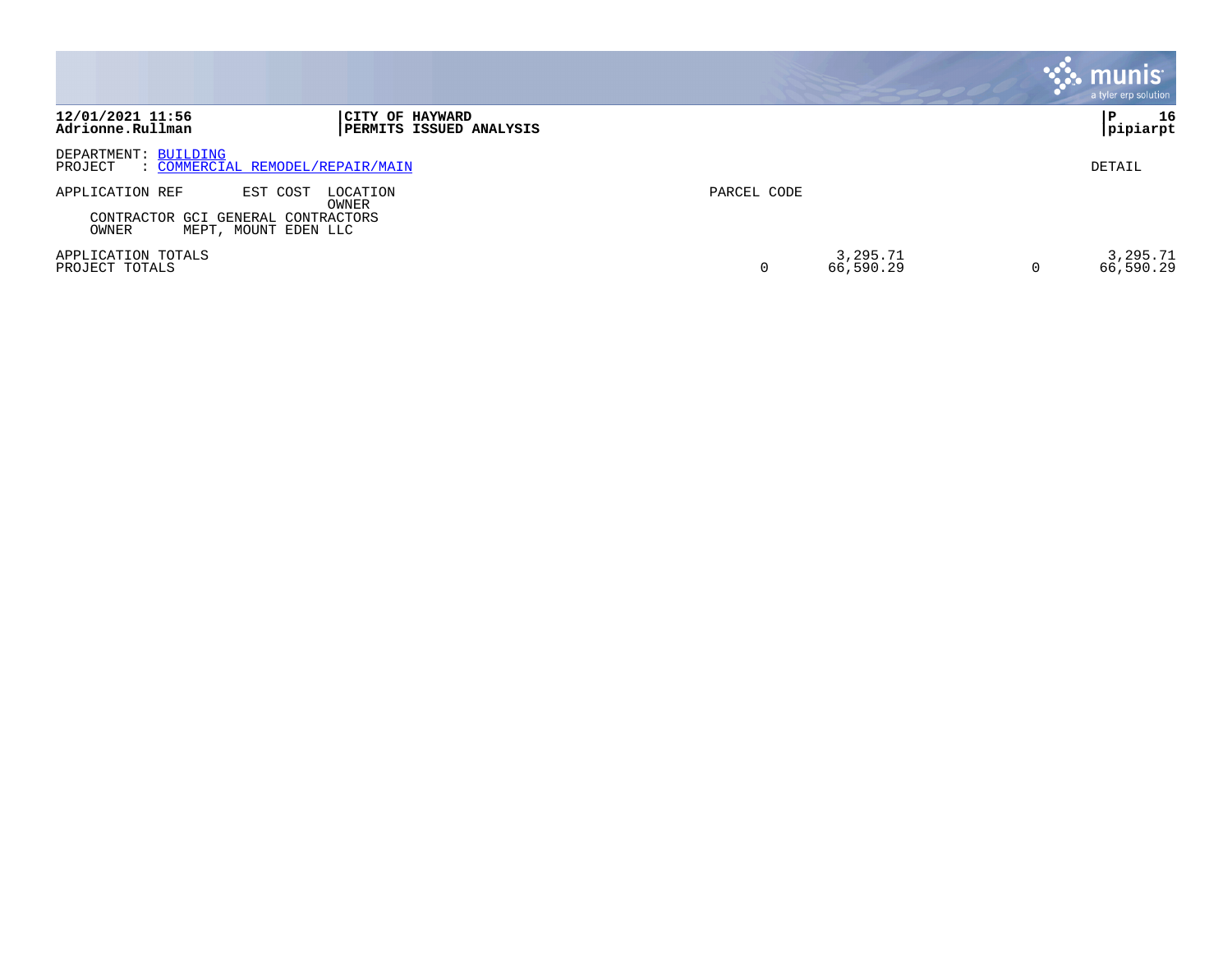|                                                                                                                   |                                                                                       |                                                                                                                       |                                                      |                       |                       | a tyler erp solution                          |
|-------------------------------------------------------------------------------------------------------------------|---------------------------------------------------------------------------------------|-----------------------------------------------------------------------------------------------------------------------|------------------------------------------------------|-----------------------|-----------------------|-----------------------------------------------|
| 12/01/2021 11:56<br>Adrionne.Rullman                                                                              |                                                                                       | CITY OF HAYWARD<br>PERMITS ISSUED ANALYSIS                                                                            |                                                      |                       |                       | l P<br>17<br>pipiarpt                         |
| DEPARTMENT: BUILDING<br>PROJECT                                                                                   | : COMMERCIAL REROOF                                                                   |                                                                                                                       |                                                      |                       |                       | DETAIL                                        |
| APPLICATION REF                                                                                                   | EST COST<br>LOCATION<br>OWNER                                                         |                                                                                                                       | PARCEL CODE                                          |                       |                       |                                               |
| 202105740                                                                                                         | 110,000                                                                               | 24970 Hesperian Blvd<br>INTERNATIONAL EDUCATION FOUND                                                                 | $442 - 0038 - 007 - 00$                              |                       |                       |                                               |
| PERMIT NUMBER<br>BI202105740<br>DESC OF WORK:                                                                     | TYPE<br><b>STATUS</b><br>COMM ROOF<br>ISSUED                                          | EST COST ISSUED<br>EXPIRES<br>110,000 11/15/21 05/14/22                                                               | PERMITS 11/01/21 - 11/30/21<br>EST VALUE<br>$\Omega$ | FEES<br>1,805.46      | EST VALUE<br>$\Omega$ | PERMITS YEAR TO DATE<br>FEES<br>1,805.46      |
| PARTIES INVOLVED:                                                                                                 |                                                                                       | Remove (E) roof surface Install new underlayment Class A<br>shingles to sloped area(I) modified bitumen on flat areas |                                                      |                       |                       |                                               |
| APPLICANT GENERAL ROOFING CO.<br>CONTRACTOR GENERAL ROOFING CO.<br>OWNER                                          | INTERNATIONAL EDUCATION FOUND                                                         |                                                                                                                       |                                                      |                       |                       |                                               |
| APPLICATION TOTALS                                                                                                |                                                                                       |                                                                                                                       |                                                      | 1,805.46              |                       | 1,805.46                                      |
| 202105755                                                                                                         | 8,500                                                                                 | 24970 Hesperian Blvd<br>INTERNATIONAL EDUCATION FOUND                                                                 | $442 - 0038 - 007 - 00$                              |                       |                       |                                               |
| PERMIT NUMBER<br>BI202105755<br>DESC OF WORK:                                                                     | TYPE<br><b>STATUS</b><br>COMM ROOF<br>ISSUED                                          | EST COST ISSUED<br><b>EXPIRES</b><br>8,500 11/15/21 05/14/22                                                          | PERMITS 11/01/21 - 11/30/21<br>EST VALUE<br>$\Omega$ | <b>FEES</b><br>409.02 | EST VALUE<br>$\Omega$ | PERMITS YEAR TO DATE<br><b>FEES</b><br>409.02 |
| class A shingles<br>PARTIES INVOLVED:<br>APPLICANT GENERAL ROOFING CO.<br>CONTRACTOR GENERAL ROOFING CO.<br>OWNER | INTERNATIONAL EDUCATION FOUND                                                         | Remove (E) roof surface, install new underlayment and                                                                 |                                                      |                       |                       |                                               |
| APPLICATION TOTALS                                                                                                |                                                                                       |                                                                                                                       |                                                      | 409.02                |                       | 409.02                                        |
| 202105855                                                                                                         | 25,000                                                                                | 27955 Mission Blvd<br>CHAU STEVEN V/VUONG NGUYET T                                                                    | $452 - 0080 - 038 - 03$                              |                       |                       |                                               |
| PERMIT NUMBER<br>BI202105855<br>DESC OF WORK:                                                                     | TYPE<br>STATUS<br>ISSUED<br>COMM ROOF<br>t/o existing roof and install new TPO 60 mil | EST COST ISSUED<br>EXPIRES<br>25,000 11/29/21 05/28/22                                                                | PERMITS 11/01/21 - 11/30/21<br>EST VALUE<br>0        | FEES<br>759.92        | EST VALUE<br>0        | PERMITS YEAR TO DATE<br>FEES<br>759.92        |
| PARTIES INVOLVED:<br>APPLICANT CAMPBELL ROOFING<br>CONTRACTOR CAMPBELL ROOFING<br>OWNER                           | CHAU STEVEN V/VUONG NGUYET T                                                          |                                                                                                                       |                                                      |                       |                       |                                               |
| APPLICATION TOTALS<br>PROJECT TOTALS                                                                              |                                                                                       |                                                                                                                       | $\Omega$                                             | 759.92<br>2,974.40    | 0                     | 759.92<br>2,974.40                            |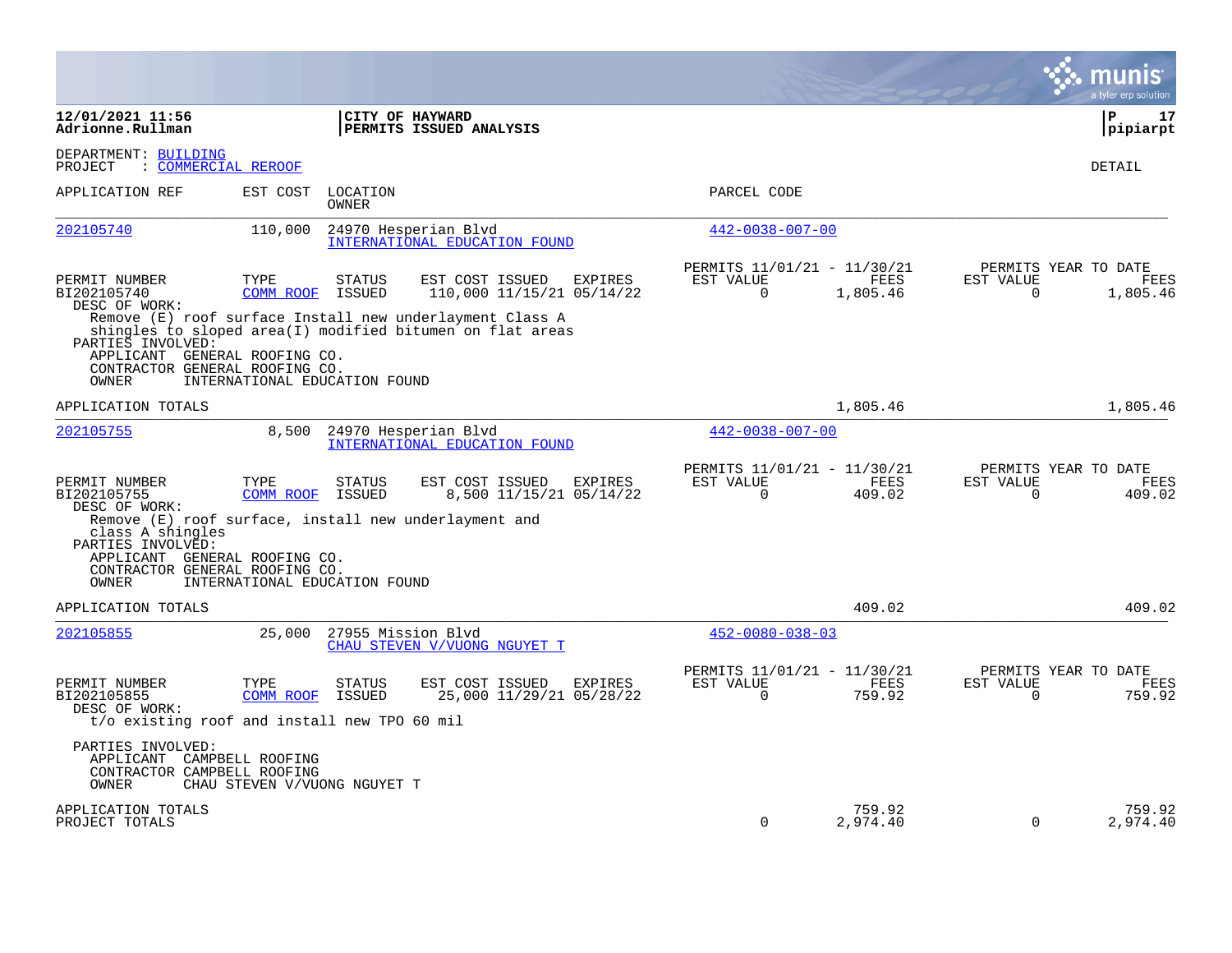|                                                                                                                                                                                       |                                                                         |                                           |                                                                                                                            |                                                      |                        |           | <b>munis</b><br>a tyler erp solution      |
|---------------------------------------------------------------------------------------------------------------------------------------------------------------------------------------|-------------------------------------------------------------------------|-------------------------------------------|----------------------------------------------------------------------------------------------------------------------------|------------------------------------------------------|------------------------|-----------|-------------------------------------------|
| 12/01/2021 11:56<br>Adrionne.Rullman                                                                                                                                                  |                                                                         | CITY OF HAYWARD                           | PERMITS ISSUED ANALYSIS                                                                                                    |                                                      |                        |           | 18<br>P<br>pipiarpt                       |
| DEPARTMENT: BUILDING<br>PROJECT<br>: DECK NEW/REPAIR                                                                                                                                  |                                                                         |                                           |                                                                                                                            |                                                      |                        |           | DETAIL                                    |
| APPLICATION REF                                                                                                                                                                       | EST COST                                                                | LOCATION<br>OWNER                         |                                                                                                                            | PARCEL CODE                                          |                        |           |                                           |
| 202104642                                                                                                                                                                             | 663,873                                                                 | 25700 University Ct<br>AYZENBERG, MICHAEL |                                                                                                                            | $425 - 0390 - 040 - 00$                              |                        |           |                                           |
| PERMIT NUMBER<br>BI202104642<br>DESC OF WORK:<br>(23 locs) Replace (E) trellis structure (9 locs)<br>PARTIES INVOLVED:<br>APPLICANT<br>CONTRACTOR AWT CONSTRUCTION GROUP INC<br>OWNER | TYPE<br><b>DECK</b><br>AWT CONSTRUCTION GROUP INC<br>AYZENBERG, MICHAEL | STATUS<br>ISSUED                          | EST COST ISSUED<br>EXPIRES<br>663,873 11/10/21 05/09/22<br>$R/R$ (E) metal railing (23 locs) $R/R$ (E) Deck coating system | PERMITS 11/01/21 - 11/30/21<br>EST VALUE<br>$\Omega$ | FEES<br>13,431.06      | EST VALUE | PERMITS YEAR TO DATE<br>FEES<br>13,431.06 |
| APPLICATION TOTALS<br>PROJECT TOTALS                                                                                                                                                  |                                                                         |                                           |                                                                                                                            | 0                                                    | 13,431.06<br>13,431.06 | 0         | 13,431.06<br>13,431.06                    |

 $\sim$ 

The Control of the Control of

the contract of the contract of the contract of the contract of the contract of the contract of the contract of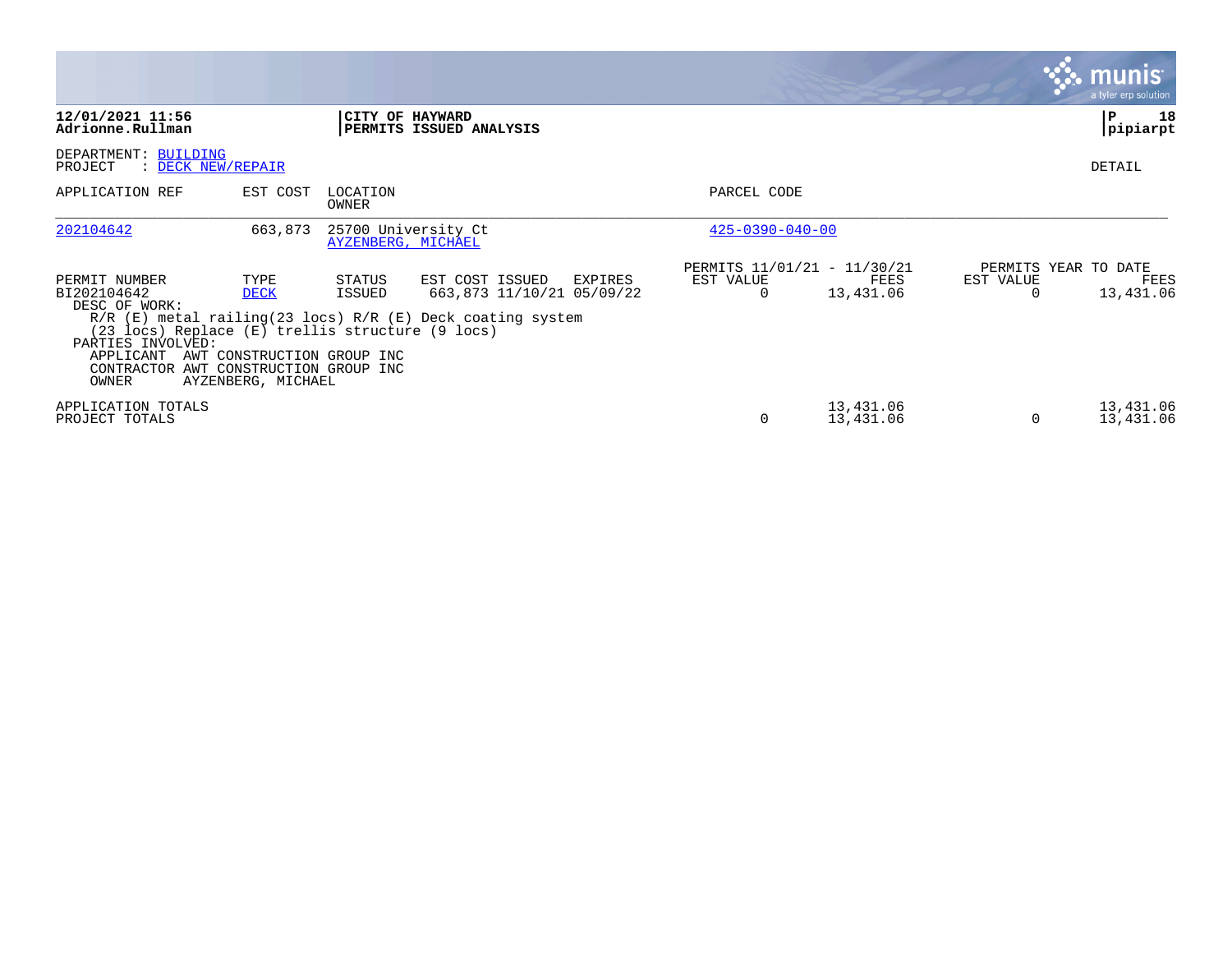|                                                                                                           |                                                          |                                  |                                                                                                                                                                    |                |                                                      |                    |                       | munis<br>a tyler erp solution          |
|-----------------------------------------------------------------------------------------------------------|----------------------------------------------------------|----------------------------------|--------------------------------------------------------------------------------------------------------------------------------------------------------------------|----------------|------------------------------------------------------|--------------------|-----------------------|----------------------------------------|
| 12/01/2021 11:56<br>Adrionne.Rullman                                                                      |                                                          | CITY OF HAYWARD                  | PERMITS ISSUED ANALYSIS                                                                                                                                            |                |                                                      |                    |                       | 19<br>P<br> pipiarpt                   |
| DEPARTMENT: BUILDING<br>PROJECT                                                                           | : DEMOLISH MISC/GARAG CONVERSION                         |                                  |                                                                                                                                                                    |                |                                                      |                    |                       | DETAIL                                 |
| APPLICATION REF                                                                                           | EST COST LOCATION                                        | <b>OWNER</b>                     |                                                                                                                                                                    |                | PARCEL CODE                                          |                    |                       |                                        |
| 202105602                                                                                                 | 7,000                                                    | 2505 Civic Ave                   | PATEL, JITENDRA R & PRITIKU                                                                                                                                        |                | 081D-1615-096-00                                     |                    |                       |                                        |
| PERMIT NUMBER<br>BI202105602<br>DESC OF WORK:<br>PARTIES INVOLVED:<br>CONTRACTOR OWNER/, BUILDER<br>OWNER | TYPE<br>DEMO GARAG ISSUED<br>PATEL, JITENDRA R & PRITIKU | STATUS                           | EST COST ISSUED<br>7,000 11/17/21 05/16/22<br>REMOVE UNPERMITTED INTERIOR WALLS TO CONVERT LIVING ROOM,<br>DINING ROOM, AND FAMILY ROOM BACK TO ORIGINAL CONDITION | <b>EXPIRES</b> | PERMITS 11/01/21 - 11/30/21<br>EST VALUE<br>0        | FEES<br>546.42     | EST VALUE<br>0        | PERMITS YEAR TO DATE<br>FEES<br>546.42 |
| APPLICATION TOTALS                                                                                        |                                                          |                                  |                                                                                                                                                                    |                |                                                      | 546.42             |                       | 546.42                                 |
| 202105699                                                                                                 | 500                                                      | 829 Cinnamon Ct<br>PHUNG PATRICK |                                                                                                                                                                    |                | $465 - 0015 - 021 - 00$                              |                    |                       |                                        |
| PERMIT NUMBER<br>BI202105699<br>DESC OF WORK:<br>demo and revert garage back<br>PARTIES INVOLVED:         | TYPE<br>DEMO GARAG ISSUED                                | <b>STATUS</b>                    | EST COST ISSUED<br>500 11/16/21 05/15/22                                                                                                                           | <b>EXPIRES</b> | PERMITS 11/01/21 - 11/30/21<br>EST VALUE<br>$\Omega$ | FEES<br>513.73     | EST VALUE<br>$\Omega$ | PERMITS YEAR TO DATE<br>FEES<br>513.73 |
| APPLICANT<br>CONTRACTOR OWNER/BUILDER<br><b>OWNER</b>                                                     | PHUNG PATRICK<br>PHUNG PATRICK                           |                                  |                                                                                                                                                                    |                |                                                      |                    |                       |                                        |
| APPLICATION TOTALS<br>PROJECT TOTALS                                                                      |                                                          |                                  |                                                                                                                                                                    |                | $\Omega$                                             | 513.73<br>1,060.15 | $\Omega$              | 513.73<br>1,060.15                     |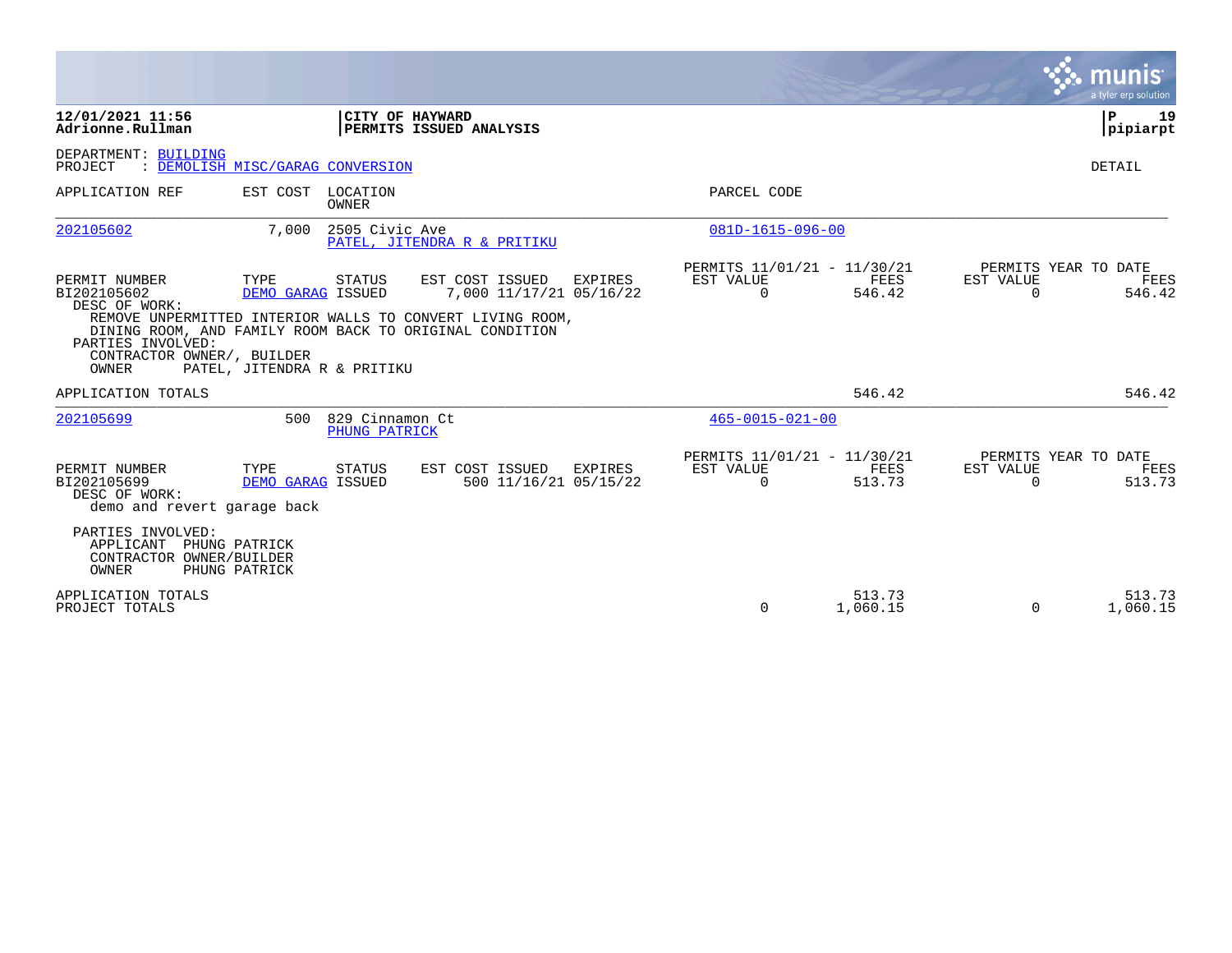|                                                                                                |                                        |                                       |                                            |         |                                               |                  |                       | <b>munis</b><br>a tyler erp solution   |
|------------------------------------------------------------------------------------------------|----------------------------------------|---------------------------------------|--------------------------------------------|---------|-----------------------------------------------|------------------|-----------------------|----------------------------------------|
| 12/01/2021 11:56<br>Adrionne.Rullman                                                           |                                        |                                       | CITY OF HAYWARD<br>PERMITS ISSUED ANALYSIS |         |                                               |                  |                       | 20<br>P<br>pipiarpt                    |
| DEPARTMENT: BUILDING<br>PROJECT                                                                | : DEMOLITION RESIDENTIAL               |                                       |                                            |         |                                               |                  |                       | DETAIL                                 |
| APPLICATION REF                                                                                | EST COST                               | LOCATION<br>OWNER                     |                                            |         | PARCEL CODE                                   |                  |                       |                                        |
| 202105496                                                                                      | 1,000                                  | 25503 Tarman Ave<br>CORADO, CECILIA G |                                            |         | $443 - 0075 - 008 - 00$                       |                  |                       |                                        |
| PERMIT NUMBER<br>BI202105496<br>DESC OF WORK:<br>permit to demo detached structure J#ASB120211 | TYPE<br><b>BDMR</b>                    | STATUS<br>ISSUED                      | EST COST ISSUED<br>1,000 11/04/21 05/03/22 | EXPIRES | PERMITS 11/01/21 - 11/30/21<br>EST VALUE<br>0 | FEES<br>466.03   | EST VALUE<br>$\Omega$ | PERMITS YEAR TO DATE<br>FEES<br>466.03 |
| PARTIES INVOLVED:<br>APPLICANT<br>CONTRACTOR OWNER/BUILDER<br>OWNER                            | CECILIA FERNANDEZ<br>CORADO, CECILIA G |                                       |                                            |         |                                               |                  |                       |                                        |
| APPLICATION TOTALS<br>PROJECT TOTALS                                                           |                                        |                                       |                                            |         | $\Omega$                                      | 466.03<br>466.03 | $\Omega$              | 466.03<br>466.03                       |

the contract of the contract of

and the contract of the contract of the contract of the contract of the contract of the contract of the contract of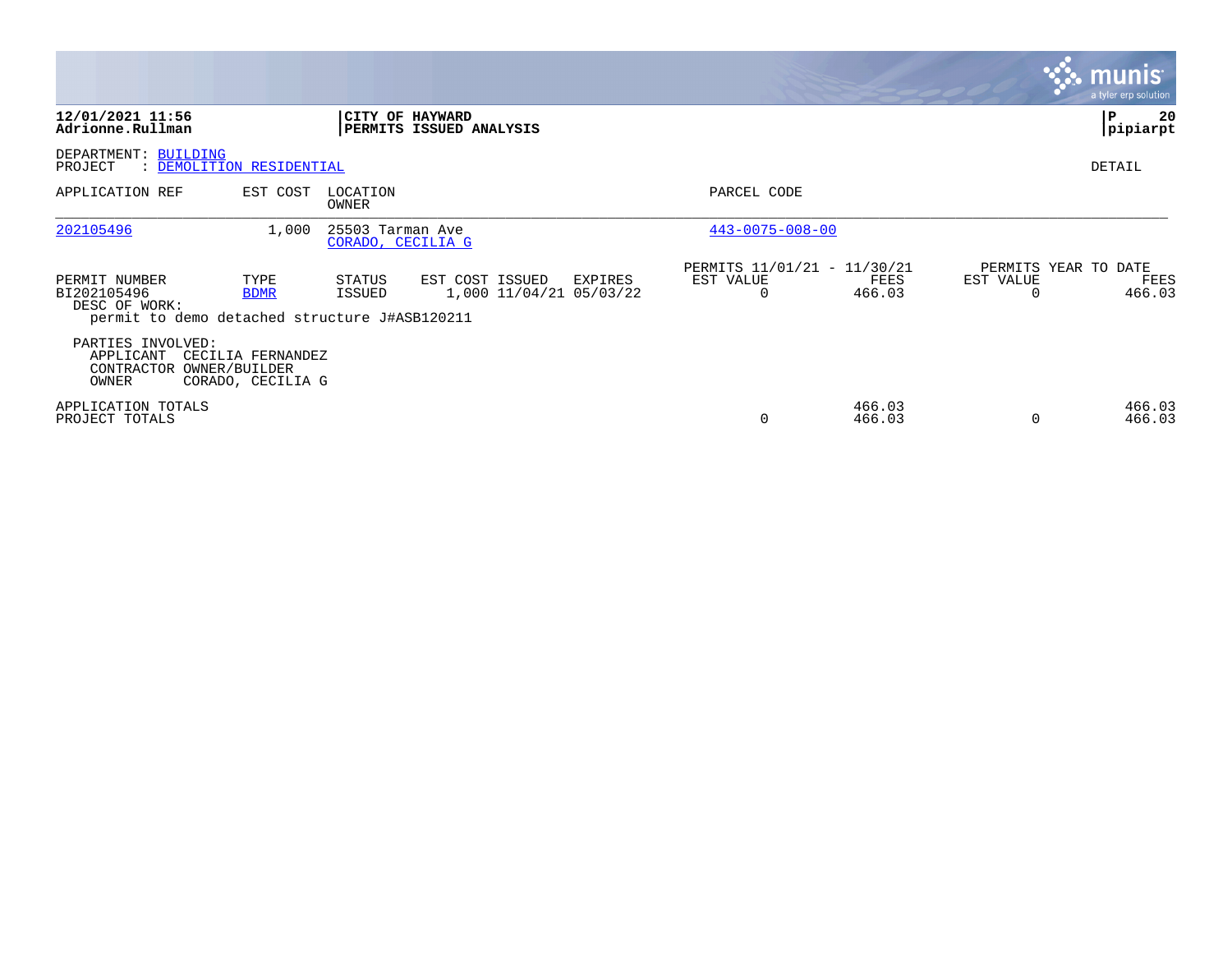|                                                                                        |                                                                                                                                                           |                                                                                                                      | munis<br>a tyler erp solution                                   |
|----------------------------------------------------------------------------------------|-----------------------------------------------------------------------------------------------------------------------------------------------------------|----------------------------------------------------------------------------------------------------------------------|-----------------------------------------------------------------|
| 12/01/2021 11:56<br>Adrionne.Rullman                                                   | CITY OF HAYWARD<br>PERMITS ISSUED ANALYSIS                                                                                                                |                                                                                                                      | l P<br>21<br> pipiarpt                                          |
| DEPARTMENT: BUILDING<br>: ELECTRICAL PERMIT<br>PROJECT                                 |                                                                                                                                                           |                                                                                                                      | DETAIL                                                          |
| APPLICATION REF                                                                        | EST COST<br>LOCATION<br>OWNER                                                                                                                             | PARCEL CODE                                                                                                          |                                                                 |
| 202105486                                                                              | 10,000<br>32098 Trevor Ave<br>FALK, ANDREW                                                                                                                | $078G - 2930 - 015 - 00$                                                                                             |                                                                 |
| PERMIT NUMBER<br>BI202105486<br>DESC OF WORK:                                          | TYPE<br>EST COST ISSUED<br>STATUS<br>ELECTRICAL COMPLT<br>Install 10 circuits 8 can lights circuit extension for under                                    | PERMITS 11/01/21 - 11/30/21<br>EXPIRES<br>EST VALUE<br>FEES<br>10,000 11/01/21 05/30/22<br>0<br>326.34               | PERMITS YEAR TO DATE<br>EST VALUE<br>FEES<br>0<br>326.34        |
| cabinet lighting<br>PARTIES INVOLVED:<br>OWNER                                         | APPLICANT PACIFIC COAST HOME SERVICES<br>CONTRACTOR PACIFIC COAST HOME SERVICES<br>FALK, ANDREW                                                           |                                                                                                                      |                                                                 |
| APPLICATION TOTALS                                                                     |                                                                                                                                                           | 326.34                                                                                                               | 326.34                                                          |
| 202105516                                                                              | 1,790<br>292 Arrowhead Way<br>OLIVA, AMELITA                                                                                                              | $078G - 2652 - 034 - 00$                                                                                             |                                                                 |
| PERMIT NUMBER<br>BI202105516<br>DESC OF WORK:                                          | EST COST ISSUED<br>TYPE<br><b>STATUS</b><br>ELECTRICAL ISSUED                                                                                             | PERMITS 11/01/21 - 11/30/21<br>EST VALUE<br><b>EXPIRES</b><br>FEES<br>1,790 11/01/21 04/30/22<br>$\Omega$<br>236.67  | PERMITS YEAR TO DATE<br>EST VALUE<br>FEES<br>0<br>236.67        |
| garage<br>PARTIES INVOLVED:<br>OWNER                                                   | Install 240V 60A DED Circuit W/Tesla wall connecter inside<br>APPLICANT WILLOW GLEN ELECTRIC INC<br>CONTRACTOR WILLOW GLEN ELECTRIC INC<br>OLIVA, AMELITA |                                                                                                                      |                                                                 |
| APPLICATION TOTALS                                                                     |                                                                                                                                                           | 236.67                                                                                                               | 236.67                                                          |
| 202105569                                                                              | 24462 2nd St<br>$\Omega$<br>SMITH, ROGER                                                                                                                  | $426 - 0190 - 008 - 02$                                                                                              |                                                                 |
| PERMIT NUMBER<br>BI202105569<br>DESC OF WORK:                                          | TYPE<br>EST COST ISSUED<br>STATUS<br>ELECTRICAL ISSUED                                                                                                    | PERMITS 11/01/21 - 11/30/21<br><b>EXPIRES</b><br>EST VALUE<br>FEES<br>$0$ 11/09/21 05/08/22<br>$\mathbf 0$<br>326.34 | PERMITS YEAR TO DATE<br>EST VALUE<br>FEES<br>$\Omega$<br>326.34 |
| (MASTER PERMIT: 201604673)<br>PARTIES INVOLVED:<br>CONTRACTOR OWNER/, BUILDER<br>OWNER | ADD (1) 100 AMP METER MAIN ELECTRIC PANEL<br>SMITH, ROGER                                                                                                 |                                                                                                                      |                                                                 |
| APPLICATION TOTALS                                                                     |                                                                                                                                                           | 326.34                                                                                                               | 326.34                                                          |
| 202105590                                                                              | 28,999<br>226 Benmore Dr<br><b>WADHAR, HARSHAD</b>                                                                                                        | $85A-6442-023-00$                                                                                                    |                                                                 |
|                                                                                        |                                                                                                                                                           | PERMITS 11/01/21 - 11/30/21                                                                                          | PERMITS YEAR TO DATE                                            |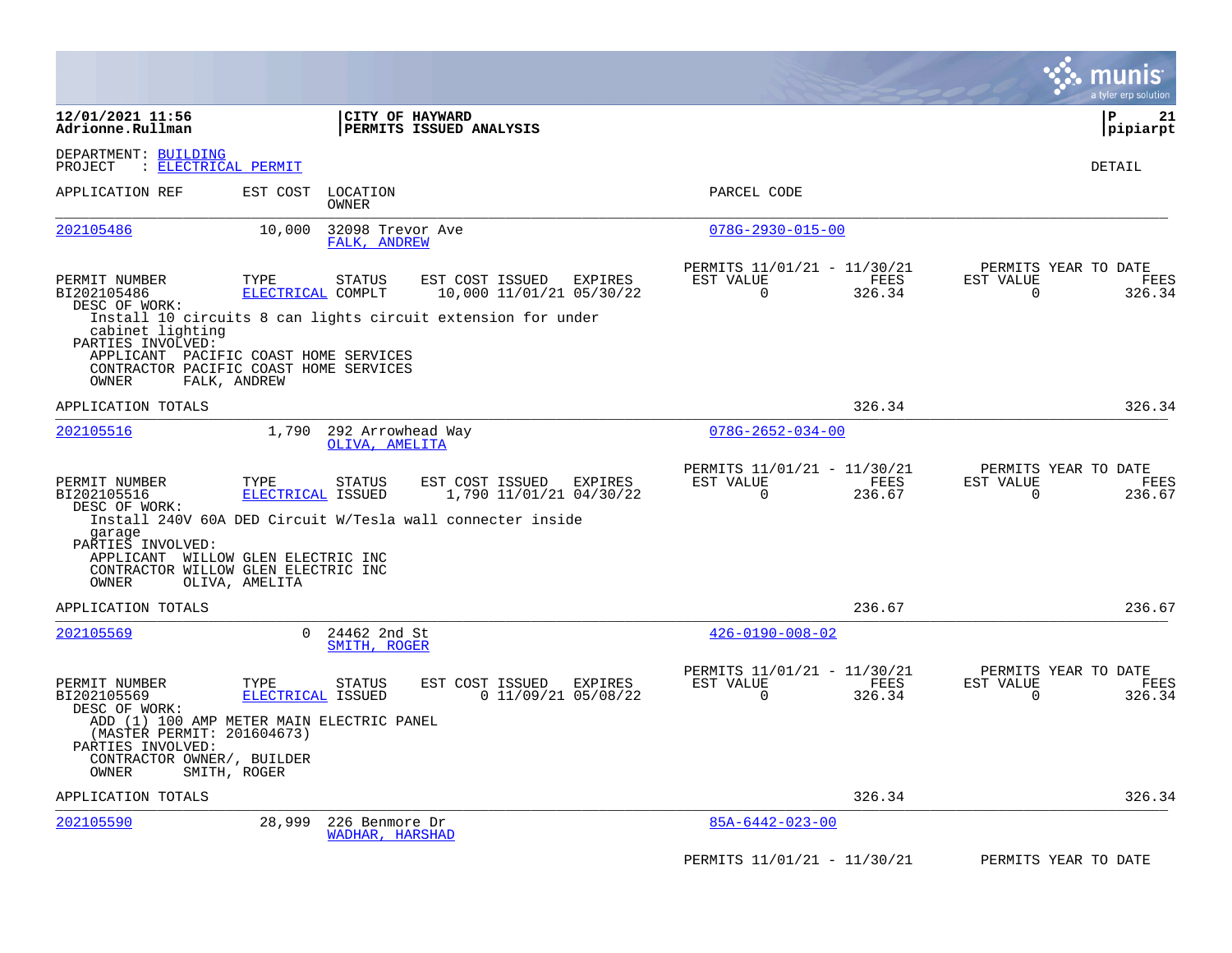|                                                                                                                                                                                                                              |                                      |                           |                                                    |         |                                                         |                |                          | a tyler erp solution                   |
|------------------------------------------------------------------------------------------------------------------------------------------------------------------------------------------------------------------------------|--------------------------------------|---------------------------|----------------------------------------------------|---------|---------------------------------------------------------|----------------|--------------------------|----------------------------------------|
| 12/01/2021 11:56<br>Adrionne.Rullman<br>PERMIT NUMBER                                                                                                                                                                        | TYPE                                 | CITY OF HAYWARD<br>STATUS | PERMITS ISSUED ANALYSIS<br>EST COST ISSUED         | EXPIRES | EST VALUE                                               | FEES           | EST VALUE                | P<br>22<br>pipiarpt<br><b>FEES</b>     |
| DEPARTMENT: BUILDING<br>PROJECT : ELECTRICAL PERMIT                                                                                                                                                                          |                                      |                           |                                                    |         |                                                         |                |                          | DETAIL                                 |
| APPLICATION REF                                                                                                                                                                                                              | EST COST                             | LOCATION                  |                                                    |         | PARCEL CODE                                             |                |                          |                                        |
| BI202105590<br>DESC OF WORK:<br>install 2 Tesla powerwalls 1 200A load center and<br>backup gateway<br>PARTIES INVOLVED:<br>APPLICANT SEMPER SOLARIS CONSTRUCTION INC<br>CONTRACTOR SEMPER SOLARIS CONSTRUCTION INC<br>OWNER | ELECTRICAL ISSUED<br>WADHAR, HARSHAD | OWNER                     | 28,999 11/01/21 04/30/22                           |         | $\mathbf 0$                                             | 326.34         | $\mathbf 0$              | 326.34                                 |
| APPLICATION TOTALS                                                                                                                                                                                                           |                                      |                           |                                                    |         |                                                         | 326.34         |                          | 326.34                                 |
| 202105591                                                                                                                                                                                                                    | 13,900                               | 2718 Markham Ct           | KWOK, STEPHEN & JENNIFER                           |         | $081D - 2084 - 048 - 00$                                |                |                          |                                        |
| PERMIT NUMBER<br>BI202105591<br>DESC OF WORK:<br>install Tesla pwerwall load center backup gateway<br>PARTIES INVOLVED:<br>APPLICANT SEMPER SOLARIS CONSTRUCTION INC<br>CONTRACTOR SEMPER SOLARIS CONSTRUCTION INC           | TYPE<br>ELECTRICAL ISSUED            | STATUS                    | EST COST ISSUED<br>13,900 11/09/21 05/08/22        | EXPIRES | PERMITS 11/01/21 - 11/30/21<br>EST VALUE<br>$\mathbf 0$ | FEES<br>326.34 | EST VALUE<br>$\mathbf 0$ | PERMITS YEAR TO DATE<br>FEES<br>326.34 |
| OWNER                                                                                                                                                                                                                        | KWOK, STEPHEN & JENNIFER             |                           |                                                    |         |                                                         |                |                          |                                        |
| APPLICATION TOTALS                                                                                                                                                                                                           |                                      |                           |                                                    |         |                                                         | 326.34         |                          | 326.34                                 |
| 202105593                                                                                                                                                                                                                    | 2,000                                | SIMPSON, LAURA            | 27254 Grand View Ave                               |         | 081D-1595-087-00                                        |                |                          |                                        |
| PERMIT NUMBER<br>BI202105593<br>DESC OF WORK:<br>add LG chem battrey ti existing PV permit, #202000050                                                                                                                       | TYPE<br>ELECTRICAL ISSUED            | STATUS                    | EST COST ISSUED<br>2,000 11/01/21 04/30/22         | EXPIRES | PERMITS 11/01/21 - 11/30/21<br>EST VALUE<br>$\mathbf 0$ | FEES<br>326.34 | EST VALUE<br>$\mathbf 0$ | PERMITS YEAR TO DATE<br>FEES<br>326.34 |
| PARTIES INVOLVED:<br>APPLICANT ENERGY SERVICE PARTNERS<br>CONTRACTOR ENERGY SERVICE PARTNERS<br>OWNER                                                                                                                        | SIMPSON, LAURA                       |                           |                                                    |         |                                                         |                |                          |                                        |
| APPLICATION TOTALS                                                                                                                                                                                                           |                                      |                           |                                                    |         |                                                         | 326.34         |                          | 326.34                                 |
| 202105617                                                                                                                                                                                                                    | 7,800                                | 179 Sonas Dr<br>CHU, RUTH |                                                    |         | $85A - 6442 - 090 - 00$                                 |                |                          |                                        |
| PERMIT NUMBER<br>BI202105617<br>DESC OF WORK:<br>install tesla powerwall backup battrey                                                                                                                                      | TYPE<br>ELECTRICAL ISSUED            | STATUS                    | EST COST ISSUED EXPIRES<br>7,800 11/09/21 05/08/22 |         | PERMITS 11/01/21 - 11/30/21<br>EST VALUE<br>0           | FEES<br>326.34 | EST VALUE<br>0           | PERMITS YEAR TO DATE<br>FEES<br>326.34 |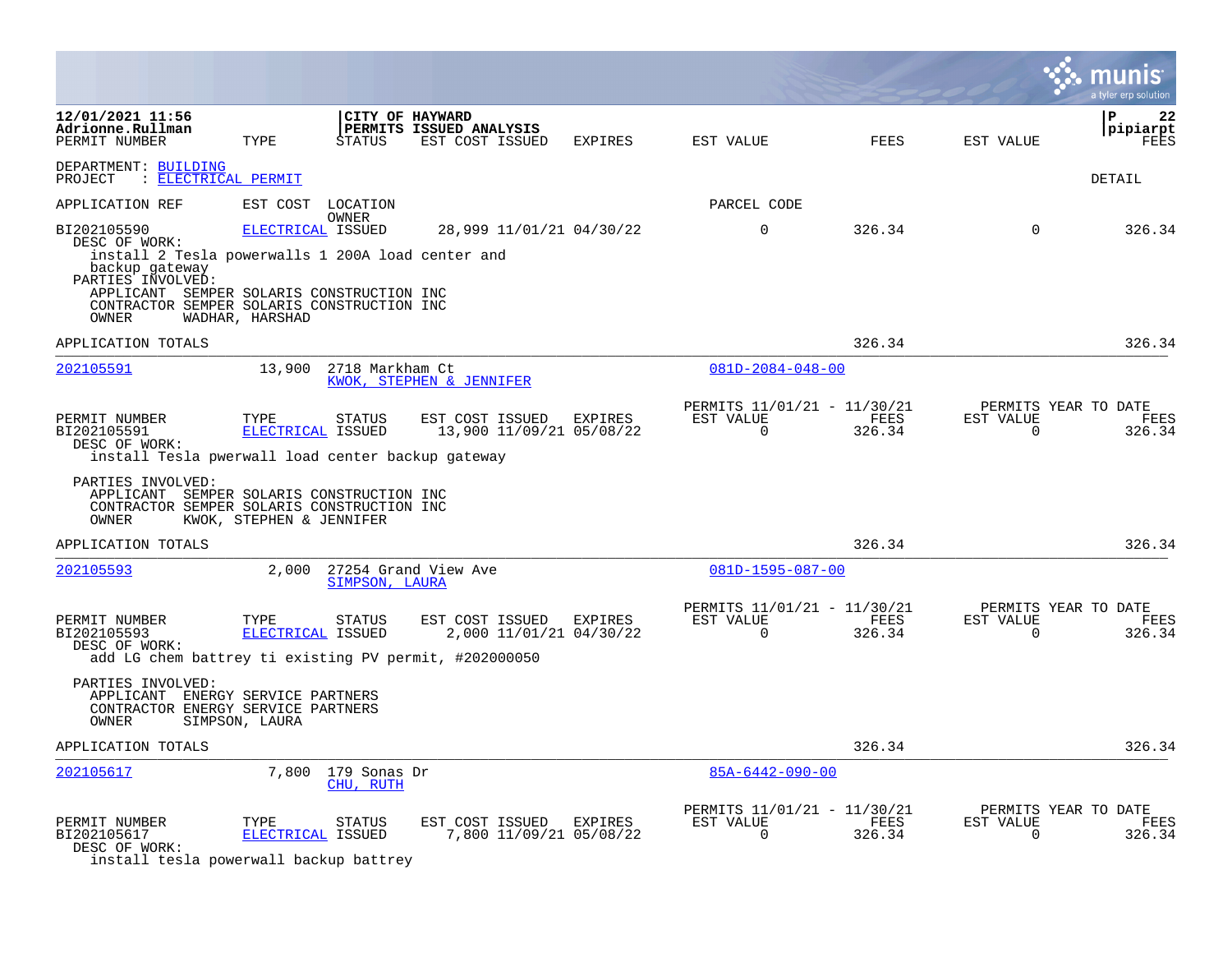|                                                                                                                                                                     |                           |                                               |                                                                                                        |         |                                                         |                |                          | a tyler erp solution                   |
|---------------------------------------------------------------------------------------------------------------------------------------------------------------------|---------------------------|-----------------------------------------------|--------------------------------------------------------------------------------------------------------|---------|---------------------------------------------------------|----------------|--------------------------|----------------------------------------|
| 12/01/2021 11:56<br>Adrionne.Rullman                                                                                                                                |                           | CITY OF HAYWARD                               | PERMITS ISSUED ANALYSIS                                                                                |         |                                                         |                |                          | l P<br>23<br> pipiarpt                 |
| DEPARTMENT: BUILDING<br>: ELECTRICAL PERMIT<br>PROJECT                                                                                                              |                           |                                               |                                                                                                        |         |                                                         |                |                          | DETAIL                                 |
| APPLICATION REF                                                                                                                                                     | EST COST                  | LOCATION<br>OWNER                             |                                                                                                        |         | PARCEL CODE                                             |                |                          |                                        |
| PARTIES INVOLVED:<br>APPLICANT SOLAR OPTIMUM<br>CONTRACTOR SOLAR OPTIMUM<br>OWNER<br>CHU, RUTH                                                                      |                           |                                               |                                                                                                        |         |                                                         |                |                          |                                        |
| APPLICATION TOTALS                                                                                                                                                  |                           |                                               |                                                                                                        |         |                                                         | 326.34         |                          | 326.34                                 |
| 202105633                                                                                                                                                           |                           | 29,140 16 Dunfirth Dr<br><b>DAVINA TAKEDA</b> |                                                                                                        |         | $085A - 6434 - 990 - 89$                                |                |                          |                                        |
| PERMIT NUMBER<br>BI202105633<br>DESC OF WORK:                                                                                                                       | TYPE<br>ELECTRICAL ISSUED | STATUS                                        | EST COST ISSUED<br>29,140 11/10/21 05/09/22<br>install 2 back up batteries 27 kw wall mounted to house | EXPIRES | PERMITS 11/01/21 - 11/30/21<br>EST VALUE<br>$\mathbf 0$ | FEES<br>326.34 | EST VALUE<br>$\mathbf 0$ | PERMITS YEAR TO DATE<br>FEES<br>326.34 |
| PARTIES INVOLVED:<br>APPLICANT CITADEL ROOFING AND SOLAR<br>CONTRACTOR CITADEL ROOFING AND SOLAR<br>OWNER                                                           | DAVINA TAKEDA             |                                               |                                                                                                        |         |                                                         |                |                          |                                        |
| APPLICATION TOTALS                                                                                                                                                  |                           |                                               |                                                                                                        |         |                                                         | 326.34         |                          | 326.34                                 |
| 202105652                                                                                                                                                           | 600                       | 76 Benmore Dr<br>CARTER, CARMEN               |                                                                                                        |         | $085A - 6432 - 019 - 00$                                |                |                          |                                        |
| PERMIT NUMBER<br>BI202105652<br>DESC OF WORK:<br>Installation of an EV Charger 240 V outlet NEMA 14-50                                                              | TYPE<br>ELECTRICAL ISSUED | <b>STATUS</b>                                 | EST COST ISSUED<br>600 11/17/21 05/16/22                                                               | EXPIRES | PERMITS 11/01/21 - 11/30/21<br>EST VALUE<br>$\mathbf 0$ | FEES<br>236.67 | EST VALUE<br>$\mathbf 0$ | PERMITS YEAR TO DATE<br>FEES<br>236.67 |
| PARTIES INVOLVED:<br>APPLICANT TOOTHMAN, MARK<br>CONTRACTOR ARTISAN ELECTRICAL<br>OWNER                                                                             | CARTER, CARMEN            |                                               |                                                                                                        |         |                                                         |                |                          |                                        |
| APPLICATION TOTALS                                                                                                                                                  |                           |                                               |                                                                                                        |         |                                                         | 236.67         |                          | 236.67                                 |
| 202105698                                                                                                                                                           |                           | 5,695 1087 B St                               | HAYWARD AGENCY (TE)                                                                                    |         | $428 - 0066 - 085 - 00$                                 |                |                          |                                        |
| PERMIT NUMBER<br>BI202105698<br>DESC OF WORK:                                                                                                                       | TYPE<br>ELECTRICAL ISSUED | STATUS                                        | EST COST ISSUED<br>5,695 11/16/21 05/15/22                                                             | EXPIRES | PERMITS 11/01/21 - 11/30/21<br>EST VALUE<br>0           | FEES<br>812.12 | EST VALUE<br>0           | PERMITS YEAR TO DATE<br>FEES<br>812.12 |
| replace nad install new illuinated channel letter sign<br>add vinyl to door<br>PARTIES INVOLVED:<br>APPLICANT UNITED SIGN SYSTEMS<br>CONTRACTOR UNITED SIGN SYSTEMS |                           |                                               |                                                                                                        |         |                                                         |                |                          |                                        |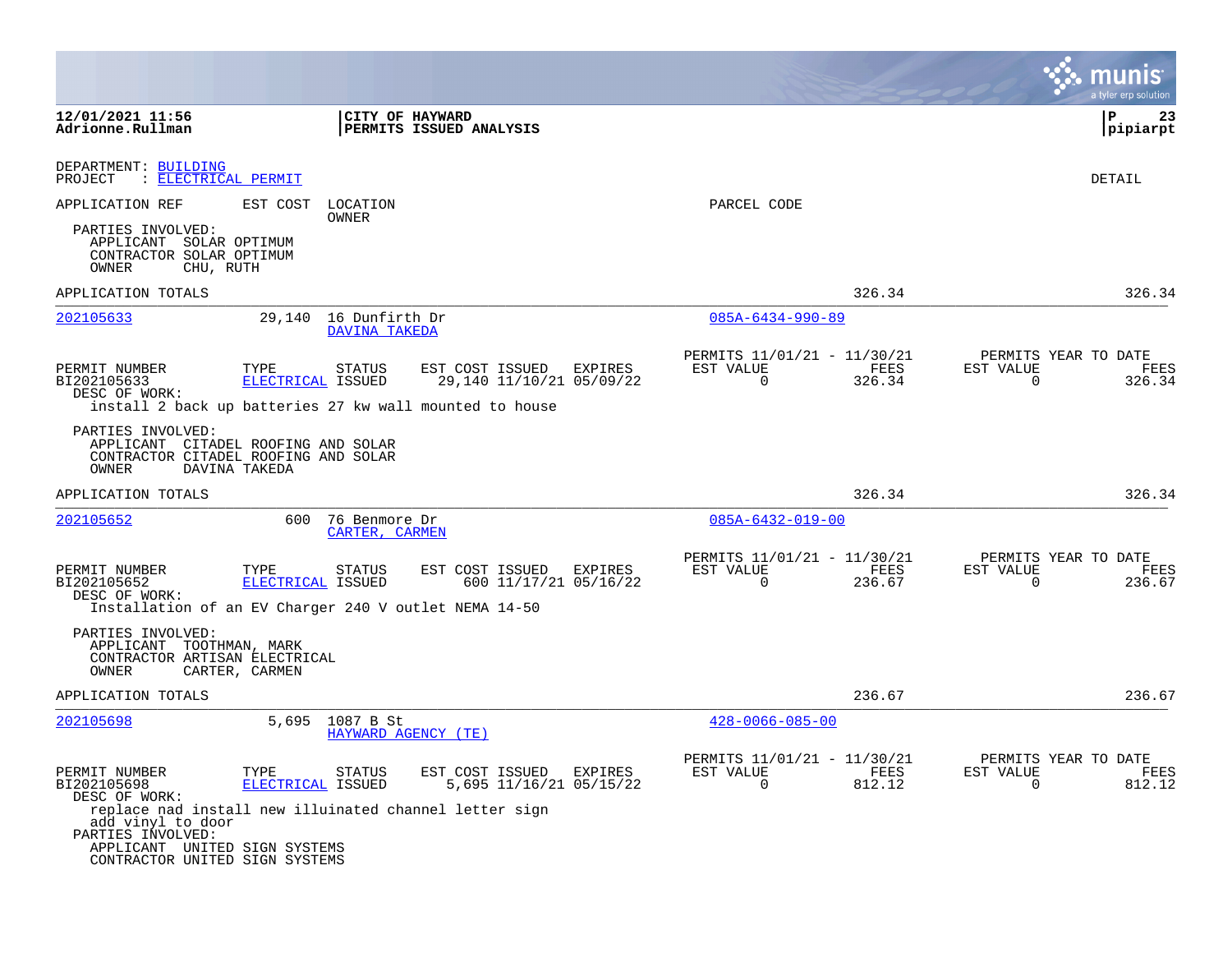| 12/01/2021 11:56<br><b>CITY OF HAYWARD</b><br>l P<br>24<br>Adrionne.Rullman<br><b>PERMITS ISSUED ANALYSIS</b><br> pipiarpt<br>DEPARTMENT: BUILDING<br>PROJECT<br>: ELECTRICAL PERMIT<br><b>DETAIL</b><br>APPLICATION REF<br>EST COST<br>PARCEL CODE<br>LOCATION<br><b>OWNER</b><br><b>OWNER</b><br>HAYWARD AGENCY (TE)<br>812.12<br>812.12<br>APPLICATION TOTALS<br>202105700<br>49,754<br>650 Tennyson Rd<br>$452 - 0084 - 095 - 05$<br>TENNYSON, INVESTMENTS LLC<br>PERMITS 11/01/21 - 11/30/21<br>PERMITS YEAR TO DATE<br>PERMIT NUMBER<br>TYPE<br><b>STATUS</b><br>EST COST ISSUED<br>EXPIRES<br>EST VALUE<br>FEES<br>EST VALUE<br>FEES<br>BI202105700<br>ELECTRICAL ISSUED<br>49,754 11/16/21 05/15/22<br>$\mathbf 0$<br>0<br>1,470.02<br>1,470.02<br>DESC OF WORK:<br>isntall illuminated sign, 6 canopy soark logos,<br>channel letter sign new price monument<br>PARTIES INVOLVED:<br>APPLICANT PERRY BUILDERS<br>CONTRACTOR PERRY BUILDERS<br>OWNER<br>TENNYSON, INVESTMENTS LLC<br>1,470.02<br>1,470.02<br>APPLICATION TOTALS<br>15,000<br>27639 La Porte Ave<br>$455 - 0064 - 006 - 00$<br>202105721<br>SHARMA, NISHANT<br>PERMITS 11/01/21 - 11/30/21<br>PERMITS YEAR TO DATE<br>EST COST ISSUED<br>FEES<br>FEES<br>PERMIT NUMBER<br>TYPE<br><b>STATUS</b><br>EST VALUE<br>EST VALUE<br>EXPIRES<br>15,000 11/29/21 05/28/22<br>416.01<br>416.01<br>BI202105721<br>ELECTRICAL ISSUED<br>0<br>0<br>DESC OF WORK:<br>Complete removal of original and install new housing to<br>bring up to code. new main panel and sub panel to install<br>PARTIES INVOLVED:<br>APPLICANT SHARMA, NISHANT<br>CONTRACTOR OWNER/, BUILDER<br>SHARMA, NISHANT<br>OWNER<br>416.01<br>416.01<br>APPLICATION TOTALS<br>202105722<br>28,650<br>189 Sonas Dr<br>$85A-6442-089-00$<br>ANGELICA ENRIOUEZ<br>PERMITS 11/01/21 - 11/30/21<br>PERMITS YEAR TO DATE<br>PERMIT NUMBER<br>TYPE<br>STATUS<br>EST COST ISSUED<br>EXPIRES<br>EST VALUE<br>FEES<br>EST VALUE<br>FEES<br>326.34<br>326.34<br>BI202105722<br>ELECTRICAL ISSUED<br>28,650 11/16/21 05/15/22<br>$\Omega$<br>$\Omega$<br>DESC OF WORK:<br>install 2 tesla powerwalls, critical load center and backup<br>gateway<br>PARTIES INVOLVED:<br>APPLICANT SEMPER SOLARIS CONSTRUCTION INC<br>CONTRACTOR SEMPER SOLARIS CONSTRUCTION INC<br>OWNER<br>ANGELICA ENRIQUEZ<br>326.34<br>APPLICATION TOTALS |  | a tyler erp solution |
|--------------------------------------------------------------------------------------------------------------------------------------------------------------------------------------------------------------------------------------------------------------------------------------------------------------------------------------------------------------------------------------------------------------------------------------------------------------------------------------------------------------------------------------------------------------------------------------------------------------------------------------------------------------------------------------------------------------------------------------------------------------------------------------------------------------------------------------------------------------------------------------------------------------------------------------------------------------------------------------------------------------------------------------------------------------------------------------------------------------------------------------------------------------------------------------------------------------------------------------------------------------------------------------------------------------------------------------------------------------------------------------------------------------------------------------------------------------------------------------------------------------------------------------------------------------------------------------------------------------------------------------------------------------------------------------------------------------------------------------------------------------------------------------------------------------------------------------------------------------------------------------------------------------------------------------------------------------------------------------------------------------------------------------------------------------------------------------------------------------------------------------------------------------------------------------------------------------------------------------------------------------------------------------------------------------------------------------------------|--|----------------------|
|                                                                                                                                                                                                                                                                                                                                                                                                                                                                                                                                                                                                                                                                                                                                                                                                                                                                                                                                                                                                                                                                                                                                                                                                                                                                                                                                                                                                                                                                                                                                                                                                                                                                                                                                                                                                                                                                                                                                                                                                                                                                                                                                                                                                                                                                                                                                                  |  |                      |
| 326.34                                                                                                                                                                                                                                                                                                                                                                                                                                                                                                                                                                                                                                                                                                                                                                                                                                                                                                                                                                                                                                                                                                                                                                                                                                                                                                                                                                                                                                                                                                                                                                                                                                                                                                                                                                                                                                                                                                                                                                                                                                                                                                                                                                                                                                                                                                                                           |  |                      |
|                                                                                                                                                                                                                                                                                                                                                                                                                                                                                                                                                                                                                                                                                                                                                                                                                                                                                                                                                                                                                                                                                                                                                                                                                                                                                                                                                                                                                                                                                                                                                                                                                                                                                                                                                                                                                                                                                                                                                                                                                                                                                                                                                                                                                                                                                                                                                  |  |                      |
|                                                                                                                                                                                                                                                                                                                                                                                                                                                                                                                                                                                                                                                                                                                                                                                                                                                                                                                                                                                                                                                                                                                                                                                                                                                                                                                                                                                                                                                                                                                                                                                                                                                                                                                                                                                                                                                                                                                                                                                                                                                                                                                                                                                                                                                                                                                                                  |  |                      |
|                                                                                                                                                                                                                                                                                                                                                                                                                                                                                                                                                                                                                                                                                                                                                                                                                                                                                                                                                                                                                                                                                                                                                                                                                                                                                                                                                                                                                                                                                                                                                                                                                                                                                                                                                                                                                                                                                                                                                                                                                                                                                                                                                                                                                                                                                                                                                  |  |                      |
|                                                                                                                                                                                                                                                                                                                                                                                                                                                                                                                                                                                                                                                                                                                                                                                                                                                                                                                                                                                                                                                                                                                                                                                                                                                                                                                                                                                                                                                                                                                                                                                                                                                                                                                                                                                                                                                                                                                                                                                                                                                                                                                                                                                                                                                                                                                                                  |  |                      |
|                                                                                                                                                                                                                                                                                                                                                                                                                                                                                                                                                                                                                                                                                                                                                                                                                                                                                                                                                                                                                                                                                                                                                                                                                                                                                                                                                                                                                                                                                                                                                                                                                                                                                                                                                                                                                                                                                                                                                                                                                                                                                                                                                                                                                                                                                                                                                  |  |                      |
|                                                                                                                                                                                                                                                                                                                                                                                                                                                                                                                                                                                                                                                                                                                                                                                                                                                                                                                                                                                                                                                                                                                                                                                                                                                                                                                                                                                                                                                                                                                                                                                                                                                                                                                                                                                                                                                                                                                                                                                                                                                                                                                                                                                                                                                                                                                                                  |  |                      |
|                                                                                                                                                                                                                                                                                                                                                                                                                                                                                                                                                                                                                                                                                                                                                                                                                                                                                                                                                                                                                                                                                                                                                                                                                                                                                                                                                                                                                                                                                                                                                                                                                                                                                                                                                                                                                                                                                                                                                                                                                                                                                                                                                                                                                                                                                                                                                  |  |                      |
|                                                                                                                                                                                                                                                                                                                                                                                                                                                                                                                                                                                                                                                                                                                                                                                                                                                                                                                                                                                                                                                                                                                                                                                                                                                                                                                                                                                                                                                                                                                                                                                                                                                                                                                                                                                                                                                                                                                                                                                                                                                                                                                                                                                                                                                                                                                                                  |  |                      |
|                                                                                                                                                                                                                                                                                                                                                                                                                                                                                                                                                                                                                                                                                                                                                                                                                                                                                                                                                                                                                                                                                                                                                                                                                                                                                                                                                                                                                                                                                                                                                                                                                                                                                                                                                                                                                                                                                                                                                                                                                                                                                                                                                                                                                                                                                                                                                  |  |                      |
|                                                                                                                                                                                                                                                                                                                                                                                                                                                                                                                                                                                                                                                                                                                                                                                                                                                                                                                                                                                                                                                                                                                                                                                                                                                                                                                                                                                                                                                                                                                                                                                                                                                                                                                                                                                                                                                                                                                                                                                                                                                                                                                                                                                                                                                                                                                                                  |  |                      |
|                                                                                                                                                                                                                                                                                                                                                                                                                                                                                                                                                                                                                                                                                                                                                                                                                                                                                                                                                                                                                                                                                                                                                                                                                                                                                                                                                                                                                                                                                                                                                                                                                                                                                                                                                                                                                                                                                                                                                                                                                                                                                                                                                                                                                                                                                                                                                  |  |                      |
|                                                                                                                                                                                                                                                                                                                                                                                                                                                                                                                                                                                                                                                                                                                                                                                                                                                                                                                                                                                                                                                                                                                                                                                                                                                                                                                                                                                                                                                                                                                                                                                                                                                                                                                                                                                                                                                                                                                                                                                                                                                                                                                                                                                                                                                                                                                                                  |  |                      |
|                                                                                                                                                                                                                                                                                                                                                                                                                                                                                                                                                                                                                                                                                                                                                                                                                                                                                                                                                                                                                                                                                                                                                                                                                                                                                                                                                                                                                                                                                                                                                                                                                                                                                                                                                                                                                                                                                                                                                                                                                                                                                                                                                                                                                                                                                                                                                  |  |                      |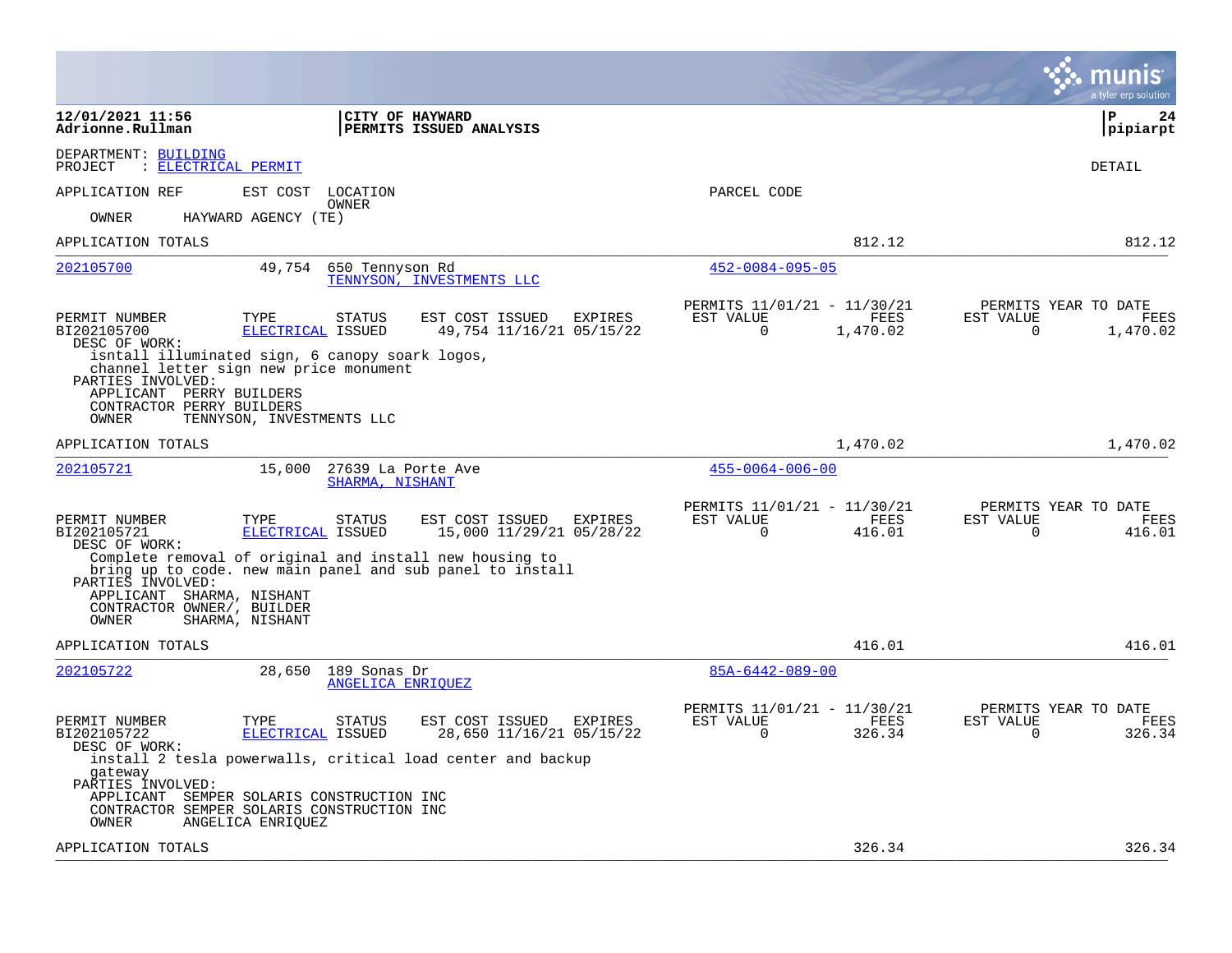|                                                                                                     |                           |                                       |                                                                                                                          |                                  |                                                      |                |                                                  | munis<br>a tyler erp solution |
|-----------------------------------------------------------------------------------------------------|---------------------------|---------------------------------------|--------------------------------------------------------------------------------------------------------------------------|----------------------------------|------------------------------------------------------|----------------|--------------------------------------------------|-------------------------------|
| 12/01/2021 11:56<br>Adrionne.Rullman<br>202105742                                                   | 6,000                     | 792 B St<br><b>BDC A STREET</b>       | CITY OF HAYWARD<br>PERMITS ISSUED ANALYSIS                                                                               |                                  | $428 - 0051 - 077 - 01$                              |                |                                                  | P<br>25<br> pipiarpt          |
| PERMIT NUMBER                                                                                       | TYPE                      | <b>STATUS</b>                         | EST COST ISSUED                                                                                                          | <b>EXPIRES</b>                   | PERMITS 11/01/21 - 11/30/21<br>EST VALUE             | FEES           | PERMITS YEAR TO DATE<br>EST VALUE                | <b>FEES</b>                   |
| DEPARTMENT: BUILDING<br>PROJECT                                                                     | : ELECTRICAL PERMIT       |                                       |                                                                                                                          |                                  |                                                      |                |                                                  | DETAIL                        |
| APPLICATION REF                                                                                     |                           | EST COST LOCATION                     |                                                                                                                          |                                  | PARCEL CODE                                          |                |                                                  |                               |
| BI202105742<br>DESC OF WORK:<br>install 3 sets of channel letters on side and entry                 | ELECTRICAL ISSUED         | OWNER                                 | 6,000 11/17/21 05/16/22                                                                                                  |                                  | $\mathbf 0$                                          | 812.12         | $\Omega$                                         | 812.12                        |
| PARTIES INVOLVED:<br>APPLICANT RAGO NEON<br>CONTRACTOR RAGO NEON<br>OWNER                           | BDC A STREET              |                                       |                                                                                                                          |                                  |                                                      |                |                                                  |                               |
| APPLICATION TOTALS                                                                                  |                           |                                       |                                                                                                                          |                                  |                                                      | 812.12         |                                                  | 812.12                        |
| 202105753                                                                                           | 25,000                    | 24300 Clawiter Rd                     | P G & E CO 135-1-71A-1                                                                                                   |                                  | $441 - 0065 - 024 - 02$                              |                |                                                  |                               |
| PERMIT NUMBER<br>BI202105753<br>DESC OF WORK:                                                       | TYPE<br>ELECTRICAL ISSUED | <b>STATUS</b>                         | EST COST ISSUED<br>25,000 11/18/21 06/01/22                                                                              | EXPIRES                          | PERMITS 11/01/21 - 11/30/21<br>EST VALUE<br>$\Omega$ | FEES<br>685.02 | PERMITS YEAR TO DATE<br>EST VALUE<br>$\mathbf 0$ | FEES<br>685.02                |
| PARTIES INVOLVED:<br>APPLICANT W BRADLEY ELECTRIC INC<br>CONTRACTOR W BRADLEY ELECTRIC INC<br>OWNER | P G & E CO 135-1-71A-1    |                                       | place underground conduit between existing poles to change a<br>power feed to site lighting from overhead to underground |                                  |                                                      |                |                                                  |                               |
| APPLICATION TOTALS                                                                                  |                           |                                       |                                                                                                                          |                                  |                                                      | 685.02         |                                                  | 685.02                        |
| 202105766                                                                                           |                           | 0 1082 Highland Blvd<br>WEN JIA ZHANG |                                                                                                                          |                                  | $445 - 0160 - 018 - 00$                              |                |                                                  |                               |
| PERMIT NUMBER<br>BI202105766<br>DESC OF WORK:<br>METER RESET                                        | TYPE<br>ELECTRICAL ISSUED | <b>STATUS</b>                         | EST COST ISSUED                                                                                                          | EXPIRES<br>$0$ 11/18/21 05/17/22 | PERMITS 11/01/21 - 11/30/21<br>EST VALUE<br>0        | FEES<br>236.67 | PERMITS YEAR TO DATE<br>EST VALUE<br>0           | FEES<br>236.67                |
| PARTIES INVOLVED:<br>CONTRACTOR OWNER/, BUILDER<br>OWNER                                            | WEN JIA ZHANG             |                                       |                                                                                                                          |                                  |                                                      |                |                                                  |                               |
| APPLICATION TOTALS                                                                                  |                           |                                       |                                                                                                                          |                                  |                                                      | 236.67         |                                                  | 236.67                        |
| 202105797                                                                                           | 480                       | 542 Janice Ave<br>CABRERA, ALLAN      |                                                                                                                          |                                  | $078G - 2961 - 024 - 00$                             |                |                                                  |                               |
| PERMIT NUMBER                                                                                       | TYPE                      | <b>STATUS</b>                         | EST COST ISSUED                                                                                                          | <b>EXPIRES</b>                   | PERMITS 11/01/21 - 11/30/21<br>EST VALUE             | FEES           | PERMITS YEAR TO DATE<br>EST VALUE                | FEES                          |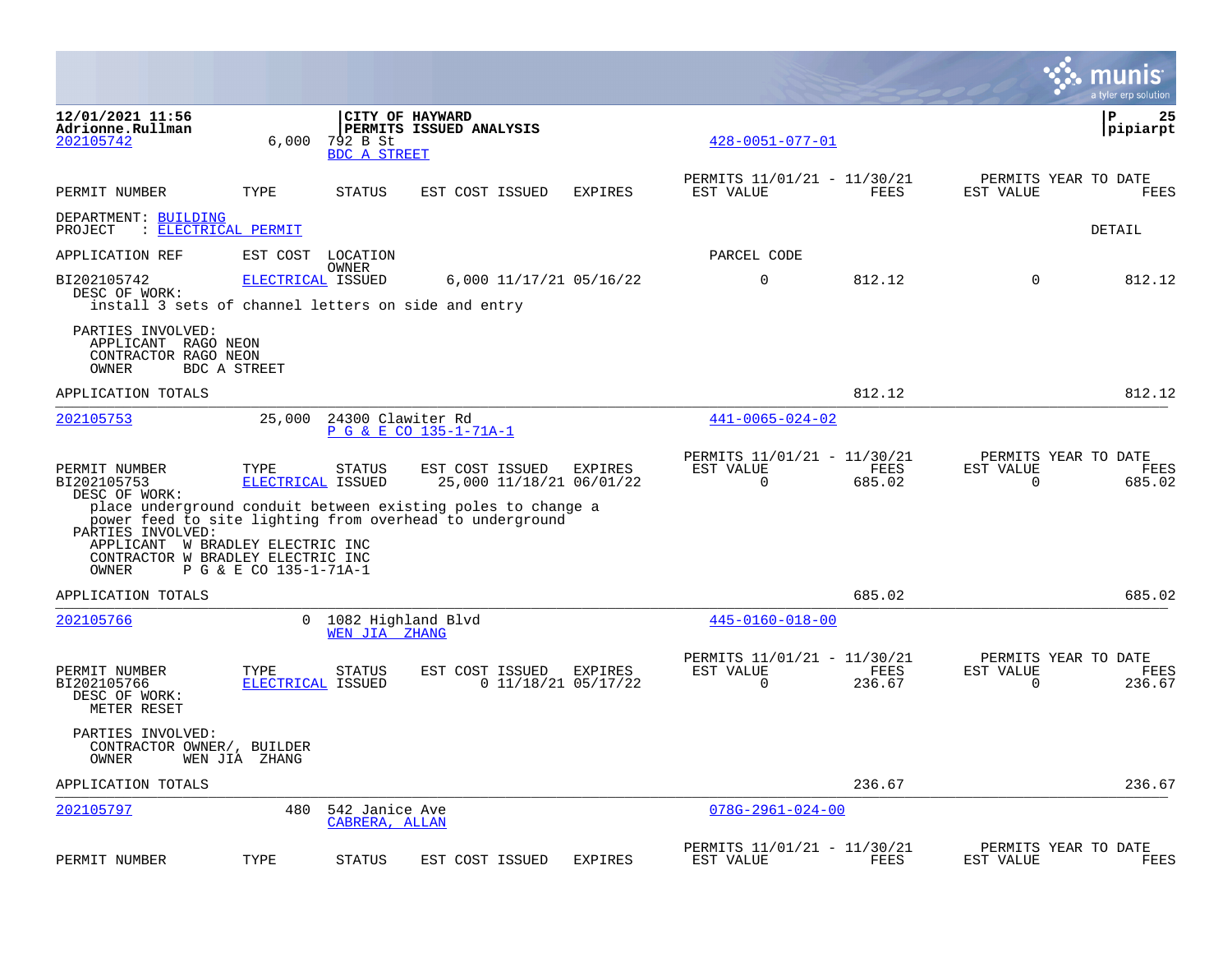|                                                                                                                    |                                                                                                                                                     |                                                                                                                     |                                                      |                |                                               | a tyler erp solution   |
|--------------------------------------------------------------------------------------------------------------------|-----------------------------------------------------------------------------------------------------------------------------------------------------|---------------------------------------------------------------------------------------------------------------------|------------------------------------------------------|----------------|-----------------------------------------------|------------------------|
| 12/01/2021 11:56<br>Adrionne.Rullman                                                                               |                                                                                                                                                     | CITY OF HAYWARD<br>PERMITS ISSUED ANALYSIS                                                                          |                                                      |                |                                               | ΙP<br>-26<br> pipiarpt |
| DEPARTMENT: BUILDING<br>PROJECT<br>: ELECTRICAL PERMIT                                                             |                                                                                                                                                     |                                                                                                                     |                                                      |                |                                               | DETAIL                 |
| APPLICATION REF                                                                                                    | EST COST<br>LOCATION<br>OWNER                                                                                                                       |                                                                                                                     | PARCEL CODE                                          |                |                                               |                        |
| BI202105797<br>DESC OF WORK:<br>Electrical Panel Change                                                            | ELECTRICAL ISSUED                                                                                                                                   | 480 11/23/21 05/29/22                                                                                               | $\mathbf 0$                                          | 416.01         | $\mathbf 0$                                   | 416.01                 |
| PARTIES INVOLVED:<br>APPLICANT CABRERA, ALLAN<br>CONTRACTOR OWNER/, BUILDER<br>OWNER                               | CABRERA, ALLAN                                                                                                                                      |                                                                                                                     |                                                      |                |                                               |                        |
| APPLICATION TOTALS                                                                                                 |                                                                                                                                                     |                                                                                                                     |                                                      | 416.01         |                                               | 416.01                 |
| 202105818                                                                                                          | 2,700<br><b>JOUZI, MARYAM</b>                                                                                                                       | 568 Staley Ave                                                                                                      | $431 - 0108 - 191 - 00$                              |                |                                               |                        |
| PERMIT NUMBER<br>BI202105818<br>DESC OF WORK:<br><b>OUTLETS</b><br>PARTIES INVOLVED:<br>CONTRACTOR DALCON ELECTRIC | TYPE<br><b>STATUS</b><br>ELECTRICAL ISSUED                                                                                                          | EST COST ISSUED<br>EXPIRES<br>2,700 11/29/21 05/28/22<br>INSTALL (1) 60A EV CHARGER, (4) GARAGE LGIHTS & (8) GARAGE | PERMITS 11/01/21 - 11/30/21<br>EST VALUE<br>$\Omega$ | FEES<br>505.68 | PERMITS YEAR TO DATE<br>EST VALUE<br>$\Omega$ | FEES<br>505.68         |
| OWNER<br>APPLICATION TOTALS                                                                                        | JOUZI, MARYAM                                                                                                                                       |                                                                                                                     |                                                      | 505.68         |                                               | 505.68                 |
| 202105839                                                                                                          | 5,300<br>388 Thorne Dr                                                                                                                              | MARROOUIN, KATI & MENDOZA LEOBARDO                                                                                  | $452 - 0064 - 070 - 00$                              |                |                                               |                        |
| PERMIT NUMBER<br>BI202105839<br>DESC OF WORK:<br>PARTIES INVOLVED:<br>APPLICANT ARROYO, JOSE J                     | TYPE<br><b>STATUS</b><br>ELECTRICAL ISSUED<br>Repair Service Entrance Main Meter Panel. Install<br>1 overhead surface mounted 200a Meter main panel | EST COST ISSUED<br><b>EXPIRES</b><br>5,300 11/29/21 05/28/22                                                        | PERMITS 11/01/21 - 11/30/21<br>EST VALUE<br>$\Omega$ | FEES<br>326.34 | PERMITS YEAR TO DATE<br>EST VALUE<br>$\Omega$ | FEES<br>326.34         |
| CONTRACTOR ARROYO, JOSE J<br>OWNER                                                                                 | MARROQUIN, KATI & MENDOZA LEOBARDO                                                                                                                  |                                                                                                                     |                                                      |                |                                               |                        |
| APPLICATION TOTALS                                                                                                 |                                                                                                                                                     |                                                                                                                     |                                                      | 326.34         |                                               | 326.34                 |
| 202105858                                                                                                          | 5,000                                                                                                                                               | 514 Spalding St<br>NARAYAN, RENU R & GOSAI SHATRUGHAN K                                                             | $465 - 0071 - 030 - 00$                              |                |                                               |                        |
| PERMIT NUMBER<br>BI202105858<br>DESC OF WORK:<br>PARTIES INVOLVED:                                                 | TYPE<br><b>STATUS</b><br>ELECTRICAL ISSUED<br>Installing power outlet in shed and back<br>off the home. 1 outlet in shed + 11 behind home           | EST COST ISSUED<br><b>EXPIRES</b><br>5,000 11/29/21 05/28/22                                                        | PERMITS 11/01/21 - 11/30/21<br>EST VALUE<br>0        | FEES<br>326.34 | PERMITS YEAR TO DATE<br>EST VALUE<br>0        | FEES<br>326.34         |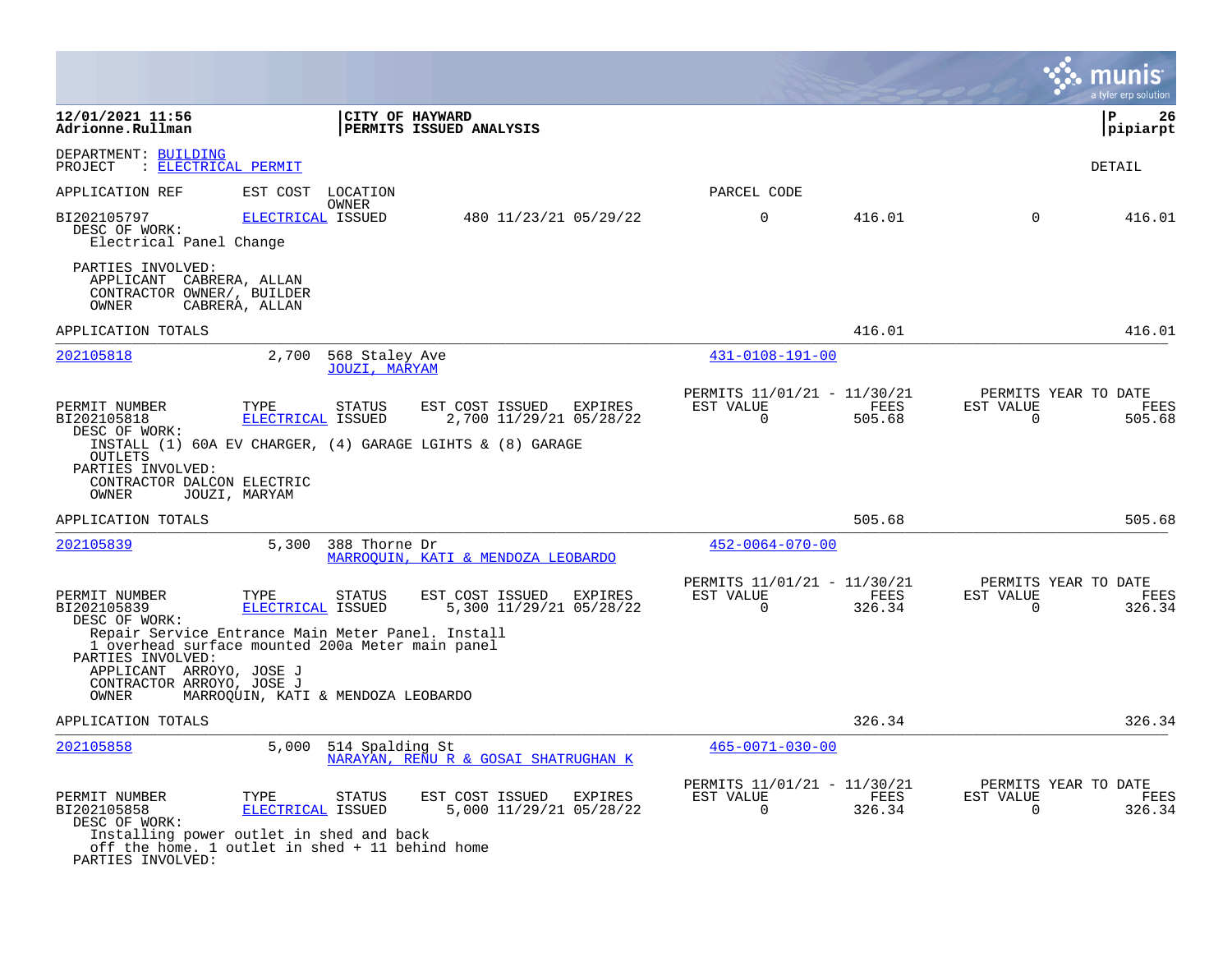|                                                                                                       |                                                                                                                             |                                                                                                                    |                                                         |                  | a tyler erp solution                                               |
|-------------------------------------------------------------------------------------------------------|-----------------------------------------------------------------------------------------------------------------------------|--------------------------------------------------------------------------------------------------------------------|---------------------------------------------------------|------------------|--------------------------------------------------------------------|
| 12/01/2021 11:56<br>Adrionne.Rullman                                                                  | CITY OF HAYWARD                                                                                                             | <b>PERMITS ISSUED ANALYSIS</b>                                                                                     |                                                         |                  | l P<br>27<br> pipiarpt                                             |
| DEPARTMENT: BUILDING<br>: ELECTRICAL PERMIT<br>PROJECT                                                |                                                                                                                             |                                                                                                                    |                                                         |                  | DETAIL                                                             |
| APPLICATION REF                                                                                       | EST COST LOCATION<br>OWNER                                                                                                  |                                                                                                                    | PARCEL CODE                                             |                  |                                                                    |
| APPLICANT<br>CONTRACTOR OWNER/, BUILDER<br>OWNER                                                      | SHATRUGHAN K GOSAI<br>NARAYAN, RENU R & GOSAI SHATRUGHAN K                                                                  |                                                                                                                    |                                                         |                  |                                                                    |
| APPLICATION TOTALS                                                                                    |                                                                                                                             |                                                                                                                    |                                                         | 326.34           | 326.34                                                             |
| 202105880                                                                                             | $\mathbf{0}$<br>1129 Jason Creek Pl                                                                                         | WANG NGAI M & WU ANNIE                                                                                             | $464 - 0060 - 990 - 12$                                 |                  |                                                                    |
| PERMIT NUMBER<br>BI202105880<br>DESC OF WORK:                                                         | TYPE<br>STATUS<br>ELECTRICAL ISSUED                                                                                         | EST COST ISSUED<br><b>EXPIRES</b><br>0 11/29/21 05/28/22                                                           | PERMITS 11/01/21 - 11/30/21<br>EST VALUE<br>0           | FEES<br>326.34   | PERMITS YEAR TO DATE<br>EST VALUE<br>FEES<br>326.34<br>0           |
| PARTIES INVOLVED:<br>APPLICANT NUVERA CONSTRUCTION INC<br>CONTRACTOR NUVERA CONSTRUCTION INC<br>OWNER | light and irrigation power meter-Tract 8442<br>WANG NGAI M & WU ANNIE                                                       | Tract 8442- Construction/Installation of common area street                                                        |                                                         |                  |                                                                    |
| APPLICATION TOTALS                                                                                    |                                                                                                                             |                                                                                                                    |                                                         | 326.34           | 326.34                                                             |
| 202105883                                                                                             | 61,970<br>27335 Greenhaven Rd<br>MA, BENJAMIN J                                                                             |                                                                                                                    | $425 - 0280 - 032 - 00$                                 |                  |                                                                    |
| PERMIT NUMBER<br>BI202105883<br>DESC OF WORK:                                                         | <b>STATUS</b><br>TYPE<br>ELECTRICAL ISSUED                                                                                  | EST COST ISSUED<br><b>EXPIRES</b><br>61,970 11/30/21 05/29/22                                                      | PERMITS 11/01/21 - 11/30/21<br>EST VALUE<br>0           | FEES<br>1,043.70 | PERMITS YEAR TO DATE<br>FEES<br>EST VALUE<br>0<br>1,043.70         |
| PARTIES INVOLVED:<br>APPLICANT CLEAN SOLAR, INC.<br>CONTRACTOR CLEAN SOLAR, INC.<br>OWNER             | install new energy storage system, relocate PV panel &<br>backuped up circuits 5 backup batteries @67 kwh<br>MA, BENJAMIN J |                                                                                                                    |                                                         |                  |                                                                    |
| APPLICATION TOTALS                                                                                    |                                                                                                                             |                                                                                                                    |                                                         | 1,043.70         | 1,043.70                                                           |
| 202105885                                                                                             | 59 Country Club Dr<br>$\Omega$                                                                                              | RUIZ, RACHEL & KNOWLES, BYRON                                                                                      | $085A - 6434 - 990 - 51$                                |                  |                                                                    |
| PERMIT NUMBER<br>BI202105885<br>DESC OF WORK:                                                         | TYPE<br>STATUS<br>ELECTRICAL ISSUED                                                                                         | EST COST ISSUED<br>EXPIRES<br>$0$ 11/30/21 05/29/22<br>INSTALL A LEVEL 2 CHARGER (TESLA) INSIDE GARAGE AND INSTALL | PERMITS 11/01/21 - 11/30/21<br>EST VALUE<br>$\mathbf 0$ | FEES<br>505.68   | PERMITS YEAR TO DATE<br>EST VALUE<br>FEES<br>$\mathbf 0$<br>505.68 |
| 60 AMP BREAKER UPGRADE<br>PARTIES INVOLVED:<br>CONTRACTOR OWNER/, BUILDER<br>OWNER                    | RUIZ, RACHEL & KNOWLES, BYRON                                                                                               |                                                                                                                    |                                                         |                  |                                                                    |
| APPLICATION TOTALS                                                                                    |                                                                                                                             |                                                                                                                    |                                                         | 505.68           | 505.68                                                             |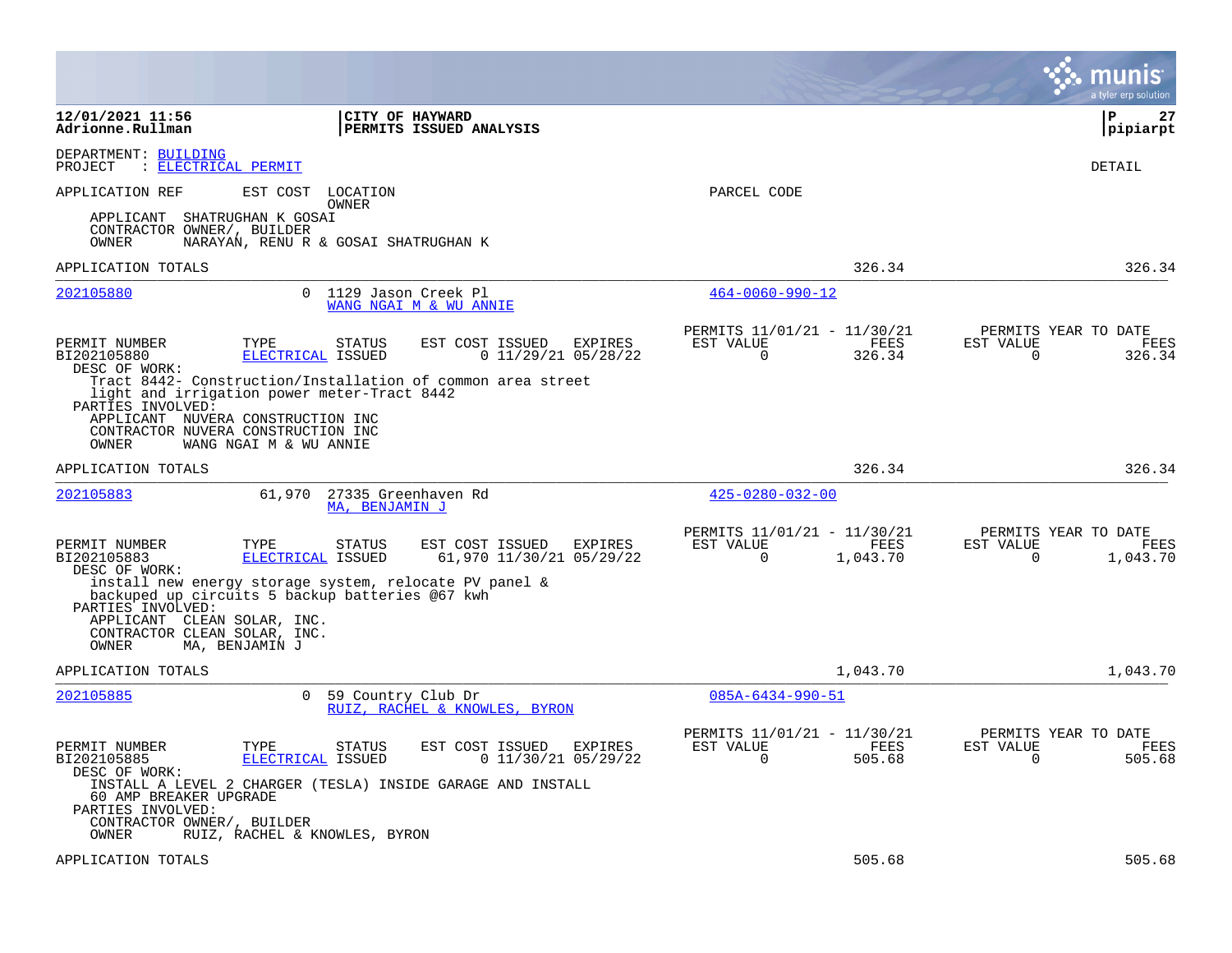|                                                        |          |                                                   |             | munis<br>a tyler erp solution |
|--------------------------------------------------------|----------|---------------------------------------------------|-------------|-------------------------------|
| 12/01/2021 11:56<br>Adrionne.Rullman                   |          | CITY OF HAYWARD<br><b>PERMITS ISSUED ANALYSIS</b> |             | 28<br>Р<br> pipiarpt          |
| DEPARTMENT: BUILDING<br>: ELECTRICAL PERMIT<br>PROJECT |          |                                                   |             | DETAIL                        |
| APPLICATION REF                                        | EST COST | LOCATION                                          | PARCEL CODE |                               |
| PROJECT TOTALS                                         |          | OWNER                                             | 10,966.11   | 10,966.11                     |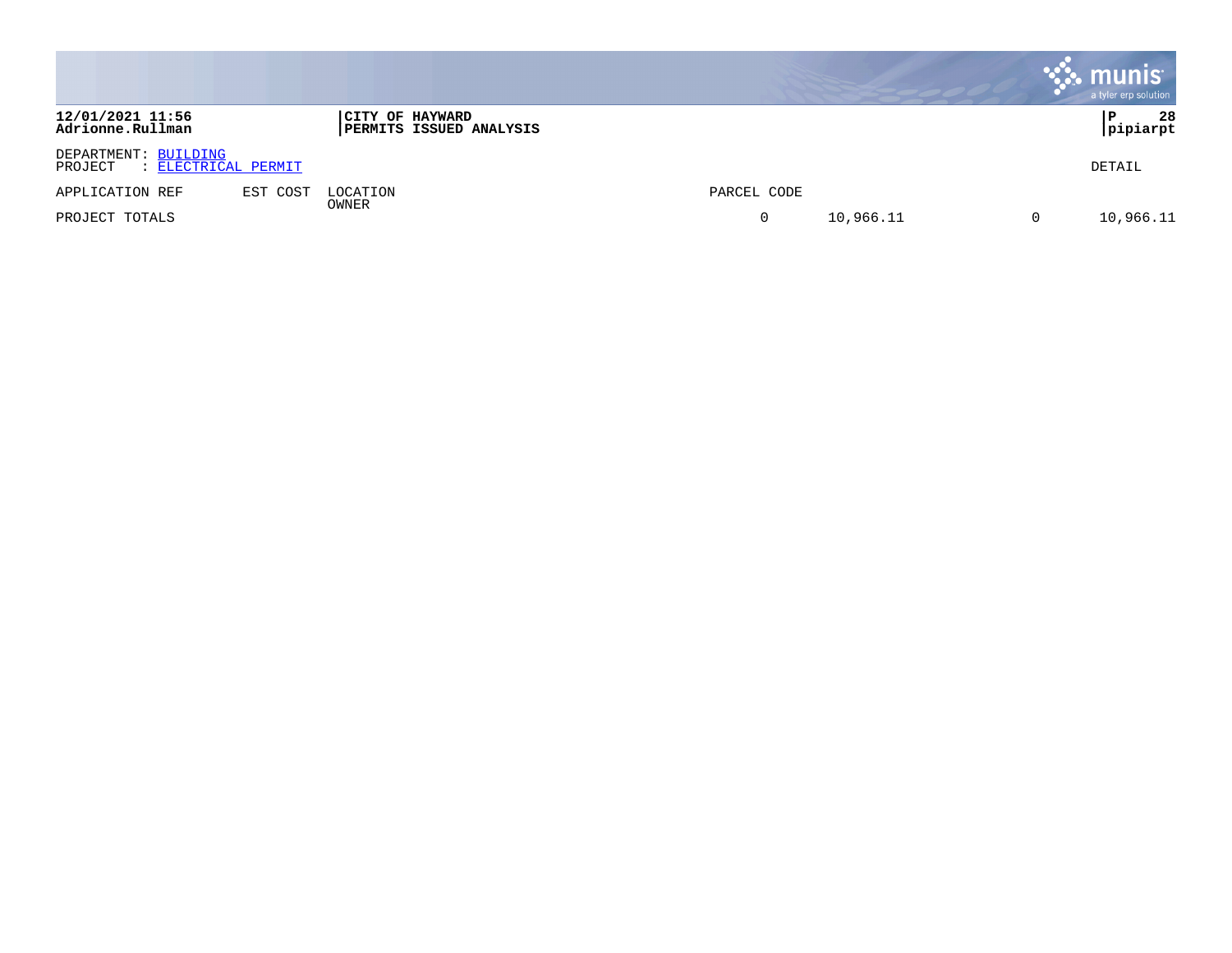|                                                                                                                                                    |                                                                                   |                                                                              | a tyler erp solution                                               |
|----------------------------------------------------------------------------------------------------------------------------------------------------|-----------------------------------------------------------------------------------|------------------------------------------------------------------------------|--------------------------------------------------------------------|
| 12/01/2021 11:56<br>Adrionne.Rullman                                                                                                               | CITY OF HAYWARD<br>PERMITS ISSUED ANALYSIS                                        |                                                                              | 29<br>P<br>pipiarpt                                                |
| DEPARTMENT: BUILDING<br>: PROPERTY SURVEY<br>PROJECT                                                                                               |                                                                                   |                                                                              | <b>DETAIL</b>                                                      |
| APPLICATION REF<br>EST COST                                                                                                                        | LOCATION<br><b>OWNER</b>                                                          | PARCEL CODE                                                                  |                                                                    |
| 202105438<br>$\Omega$                                                                                                                              | 27826 Mission Blvd<br><b>VSHA NEVADA LLC</b>                                      | $078C - 0637 - 011 - 02$                                                     |                                                                    |
| PERMIT NUMBER<br>TYPE<br>BI202105438<br><b>BFS</b><br>DESC OF WORK:<br>Property Damage Survey to store front                                       | STATUS<br>EST COST ISSUED<br><b>EXPIRES</b><br><b>ISSUED</b><br>0 11/01/21        | PERMITS 11/01/21 - 11/30/21<br>EST VALUE<br>FEES<br>$\overline{0}$<br>588.00 | PERMITS YEAR TO DATE<br>EST VALUE<br>FEES<br>$\mathbf 0$<br>588.00 |
| PARTIES INVOLVED:<br>APPLICANT<br>NS GENERAL CONTRACTORS INC.<br>CONTRACTOR NS GENERAL CONTRACTORS INC.<br>OWNER<br>VSHA NEVADA LLC                |                                                                                   |                                                                              |                                                                    |
| APPLICATION TOTALS                                                                                                                                 |                                                                                   | 588.00                                                                       | 588.00                                                             |
| 588<br>202105648                                                                                                                                   | 27619 Cliffwood Ave<br>WILLIAMS, SIMONE                                           | $455 - 0068 - 038 - 00$                                                      |                                                                    |
| PERMIT NUMBER<br>TYPE<br><b>BFS</b><br>BI202105648<br>DESC OF WORK:<br>Fire Damage Survey                                                          | STATUS<br>EST COST ISSUED<br><b>EXPIRES</b><br><b>ISSUED</b><br>588 11/10/21      | PERMITS 11/01/21 - 11/30/21<br>EST VALUE<br>FEES<br>588<br>588.00            | PERMITS YEAR TO DATE<br>EST VALUE<br>FEES<br>588<br>588.00         |
| PARTIES INVOLVED:<br>CONTRACTOR COAST CONSTRUCTION COMPANY<br>OWNER<br>WILLIAMS, SIMONE                                                            |                                                                                   |                                                                              |                                                                    |
| APPLICATION TOTALS                                                                                                                                 |                                                                                   | 588.00                                                                       | 588.00                                                             |
| 202105732<br>$\Omega$                                                                                                                              | 561 Schafer Rd<br>SHARMA, RAJINDER K & SITA D                                     | $453 - 0020 - 095 - 00$                                                      |                                                                    |
| TYPE<br>PERMIT NUMBER<br>BI202105732<br><b>BFS</b><br>DESC OF WORK:<br>fire damage to trusses, fire damage survey                                  | EST COST ISSUED<br><b>STATUS</b><br><b>EXPIRES</b><br><b>ISSUED</b><br>0 11/17/21 | PERMITS 11/01/21 - 11/30/21<br>EST VALUE<br>FEES<br>0<br>588.00              | PERMITS YEAR TO DATE<br>EST VALUE<br>FEES<br>$\mathbf 0$<br>588.00 |
| PARTIES INVOLVED:<br>APPLICANT BLUSKY RESTORATION CONTRACTORS<br>CONTRACTOR BLUSKY RESTORATION CONTRACTORS<br>OWNER<br>SHARMA, RAJINDER K & SITA D |                                                                                   |                                                                              |                                                                    |
| APPLICATION TOTALS<br>PROJECT TOTALS                                                                                                               |                                                                                   | 588.00<br>588<br>1,764.00                                                    | 588.00<br>588<br>1,764.00                                          |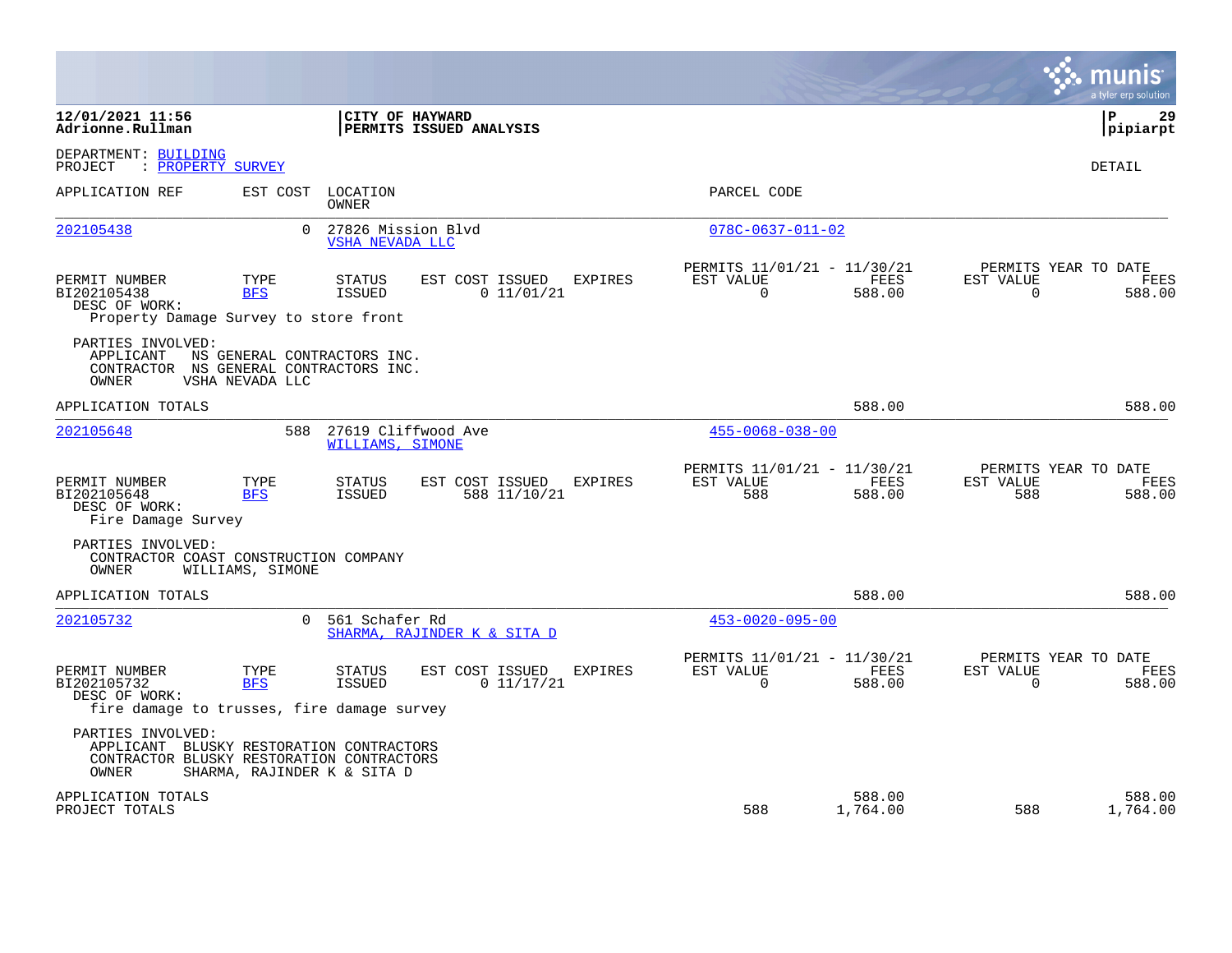|                                                                                     |                                                    |                                   |                                            |         |                                               |                  |                       | $\mathcal{C}$ . munis<br>a tyler erp solution |
|-------------------------------------------------------------------------------------|----------------------------------------------------|-----------------------------------|--------------------------------------------|---------|-----------------------------------------------|------------------|-----------------------|-----------------------------------------------|
| 12/01/2021 11:56<br>Adrionne.Rullman                                                |                                                    | <b>CITY OF HAYWARD</b>            | PERMITS ISSUED ANALYSIS                    |         |                                               |                  |                       | 30<br>⊬ P<br> pipiarpt                        |
| DEPARTMENT: BUILDING<br>PROJECT<br>: GAS PIPING RESIDENTIAL                         |                                                    |                                   |                                            |         |                                               |                  |                       | DETAIL                                        |
| APPLICATION REF                                                                     | EST COST                                           | LOCATION<br>OWNER                 |                                            |         | PARCEL CODE                                   |                  |                       |                                               |
| 202105505                                                                           | 1,800                                              | 189 Sonas Dr<br>ANGELICA ENRIOUEZ |                                            |         | 85A-6442-089-00                               |                  |                       |                                               |
| PERMIT NUMBER<br>BI202105505<br>DESC OF WORK:<br>gas line for BBQ                   | TYPE<br><b>GASE PIPE</b>                           | STATUS<br>ISSUED                  | EST COST ISSUED<br>1,800 11/04/21 05/10/22 | EXPIRES | PERMITS 11/01/21 - 11/30/21<br>EST VALUE<br>0 | FEES<br>326.34   | EST VALUE<br>$\Omega$ | PERMITS YEAR TO DATE<br>FEES<br>326.34        |
| PARTIES INVOLVED:<br>APPLICANT<br>CONTRACTOR ALPHA PLUMBING AND ROOTER SVC<br>OWNER | ALPHA PLUMBING AND ROOTER SVC<br>ANGELICA ENRIQUEZ |                                   |                                            |         |                                               |                  |                       |                                               |
| APPLICATION TOTALS<br>PROJECT TOTALS                                                |                                                    |                                   |                                            |         | 0                                             | 326.34<br>326.34 | 0                     | 326.34<br>326.34                              |

the contract of the contract of

and the contract of the contract of the contract of the contract of the contract of the contract of the contract of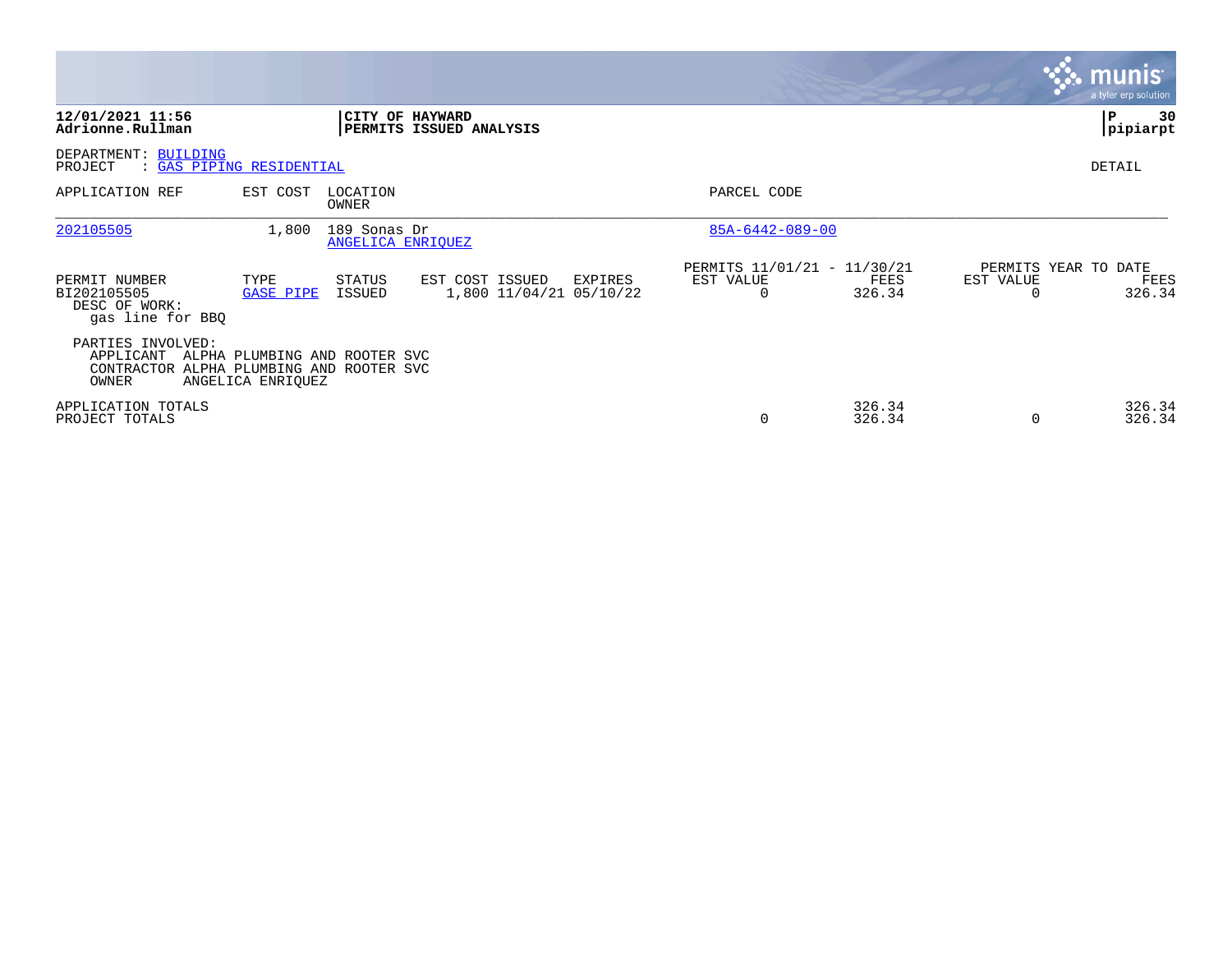|                                                                                                                     |                                     |                                      |                                                                                                                          |           |                                               |                |                          | munis<br>a tyler erp solution          |
|---------------------------------------------------------------------------------------------------------------------|-------------------------------------|--------------------------------------|--------------------------------------------------------------------------------------------------------------------------|-----------|-----------------------------------------------|----------------|--------------------------|----------------------------------------|
| 12/01/2021 11:56<br>Adrionne.Rullman                                                                                |                                     | CITY OF HAYWARD                      | PERMITS ISSUED ANALYSIS                                                                                                  |           |                                               |                |                          | l P<br>31<br> pipiarpt                 |
| DEPARTMENT: BUILDING<br>$:$ FURNACE/HEATER<br>PROJECT                                                               |                                     |                                      |                                                                                                                          |           |                                               |                |                          | DETAIL                                 |
| APPLICATION REF                                                                                                     | EST COST                            | LOCATION<br>OWNER                    |                                                                                                                          |           | PARCEL CODE                                   |                |                          |                                        |
| 202105001                                                                                                           | 7,597                               | 24091 Malibu Rd<br>DIBERT, GEORGE    |                                                                                                                          |           | $441 - 0096 - 042 - 00$                       |                |                          |                                        |
| PERMIT NUMBER<br>BI202105001<br>DESC OF WORK:<br>Furnace change out 96% AFUE 80k BTU's                              | TYPE<br>FURNACE/HE ISSUED           | <b>STATUS</b>                        | EST COST ISSUED<br>EXPIRES<br>7,597 11/08/21 05/07/22                                                                    | EST VALUE | PERMITS 11/01/21 - 11/30/21<br>$\mathbf 0$    | FEES<br>326.34 | EST VALUE<br>$\mathbf 0$ | PERMITS YEAR TO DATE<br>FEES<br>326.34 |
| PARTIES INVOLVED:<br>APPLICANT COMFY HEATING & AIR COND. INC.<br>CONTRACTOR COMFY HEATING & AIR COND. INC.<br>OWNER | DIBERT, GEORGE                      |                                      |                                                                                                                          |           |                                               |                |                          |                                        |
| APPLICATION TOTALS                                                                                                  |                                     |                                      |                                                                                                                          |           |                                               | 326.34         |                          | 326.34                                 |
| 202105592                                                                                                           | 10,200                              | 2526 Kirkwood Dr<br>ALCANTARA, CEAN  |                                                                                                                          |           | $456 - 0046 - 091 - 00$                       |                |                          |                                        |
| PERMIT NUMBER<br>BI202105592<br>DESC OF WORK:<br>Replace Furnace in same location AFUE 80                           | TYPE<br>FURNACE/HE ISSUED           | <b>STATUS</b>                        | EST COST ISSUED EXPIRES<br>10,200 11/10/21 05/09/22                                                                      | EST VALUE | PERMITS 11/01/21 - 11/30/21<br>$\overline{0}$ | FEES<br>326.34 | EST VALUE<br>$\mathbf 0$ | PERMITS YEAR TO DATE<br>FEES<br>326.34 |
| PARTIES INVOLVED:<br>APPLICANT BENNETT, ALEX<br>CONTRACTOR ENVIRONMENTAL HEATING & AIR<br>OWNER                     | ALCANTARA, CEAN                     |                                      |                                                                                                                          |           |                                               |                |                          |                                        |
| APPLICATION TOTALS                                                                                                  |                                     |                                      |                                                                                                                          |           |                                               | 326.34         |                          | 326.34                                 |
| 202105597                                                                                                           | 8,600                               | 2504 Erskine Ln                      | BELTRAN, ADAN & ESPINOZA CONSUELO B                                                                                      |           | $441 - 0031 - 042 - 00$                       |                |                          |                                        |
| PERMIT NUMBER<br>BI202105597<br>DESC OF WORK:                                                                       | TYPE<br>FURNACE/HE ISSUED           | STATUS                               | EST COST ISSUED<br>EXPIRES<br>8,600 11/09/21 05/08/22                                                                    | EST VALUE | PERMITS 11/01/21 - 11/30/21<br>$\Omega$       | FEES<br>326.34 | EST VALUE<br>$\Omega$    | PERMITS YEAR TO DATE<br>FEES<br>326.34 |
| PARTIES INVOLVED:                                                                                                   |                                     |                                      | REMOVE 2(E) WALL HEATERS, INSTALL (N) FURNACE IN ATTIC, COIL &<br>DUCTS IN ATTIC. (N) GAS LINE & ELEC FOR SERVICE LIGHT. |           |                                               |                |                          |                                        |
| CONTRACTOR POSADA'S HEATING AND AIRCONDITIONING<br>OWNER                                                            | BELTRAN, ADAN & ESPINOZA CONSUELO B |                                      |                                                                                                                          |           |                                               |                |                          |                                        |
| APPLICATION TOTALS                                                                                                  |                                     |                                      |                                                                                                                          |           |                                               | 326.34         |                          | 326.34                                 |
| 202105715                                                                                                           | 1,500                               | 24625 Thomas Ave<br>NIEBLAS, RICARDO |                                                                                                                          |           | $444 - 0021 - 042 - 00$                       |                |                          |                                        |
|                                                                                                                     |                                     |                                      |                                                                                                                          |           | PERMITS 11/01/21 - 11/30/21                   |                |                          | PERMITS YEAR TO DATE                   |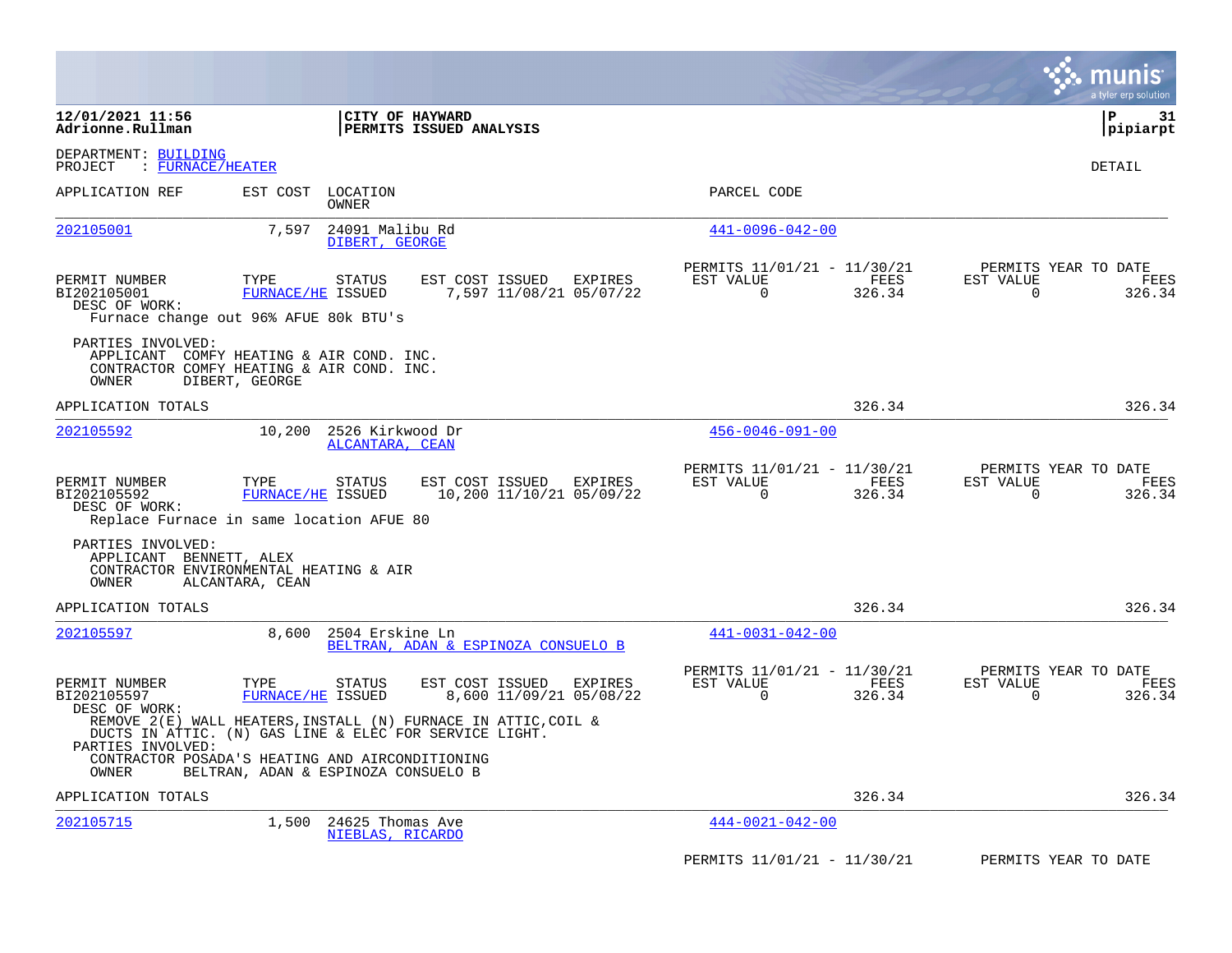|                                                                                                                                                                                                                                                  |                                                     |                                    |                                                               |         |                                                            |                |                          | a tyler erp solution                   |
|--------------------------------------------------------------------------------------------------------------------------------------------------------------------------------------------------------------------------------------------------|-----------------------------------------------------|------------------------------------|---------------------------------------------------------------|---------|------------------------------------------------------------|----------------|--------------------------|----------------------------------------|
| 12/01/2021 11:56<br>Adrionne.Rullman<br>PERMIT NUMBER                                                                                                                                                                                            | TYPE                                                | <b>STATUS</b>                      | CITY OF HAYWARD<br>PERMITS ISSUED ANALYSIS<br>EST COST ISSUED | EXPIRES | EST VALUE                                                  | FEES           | EST VALUE                | ${\bf P}$<br>32<br>pipiarpt<br>FEES    |
| DEPARTMENT: BUILDING<br>PROJECT : FURNACE/HEATER                                                                                                                                                                                                 |                                                     |                                    |                                                               |         |                                                            |                |                          | DETAIL                                 |
| APPLICATION REF                                                                                                                                                                                                                                  | EST COST                                            | LOCATION                           |                                                               |         | PARCEL CODE                                                |                |                          |                                        |
| BI202105715<br>DESC OF WORK:<br>Remove/Replace gas double wall heater<br>in hallway/living room<br>PARTIES INVOLVED:<br>APPLICANT PADGETT, LISA<br>CONTRACTOR BARKER HEATING & COOLING<br>OWNER                                                  | NIEBLAS, RICARDO                                    | OWNER<br>FURNACE/HE ISSUED         | 1,500 11/18/21 05/17/22                                       |         | $\mathbf 0$                                                | 326.34         | $\mathbf 0$              | 326.34                                 |
| APPLICATION TOTALS                                                                                                                                                                                                                               |                                                     |                                    |                                                               |         |                                                            | 326.34         |                          | 326.34                                 |
| 202105716                                                                                                                                                                                                                                        | 1,500                                               | 28031 Colony Ct                    | LEE, JASON & AGNES TRS                                        |         | $465 - 0020 - 123 - 00$                                    |                |                          |                                        |
| PERMIT NUMBER<br>BI202105716<br>DESC OF WORK:<br>Remove and replace 80% 4 ton gas furnace in garage<br>like for like in same location<br>PARTIES INVOLVED:<br>APPLICANT BARKER HEATING & COOLING<br>CONTRACTOR BARKER HEATING & COOLING<br>OWNER | TYPE<br>FURNACE/HE ISSUED<br>LEE, JASON & AGNES TRS | STATUS                             | EST COST ISSUED<br>1,500 11/23/21 05/22/22                    | EXPIRES | PERMITS 11/01/21 - 11/30/21<br>EST VALUE<br>$\overline{0}$ | FEES<br>326.34 | EST VALUE<br>0           | PERMITS YEAR TO DATE<br>FEES<br>326.34 |
| APPLICATION TOTALS                                                                                                                                                                                                                               |                                                     |                                    |                                                               |         |                                                            | 326.34         |                          | 326.34                                 |
| 202105772                                                                                                                                                                                                                                        | 3,500                                               | 378 White Dr<br><b>OSCAR DAVID</b> |                                                               |         | $452 - 0076 - 012 - 00$                                    |                |                          |                                        |
| PERMIT NUMBER<br>BI202105772<br>DESC OF WORK:<br>Replace Double Sided Wall Heater                                                                                                                                                                | TYPE<br>FURNACE/HE ISSUED                           | STATUS                             | EST COST ISSUED<br>3,500 11/22/21 05/21/22                    | EXPIRES | PERMITS 11/01/21 - 11/30/21<br>EST VALUE<br>$\Omega$       | FEES<br>326.34 | EST VALUE<br>$\Omega$    | PERMITS YEAR TO DATE<br>FEES<br>326.34 |
| PARTIES INVOLVED:<br>APPLICANT VANSAMBEEK, TARA<br>CONTRACTOR A-1 HEATING AND COOLING INC.<br>OWNER                                                                                                                                              | OSCAR DAVID                                         |                                    |                                                               |         |                                                            |                |                          |                                        |
| APPLICATION TOTALS                                                                                                                                                                                                                               |                                                     |                                    |                                                               |         |                                                            | 326.34         |                          | 326.34                                 |
| 202105776                                                                                                                                                                                                                                        | 6,082                                               |                                    | 28000 Fox Hollow Dr<br>GRANT, LELAND P & SUSAN M              |         | $425 - 0490 - 077 - 00$                                    |                |                          |                                        |
| PERMIT NUMBER<br>BI202105776<br>DESC OF WORK:<br>Replace Furnace in Garage AFUE 80                                                                                                                                                               | TYPE<br><b>FURNACE/HE ISSUED</b>                    | <b>STATUS</b>                      | EST COST ISSUED<br>6,082 11/23/21 05/22/22                    | EXPIRES | PERMITS 11/01/21 - 11/30/21<br>EST VALUE<br>0              | FEES<br>326.34 | EST VALUE<br>$\mathbf 0$ | PERMITS YEAR TO DATE<br>FEES<br>326.34 |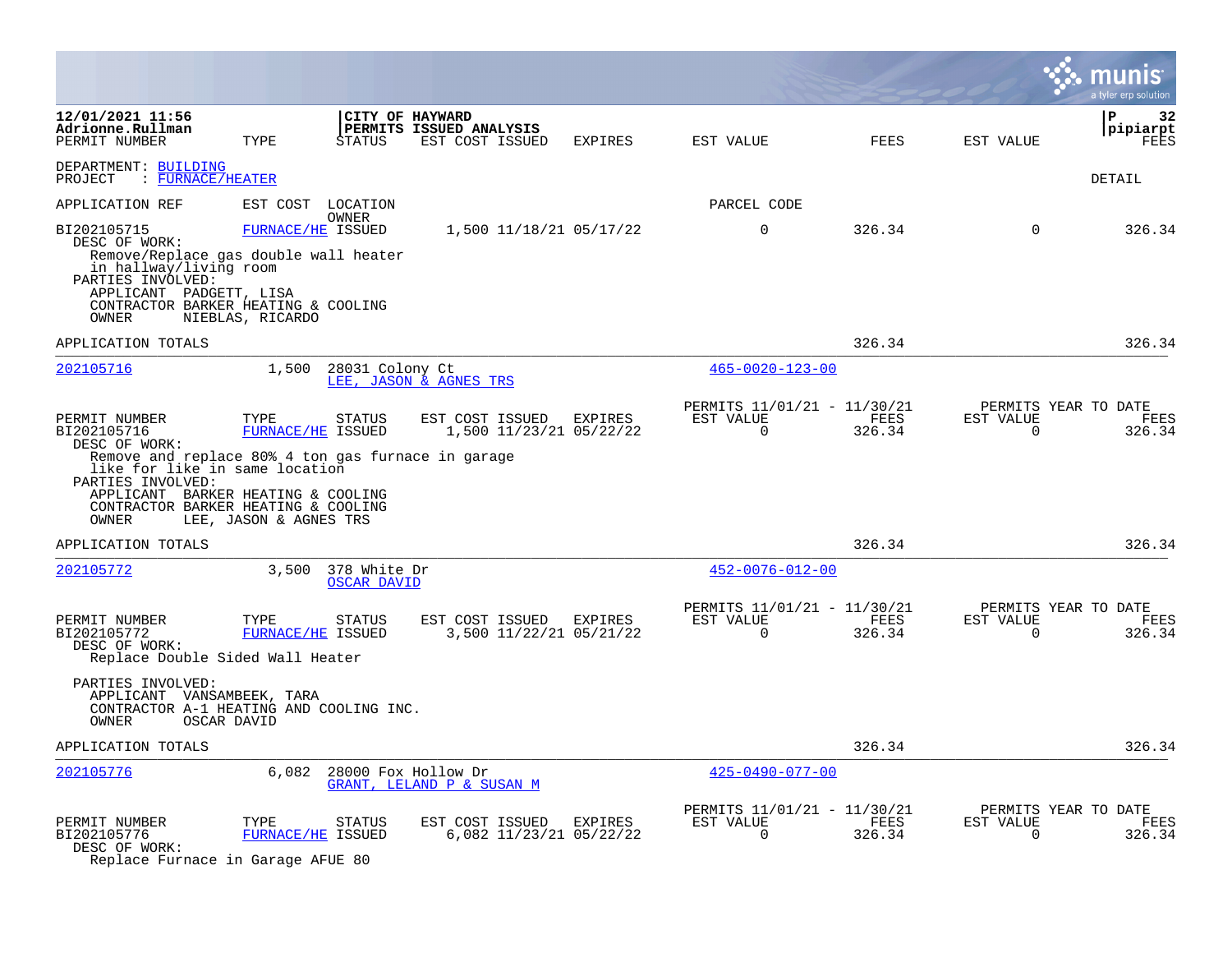|                                                                                       |                                                                                        |                                                       |                                                      | munis<br>a tyler erp solution                                                     |
|---------------------------------------------------------------------------------------|----------------------------------------------------------------------------------------|-------------------------------------------------------|------------------------------------------------------|-----------------------------------------------------------------------------------|
| 12/01/2021 11:56<br>Adrionne.Rullman                                                  |                                                                                        | CITY OF HAYWARD<br>PERMITS ISSUED ANALYSIS            |                                                      | ΙP<br>33<br> pipiarpt                                                             |
| DEPARTMENT: BUILDING<br>PROJECT<br>$:$ FURNACE/HEATER                                 |                                                                                        |                                                       |                                                      | DETAIL                                                                            |
| APPLICATION REF                                                                       | EST COST<br>LOCATION<br>OWNER                                                          |                                                       | PARCEL CODE                                          |                                                                                   |
| PARTIES INVOLVED:<br>APPLICANT BENNETT, ALEX<br>OWNER                                 | CONTRACTOR PERFECT STAR HEATING & AIR CONDITIONING<br>GRANT, LELAND P & SUSAN M        |                                                       |                                                      |                                                                                   |
| APPLICATION TOTALS                                                                    |                                                                                        |                                                       |                                                      | 326.34<br>326.34                                                                  |
| 202105809                                                                             | 6,268<br>804 Bluefield Ln                                                              | OREA, ELADIO & FELICIA TRS                            | $432 - 0056 - 091 - 00$                              |                                                                                   |
| PERMIT NUMBER<br>BI202105809<br>DESC OF WORK:<br>80% 70,000 BTUS FAU C/O in closet    | TYPE<br>STATUS<br><b>FURNACE/HE ISSUED</b>                                             | EST COST ISSUED<br>EXPIRES<br>6,268 11/29/21 05/28/22 | PERMITS 11/01/21 - 11/30/21<br>EST VALUE<br>0        | PERMITS YEAR TO DATE<br>EST VALUE<br>FEES<br>FEES<br>326.34<br>326.34<br>0        |
| PARTIES INVOLVED:<br>APPLICANT MILLS, TAYLOR<br>CONTRACTOR SERVICE CHAMPIONS<br>OWNER | OREA, ELADIO & FELICIA TRS                                                             |                                                       |                                                      |                                                                                   |
| APPLICATION TOTALS                                                                    |                                                                                        |                                                       |                                                      | 326.34<br>326.34                                                                  |
| 202105812                                                                             | 5,234<br>22649 Wildwood St<br>LUCAS, JEWELENE                                          |                                                       | $417 - 0040 - 001 - 00$                              |                                                                                   |
| PERMIT NUMBER<br>BI202105812<br>DESC OF WORK:<br>80% 70,000 BTUS FAU C/O in closet    | TYPE<br><b>STATUS</b><br>FURNACE/HE ISSUED                                             | EST COST ISSUED<br>EXPIRES<br>5,234 11/29/21 05/28/22 | PERMITS 11/01/21 - 11/30/21<br>EST VALUE<br>$\Omega$ | PERMITS YEAR TO DATE<br>FEES<br>EST VALUE<br>FEES<br>326.34<br>$\Omega$<br>326.34 |
| PARTIES INVOLVED:<br>APPLICANT MILLS, TAYLOR<br>CONTRACTOR SERVICE CHAMPIONS<br>OWNER | LUCAS, JEWELENE                                                                        |                                                       |                                                      |                                                                                   |
| APPLICATION TOTALS                                                                    |                                                                                        |                                                       |                                                      | 326.34<br>326.34                                                                  |
| 202105814                                                                             | 5,138<br>27687 Del Norte Ct                                                            | WEERASINGHE, DHANANJA S & MANIOUE Y                   | $456 - 0037 - 120 - 00$                              |                                                                                   |
| PERMIT NUMBER<br>BI202105814<br>DESC OF WORK:                                         | TYPE<br>STATUS<br>FURNACE/HE ISSUED<br>FURNACE CHANGE OUT 80% AFUE 70K BTU             | EST COST ISSUED<br>EXPIRES<br>5,138 11/29/21 05/28/22 | PERMITS 11/01/21 - 11/30/21<br>EST VALUE<br>$\Omega$ | PERMITS YEAR TO DATE<br>FEES<br>EST VALUE<br>FEES<br>326.34<br>$\Omega$<br>326.34 |
| PARTIES INVOLVED:<br>OWNER                                                            | CONTRACTOR COMFY HEATING & AIR CONDITIONING INC<br>WEERASINGHE, DHANANJA S & MANIQUE Y |                                                       |                                                      |                                                                                   |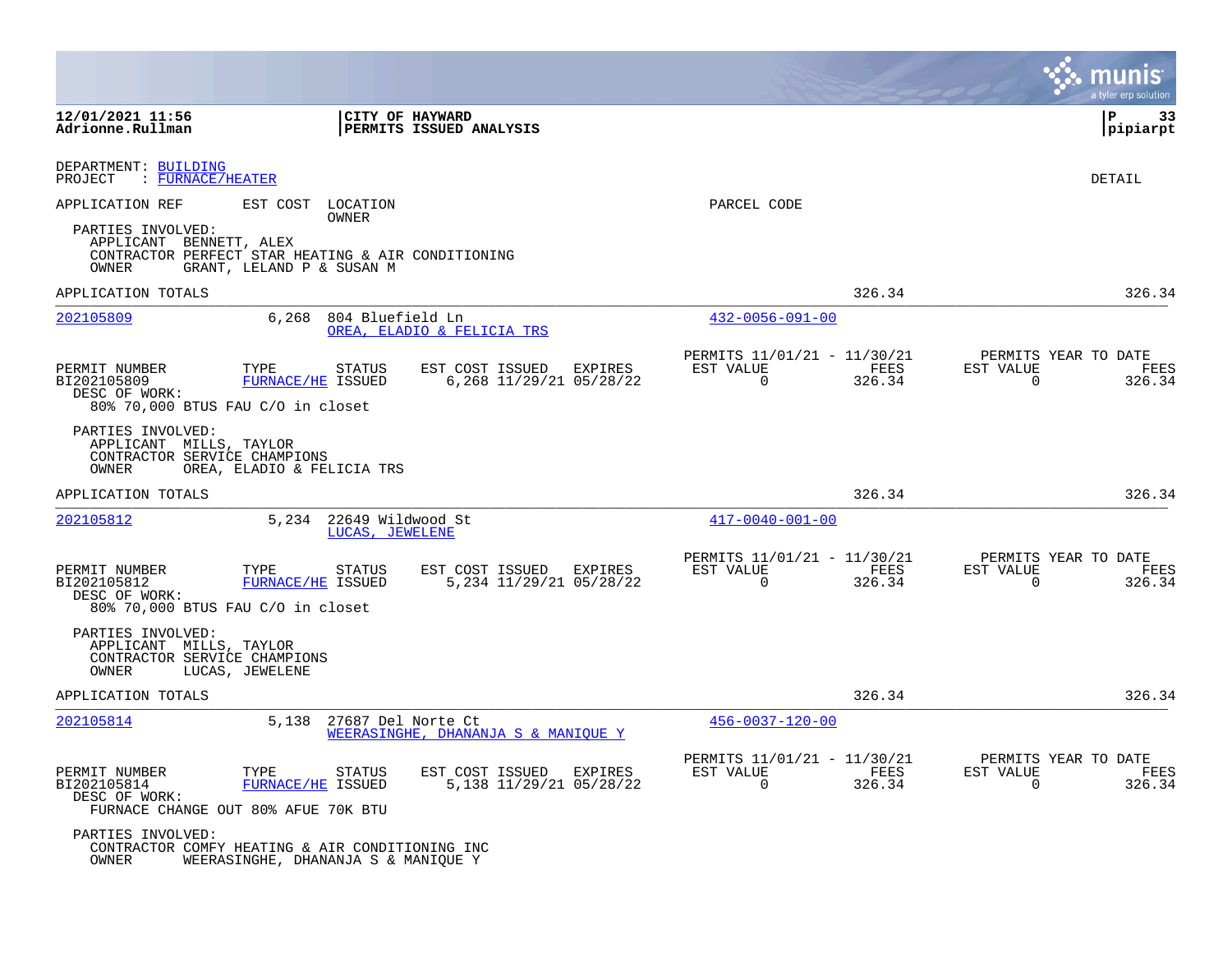|                                                                       |                                                                                   |                                                        |                                                      |                    | <b>munis</b><br>a tyler erp solution                     |
|-----------------------------------------------------------------------|-----------------------------------------------------------------------------------|--------------------------------------------------------|------------------------------------------------------|--------------------|----------------------------------------------------------|
| 12/01/2021 11:56<br>Adrionne.Rullman                                  | CITY OF HAYWARD                                                                   | <b>PERMITS ISSUED ANALYSIS</b>                         |                                                      |                    | 34<br>P<br> pipiarpt                                     |
| DEPARTMENT: BUILDING<br>PROJECT<br>$:$ FURNACE/HEATER                 |                                                                                   |                                                        |                                                      |                    | DETAIL                                                   |
| APPLICATION REF                                                       | EST COST<br>LOCATION<br>OWNER                                                     |                                                        | PARCEL CODE                                          |                    |                                                          |
| APPLICATION TOTALS                                                    |                                                                                   |                                                        |                                                      | 326.34             | 326.34                                                   |
| 202105816                                                             | 12,750<br>24775 Townsend Ave                                                      | COMBS, J A & TERRY L                                   | $443 - 0035 - 088 - 00$                              |                    |                                                          |
| PERMIT NUMBER<br>BI202105816<br>DESC OF WORK:                         | TYPE<br><b>STATUS</b><br>FURNACE/HE ISSUED<br>Install Furnace and Air conditioner | EST COST ISSUED<br>EXPIRES<br>12,750 11/29/21 05/28/22 | PERMITS 11/01/21 - 11/30/21<br>EST VALUE<br>$\Omega$ | FEES<br>505.68     | PERMITS YEAR TO DATE<br>EST VALUE<br>FEES<br>505.68<br>O |
| PARTIES INVOLVED:<br>APPLICANT<br>CONTRACTOR SALINAS, ANDREW<br>OWNER | SALINAS, ANDREW<br>COMBS, J A & TERRY L                                           |                                                        |                                                      |                    |                                                          |
| APPLICATION TOTALS<br>PROJECT TOTALS                                  |                                                                                   |                                                        | 0                                                    | 505.68<br>3,769.08 | 505.68<br>$\Omega$<br>3,769.08                           |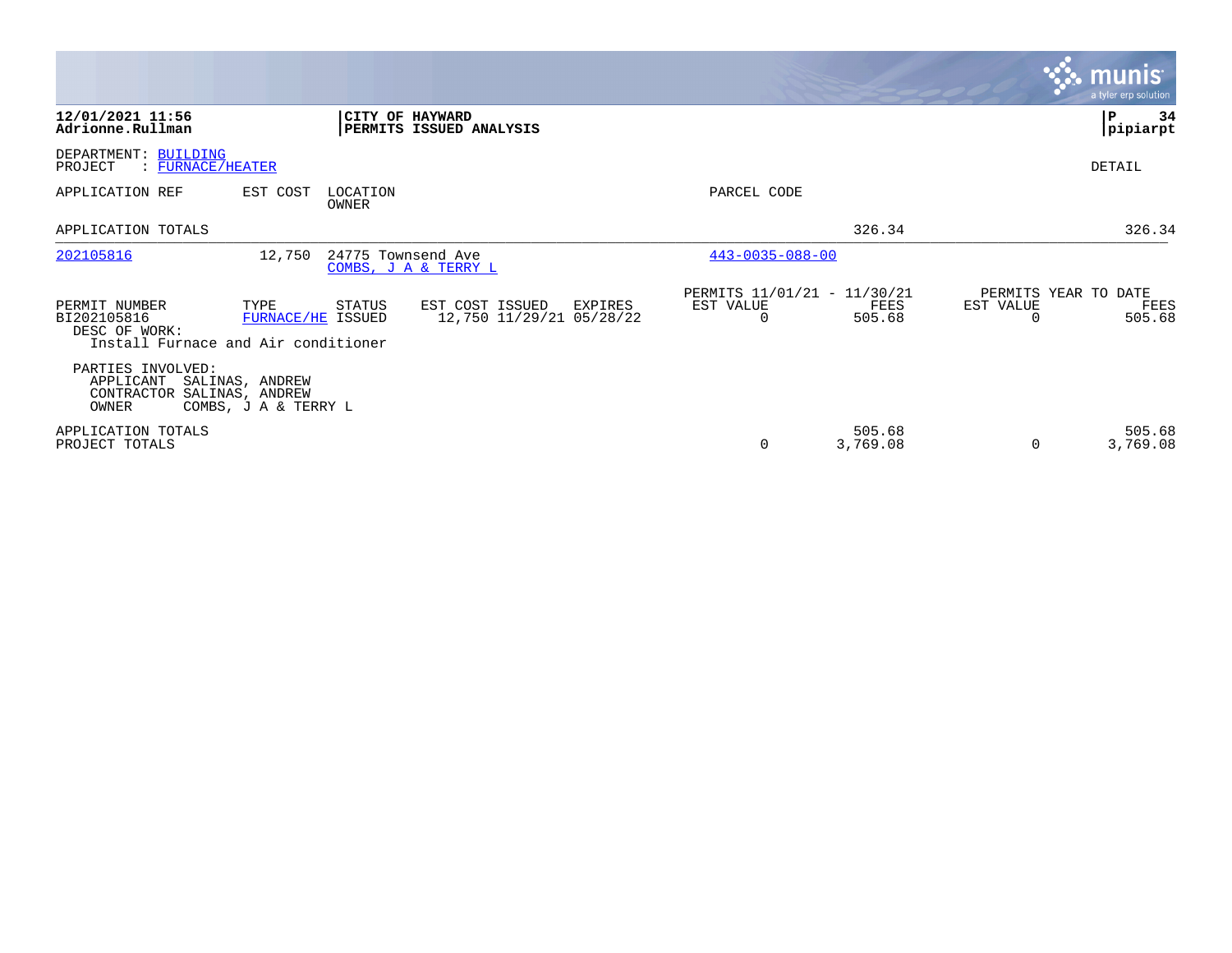|                                                                                                                                          |                                  |                                |                                                            |         |                                                      |                       |                          | a tyler erp solution                          |
|------------------------------------------------------------------------------------------------------------------------------------------|----------------------------------|--------------------------------|------------------------------------------------------------|---------|------------------------------------------------------|-----------------------|--------------------------|-----------------------------------------------|
| 12/01/2021 11:56<br>Adrionne.Rullman                                                                                                     |                                  | CITY OF HAYWARD                | <b>PERMITS ISSUED ANALYSIS</b>                             |         |                                                      |                       |                          | l P<br>35<br> pipiarpt                        |
| DEPARTMENT: BUILDING<br>PROJECT                                                                                                          | : RESIDENTIAL REPAIR/MAINTENANCE |                                |                                                            |         |                                                      |                       |                          | DETAIL                                        |
| APPLICATION REF                                                                                                                          | EST COST                         | LOCATION<br>OWNER              |                                                            |         | PARCEL CODE                                          |                       |                          |                                               |
| 202105492                                                                                                                                | 1,000                            | 22032 Thelma St<br>MA, HUNG O  |                                                            |         | $432 - 0028 - 042 - 00$                              |                       |                          |                                               |
| PERMIT NUMBER<br>BI202105492<br>DESC OF WORK:                                                                                            | TYPE<br><b>BMAN</b>              | <b>STATUS</b><br><b>ISSUED</b> | EST COST ISSUED<br>1,000 11/04/21 05/03/22                 | EXPIRES | PERMITS 11/01/21 - 11/30/21<br>EST VALUE<br>$\Omega$ | FEES<br>208.43        | EST VALUE<br>$\mathbf 0$ | PERMITS YEAR TO DATE<br>FEES<br>208.43        |
| unpermitted plumbing in rear yard<br>PARTIES INVOLVED:<br>APPLICANT MA, HUNG O<br>CONTRACTOR OWNER/BUILDER<br>OWNER                      | MA, HUNG O                       |                                | remove flooring in garage and legalize clean out, remove   |         |                                                      |                       |                          |                                               |
| APPLICATION TOTALS                                                                                                                       |                                  |                                |                                                            |         |                                                      | 208.43                |                          | 208.43                                        |
| 202105493                                                                                                                                | 14,000                           | 244 W Harder Rd<br>LUCIO GOMEZ |                                                            |         | 454-0015-017-02                                      |                       |                          |                                               |
| PERMIT NUMBER<br>BI202105493<br>DESC OF WORK:                                                                                            | TYPE<br><b>BMAN</b>              | <b>STATUS</b><br><b>ISSUED</b> | EST COST ISSUED<br>14,000 11/01/21 05/15/22                | EXPIRES | PERMITS 11/01/21 - 11/30/21<br>EST VALUE<br>$\Omega$ | <b>FEES</b><br>817.37 | EST VALUE<br>$\Omega$    | PERMITS YEAR TO DATE<br><b>FEES</b><br>817.37 |
| insolation, drywall, flooring like for like.<br>PARTIES INVOLVED:<br>APPLICANT CARDINAL CONSTRUCTION<br>CONTRACTOR CARDINAL CONSTRUCTION |                                  |                                | Fire/Smoke repair Electrical repair as needed R/R ceiling  |         |                                                      |                       |                          |                                               |
| <b>OWNER</b>                                                                                                                             | LUCIO GOMEZ                      |                                |                                                            |         |                                                      |                       |                          |                                               |
| APPLICATION TOTALS                                                                                                                       |                                  |                                |                                                            |         |                                                      | 817.37                |                          | 817.37                                        |
| 202105750                                                                                                                                | 130,000                          | 605 Sorenson Rd                | CORAL, GARDENS APARTMENTS LLC                              |         | $452 - 0056 - 014 - 00$                              |                       |                          |                                               |
| PERMIT NUMBER<br>BI202105750<br>DESC OF WORK:                                                                                            | TYPE<br><b>BMAN</b>              | <b>STATUS</b><br><b>ISSUED</b> | EST COST ISSUED<br>130,000 11/18/21 05/17/22               | EXPIRES | PERMITS 11/01/21 - 11/30/21<br>EST VALUE<br>$\Omega$ | FEES<br>3,437.41      | EST VALUE<br>$\Omega$    | PERMITS YEAR TO DATE<br>FEES<br>3,437.41      |
| for like<br>PARTIES INVOLVED:<br>APPLICANT ASPIRE BUILDERS<br>CONTRACTOR ASPIRE BUILDERS<br>OWNER                                        | CORAL, GARDENS APARTMENTS LLC    |                                | replace all the exerior stair railings at the complex like |         |                                                      |                       |                          |                                               |
| APPLICATION TOTALS                                                                                                                       |                                  |                                |                                                            |         |                                                      | 3,437.41              |                          | 3,437.41                                      |
| 202105801                                                                                                                                | 1,500                            | 2673 Beachwood St              | GREWAL, AMARJIT & PARMINDER                                |         | $461 - 0102 - 054 - 00$                              |                       |                          |                                               |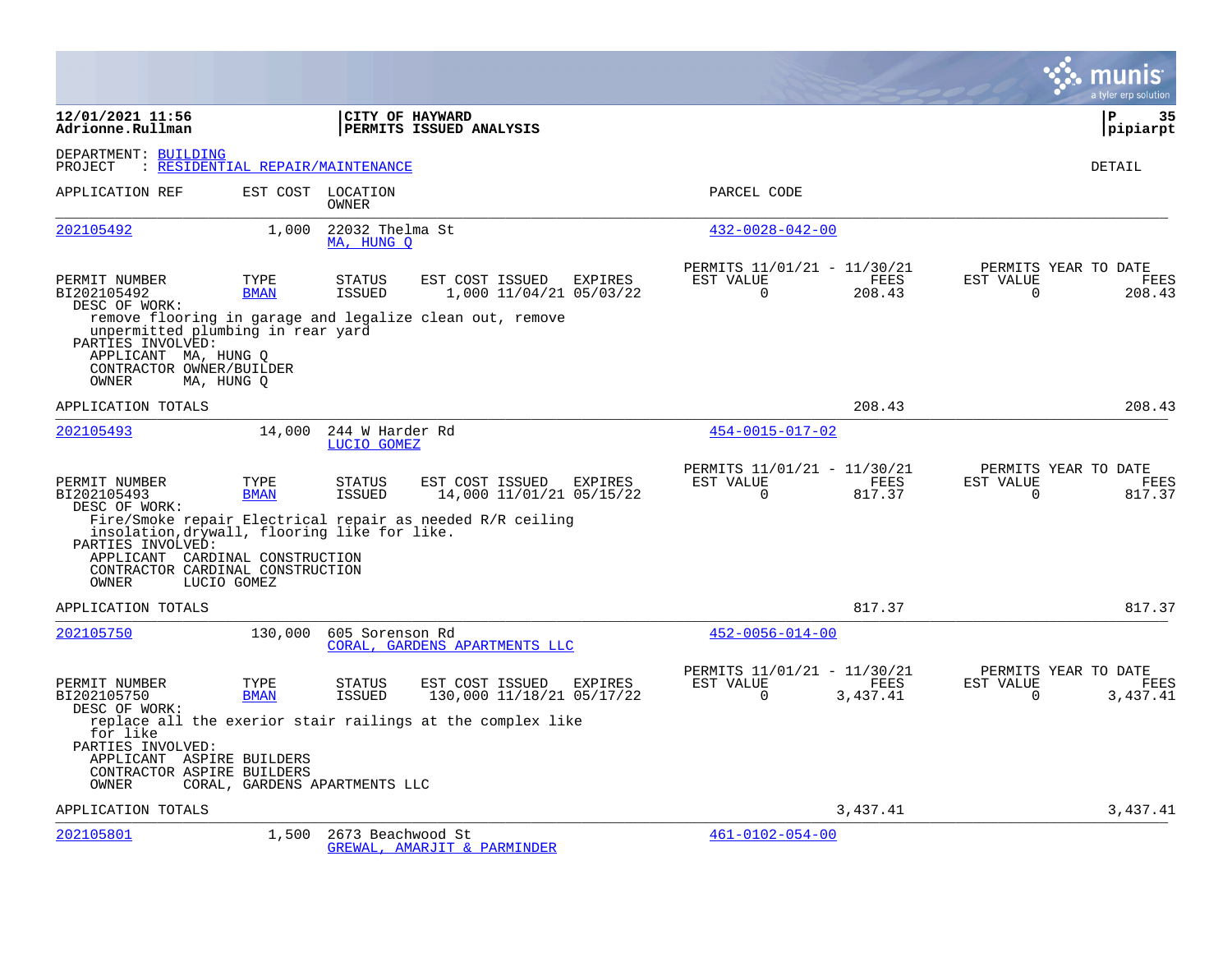|                                                                                                                                                                                                           |                                  |                                |                                             |                                    |                                                      |                |                          | a tyler erp solution                   |
|-----------------------------------------------------------------------------------------------------------------------------------------------------------------------------------------------------------|----------------------------------|--------------------------------|---------------------------------------------|------------------------------------|------------------------------------------------------|----------------|--------------------------|----------------------------------------|
| 12/01/2021 11:56<br>Adrionne.Rullman                                                                                                                                                                      |                                  | CITY OF HAYWARD                | PERMITS ISSUED ANALYSIS                     |                                    |                                                      |                |                          | P<br>36<br>pipiarpt                    |
| PERMIT NUMBER                                                                                                                                                                                             | TYPE                             | <b>STATUS</b>                  | EST COST ISSUED                             | EXPIRES                            | PERMITS 11/01/21 - 11/30/21<br>EST VALUE             | FEES           | EST VALUE                | PERMITS YEAR TO DATE<br><b>FEES</b>    |
| DEPARTMENT: BUILDING<br>PROJECT                                                                                                                                                                           | : RESIDENTIAL REPAIR/MAINTENANCE |                                |                                             |                                    |                                                      |                |                          | DETAIL                                 |
| APPLICATION REF                                                                                                                                                                                           |                                  | EST COST LOCATION              |                                             |                                    | PARCEL CODE                                          |                |                          |                                        |
| BI202105801<br>DESC OF WORK:<br>Restore garage to original state, remove cabinets rear of<br>garage, (I) 2 240V Electric car outlet. Keep existing Sink.<br>PARTIES INVOLVED:<br>CONTRACTOR OWNER/BUILDER | <b>BMAN</b>                      | OWNER<br><b>ISSUED</b>         |                                             | 1,500 11/15/21 05/14/22            | $\mathbf 0$                                          | 300.51         | 0                        | 300.51                                 |
| OWNER                                                                                                                                                                                                     | GREWAL, AMARJIT & PARMINDER      |                                |                                             |                                    |                                                      |                |                          |                                        |
| APPLICATION TOTALS                                                                                                                                                                                        |                                  |                                |                                             |                                    |                                                      | 300.51         |                          | 300.51                                 |
| 202105836                                                                                                                                                                                                 | 4,000                            | 22218 Montgomery St            | LIU, GEORGE & LYNDA V                       |                                    | $428 - 0036 - 095 - 00$                              |                |                          |                                        |
| PERMIT NUMBER<br>BI202105836<br>DESC OF WORK:<br>Remove Chimney. Patch with existing housing exterior.                                                                                                    | TYPE<br><b>BMAN</b>              | STATUS<br>ISSUED               | EST COST ISSUED                             | EXPIRES<br>4,000 11/29/21 05/28/22 | PERMITS 11/01/21 - 11/30/21<br>EST VALUE<br>0        | FEES<br>298.55 | EST VALUE<br>0           | PERMITS YEAR TO DATE<br>FEES<br>298.55 |
| PARTIES INVOLVED:<br>APPLICANT LIU, GEORGE & LYNDA V<br>CONTRACTOR OWNER/, BUILDER<br>OWNER                                                                                                               | LIU, GEORGE & LYNDA V            |                                |                                             |                                    |                                                      |                |                          |                                        |
| APPLICATION TOTALS                                                                                                                                                                                        |                                  |                                |                                             |                                    |                                                      | 298.55         |                          | 298.55                                 |
| 202105864                                                                                                                                                                                                 | 2,879                            | COULOURES, ANGELO              | 1256 Stanhope Ln 158                        |                                    | 442-0071-279-00                                      |                |                          |                                        |
| PERMIT NUMBER<br>BI202105864<br>DESC OF WORK:<br>repalce drywall, vent fan tub enclousure, toilet drywall<br>patch in kitchen                                                                             | TYPE<br><b>BMAN</b>              | STATUS<br><b>ISSUED</b>        | EST COST ISSUED                             | EXPIRES<br>2,879 11/29/21 05/30/22 | PERMITS 11/01/21 - 11/30/21<br>EST VALUE<br>$\Omega$ | FEES<br>277.28 | EST VALUE<br>$\Omega$    | PERMITS YEAR TO DATE<br>FEES<br>277.28 |
| PARTIES INVOLVED:<br>APPLICANT MARK SCOTT CONSTRUCTION INC<br>CONTRACTOR MARK SCOTT CONSTRUCTION INC<br>OWNER                                                                                             | COULOURES, ANGELO                |                                |                                             |                                    |                                                      |                |                          |                                        |
| APPLICATION TOTALS                                                                                                                                                                                        |                                  |                                |                                             |                                    |                                                      | 277.28         |                          | 277.28                                 |
| 202105866                                                                                                                                                                                                 | 21,308                           | 18 Huntwood Way                | THET, THET & WONG JEFFREY M TR              |                                    | $453 - 0005 - 065 - 04$                              |                |                          |                                        |
| PERMIT NUMBER<br>BI202105866<br>DESC OF WORK:<br>replace insulation/drywall, re-set DW/toilet                                                                                                             | TYPE<br><b>BMAN</b>              | <b>STATUS</b><br><b>ISSUED</b> | EST COST ISSUED<br>21,308 11/29/21 05/28/22 | EXPIRES                            | PERMITS 11/01/21 - 11/30/21<br>EST VALUE<br>0        | FEES<br>690.77 | EST VALUE<br>$\mathbf 0$ | PERMITS YEAR TO DATE<br>FEES<br>690.77 |

**College**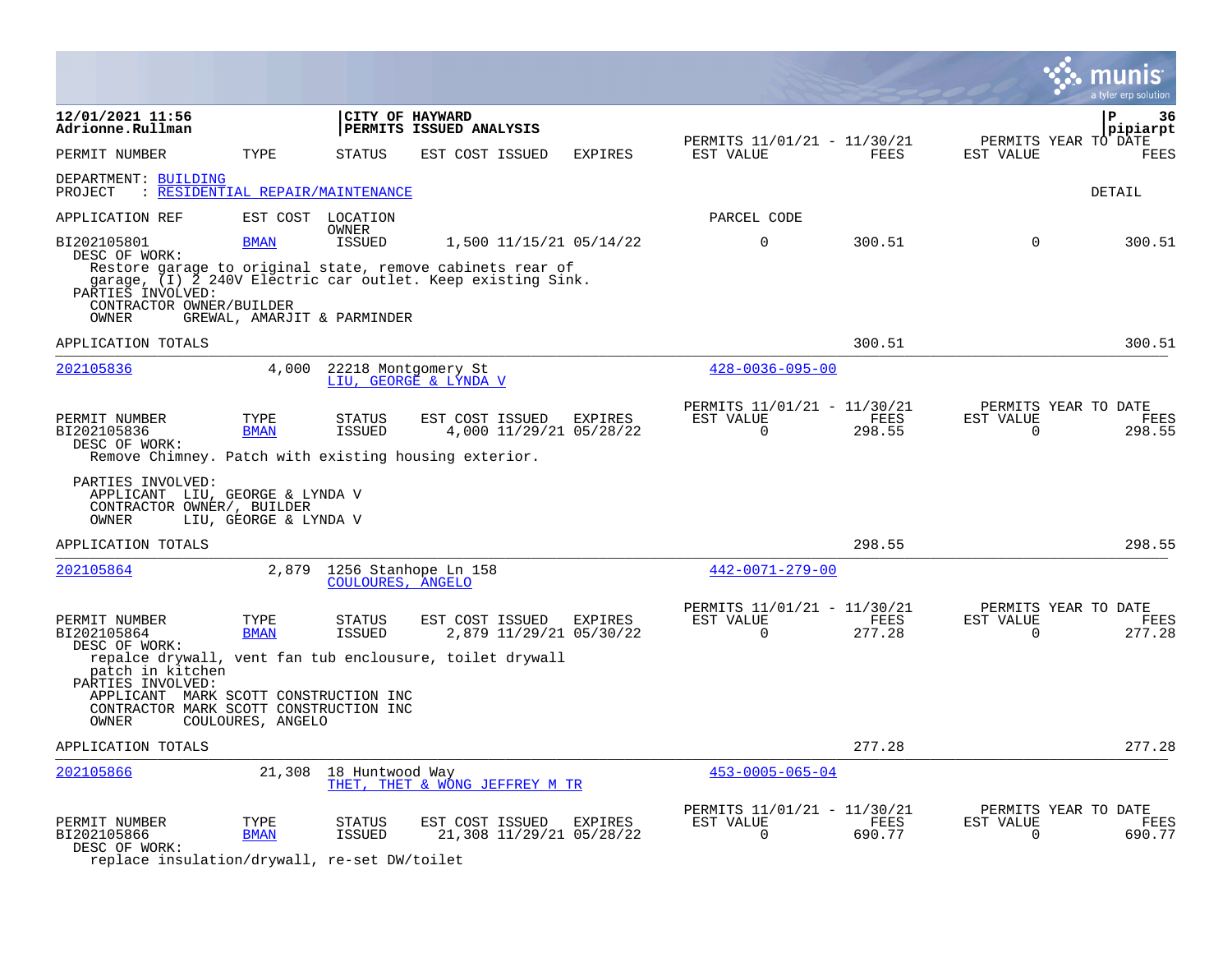|                                                                                   |                                                               |                         |                                                        |                                                      |                    | munis<br>a tyler erp solution                            |
|-----------------------------------------------------------------------------------|---------------------------------------------------------------|-------------------------|--------------------------------------------------------|------------------------------------------------------|--------------------|----------------------------------------------------------|
| 12/01/2021 11:56<br>Adrionne.Rullman                                              |                                                               | CITY OF HAYWARD         | PERMITS ISSUED ANALYSIS                                |                                                      |                    | 37<br>l P<br> pipiarpt                                   |
| DEPARTMENT: BUILDING<br>PROJECT                                                   | RESIDENTIAL REPAIR/MAINTENANCE                                |                         |                                                        |                                                      |                    | <b>DETAIL</b>                                            |
| APPLICATION REF                                                                   | EST COST LOCATION                                             | OWNER                   |                                                        | PARCEL CODE                                          |                    |                                                          |
| PARTIES INVOLVED:<br>APPLICANT<br>CONTRACTOR MARK SCOTT CONSTRUCTION INC<br>OWNER | MARK SCOTT CONSTRUCTION INC<br>THET, THET & WONG JEFFREY M TR |                         |                                                        |                                                      |                    |                                                          |
| APPLICATION TOTALS                                                                |                                                               |                         |                                                        |                                                      | 690.77             | 690.77                                                   |
| 202105867                                                                         | 19,937                                                        | 2120 Thistle Ct         | VERTINSKI, LEONID & IVNITSKAYAVERTINSKI                | $425 - 0400 - 087 - 00$                              |                    |                                                          |
| PERMIT NUMBER<br>BI202105867<br>DESC OF WORK:<br>replace drywall, re-set DW       | TYPE<br><b>BMAN</b>                                           | STATUS<br><b>ISSUED</b> | EST COST ISSUED<br>EXPIRES<br>19,937 11/29/21 05/28/22 | PERMITS 11/01/21 - 11/30/21<br>EST VALUE<br>$\Omega$ | FEES<br>647.30     | PERMITS YEAR TO DATE<br>EST VALUE<br>FEES<br>647.30<br>0 |
| PARTIES INVOLVED:<br>APPLICANT<br>CONTRACTOR MARK SCOTT CONSTRUCTION INC<br>OWNER | MARK SCOTT CONSTRUCTION INC                                   |                         | VERTINSKI, LEONID & IVNITSKAYAVERTINSKI                |                                                      |                    |                                                          |
| APPLICATION TOTALS<br>PROJECT TOTALS                                              |                                                               |                         |                                                        | $\Omega$                                             | 647.30<br>6,677.62 | 647.30<br>6,677.62<br>0                                  |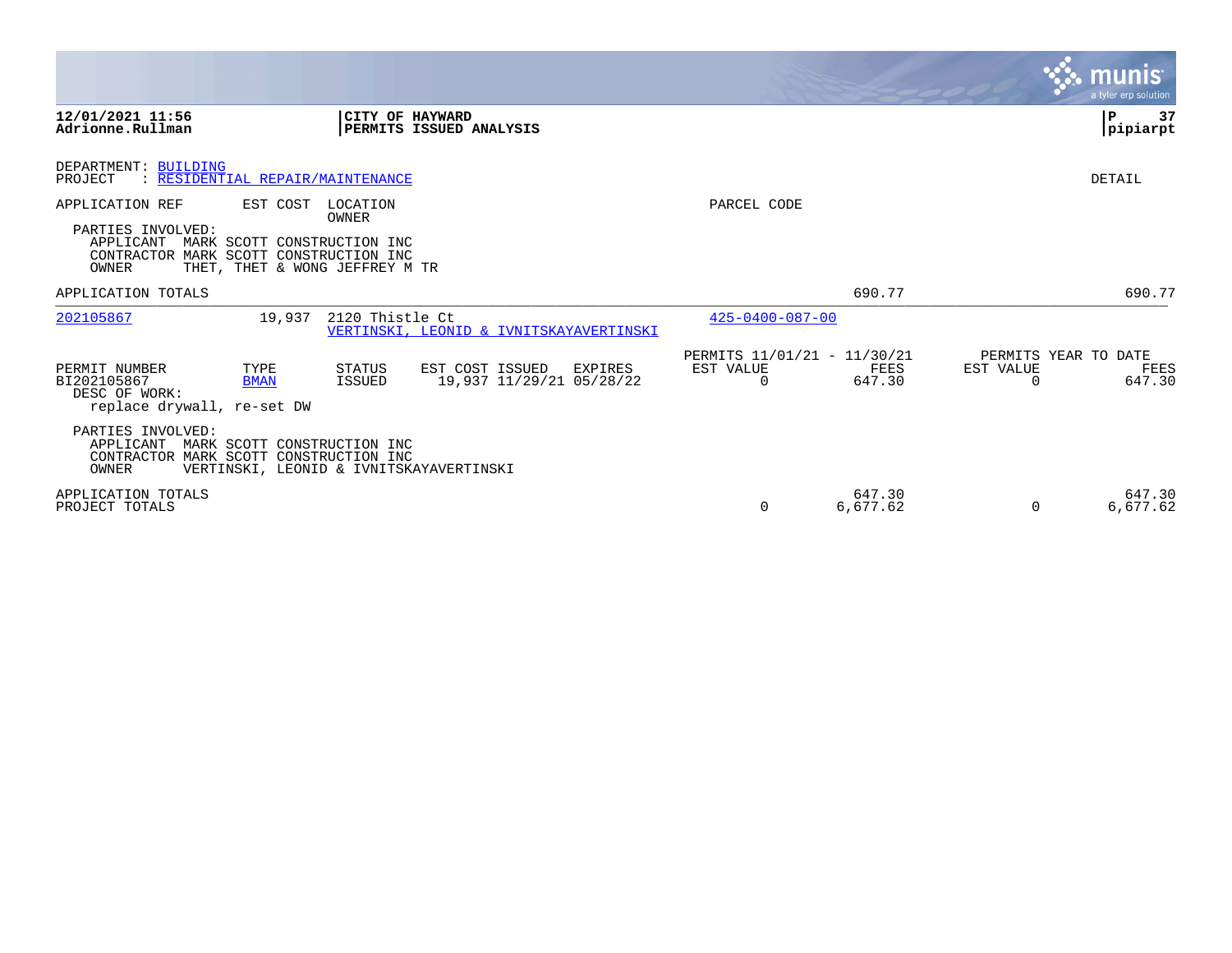|                                                                                                                                         |                     |                                                 |                                                                                                            |         |                                                      |                |                       | munis<br>a tyler erp solution          |
|-----------------------------------------------------------------------------------------------------------------------------------------|---------------------|-------------------------------------------------|------------------------------------------------------------------------------------------------------------|---------|------------------------------------------------------|----------------|-----------------------|----------------------------------------|
| 12/01/2021 11:56<br>Adrionne.Rullman                                                                                                    |                     | CITY OF HAYWARD                                 | PERMITS ISSUED ANALYSIS                                                                                    |         |                                                      |                |                       | l P<br>38<br> pipiarpt                 |
| DEPARTMENT: BUILDING<br>PROJECT                                                                                                         | : MECHANICAL PERMIT |                                                 |                                                                                                            |         |                                                      |                |                       | DETAIL                                 |
| APPLICATION REF                                                                                                                         | EST COST            | LOCATION<br>OWNER                               |                                                                                                            |         | PARCEL CODE                                          |                |                       |                                        |
| 202104781                                                                                                                               | 3,265               | 28 Orchard Cir<br>GUERRERO, JASON               |                                                                                                            |         | $444 - 0015 - 019 - 09$                              |                |                       |                                        |
| PERMIT NUMBER<br>BI202104781<br>DESC OF WORK:<br>2.5 ton coil change out                                                                | TYPE<br><b>BMEC</b> | STATUS<br>ISSUED                                | EST COST ISSUED EXPIRES<br>3, 265 11/15/21 05/14/22                                                        |         | PERMITS 11/01/21 - 11/30/21<br>EST VALUE<br>$\Omega$ | FEES<br>326.34 | EST VALUE<br>$\Omega$ | PERMITS YEAR TO DATE<br>FEES<br>326.34 |
| PARTIES INVOLVED:<br>APPLICANT ON TIME AC & HEATING DBA SERVICE CHAMPIO<br>CONTRACTOR ON TIME AC & HEATING DBA SERVICE CHAMPIO<br>OWNER | GUERRERO, JASON     |                                                 |                                                                                                            |         |                                                      |                |                       |                                        |
| APPLICATION TOTALS                                                                                                                      |                     |                                                 |                                                                                                            |         |                                                      | 326.34         |                       | 326.34                                 |
| 202105000                                                                                                                               | 7,769               | 1794 Panda Way<br>BERNAL, ETHEL                 |                                                                                                            |         | $426 - 0080 - 075 - 00$                              |                |                       |                                        |
| PERMIT NUMBER<br>BI202105000<br>DESC OF WORK:                                                                                           | TYPE<br><b>BMEC</b> | <b>STATUS</b><br>COMPLT                         | EST COST ISSUED<br>7,769 11/08/21 05/30/22<br>A/C install 14 seer 2.5 ton Location backyard upstairs patio | EXPIRES | PERMITS 11/01/21 - 11/30/21<br>EST VALUE<br>$\Omega$ | FEES<br>326.34 | EST VALUE<br>$\Omega$ | PERMITS YEAR TO DATE<br>FEES<br>326.34 |
| PARTIES INVOLVED:<br>APPLICANT COMFY HEATING & AIR COND. INC.<br>CONTRACTOR COMFY HEATING & AIR COND. INC.<br>OWNER                     | BERNAL, ETHEL       |                                                 |                                                                                                            |         |                                                      |                |                       |                                        |
| APPLICATION TOTALS                                                                                                                      |                     |                                                 |                                                                                                            |         |                                                      | 326.34         |                       | 326.34                                 |
| 202105023                                                                                                                               |                     | 7,971 21895 Rio Vista St<br>THOMPSON, JEFFREY J |                                                                                                            |         | $428 - 0011 - 056 - 00$                              |                |                       |                                        |
| PERMIT NUMBER<br>BI202105023<br>DESC OF WORK:                                                                                           | TYPE<br><b>BMEC</b> | <b>STATUS</b><br>ISSUED                         | EST COST ISSUED EXPIRES<br>7,971 11/08/21 05/07/22                                                         |         | PERMITS 11/01/21 - 11/30/21<br>EST VALUE<br>$\Omega$ | FEES<br>326.34 | EST VALUE<br>$\Omega$ | PERMITS YEAR TO DATE<br>FEES<br>326.34 |
| BTU x2 indoor<br>PARTIES INVOLVED:<br>APPLICANT COMFY HEATING & AIR COND. INC.<br>CONTRACTOR COMFY HEATING & AIR COND. INC.<br>OWNER    | THOMPSON, JEFFREY J |                                                 | Install ductless mini split 2 zone 18k BTU out door 9k                                                     |         |                                                      |                |                       |                                        |
| APPLICATION TOTALS                                                                                                                      |                     |                                                 |                                                                                                            |         |                                                      | 326.34         |                       | 326.34                                 |
| 202105303                                                                                                                               | 4,500               |                                                 | 22735 Santa Clara St<br>RAMIREZ, RAMIRO & SAGRARIO                                                         |         | $431 - 0092 - 129 - 00$                              |                |                       |                                        |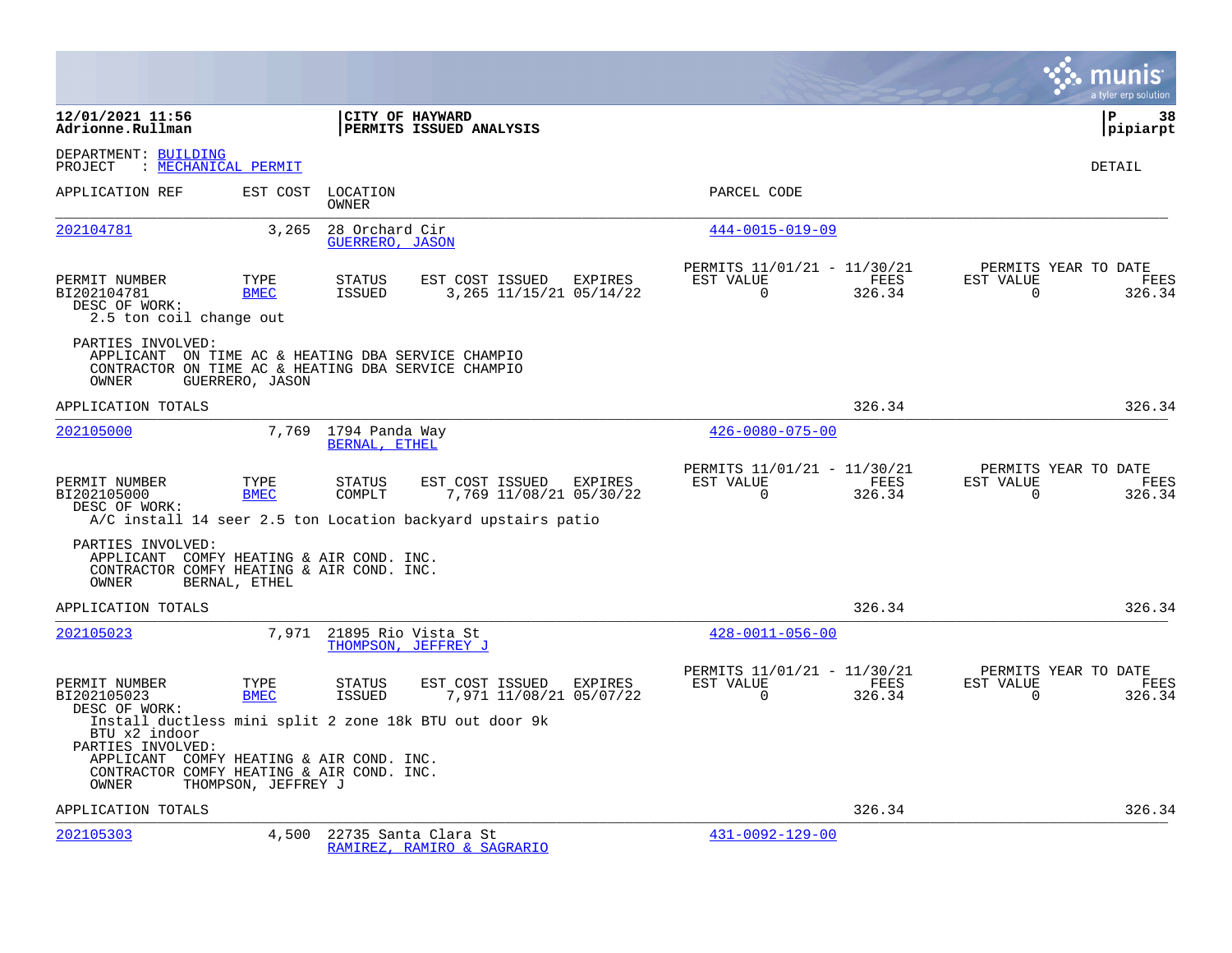|                                                                                                                                                                 |                            |                                 |                                                                                                       |         |                                                         |                |                          | a tyler erp solution                   |
|-----------------------------------------------------------------------------------------------------------------------------------------------------------------|----------------------------|---------------------------------|-------------------------------------------------------------------------------------------------------|---------|---------------------------------------------------------|----------------|--------------------------|----------------------------------------|
| 12/01/2021 11:56<br>Adrionne.Rullman                                                                                                                            |                            |                                 | CITY OF HAYWARD<br>PERMITS ISSUED ANALYSIS                                                            |         |                                                         |                |                          | P<br>39<br>pipiarpt                    |
| PERMIT NUMBER                                                                                                                                                   | TYPE                       | STATUS                          | EST COST ISSUED                                                                                       | EXPIRES | PERMITS 11/01/21 - 11/30/21<br>EST VALUE                | FEES           | EST VALUE                | PERMITS YEAR TO DATE<br>FEES           |
| DEPARTMENT: BUILDING<br>: MECHANICAL PERMIT<br>PROJECT                                                                                                          |                            |                                 |                                                                                                       |         |                                                         |                |                          | DETAIL                                 |
| APPLICATION REF                                                                                                                                                 | EST COST                   | LOCATION                        |                                                                                                       |         | PARCEL CODE                                             |                |                          |                                        |
| BI202105303                                                                                                                                                     | <b>BMEC</b>                | OWNER<br>COMPLT                 | 4,500 11/03/21 05/18/22                                                                               |         | $\mathbf 0$                                             | 326.34         | $\mathbf 0$              | 326.34                                 |
| DESC OF WORK:<br>INSTALLING 1 TON MINI SPLIT SYSTEM                                                                                                             |                            |                                 |                                                                                                       |         |                                                         |                |                          |                                        |
| PARTIES INVOLVED:<br>CONTRACTOR SUPERIOR MECHANICAL SERVICES<br>OWNER                                                                                           | RAMIREZ, RAMIRO & SAGRARIO |                                 |                                                                                                       |         |                                                         |                |                          |                                        |
| APPLICATION TOTALS                                                                                                                                              |                            |                                 |                                                                                                       |         |                                                         | 326.34         |                          | 326.34                                 |
| 202105397                                                                                                                                                       | 16,000                     | 22732 Marolyn Ct                | MOTTA, TIMOTHY A & CAROL J                                                                            |         | $417 - 0060 - 032 - 00$                                 |                |                          |                                        |
| PERMIT NUMBER<br>BI202105397<br>DESC OF WORK:                                                                                                                   | TYPE<br><b>BMEC</b>        | STATUS<br>ISSUED                | EST COST ISSUED<br>16,000 11/01/21 04/30/22<br>install central heating and AC and ductless mini split | EXPIRES | PERMITS 11/01/21 - 11/30/21<br>EST VALUE<br>$\Omega$    | FEES<br>326.34 | EST VALUE<br>$\Omega$    | PERMITS YEAR TO DATE<br>FEES<br>326.34 |
| PARTIES INVOLVED:<br>APPLICANT B.A. MORRISON<br>CONTRACTOR B.A. MORRISON<br>OWNER                                                                               | MOTTA, TIMOTHY A & CAROL J |                                 |                                                                                                       |         |                                                         |                |                          |                                        |
| APPLICATION TOTALS                                                                                                                                              |                            |                                 |                                                                                                       |         |                                                         | 326.34         |                          | 326.34                                 |
| 202105406                                                                                                                                                       | 16,771                     | 26116 Eastman Ct<br>LOW, LESLIE |                                                                                                       |         | $452 - 0012 - 039 - 00$                                 |                |                          |                                        |
| PERMIT NUMBER<br>BI202105406<br>DESC OF WORK:                                                                                                                   | TYPE<br><b>BMEC</b>        | STATUS<br><b>ISSUED</b>         | EST COST ISSUED EXPIRES<br>16,771 11/01/21 04/30/22                                                   |         | PERMITS 11/01/21 - 11/30/21<br>EST VALUE<br>$\Omega$    | FEES<br>326.34 | EST VALUE<br>$\Omega$    | PERMITS YEAR TO DATE<br>FEES<br>326.34 |
| 4 ton 14 SEER A/C unit & 90000 BTU FAU in attic<br>PARTIES INVOLVED:<br>APPLICANT MILLS, TAYLOR<br>CONTRACTOR ON TIME AC & HEATING DBA SERVICE CHAMPIO<br>OWNER | LOW, LESLIE                |                                 |                                                                                                       |         |                                                         |                |                          |                                        |
| APPLICATION TOTALS                                                                                                                                              |                            |                                 |                                                                                                       |         |                                                         | 326.34         |                          | 326.34                                 |
| 202105436                                                                                                                                                       | 1,400                      | 402 Balmoral Way                | VOSS, ROBERT E & CARLENE R                                                                            |         | $078G - 2741 - 024 - 00$                                |                |                          |                                        |
| PERMIT NUMBER<br>BI202105436<br>DESC OF WORK:<br>Relocate Furnace from garage to attic                                                                          | TYPE<br><b>BMEC</b>        | STATUS<br>COMPLT                | EST COST ISSUED<br>1,400 11/01/21 05/22/22                                                            | EXPIRES | PERMITS 11/01/21 - 11/30/21<br>EST VALUE<br>$\mathbf 0$ | FEES<br>326.34 | EST VALUE<br>$\mathbf 0$ | PERMITS YEAR TO DATE<br>FEES<br>326.34 |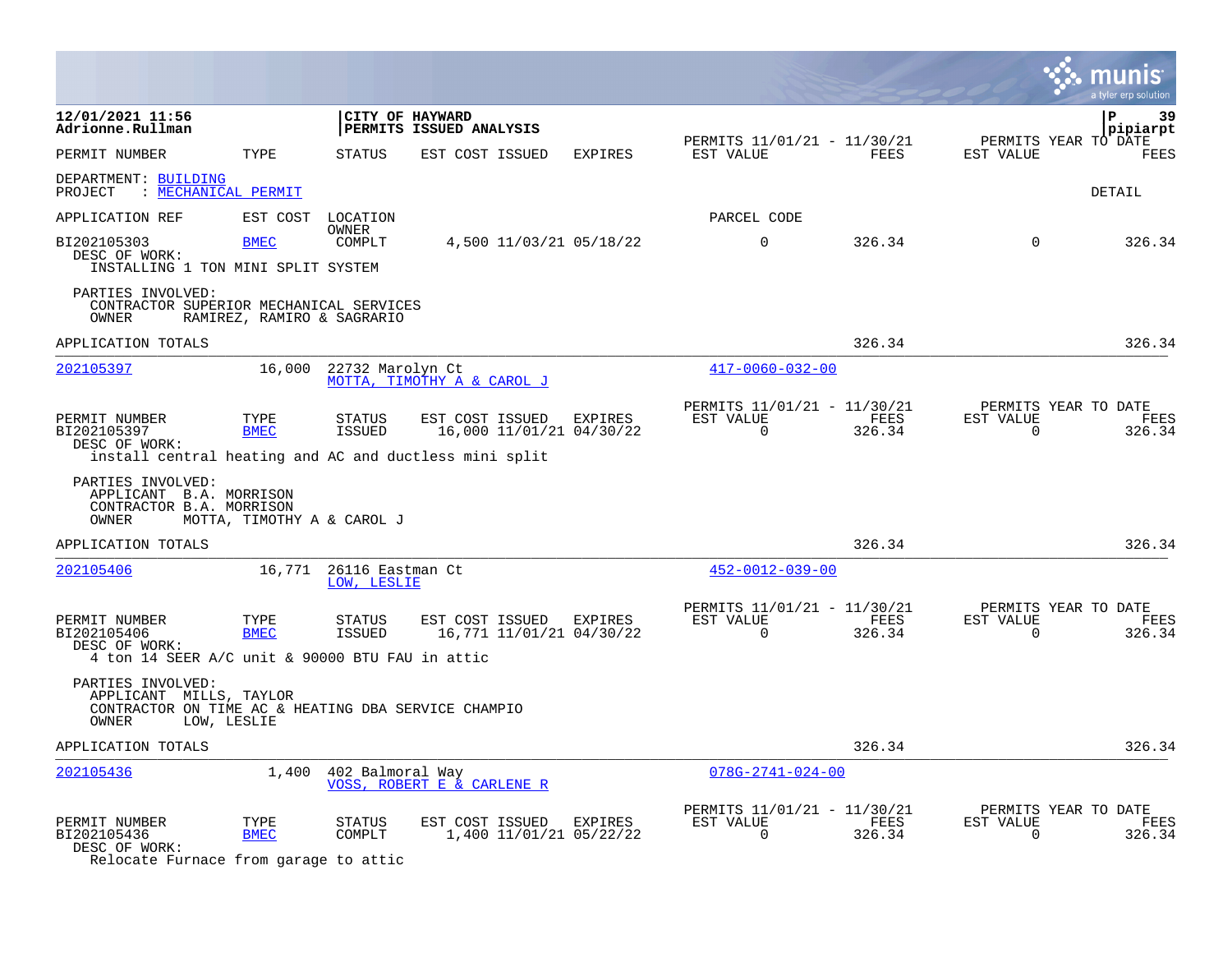|                                                                                                                                            |                               |                         |                                                                                                                        |                                                            |                |                       | I tyler erp solution                   |
|--------------------------------------------------------------------------------------------------------------------------------------------|-------------------------------|-------------------------|------------------------------------------------------------------------------------------------------------------------|------------------------------------------------------------|----------------|-----------------------|----------------------------------------|
| 12/01/2021 11:56<br>Adrionne.Rullman                                                                                                       |                               |                         | CITY OF HAYWARD<br><b>PERMITS ISSUED ANALYSIS</b>                                                                      |                                                            |                |                       | ∣P<br>40<br> pipiarpt                  |
| DEPARTMENT: BUILDING<br>: MECHANICAL PERMIT<br>PROJECT                                                                                     |                               |                         |                                                                                                                        |                                                            |                |                       | <b>DETAIL</b>                          |
| APPLICATION REF                                                                                                                            | EST COST                      | LOCATION<br>OWNER       |                                                                                                                        | PARCEL CODE                                                |                |                       |                                        |
| PARTIES INVOLVED:<br>APPLICANT H & H HEATING SERVICES<br>CONTRACTOR H & H HEATING SERVICES<br>OWNER                                        | VOSS, ROBERT E & CARLENE R    |                         |                                                                                                                        |                                                            |                |                       |                                        |
| APPLICATION TOTALS                                                                                                                         |                               |                         |                                                                                                                        |                                                            | 326.34         |                       | 326.34                                 |
| 202105481                                                                                                                                  | 12,135                        | 24735 2nd St            | BOOS, JOSEPH G & SANDRA L                                                                                              | $445 - 0070 - 080 - 00$                                    |                |                       |                                        |
| PERMIT NUMBER<br>BI202105481<br>DESC OF WORK:                                                                                              | TYPE<br><b>BMEC</b>           | STATUS<br><b>ISSUED</b> | EST COST ISSUED<br>EXPIRES<br>12,135 11/29/21 05/28/22                                                                 | PERMITS 11/01/21 - 11/30/21<br>EST VALUE<br>$\Omega$       | FEES<br>505.68 | EST VALUE<br>$\Omega$ | PERMITS YEAR TO DATE<br>FEES<br>505.68 |
| 80% furnace changeout in basement<br>PARTIES INVOLVED:<br>APPLICANT ABC COOLING AND HEATING<br>CONTRACTOR ABC COOLING AND HEATING<br>OWNER | BOOS, JOSEPH G & SANDRA L     |                         | 3 Ton Seer 14 AC & Coil change out in front yard. 70K BTU's                                                            |                                                            |                |                       |                                        |
| APPLICATION TOTALS                                                                                                                         |                               |                         |                                                                                                                        |                                                            | 505.68         |                       | 505.68                                 |
| 202105507                                                                                                                                  | 16,000                        | 1760 Southgate St       | NATSUHARA, WESLEY S & GRACE R                                                                                          | $455 - 0024 - 063 - 00$                                    |                |                       |                                        |
| PERMIT NUMBER<br>BI202105507<br>DESC OF WORK:                                                                                              | TYPE<br><b>BMEC</b>           | STATUS<br><b>ISSUED</b> | EST COST ISSUED<br><b>EXPIRES</b><br>16,000 11/15/21 05/14/22                                                          | PERMITS 11/01/21 - 11/30/21<br>EST VALUE<br>$\mathbf 0$    | FEES<br>505.68 | EST VALUE<br>0        | PERMITS YEAR TO DATE<br>FEES<br>505.68 |
| PARTIES INVOLVED:                                                                                                                          |                               |                         | HVAC cut in. Replace Furnace Weenral furnace, air condition<br>& 5 supply duct work system. Run dedicated3/4" gas line |                                                            |                |                       |                                        |
| APPLICANT JAZZ HEATING & AIR CONDITIONING<br>CONTRACTOR JAZZ HEATING & AIR CONDITIONING<br>OWNER                                           | NATSUHARA, WESLEY S & GRACE R |                         |                                                                                                                        |                                                            |                |                       |                                        |
| APPLICATION TOTALS                                                                                                                         |                               |                         |                                                                                                                        |                                                            | 505.68         |                       | 505.68                                 |
| 202105596                                                                                                                                  | 8,270                         | CHEW, CHARLES           | 27477 Hemlock Ranch Rd                                                                                                 | $452 - 0086 - 062 - 00$                                    |                |                       |                                        |
| PERMIT NUMBER<br>BI202105596<br>DESC OF WORK:<br>A/C change out 14 SEER 5 ton                                                              | TYPE<br><b>BMEC</b>           | STATUS<br><b>ISSUED</b> | EST COST ISSUED<br>EXPIRES<br>8,270 11/15/21 05/14/22                                                                  | PERMITS 11/01/21 - 11/30/21<br>EST VALUE<br>$\overline{0}$ | FEES<br>326.34 | EST VALUE<br>0        | PERMITS YEAR TO DATE<br>FEES<br>326.34 |
| PARTIES INVOLVED:<br>APPLICANT COMFY HEATING & AIR COND. INC.<br>CONTRACTOR COMFY HEATING & AIR COND. INC.                                 |                               |                         |                                                                                                                        |                                                            |                |                       |                                        |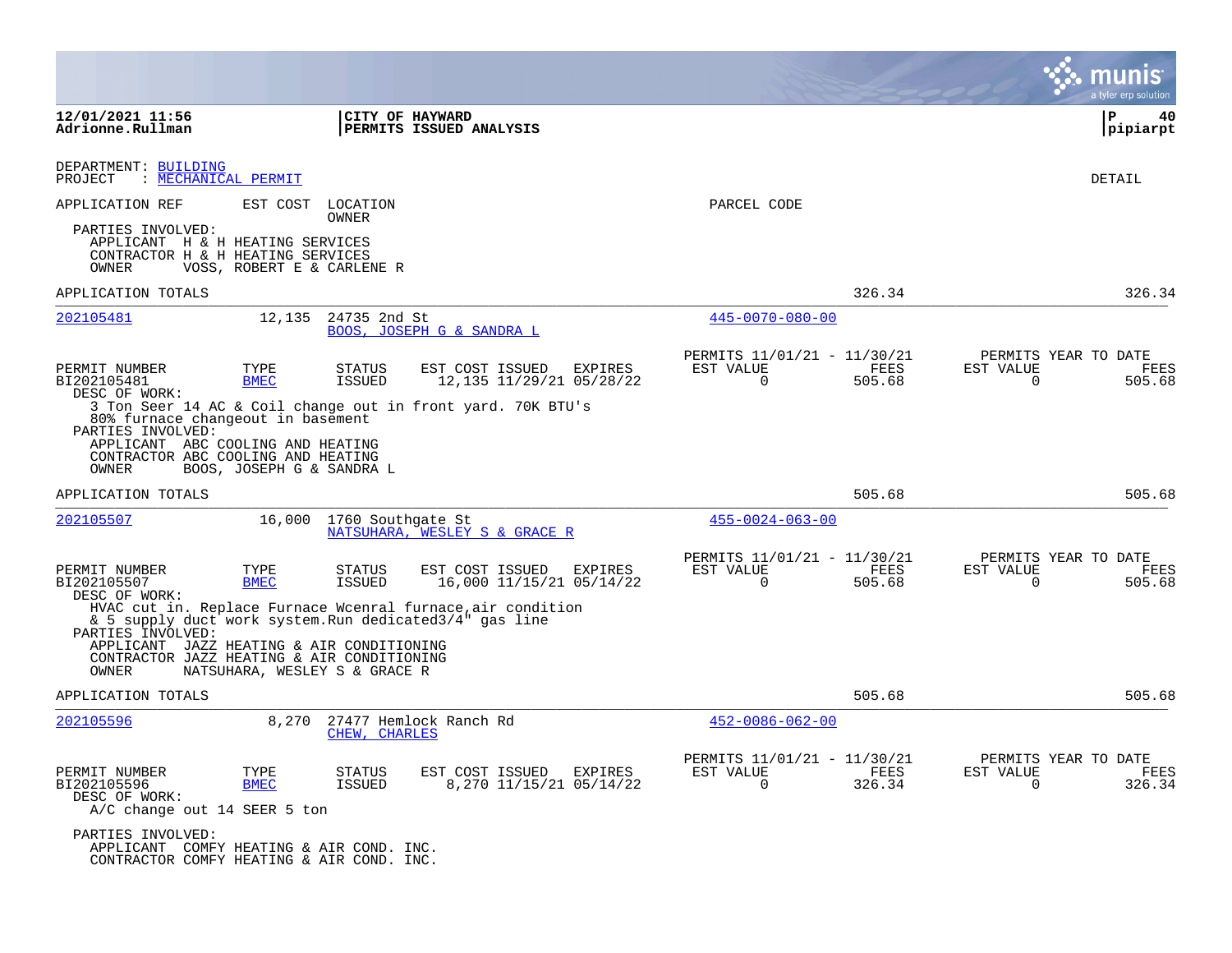|                                                                                                                                            |                                                       |                                                      |                |                       | munis<br>a tyler erp solution          |
|--------------------------------------------------------------------------------------------------------------------------------------------|-------------------------------------------------------|------------------------------------------------------|----------------|-----------------------|----------------------------------------|
| 12/01/2021 11:56<br>CITY OF HAYWARD<br>Adrionne.Rullman                                                                                    | PERMITS ISSUED ANALYSIS                               |                                                      |                |                       | l P<br>41<br> pipiarpt                 |
| DEPARTMENT: BUILDING<br>: MECHANICAL PERMIT<br>PROJECT                                                                                     |                                                       |                                                      |                |                       | DETAIL                                 |
| EST COST<br>APPLICATION REF<br>LOCATION                                                                                                    |                                                       | PARCEL CODE                                          |                |                       |                                        |
| OWNER<br>CHEW, CHARLES<br>OWNER                                                                                                            |                                                       |                                                      |                |                       |                                        |
| APPLICATION TOTALS                                                                                                                         |                                                       |                                                      | 326.34         |                       | 326.34                                 |
| 202105598<br>6,700 1379 Mc Bride Ln<br>HO, JIMMY                                                                                           |                                                       | $454 - 0050 - 095 - 00$                              |                |                       |                                        |
| PERMIT NUMBER<br>TYPE<br><b>STATUS</b><br>BI202105598<br><b>BMEC</b><br>ISSUED<br>DESC OF WORK:<br>$A/C$ change out 14 seer 3 ton          | EST COST ISSUED EXPIRES<br>6,700 11/15/21 05/14/22    | PERMITS 11/01/21 - 11/30/21<br>EST VALUE<br>$\Omega$ | FEES<br>326.34 | EST VALUE<br>$\Omega$ | PERMITS YEAR TO DATE<br>FEES<br>326.34 |
| PARTIES INVOLVED:<br>APPLICANT COMFY HEATING & AIR COND. INC.<br>CONTRACTOR COMFY HEATING & AIR COND. INC.<br>OWNER<br>HO, JIMMY           |                                                       |                                                      |                |                       |                                        |
| APPLICATION TOTALS                                                                                                                         |                                                       |                                                      | 326.34         |                       | 326.34                                 |
| 202105614<br>15,000<br>2562 Spindrift Cir<br>PRADHAN, SATYABRATA                                                                           |                                                       | $461 - 0102 - 022 - 00$                              |                |                       |                                        |
| PERMIT NUMBER<br>TYPE<br><b>STATUS</b><br>BI202105614<br><b>BMEC</b><br>ISSUED<br>DESC OF WORK:<br>Replace 3 ton AC unit                   | EST COST ISSUED EXPIRES<br>15,000 11/23/21 05/22/22   | PERMITS 11/01/21 - 11/30/21<br>EST VALUE<br>$\Omega$ | FEES<br>326.34 | EST VALUE<br>$\Omega$ | PERMITS YEAR TO DATE<br>FEES<br>326.34 |
| PARTIES INVOLVED:<br>APPLICANT VANSAMBEEK, TARA<br>CONTRACTOR A-1 HEATING AND COOLING INC.<br>PRADHAN, SATYABRATA<br>OWNER                 |                                                       |                                                      |                |                       |                                        |
| APPLICATION TOTALS                                                                                                                         |                                                       |                                                      | 326.34         |                       | 326.34                                 |
| 202105646<br>4,700 355 B St<br>ZHAO, ZHIQIANG                                                                                              |                                                       | $431 - 0119 - 026 - 00$                              |                |                       |                                        |
| PERMIT NUMBER<br>TYPE<br><b>STATUS</b><br>BI202105646<br><b>BMEC</b><br>COMPLT<br>DESC OF WORK:<br>Install new condenser on A/C ready home | EST COST ISSUED<br>EXPIRES<br>4,700 11/10/21 05/30/22 | PERMITS 11/01/21 - 11/30/21<br>EST VALUE<br>$\Omega$ | FEES<br>326.34 | EST VALUE<br>$\Omega$ | PERMITS YEAR TO DATE<br>FEES<br>326.34 |
| PARTIES INVOLVED:<br>APPLICANT VALDERRAMA, ANDREW RALPH<br>CONTRACTOR JR HEATING AND COOLING SYSTEM<br>OWNER<br>ZHAO, ZHIOIANG             |                                                       |                                                      |                |                       |                                        |
| APPLICATION TOTALS                                                                                                                         |                                                       |                                                      | 326.34         |                       | 326.34                                 |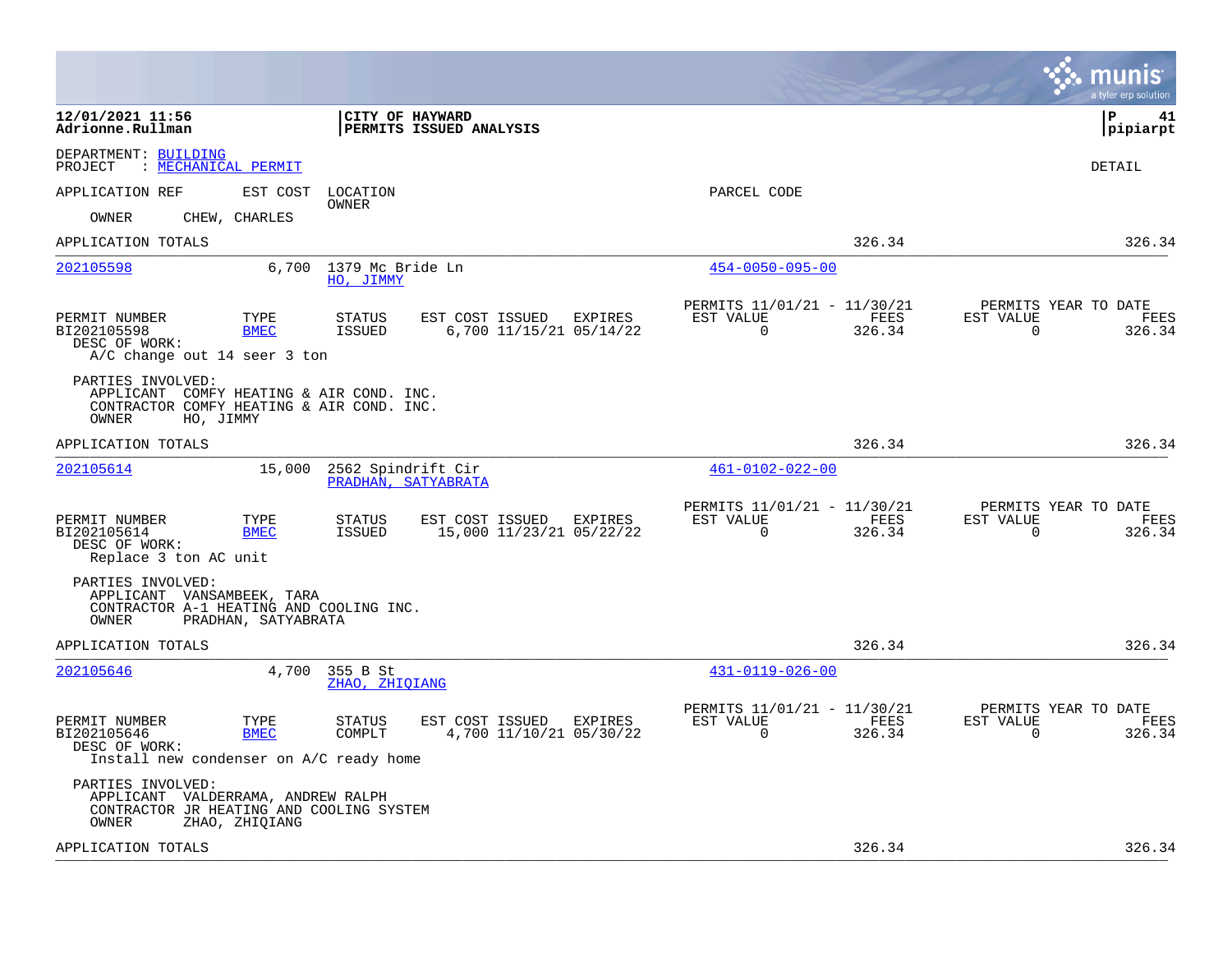|                                                                                                        |                     |                                                            |                                                                                                            |                |                                                      |                    |                       | a tyler erp solution                   |
|--------------------------------------------------------------------------------------------------------|---------------------|------------------------------------------------------------|------------------------------------------------------------------------------------------------------------|----------------|------------------------------------------------------|--------------------|-----------------------|----------------------------------------|
| 12/01/2021 11:56<br>Adrionne.Rullman<br>202105685                                                      | 22,459              | CITY OF HAYWARD<br>30987 Faircliff St<br>SHRESTHA, SUREENA | PERMITS ISSUED ANALYSIS                                                                                    |                | $078G - 2961 - 002 - 00$                             |                    |                       | ΙP<br>42<br>pipiarpt                   |
| PERMIT NUMBER                                                                                          | TYPE                | <b>STATUS</b>                                              | EST COST ISSUED                                                                                            | <b>EXPIRES</b> | PERMITS 11/01/21 - 11/30/21<br>EST VALUE             | FEES               | EST VALUE             | PERMITS YEAR TO DATE<br><b>FEES</b>    |
| DEPARTMENT: BUILDING<br>: MECHANICAL PERMIT<br>PROJECT                                                 |                     |                                                            |                                                                                                            |                |                                                      |                    |                       | DETAIL                                 |
| APPLICATION REF                                                                                        |                     | EST COST LOCATION                                          |                                                                                                            |                | PARCEL CODE                                          |                    |                       |                                        |
| BI202105685<br>DESC OF WORK:<br>Replace furnace. Install AC add on.                                    | FURNACE/HE ISSUED   | <b>OWNER</b>                                               | 22,459 11/16/21 05/15/22                                                                                   |                | $\Omega$                                             | 326.34             | $\Omega$              | 326.34                                 |
| Duct replacement more than 40'<br>PARTIES INVOLVED:<br>CONTRACTOR ENVIRONMENTAL HEATING & AIR<br>OWNER | SHRESTHA, SUREENA   |                                                            |                                                                                                            |                |                                                      |                    |                       |                                        |
| APPLICATION TOTALS                                                                                     |                     |                                                            |                                                                                                            |                |                                                      | 326.34             |                       | 326.34                                 |
| 202105739                                                                                              | 12,200              | <b>VILLAFUERTE TRUST</b>                                   | 26937 Hayward Blvd 103                                                                                     |                | $081D-1615-019-00$                                   |                    |                       |                                        |
| PERMIT NUMBER<br>BI202105739<br>DESC OF WORK:                                                          | TYPE<br><b>BMEC</b> | STATUS<br>ISSUED                                           | EST COST ISSUED<br>12,200 11/22/21 05/21/22<br>REPLACE 2 TON AC UNIT AND 80K BTU FURNACE IN SAME LOCATION. | EXPIRES        | PERMITS 11/01/21 - 11/30/21<br>EST VALUE<br>0        | FEES<br>505.68     | EST VALUE<br>0        | PERMITS YEAR TO DATE<br>FEES<br>505.68 |
| PARTIES INVOLVED:<br>CONTRACTOR A-1 HEATING AND COOLING INC.<br>OWNER                                  | VILLAFUERTE TRUST   |                                                            |                                                                                                            |                |                                                      |                    |                       |                                        |
| APPLICATION TOTALS                                                                                     |                     |                                                            |                                                                                                            |                |                                                      | 505.68             |                       | 505.68                                 |
| 202105788                                                                                              |                     | 11,877 2611 Spencer Ln<br>CUYUGAN, ALMA P                  |                                                                                                            |                | $081D - 2086 - 037 - 00$                             |                    |                       |                                        |
| PERMIT NUMBER<br>BI202105788<br>DESC OF WORK:<br>Replace Furnace, AC and Coil                          | TYPE<br><b>BMEC</b> | STATUS<br>COMPLT                                           | EST COST ISSUED EXPIRES<br>11,877 11/22/21 05/30/22                                                        |                | PERMITS 11/01/21 - 11/30/21<br>EST VALUE<br>$\Omega$ | FEES<br>505.68     | EST VALUE<br>$\Omega$ | PERMITS YEAR TO DATE<br>FEES<br>505.68 |
| PARTIES INVOLVED:<br>APPLICANT LEE, ANTHONY<br>CONTRACTOR MOORE MECHANICAL<br>OWNER                    | CUYUGAN, ALMA P     |                                                            |                                                                                                            |                |                                                      |                    |                       |                                        |
| APPLICATION TOTALS<br>PROJECT TOTALS                                                                   |                     |                                                            |                                                                                                            |                | $\Omega$                                             | 505.68<br>5,938.80 | $\Omega$              | 505.68<br>5,938.80                     |

 $\mathcal{L}^{\text{max}}$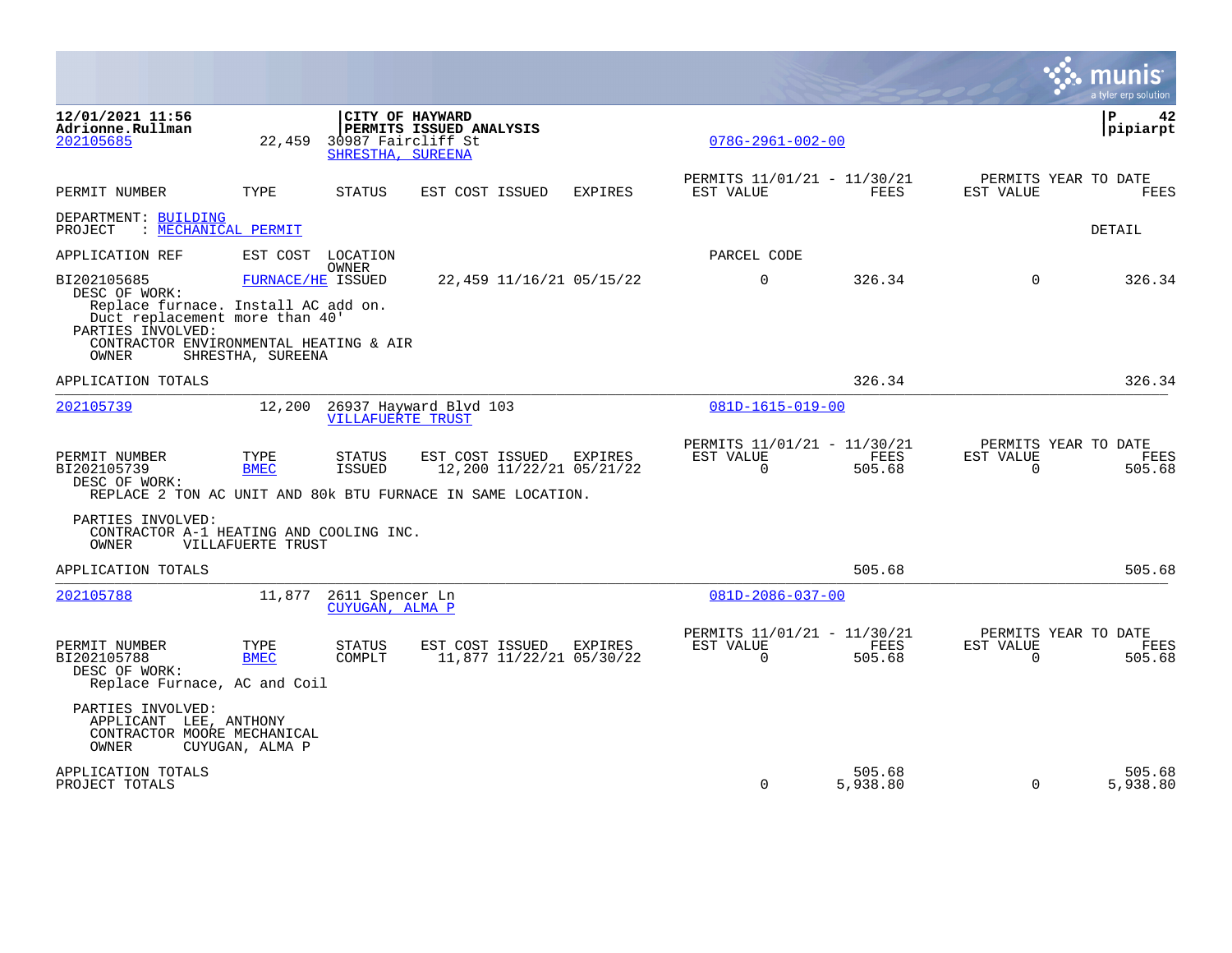|                                                                                                                             |                                    |                                        |                                             |                                  |                                                      |                    |                       | a tyler erp solution                   |
|-----------------------------------------------------------------------------------------------------------------------------|------------------------------------|----------------------------------------|---------------------------------------------|----------------------------------|------------------------------------------------------|--------------------|-----------------------|----------------------------------------|
| 12/01/2021 11:56<br>Adrionne.Rullman                                                                                        |                                    |                                        | CITY OF HAYWARD<br>PERMITS ISSUED ANALYSIS  |                                  |                                                      |                    |                       | l P<br>43<br>pipiarpt                  |
| DEPARTMENT: BUILDING<br>PROJECT                                                                                             | : MISCELLANEOUS WORK               |                                        |                                             |                                  |                                                      |                    |                       | DETAIL                                 |
| APPLICATION REF                                                                                                             | EST COST                           | LOCATION<br><b>OWNER</b>               |                                             |                                  | PARCEL CODE                                          |                    |                       |                                        |
| 202104265                                                                                                                   | 10,000                             | 2524 Home Ave                          | WARHURST, BLANE E & MARGARET M TRS          |                                  | $081D-1655-029-00$                                   |                    |                       |                                        |
| PERMIT NUMBER<br>BI202104265<br>DESC OF WORK:<br>Install natural gas automatic backup generator                             | TYPE<br><b>MISC</b>                | STATUS<br><b>ISSUED</b>                | EST COST ISSUED<br>10,000 11/30/21 05/29/22 | EXPIRES                          | PERMITS 11/01/21 - 11/30/21<br>EST VALUE<br>$\Omega$ | FEES<br>740.82     | EST VALUE<br>$\Omega$ | PERMITS YEAR TO DATE<br>FEES<br>740.82 |
| PARTIES INVOLVED:<br>CONTRACTOR INNOVATIVE DESIGN AND CONSTRUCTION<br>OWNER                                                 | WARHURST, BLANE E & MARGARET M TRS |                                        |                                             |                                  |                                                      |                    |                       |                                        |
| APPLICATION TOTALS                                                                                                          |                                    |                                        |                                             |                                  |                                                      | 740.82             |                       | 740.82                                 |
| 202105431                                                                                                                   | $\Omega$                           | 22301 Foothill Blvd<br>DP VENTURES LLC |                                             |                                  | $428 - 0026 - 004 - 00$                              |                    |                       |                                        |
| PERMIT NUMBER<br>BI202105431<br>DESC OF WORK:<br>Phase Approval for Underground Electrical conduit<br>Main permit 201906415 | TYPE<br><b>MISC</b>                | STATUS<br>ISSUED                       | EST COST ISSUED                             | EXPIRES<br>$0$ 11/01/21 05/08/22 | PERMITS 11/01/21 - 11/30/21<br>EST VALUE<br>$\Omega$ | FEES<br>922.39     | EST VALUE<br>$\Omega$ | PERMITS YEAR TO DATE<br>FEES<br>922.39 |
| PARTIES INVOLVED:<br>APPLICANT TILTON PACIFIC CONSTRUCTION<br>CONTRACTOR TILTON PACIFIC CONSTRUCTION<br>OWNER               | DP VENTURES LLC                    |                                        |                                             |                                  |                                                      |                    |                       |                                        |
| APPLICATION TOTALS                                                                                                          |                                    |                                        |                                             |                                  |                                                      | 922.39             |                       | 922.39                                 |
| 202105491                                                                                                                   | 9,500                              | 22309 S Garden Ave                     | <b>GARDEN PROPERTY LLC</b>                  |                                  | $432 - 0032 - 013 - 05$                              |                    |                       |                                        |
| PERMIT NUMBER<br>BI202105491<br>DESC OF WORK:<br>Put new gate in front- Metal- Rolling gate                                 | TYPE<br><b>MISC</b>                | STATUS<br><b>ISSUED</b>                | EST COST ISSUED<br>9,500 11/02/21 05/09/22  | EXPIRES                          | PERMITS 11/01/21 - 11/30/21<br>EST VALUE<br>$\Omega$ | FEES<br>740.68     | EST VALUE<br>$\Omega$ | PERMITS YEAR TO DATE<br>FEES<br>740.68 |
| PARTIES INVOLVED:<br>APPLICANT TERRA SOL DESIGN BUILDERS<br>CONTRACTOR TERRA SOL DESIGN BUILDERS<br>OWNER                   | GARDEN PROPERTY LLC                |                                        |                                             |                                  |                                                      |                    |                       |                                        |
| APPLICATION TOTALS<br>PROJECT TOTALS                                                                                        |                                    |                                        |                                             |                                  | 0                                                    | 740.68<br>2,403.89 | $\mathbf 0$           | 740.68<br>2,403.89                     |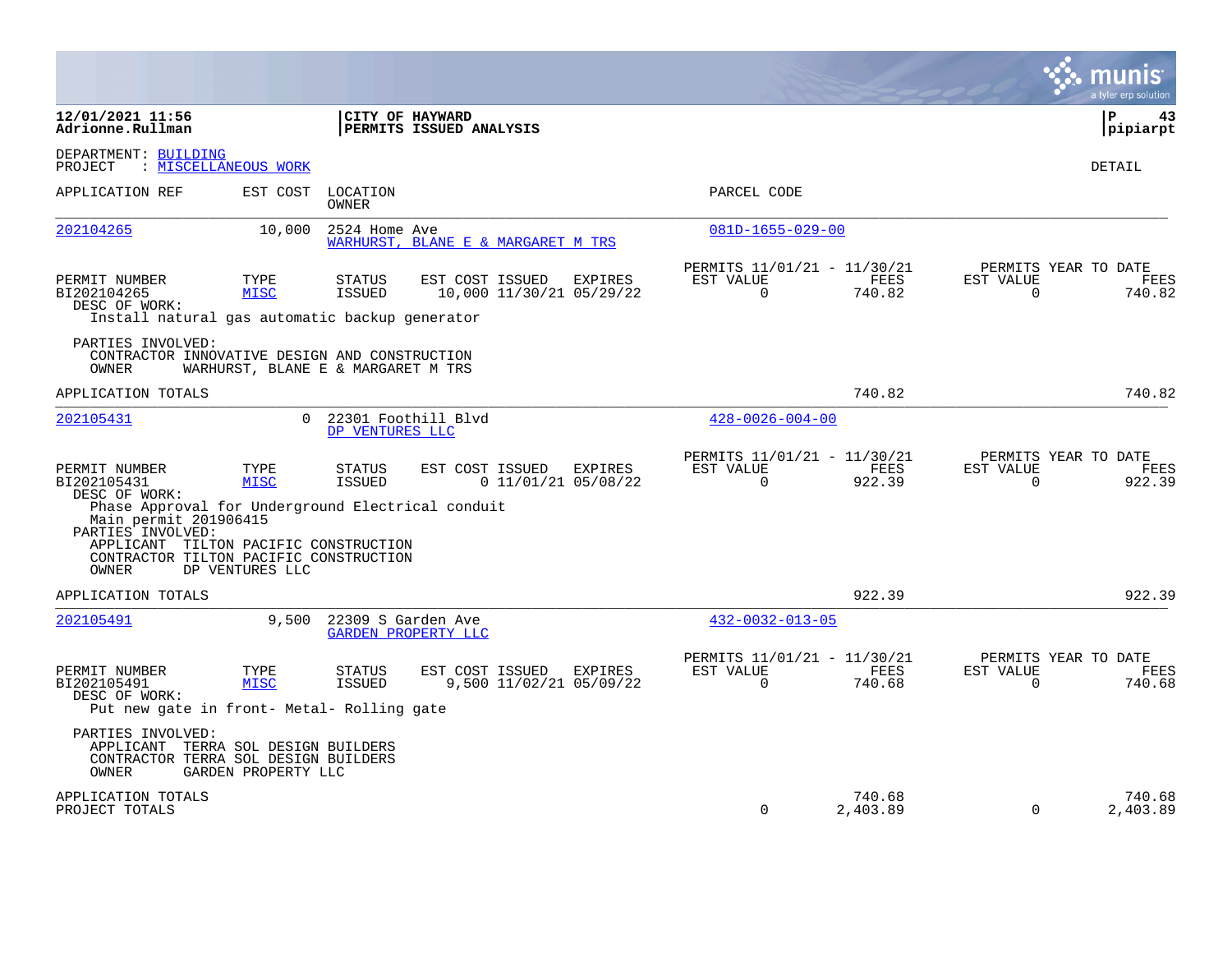|                                                                                                       |                           |                    |                                                        |                                          |                      |           | <u>munis'</u><br>a tyler erp solution.   |
|-------------------------------------------------------------------------------------------------------|---------------------------|--------------------|--------------------------------------------------------|------------------------------------------|----------------------|-----------|------------------------------------------|
| 12/01/2021 11:56<br>Adrionne.Rullman                                                                  |                           |                    | CITY OF HAYWARD<br>PERMITS ISSUED ANALYSIS             |                                          |                      |           | 44<br>P<br>pipiarpt                      |
| DEPARTMENT: BUILDING<br>PROJECT<br>: MULTIPLE SUB-TRADES PERMIT                                       |                           |                    |                                                        |                                          |                      |           | DETAIL                                   |
| APPLICATION REF                                                                                       | EST COST                  | LOCATION<br>OWNER  |                                                        | PARCEL CODE                              |                      |           |                                          |
| 202104998                                                                                             | 50,000                    | 30100 Mission Blvd | FREMONT JOURNEY OF FAITH CHURCH OF THE N               | $083 - 0220 - 005 - 11$                  |                      |           |                                          |
| PERMIT NUMBER<br>BI202104998<br>DESC OF WORK:<br>(4) NEW ELEC SERVICE PANELS & REPLACING (2) AC UNITS | TYPE<br>MULTIPLE S ISSUED | STATUS             | EST COST ISSUED<br>EXPIRES<br>50,000 11/29/21 05/28/22 | PERMITS 11/01/21 - 11/30/21<br>EST VALUE | FEES<br>2,120.24     | EST VALUE | PERMITS YEAR TO DATE<br>FEES<br>2,120.24 |
| PARTIES INVOLVED:<br>APPLICANT<br>BROWN, DAVE<br>CONTRACTOR FLORY CONSTRUCTION, INC.<br>OWNER         |                           |                    | FREMONT JOURNEY OF FAITH CHURCH OF THE N               |                                          |                      |           |                                          |
| APPLICATION TOTALS<br>PROJECT TOTALS                                                                  |                           |                    |                                                        | 0                                        | 2,120.24<br>2,120.24 | 0         | 2,120.24<br>2,120.24                     |

the property of the control of

and the contract of the contract of the contract of the contract of the contract of the contract of the contract of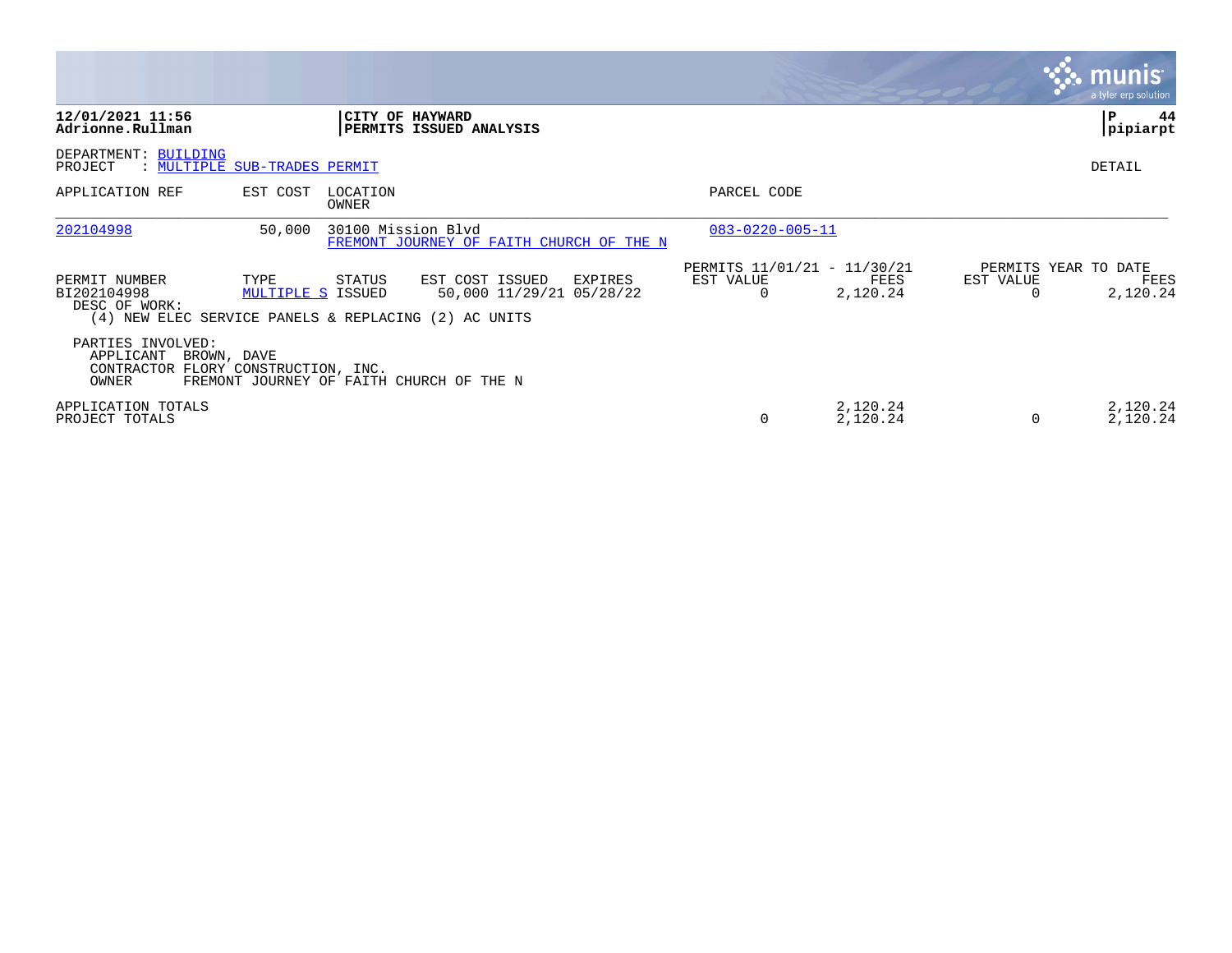|                                                                                                                    |                         |                                   |                                            |         |                                                      |                |                       | <b>munis</b><br>a tyler erp solution   |
|--------------------------------------------------------------------------------------------------------------------|-------------------------|-----------------------------------|--------------------------------------------|---------|------------------------------------------------------|----------------|-----------------------|----------------------------------------|
| 12/01/2021 11:56<br>Adrionne.Rullman                                                                               |                         | CITY OF HAYWARD                   | PERMITS ISSUED ANALYSIS                    |         |                                                      |                |                       | P.<br>45<br> pipiarpt                  |
| DEPARTMENT: BUILDING<br>PROJECT                                                                                    | : PATIO COVER/ENCLOSURE |                                   |                                            |         |                                                      |                |                       | <b>DETAIL</b>                          |
| APPLICATION REF                                                                                                    |                         | EST COST LOCATION<br>OWNER        |                                            |         | PARCEL CODE                                          |                |                       |                                        |
| 202105428                                                                                                          | 1,536                   | 2832 Seadrift Cir<br>HAO JIANG    |                                            |         | $461 - 0103 - 019 - 00$                              |                |                       |                                        |
| PERMIT NUMBER<br>BI202105428<br>DESC OF WORK:<br>LEGALIZING 12'-0"x12'-0" GAZEBO IN REAR                           | TYPE<br>PATIO           | STATUS<br><b>ISSUED</b>           | EST COST ISSUED<br>1,536 11/02/21 05/01/22 | EXPIRES | PERMITS 11/01/21 - 11/30/21<br>EST VALUE<br>$\Omega$ | FEES<br>840.87 | EST VALUE<br>$\Omega$ | PERMITS YEAR TO DATE<br>FEES<br>840.87 |
| PARTIES INVOLVED:<br>CONTRACTOR OWNER/, BUILDER<br>OWNER<br>HAO JIANG                                              |                         |                                   |                                            |         |                                                      |                |                       |                                        |
| APPLICATION TOTALS                                                                                                 |                         |                                   |                                            |         |                                                      | 840.87         |                       | 840.87                                 |
| 202105726                                                                                                          | 3,000                   | 24605 Broadmore Ave<br>KHAN, SHER |                                            |         | $443 - 0025 - 053 - 00$                              |                |                       |                                        |
| PERMIT NUMBER<br>BI202105726<br>DESC OF WORK:<br>remove existing front patio and construct new 153<br>sq.ft. patio | TYPE<br><b>PATIO</b>    | STATUS<br>ISSUED                  | EST COST ISSUED<br>3,000 11/17/21 05/16/22 | EXPIRES | PERMITS 11/01/21 - 11/30/21<br>EST VALUE<br>$\Omega$ | FEES<br>840.87 | EST VALUE<br>$\Omega$ | PERMITS YEAR TO DATE<br>FEES<br>840.87 |
| PARTIES INVOLVED:<br>APPLICANT KHAN, SHER<br>CONTRACTOR OWNER/BUILDER<br>OWNER<br>KHAN, SHER<br>APPLICATION TOTALS |                         |                                   |                                            |         |                                                      | 840.87         |                       | 840.87                                 |
| PROJECT TOTALS                                                                                                     |                         |                                   |                                            |         | $\Omega$                                             | 1,681.74       | $\Omega$              | 1,681.74                               |

 $\mathcal{L}^{\text{max}}$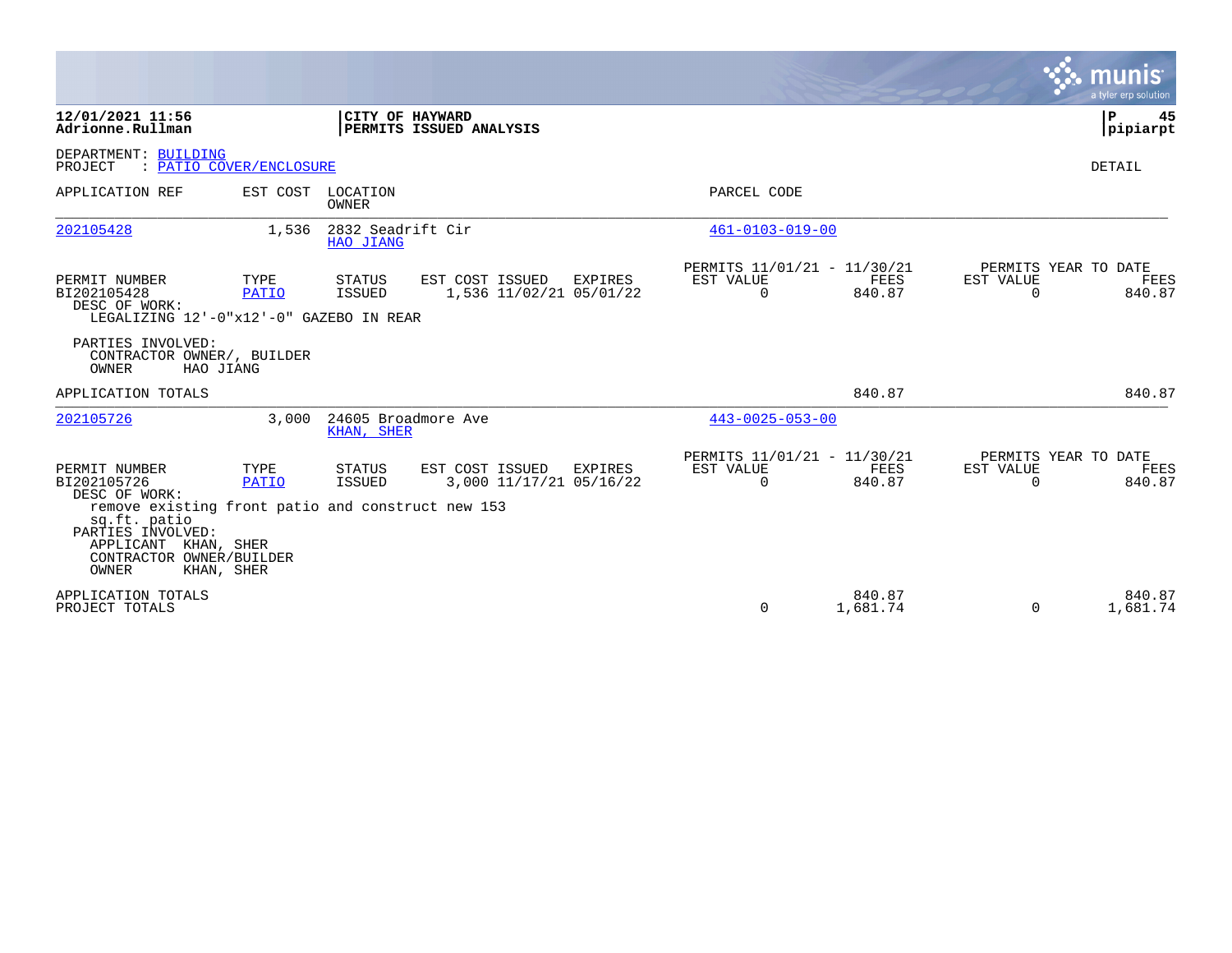|                                                                                             |                           |                                                                                                                               |                                                                        | munis<br>a tyler erp solution                                          |
|---------------------------------------------------------------------------------------------|---------------------------|-------------------------------------------------------------------------------------------------------------------------------|------------------------------------------------------------------------|------------------------------------------------------------------------|
| 12/01/2021 11:56<br>Adrionne.Rullman                                                        |                           | CITY OF HAYWARD<br><b>PERMITS ISSUED ANALYSIS</b>                                                                             |                                                                        | P<br>46<br> pipiarpt                                                   |
| DEPARTMENT: BUILDING<br>: PLUMBING PERMIT<br>PROJECT                                        |                           |                                                                                                                               |                                                                        | DETAIL                                                                 |
| APPLICATION REF                                                                             | EST COST                  | LOCATION<br>OWNER                                                                                                             | PARCEL CODE                                                            |                                                                        |
| 202105415                                                                                   | 2,400                     | 3577 La Mesa Dr<br>SANTOS, TONY J & DAWN M                                                                                    | $081D-1904-026-00$                                                     |                                                                        |
| PERMIT NUMBER<br>BI202105415<br>DESC OF WORK:                                               | TYPE<br>PLUM PERMI COMPLT | EST COST ISSUED<br>EXPIRES<br>STATUS<br>2,400 11/01/21 05/02/22                                                               | PERMITS 11/01/21 - 11/30/21<br>EST VALUE<br>FEES<br>$\Omega$<br>326.34 | PERMITS YEAR TO DATE<br>EST VALUE<br>FEES<br>$\Omega$<br>326.34        |
| PARTIES INVOLVED:<br>APPLICANT ABOVE ALL PLUMBING<br>CONTRACTOR ABOVE ALL PLUMBING<br>OWNER | SANTOS, TONY J & DAWN M   | Excavate at meter SVC main. Pull up to 60' of 1'new copper<br>water main. Install new 1" shut off valve & pipe 1" copper      |                                                                        |                                                                        |
| APPLICATION TOTALS                                                                          |                           |                                                                                                                               | 326.34                                                                 | 326.34                                                                 |
| 202105444                                                                                   | 9,697                     | 22429 Hesperian Blvd<br>VIROVEK, INC                                                                                          | $432 - 0108 - 006 - 00$                                                |                                                                        |
| PERMIT NUMBER<br>BI202105444<br>DESC OF WORK:                                               | TYPE<br>PLUM PERMI COMPLT | EST COST ISSUED<br>STATUS<br>EXPIRES<br>9,697 11/02/21 05/16/22<br>REPLACE FAILED BACKFLOW. LOCATED ON SKYWEST DR TO RIGHT OF | PERMITS 11/01/21 - 11/30/21<br>EST VALUE<br>FEES<br>$\Omega$<br>326.34 | PERMITS YEAR TO DATE<br>EST VALUE<br><b>FEES</b><br>326.34<br>$\Omega$ |
| PARTIES INVOLVED:<br>OWNER                                                                  | VIROVEK, INC              | FIRST DRIVEWAY. INSTALLING NEW 2" APPROVEAL ASSEMBLY IN CAGE<br>CONTRACTOR BACKFLOW PREVENTION SPECIALISTS INC                |                                                                        |                                                                        |
| APPLICATION TOTALS                                                                          |                           |                                                                                                                               | 326.34                                                                 | 326.34                                                                 |
| 202105465                                                                                   | 11,800                    | 26937 Hayward Blvd 102<br>HANHAN, DORIS                                                                                       | $081D-1615-018-00$                                                     |                                                                        |
| PERMIT NUMBER<br>BI202105465<br>DESC OF WORK:                                               | TYPE<br>PLUM PERMI ISSUED | EST COST ISSUED<br>STATUS<br>EXPIRES<br>11,800 11/01/21 05/10/22                                                              | PERMITS 11/01/21 - 11/30/21<br>EST VALUE<br>FEES<br>326.34<br>0        | PERMITS YEAR TO DATE<br>EST VALUE<br>FEES<br>326.34<br>$\Omega$        |
| PARTIES INVOLVED:<br>APPLICANT ABOVE ALL PLUMBING<br>CONTRACTOR ABOVE ALL PLUMBING<br>OWNER | HANHAN, DORIS             | Open sheetrck 3units, repl(E) kitch sink drain pipew/new CI&<br>DWV copp pipe&fitting from parking garage SEE TEXT            |                                                                        |                                                                        |
| APPLICATION TOTALS                                                                          |                           |                                                                                                                               | 326.34                                                                 | 326.34                                                                 |
| 202105694                                                                                   | 38,000                    | 1075 W Tennyson Rd<br>FOODMAKER, INC                                                                                          | $453 - 0075 - 008 - 08$                                                |                                                                        |
|                                                                                             |                           |                                                                                                                               | PERMITS 11/01/21 - 11/30/21                                            | PERMITS YEAR TO DATE                                                   |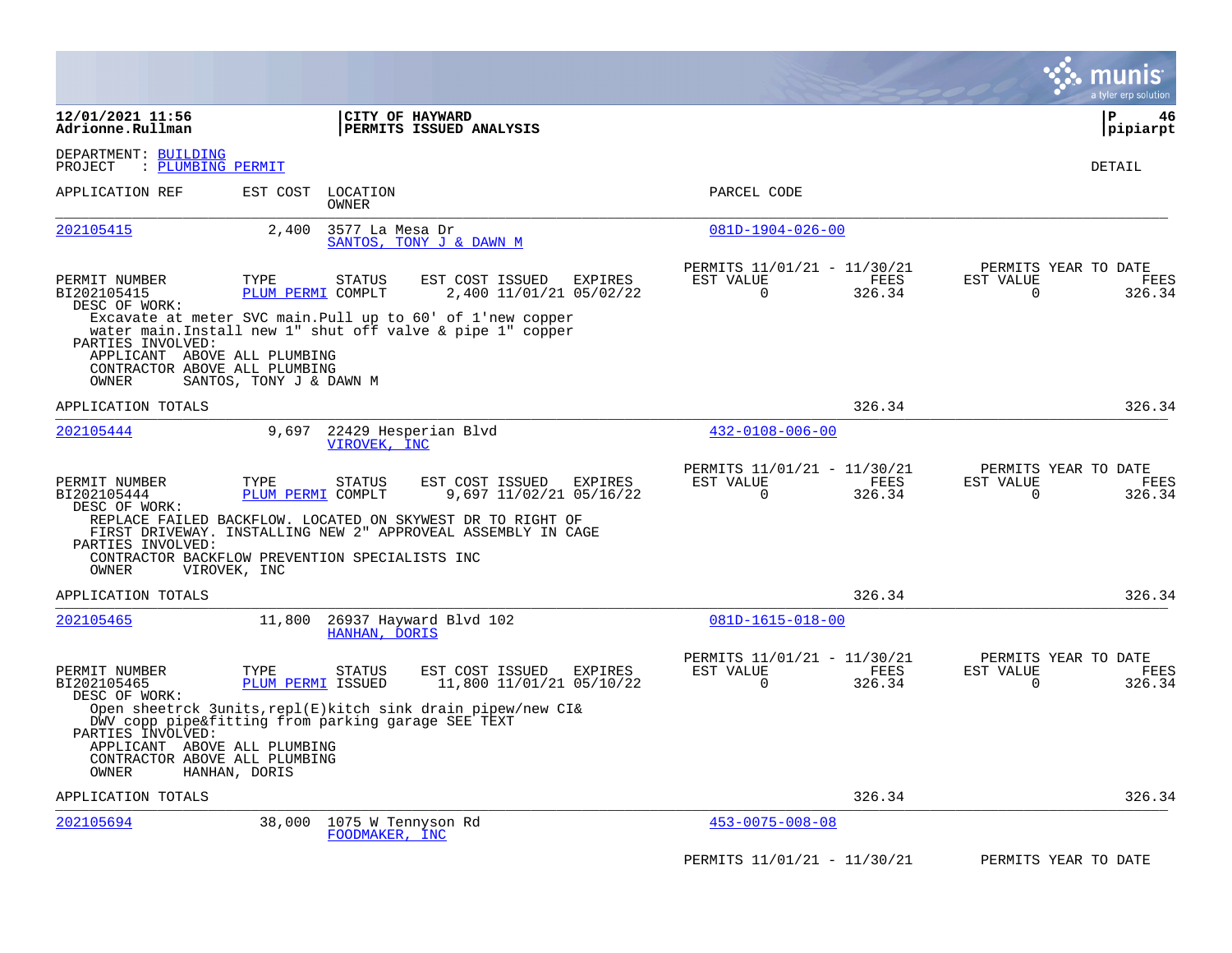|                                                                                                     |                                                                         |                   |                                                                                       |         |             |                    |           | <b>munis</b><br>a tyler erp solution |
|-----------------------------------------------------------------------------------------------------|-------------------------------------------------------------------------|-------------------|---------------------------------------------------------------------------------------|---------|-------------|--------------------|-----------|--------------------------------------|
| 12/01/2021 11:56<br>Adrionne.Rullman<br>PERMIT NUMBER                                               | TYPE                                                                    | STATUS            | CITY OF HAYWARD<br>PERMITS ISSUED ANALYSIS<br>EST COST ISSUED                         | EXPIRES | EST VALUE   | FEES               | EST VALUE | 47<br>≀P<br> pipiarpt<br>FEES        |
| DEPARTMENT: BUILDING<br>PROJECT                                                                     | : PLUMBING PERMIT                                                       |                   |                                                                                       |         |             |                    |           | DETAIL                               |
| APPLICATION REF                                                                                     | EST COST                                                                | LOCATION<br>OWNER |                                                                                       |         | PARCEL CODE |                    |           |                                      |
| BI202105694<br>DESC OF WORK:<br>and drains<br>PARTIES INVOLVED:<br>APPLICANT<br>CONTRACTOR<br>OWNER | PLUM PERMI ISSUED<br>PRO ROOTER INC<br>PRO ROOTER INC<br>FOODMAKER, INC |                   | 38,000 11/16/21 05/18/22<br>replace kitchen drain waste, replace existing floor sinks |         | $\Omega$    | 326.34             | $\Omega$  | 326.34                               |
| APPLICATION TOTALS<br>PROJECT TOTALS                                                                |                                                                         |                   |                                                                                       |         | $\Omega$    | 326.34<br>1,305.36 | $\Omega$  | 326.34<br>1,305.36                   |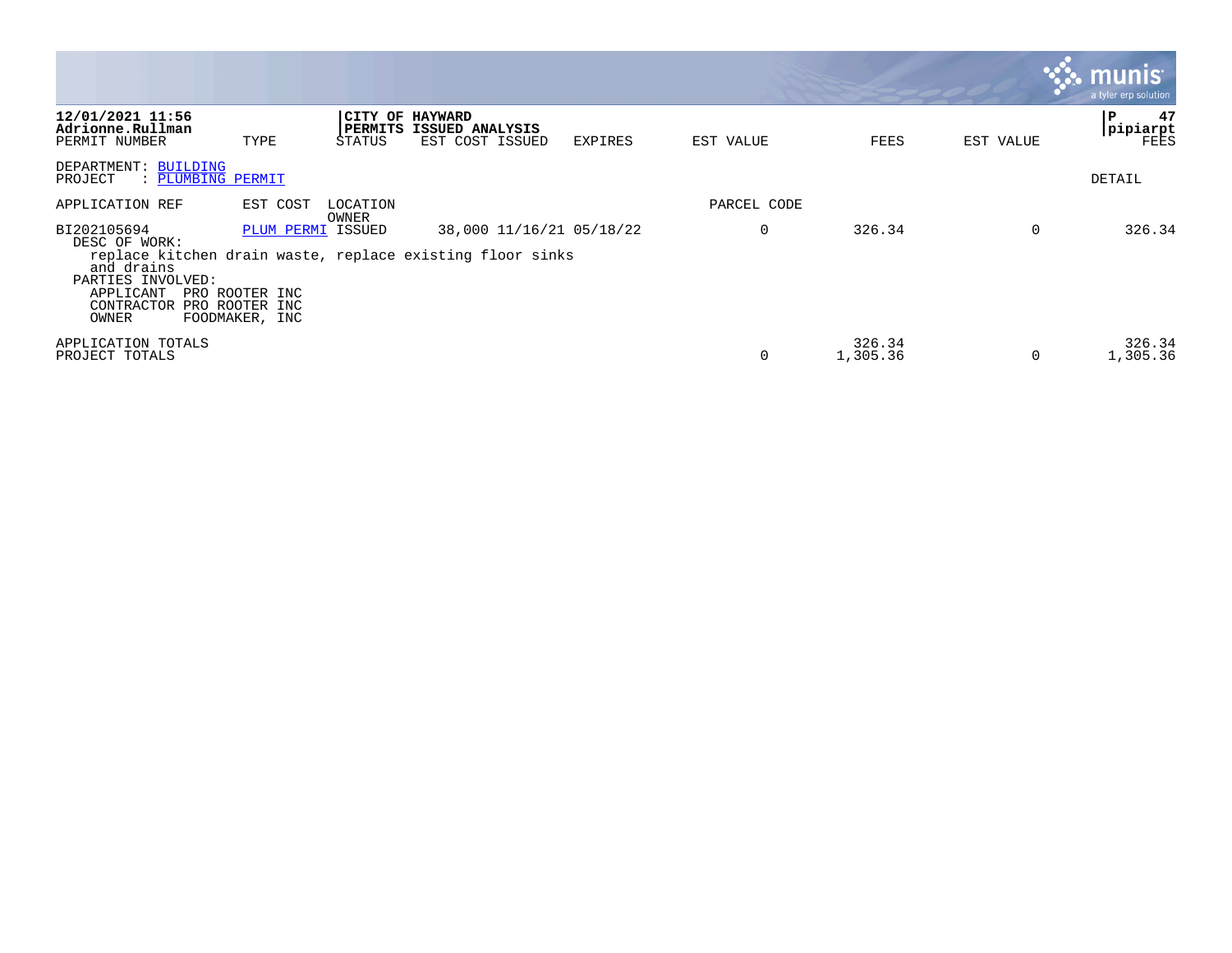|                                                                                                        |                                 |                                      |                                                        |         |                                                      |                |                       | a tyler erp solution                          |
|--------------------------------------------------------------------------------------------------------|---------------------------------|--------------------------------------|--------------------------------------------------------|---------|------------------------------------------------------|----------------|-----------------------|-----------------------------------------------|
| 12/01/2021 11:56<br>Adrionne.Rullman                                                                   |                                 | CITY OF HAYWARD                      | PERMITS ISSUED ANALYSIS                                |         |                                                      |                |                       | l P<br>48<br> pipiarpt                        |
| DEPARTMENT: BUILDING<br>PROJECT<br>: PHOTO-VOLTAIC                                                     |                                 |                                      |                                                        |         |                                                      |                |                       | DETAIL                                        |
| APPLICATION REF                                                                                        | EST COST                        | LOCATION<br>OWNER                    |                                                        |         | PARCEL CODE                                          |                |                       |                                               |
| 202104862                                                                                              | 29,196                          | 30540 Carroll Ave                    | GALLEGOTAYLOR, MACRINA & SALVADOR GALICA               |         | $078G - 2710 - 014 - 00$                             |                |                       |                                               |
| PERMIT NUMBER<br>BI202104862<br>DESC OF WORK:<br>install roof mounted solar PV system 594 kw 18 panels | TYPE<br><b>PHOTO</b>            | <b>STATUS</b><br><b>ISSUED</b>       | EST COST ISSUED<br>29,196 11/02/21 05/01/22            | EXPIRES | PERMITS 11/01/21 - 11/30/21<br>EST VALUE<br>$\Omega$ | FEES<br>300.00 | EST VALUE<br>$\Omega$ | PERMITS YEAR TO DATE<br>FEES<br>300.00        |
| PARTIES INVOLVED:<br>APPLICANT HIGH DEFINITION SOLAR<br>CONTRACTOR HIGH DEFINITION SOLAR<br>OWNER      |                                 |                                      | GALLEGOTAYLOR, MACRINA & SALVADOR GALICA               |         |                                                      |                |                       |                                               |
| APPLICATION TOTALS                                                                                     |                                 |                                      |                                                        |         |                                                      | 300.00         |                       | 300.00                                        |
| 202105308                                                                                              | 19,100                          | 1771 Tulip Ave                       | GALICIA, ROLANDO M & CONSUELO V                        |         | $463 - 0004 - 066 - 00$                              |                |                       |                                               |
| PERMIT NUMBER<br>BI202105308<br>DESC OF WORK:<br>install roof mounted solar PV syste, 6 kw 25 modules  | TYPE<br><b>PHOTO</b>            | <b>STATUS</b><br><b>ISSUED</b>       | EST COST ISSUED<br>19,100 11/09/21 05/08/22            | EXPIRES | PERMITS 11/01/21 - 11/30/21<br>EST VALUE<br>$\Omega$ | FEES<br>300.00 | EST VALUE<br>$\Omega$ | PERMITS YEAR TO DATE<br>FEES<br>300.00        |
| PARTIES INVOLVED:<br>APPLICANT SUNRUN<br>CONTRACTOR SUNRUN<br>OWNER                                    | GALICIA, ROLANDO M & CONSUELO V |                                      |                                                        |         |                                                      |                |                       |                                               |
| APPLICATION TOTALS                                                                                     |                                 |                                      |                                                        |         |                                                      | 300.00         |                       | 300.00                                        |
| 202105555                                                                                              | 16,260                          | 25896 Gushue St                      | LEE, KENNY C & BECKY L                                 |         | $452 - 0004 - 062 - 00$                              |                |                       |                                               |
| PERMIT NUMBER<br>BI202105555<br>DESC OF WORK:                                                          | TYPE<br><b>PHOTO</b>            | <b>STATUS</b><br>ISSUED              | EST COST ISSUED<br>16,260 11/09/21 05/08/22            | EXPIRES | PERMITS 11/01/21 - 11/30/21<br>EST VALUE<br>$\Omega$ | FEES<br>447.00 | EST VALUE<br>$\Omega$ | PERMITS YEAR TO DATE<br><b>FEES</b><br>447.00 |
| and backup battrey<br>PARTIES INVOLVED:<br>APPLICANT SUNRUN<br>CONTRACTOR SUNRUN<br>OWNER              | LEE, KENNY C & BECKY L          |                                      | install roof mounted solar Pv system 3.8 kw 15 modules |         |                                                      |                |                       |                                               |
| APPLICATION TOTALS                                                                                     |                                 |                                      |                                                        |         |                                                      | 447.00         |                       | 447.00                                        |
| 202105557                                                                                              | 18,645                          | 1387 Thornwall Ln<br>COLEMAN, DELILA |                                                        |         | $455 - 0008 - 025 - 00$                              |                |                       |                                               |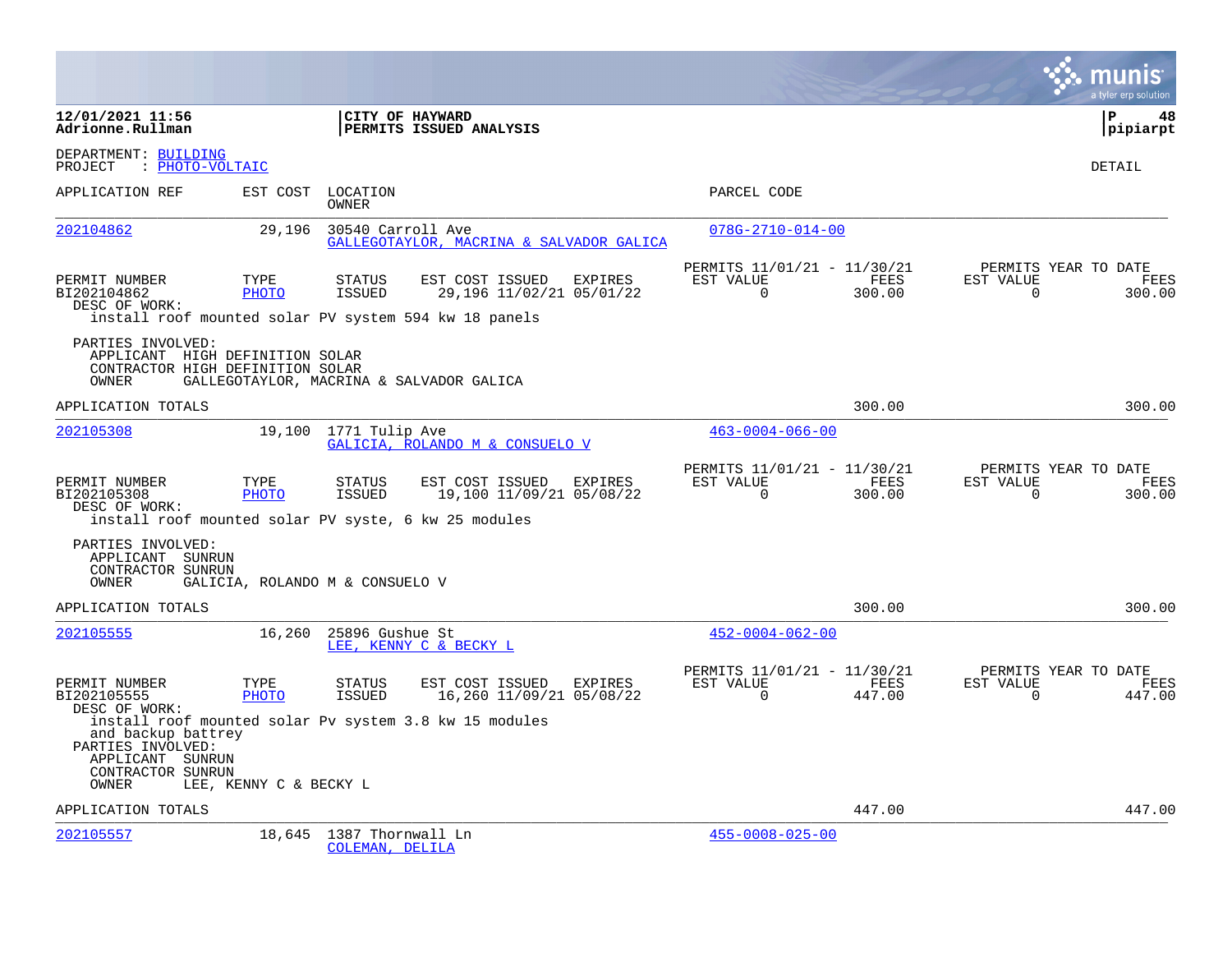|                                                                                                                                  |                      |                                             |                                             |                                    |                                                         |                       |                       | munis<br>a tyler erp solution          |
|----------------------------------------------------------------------------------------------------------------------------------|----------------------|---------------------------------------------|---------------------------------------------|------------------------------------|---------------------------------------------------------|-----------------------|-----------------------|----------------------------------------|
| 12/01/2021 11:56<br>Adrionne.Rullman                                                                                             |                      |                                             | CITY OF HAYWARD<br>PERMITS ISSUED ANALYSIS  |                                    |                                                         |                       |                       | $\mathbf{P}$<br>49<br>pipiarpt         |
| PERMIT NUMBER                                                                                                                    | TYPE                 | STATUS                                      | EST COST ISSUED                             | <b>EXPIRES</b>                     | PERMITS 11/01/21 - 11/30/21<br>EST VALUE                | <b>FEES</b>           | EST VALUE             | PERMITS YEAR TO DATE<br><b>FEES</b>    |
| DEPARTMENT: BUILDING<br>: PHOTO-VOLTAIC<br>PROJECT                                                                               |                      |                                             |                                             |                                    |                                                         |                       |                       | <b>DETAIL</b>                          |
| APPLICATION REF                                                                                                                  | EST COST             | LOCATION                                    |                                             |                                    | PARCEL CODE                                             |                       |                       |                                        |
| BI202105557<br>DESC OF WORK:<br>install roof mounted solar PV system 3.8 kw 14 modules                                           | <b>PHOTO</b>         | OWNER<br><b>ISSUED</b>                      | 18,645 11/09/21 05/08/22                    |                                    | $\mathbf 0$                                             | 300.00                | $\Omega$              | 300.00                                 |
| PARTIES INVOLVED:<br>APPLICANT SUNRUN<br>CONTRACTOR SUNRUN<br>OWNER                                                              | COLEMAN, DELILA      |                                             |                                             |                                    |                                                         |                       |                       |                                        |
| APPLICATION TOTALS                                                                                                               |                      |                                             |                                             |                                    |                                                         | 300.00                |                       | 300.00                                 |
| 202105559                                                                                                                        | 10,340               | 2652 Hawthorne Ave<br><b>SHAILESH KUMAR</b> |                                             |                                    | $456 - 0008 - 040 - 00$                                 |                       |                       |                                        |
| PERMIT NUMBER<br>BI202105559<br>DESC OF WORK:<br>install roof mounted solar PV system 3.8 kw 11 modules                          | TYPE<br>PHOTO        | <b>STATUS</b><br><b>ISSUED</b>              | EST COST ISSUED<br>10,340 11/09/21 05/08/22 | <b>EXPIRES</b>                     | PERMITS 11/01/21 - 11/30/21<br>EST VALUE<br>$\Omega$    | FEES<br>300.00        | EST VALUE<br>$\Omega$ | PERMITS YEAR TO DATE<br>FEES<br>300.00 |
| PARTIES INVOLVED:<br>APPLICANT SUNRUN<br>CONTRACTOR SUNRUN<br>OWNER                                                              | SHAILESH KUMAR       |                                             |                                             |                                    |                                                         |                       |                       |                                        |
| APPLICATION TOTALS                                                                                                               |                      |                                             |                                             |                                    |                                                         | 300.00                |                       | 300.00                                 |
| 202105561                                                                                                                        | 9,993                | 2509 Tahoe Ave<br>HOUCK, MORRIS T TR        |                                             |                                    | $456 - 0042 - 007 - 00$                                 |                       |                       |                                        |
| PERMIT NUMBER<br>BI202105561<br>DESC OF WORK:                                                                                    | TYPE<br>PHOTO        | <b>STATUS</b><br>ISSUED                     | EST COST ISSUED                             | EXPIRES<br>9,993 11/09/21 05/08/22 | PERMITS 11/01/21 - 11/30/21<br>EST VALUE<br>$\Omega$    | FEES<br>300.00        | EST VALUE<br>$\Omega$ | PERMITS YEAR TO DATE<br>FEES<br>300.00 |
| install roof mounted solar PV system 9.8 kw 32 modules<br>PARTIES INVOLVED:<br>APPLICANT<br>SUNRUN<br>CONTRACTOR SUNRUN<br>OWNER | HOUCK, MORRIS T TR   |                                             |                                             |                                    |                                                         |                       |                       |                                        |
| APPLICATION TOTALS                                                                                                               |                      |                                             |                                             |                                    |                                                         | 300.00                |                       | 300.00                                 |
| 202105562                                                                                                                        | 17,100               | 441 Schafer Rd                              | MENDOZA, FRANCISCO & TERESA P               |                                    | $453 - 0020 - 066 - 02$                                 |                       |                       |                                        |
| PERMIT NUMBER<br>BI202105562<br>DESC OF WORK:                                                                                    | TYPE<br><b>PHOTO</b> | <b>STATUS</b><br>ISSUED                     | EST COST ISSUED<br>17,100 11/09/21 05/08/22 | <b>EXPIRES</b>                     | PERMITS 11/01/21 - 11/30/21<br>EST VALUE<br>$\mathbf 0$ | <b>FEES</b><br>300.00 | EST VALUE<br>$\Omega$ | PERMITS YEAR TO DATE<br>FEES<br>300.00 |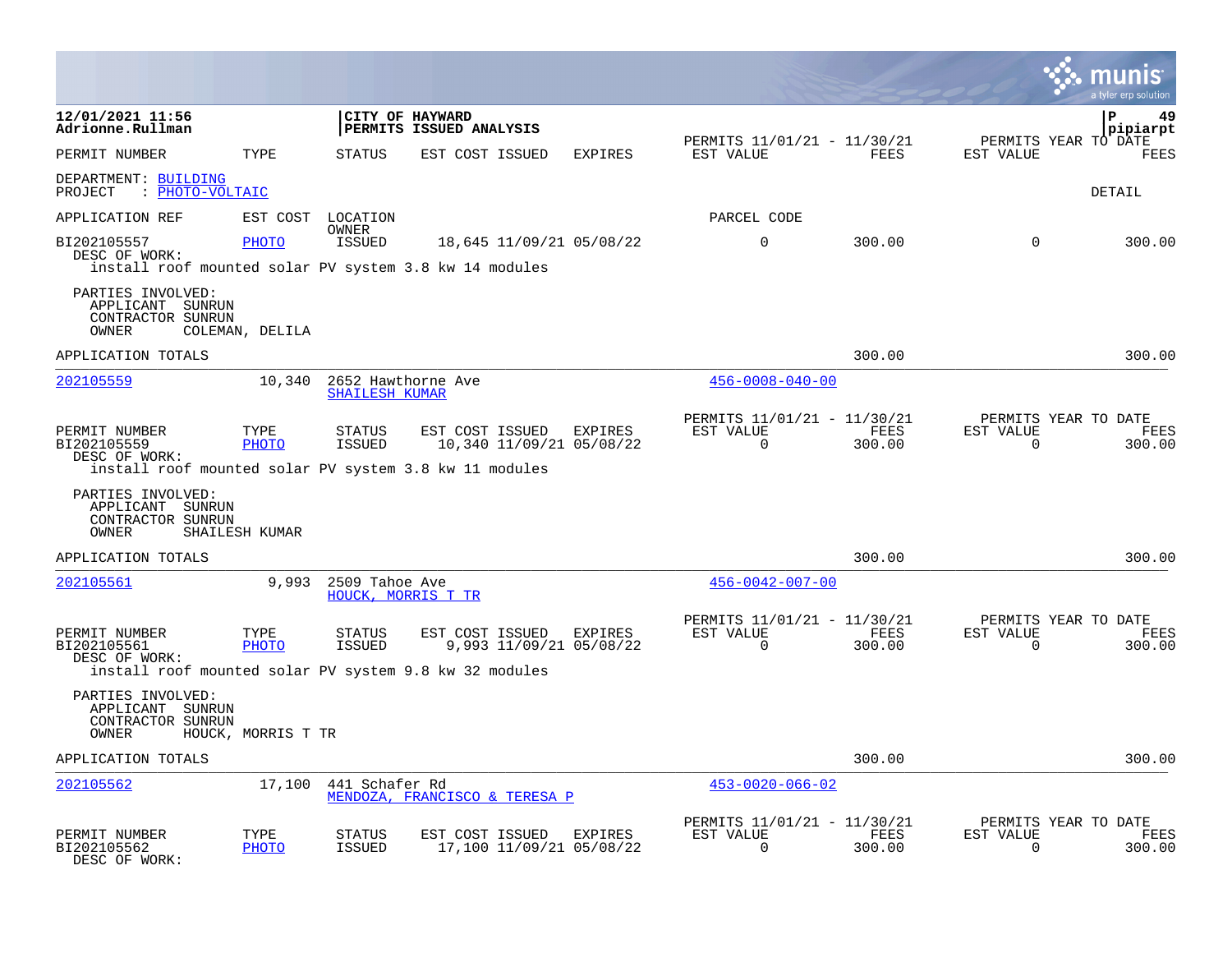|                                                                     |                               |                                       |                                                                                                           |         |                                                      |                |                          | a tyler erp solution                   |
|---------------------------------------------------------------------|-------------------------------|---------------------------------------|-----------------------------------------------------------------------------------------------------------|---------|------------------------------------------------------|----------------|--------------------------|----------------------------------------|
| 12/01/2021 11:56<br>Adrionne.Rullman                                |                               |                                       | CITY OF HAYWARD<br><b>PERMITS ISSUED ANALYSIS</b><br>install roof mounted solar PV system 6 kw 25 modules |         |                                                      |                |                          | P<br>50<br>pipiarpt                    |
| DEPARTMENT: BUILDING<br>PROJECT<br>: PHOTO-VOLTAIC                  |                               |                                       |                                                                                                           |         |                                                      |                |                          | <b>DETAIL</b>                          |
| APPLICATION REF                                                     |                               | EST COST LOCATION<br>OWNER            |                                                                                                           |         | PARCEL CODE                                          |                |                          |                                        |
| PARTIES INVOLVED:<br>APPLICANT SUNRUN<br>CONTRACTOR SUNRUN<br>OWNER | MENDOZA, FRANCISCO & TERESA P |                                       |                                                                                                           |         |                                                      |                |                          |                                        |
| APPLICATION TOTALS                                                  |                               |                                       |                                                                                                           |         |                                                      | 300.00         |                          | 300.00                                 |
| 202105563                                                           | 6,840                         | 25184 Delmar Ave<br>CARVALHO, JORGE M |                                                                                                           |         | 445-0210-072-00                                      |                |                          |                                        |
| PERMIT NUMBER<br>BI202105563<br>DESC OF WORK:                       | TYPE<br><b>PHOTO</b>          | STATUS<br><b>ISSUED</b>               | EST COST ISSUED<br>6,840 11/09/21 05/08/22<br>install roof mounted solar PV system 3.8 kw 10 modules      | EXPIRES | PERMITS 11/01/21 - 11/30/21<br>EST VALUE<br>0        | FEES<br>300.00 | EST VALUE<br>$\mathbf 0$ | PERMITS YEAR TO DATE<br>FEES<br>300.00 |
| PARTIES INVOLVED:<br>APPLICANT SUNRUN<br>CONTRACTOR SUNRUN<br>OWNER | CARVALHO, JORGE M             |                                       |                                                                                                           |         |                                                      |                |                          |                                        |
| APPLICATION TOTALS                                                  |                               |                                       |                                                                                                           |         |                                                      | 300.00         |                          | 300.00                                 |
| 202105564                                                           | 15,364                        | 2664 Spencer Ln<br>HOWARD CHARLES A   |                                                                                                           |         | $081D - 2086 - 003 - 00$                             |                |                          |                                        |
| PERMIT NUMBER<br>BI202105564<br>DESC OF WORK:                       | TYPE<br>PHOTO                 | STATUS<br>ISSUED                      | EST COST ISSUED<br>15,364 11/09/21 05/08/22<br>install roof mounted solar PV system 7.56 kw 21 modules    | EXPIRES | PERMITS 11/01/21 - 11/30/21<br>EST VALUE<br>$\Omega$ | FEES<br>300.00 | EST VALUE<br>$\Omega$    | PERMITS YEAR TO DATE<br>FEES<br>300.00 |
| PARTIES INVOLVED:<br>APPLICANT SUNRUN<br>CONTRACTOR SUNRUN<br>OWNER | HOWARD CHARLES A              |                                       |                                                                                                           |         |                                                      |                |                          |                                        |
| APPLICATION TOTALS                                                  |                               |                                       |                                                                                                           |         |                                                      | 300.00         |                          | 300.00                                 |
| 202105565                                                           | 12,628                        | 264 Edwin Way                         | CHANDRA, LAWRENCE Y                                                                                       |         | $452 - 0085 - 144 - 00$                              |                |                          |                                        |
| PERMIT NUMBER<br>BI202105565<br>DESC OF WORK:                       | TYPE<br><b>PHOTO</b>          | <b>STATUS</b><br><b>ISSUED</b>        | EST COST ISSUED<br>12,628 11/09/21 05/08/22<br>install roof mounted solar PV system 6.1 kw 17 modules     | EXPIRES | PERMITS 11/01/21 - 11/30/21<br>EST VALUE<br>$\Omega$ | FEES<br>300.00 | EST VALUE<br>$\Omega$    | PERMITS YEAR TO DATE<br>FEES<br>300.00 |
| PARTIES INVOLVED:                                                   |                               |                                       |                                                                                                           |         |                                                      |                |                          |                                        |

APPLICANT SUNRUN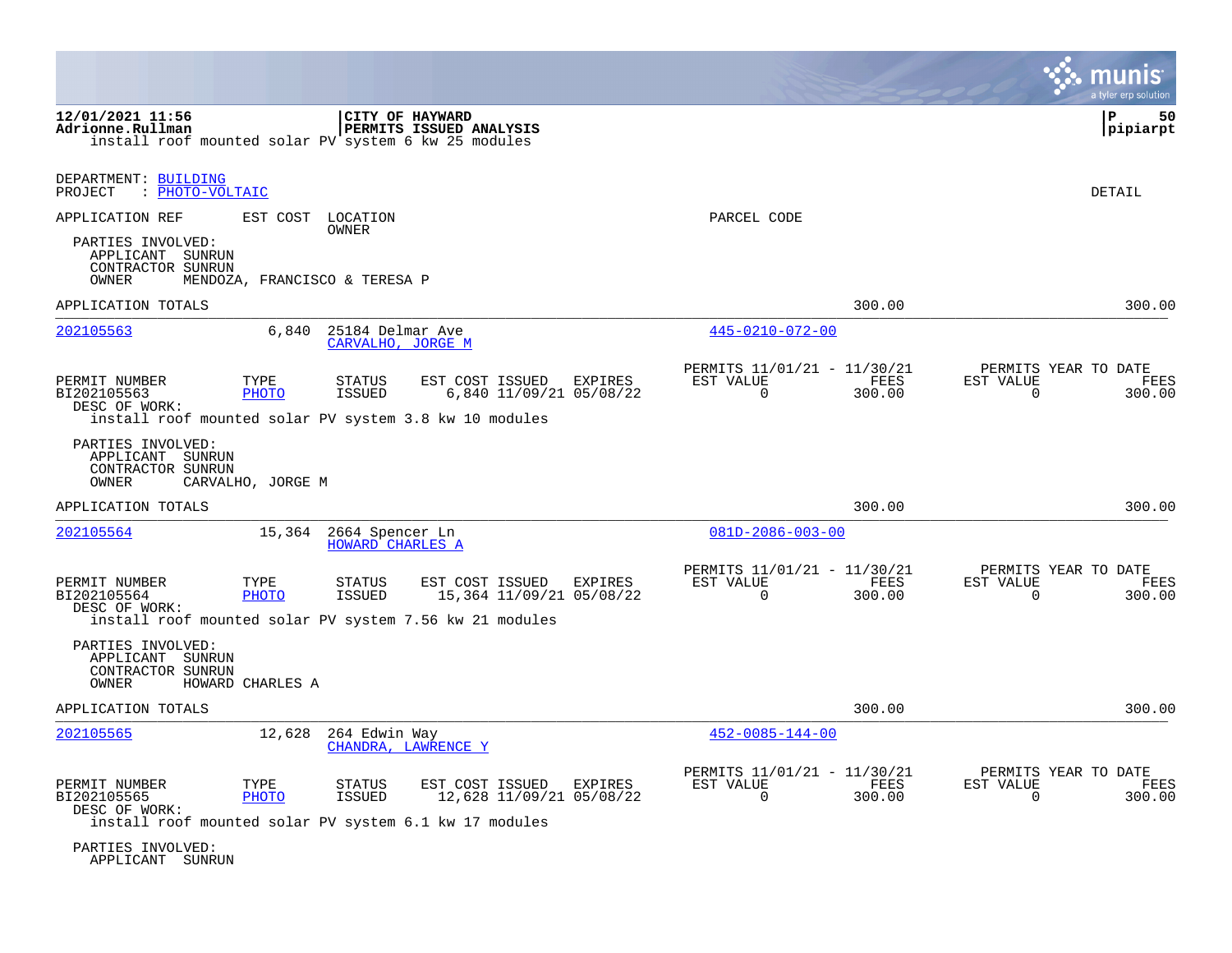|                                                                                                                                            |                             |                                |                                                                                                         |         |                                                      |                |                       | a tyler erp solution                   |
|--------------------------------------------------------------------------------------------------------------------------------------------|-----------------------------|--------------------------------|---------------------------------------------------------------------------------------------------------|---------|------------------------------------------------------|----------------|-----------------------|----------------------------------------|
| 12/01/2021 11:56<br>Adrionne.Rullman                                                                                                       |                             | CITY OF HAYWARD                | <b>PERMITS ISSUED ANALYSIS</b>                                                                          |         |                                                      |                |                       | l P<br>51<br> pipiarpt                 |
| DEPARTMENT: BUILDING<br>PROJECT<br>: PHOTO-VOLTAIC                                                                                         |                             |                                |                                                                                                         |         |                                                      |                |                       | DETAIL                                 |
| APPLICATION REF                                                                                                                            | EST COST                    | LOCATION<br>OWNER              |                                                                                                         |         | PARCEL CODE                                          |                |                       |                                        |
| CONTRACTOR SUNRUN<br>OWNER                                                                                                                 | CHANDRA, LAWRENCE Y         |                                |                                                                                                         |         |                                                      |                |                       |                                        |
| APPLICATION TOTALS                                                                                                                         |                             |                                |                                                                                                         |         |                                                      | 300.00         |                       | 300.00                                 |
| 202105566                                                                                                                                  | 9,576                       | 1617 D St<br>PHUNG, VICTOR CHI |                                                                                                         |         | $427 - 0051 - 024 - 00$                              |                |                       |                                        |
| PERMIT NUMBER<br>BI202105566<br>DESC OF WORK:                                                                                              | TYPE<br>PHOTO               | <b>STATUS</b><br>COMPLT        | EST COST ISSUED<br>9,576 11/09/21 05/30/22<br>install roof mounted solar PV system 3.8 kw 14 modules    | EXPIRES | PERMITS 11/01/21 - 11/30/21<br>EST VALUE<br>$\Omega$ | FEES<br>300.00 | EST VALUE<br>$\Omega$ | PERMITS YEAR TO DATE<br>FEES<br>300.00 |
| PARTIES INVOLVED:<br>APPLICANT SUNRUN<br>CONTRACTOR SUNRUN<br>OWNER                                                                        | PHUNG, VICTOR CHI           |                                |                                                                                                         |         |                                                      |                |                       |                                        |
| APPLICATION TOTALS                                                                                                                         |                             |                                |                                                                                                         |         |                                                      | 300.00         |                       | 300.00                                 |
| 202105570                                                                                                                                  | 12,673                      | 22865 Watkins St               | FERNANDEZ, MARIA G & CARLOS                                                                             |         | $428 - 0081 - 018 - 00$                              |                |                       |                                        |
| PERMIT NUMBER<br>BI202105570<br>DESC OF WORK:                                                                                              | TYPE<br><b>PHOTO</b>        | <b>STATUS</b><br>ISSUED        | EST COST ISSUED<br>12,673 11/09/21 05/08/22<br>install roof mounted solar PV system 4.55 kw 13 panels   | EXPIRES | PERMITS 11/01/21 - 11/30/21<br>EST VALUE<br>$\Omega$ | FEES<br>300.00 | EST VALUE<br>$\Omega$ | PERMITS YEAR TO DATE<br>FEES<br>300.00 |
| PARTIES INVOLVED:<br>APPLICANT COMPLETE SOLAR<br>CONTRACTOR COMPLETE SOLAR<br>OWNER                                                        | FERNANDEZ, MARIA G & CARLOS |                                |                                                                                                         |         |                                                      |                |                       |                                        |
| APPLICATION TOTALS                                                                                                                         |                             |                                |                                                                                                         |         |                                                      | 300.00         |                       | 300.00                                 |
| 202105575                                                                                                                                  | 43,660                      | 26872 Peterman Ave             | CABANESAS, KRISTOFFER                                                                                   |         | $455 - 0032 - 010 - 00$                              |                |                       |                                        |
| PERMIT NUMBER<br>BI202105575<br>DESC OF WORK:                                                                                              | TYPE<br>PHOTO               | STATUS<br>ISSUED               | EST COST ISSUED<br>43,660 11/09/21 05/08/22<br>install roof mounted energized solar roof tiles 7.167 kw | EXPIRES | PERMITS 11/01/21 - 11/30/21<br>EST VALUE<br>$\Omega$ | FEES<br>447.00 | EST VALUE<br>$\Omega$ | PERMITS YEAR TO DATE<br>FEES<br>447.00 |
| and energy storage system<br>PARTIES INVOLVED:<br>APPLICANT TESLA ENERGY OPERATIONS INC<br>CONTRACTOR TESLA ENERGY OPERATIONS INC<br>OWNER | CABANESAS, KRISTOFFER       |                                |                                                                                                         |         |                                                      |                |                       |                                        |
| APPLICATION TOTALS                                                                                                                         |                             |                                |                                                                                                         |         |                                                      | 447.00         |                       | 447.00                                 |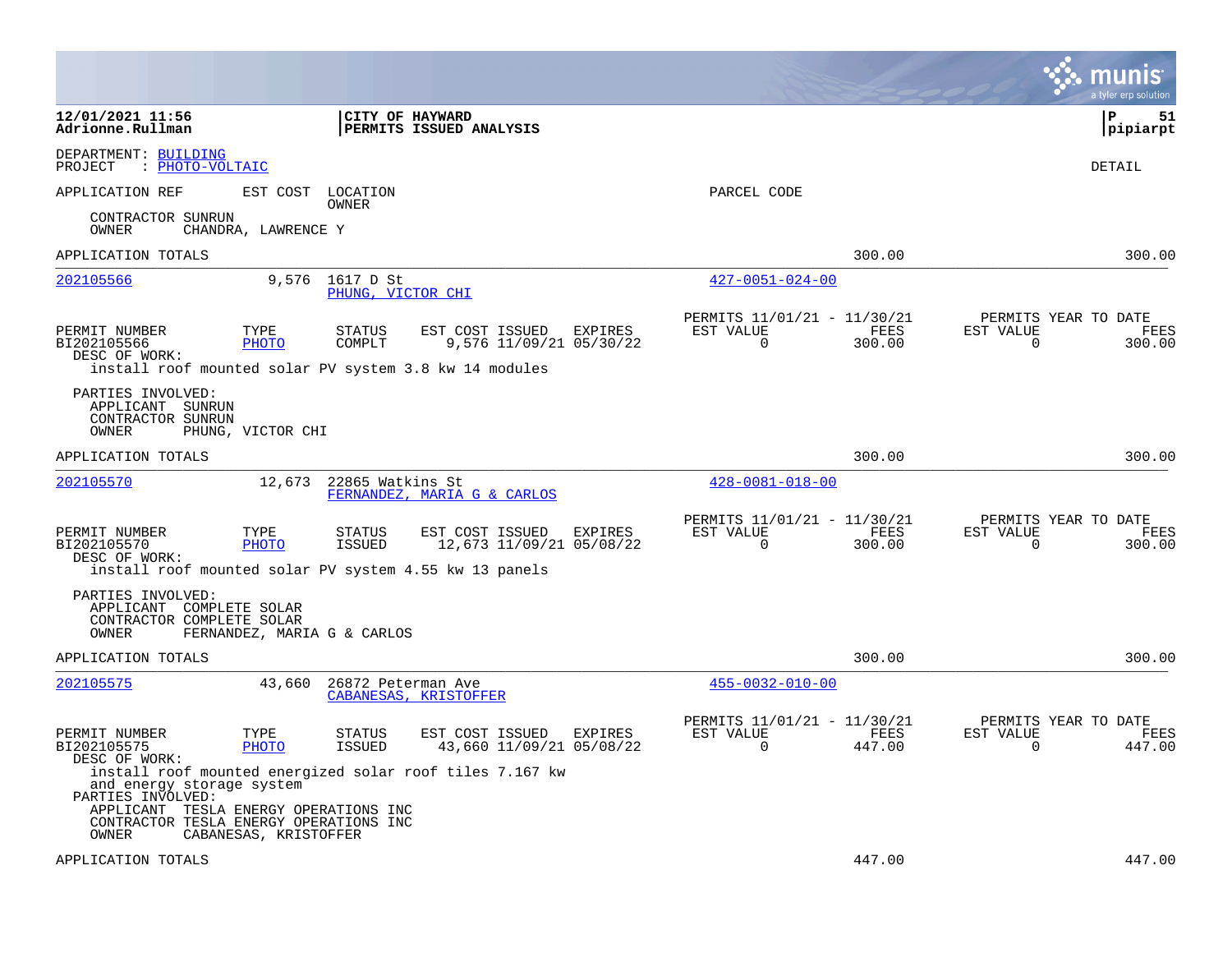|                                                                                                                                        |                      |                                        |                                                                                                                      |                                                         |                       |                          | a tyler erp solution                          |
|----------------------------------------------------------------------------------------------------------------------------------------|----------------------|----------------------------------------|----------------------------------------------------------------------------------------------------------------------|---------------------------------------------------------|-----------------------|--------------------------|-----------------------------------------------|
| 12/01/2021 11:56<br>Adrionne.Rullman                                                                                                   |                      | CITY OF HAYWARD                        | PERMITS ISSUED ANALYSIS                                                                                              |                                                         |                       |                          | Þ<br>52<br>pipiarpt                           |
| DEPARTMENT: BUILDING<br>: PHOTO-VOLTAIC<br>PROJECT                                                                                     |                      |                                        |                                                                                                                      |                                                         |                       |                          | DETAIL                                        |
| APPLICATION REF                                                                                                                        | EST COST             | LOCATION<br>OWNER                      |                                                                                                                      | PARCEL CODE                                             |                       |                          |                                               |
| 202105576                                                                                                                              | 19,780               | 28270 Fox Hollow Dr<br><b>RUBY SUN</b> |                                                                                                                      | $425 - 0490 - 088 - 00$                                 |                       |                          |                                               |
| PERMIT NUMBER<br>BI202105576<br>DESC OF WORK:<br>energy storage system                                                                 | TYPE<br><b>PHOTO</b> | <b>STATUS</b><br><b>ISSUED</b>         | EST COST ISSUED<br>EXPIRES<br>19,780 11/09/21 05/08/22<br>install roof mounted solar PV system 8.5 kw 20 modules and | PERMITS 11/01/21 - 11/30/21<br>EST VALUE<br>$\mathbf 0$ | FEES<br>447.00        | EST VALUE<br>$\mathbf 0$ | PERMITS YEAR TO DATE<br><b>FEES</b><br>447.00 |
| PARTIES INVOLVED:<br>APPLICANT TESLA ENERGY OPERATIONS INC<br>CONTRACTOR TESLA ENERGY OPERATIONS INC<br>OWNER<br>RUBY SUN              |                      |                                        |                                                                                                                      |                                                         |                       |                          |                                               |
| APPLICATION TOTALS                                                                                                                     |                      |                                        |                                                                                                                      |                                                         | 447.00                |                          | 447.00                                        |
| 202105577                                                                                                                              | 34,815               | 29017 Sebring Ct<br>LEUNG, MEI Y       |                                                                                                                      | $464 - 0121 - 025 - 00$                                 |                       |                          |                                               |
| PERMIT NUMBER<br>BI202105577<br>DESC OF WORK:<br>and energy storage system<br>PARTIES INVOLVED:                                        | TYPE<br>PHOTO        | <b>STATUS</b><br><b>ISSUED</b>         | EST COST ISSUED<br>EXPIRES<br>34,815 11/09/21 05/08/22<br>install roof mounted solar Pv system 14.875 kw 35 modules  | PERMITS 11/01/21 - 11/30/21<br>EST VALUE<br>$\Omega$    | <b>FEES</b><br>447.00 | EST VALUE<br>$\Omega$    | PERMITS YEAR TO DATE<br>FEES<br>447.00        |
| APPLICANT TESLA ENERGY OPERATIONS INC<br>CONTRACTOR TESLA ENERGY OPERATIONS INC<br>OWNER                                               | LEUNG, MEI Y         |                                        |                                                                                                                      |                                                         |                       |                          |                                               |
| APPLICATION TOTALS                                                                                                                     |                      |                                        |                                                                                                                      |                                                         | 447.00                |                          | 447.00                                        |
| 202105578                                                                                                                              | 13,490               | 26772 Wauchula Way                     | OUENNEVILLE, MICHAEL                                                                                                 | $455 - 0020 - 006 - 00$                                 |                       |                          |                                               |
| PERMIT NUMBER<br>BI202105578<br>DESC OF WORK:                                                                                          | TYPE<br><b>PHOTO</b> | <b>STATUS</b><br><b>ISSUED</b>         | EST COST ISSUED<br><b>EXPIRES</b><br>13,490 11/09/21 05/08/22                                                        | PERMITS 11/01/21 - 11/30/21<br>EST VALUE<br>$\mathbf 0$ | FEES<br>447.00        | EST VALUE<br>0           | PERMITS YEAR TO DATE<br>FEES<br>447.00        |
| energy storage system<br>PARTIES INVOLVED:<br>APPLICANT TESLA ENERGY OPERATIONS INC<br>CONTRACTOR TESLA ENERGY OPERATIONS INC<br>OWNER | OUENNEVILLE, MICHAEL |                                        | install roof mounted solar PV system 4.25 kw 10 modules and                                                          |                                                         |                       |                          |                                               |
| APPLICATION TOTALS                                                                                                                     |                      |                                        |                                                                                                                      |                                                         | 447.00                |                          | 447.00                                        |
| 202105579                                                                                                                              | 13,490               | 24768 Townsend Ave<br>TINH DOAN        |                                                                                                                      | $443 - 0035 - 142 - 00$                                 |                       |                          |                                               |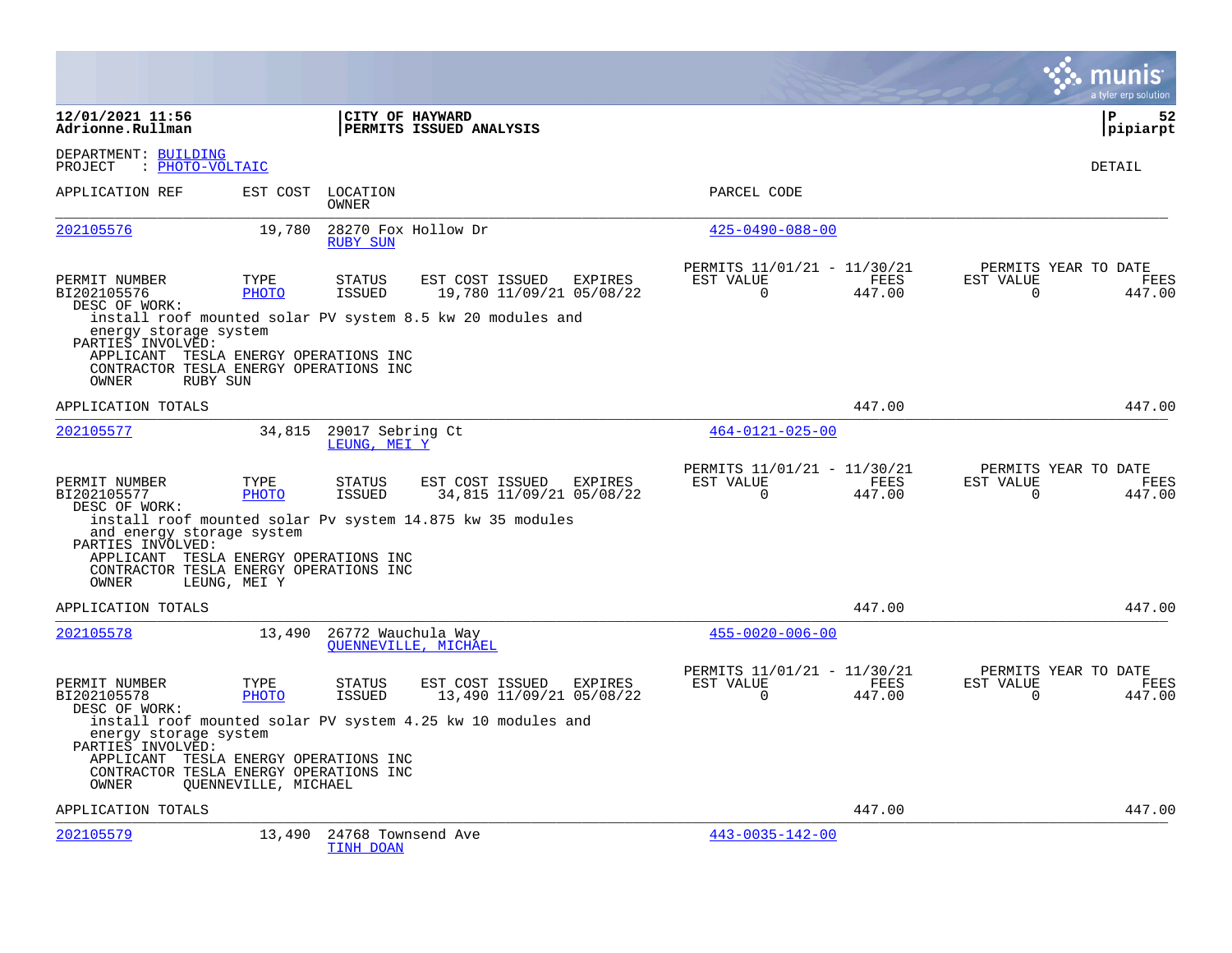|                                                                                                                                                                                                                    |                      |                                    |                                            |                 |                                                     |                                                         |                |                          | a tyler erp solution                   |
|--------------------------------------------------------------------------------------------------------------------------------------------------------------------------------------------------------------------|----------------------|------------------------------------|--------------------------------------------|-----------------|-----------------------------------------------------|---------------------------------------------------------|----------------|--------------------------|----------------------------------------|
| 12/01/2021 11:56<br>Adrionne.Rullman                                                                                                                                                                               |                      |                                    | CITY OF HAYWARD<br>PERMITS ISSUED ANALYSIS |                 |                                                     |                                                         |                |                          | 53<br>P<br>pipiarpt                    |
| PERMIT NUMBER                                                                                                                                                                                                      | TYPE                 | STATUS                             | EST COST ISSUED                            |                 | EXPIRES                                             | PERMITS 11/01/21 - 11/30/21<br>EST VALUE                | FEES           | EST VALUE                | PERMITS YEAR TO DATE<br><b>FEES</b>    |
| DEPARTMENT: BUILDING<br>: PHOTO-VOLTAIC<br>PROJECT                                                                                                                                                                 |                      |                                    |                                            |                 |                                                     |                                                         |                |                          | DETAIL                                 |
| APPLICATION REF                                                                                                                                                                                                    |                      | EST COST LOCATION                  |                                            |                 |                                                     | PARCEL CODE                                             |                |                          |                                        |
| BI202105579<br>DESC OF WORK:                                                                                                                                                                                       | <b>PHOTO</b>         | OWNER<br>ISSUED                    |                                            |                 | 13,490 11/09/21 05/08/22                            | $\mathbf 0$                                             | 447.00         | $\Omega$                 | 447.00                                 |
| install roof mounted solar PV system 4.25 kw 10 modules and<br>energy storage system<br>PARTIES INVOLVED:<br>APPLICANT TESLA ENERGY OPERATIONS INC                                                                 |                      |                                    |                                            |                 |                                                     |                                                         |                |                          |                                        |
| CONTRACTOR TESLA ENERGY OPERATIONS INC<br>TINH DOAN<br>OWNER                                                                                                                                                       |                      |                                    |                                            |                 |                                                     |                                                         |                |                          |                                        |
| APPLICATION TOTALS                                                                                                                                                                                                 |                      |                                    |                                            |                 |                                                     |                                                         | 447.00         |                          | 447.00                                 |
| 202105580                                                                                                                                                                                                          |                      | 25,380 15 Tullach Pl<br>DUONG, CAM |                                            |                 |                                                     | $085A - 6432 - 083 - 00$                                |                |                          |                                        |
| PERMIT NUMBER<br>BI202105580<br>DESC OF WORK:                                                                                                                                                                      | TYPE<br>PHOTO        | STATUS<br>ISSUED                   | EST COST ISSUED                            |                 | EXPIRES<br>25,380 11/09/21 05/08/22                 | PERMITS 11/01/21 - 11/30/21<br>EST VALUE<br>$\Omega$    | FEES<br>447.00 | EST VALUE<br>$\Omega$    | PERMITS YEAR TO DATE<br>FEES<br>447.00 |
| install roof mounted solar PV system 8.5 kw 20 modules<br>and energy storage system<br>PARTIES INVOLVED:<br>APPLICANT TESLA ENERGY OPERATIONS INC<br>CONTRACTOR TESLA ENERGY OPERATIONS INC<br>OWNER<br>DUONG, CAM |                      |                                    |                                            |                 |                                                     |                                                         |                |                          |                                        |
| APPLICATION TOTALS                                                                                                                                                                                                 |                      |                                    |                                            |                 |                                                     |                                                         | 447.00         |                          | 447.00                                 |
| 202105581                                                                                                                                                                                                          | 19,090               | 91 Dunfirth Dr<br>RUSSELL, JOSEY   |                                            |                 |                                                     | $085A - 6434 - 991 - 29$                                |                |                          |                                        |
| PERMIT NUMBER<br>BI202105581<br>DESC OF WORK:                                                                                                                                                                      | TYPE<br>PHOTO        | STATUS<br><b>ISSUED</b>            |                                            | EST COST ISSUED | EXPIRES<br>19,090 11/09/21 05/17/22                 | PERMITS 11/01/21 - 11/30/21<br>EST VALUE<br>$\mathbf 0$ | FEES<br>447.00 | EST VALUE<br>$\mathbf 0$ | PERMITS YEAR TO DATE<br>FEES<br>447.00 |
| install roof mounted solar PV system 8.16 kw 24 modules<br>and energy storage system<br>PARTIES INVOLVED:                                                                                                          |                      |                                    |                                            |                 |                                                     |                                                         |                |                          |                                        |
| APPLICANT TESLA ENERGY OPERATIONS INC<br>CONTRACTOR TESLA ENERGY OPERATIONS INC<br>OWNER                                                                                                                           | RUSSELL, JOSEY       |                                    |                                            |                 |                                                     |                                                         |                |                          |                                        |
| APPLICATION TOTALS                                                                                                                                                                                                 |                      |                                    |                                            |                 |                                                     |                                                         | 447.00         |                          | 447.00                                 |
| 202105582                                                                                                                                                                                                          | 13,490               | 1429 Poppy Ln<br>DIAZ, JASPER      |                                            |                 |                                                     | 441-0095-999-01                                         |                |                          |                                        |
| PERMIT NUMBER<br>BI202105582<br>DESC OF WORK:                                                                                                                                                                      | TYPE<br><b>PHOTO</b> | STATUS<br><b>ISSUED</b>            |                                            |                 | EST COST ISSUED EXPIRES<br>13,490 11/09/21 05/08/22 | PERMITS 11/01/21 - 11/30/21<br>EST VALUE<br>$\Omega$    | FEES<br>447.00 | EST VALUE<br>$\Omega$    | PERMITS YEAR TO DATE<br>FEES<br>447.00 |

 $\bullet$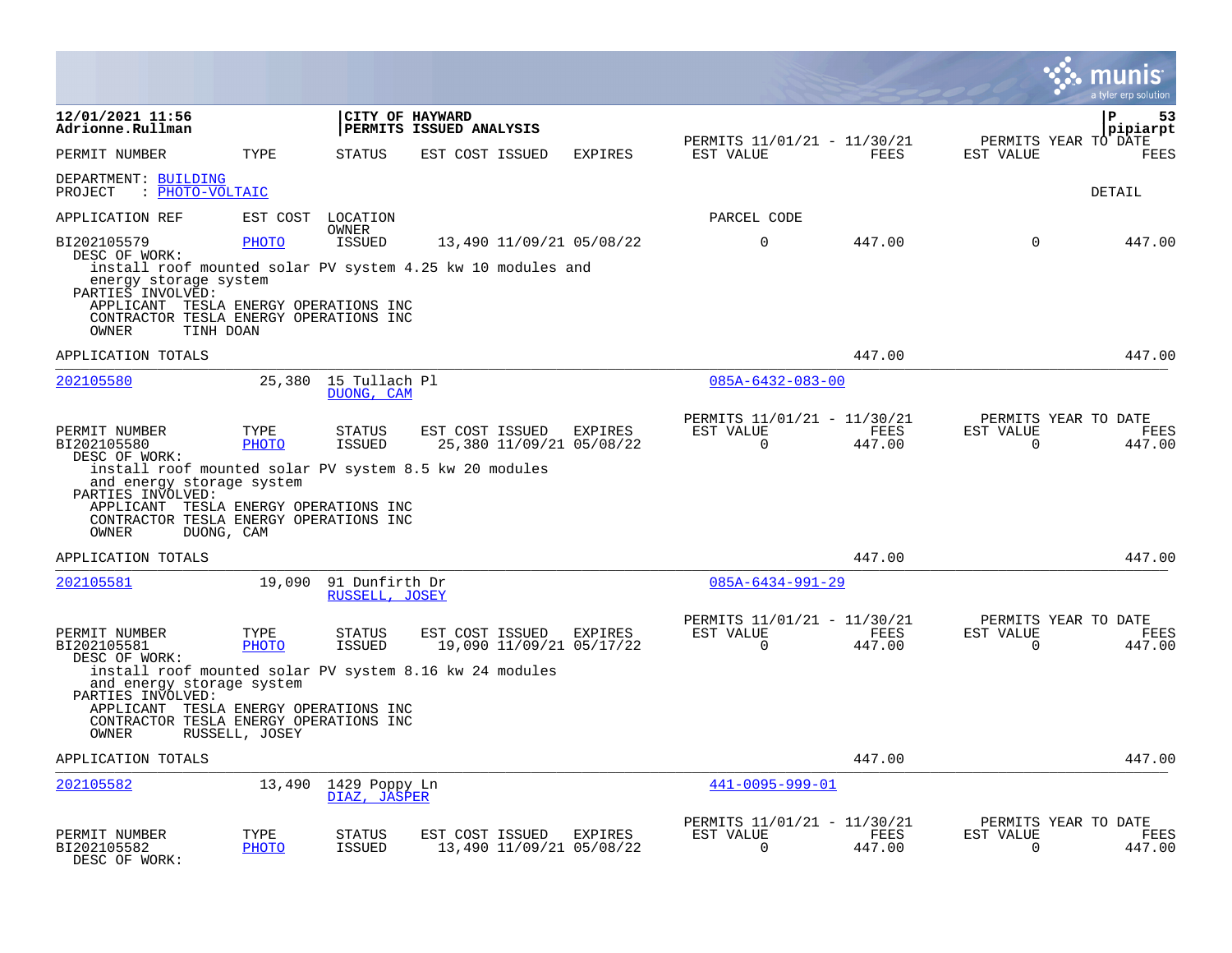|                                                                                                                                                                                                                    |                                                                                                                                                     |                                                                           | a tyler erp solution                                                      |
|--------------------------------------------------------------------------------------------------------------------------------------------------------------------------------------------------------------------|-----------------------------------------------------------------------------------------------------------------------------------------------------|---------------------------------------------------------------------------|---------------------------------------------------------------------------|
| 12/01/2021 11:56<br>Adrionne.Rullman<br>energy storage system                                                                                                                                                      | CITY OF HAYWARD<br><b>PERMITS ISSUED ANALYSIS</b><br>install roof mounted solar PV system 4.25 kw 10 modules and                                    |                                                                           | ΙP<br>54<br> pipiarpt                                                     |
| DEPARTMENT: BUILDING<br>: PHOTO-VOLTAIC<br>PROJECT                                                                                                                                                                 |                                                                                                                                                     |                                                                           | <b>DETAIL</b>                                                             |
| APPLICATION REF                                                                                                                                                                                                    | EST COST LOCATION<br>OWNER                                                                                                                          | PARCEL CODE                                                               |                                                                           |
| PARTIES INVOLVED:<br>APPLICANT TESLA ENERGY OPERATIONS INC<br>CONTRACTOR TESLA ENERGY OPERATIONS INC<br>OWNER<br>DIAZ, JASPER                                                                                      |                                                                                                                                                     |                                                                           |                                                                           |
| APPLICATION TOTALS                                                                                                                                                                                                 |                                                                                                                                                     | 447.00                                                                    | 447.00                                                                    |
| 202105583                                                                                                                                                                                                          | 29,844 1118 Silver Maple Ln<br>CHEN, CAREY & YU MICHAEL                                                                                             | $083 - 0462 - 034 - 02$                                                   |                                                                           |
| PERMIT NUMBER<br>TYPE<br>BI202105583<br>PHOTO<br>DESC OF WORK:<br>and energy storage system<br>PARTIES INVOLVED:<br>APPLICANT TESLA ENERGY OPERATIONS INC<br>CONTRACTOR TESLA ENERGY OPERATIONS INC                | <b>STATUS</b><br>EST COST ISSUED<br>EXPIRES<br><b>ISSUED</b><br>29,844 11/09/21 05/08/22<br>install roof mounted solar PV system 15.3 kw 36 modules | PERMITS 11/01/21 - 11/30/21<br>EST VALUE<br>FEES<br>$\Omega$<br>447.00    | PERMITS YEAR TO DATE<br>EST VALUE<br>FEES<br>$\Omega$<br>447.00           |
| CHEN, CAREY & YU MICHAEL<br>OWNER<br>APPLICATION TOTALS                                                                                                                                                            |                                                                                                                                                     | 447.00                                                                    | 447.00                                                                    |
| 202105595<br>96,000                                                                                                                                                                                                | 2522 Admiral Cir<br>EWELL, ANTHONY                                                                                                                  | $456 - 0101 - 990 - 56$                                                   |                                                                           |
| PERMIT NUMBER<br>TYPE<br>BI202105595<br><b>PHOTO</b><br>DESC OF WORK:<br>and battrey storage system<br>PARTIES INVOLVED:<br>APPLICANT TITAN SOLAR POWER<br>CONTRACTOR TITAN SOLAR POWER<br>EWELL, ANTHONY<br>OWNER | EST COST ISSUED<br><b>STATUS</b><br>EXPIRES<br>96,000 11/01/21 04/30/22<br>ISSUED<br>install roof mounted solar PV system 12 panels 10 kw           | PERMITS 11/01/21 - 11/30/21<br>EST VALUE<br>FEES<br>$\mathbf 0$<br>447.00 | PERMITS YEAR TO DATE<br>EST VALUE<br>FEES<br>$\mathbf 0$<br>447.00        |
| APPLICATION TOTALS                                                                                                                                                                                                 |                                                                                                                                                     | 447.00                                                                    | 447.00                                                                    |
| 202105607<br>10,500                                                                                                                                                                                                | 28434 Rochelle Ave<br>GUICO, ERIC B                                                                                                                 | $078C - 0417 - 016 - 00$                                                  |                                                                           |
| PERMIT NUMBER<br>TYPE<br>BI202105607<br><b>PHOTO</b><br>DESC OF WORK:<br>PARTIES INVOLVED:                                                                                                                         | EXPIRES<br><b>STATUS</b><br>EST COST ISSUED<br><b>ISSUED</b><br>10,500 11/09/21 05/08/22<br>install roof mounted solar PV system 10 panels 4.1 kw   | PERMITS 11/01/21 - 11/30/21<br>EST VALUE<br>FEES<br>0<br>300.00           | PERMITS YEAR TO DATE<br>EST VALUE<br><b>FEES</b><br>$\mathbf 0$<br>300.00 |

APPLICANT SUNPOWER CORPORATION SYSTEMS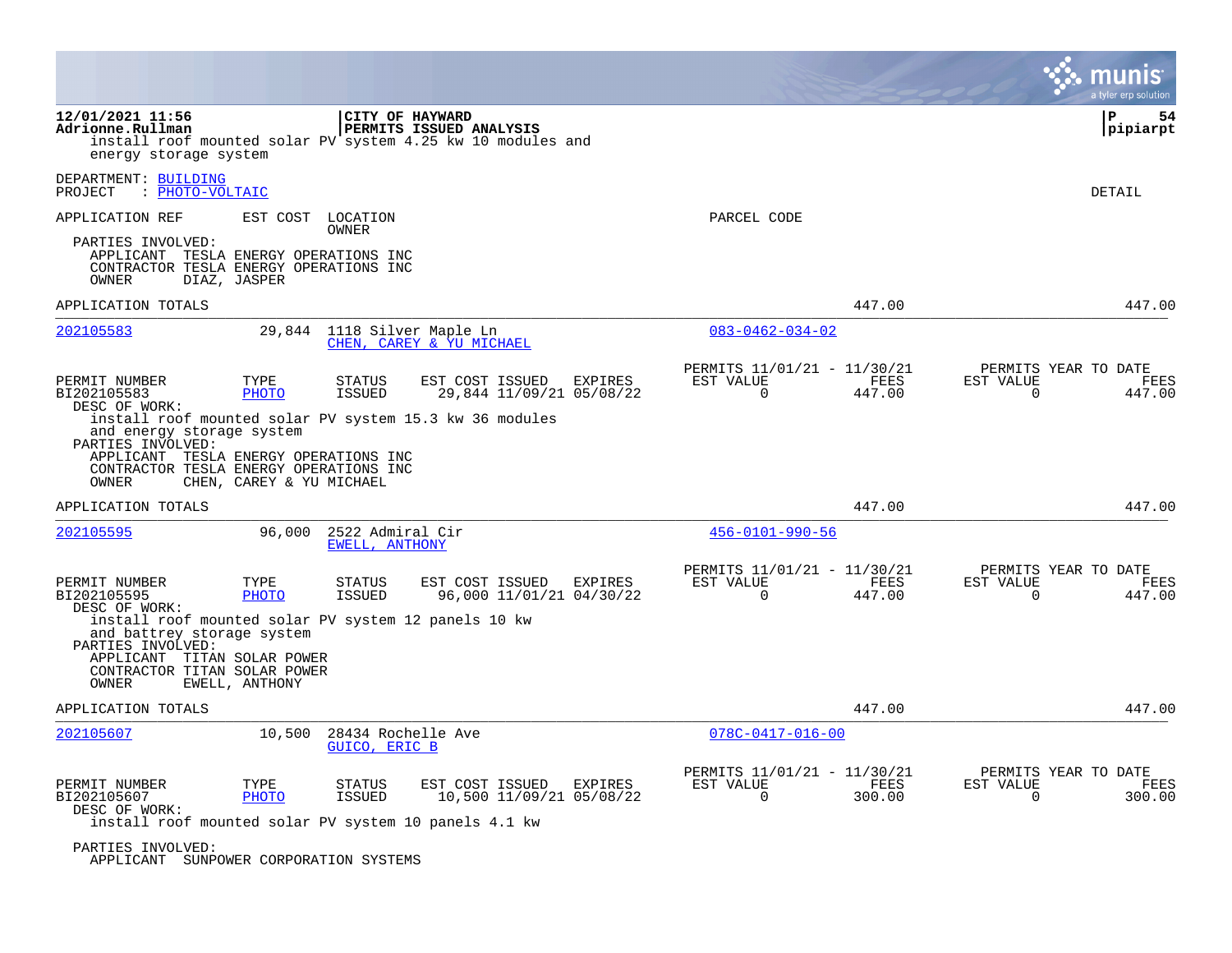|                                                                                                                 |                           |                                       |                                                                                                       |         |                                                         |                | a tyler erp solution                                            |
|-----------------------------------------------------------------------------------------------------------------|---------------------------|---------------------------------------|-------------------------------------------------------------------------------------------------------|---------|---------------------------------------------------------|----------------|-----------------------------------------------------------------|
| 12/01/2021 11:56<br>Adrionne.Rullman                                                                            |                           | <b>CITY OF HAYWARD</b>                | <b>PERMITS ISSUED ANALYSIS</b>                                                                        |         |                                                         |                | P<br>55<br> pipiarpt                                            |
| DEPARTMENT: BUILDING<br>: PHOTO-VOLTAIC<br>PROJECT                                                              |                           |                                       |                                                                                                       |         |                                                         |                | DETAIL                                                          |
| APPLICATION REF                                                                                                 | EST COST                  | LOCATION                              |                                                                                                       |         | PARCEL CODE                                             |                |                                                                 |
| CONTRACTOR SUNPOWER CORPORATION SYSTEMS<br>OWNER                                                                | GUICO, ERIC B             | OWNER                                 |                                                                                                       |         |                                                         |                |                                                                 |
| APPLICATION TOTALS                                                                                              |                           |                                       |                                                                                                       |         |                                                         | 300.00         | 300.00                                                          |
| 202105608                                                                                                       | 17,720                    | 28280 Hesse Dr                        | SILAS, TOMMIE J & KAREN L                                                                             |         | $463 - 0007 - 031 - 00$                                 |                |                                                                 |
| PERMIT NUMBER<br>BI202105608<br>DESC OF WORK:                                                                   | TYPE<br>PHOTO             | <b>STATUS</b><br>ISSUED               | EST COST ISSUED<br>17,720 11/09/21 05/08/22<br>install roof mounted solar PV system 6.72 kw 16 panels | EXPIRES | PERMITS 11/01/21 - 11/30/21<br>EST VALUE<br>$\mathbf 0$ | FEES<br>300.00 | PERMITS YEAR TO DATE<br>EST VALUE<br>FEES<br>$\Omega$<br>300.00 |
| PARTIES INVOLVED:<br>APPLICANT SUNPOWER CORPORATION SYSTEMS<br>CONTRACTOR SUNPOWER CORPORATION SYSTEMS<br>OWNER | SILAS, TOMMIE J & KAREN L |                                       |                                                                                                       |         |                                                         |                |                                                                 |
| APPLICATION TOTALS                                                                                              |                           |                                       |                                                                                                       |         |                                                         | 300.00         | 300.00                                                          |
| 202105610                                                                                                       | 35,000                    | 361 Drummond Dr<br>GAINES, LISA       |                                                                                                       |         | $085A - 6431 - 063 - 00$                                |                |                                                                 |
| PERMIT NUMBER<br>BI202105610<br>DESC OF WORK:                                                                   | TYPE<br>PHOTO             | <b>STATUS</b><br><b>ISSUED</b>        | EST COST ISSUED<br>35,000 11/01/21 04/30/22                                                           | EXPIRES | PERMITS 11/01/21 - 11/30/21<br>EST VALUE<br>$\Omega$    | FEES<br>447.00 | PERMITS YEAR TO DATE<br>EST VALUE<br>FEES<br>$\Omega$<br>447.00 |
| and backup batteries<br>PARTIES INVOLVED:                                                                       |                           |                                       | install roof mounted solar PV system 7.2 kw 18 modules                                                |         |                                                         |                |                                                                 |
| APPLICANT<br>CONTRACTOR SUNPOWER CORPORATION SYSTEMS<br>OWNER                                                   | GAINES, LISA              | SUNPOWER CORPORATION SYSTEMS          |                                                                                                       |         |                                                         |                |                                                                 |
| APPLICATION TOTALS                                                                                              |                           |                                       |                                                                                                       |         |                                                         | 447.00         | 447.00                                                          |
| 202105611                                                                                                       | 7,000                     | 1030 Redstone Pl<br><b>KIM MANALO</b> |                                                                                                       |         | $445 - 0160 - 026 - 00$                                 |                |                                                                 |
| PERMIT NUMBER<br>BI202105611<br>DESC OF WORK:<br>install roof mounted solar PV system 4.8 kw 12 panels          | TYPE<br><b>PHOTO</b>      | <b>STATUS</b><br><b>ISSUED</b>        | EST COST ISSUED<br>7,000 11/09/21 05/08/22                                                            | EXPIRES | PERMITS 11/01/21 - 11/30/21<br>EST VALUE<br>$\Omega$    | FEES<br>300.00 | PERMITS YEAR TO DATE<br>EST VALUE<br>FEES<br>300.00<br>$\Omega$ |
| PARTIES INVOLVED:<br>APPLICANT<br>CONTRACTOR SUNPOWER CORPORATION SYSTEMS<br>OWNER<br>KIM MANALO                |                           | SUNPOWER CORPORATION SYSTEMS          |                                                                                                       |         |                                                         |                |                                                                 |
| APPLICATION TOTALS                                                                                              |                           |                                       |                                                                                                       |         |                                                         | 300.00         | 300.00                                                          |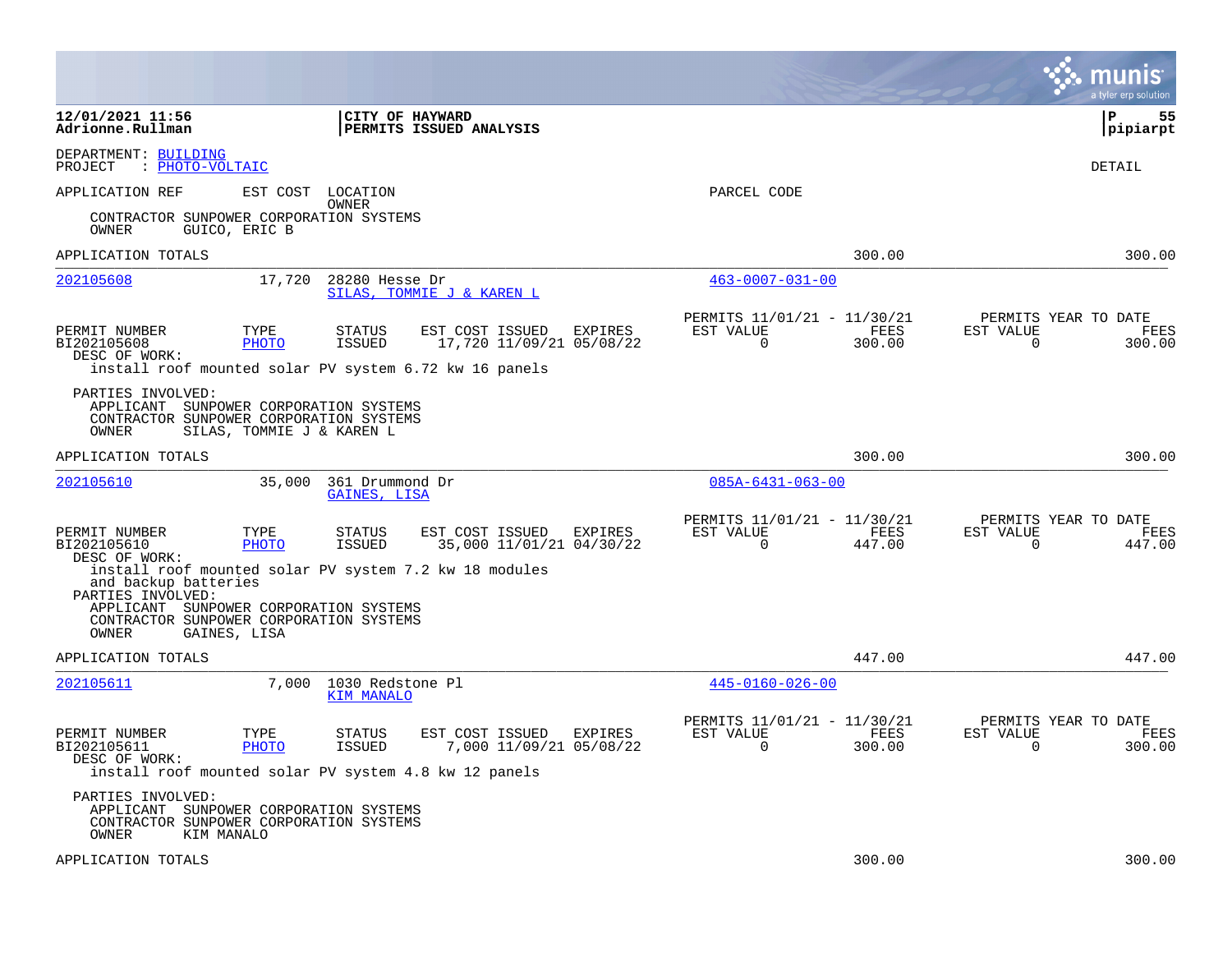|                                                                                                                 |                 |                                                                                          |                                                     |                                                      |                |                          | a tyler erp solution                   |
|-----------------------------------------------------------------------------------------------------------------|-----------------|------------------------------------------------------------------------------------------|-----------------------------------------------------|------------------------------------------------------|----------------|--------------------------|----------------------------------------|
| 12/01/2021 11:56<br>Adrionne.Rullman                                                                            |                 | CITY OF HAYWARD<br>PERMITS ISSUED ANALYSIS                                               |                                                     |                                                      |                |                          | l P<br>56<br> pipiarpt                 |
| DEPARTMENT: BUILDING<br>: PHOTO-VOLTAIC<br>PROJECT                                                              |                 |                                                                                          |                                                     |                                                      |                |                          | <b>DETAIL</b>                          |
| APPLICATION REF                                                                                                 |                 | EST COST LOCATION<br>OWNER                                                               |                                                     | PARCEL CODE                                          |                |                          |                                        |
| 202105613                                                                                                       | 7,000           | 161 Boardwalk Way<br>TA, QUANG                                                           |                                                     | $465 - 0040 - 082 - 00$                              |                |                          |                                        |
| PERMIT NUMBER<br>BI202105613<br>DESC OF WORK:                                                                   | TYPE<br>PHOTO   | STATUS<br>ISSUED<br>install roof mounted solar PV system 4.49 kw 13 modules              | EST COST ISSUED EXPIRES<br>7,000 11/09/21 05/08/22  | PERMITS 11/01/21 - 11/30/21<br>EST VALUE<br>$\Omega$ | FEES<br>300.00 | EST VALUE<br>$\mathbf 0$ | PERMITS YEAR TO DATE<br>FEES<br>300.00 |
| PARTIES INVOLVED:<br>APPLICANT SUNPOWER CORPORATION SYSTEMS<br>CONTRACTOR SUNPOWER CORPORATION SYSTEMS<br>OWNER | TA, QUANG       |                                                                                          |                                                     |                                                      |                |                          |                                        |
| APPLICATION TOTALS                                                                                              |                 |                                                                                          |                                                     |                                                      | 300.00         |                          | 300.00                                 |
| 202105616                                                                                                       | 17,500          | 28041 Tampa Ave<br>MARTI, GEORGE E                                                       |                                                     | $464 - 0030 - 030 - 00$                              |                |                          |                                        |
| PERMIT NUMBER<br>BI202105616<br>DESC OF WORK:                                                                   | TYPE<br>PHOTO   | <b>STATUS</b><br><b>ISSUED</b><br>install roof mounted solar PV system 16 panels 5.84 kw | EST COST ISSUED EXPIRES<br>17,500 11/09/21 05/08/22 | PERMITS 11/01/21 - 11/30/21<br>EST VALUE<br>$\Omega$ | FEES<br>300.00 | EST VALUE<br>$\Omega$    | PERMITS YEAR TO DATE<br>FEES<br>300.00 |
| PARTIES INVOLVED:<br>APPLICANT SOLAR OPTIMUM<br>CONTRACTOR SOLAR OPTIMUM<br>OWNER                               | MARTI, GEORGE E |                                                                                          |                                                     |                                                      |                |                          |                                        |
| APPLICATION TOTALS                                                                                              |                 |                                                                                          |                                                     |                                                      | 300.00         |                          | 300.00                                 |
| 202105621                                                                                                       |                 | 14,000 31863 Kennet St<br>LAL, ALLEN                                                     |                                                     | $078G - 2740 - 010 - 00$                             |                |                          |                                        |
| PERMIT NUMBER<br>BI202105621<br>DESC OF WORK:                                                                   | TYPE<br>PHOTO   | <b>STATUS</b><br><b>ISSUED</b><br>install roof mounted solar PV system 2.56 kw 8 modules | EST COST ISSUED EXPIRES<br>14,000 11/01/21 04/30/22 | PERMITS 11/01/21 - 11/30/21<br>EST VALUE<br>$\Omega$ | FEES<br>300.00 | EST VALUE<br>$\Omega$    | PERMITS YEAR TO DATE<br>FEES<br>300.00 |
| PARTIES INVOLVED:<br>APPLICANT BETTER EARTH ELECTRIC<br>CONTRACTOR BETTER EARTH ELECTRIC<br>OWNER               | LAL, ALLEN      |                                                                                          |                                                     |                                                      |                |                          |                                        |
| APPLICATION TOTALS                                                                                              |                 |                                                                                          |                                                     |                                                      | 300.00         |                          | 300.00                                 |
| 202105622                                                                                                       | 24,000          | 29233 Albion Ct<br>LEE, TONY M & SANDY Y                                                 |                                                     | $461 - 0103 - 050 - 00$                              |                |                          |                                        |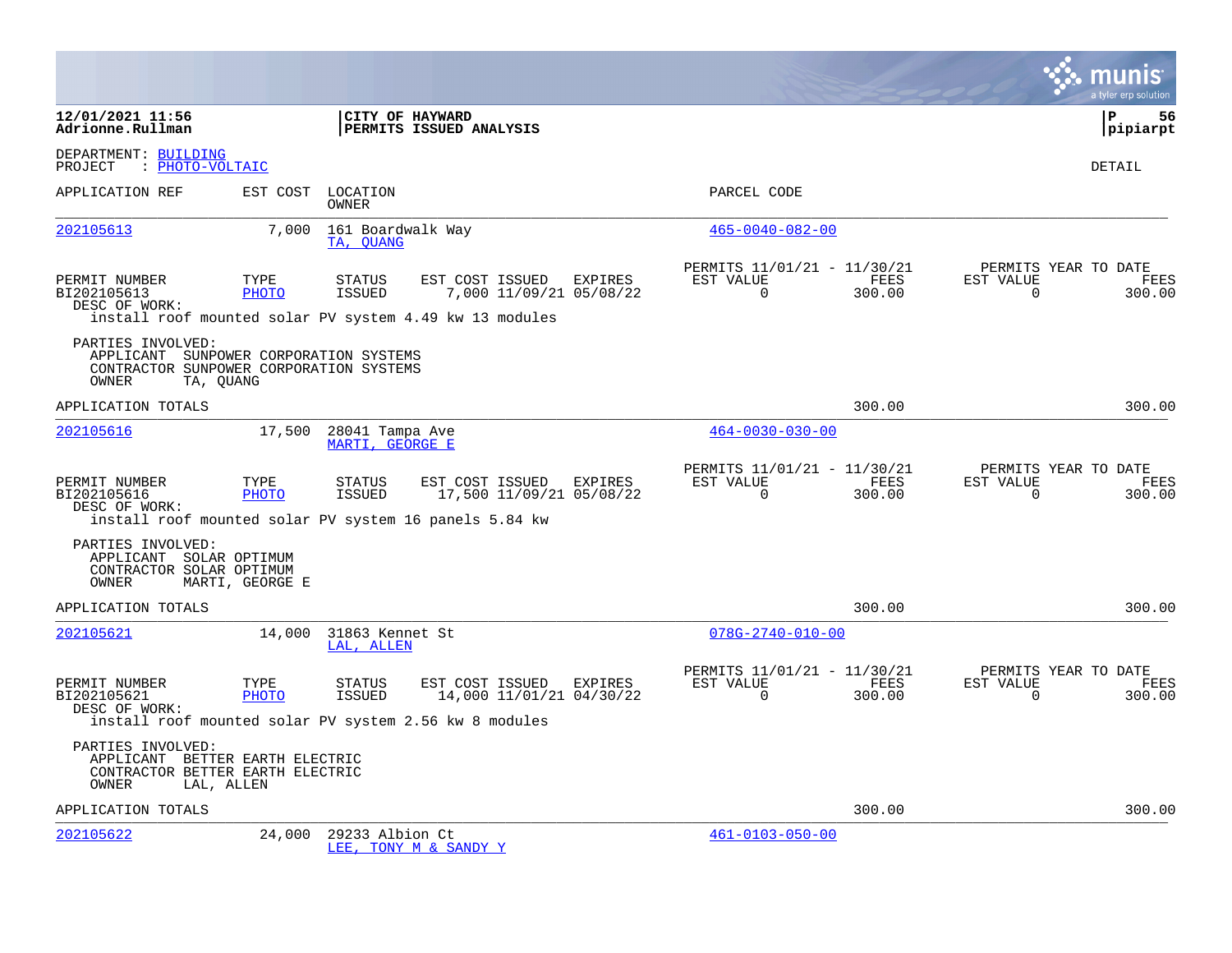|                                                                                                   |                       |                                   |                                                                                                        |                |                                                         |                |                          | a tyler erp solution                   |
|---------------------------------------------------------------------------------------------------|-----------------------|-----------------------------------|--------------------------------------------------------------------------------------------------------|----------------|---------------------------------------------------------|----------------|--------------------------|----------------------------------------|
| 12/01/2021 11:56<br>Adrionne.Rullman                                                              |                       |                                   | CITY OF HAYWARD<br>PERMITS ISSUED ANALYSIS                                                             |                |                                                         |                |                          | ${\bf P}$<br>57<br>pipiarpt            |
| PERMIT NUMBER                                                                                     | TYPE                  | <b>STATUS</b>                     | EST COST ISSUED                                                                                        | <b>EXPIRES</b> | PERMITS 11/01/21 - 11/30/21<br>EST VALUE                | FEES           | EST VALUE                | PERMITS YEAR TO DATE<br>FEES           |
| DEPARTMENT: BUILDING<br>: PHOTO-VOLTAIC<br>PROJECT                                                |                       |                                   |                                                                                                        |                |                                                         |                |                          | DETAIL                                 |
| APPLICATION REF                                                                                   | EST COST              | LOCATION<br>OWNER                 |                                                                                                        |                | PARCEL CODE                                             |                |                          |                                        |
| BI202105622<br>DESC OF WORK:<br>install roof mounted solar PV system 8 kw 25 modules              | PHOTO                 | ISSUED                            | 24,000 11/09/21 05/08/22                                                                               |                | $\mathbf 0$                                             | 300.00         | $\Omega$                 | 300.00                                 |
| PARTIES INVOLVED:<br>APPLICANT BETTER EARTH ELECTRIC<br>CONTRACTOR BETTER EARTH ELECTRIC<br>OWNER | LEE, TONY M & SANDY Y |                                   |                                                                                                        |                |                                                         |                |                          |                                        |
| APPLICATION TOTALS                                                                                |                       |                                   |                                                                                                        |                |                                                         | 300.00         |                          | 300.00                                 |
| 202105632                                                                                         | 44,380                | 21962 Victory Dr                  | MONTES-BASCOPE, RUTH                                                                                   |                | $432 - 0032 - 048 - 00$                                 |                |                          |                                        |
| PERMIT NUMBER<br>BI202105632<br>DESC OF WORK:                                                     | TYPE<br><b>PHOTO</b>  | <b>STATUS</b><br>ISSUED           | EST COST ISSUED<br>44,380 11/10/21 05/09/22<br>install roof mounted solar PV system 27 modules 9.59 kw | EXPIRES        | PERMITS 11/01/21 - 11/30/21<br>EST VALUE<br>$\mathbf 0$ | FEES<br>300.00 | EST VALUE<br>$\mathbf 0$ | PERMITS YEAR TO DATE<br>FEES<br>300.00 |
| PARTIES INVOLVED:<br>APPLICANT CLEAN TECH<br>CONTRACTOR CLEAN TECH<br>OWNER                       | MONTES-BASCOPE, RUTH  |                                   |                                                                                                        |                |                                                         |                |                          |                                        |
| APPLICATION TOTALS                                                                                |                       |                                   |                                                                                                        |                |                                                         | 300.00         |                          | 300.00                                 |
| 202105635                                                                                         | 21,900                | 244 Bridgehead Ln                 | CHITPEDAKORN, SOMCHAI & CHONTICHA                                                                      |                | $078G - 2652 - 121 - 00$                                |                |                          |                                        |
| PERMIT NUMBER<br>BI202105635<br>DESC OF WORK:                                                     | TYPE<br>PHOTO         | <b>STATUS</b><br>COMPLT           | EST COST ISSUED<br>21,900 11/15/21 05/22/22<br>install roof mounted solar PV system 6.46 kw 17 modules | EXPIRES        | PERMITS 11/01/21 - 11/30/21<br>EST VALUE<br>$\Omega$    | FEES<br>300.00 | EST VALUE<br>$\Omega$    | PERMITS YEAR TO DATE<br>FEES<br>300.00 |
| PARTIES INVOLVED:<br>APPLICANT HOME, AFORDABLE<br>CONTRACTOR HOME, AFORDABLE<br>OWNER             |                       | CHITPEDAKORN, SOMCHAI & CHONTICHA |                                                                                                        |                |                                                         |                |                          |                                        |
| APPLICATION TOTALS                                                                                |                       |                                   |                                                                                                        |                |                                                         | 300.00         |                          | 300.00                                 |
| 202105636                                                                                         | 12,000                | 127 Austin Ave                    | DIWA, LADISLAO A & ROSALINA Y                                                                          |                | $443 - 0085 - 026 - 00$                                 |                |                          |                                        |
| PERMIT NUMBER<br>BI202105636<br>DESC OF WORK:                                                     | TYPE<br><b>PHOTO</b>  | <b>STATUS</b><br>COMPLT           | EST COST ISSUED<br>12,000 11/15/21 05/18/22                                                            | EXPIRES        | PERMITS 11/01/21 - 11/30/21<br>EST VALUE<br>$\Omega$    | FEES<br>300.00 | EST VALUE<br>$\mathbf 0$ | PERMITS YEAR TO DATE<br>FEES<br>300.00 |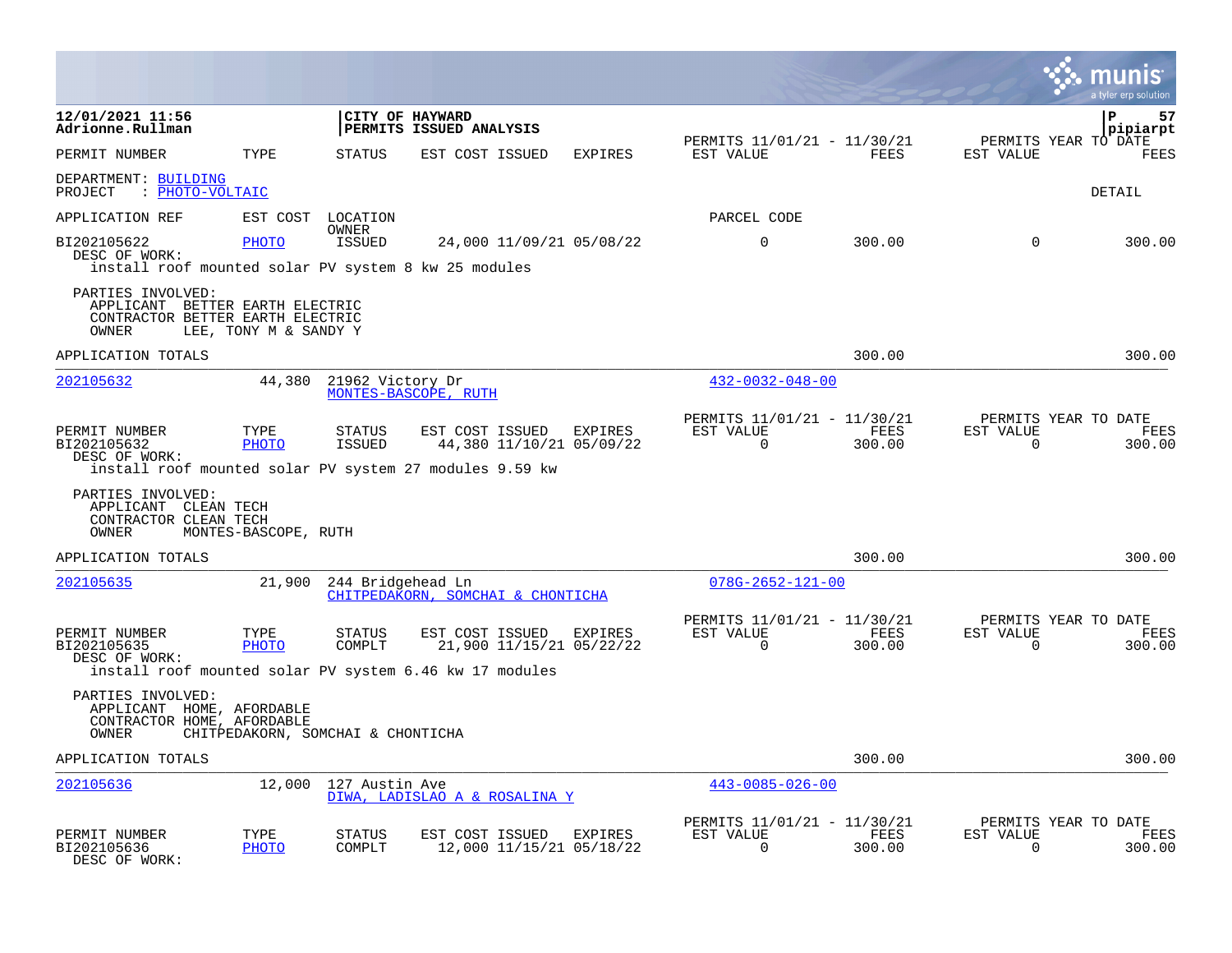|                                                                                                                                                                                      |                      |                                        |                                             |         |                                                         |                |                             | a tyler erp solution                   |
|--------------------------------------------------------------------------------------------------------------------------------------------------------------------------------------|----------------------|----------------------------------------|---------------------------------------------|---------|---------------------------------------------------------|----------------|-----------------------------|----------------------------------------|
| 12/01/2021 11:56<br>Adrionne.Rullman<br>install roof mounted solar PV system 3.42 kw 9 modules                                                                                       |                      | CITY OF HAYWARD                        | PERMITS ISSUED ANALYSIS                     |         |                                                         |                |                             | l P<br>58<br>pipiarpt                  |
| DEPARTMENT: BUILDING<br>PROJECT<br>: PHOTO-VOLTAIC                                                                                                                                   |                      |                                        |                                             |         |                                                         |                |                             | DETAIL                                 |
| APPLICATION REF                                                                                                                                                                      | EST COST             | LOCATION                               |                                             |         | PARCEL CODE                                             |                |                             |                                        |
| PARTIES INVOLVED:<br>APPLICANT HOME, AFORDABLE<br>CONTRACTOR HOME, AFORDABLE<br>OWNER                                                                                                |                      | OWNER<br>DIWA, LADISLAO A & ROSALINA Y |                                             |         |                                                         |                |                             |                                        |
| APPLICATION TOTALS                                                                                                                                                                   |                      |                                        |                                             |         |                                                         | 300.00         |                             | 300.00                                 |
| 202105637                                                                                                                                                                            | 12,000               | 50 Adair Way<br>KUMAR, SAURABH         |                                             |         | $085A - 6434 - 990 - 11$                                |                |                             |                                        |
| PERMIT NUMBER<br>BI202105637<br>DESC OF WORK:<br>install roof mounted solar PV system 24 modules 8.16 kw                                                                             | TYPE<br><b>PHOTO</b> | STATUS<br><b>ISSUED</b>                | EST COST ISSUED<br>12,000 11/15/21 05/14/22 | EXPIRES | PERMITS 11/01/21 - 11/30/21<br>EST VALUE<br>$\Omega$    | FEES<br>300.00 | EST VALUE<br>$\Omega$       | PERMITS YEAR TO DATE<br>FEES<br>300.00 |
| PARTIES INVOLVED:<br>APPLICANT PENGUIN HOME SOLUTIONS<br>CONTRACTOR PENGUIN HOME SOLUTIONS<br>OWNER                                                                                  | KUMAR, SAURABH       |                                        |                                             |         |                                                         |                |                             |                                        |
| APPLICATION TOTALS                                                                                                                                                                   |                      |                                        |                                             |         |                                                         | 300.00         |                             | 300.00                                 |
| <u>202105702</u>                                                                                                                                                                     | 9,000                | 2689 Spindrift Cir<br>WILLIAM DE GUIA  |                                             |         | $461 - 0101 - 163 - 00$                                 |                |                             |                                        |
| PERMIT NUMBER<br>BI202105702<br>DESC OF WORK:<br>install roof mounted solar PV system 28 modules 9.36 kw                                                                             | TYPE<br><b>PHOTO</b> | STATUS<br>ISSUED                       | EST COST ISSUED<br>9,000 11/16/21 05/15/22  | EXPIRES | PERMITS 11/01/21 - 11/30/21<br>EST VALUE<br>0           | FEES<br>300.00 | EST VALUE<br>0              | PERMITS YEAR TO DATE<br>FEES<br>300.00 |
| PARTIES INVOLVED:<br>APPLICANT NEXT SOLAR<br>CONTRACTOR NEXT SOLAR<br>OWNER                                                                                                          | WILLIAM DE GUIA      |                                        |                                             |         |                                                         |                |                             |                                        |
| APPLICATION TOTALS                                                                                                                                                                   |                      |                                        |                                             |         |                                                         | 300.00         |                             | 300.00                                 |
| 202105705                                                                                                                                                                            | 58,594               | 31952 Potsdam St<br>PEREZ, MARIA       |                                             |         | $078G - 2763 - 013 - 00$                                |                |                             |                                        |
| PERMIT NUMBER<br>BI202105705<br>DESC OF WORK:<br>install roof mounted solar PV system 6.16 kw 14 panels<br>125 A sub panel<br>PARTIES INVOLVED:<br>APPLICANT ENERGY SERVICE PARTNERS | TYPE<br>PHOTO        | STATUS<br>ISSUED                       | EST COST ISSUED<br>58,594 11/16/21 05/15/22 | EXPIRES | PERMITS 11/01/21 - 11/30/21<br>EST VALUE<br>$\mathbf 0$ | FEES<br>300.00 | EST VALUE<br>$\overline{0}$ | PERMITS YEAR TO DATE<br>FEES<br>300.00 |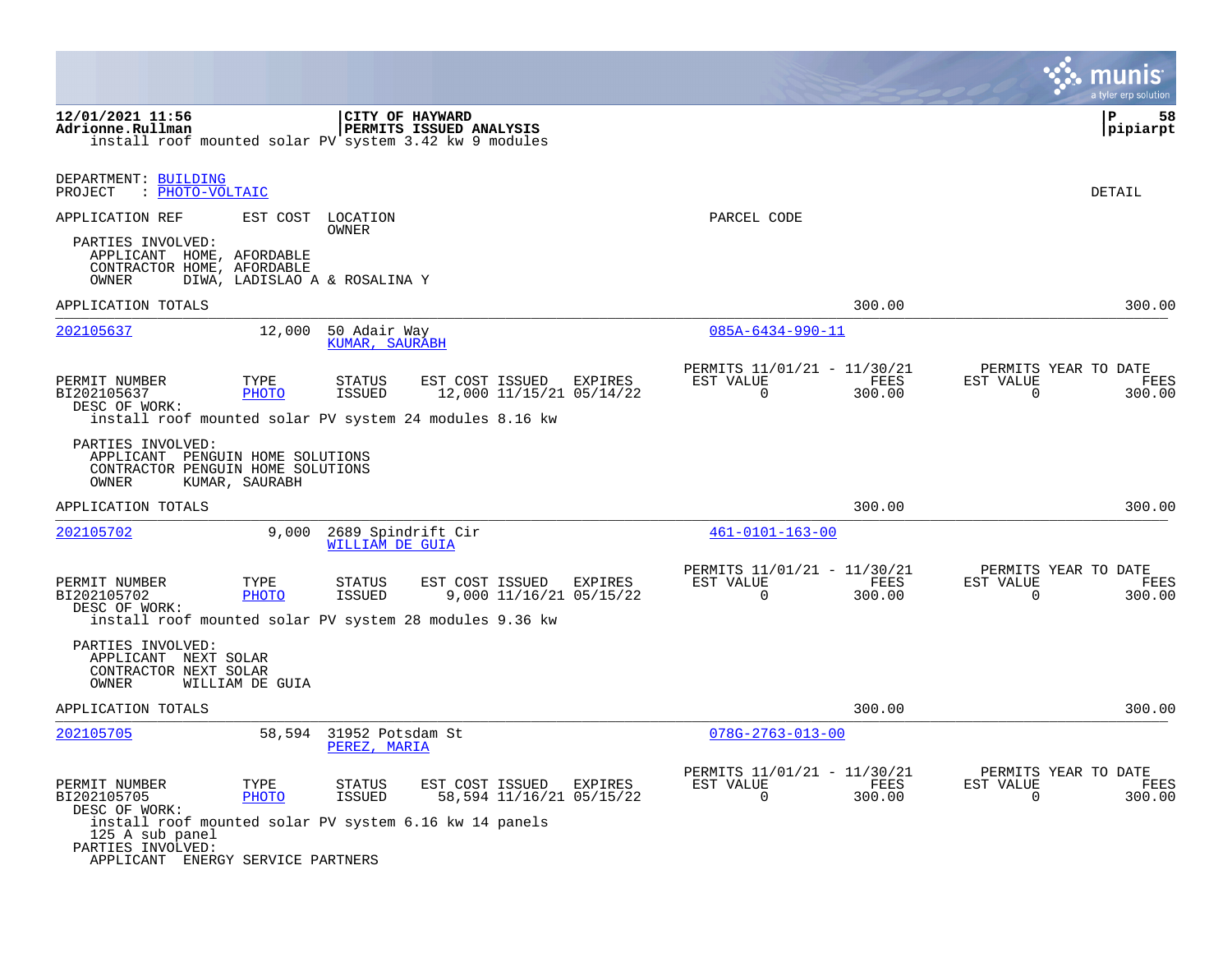|                                                                                                                                                                             |                            |                                      |                                                        |         |                                                      |                |                       | munis<br>a tyler erp solution          |
|-----------------------------------------------------------------------------------------------------------------------------------------------------------------------------|----------------------------|--------------------------------------|--------------------------------------------------------|---------|------------------------------------------------------|----------------|-----------------------|----------------------------------------|
| 12/01/2021 11:56<br>Adrionne.Rullman                                                                                                                                        |                            | <b>CITY OF HAYWARD</b>               | <b>PERMITS ISSUED ANALYSIS</b>                         |         |                                                      |                |                       | l P<br>59<br> pipiarpt                 |
| DEPARTMENT: BUILDING<br>PROJECT<br>: PHOTO-VOLTAIC                                                                                                                          |                            |                                      |                                                        |         |                                                      |                |                       | DETAIL                                 |
| APPLICATION REF                                                                                                                                                             | EST COST                   | LOCATION<br>OWNER                    |                                                        |         | PARCEL CODE                                          |                |                       |                                        |
| CONTRACTOR ENERGY SERVICE PARTNERS<br>OWNER                                                                                                                                 | PEREZ, MARIA               |                                      |                                                        |         |                                                      |                |                       |                                        |
| APPLICATION TOTALS                                                                                                                                                          |                            |                                      |                                                        |         |                                                      | 300.00         |                       | 300.00                                 |
| 202105707                                                                                                                                                                   | 8,208                      | 620 Panjon St<br><b>LAKHVIR BRAR</b> |                                                        |         | $465 - 0001 - 022 - 00$                              |                |                       |                                        |
| PERMIT NUMBER<br>BI202105707<br>DESC OF WORK:                                                                                                                               | TYPE<br>PHOTO              | <b>STATUS</b><br>ISSUED              | EST COST ISSUED<br>8,208 11/16/21 05/15/22             | EXPIRES | PERMITS 11/01/21 - 11/30/21<br>EST VALUE<br>$\Omega$ | FEES<br>300.00 | EST VALUE<br>$\Omega$ | PERMITS YEAR TO DATE<br>FEES<br>300.00 |
| PARTIES INVOLVED:<br>APPLICANT<br>SUNRUN<br>CONTRACTOR SUNRUN<br>OWNER                                                                                                      | LAKHVIR BRAR               |                                      | install roof mounted solar PV system 3.8 kw 12 modules |         |                                                      |                |                       |                                        |
| APPLICATION TOTALS                                                                                                                                                          |                            |                                      |                                                        |         |                                                      | 300.00         |                       | 300.00                                 |
| 202105725                                                                                                                                                                   | 15,000                     | 27843 Ormond Ave                     | WONG, DENNIS W & JOCELYN N                             |         | $464 - 0015 - 043 - 00$                              |                |                       |                                        |
| PERMIT NUMBER<br>BI202105725<br>DESC OF WORK:                                                                                                                               | TYPE<br>PHOTO              | STATUS<br><b>ISSUED</b>              | EST COST ISSUED<br>15,000 11/17/21 05/16/22            | EXPIRES | PERMITS 11/01/21 - 11/30/21<br>EST VALUE<br>$\Omega$ | FEES<br>300.00 | EST VALUE<br>$\Omega$ | PERMITS YEAR TO DATE<br>FEES<br>300.00 |
| install roof mounted solar PV systen 5 kw 14 modules<br>new 125 A sub panel<br>PARTIES INVOLVED:<br>APPLICANT KOTA CONSTRUCTION<br>CONTRACTOR KOTA CONSTRUCTION<br>OWNER    | WONG, DENNIS W & JOCELYN N |                                      |                                                        |         |                                                      |                |                       |                                        |
| APPLICATION TOTALS                                                                                                                                                          |                            |                                      |                                                        |         |                                                      | 300.00         |                       | 300.00                                 |
| 202105733                                                                                                                                                                   | 14,000                     | 3585 Skyline Dr                      | RESURRECCION, JEROME                                   |         | $081D-1906-056-00$                                   |                |                       |                                        |
| PERMIT NUMBER<br>BI202105733<br>DESC OF WORK:                                                                                                                               | TYPE<br><b>PHOTO</b>       | <b>STATUS</b><br>ISSUED              | EST COST ISSUED<br>14,000 11/17/21 05/16/22            | EXPIRES | PERMITS 11/01/21 - 11/30/21<br>EST VALUE<br>0        | FEES<br>300.00 | EST VALUE<br>0        | PERMITS YEAR TO DATE<br>FEES<br>300.00 |
| install roof mounted solar PV system 14 panels 4.9 kw<br>125 A load center<br>PARTIES INVOLVED:<br>APPLICANT INFINITY ENERGY INC<br>CONTRACTOR INFINITY ENERGY INC<br>OWNER | RESURRECCION, JEROME       |                                      |                                                        |         |                                                      |                |                       |                                        |
| APPLICATION TOTALS                                                                                                                                                          |                            |                                      |                                                        |         |                                                      | 300.00         |                       | 300.00                                 |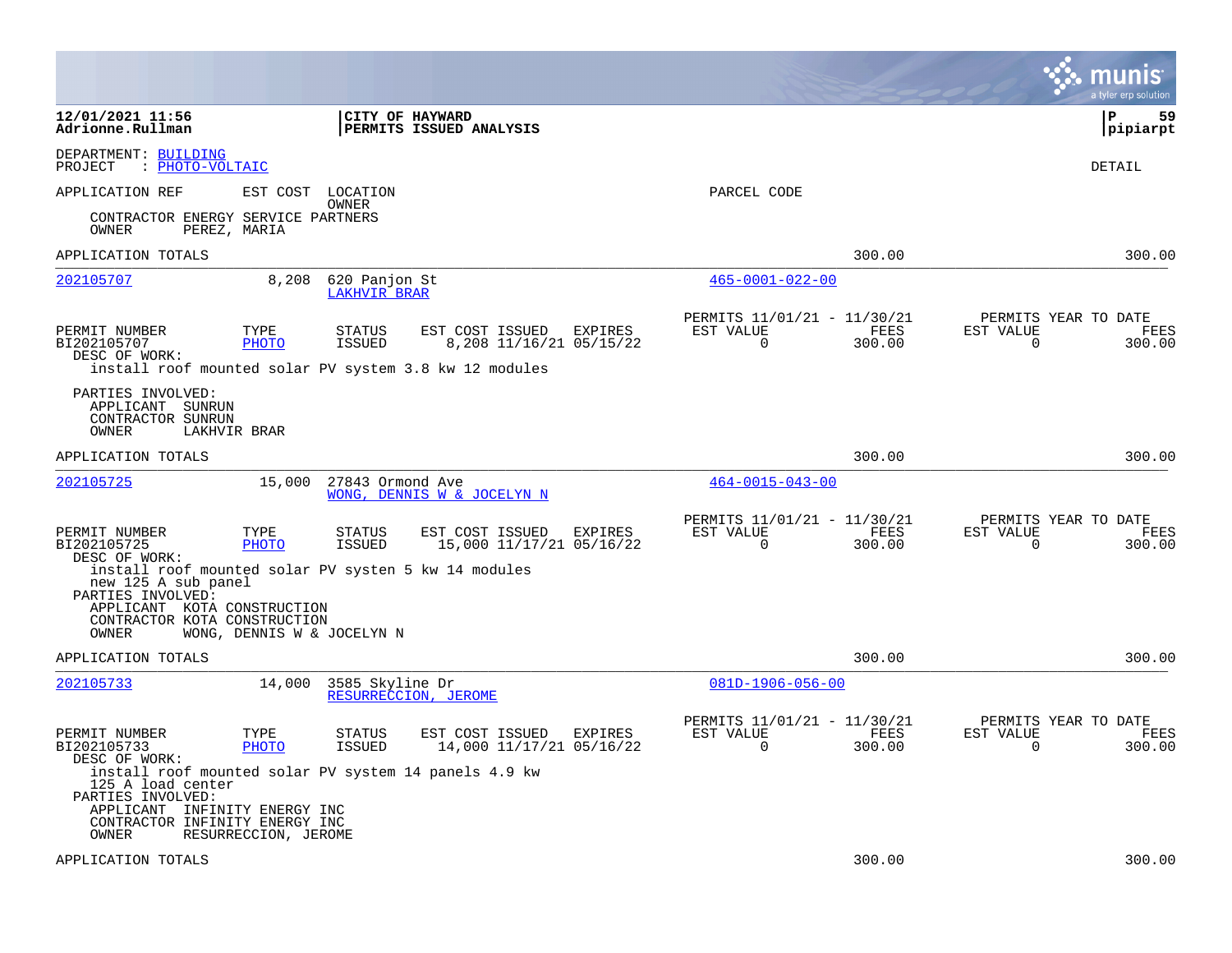|                                                                                                                                                                 |                                                                          |                                |                                                                                                        |         |                                                      |                     |                       | munis<br>a tyler erp solution                 |
|-----------------------------------------------------------------------------------------------------------------------------------------------------------------|--------------------------------------------------------------------------|--------------------------------|--------------------------------------------------------------------------------------------------------|---------|------------------------------------------------------|---------------------|-----------------------|-----------------------------------------------|
| 12/01/2021 11:56<br>Adrionne.Rullman                                                                                                                            |                                                                          |                                | CITY OF HAYWARD<br>PERMITS ISSUED ANALYSIS                                                             |         |                                                      |                     |                       | l P<br>60<br> pipiarpt                        |
| DEPARTMENT: BUILDING<br>: PHOTO-VOLTAIC<br>PROJECT                                                                                                              |                                                                          |                                |                                                                                                        |         |                                                      |                     |                       | DETAIL                                        |
| APPLICATION REF                                                                                                                                                 | EST COST                                                                 | LOCATION<br>OWNER              |                                                                                                        |         | PARCEL CODE                                          |                     |                       |                                               |
| 202105895                                                                                                                                                       | 14,930                                                                   | 25058 Mohr Dr<br>CHUNG, THANH  |                                                                                                        |         | $441 - 0071 - 081 - 00$                              |                     |                       |                                               |
| PERMIT NUMBER<br>BI202105895<br>DESC OF WORK:                                                                                                                   | TYPE<br>PHOTO                                                            | STATUS<br>ISSUED               | EST COST ISSUED<br>14,930 11/30/21 05/29/22<br>install roof mounted solar PV system 5.55 kw 15 modules | EXPIRES | PERMITS 11/01/21 - 11/30/21<br>EST VALUE<br>$\Omega$ | FEES<br>300.00      | EST VALUE<br>$\Omega$ | PERMITS YEAR TO DATE<br>FEES<br>300.00        |
| PARTIES INVOLVED:<br>APPLICANT<br>CONTRACTOR JOHNSON, VARNEY<br>OWNER                                                                                           | JOHNSON, VARNEY<br>CHUNG, THANH                                          |                                |                                                                                                        |         |                                                      |                     |                       |                                               |
| APPLICATION TOTALS                                                                                                                                              |                                                                          |                                |                                                                                                        |         |                                                      | 300.00              |                       | 300.00                                        |
| 202105908                                                                                                                                                       |                                                                          | 19,276 119 Arundel Dr          | KOPPARAPU, CHANDRASEKHAR                                                                               |         | $085A - 6431 - 030 - 00$                             |                     |                       |                                               |
| PERMIT NUMBER<br>BI202105908<br>DESC OF WORK:<br>and energy storage system<br>PARTIES INVOLVED:<br>APPLICANT<br>CONTRACTOR TESLA ENERGY OPERATIONS INC<br>OWNER | TYPE<br>PHOTO<br>TESLA ENERGY OPERATIONS INC<br>KOPPARAPU, CHANDRASEKHAR | <b>STATUS</b><br><b>ISSUED</b> | EST COST ISSUED<br>19,276 11/30/21 05/29/22<br>install roof mounted solar PV system 8.16 kw 24 modules | EXPIRES | PERMITS 11/01/21 - 11/30/21<br>EST VALUE<br>$\Omega$ | FEES<br>447.00      | EST VALUE<br>$\Omega$ | PERMITS YEAR TO DATE<br><b>FEES</b><br>447.00 |
| APPLICATION TOTALS<br>PROJECT TOTALS                                                                                                                            |                                                                          |                                |                                                                                                        |         | $\Omega$                                             | 447.00<br>14,211.00 | $\Omega$              | 447.00<br>14,211.00                           |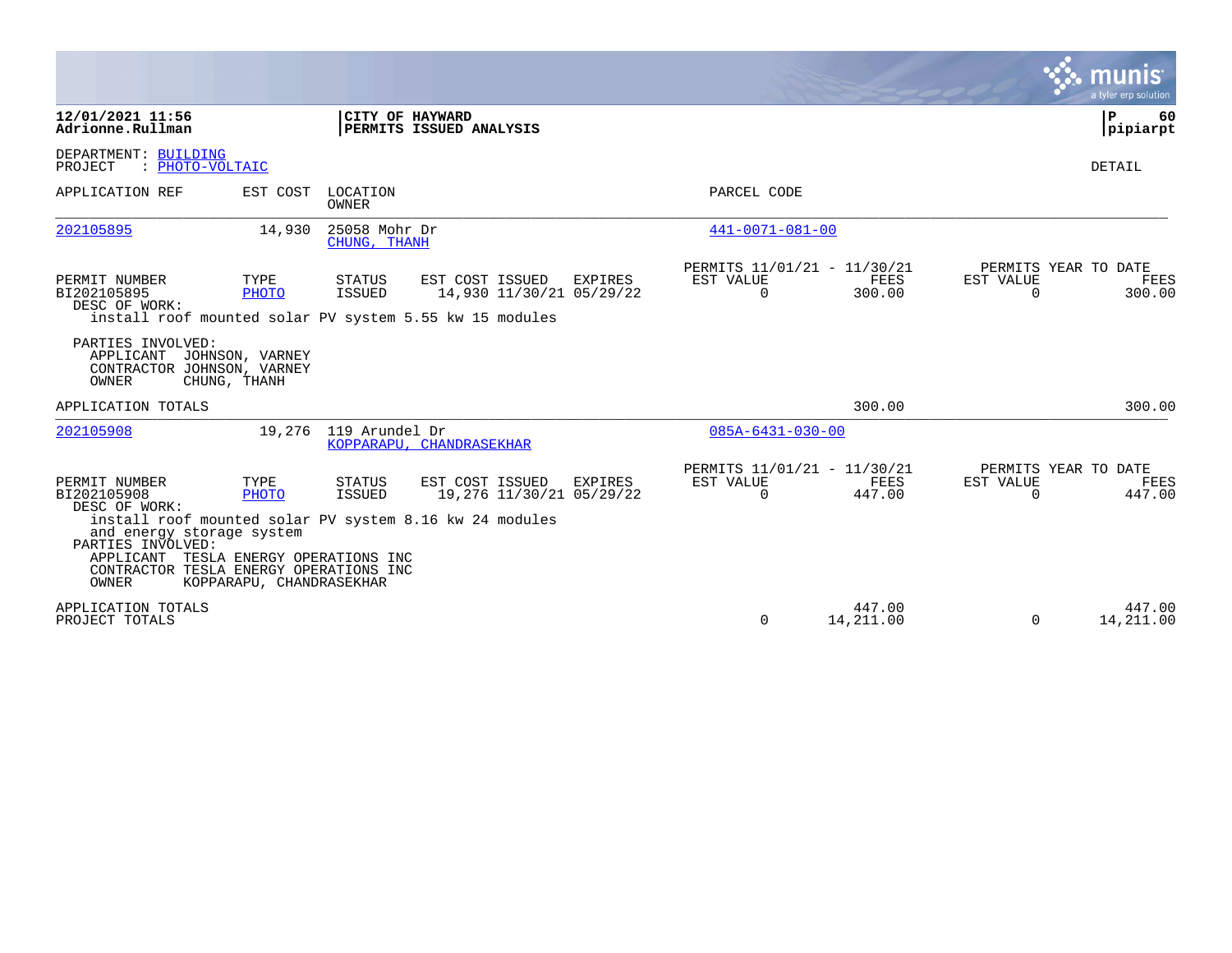|                                                                                                                                                                                             |                                      |                                    |                                                                                                                           |                         |                                                 |                          | munis<br>a tyler erp solution            |
|---------------------------------------------------------------------------------------------------------------------------------------------------------------------------------------------|--------------------------------------|------------------------------------|---------------------------------------------------------------------------------------------------------------------------|-------------------------|-------------------------------------------------|--------------------------|------------------------------------------|
| 12/01/2021 11:56<br>Adrionne.Rullman                                                                                                                                                        |                                      |                                    | CITY OF HAYWARD<br>PERMITS ISSUED ANALYSIS                                                                                |                         |                                                 |                          | P<br>61<br> pipiarpt                     |
| DEPARTMENT: BUILDING<br>PROJECT                                                                                                                                                             | : PHOTO VOLTAIC - COMMERCIAL         |                                    |                                                                                                                           |                         |                                                 |                          | DETAIL                                   |
| APPLICATION REF                                                                                                                                                                             | EST COST LOCATION                    | OWNER                              |                                                                                                                           | PARCEL CODE             |                                                 |                          |                                          |
| 202103477                                                                                                                                                                                   | 200                                  | 29393 Pacific St<br>CHAVEZ, JUDY   |                                                                                                                           | $083 - 0453 - 001 - 02$ |                                                 |                          |                                          |
| PERMIT NUMBER<br>BI202103477<br>DESC OF WORK:<br>ENERGY STORAGE SYSTEM W AUTOMATIC TRANSFER SWITCH<br>PARTIES INVOLVED:<br>APPLICANT LASSITER, CADE<br>CONTRACTOR COOL EARTH SOLAR<br>OWNER | TYPE<br><b>BPVC</b><br>CHAVEZ, JUDY  | STATUS<br>ISSUED                   | EST COST ISSUED<br>EXPIRES<br>200 11/02/21 05/22/22<br>INSTALL A 62.6KWP SOLAR CANOPY PHOTOVOLTAIC SYSTEM INCLUDING       | EST VALUE<br>$\Omega$   | PERMITS 11/01/21 - 11/30/21<br>FEES<br>1,727.00 | EST VALUE<br>$\mathbf 0$ | PERMITS YEAR TO DATE<br>FEES<br>1,727.00 |
| APPLICATION TOTALS                                                                                                                                                                          |                                      |                                    |                                                                                                                           |                         | 1,727.00                                        |                          | 1,727.00                                 |
| 202104069                                                                                                                                                                                   | 250,000                              | 3501 Arden Rd<br>3501 ARDEN RD LLC |                                                                                                                           | $461 - 0015 - 029 - 00$ |                                                 |                          |                                          |
| PERMIT NUMBER<br>BI202104069<br>DESC OF WORK:                                                                                                                                               | TYPE<br><b>BPVC</b>                  | <b>STATUS</b><br><b>ISSUED</b>     | EST COST ISSUED<br><b>EXPIRES</b><br>250,000 11/01/21 04/30/22<br>85Kw roof mounted solar system Plus 200 amp load center | EST VALUE<br>$\Omega$   | PERMITS 11/01/21 - 11/30/21<br>FEES<br>1,647.00 | EST VALUE<br>0           | PERMITS YEAR TO DATE<br>FEES<br>1,647.00 |
| PARTIES INVOLVED:<br>APPLICANT<br>CONTRACTOR SLINGSHOT POWER<br><b>OWNER</b>                                                                                                                | SLINGSHOT POWER<br>3501 ARDEN RD LLC |                                    |                                                                                                                           |                         |                                                 |                          |                                          |
| APPLICATION TOTALS<br>PROJECT TOTALS                                                                                                                                                        |                                      |                                    |                                                                                                                           | $\Omega$                | 1,647.00<br>3,374.00                            | $\Omega$                 | 1,647.00<br>3,374.00                     |

the property of the control of

and the contract of the contract of the contract of the contract of the contract of the contract of the contract of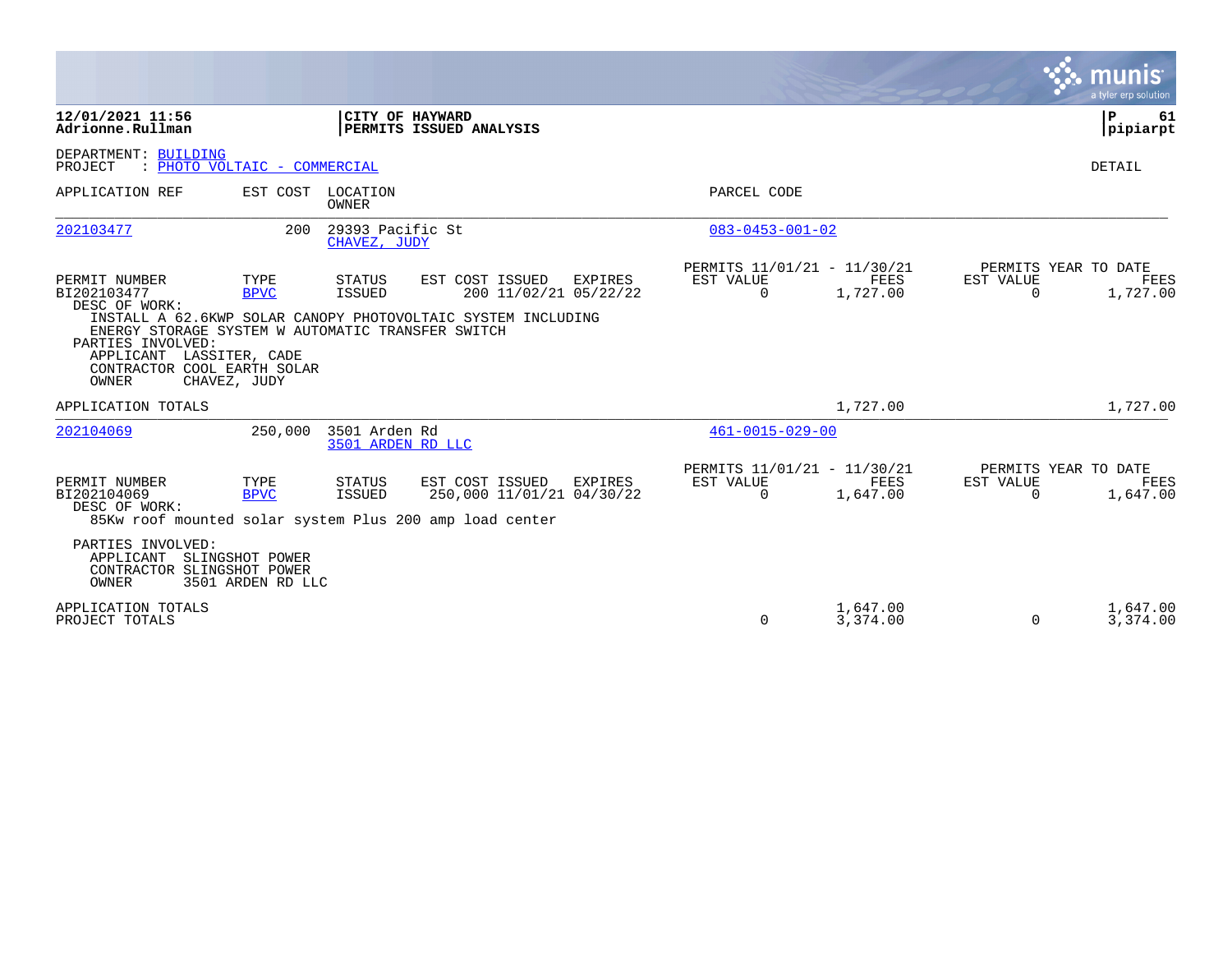|                                                                                                                                                                       |                               |                                |                                                                                                      |                |                                                      |                       |                       | a tyler erp solution                   |
|-----------------------------------------------------------------------------------------------------------------------------------------------------------------------|-------------------------------|--------------------------------|------------------------------------------------------------------------------------------------------|----------------|------------------------------------------------------|-----------------------|-----------------------|----------------------------------------|
| 12/01/2021 11:56<br>Adrionne.Rullman                                                                                                                                  |                               |                                | CITY OF HAYWARD<br>PERMITS ISSUED ANALYSIS                                                           |                |                                                      |                       |                       | l P<br>62<br> pipiarpt                 |
| DEPARTMENT: BUILDING<br>PROJECT                                                                                                                                       | : REMODEL - COMPLETE BATHROOM |                                |                                                                                                      |                |                                                      |                       |                       | DETAIL                                 |
| APPLICATION REF                                                                                                                                                       |                               | EST COST LOCATION<br>OWNER     |                                                                                                      |                | PARCEL CODE                                          |                       |                       |                                        |
| 202105470                                                                                                                                                             | 5,000                         | 22830 7th St                   | MOREHOUSE, CHARLES H                                                                                 |                | $427 - 0056 - 014 - 00$                              |                       |                       |                                        |
| PERMIT NUMBER<br>BI202105470<br>DESC OF WORK:<br>RELOCATE TUB, DOOR, SINK, TOILET AND TUB.                                                                            | TYPE<br><b>BRCB</b>           | <b>STATUS</b><br><b>ISSUED</b> | EST COST ISSUED<br>5,000 11/23/21 05/22/22<br>REMODEL BATHROOM INCLUDING ELECTRICAL AND PLUMBING AND | <b>EXPIRES</b> | PERMITS 11/01/21 - 11/30/21<br>EST VALUE<br>$\Omega$ | FEES<br>417.66        | EST VALUE<br>$\Omega$ | PERMITS YEAR TO DATE<br>FEES<br>417.66 |
| PARTIES INVOLVED:<br>CONTRACTOR OWNER/, BUILDER<br>OWNER                                                                                                              | MOREHOUSE, CHARLES H          |                                |                                                                                                      |                |                                                      |                       |                       |                                        |
| APPLICATION TOTALS                                                                                                                                                    |                               |                                |                                                                                                      |                |                                                      | 417.66                |                       | 417.66                                 |
| 202105497                                                                                                                                                             | 15,000                        | 2736 Shellgate Cir             | PURI, RAHUL & MAMATA M                                                                               |                | $461 - 0037 - 097 - 00$                              |                       |                       |                                        |
| PERMIT NUMBER<br>BI202105497<br>DESC OF WORK:                                                                                                                         | TYPE<br><b>BRCB</b>           | <b>STATUS</b><br>ISSUED        | EST COST ISSUED<br>15,000 11/01/21 05/16/22                                                          | EXPIRES        | PERMITS 11/01/21 - 11/30/21<br>EST VALUE<br>$\Omega$ | FEES<br>418.96        | EST VALUE<br>$\Omega$ | PERMITS YEAR TO DATE<br>FEES<br>418.96 |
| bathtub, vanity, fan, tile. Install recess lights.<br>PARTIES INVOLVED:                                                                                               |                               |                                | Bathroom remodel Like for like No layout change. R/R toilet,                                         |                |                                                      |                       |                       |                                        |
| APPLICANT LB CONSTRUCTION & REMODELING<br>CONTRACTOR LB CONSTRUCTION & REMODELING<br>OWNER                                                                            | PURI, RAHUL & MAMATA M        |                                |                                                                                                      |                |                                                      |                       |                       |                                        |
| APPLICATION TOTALS                                                                                                                                                    |                               |                                |                                                                                                      |                |                                                      | 418.96                |                       | 418.96                                 |
| 202105643                                                                                                                                                             | 3,000                         | 2858 Breaker Cir<br>MONIKA HA  |                                                                                                      |                | $461 - 0103 - 061 - 00$                              |                       |                       |                                        |
| PERMIT NUMBER<br>BI202105643<br>DESC OF WORK:<br>Remodel bathroom upgrade - same layout.<br>Remove and replace structures<br>PARTIES INVOLVED:<br>APPLICANT MONIKA HA | TYPE<br><b>BRCB</b>           | <b>STATUS</b><br>ISSUED        | EST COST ISSUED<br>3,000 11/10/21 05/09/22                                                           | EXPIRES        | PERMITS 11/01/21 - 11/30/21<br>EST VALUE<br>$\Omega$ | <b>FEES</b><br>417.51 | EST VALUE<br>$\Omega$ | PERMITS YEAR TO DATE<br>FEES<br>417.51 |
| CONTRACTOR OWNER/, BUILDER<br>OWNER<br>MONIKA HA                                                                                                                      |                               |                                |                                                                                                      |                |                                                      |                       |                       |                                        |
| APPLICATION TOTALS<br>PROJECT TOTALS                                                                                                                                  |                               |                                |                                                                                                      |                | $\Omega$                                             | 417.51<br>1,254.13    | $\Omega$              | 417.51<br>1,254.13                     |

**Contract**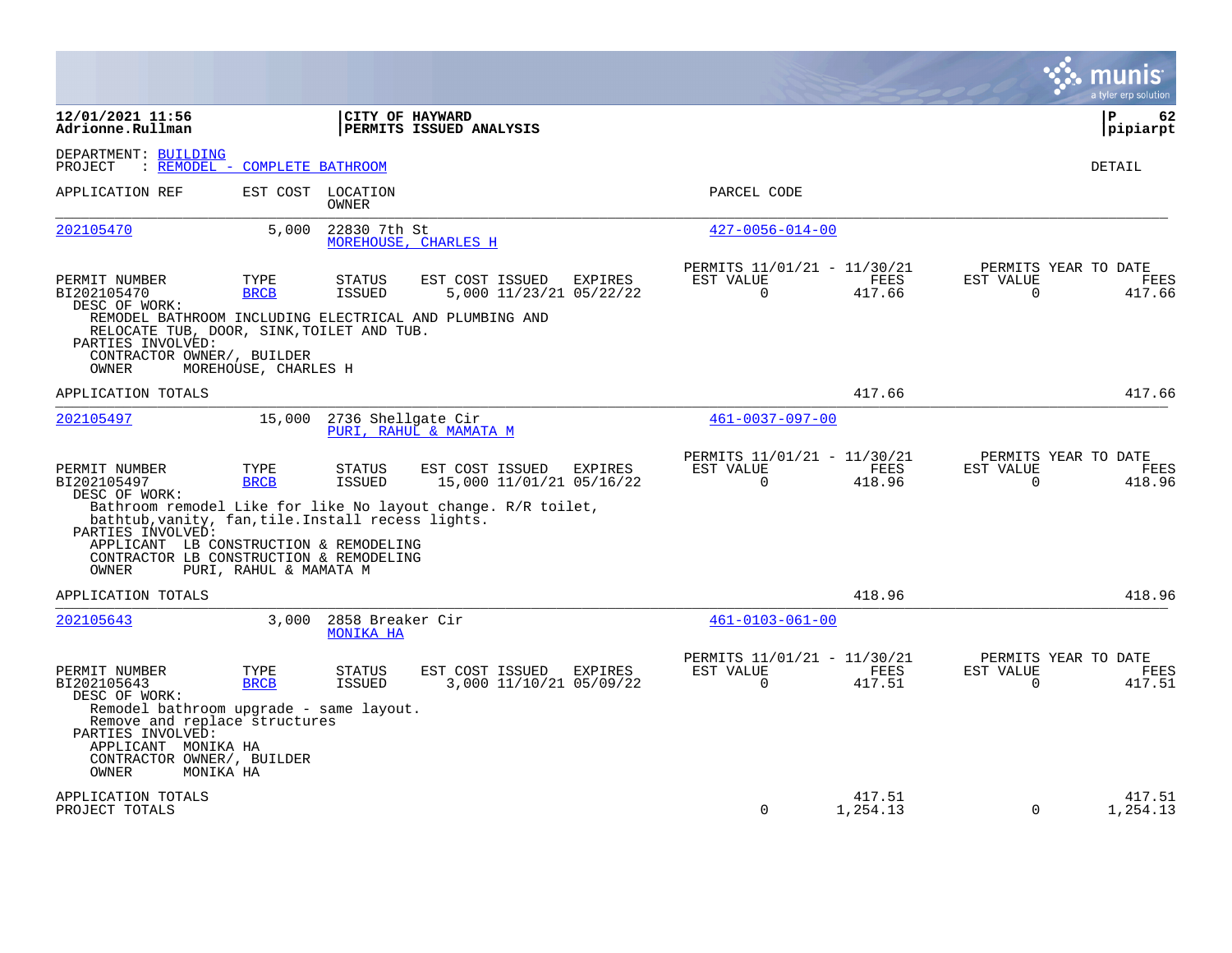|                                                                                                                                                  |                       |                                |                                                                                                                                                                         |                                                         |                         |                          | a tyler erp solution                            |
|--------------------------------------------------------------------------------------------------------------------------------------------------|-----------------------|--------------------------------|-------------------------------------------------------------------------------------------------------------------------------------------------------------------------|---------------------------------------------------------|-------------------------|--------------------------|-------------------------------------------------|
| 12/01/2021 11:56<br>Adrionne.Rullman                                                                                                             |                       |                                | CITY OF HAYWARD<br>PERMITS ISSUED ANALYSIS                                                                                                                              |                                                         |                         |                          | l P<br>63<br> pipiarpt                          |
| DEPARTMENT: BUILDING<br>PROJECT                                                                                                                  | : RESIDENTIAL REMODEL |                                |                                                                                                                                                                         |                                                         |                         |                          | <b>DETAIL</b>                                   |
| APPLICATION REF                                                                                                                                  | EST COST              | LOCATION<br>OWNER              |                                                                                                                                                                         | PARCEL CODE                                             |                         |                          |                                                 |
| 202103230                                                                                                                                        | 35,000                | 26649 Colette St               | CIENEGA, YANNET L & OUEZADA OMAR J ETAL                                                                                                                                 | $452 - 0036 - 069 - 00$                                 |                         |                          |                                                 |
| PERMIT NUMBER<br>BI202103230<br>DESC OF WORK:                                                                                                    | TYPE<br><b>BRES</b>   | <b>STATUS</b><br><b>ISSUED</b> | EST COST ISSUED<br>EXPIRES<br>35,000 11/29/21 05/28/22                                                                                                                  | PERMITS 11/01/21 - 11/30/21<br>EST VALUE<br>$\mathbf 0$ | FEES<br>1,979.98        | EST VALUE<br>$\mathbf 0$ | PERMITS YEAR TO DATE<br>FEES<br>1,979.98        |
| PARTIES INVOLVED:<br>APPLICANT YIP, KENNY<br>CONTRACTOR CHENGUAN CONSTRUCTION<br>OWNER                                                           |                       |                                | kitchen remodel, replace cabinets/countertops, new lighting &<br>elec work, replace windows, relocate furnace, enclose porch<br>CIENEGA, YANNET L & QUEZADA OMAR J ETAL |                                                         |                         |                          |                                                 |
| APPLICATION TOTALS                                                                                                                               |                       |                                |                                                                                                                                                                         |                                                         | 1,979.98                |                          | 1,979.98                                        |
| 202105042                                                                                                                                        | 40,000                |                                | 22218 Montgomery St<br>LIU, GEORGE & LYNDA V                                                                                                                            | $428 - 0036 - 095 - 00$                                 |                         |                          |                                                 |
| PERMIT NUMBER<br>BI202105042<br>DESC OF WORK:                                                                                                    | TYPE<br><b>BRES</b>   | <b>STATUS</b><br><b>ISSUED</b> | EST COST ISSUED<br>EXPIRES<br>40,000 11/16/21 05/15/22                                                                                                                  | PERMITS 11/01/21 - 11/30/21<br>EST VALUE<br>$\Omega$    | <b>FEES</b><br>1,956.07 | EST VALUE<br>$\Omega$    | PERMITS YEAR TO DATE<br><b>FEES</b><br>1,956.07 |
| PARTIES INVOLVED:<br>APPLICANT YIP, KENNY<br>CONTRACTOR OWNER/BUILDER<br>OWNER                                                                   | LIU, GEORGE & LYNDA V |                                | Kitchen remodel w/ demo of load bearing wall, elect. work,<br>convert nook to 1/2 bath, (N) furnace, replace all windows                                                |                                                         |                         |                          |                                                 |
| APPLICATION TOTALS                                                                                                                               |                       |                                |                                                                                                                                                                         |                                                         | 1,956.07                |                          | 1,956.07                                        |
| 202105494                                                                                                                                        | 10,750                | 24039 Park St 5                | SCHOFIELD, FAMILY LIMITED PARTNERSHIP                                                                                                                                   | $431 - 0056 - 045 - 00$                                 |                         |                          |                                                 |
| PERMIT NUMBER<br>BI202105494<br>DESC OF WORK:                                                                                                    | TYPE<br><b>BRES</b>   | <b>STATUS</b><br>COMPLT        | EST COST ISSUED<br><b>EXPIRES</b><br>10,750 11/04/21 05/30/22                                                                                                           | PERMITS 11/01/21 - 11/30/21<br>EST VALUE<br>$\Omega$    | <b>FEES</b><br>451.33   | EST VALUE<br>$\Omega$    | PERMITS YEAR TO DATE<br><b>FEES</b><br>451.33   |
| lights, electrical, relocate existing sub-panel<br>PARTIES INVOLVED:<br>APPLICANT DIRECT SALES FLOORS<br>CONTRACTOR DIRECT SALES FLOORS<br>OWNER |                       |                                | bathroom remodel, new tub/shower surround, plumbing, fan,<br>SCHOFIELD, FAMILY LIMITED PARTNERSHIP                                                                      |                                                         |                         |                          |                                                 |
| APPLICATION TOTALS<br>PROJECT TOTALS                                                                                                             |                       |                                |                                                                                                                                                                         | $\Omega$                                                | 451.33<br>4,387.38      | $\Omega$                 | 451.33<br>4,387.38                              |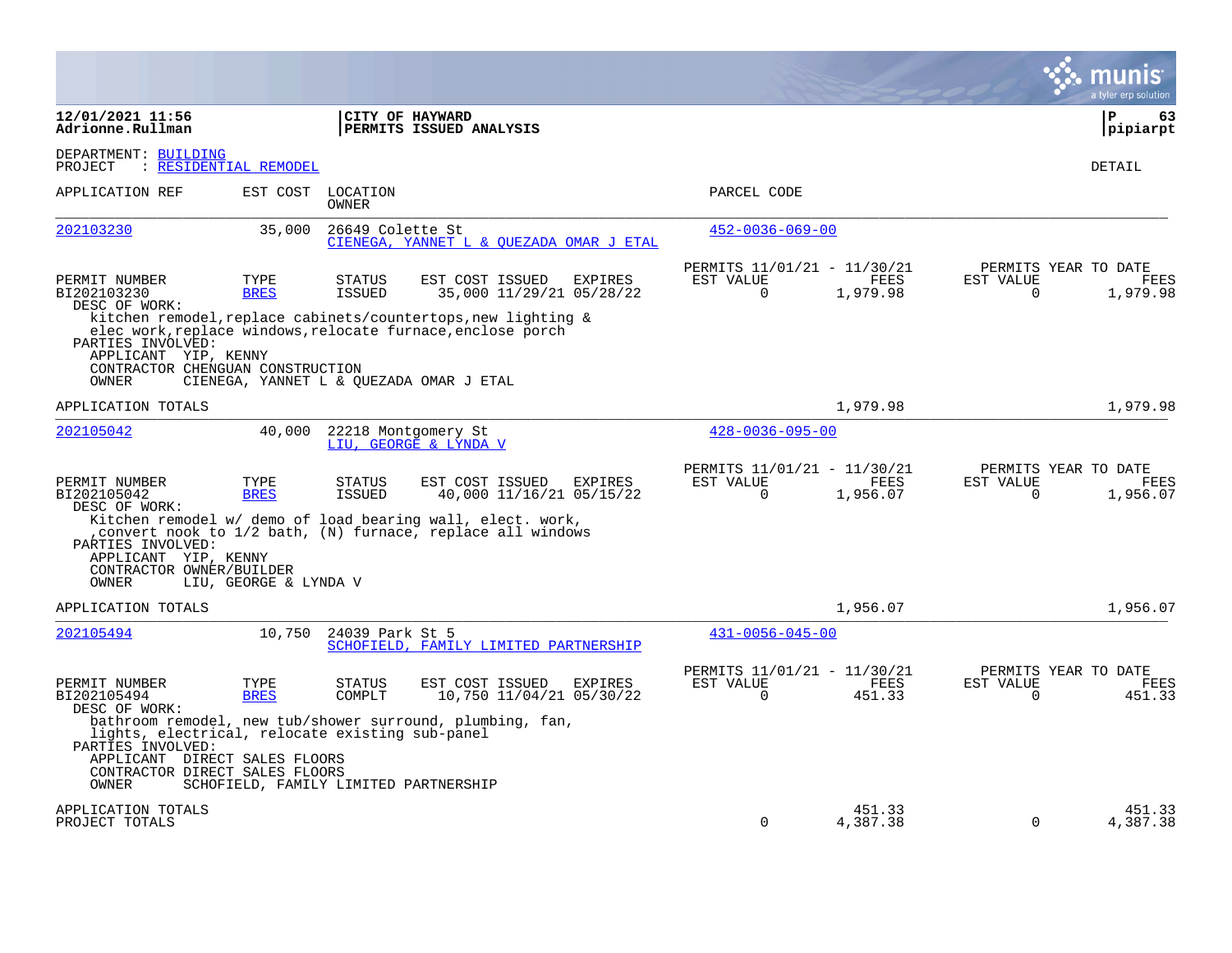|                                                                                                                                                                                    |                                       |                                       |                                                                                                                                                     |                |                                                         |             |                          | a tyler erp solution                |
|------------------------------------------------------------------------------------------------------------------------------------------------------------------------------------|---------------------------------------|---------------------------------------|-----------------------------------------------------------------------------------------------------------------------------------------------------|----------------|---------------------------------------------------------|-------------|--------------------------|-------------------------------------|
| 12/01/2021 11:56<br>Adrionne.Rullman                                                                                                                                               |                                       | CITY OF HAYWARD                       | PERMITS ISSUED ANALYSIS                                                                                                                             |                |                                                         |             |                          | P<br>64<br>pipiarpt                 |
| DEPARTMENT: BUILDING<br>: REVISION PERMIT<br>PROJECT                                                                                                                               |                                       |                                       |                                                                                                                                                     |                |                                                         |             |                          | <b>DETAIL</b>                       |
| APPLICATION REF                                                                                                                                                                    |                                       | EST COST LOCATION<br>OWNER            |                                                                                                                                                     |                | PARCEL CODE                                             |             |                          |                                     |
| 201908401                                                                                                                                                                          | $\Omega$                              | 25370 Parklane Dr<br>MERITAGE HOMES   |                                                                                                                                                     |                | $444 - 0060 - 990 - 120$                                |             |                          |                                     |
| PERMIT NUMBER<br>BI201908401<br>DESC OF WORK:<br>PARTIES INVOLVED:<br>APPLICANT MERITAGE HOMES<br>CONTRACTOR MERITAGE HOMES<br>OWNER                                               | TYPE<br><b>BREV</b><br>MERITAGE HOMES | STATUS<br>COMPLT                      | EST COST ISSUED<br>0 11/09/21<br>Tract 8345-Bld 21-New SFA Unit 100 Plan 4M, 4 Bd/3.5ba-<br>Revision to change to double master suite-per 201904906 | <b>EXPIRES</b> | PERMITS 11/01/21 - 11/30/21<br>EST VALUE<br>$\mathbf 0$ | FEES<br>.00 | EST VALUE<br>$\mathbf 0$ | PERMITS YEAR TO DATE<br>FEES<br>.00 |
| APPLICATION TOTALS                                                                                                                                                                 |                                       |                                       |                                                                                                                                                     |                |                                                         | .00         |                          | .00                                 |
| 201908402                                                                                                                                                                          | $\Omega$                              | 25400 Parklane Dr<br>MERITAGE HOMES   |                                                                                                                                                     |                | $444 - 0060 - 990 - 123$                                |             |                          |                                     |
| PERMIT NUMBER<br>BI201908402<br>DESC OF WORK:<br>Tract 8345-Bld 21-New SFA Unit 103 Plan 2R,<br>PARTIES INVOLVED:<br>APPLICANT MERITAGE HOMES<br>CONTRACTOR MERITAGE HOMES         | TYPE<br><b>BREV</b>                   | <b>STATUS</b><br>COMPLT               | EST COST ISSUED<br>0 11/09/21<br>Revision to change to double master suite-per REV 201904906                                                        | <b>EXPIRES</b> | PERMITS 11/01/21 - 11/30/21<br>EST VALUE<br>$\Omega$    | FEES<br>.00 | EST VALUE<br>$\Omega$    | PERMITS YEAR TO DATE<br>FEES<br>.00 |
| OWNER<br>APPLICATION TOTALS                                                                                                                                                        | MERITAGE HOMES                        |                                       |                                                                                                                                                     |                |                                                         | .00         |                          | .00                                 |
| 201908403                                                                                                                                                                          |                                       | 0 25429 Parklane Dr<br>MERITAGE HOMES |                                                                                                                                                     |                | $444 - 0060 - 990 - 162$                                |             |                          |                                     |
| PERMIT NUMBER<br>BI201908403<br>DESC OF WORK:<br>Tract 8345-Bld 27-New SFA Unit 136 Plan 2,<br>PARTIES INVOLVED:<br>APPLICANT MERITAGE HOMES<br>CONTRACTOR MERITAGE HOMES<br>OWNER | TYPE<br><b>BREV</b><br>MERITAGE HOMES | <b>STATUS</b><br>COMPLT               | EST COST ISSUED<br>0 11/09/21<br>Revision to change to double master suite-per REV 201904906                                                        | EXPIRES        | PERMITS 11/01/21 - 11/30/21<br>EST VALUE<br>$\Omega$    | FEES<br>.00 | EST VALUE<br>$\Omega$    | PERMITS YEAR TO DATE<br>FEES<br>.00 |
| APPLICATION TOTALS                                                                                                                                                                 |                                       |                                       |                                                                                                                                                     |                |                                                         | .00         |                          | .00                                 |
| 201908404                                                                                                                                                                          | $\Omega$                              | 25449 Parklane Dr<br>MERITAGE HOMES   |                                                                                                                                                     |                | 444-0060-990-166                                        |             |                          |                                     |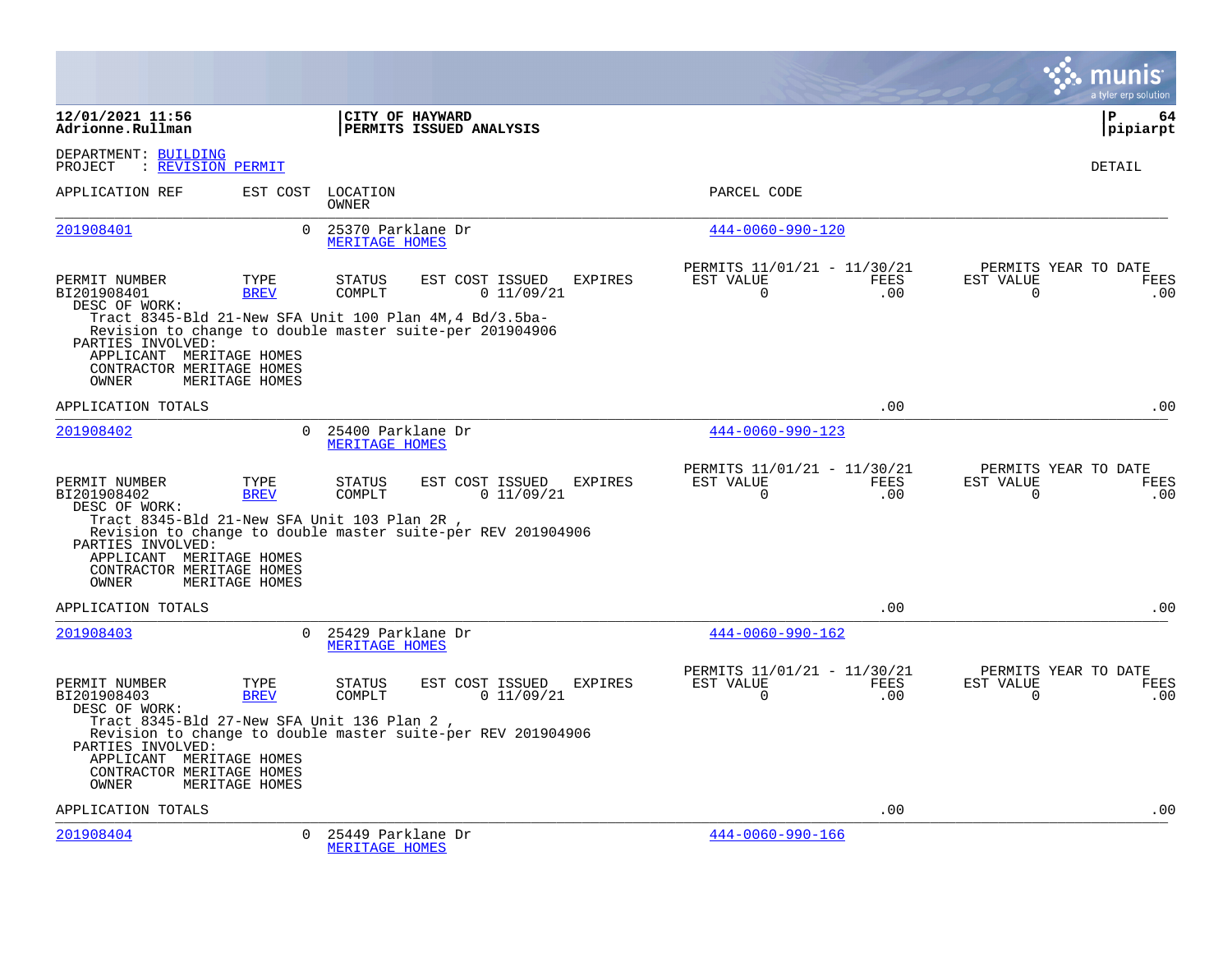|                                                                                                                                                                                                                              |                                             |                         |                                                                                               |                |                                                         |                  |                          | munis<br>a tyler erp solution            |
|------------------------------------------------------------------------------------------------------------------------------------------------------------------------------------------------------------------------------|---------------------------------------------|-------------------------|-----------------------------------------------------------------------------------------------|----------------|---------------------------------------------------------|------------------|--------------------------|------------------------------------------|
| 12/01/2021 11:56<br>Adrionne.Rullman                                                                                                                                                                                         |                                             |                         | CITY OF HAYWARD<br>PERMITS ISSUED ANALYSIS                                                    |                |                                                         |                  |                          | $\mathbf{P}$<br>65<br>pipiarpt           |
| PERMIT NUMBER                                                                                                                                                                                                                | TYPE                                        | <b>STATUS</b>           | EST COST ISSUED                                                                               | <b>EXPIRES</b> | PERMITS 11/01/21 - 11/30/21<br>EST VALUE                | FEES             | EST VALUE                | PERMITS YEAR TO DATE<br><b>FEES</b>      |
| DEPARTMENT: BUILDING<br>: REVISION PERMIT<br>PROJECT                                                                                                                                                                         |                                             |                         |                                                                                               |                |                                                         |                  |                          | <b>DETAIL</b>                            |
| APPLICATION REF                                                                                                                                                                                                              | EST COST                                    | LOCATION                |                                                                                               |                | PARCEL CODE                                             |                  |                          |                                          |
| BI201908404<br>DESC OF WORK:<br>Tract 8345-Bld 27-New SFA Unit 140 Plan 4R,<br>PARTIES INVOLVED:<br>APPLICANT MERITAGE HOMES<br>CONTRACTOR MERITAGE HOMES<br><b>OWNER</b>                                                    | <b>BREV</b><br>MERITAGE HOMES               | OWNER<br>COMPLT         | 0 11/01/21<br>Revision to change to double master suite-per REV 201904906                     |                | $\mathsf 0$                                             | .00              | $\mathbf 0$              | .00                                      |
| APPLICATION TOTALS                                                                                                                                                                                                           |                                             |                         |                                                                                               |                |                                                         | .00              |                          | .00                                      |
| 202103569                                                                                                                                                                                                                    | $\Omega$                                    |                         | 411 Industrial Pkwy<br>MACDONALD & SOMMER P                                                   |                | $078G - 2651 - 011 - 00$                                |                  |                          |                                          |
| PERMIT NUMBER<br>BI202103569<br>DESC OF WORK:<br>Mission Village- Tract 8304-Truss calculations<br>Refer to 202102736/2739/2738<br>PARTIES INVOLVED:<br>APPLICANT TAPPIN, ALEC<br>CONTRACTOR KB HOMES SOUTH BAY INC<br>OWNER | TYPE<br><b>BREV</b><br>MACDONALD & SOMMER P | <b>STATUS</b><br>COMPLT | EST COST ISSUED<br>0 11/19/21                                                                 | <b>EXPIRES</b> | PERMITS 11/01/21 - 11/30/21<br>EST VALUE<br>$\mathbf 0$ | FEES<br>501.02   | EST VALUE<br>$\Omega$    | PERMITS YEAR TO DATE<br>FEES<br>501.02   |
| APPLICATION TOTALS                                                                                                                                                                                                           |                                             |                         |                                                                                               |                |                                                         | 501.02           |                          | 501.02                                   |
| 202103647                                                                                                                                                                                                                    | $\Omega$                                    | 1368 A St               | CLM A ST PROPERTIES                                                                           |                | $415 - 0230 - 050 - 02$                                 |                  |                          |                                          |
| PERMIT NUMBER<br>BI202103647<br>DESC OF WORK:                                                                                                                                                                                | TYPE<br><b>BREV</b>                         | STATUS<br>COMPLT        | EST COST ISSUED<br>0 11/08/21<br>revision to 202100189 for structural work of a dental office | EXPIRES        | PERMITS 11/01/21 - 11/30/21<br>EST VALUE<br>$\mathbf 0$ | FEES<br>1,043.70 | EST VALUE<br>$\mathbf 0$ | PERMITS YEAR TO DATE<br>FEES<br>1,043.70 |
| PARTIES INVOLVED:<br>APPLICANT PATANKAR, DEEPAK<br>CONTRACTOR CAL BUILDERS<br>OWNER                                                                                                                                          | CLM A ST PROPERTIES                         |                         |                                                                                               |                |                                                         |                  |                          |                                          |
| APPLICATION TOTALS                                                                                                                                                                                                           |                                             |                         |                                                                                               |                |                                                         | 1,043.70         |                          | 1,043.70                                 |
| 202103750                                                                                                                                                                                                                    | $\Omega$                                    | DP VENTURES LLC         | 22301 Foothill Blvd                                                                           |                | $428 - 0026 - 004 - 00$                                 |                  |                          |                                          |
| PERMIT NUMBER<br>BI202103750<br>DESC OF WORK:                                                                                                                                                                                | TYPE<br><b>BREV</b>                         | STATUS<br>COMPLT        | EST COST ISSUED<br>0 11/01/21                                                                 | <b>EXPIRES</b> | PERMITS 11/01/21 - 11/30/21<br>EST VALUE<br>$\Omega$    | FEES<br>553.34   | EST VALUE<br>$\Omega$    | PERMITS YEAR TO DATE<br>FEES<br>553.34   |

 $\bullet$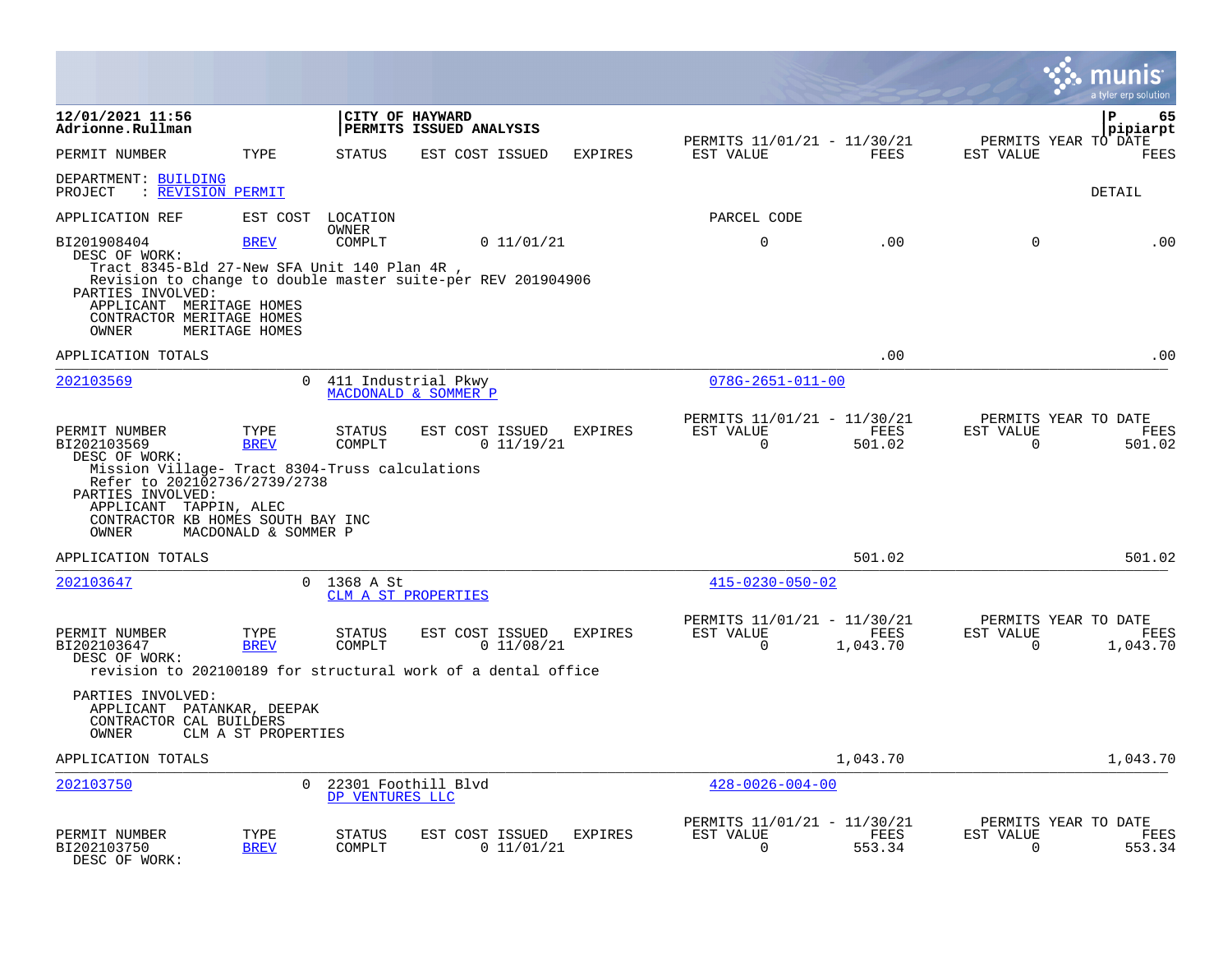|                                                                                                                                                                        |                                                  |                                |                                                                                                                 |                                                         |                  | a tyler erp solution                                                 |
|------------------------------------------------------------------------------------------------------------------------------------------------------------------------|--------------------------------------------------|--------------------------------|-----------------------------------------------------------------------------------------------------------------|---------------------------------------------------------|------------------|----------------------------------------------------------------------|
| 12/01/2021 11:56<br>Adrionne.Rullman<br>stairs & balcony, joist                                                                                                        |                                                  |                                | CITY OF HAYWARD<br>PERMITS ISSUED ANALYSIS<br>Misc Revision/deferred submittal -Refer to 201804160              |                                                         |                  | P<br>66<br> pipiarpt                                                 |
| DEPARTMENT: BUILDING<br>: REVISION PERMIT<br>PROJECT                                                                                                                   |                                                  |                                |                                                                                                                 |                                                         |                  | DETAIL                                                               |
| APPLICATION REF<br>PARTIES INVOLVED:<br>APPLICANT WRIGHT, LISA<br>CONTRACTOR DEACON CONSTRUCTION<br>OWNER                                                              | EST COST<br>DP VENTURES LLC                      | LOCATION<br>OWNER              |                                                                                                                 | PARCEL CODE                                             |                  |                                                                      |
| APPLICATION TOTALS                                                                                                                                                     |                                                  |                                |                                                                                                                 |                                                         | 553.34           | 553.34                                                               |
| 202104144                                                                                                                                                              | $\Omega$                                         | 26905 Mission Blvd             | EP&G, PROPERTIES NO 6 LLC                                                                                       | $452 - 0056 - 016 - 00$                                 |                  |                                                                      |
| PERMIT NUMBER<br>BI202104144<br>DESC OF WORK:<br>Coiling Door and Metal canopies<br>PARTIES INVOLVED:<br>APPLICANT FOX, GERI<br>CONTRACTOR BARKER CONTRACTING<br>OWNER | TYPE<br><b>BREV</b><br>EP&G, PROPERTIES NO 6 LLC | <b>STATUS</b><br>COMPLT        | EST COST ISSUED<br><b>EXPIRES</b><br>0 11/18/21<br>Deferred Review for related TI Permit #202101410 - overhead  | PERMITS 11/01/21 - 11/30/21<br>EST VALUE<br>$\mathbf 0$ | FEES<br>2,017.34 | PERMITS YEAR TO DATE<br>EST VALUE<br>FEES<br>$\mathbf 0$<br>2,017.34 |
| APPLICATION TOTALS                                                                                                                                                     |                                                  |                                |                                                                                                                 |                                                         | 2,017.34         | 2,017.34                                                             |
| 202104927                                                                                                                                                              | $\Omega$                                         | 26243 Research Rd              | PSB NORTHERN CA INDUSTRIAL, PORTFOLIO                                                                           | $461 - 0085 - 038 - 00$                                 |                  |                                                                      |
| PERMIT NUMBER<br>BI202104927<br>DESC OF WORK:<br>MEP and struc. improvements<br>PARTIES INVOLVED:<br>APPLICANT FELS, COURTNEY<br>CONTRACTOR DEB CONSTRUCTION LLC       | TYPE<br><b>BREV</b>                              | <b>STATUS</b><br><b>ISSUED</b> | EST COST ISSUED<br><b>EXPIRES</b><br>0 11/18/21<br>revision to 202100409 for alteration to sheel, included arch | PERMITS 11/01/21 - 11/30/21<br>EST VALUE<br>0           | FEES<br>914.34   | PERMITS YEAR TO DATE<br>EST VALUE<br>FEES<br>914.34<br>0             |
| OWNER                                                                                                                                                                  | PSB NORTHERN CA INDUSTRIAL, PORTFOLIO            |                                |                                                                                                                 |                                                         |                  |                                                                      |
| APPLICATION TOTALS                                                                                                                                                     |                                                  |                                |                                                                                                                 |                                                         | 914.34           | 914.34                                                               |
| 202105304                                                                                                                                                              | $\Omega$                                         | 745 Cinnamon Ct                | GALICIA, ROLANDO M & CONSUELO P                                                                                 | $465 - 0015 - 028 - 00$                                 |                  |                                                                      |
| PERMIT NUMBER<br>BI202105304<br>DESC OF WORK:<br>revision to 202104837 to update PV breaker to 40 A                                                                    | TYPE<br><b>BREV</b>                              | <b>STATUS</b><br>COMPLT        | EST COST ISSUED<br>EXPIRES<br>0 11/09/21                                                                        | PERMITS 11/01/21 - 11/30/21<br>EST VALUE<br>$\mathbf 0$ | FEES<br>179.34   | PERMITS YEAR TO DATE<br>EST VALUE<br>FEES<br>179.34<br>$\mathbf 0$   |
| PARTIES INVOLVED:<br>APPLICANT SUNRUN                                                                                                                                  |                                                  |                                |                                                                                                                 |                                                         |                  |                                                                      |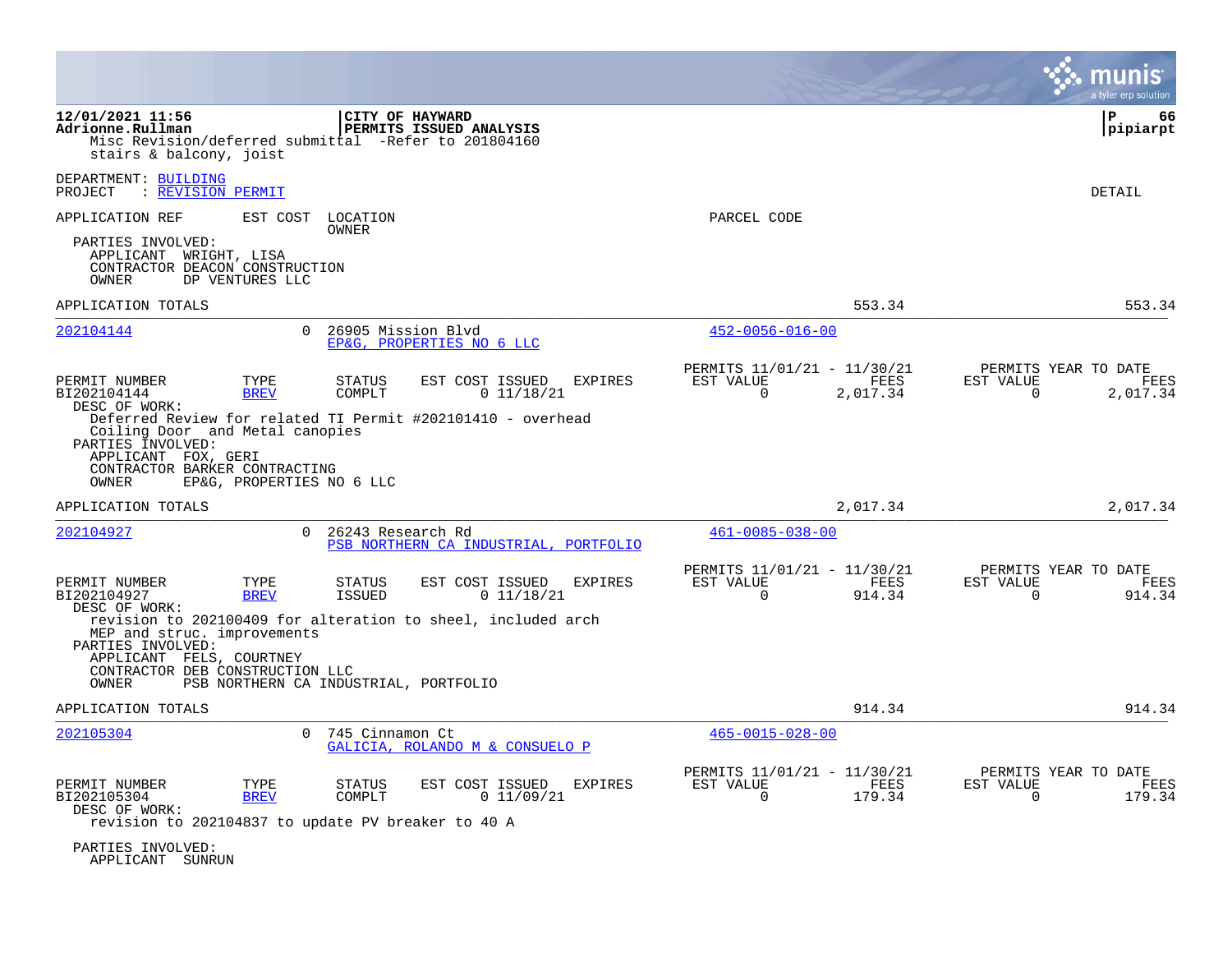|                                                                                                                                                                   |                                                                                                                                      |                                                                           | munis<br>a tyler erp solution                                   |
|-------------------------------------------------------------------------------------------------------------------------------------------------------------------|--------------------------------------------------------------------------------------------------------------------------------------|---------------------------------------------------------------------------|-----------------------------------------------------------------|
| 12/01/2021 11:56<br>Adrionne.Rullman                                                                                                                              | <b>CITY OF HAYWARD</b><br>PERMITS ISSUED ANALYSIS                                                                                    |                                                                           | l P<br>67<br> pipiarpt                                          |
| DEPARTMENT: BUILDING<br>PROJECT<br>: REVISION PERMIT                                                                                                              |                                                                                                                                      |                                                                           | DETAIL                                                          |
| EST COST<br>APPLICATION REF                                                                                                                                       | LOCATION<br>OWNER                                                                                                                    | PARCEL CODE                                                               |                                                                 |
| CONTRACTOR SUNRUN<br>OWNER                                                                                                                                        | GALICIA, ROLANDO M & CONSUELO P                                                                                                      |                                                                           |                                                                 |
| APPLICATION TOTALS                                                                                                                                                |                                                                                                                                      | 179.34                                                                    | 179.34                                                          |
| 202105343                                                                                                                                                         | 25800 Clawiter Rd<br>$\Omega$<br>CLAWITER INNOVATION LCC                                                                             | $439 - 0080 - 003 - 07$                                                   |                                                                 |
| PERMIT NUMBER<br>TYPE<br>BI202105343<br><b>BREV</b><br>DESC OF WORK:<br>Glazing shop drawings -refer to 202001044                                                 | <b>STATUS</b><br>EST COST ISSUED<br><b>EXPIRES</b><br>0 11/09/21<br>COMPLT                                                           | PERMITS 11/01/21 - 11/30/21<br>EST VALUE<br>FEES<br>$\Omega$<br>343.50    | PERMITS YEAR TO DATE<br>EST VALUE<br>FEES<br>$\Omega$<br>343.50 |
| PARTIES INVOLVED:<br>APPLICANT ANDERSON, CARLA<br>CONTRACTOR HITT CONTRACTING, INC<br>OWNER<br>CLAWITER INNOVATION LCC                                            |                                                                                                                                      |                                                                           |                                                                 |
| APPLICATION TOTALS                                                                                                                                                |                                                                                                                                      | 343.50                                                                    | 343.50                                                          |
| 202105554                                                                                                                                                         | 0<br>25076 Calaroga Ave<br>JOHNSON, DEETTA V TR                                                                                      | $442 - 0060 - 189 - 00$                                                   |                                                                 |
| PERMIT NUMBER<br>TYPE<br>BI202105554<br><b>BREV</b><br>DESC OF WORK:<br>125 A sub panel                                                                           | EST COST ISSUED<br>EXPIRES<br>STATUS<br><b>ISSUED</b><br>0 11/01/21<br>revision to 202103620 to add additional PV module and         | PERMITS 11/01/21 - 11/30/21<br>FEES<br>EST VALUE<br>$\mathbf 0$<br>179.34 | PERMITS YEAR TO DATE<br>EST VALUE<br>FEES<br>$\Omega$<br>179.34 |
| PARTIES INVOLVED:<br>APPLICANT SUNRUN<br>CONTRACTOR SUNRUN<br>OWNER<br>JOHNSON, DEETTA V TR                                                                       |                                                                                                                                      |                                                                           |                                                                 |
| APPLICATION TOTALS                                                                                                                                                |                                                                                                                                      | 179.34                                                                    | 179.34                                                          |
| 202105573                                                                                                                                                         | 0<br>308 Arrowhead Way<br>SINGH, VIKRAM J                                                                                            | $078G - 2652 - 038 - 00$                                                  |                                                                 |
| TYPE<br>PERMIT NUMBER<br>BI202105573<br><b>BREV</b><br>DESC OF WORK:                                                                                              | EST COST ISSUED<br><b>STATUS</b><br>EXPIRES<br><b>ISSUED</b><br>0 11/01/21<br>revision to 202105573 for BOS location change roof top | PERMITS 11/01/21 - 11/30/21<br>EST VALUE<br>FEES<br>$\Omega$<br>179.34    | PERMITS YEAR TO DATE<br>EST VALUE<br>FEES<br>$\Omega$<br>179.34 |
| layout change & AC disconnect<br>PARTIES INVOLVED:<br>APPLICANT TESLA ENERGY OPERATIONS INC<br>CONTRACTOR TESLA ENERGY OPERATIONS INC<br>OWNER<br>SINGH, VIKRAM J |                                                                                                                                      |                                                                           |                                                                 |
| APPLICATION TOTALS                                                                                                                                                |                                                                                                                                      | 179.34                                                                    | 179.34                                                          |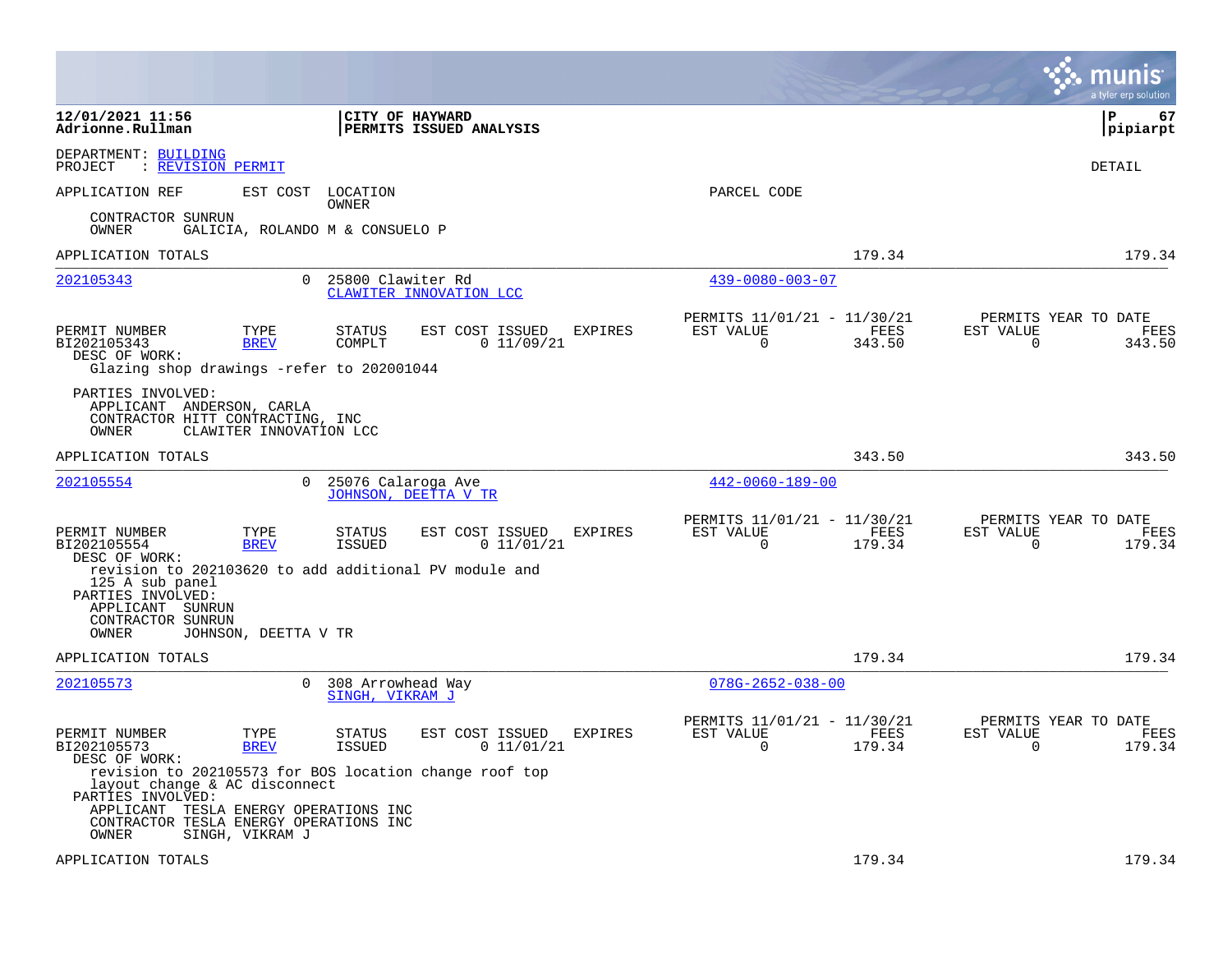|                                                                                                                                 |                     |                                               |                                                                                         |                |                                                         |                       |                       | a tyler erp solution                   |
|---------------------------------------------------------------------------------------------------------------------------------|---------------------|-----------------------------------------------|-----------------------------------------------------------------------------------------|----------------|---------------------------------------------------------|-----------------------|-----------------------|----------------------------------------|
| 12/01/2021 11:56<br>Adrionne.Rullman                                                                                            |                     | CITY OF HAYWARD                               | <b>PERMITS ISSUED ANALYSIS</b>                                                          |                |                                                         |                       |                       | l P<br>68<br> pipiarpt                 |
| DEPARTMENT: BUILDING<br>: REVISION PERMIT<br>PROJECT                                                                            |                     |                                               |                                                                                         |                |                                                         |                       |                       | <b>DETAIL</b>                          |
| APPLICATION REF                                                                                                                 | EST COST            | LOCATION<br>OWNER                             |                                                                                         |                | PARCEL CODE                                             |                       |                       |                                        |
| 202105574                                                                                                                       | $\Omega$            | 1991 Tulip Ave<br>THOMAS SNYCZEK              |                                                                                         |                | $463 - 0002 - 058 - 00$                                 |                       |                       |                                        |
| PERMIT NUMBER<br>BI202105574<br>DESC OF WORK:<br>revision to 202100948 to increase system 6.12kw                                | TYPE<br><b>BREV</b> | <b>STATUS</b><br>ISSUED                       | EST COST ISSUED<br>0 11/09/21                                                           | <b>EXPIRES</b> | PERMITS 11/01/21 - 11/30/21<br>EST VALUE<br>$\mathbf 0$ | FEES<br>179.34        | EST VALUE<br>$\Omega$ | PERMITS YEAR TO DATE<br>FEES<br>179.34 |
| PARTIES INVOLVED:<br>APPLICANT TESLA ENERGY OPERATIONS INC<br>CONTRACTOR TESLA ENERGY OPERATIONS INC<br>OWNER                   | THOMAS SNYCZEK      |                                               |                                                                                         |                |                                                         |                       |                       |                                        |
| APPLICATION TOTALS                                                                                                              |                     |                                               |                                                                                         |                |                                                         | 179.34                |                       | 179.34                                 |
| 202105594                                                                                                                       | $\Omega$            | 79 Adair Ct                                   | PADDA JAGDEEP S & NAVPREET K                                                            |                | $085A - 6434 - 990 - 35$                                |                       |                       |                                        |
| PERMIT NUMBER<br>BI202105594<br>DESC OF WORK:<br>breaker detail, added combiner, PV breaker, AC disco<br>PARTIES INVOLVED:      | TYPE<br><b>BREV</b> | STATUS<br>COMPLT                              | EST COST ISSUED<br>0 11/01/21<br>revision to 202103011 to revise layout, update MSP and | <b>EXPIRES</b> | PERMITS 11/01/21 - 11/30/21<br>EST VALUE<br>$\Omega$    | <b>FEES</b><br>179.34 | EST VALUE<br>$\Omega$ | PERMITS YEAR TO DATE<br>FEES<br>179.34 |
| APPLICANT TITAN SOLAR POWER CA<br>CONTRACTOR TITAN SOLAR POWER CA<br>OWNER                                                      |                     | PADDA JAGDEEP S & NAVPREET K                  |                                                                                         |                |                                                         |                       |                       |                                        |
| APPLICATION TOTALS                                                                                                              |                     |                                               |                                                                                         |                |                                                         | 179.34                |                       | 179.34                                 |
| 202105601                                                                                                                       | $\Omega$            | 31131 Brae Burn Ave<br><b>BLASI, RANDHEER</b> |                                                                                         |                | $078G - 2730 - 016 - 00$                                |                       |                       |                                        |
| PERMIT NUMBER<br>BI202105601<br>DESC OF WORK:                                                                                   | TYPE<br><b>BREV</b> | <b>STATUS</b><br>ISSUED                       | EST COST ISSUED<br>0 11/01/21                                                           | <b>EXPIRES</b> | PERMITS 11/01/21 - 11/30/21<br>EST VALUE<br>$\Omega$    | FEES<br>179.34        | EST VALUE<br>$\Omega$ | PERMITS YEAR TO DATE<br>FEES<br>179.34 |
| switcehd to 125Amp<br>PARTIES INVOLVED:<br>APPLICANT VIVINT SOLAR DEVELOPE LLC<br>CONTRACTOR VIVINT SOLAR DEVELOPE LLC<br>OWNER | BLASI, RANDHEER     |                                               | revision to 202100963 for array layout change and main panel                            |                |                                                         |                       |                       |                                        |
| APPLICATION TOTALS                                                                                                              |                     |                                               |                                                                                         |                |                                                         | 179.34                |                       | 179.34                                 |
| 202105603                                                                                                                       | $\Omega$            | 26997 Hemmingway Ct                           | HARRIS, ALLAN M & ANDREA F TRS                                                          |                | $081D - 2086 - 015 - 00$                                |                       |                       |                                        |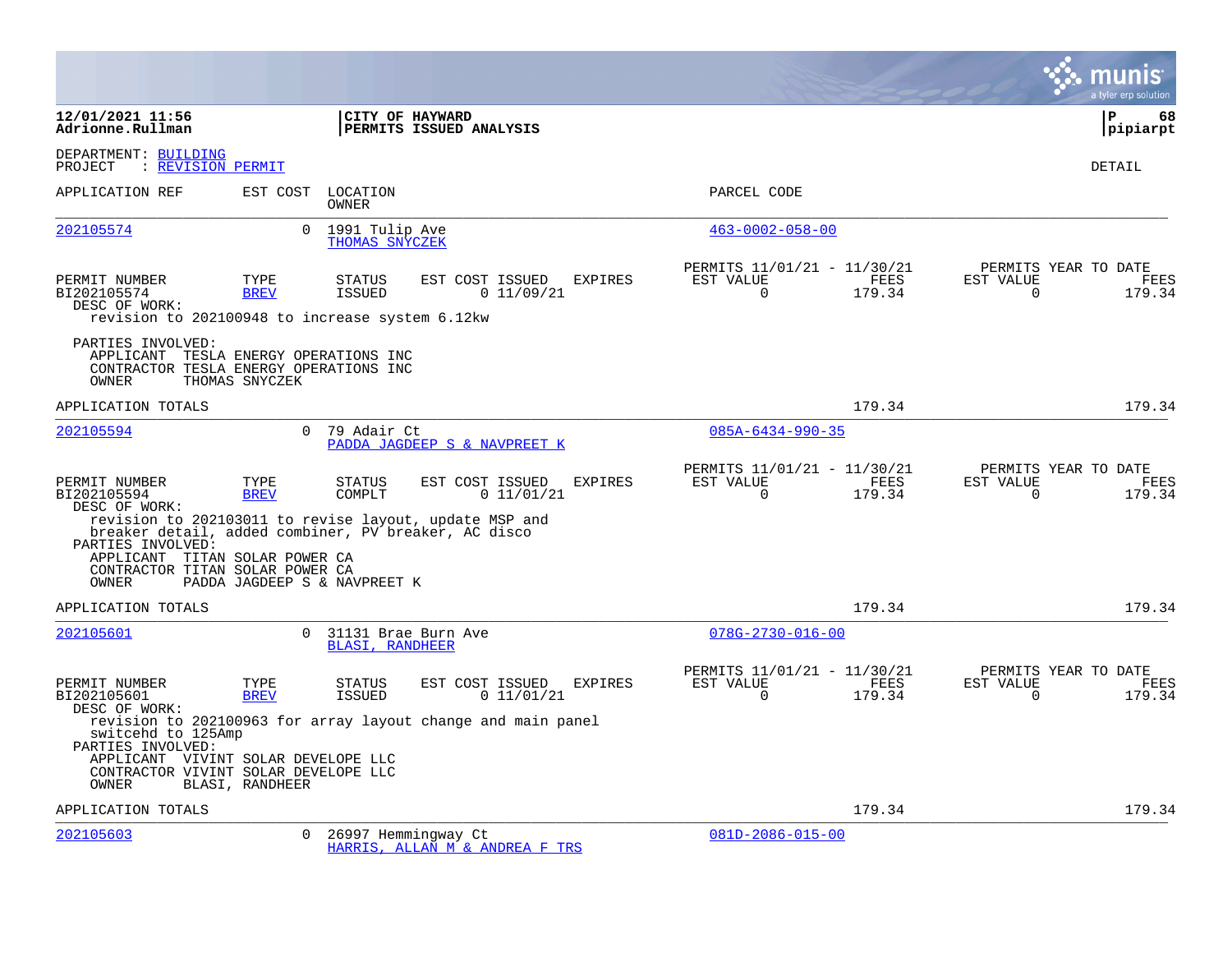|                                                                                                           |                     |                                       |                                                                                            |         |                                                         |                |                                               | a tyler erp solutior |
|-----------------------------------------------------------------------------------------------------------|---------------------|---------------------------------------|--------------------------------------------------------------------------------------------|---------|---------------------------------------------------------|----------------|-----------------------------------------------|----------------------|
| 12/01/2021 11:56<br>Adrionne.Rullman                                                                      |                     | CITY OF HAYWARD                       | PERMITS ISSUED ANALYSIS                                                                    |         |                                                         |                |                                               | P<br>69<br>pipiarpt  |
| PERMIT NUMBER                                                                                             | TYPE                | STATUS                                | EST COST ISSUED                                                                            | EXPIRES | PERMITS 11/01/21 - 11/30/21<br>EST VALUE                | FEES           | PERMITS YEAR TO DATE<br>EST VALUE             | FEES                 |
| DEPARTMENT: BUILDING<br>PROJECT<br>: REVISION PERMIT                                                      |                     |                                       |                                                                                            |         |                                                         |                |                                               | DETAIL               |
| APPLICATION REF                                                                                           | EST COST            | LOCATION                              |                                                                                            |         | PARCEL CODE                                             |                |                                               |                      |
| BI202105603<br>DESC OF WORK:<br>revision to 202103555 for layout change                                   | <b>BREV</b>         | OWNER<br>COMPLT                       | 0 11/09/21                                                                                 |         | $\mathbf 0$                                             | 179.34         | $\mathbf 0$                                   | 179.34               |
| PARTIES INVOLVED:<br>APPLICANT VIVINT SOLAR DEVELOPE LLC<br>CONTRACTOR VIVINT SOLAR DEVELOPE LLC<br>OWNER |                     | HARRIS, ALLAN M & ANDREA F TRS        |                                                                                            |         |                                                         |                |                                               |                      |
| APPLICATION TOTALS                                                                                        |                     |                                       |                                                                                            |         |                                                         | 179.34         |                                               | 179.34               |
| 202105604                                                                                                 | $\Omega$            | 22825 Inyo St<br>RAMOS, GONZALO       |                                                                                            |         | $431 - 0088 - 050 - 01$                                 |                |                                               |                      |
| PERMIT NUMBER<br>BI202105604<br>DESC OF WORK:<br>relocated                                                | TYPE<br><b>BREV</b> | STATUS<br><b>ISSUED</b>               | EST COST ISSUED<br>0 11/09/21<br>revision to 202102767 for layout change, inverter & disco | EXPIRES | PERMITS 11/01/21 - 11/30/21<br>EST VALUE<br>$\Omega$    | FEES<br>179.34 | PERMITS YEAR TO DATE<br>EST VALUE<br>$\Omega$ | FEES<br>179.34       |
| PARTIES INVOLVED:<br>APPLICANT VIVINT SOLAR DEVELOPE LLC<br>CONTRACTOR VIVINT SOLAR DEVELOPE LLC<br>OWNER | RAMOS, GONZALO      |                                       |                                                                                            |         |                                                         |                |                                               |                      |
| APPLICATION TOTALS                                                                                        |                     |                                       |                                                                                            |         |                                                         | 179.34         |                                               | 179.34               |
| 202105625                                                                                                 |                     | 25843 Madeline Ln<br>AQUINO, BARAQUEL |                                                                                            |         | $441 - 0035 - 034 - 00$                                 |                |                                               |                      |
| PERMIT NUMBER<br>BI202105625<br>DESC OF WORK:<br>revision to 202104829 decrerase kw size to 7.35kw        | TYPE<br><b>BREV</b> | STATUS<br>COMPLT                      | EST COST ISSUED<br>0 11/01/21                                                              | EXPIRES | PERMITS 11/01/21 - 11/30/21<br>EST VALUE<br>$\Omega$    | FEES<br>179.34 | PERMITS YEAR TO DATE<br>EST VALUE<br>$\Omega$ | FEES<br>179.34       |
| PARTIES INVOLVED:<br>APPLICANT FREEDOM FOREVER LLC<br>CONTRACTOR FREEDOM FOREVER LLC<br>OWNER             | AQUINO, BARAQUEL    |                                       |                                                                                            |         |                                                         |                |                                               |                      |
| APPLICATION TOTALS                                                                                        |                     |                                       |                                                                                            |         |                                                         | 179.34         |                                               | 179.34               |
| 202105631                                                                                                 | $\Omega$            | 2733 Ocala St                         | MAHARAJ, ARVIND N & SASHI L                                                                |         | $456 - 0023 - 148 - 00$                                 |                |                                               |                      |
| PERMIT NUMBER<br>BI202105631<br>DESC OF WORK:                                                             | TYPE<br><b>BREV</b> | STATUS<br>COMPLT                      | EST COST ISSUED<br>0 11/15/21                                                              | EXPIRES | PERMITS 11/01/21 - 11/30/21<br>EST VALUE<br>$\mathbf 0$ | FEES<br>179.34 | PERMITS YEAR TO DATE<br>EST VALUE<br>$\Omega$ | FEES<br>179.34       |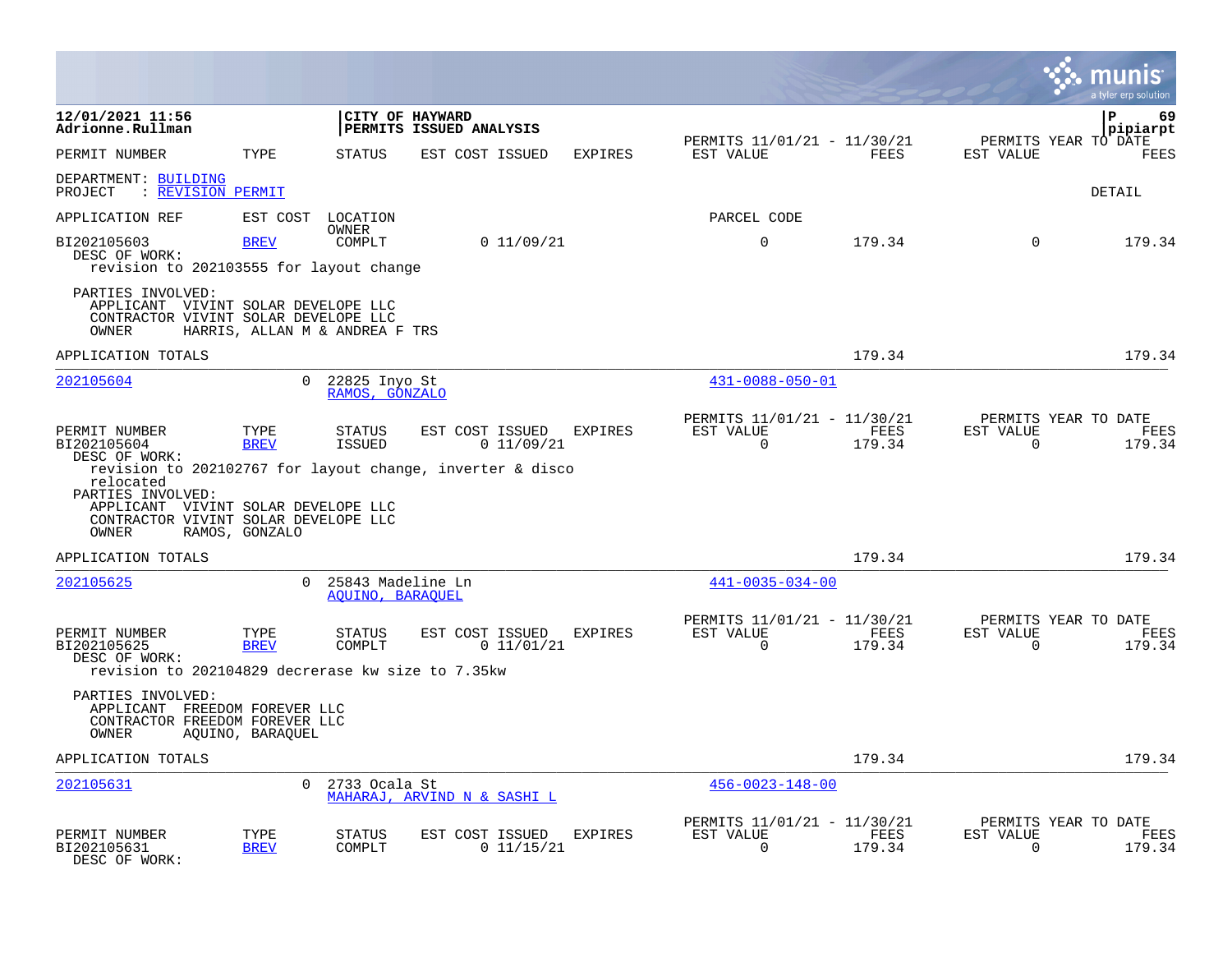|                                                                                                               |                                                       |                                 |                                                             |         |                                                      |                |                       | a tyler erp solution                   |
|---------------------------------------------------------------------------------------------------------------|-------------------------------------------------------|---------------------------------|-------------------------------------------------------------|---------|------------------------------------------------------|----------------|-----------------------|----------------------------------------|
| 12/01/2021 11:56<br>Adrionne.Rullman<br>revision to 202104705 for revised location of MSP and<br>combiner box |                                                       |                                 | CITY OF HAYWARD<br>PERMITS ISSUED ANALYSIS                  |         |                                                      |                |                       | P<br>70<br> pipiarpt                   |
| DEPARTMENT: BUILDING<br>PROJECT<br>: REVISION PERMIT                                                          |                                                       |                                 |                                                             |         |                                                      |                |                       | DETAIL                                 |
| APPLICATION REF                                                                                               |                                                       | EST COST LOCATION<br>OWNER      |                                                             |         | PARCEL CODE                                          |                |                       |                                        |
| PARTIES INVOLVED:<br>APPLICANT GREEN AIR HEATING & AIR<br>CONTRACTOR GREEN AIR HEATING & AIR<br>OWNER         | MAHARAJ, ARVIND N & SASHI L                           |                                 |                                                             |         |                                                      |                |                       |                                        |
| APPLICATION TOTALS                                                                                            |                                                       |                                 |                                                             |         |                                                      | 179.34         |                       | 179.34                                 |
| 202105688                                                                                                     | $\Omega$                                              | 24087 Wright Dr<br>NGUYEN, LIEM |                                                             |         | $442 - 0005 - 005 - 00$                              |                |                       |                                        |
| PERMIT NUMBER<br>BI202105688<br>DESC OF WORK:                                                                 | TYPE<br><b>BREV</b>                                   | <b>STATUS</b><br>COMPLT         | EST COST ISSUED<br>0 11/15/21                               | EXPIRES | PERMITS 11/01/21 - 11/30/21<br>EST VALUE<br>$\Omega$ | FEES<br>179.34 | EST VALUE<br>$\Omega$ | PERMITS YEAR TO DATE<br>FEES<br>179.34 |
|                                                                                                               |                                                       |                                 | revision to 202103766 to up KW to 4.8, add 1 single module  |         |                                                      |                |                       |                                        |
| PARTIES INVOLVED:<br>APPLICANT FREEDOM FOREVER<br>CONTRACTOR FREEDOM FOREVER<br>OWNER                         | NGUYEN, LIEM                                          |                                 |                                                             |         |                                                      |                |                       |                                        |
| APPLICATION TOTALS                                                                                            |                                                       |                                 |                                                             |         |                                                      | 179.34         |                       | 179.34                                 |
| 202105690                                                                                                     | $\Omega$                                              | KUCHIBHATLA, DILIP              | 115 Country Club Dr                                         |         | $085A - 6433 - 044 - 00$                             |                |                       |                                        |
| PERMIT NUMBER<br>BI202105690                                                                                  | TYPE<br><b>BREV</b>                                   | STATUS<br>COMPLT                | EST COST ISSUED<br>0 11/16/21                               | EXPIRES | PERMITS 11/01/21 - 11/30/21<br>EST VALUE<br>$\Omega$ | FEES<br>179.34 | EST VALUE<br>$\Omega$ | PERMITS YEAR TO DATE<br>FEES<br>179.34 |
| DESC OF WORK:<br>to feed TBG 2.                                                                               |                                                       |                                 | revision to 202103002 to add 200A branch breaker in the MSP |         |                                                      |                |                       |                                        |
| PARTIES INVOLVED:<br>APPLICANT<br>CONTRACTOR SEMPER SOLARIS CONSTRUCTION INC<br>OWNER                         | SEMPER SOLARIS CONSTRUCTION INC<br>KUCHIBHATLA, DILIP |                                 |                                                             |         |                                                      |                |                       |                                        |
| APPLICATION TOTALS                                                                                            |                                                       |                                 |                                                             |         |                                                      | 179.34         |                       | 179.34                                 |
| 202105709                                                                                                     | $\Omega$                                              | 2751 Seadrift Ln                | MALLARI, RAFAEL B & FLORDELIZA D                            |         | $461 - 0101 - 013 - 00$                              |                |                       |                                        |
| PERMIT NUMBER<br>BI202105709<br>DESC OF WORK:<br>revision to 202104374 to revise main panel info              | TYPE<br><b>BREV</b>                                   | STATUS<br>COMPLT                | EST COST ISSUED<br>0 11/16/21                               | EXPIRES | PERMITS 11/01/21 - 11/30/21<br>EST VALUE<br>0        | FEES<br>179.34 | EST VALUE<br>0        | PERMITS YEAR TO DATE<br>FEES<br>179.34 |
| PARTIES INVOLVED:                                                                                             |                                                       |                                 |                                                             |         |                                                      |                |                       |                                        |

APPLICANT NRG CLEAN POWER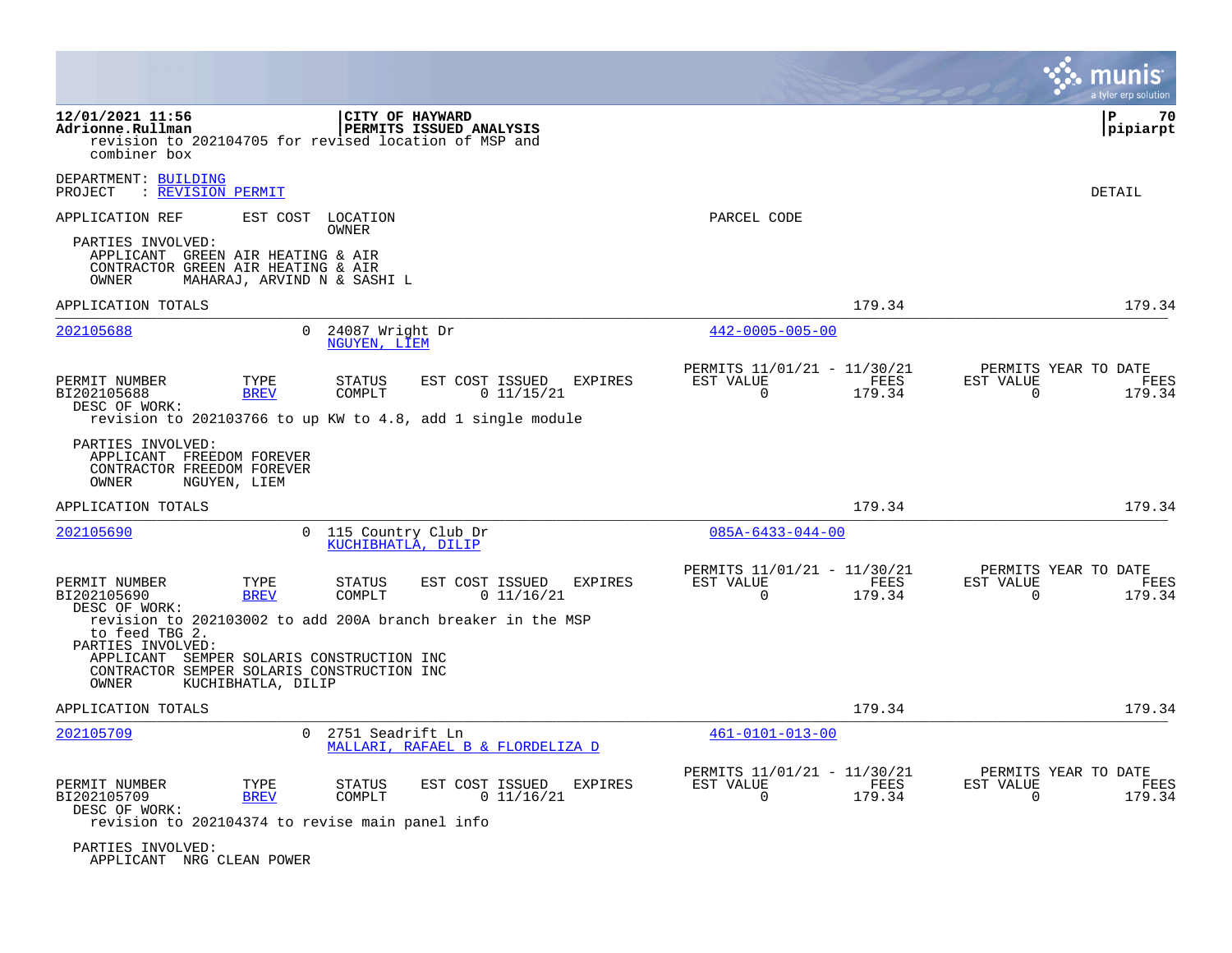|                                                                   |                                                                                                                    |                                                                                                              |                                                                        | a tyler erp solution                                            |
|-------------------------------------------------------------------|--------------------------------------------------------------------------------------------------------------------|--------------------------------------------------------------------------------------------------------------|------------------------------------------------------------------------|-----------------------------------------------------------------|
| 12/01/2021 11:56<br>Adrionne.Rullman                              |                                                                                                                    | CITY OF HAYWARD<br><b>PERMITS ISSUED ANALYSIS</b>                                                            |                                                                        | l P<br>71<br> pipiarpt                                          |
| DEPARTMENT: BUILDING<br>PROJECT<br>: REVISION PERMIT              |                                                                                                                    |                                                                                                              |                                                                        | DETAIL                                                          |
| APPLICATION REF                                                   | EST COST<br>LOCATION<br>OWNER                                                                                      |                                                                                                              | PARCEL CODE                                                            |                                                                 |
| CONTRACTOR NRG CLEAN POWER<br>OWNER                               | MALLARI, RAFAEL B & FLORDELIZA D                                                                                   |                                                                                                              |                                                                        |                                                                 |
| APPLICATION TOTALS                                                |                                                                                                                    |                                                                                                              | 179.34                                                                 | 179.34                                                          |
| 202105717                                                         | 24707 Verlor Ct<br>27,787                                                                                          | LIWANAG, JEAN G & BERNARD                                                                                    | $441 - 0012 - 053 - 00$                                                |                                                                 |
| PERMIT NUMBER<br>BI202105717<br>DESC OF WORK:                     | TYPE<br><b>STATUS</b><br><b>BREV</b><br>ISSUED<br>Revision to 202103496 Foundation repair                          | EST COST ISSUED<br><b>EXPIRES</b><br>27,787 11/15/21                                                         | PERMITS 11/01/21 - 11/30/21<br>EST VALUE<br>FEES<br>$\Omega$<br>326.34 | PERMITS YEAR TO DATE<br>EST VALUE<br>FEES<br>$\Omega$<br>326.34 |
| PARTIES INVOLVED:<br>OWNER                                        | APPLICANT SMP CONSTRUCTION & MAINTENANCE<br>CONTRACTOR SMP CONSTRUCTION & MAINTENANCE<br>LIWANAG, JEAN G & BERNARD |                                                                                                              |                                                                        |                                                                 |
| APPLICATION TOTALS                                                |                                                                                                                    |                                                                                                              | 326.34                                                                 | 326.34                                                          |
| 202105724                                                         | $\Omega$<br>22792 Moura Ct<br><b>OSCAR VARGAS</b>                                                                  |                                                                                                              | $416 - 0170 - 078 - 00$                                                |                                                                 |
| PERMIT NUMBER<br>BI202105724<br>DESC OF WORK:                     | TYPE<br><b>STATUS</b><br><b>BREV</b><br>ISSUED<br>revision to 202103135 for array layout change                    | EST COST ISSUED<br><b>EXPIRES</b><br>0 11/16/21                                                              | PERMITS 11/01/21 - 11/30/21<br>FEES<br>EST VALUE<br>$\Omega$<br>179.34 | PERMITS YEAR TO DATE<br>FEES<br>EST VALUE<br>$\Omega$<br>179.34 |
| PARTIES INVOLVED:<br>OWNER<br>OSCAR VARGAS                        | APPLICANT VIVINT SOLAR DEVELOPE LLC<br>CONTRACTOR VIVINT SOLAR DEVELOPE LLC                                        |                                                                                                              |                                                                        |                                                                 |
| APPLICATION TOTALS                                                |                                                                                                                    |                                                                                                              | 179.34                                                                 | 179.34                                                          |
| 202105738                                                         | $\overline{0}$<br>59 Country Club Dr<br>RUIZ, RACHEL                                                               |                                                                                                              | 085A-6434-990-51                                                       |                                                                 |
| PERMIT NUMBER<br>BI202105738<br>DESC OF WORK:<br>2 bottom modules | TYPE<br><b>STATUS</b><br>ISSUED<br><b>BREV</b>                                                                     | EST COST ISSUED<br><b>EXPIRES</b><br>0 11/17/21<br>revision to 202104979 use additional roof plane, relocate | PERMITS 11/01/21 - 11/30/21<br>EST VALUE<br>FEES<br>$\Omega$<br>179.34 | PERMITS YEAR TO DATE<br>EST VALUE<br>FEES<br>179.34<br>$\Omega$ |
| PARTIES INVOLVED:<br>OWNER<br>RUIZ, RACHEL                        | APPLICANT SUNRUN INSTALLATION SERVICES INC<br>CONTRACTOR SUNRUN INSTALLATION SERVICES INC                          |                                                                                                              |                                                                        |                                                                 |
| APPLICATION TOTALS                                                |                                                                                                                    |                                                                                                              | 179.34                                                                 | 179.34                                                          |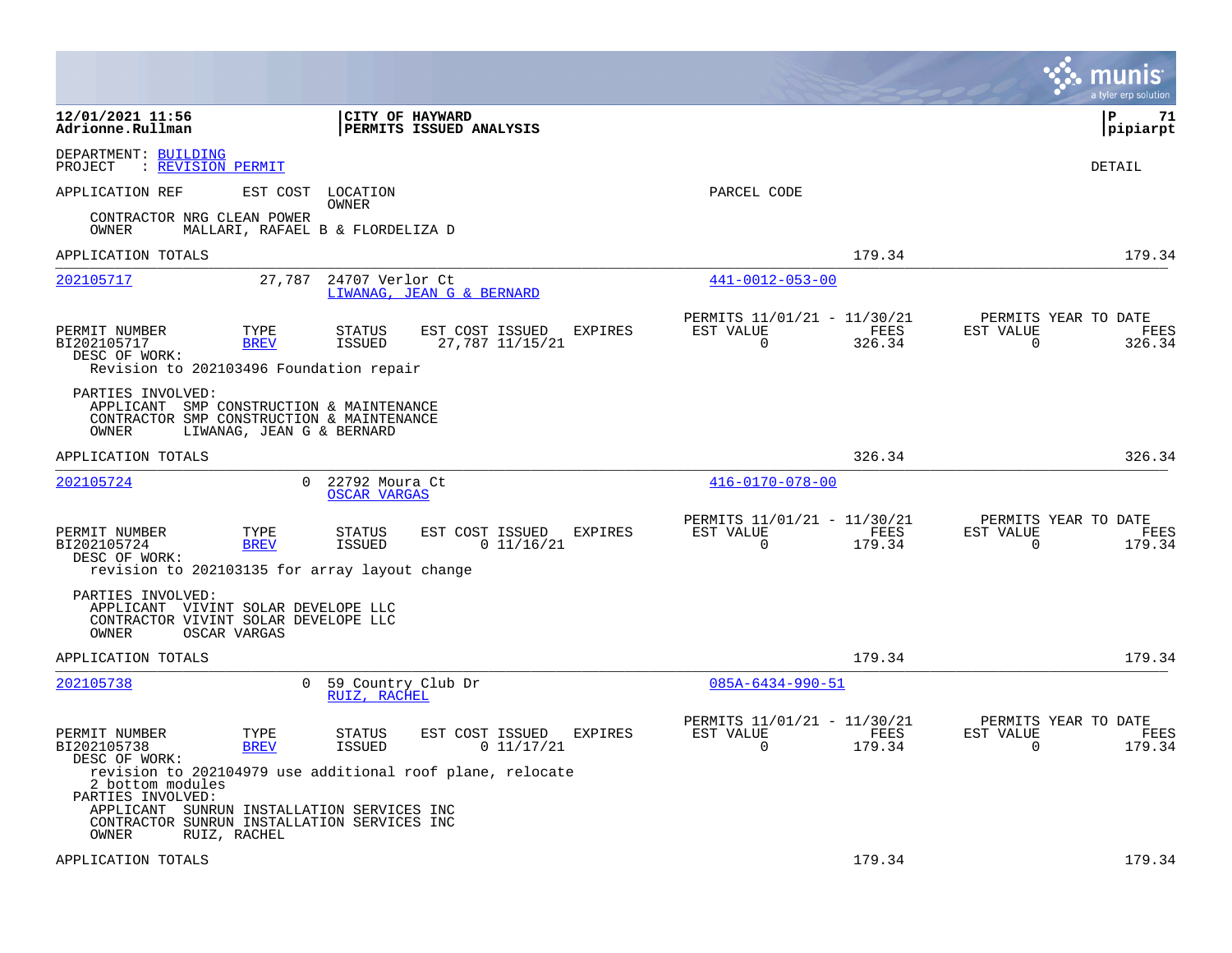|                                                                                                   |                                                         |                          |                                                                                          |                |                                                      |                    |                       | munis<br>a tyler erp solution          |
|---------------------------------------------------------------------------------------------------|---------------------------------------------------------|--------------------------|------------------------------------------------------------------------------------------|----------------|------------------------------------------------------|--------------------|-----------------------|----------------------------------------|
| 12/01/2021 11:56<br>Adrionne.Rullman                                                              |                                                         |                          | CITY OF HAYWARD<br><b>PERMITS ISSUED ANALYSIS</b>                                        |                |                                                      |                    |                       | l P<br>72<br> pipiarpt                 |
| DEPARTMENT: BUILDING<br>: REVISION PERMIT<br>PROJECT                                              |                                                         |                          |                                                                                          |                |                                                      |                    |                       | DETAIL                                 |
| APPLICATION REF                                                                                   | EST COST                                                | LOCATION<br><b>OWNER</b> |                                                                                          |                | PARCEL CODE                                          |                    |                       |                                        |
| 202105906                                                                                         |                                                         | MENDOZA MARIA A          | 0 27432 Green Hazel Rd                                                                   |                | $452 - 0086 - 041 - 00$                              |                    |                       |                                        |
| PERMIT NUMBER<br>BI202105906<br>DESC OF WORK:<br>rooftop layout<br>PARTIES INVOLVED:<br>APPLICANT | TYPE<br><b>BREV</b><br>TESLA ENERGY OPERATIONS INC      | STATUS<br>COMPLT         | EST COST ISSUED<br>0 11/30/21<br>revision to 202103532 to change size to 11.22 kw change | <b>EXPIRES</b> | PERMITS 11/01/21 - 11/30/21<br>EST VALUE<br>$\Omega$ | FEES<br>179.34     | EST VALUE<br>$\Omega$ | PERMITS YEAR TO DATE<br>FEES<br>179.34 |
| CONTRACTOR TESLA ENERGY OPERATIONS INC<br>OWNER                                                   | MENDOZA MARIA A                                         |                          |                                                                                          |                |                                                      |                    |                       |                                        |
| APPLICATION TOTALS                                                                                |                                                         |                          |                                                                                          |                |                                                      | 179.34             |                       | 179.34                                 |
| 202105907                                                                                         | $\cap$                                                  | 2659 Admiral Cir         | YERASALA-VENKATA, SHARAN                                                                 |                | $456 - 0102 - 990 - 18$                              |                    |                       |                                        |
| PERMIT NUMBER<br>BI202105907<br>DESC OF WORK:<br>revision to 2021004710 for system size change    | TYPE<br><b>BREV</b>                                     | STATUS<br>COMPLT         | EST COST ISSUED<br>0 11/30/21                                                            | <b>EXPIRES</b> | PERMITS 11/01/21 - 11/30/21<br>EST VALUE<br>$\Omega$ | FEES<br>179.34     | EST VALUE<br>$\Omega$ | PERMITS YEAR TO DATE<br>FEES<br>179.34 |
| PARTIES INVOLVED:<br>APPLICANT<br>CONTRACTOR TESLA ENERGY OPERATIONS INC<br>OWNER                 | TESLA ENERGY OPERATIONS INC<br>YERASALA-VENKATA, SHARAN |                          |                                                                                          |                |                                                      |                    |                       |                                        |
| APPLICATION TOTALS<br>PROJECT TOTALS                                                              |                                                         |                          |                                                                                          |                | $\Omega$                                             | 179.34<br>8,748.36 | $\Omega$              | 179.34<br>8,748.36                     |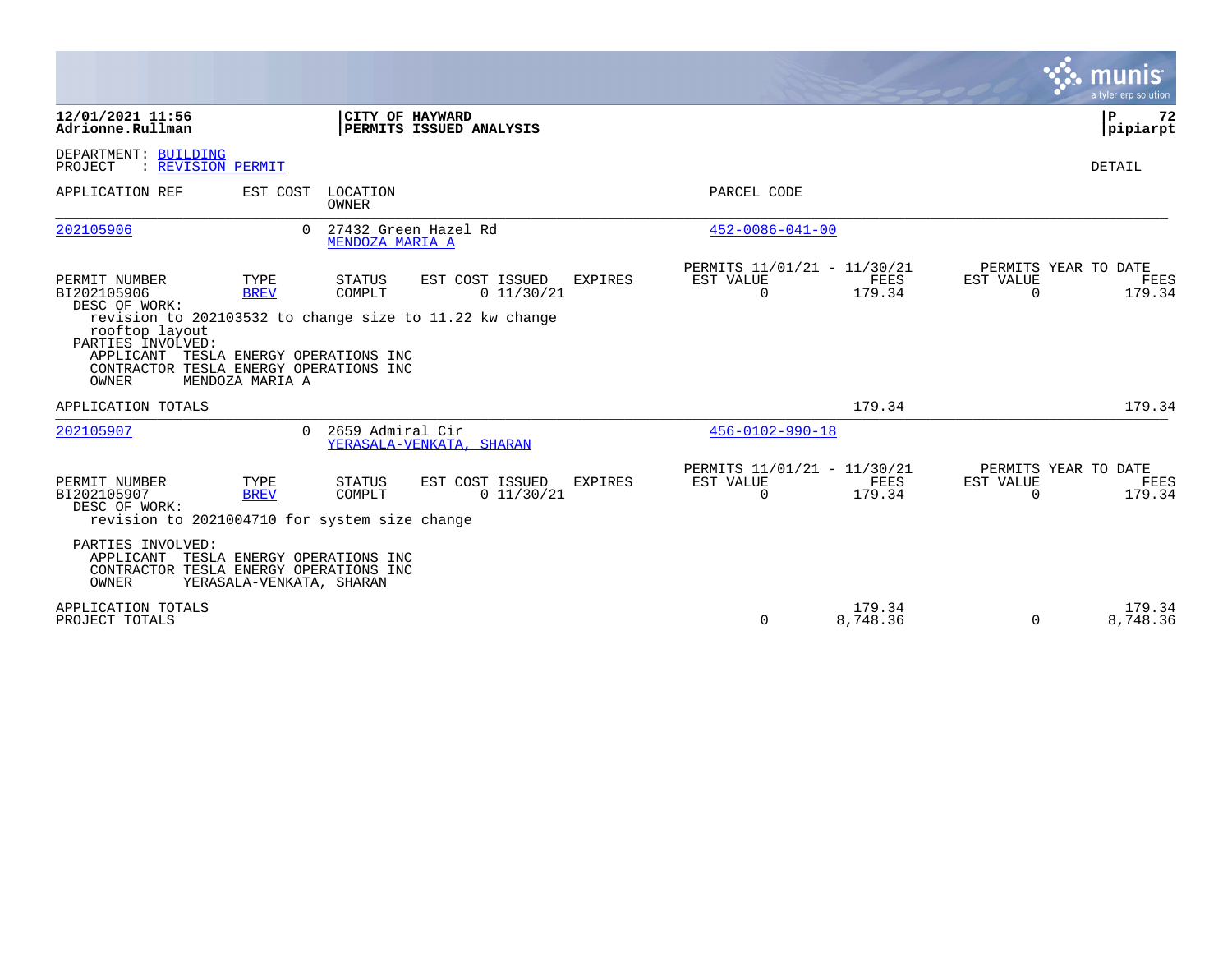|                                                                                                                                                                                          |                                           |                                       |                                                                                                                                                                                 |                                                      |                       |                       | munis<br>a tyler erp solution          |
|------------------------------------------------------------------------------------------------------------------------------------------------------------------------------------------|-------------------------------------------|---------------------------------------|---------------------------------------------------------------------------------------------------------------------------------------------------------------------------------|------------------------------------------------------|-----------------------|-----------------------|----------------------------------------|
| 12/01/2021 11:56<br>Adrionne.Rullman                                                                                                                                                     |                                           |                                       | CITY OF HAYWARD<br>PERMITS ISSUED ANALYSIS                                                                                                                                      |                                                      |                       |                       | ΙP<br>73<br>pipiarpt                   |
| DEPARTMENT: BUILDING<br>PROJECT                                                                                                                                                          | : REMODEL - MINOR BATHROOM                |                                       |                                                                                                                                                                                 |                                                      |                       |                       | <b>DETAIL</b>                          |
| APPLICATION REF                                                                                                                                                                          | EST COST                                  | LOCATION<br>OWNER                     |                                                                                                                                                                                 | PARCEL CODE                                          |                       |                       |                                        |
| 202105468                                                                                                                                                                                | 2,500                                     | 27946 Mandarin Ave<br>ROWE, MICHAEL A |                                                                                                                                                                                 | $464 - 0010 - 080 - 00$                              |                       |                       |                                        |
| PERMIT NUMBER<br>BI202105468<br>DESC OF WORK:<br>PARTIES INVOLVED:<br>CONTRACTOR OWNER/BUILDER<br>OWNER                                                                                  | TYPE<br><b>BRMB</b><br>ROWE, MICHAEL A    | STATUS<br>ISSUED                      | EST COST ISSUED<br>EXPIRES<br>2,500 11/01/21 05/10/22<br>Master Bath-Replace shower & Surround. Hall Bathroom R/R<br>tub & tub/shower valve new tile surround No Layout Changes | PERMITS 11/01/21 - 11/30/21<br>EST VALUE<br>$\Omega$ | <b>FEES</b><br>474.84 | EST VALUE<br>$\Omega$ | PERMITS YEAR TO DATE<br>FEES<br>474.84 |
| APPLICATION TOTALS                                                                                                                                                                       |                                           |                                       |                                                                                                                                                                                 |                                                      | 474.84                |                       | 474.84                                 |
| 202105729                                                                                                                                                                                | 4,300                                     | 28094 Thorup Ln<br>SALMONS, WILLIAM B |                                                                                                                                                                                 | $081D - 2084 - 083 - 00$                             |                       |                       |                                        |
| PERMIT NUMBER<br>BI202105729<br>DESC OF WORK:<br>install new acrylic shower pan and wall system<br>PARTIES INVOLVED:<br>APPLICANT REBORN CABINETS<br>CONTRACTOR REBORN CABINETS<br>OWNER | TYPE<br><b>BRMB</b><br>SALMONS, WILLIAM B | STATUS<br>ISSUED                      | EST COST ISSUED<br>EXPIRES<br>4,300 11/17/21 05/16/22<br>demo tub and existing surround, convert drain to 2" drain,                                                             | PERMITS 11/01/21 - 11/30/21<br>EST VALUE<br>$\Omega$ | <b>FEES</b><br>327.90 | EST VALUE<br>0        | PERMITS YEAR TO DATE<br>FEES<br>327.90 |
| APPLICATION TOTALS<br>PROJECT TOTALS                                                                                                                                                     |                                           |                                       |                                                                                                                                                                                 | $\Omega$                                             | 327.90<br>802.74      | $\Omega$              | 327.90<br>802.74                       |

 $\mathcal{L}^{\text{max}}$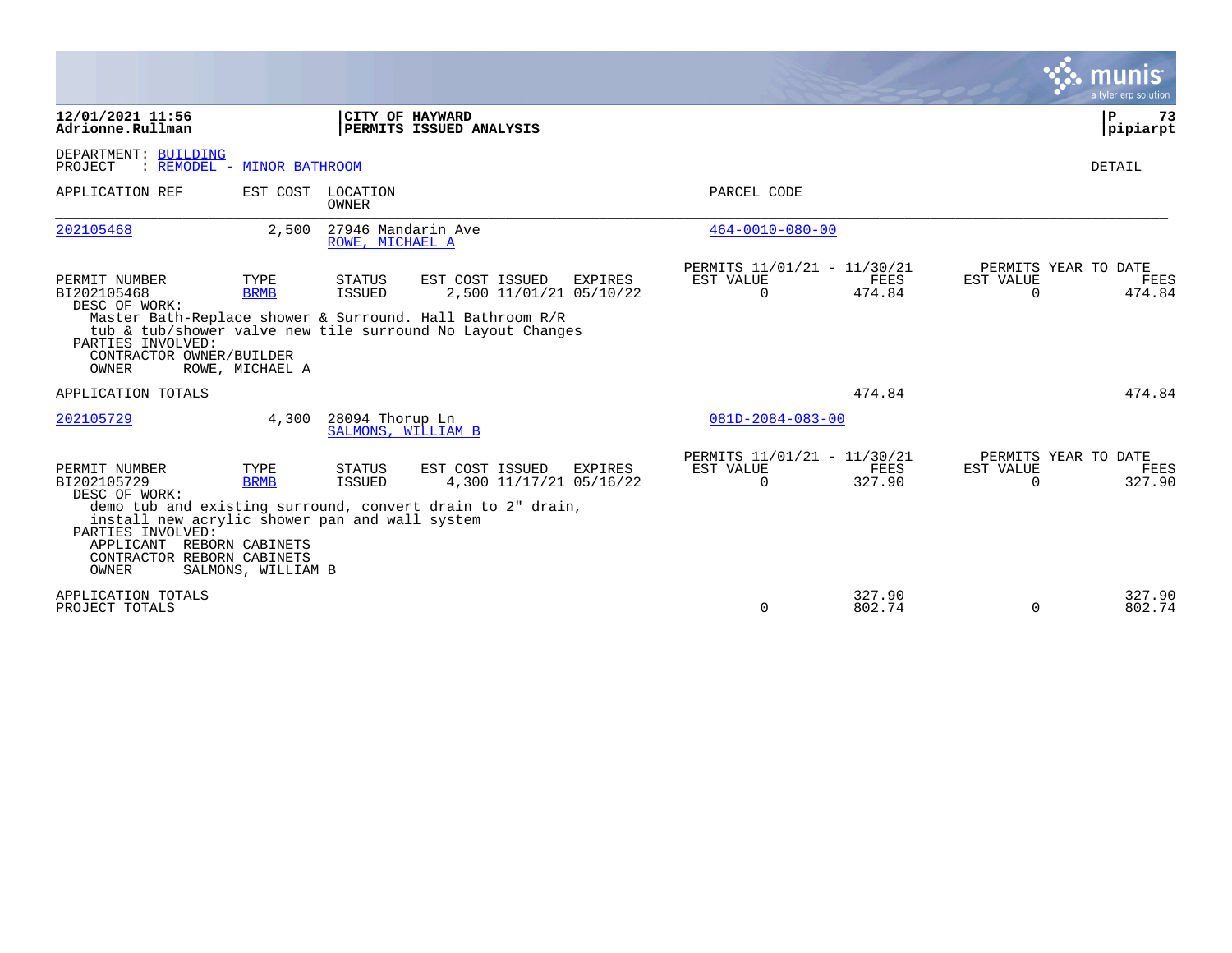|                                                                                                                                                                                |                                 |                                         |                                                                                                                        |                |                                                      |                |                       | a tyler erp solution                   |
|--------------------------------------------------------------------------------------------------------------------------------------------------------------------------------|---------------------------------|-----------------------------------------|------------------------------------------------------------------------------------------------------------------------|----------------|------------------------------------------------------|----------------|-----------------------|----------------------------------------|
| 12/01/2021 11:56<br>Adrionne.Rullman                                                                                                                                           |                                 | CITY OF HAYWARD                         | PERMITS ISSUED ANALYSIS                                                                                                |                |                                                      |                |                       | l P<br>74<br> pipiarpt                 |
| DEPARTMENT: BUILDING<br><b>RESIDENTIAL REROOF</b><br>PROJECT                                                                                                                   |                                 |                                         |                                                                                                                        |                |                                                      |                |                       | DETAIL                                 |
| APPLICATION REF                                                                                                                                                                | EST COST                        | LOCATION<br>OWNER                       |                                                                                                                        |                | PARCEL CODE                                          |                |                       |                                        |
| 202105281                                                                                                                                                                      | 7,360                           | 24625 Thomas Ave<br><b>LAURA MENDEZ</b> |                                                                                                                        |                | $444 - 0021 - 042 - 00$                              |                |                       |                                        |
| PERMIT NUMBER<br>BI202105281<br>DESC OF WORK:                                                                                                                                  | TYPE<br>RES ROOF                | <b>STATUS</b><br>ISSUED                 | EST COST ISSUED<br>7,360 11/03/21 05/02/22                                                                             | EXPIRES        | PERMITS 11/01/21 - 11/30/21<br>EST VALUE<br>$\Omega$ | FEES<br>385.96 | EST VALUE<br>$\Omega$ | PERMITS YEAR TO DATE<br>FEES<br>385.96 |
| PARTIES INVOLVED:                                                                                                                                                              |                                 |                                         | REROOF ENTIRE HOME, 1986 SQ FT. ROOF TYPE: COMP SHINGLES,<br>PAPER & UNDERLAYMENT. COLOR NOT TO BE WHITE PER PLANNING. |                |                                                      |                |                       |                                        |
| CONTRACTOR SUNRUN INSTALLATION SERVICES INC<br>OWNER                                                                                                                           | LAURA MENDEZ                    |                                         |                                                                                                                        |                |                                                      |                |                       |                                        |
| APPLICATION TOTALS                                                                                                                                                             |                                 |                                         |                                                                                                                        |                |                                                      | 385.96         |                       | 385.96                                 |
| 202105407                                                                                                                                                                      | 13,500                          | 588 Mardie St<br>LOPEZ, DOLORES L       |                                                                                                                        |                | $444 - 0039 - 019 - 00$                              |                |                       |                                        |
| PERMIT NUMBER<br>BI202105407<br>DESC OF WORK:                                                                                                                                  | TYPE<br><b>RES ROOF</b>         | <b>STATUS</b><br>ISSUED                 | EST COST ISSUED<br>13,500 11/01/21 05/30/22                                                                            | <b>EXPIRES</b> | PERMITS 11/01/21 - 11/30/21<br>EST VALUE<br>$\Omega$ | FEES<br>516.61 | EST VALUE<br>0        | PERMITS YEAR TO DATE<br>FEES<br>516.61 |
| Tera off 25sq ft of shingles, Install 25sq's of owens<br>corning sierra gray shingles<br>PARTIES INVOLVED:<br>APPLICANT TOWNLEY ROOFING<br>CONTRACTOR TOWNLEY ROOFING<br>OWNER | LOPEZ, DOLORES L                |                                         |                                                                                                                        |                |                                                      |                |                       |                                        |
| APPLICATION TOTALS                                                                                                                                                             |                                 |                                         |                                                                                                                        |                |                                                      | 516.61         |                       | 516.61                                 |
| 202105409                                                                                                                                                                      | 11,932                          | 1771 Tulip Ave                          | GALICIA, ROLANDO M & CONSUELO V                                                                                        |                | $463 - 0004 - 066 - 00$                              |                |                       |                                        |
| PERMIT NUMBER<br>BI202105409<br>DESC OF WORK:                                                                                                                                  | TYPE<br>RES ROOF                | <b>STATUS</b><br>ISSUED                 | EST COST ISSUED<br>11,932 11/04/21 05/03/22                                                                            | EXPIRES        | PERMITS 11/01/21 - 11/30/21<br>EST VALUE<br>$\Omega$ | FEES<br>473.12 | EST VALUE<br>$\Omega$ | PERMITS YEAR TO DATE<br>FEES<br>473.12 |
| t/o existing roof and install new comp shingles                                                                                                                                |                                 |                                         |                                                                                                                        |                |                                                      |                |                       |                                        |
| PARTIES INVOLVED:<br>APPLICANT SUNRUN<br>CONTRACTOR SUNRUN<br>OWNER                                                                                                            | GALICIA, ROLANDO M & CONSUELO V |                                         |                                                                                                                        |                |                                                      |                |                       |                                        |
| APPLICATION TOTALS                                                                                                                                                             |                                 |                                         |                                                                                                                        |                |                                                      | 473.12         |                       | 473.12                                 |
| 202105413                                                                                                                                                                      | 12,000                          | 27759 La Porte Ave<br>CRISTI, RONALD    |                                                                                                                        |                | $455 - 0084 - 008 - 00$                              |                |                       |                                        |
|                                                                                                                                                                                |                                 |                                         |                                                                                                                        |                | PERMITS 11/01/21 - 11/30/21                          |                |                       | PERMITS YEAR TO DATE                   |

**Contract**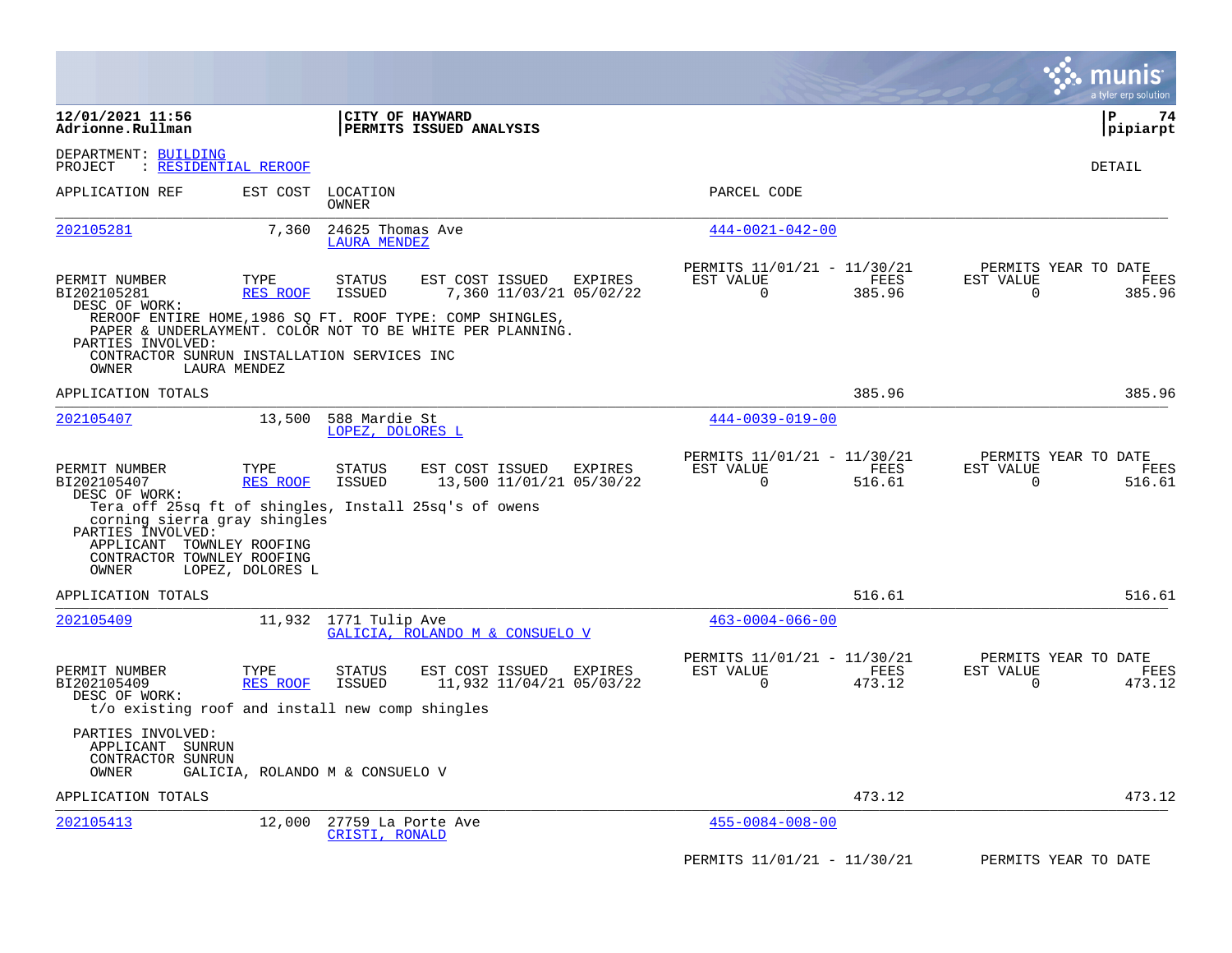|                                                                                                                                                                                          |                                             |                                                 |                                                                                                                   |                |                                                      |                |                       | a tyler erp solution                   |
|------------------------------------------------------------------------------------------------------------------------------------------------------------------------------------------|---------------------------------------------|-------------------------------------------------|-------------------------------------------------------------------------------------------------------------------|----------------|------------------------------------------------------|----------------|-----------------------|----------------------------------------|
| 12/01/2021 11:56<br>Adrionne.Rullman<br>PERMIT NUMBER                                                                                                                                    | TYPE                                        | STATUS                                          | CITY OF HAYWARD<br>PERMITS ISSUED ANALYSIS<br>EST COST ISSUED                                                     | EXPIRES        | EST VALUE                                            | FEES           | EST VALUE             | l P<br>75<br> pipiarpt<br>FEES         |
| DEPARTMENT: BUILDING<br>PROJECT : RESIDENTIAL REROOF                                                                                                                                     |                                             |                                                 |                                                                                                                   |                |                                                      |                |                       | DETAIL                                 |
| APPLICATION REF                                                                                                                                                                          |                                             | EST COST LOCATION                               |                                                                                                                   |                | PARCEL CODE                                          |                |                       |                                        |
| BI202105413<br>DESC OF WORK:<br>roof cannot be white<br>PARTIES INVOLVED:<br>APPLICANT ACME ROOFING SERVICES<br>CONTRACTOR ACME ROOFING SERVICES<br>OWNER                                | RES ROOF<br>CRISTI, RONALD                  | OWNER<br>COMPLT                                 | 12,000 11/01/21 05/22/22<br>t/o existing roof and install new GAF Timberline Reflector                            |                | $\mathbf 0$                                          | 473.13         | $\mathbf 0$           | 473.13                                 |
| APPLICATION TOTALS                                                                                                                                                                       |                                             |                                                 |                                                                                                                   |                |                                                      | 473.13         |                       | 473.13                                 |
| 202105414                                                                                                                                                                                |                                             | 3,600 22890 Sutro St                            | MODERT, DAVID & AMY LIU                                                                                           |                | $431 - 0048 - 096 - 00$                              |                |                       |                                        |
| PERMIT NUMBER<br>BI202105414<br>DESC OF WORK:<br>new GAF Tiberline, cannot be white<br>PARTIES INVOLVED:<br>APPLICANT ACME ROOFING SERVICES<br>CONTRACTOR ACME ROOFING SERVICES<br>OWNER | TYPE<br>RES ROOF<br>MODERT, DAVID & AMY LIU | STATUS<br><b>ISSUED</b>                         | EST COST ISSUED<br>3,600 11/01/21 04/30/22<br>partial re-roof remove & replace 1 layer of roof, install           | <b>EXPIRES</b> | PERMITS 11/01/21 - 11/30/21<br>EST VALUE<br>$\Omega$ | FEES<br>298.93 | EST VALUE<br>$\Omega$ | PERMITS YEAR TO DATE<br>FEES<br>298.93 |
| APPLICATION TOTALS                                                                                                                                                                       |                                             |                                                 |                                                                                                                   |                |                                                      | 298.93         |                       | 298.93                                 |
| 202105418                                                                                                                                                                                |                                             | 15,000 227 Goodwin St<br><b>MARATHE, ADITYA</b> |                                                                                                                   |                | $452 - 0028 - 099 - 00$                              |                |                       |                                        |
| PERMIT NUMBER<br>BI202105418<br>DESC OF WORK:<br>shingles class A fire rated - Not White<br>PARTIES INVOLVED:<br>APPLICANT MACIEL ROOFING<br>CONTRACTOR MACIEL ROOFING<br>OWNER          | TYPE<br>RES ROOF<br>MARATHE, ADITYA         | STATUS<br>COMPLT                                | EST COST ISSUED EXPIRES<br>15,000 11/01/21 05/22/22<br>Remove the existing roof layers and install new 30 yr comp |                | PERMITS 11/01/21 - 11/30/21<br>EST VALUE<br>$\Omega$ | FEES<br>538.45 | EST VALUE<br>$\Omega$ | PERMITS YEAR TO DATE<br>FEES<br>538.45 |
| APPLICATION TOTALS                                                                                                                                                                       |                                             |                                                 |                                                                                                                   |                |                                                      | 538.45         |                       | 538.45                                 |
| 202105419                                                                                                                                                                                |                                             | 15,000 24650 Leona Dr                           | WATTERSON, STEVEN R                                                                                               |                | $445 - 0160 - 022 - 00$                              |                |                       |                                        |
| PERMIT NUMBER<br>BI202105419<br>DESC OF WORK:                                                                                                                                            | TYPE<br><b>RES ROOF</b>                     | <b>STATUS</b><br>COMPLT                         | EST COST ISSUED EXPIRES<br>15,000 11/01/21 05/16/22<br>Remove the existing roof layers & install new 30 yr comp   |                | PERMITS 11/01/21 - 11/30/21<br>EST VALUE<br>0        | FEES<br>648.45 | EST VALUE<br>0        | PERMITS YEAR TO DATE<br>FEES<br>648.45 |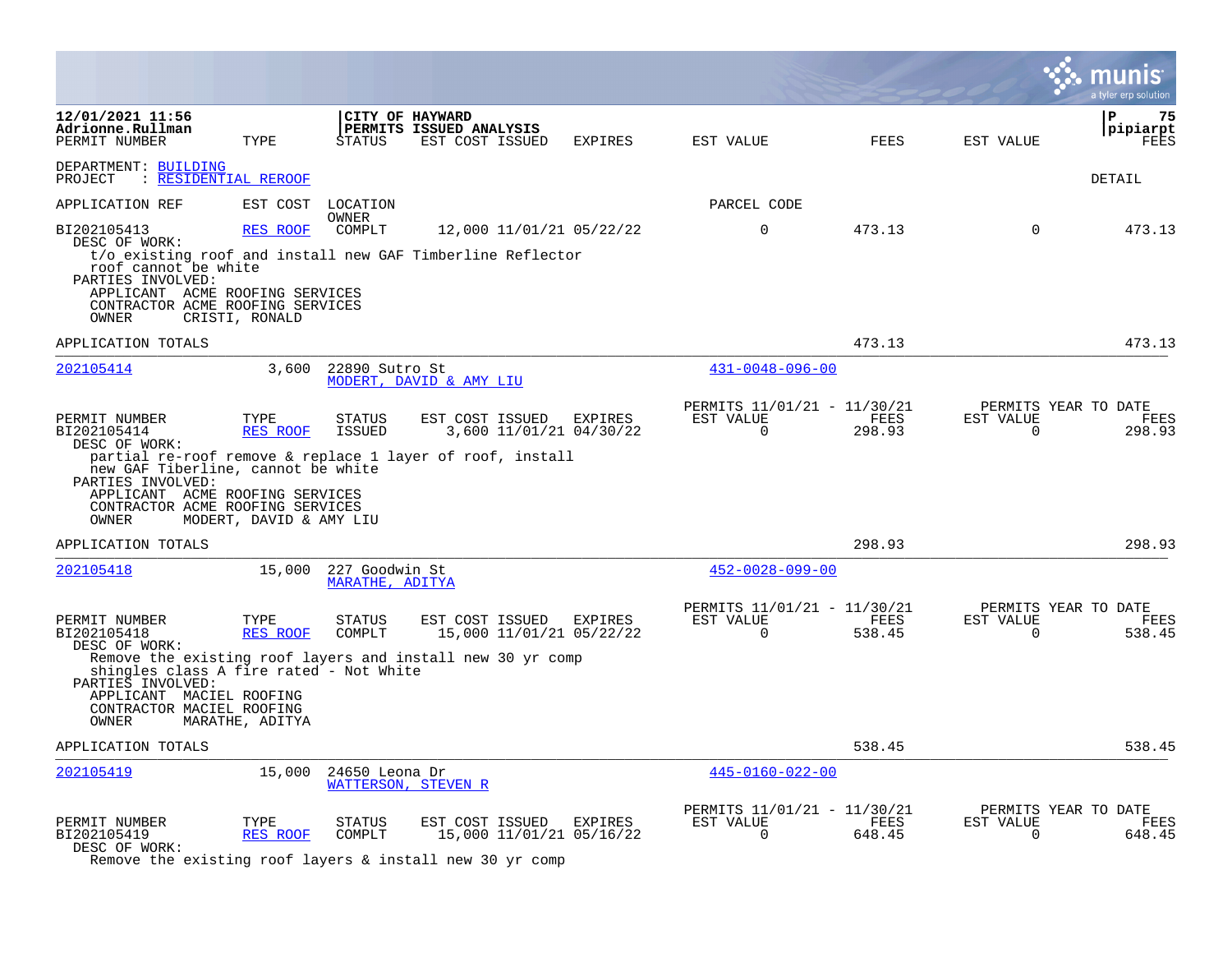|                                                                                                                              |                         |                                      |                                                                                                                             |         |                                                            |                |                          | a tyler erp solution                   |
|------------------------------------------------------------------------------------------------------------------------------|-------------------------|--------------------------------------|-----------------------------------------------------------------------------------------------------------------------------|---------|------------------------------------------------------------|----------------|--------------------------|----------------------------------------|
| 12/01/2021 11:56<br>Adrionne.Rullman<br>shingles class A fire rated - Not White                                              |                         | CITY OF HAYWARD                      | PERMITS ISSUED ANALYSIS                                                                                                     |         |                                                            |                |                          | l P<br>76<br> pipiarpt                 |
| DEPARTMENT: BUILDING<br>PROJECT<br>: RESIDENTIAL REROOF                                                                      |                         |                                      |                                                                                                                             |         |                                                            |                |                          | DETAIL                                 |
| APPLICATION REF                                                                                                              | EST COST                | LOCATION<br>OWNER                    |                                                                                                                             |         | PARCEL CODE                                                |                |                          |                                        |
| PARTIES INVOLVED:<br>APPLICANT MACIEL ROOFING<br>CONTRACTOR MACIEL ROOFING<br>OWNER                                          | WATTERSON, STEVEN R     |                                      |                                                                                                                             |         |                                                            |                |                          |                                        |
| APPLICATION TOTALS                                                                                                           |                         |                                      |                                                                                                                             |         |                                                            | 648.45         |                          | 648.45                                 |
| 202105420                                                                                                                    | 12,990                  | 1640 Highland Blvd<br>LIM, ROBERT W  |                                                                                                                             |         | 445-0110-030-00                                            |                |                          |                                        |
| PERMIT NUMBER<br>BI202105420<br>DESC OF WORK:                                                                                | TYPE<br>RES ROOF        | <b>STATUS</b><br>COMPLT              | EST COST ISSUED<br>12,990 11/01/21 05/04/22                                                                                 | EXPIRES | PERMITS 11/01/21 - 11/30/21<br>EST VALUE<br>0              | FEES<br>604.90 | EST VALUE<br>0           | PERMITS YEAR TO DATE<br>FEES<br>604.90 |
| class A fire rated 20sq's - Not white<br>PARTIES INVOLVED:<br>APPLICANT MACIEL ROOFING<br>CONTRACTOR MACIEL ROOFING<br>OWNER | LIM, ROBERT W           |                                      | Remove the existing shingles & install new comp shingles                                                                    |         |                                                            |                |                          |                                        |
| APPLICATION TOTALS                                                                                                           |                         |                                      |                                                                                                                             |         |                                                            | 604.90         |                          | 604.90                                 |
| 202105421                                                                                                                    | 10,000                  | 30510 Prestwick Ave<br>ARIS DESCALZO |                                                                                                                             |         | $078G - 2695 - 010 - 00$                                   |                |                          |                                        |
| PERMIT NUMBER<br>BI202105421<br>DESC OF WORK:                                                                                | TYPE<br>RES ROOF        | <b>STATUS</b><br>ISSUED              | EST COST ISSUED<br>10,000 11/01/21 04/30/22                                                                                 | EXPIRES | PERMITS 11/01/21 - 11/30/21<br>EST VALUE<br>$\overline{0}$ | FEES<br>429.58 | EST VALUE<br>$\mathbf 0$ | PERMITS YEAR TO DATE<br>FEES<br>429.58 |
| system grey color 15sq's<br>PARTIES INVOLVED:                                                                                |                         |                                      | Remove the existing roof layers & install new built up roof                                                                 |         |                                                            |                |                          |                                        |
| APPLICANT MACIEL ROOFING<br>CONTRACTOR MACIEL ROOFING<br>OWNER                                                               | ARIS DESCALZO           |                                      |                                                                                                                             |         |                                                            |                |                          |                                        |
| APPLICATION TOTALS                                                                                                           |                         |                                      |                                                                                                                             |         |                                                            | 429.58         |                          | 429.58                                 |
| 202105440                                                                                                                    | 25,000                  | 29371 Dixon St                       | REDD, STANLEY M & SHEILA L TRS & FELCHLE                                                                                    |         | $078C - 0434 - 015 - 05$                                   |                |                          |                                        |
| PERMIT NUMBER<br>BI202105440<br>DESC OF WORK:                                                                                | TYPE<br><b>RES ROOF</b> | <b>STATUS</b><br>ISSUED              | EST COST ISSUED<br>25,000 11/01/21 05/10/22                                                                                 | EXPIRES | PERMITS 11/01/21 - 11/30/21<br>EST VALUE<br>$\Omega$       | FEES<br>756.17 | EST VALUE<br>0           | PERMITS YEAR TO DATE<br>FEES<br>756.17 |
| PARTIES INVOLVED:                                                                                                            |                         |                                      | Tear off 58sq's of comp. Install comp cool roof CRRC #0676-0<br>138. Roof shares unit 110-115 & 210-215 & 310-315 Back unit |         |                                                            |                |                          |                                        |
| CONTRACTOR V MENDOZA ROOFING INC<br>OWNER                                                                                    |                         |                                      | REDD, STANLEY M & SHEILA L TRS & FELCHLE                                                                                    |         |                                                            |                |                          |                                        |

 $\mathcal{L}^{\text{max}}$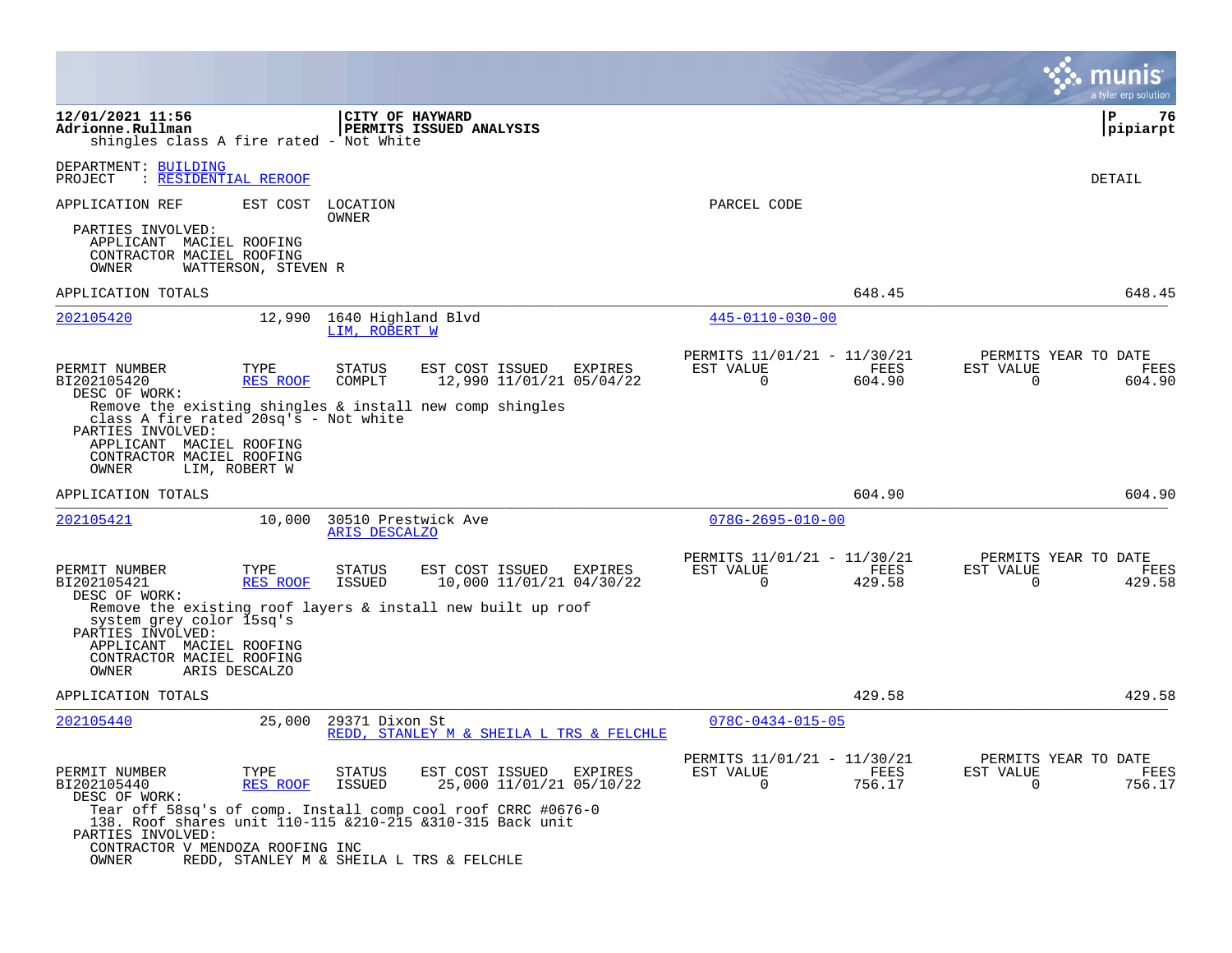|                                                                                                                                                                                                   |                    |                                           |                                                               |         |                                                      |                |                       | a tyler erp solution                   |
|---------------------------------------------------------------------------------------------------------------------------------------------------------------------------------------------------|--------------------|-------------------------------------------|---------------------------------------------------------------|---------|------------------------------------------------------|----------------|-----------------------|----------------------------------------|
| 12/01/2021 11:56<br>Adrionne.Rullman                                                                                                                                                              |                    | CITY OF HAYWARD                           | PERMITS ISSUED ANALYSIS                                       |         |                                                      |                |                       | l P<br>77<br> pipiarpt                 |
| DEPARTMENT: BUILDING<br>: RESIDENTIAL REROOF<br>PROJECT                                                                                                                                           |                    |                                           |                                                               |         |                                                      |                |                       | DETAIL                                 |
| APPLICATION REF                                                                                                                                                                                   | EST COST           | LOCATION<br>OWNER                         |                                                               |         | PARCEL CODE                                          |                |                       |                                        |
| APPLICATION TOTALS                                                                                                                                                                                |                    |                                           |                                                               |         |                                                      | 756.17         |                       | 756.17                                 |
| 202105462                                                                                                                                                                                         | 15,000             | 249 Esther Ct                             | NARAYAN, VENZUELA & SHWANIKA                                  |         | $078C - 0413 - 003 - 00$                             |                |                       |                                        |
| PERMIT NUMBER<br>BI202105462<br>DESC OF WORK:                                                                                                                                                     | TYPE<br>RES ROOF   | STATUS<br>COMPLT                          | EST COST ISSUED<br>15,000 11/01/21 05/15/22                   | EXPIRES | PERMITS 11/01/21 - 11/30/21<br>EST VALUE<br>0        | FEES<br>538.45 | EST VALUE<br>0        | PERMITS YEAR TO DATE<br>FEES<br>538.45 |
| shingle class A 2000 sq ft<br>PARTIES INVOLVED:                                                                                                                                                   |                    |                                           | Remove existing, install OSB sheathing, install 30 yr asphalt |         |                                                      |                |                       |                                        |
| APPLICANT INNOVATION ROOFING SYSTEM<br>CONTRACTOR INNOVATION ROOFING SYSTEM<br>OWNER                                                                                                              |                    | NARAYAN, VENZUELA & SHWANIKA              |                                                               |         |                                                      |                |                       |                                        |
| APPLICATION TOTALS                                                                                                                                                                                |                    |                                           |                                                               |         |                                                      | 538.45         |                       | 538.45                                 |
| 202105490                                                                                                                                                                                         | 26,610             | 2517 Cobblestone Dr<br>PASCUAL, MARILYN C |                                                               |         | $456 - 0046 - 008 - 00$                              |                |                       |                                        |
| PERMIT NUMBER<br>BI202105490<br>DESC OF WORK:                                                                                                                                                     | TYPE<br>RES ROOF   | STATUS<br>ISSUED                          | EST COST ISSUED<br>26,610 11/01/21 05/18/22                   | EXPIRES | PERMITS 11/01/21 - 11/30/21<br>EST VALUE<br>0        | FEES<br>789.64 | EST VALUE<br>0        | PERMITS YEAR TO DATE<br>FEES<br>789.64 |
| brown is the new color<br>PARTIES INVOLVED:<br>APPLICANT MOMENTUM SOLAR                                                                                                                           |                    |                                           | Reroo 3000sq ft is being replaced with shingles. Forest       |         |                                                      |                |                       |                                        |
| CONTRACTOR MOMENTUM SOLAR<br>OWNER                                                                                                                                                                | PASCUAL, MARILYN C |                                           |                                                               |         |                                                      |                |                       |                                        |
| APPLICATION TOTALS                                                                                                                                                                                |                    |                                           |                                                               |         |                                                      | 789.64         |                       | 789.64                                 |
| 202105539                                                                                                                                                                                         | 23,459             | 2380 Cabrillo Ct                          | CAMPOS MACHUCA, LUIS ARTURO                                   |         | $456 - 0047 - 055 - 00$                              |                |                       |                                        |
| PERMIT NUMBER<br>BI202105539<br>DESC OF WORK:                                                                                                                                                     | TYPE<br>RES ROOF   | <b>STATUS</b><br>ISSUED                   | EST COST ISSUED<br>23,459 11/01/21 05/22/22                   | EXPIRES | PERMITS 11/01/21 - 11/30/21<br>EST VALUE<br>$\Omega$ | FEES<br>734.34 | EST VALUE<br>$\Omega$ | PERMITS YEAR TO DATE<br>FEES<br>734.34 |
| t/o existing roof and install new OSB, 2 layers of<br>underlayment and roof with concrete light weight tile<br>PARTIES INVOLVED:<br>APPLICANT WORK FORCE ROOFING<br>CONTRACTOR WORK FORCE ROOFING |                    |                                           |                                                               |         |                                                      |                |                       |                                        |
| OWNER                                                                                                                                                                                             |                    | CAMPOS MACHUCA, LUIS ARTURO               |                                                               |         |                                                      |                |                       |                                        |
| APPLICATION TOTALS                                                                                                                                                                                |                    |                                           |                                                               |         |                                                      | 734.34         |                       | 734.34                                 |
| 202105546                                                                                                                                                                                         |                    | 14,000 28434 Rochelle Ave                 |                                                               |         | $078C - 0417 - 016 - 00$                             |                |                       |                                        |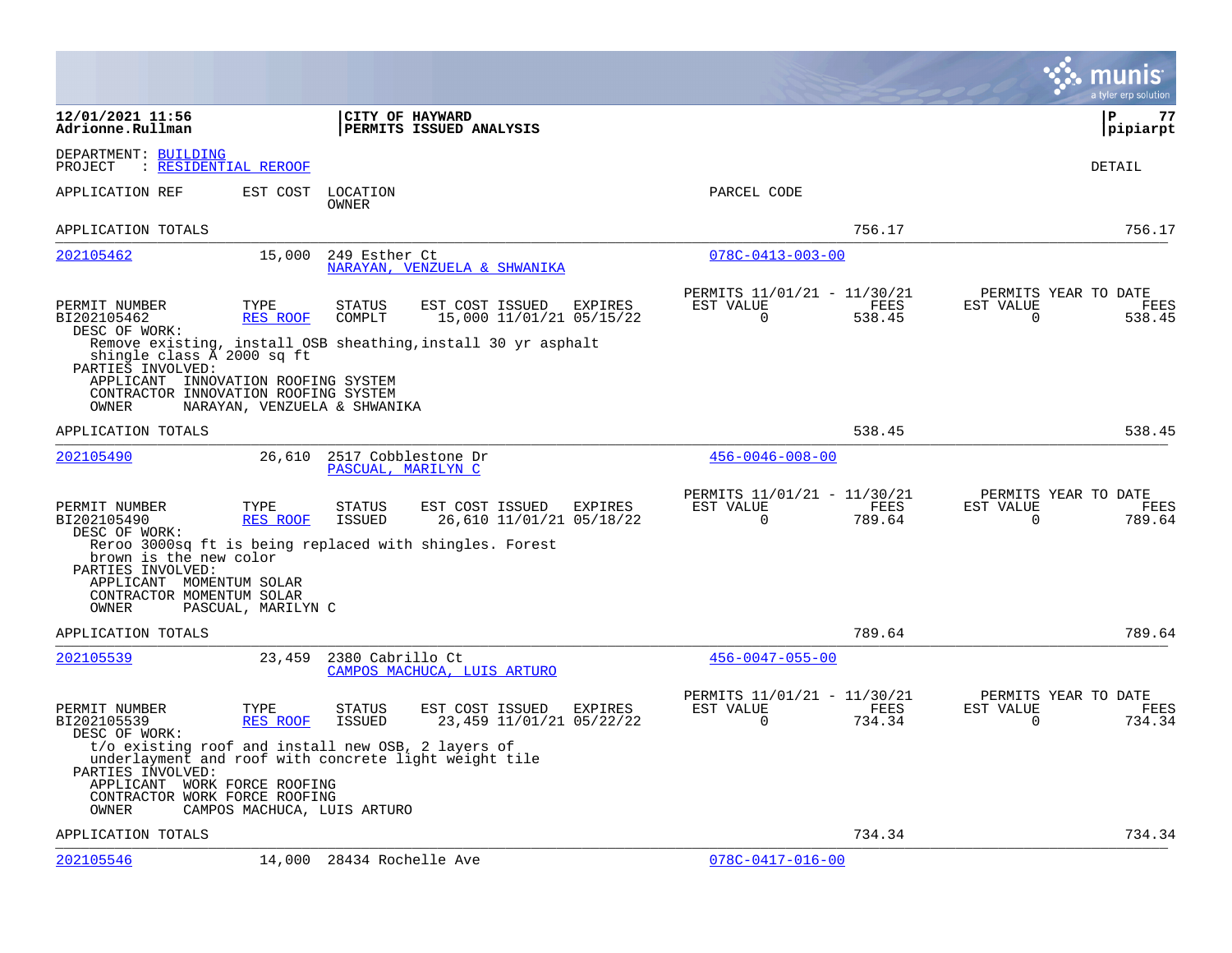|                                                                                                                                                 |                                    |                                        |                                                                                                           |                |                                                      |                |                       | munis<br>a tyler erp solution          |
|-------------------------------------------------------------------------------------------------------------------------------------------------|------------------------------------|----------------------------------------|-----------------------------------------------------------------------------------------------------------|----------------|------------------------------------------------------|----------------|-----------------------|----------------------------------------|
| 12/01/2021 11:56<br>Adrionne.Rullman                                                                                                            |                                    | GUICO, ERIC B                          | CITY OF HAYWARD<br>PERMITS ISSUED ANALYSIS                                                                |                |                                                      |                |                       | $\mathbf{P}$<br>78<br>pipiarpt         |
| PERMIT NUMBER                                                                                                                                   | TYPE                               | <b>STATUS</b>                          | EST COST ISSUED                                                                                           | <b>EXPIRES</b> | PERMITS 11/01/21 - 11/30/21<br>EST VALUE             | FEES           | EST VALUE             | PERMITS YEAR TO DATE<br>FEES           |
| DEPARTMENT: BUILDING<br>: RESIDENTIAL REROOF<br>PROJECT                                                                                         |                                    |                                        |                                                                                                           |                |                                                      |                |                       | DETAIL                                 |
| APPLICATION REF                                                                                                                                 | EST COST                           | LOCATION                               |                                                                                                           |                | PARCEL CODE                                          |                |                       |                                        |
| BI202105546<br>DESC OF WORK:<br>install GAF torch<br>PARTIES INVOLVED:                                                                          | RES ROOF                           | OWNER<br>ISSUED                        | 14,000 11/01/21 04/30/22<br>t/o existing roof and install newGAF smooth membrane and                      |                | $\Omega$                                             | 516.67         | $\Omega$              | 516.67                                 |
| APPLICANT ACME ROOFING SERVICES<br>CONTRACTOR ACME ROOFING SERVICES<br>OWNER                                                                    | GUICO, ERIC B                      |                                        |                                                                                                           |                |                                                      |                |                       |                                        |
| APPLICATION TOTALS                                                                                                                              |                                    |                                        |                                                                                                           |                |                                                      | 516.67         |                       | 516.67                                 |
| 202105584                                                                                                                                       | 6,016                              | 793 Schafer Rd<br>TRUONG, SHEENA       |                                                                                                           |                | $453 - 0025 - 002 - 14$                              |                |                       |                                        |
| PERMIT NUMBER<br>BI202105584<br>DESC OF WORK:<br>COLOR: STONE GRAY<br>PARTIES INVOLVED:<br>CONTRACTOR SUNRUN INSTALLATION SERVICES INC<br>OWNER | TYPE<br>RES ROOF<br>TRUONG, SHEENA | <b>STATUS</b><br>ISSUED                | EST COST ISSUED<br>6,016 11/09/21 05/08/22<br>REROOF ENTIRE HOME 2054 SQ.FT, MATERIAL TYPE: COMP SHINGLES | EXPIRES        | PERMITS 11/01/21 - 11/30/21<br>EST VALUE<br>$\Omega$ | FEES<br>364.13 | EST VALUE<br>$\Omega$ | PERMITS YEAR TO DATE<br>FEES<br>364.13 |
| APPLICATION TOTALS                                                                                                                              |                                    |                                        |                                                                                                           |                |                                                      | 364.13         |                       | 364.13                                 |
| 202105585                                                                                                                                       | 8,022                              | 264 Edwin Way<br><b>SORAYA CHANDRA</b> |                                                                                                           |                | $452 - 0085 - 144 - 00$                              |                |                       |                                        |
| PERMIT NUMBER<br>BI202105585<br>DESC OF WORK:                                                                                                   | TYPE<br><b>RES ROOF</b>            | <b>STATUS</b><br><b>ISSUED</b>         | EST COST ISSUED<br>8,022 11/09/21 05/08/22                                                                | EXPIRES        | PERMITS 11/01/21 - 11/30/21<br>EST VALUE<br>$\Omega$ | FEES<br>407.68 | EST VALUE<br>$\Omega$ | PERMITS YEAR TO DATE<br>FEES<br>407.68 |
| COLOR: COPPER CANYON<br>PARTIES INVOLVED:<br>CONTRACTOR SUNRUN INSTALLATION SERVICES INC<br>OWNER                                               | SORAYA CHANDRA                     |                                        | REROOF ENTIRE HOME 2000 SQ.FT, MATERIAL TYPE: COMP SHINGLES                                               |                |                                                      |                |                       |                                        |
| APPLICATION TOTALS                                                                                                                              |                                    |                                        |                                                                                                           |                |                                                      | 407.68         |                       | 407.68                                 |
| 202105588                                                                                                                                       | 15,997                             | 425 Meek Ave                           | BERRIOS, JUAN J & MARIA T                                                                                 |                | $431 - 0056 - 035 - 00$                              |                |                       |                                        |
| PERMIT NUMBER<br>BI202105588<br>DESC OF WORK:                                                                                                   | TYPE<br><b>RES ROOF</b>            | STATUS<br><b>ISSUED</b>                | EST COST ISSUED<br>15,997 11/09/21 06/01/22                                                               | EXPIRES        | PERMITS 11/01/21 - 11/30/21<br>EST VALUE<br>$\Omega$ | FEES<br>560.22 | EST VALUE<br>$\Omega$ | PERMITS YEAR TO DATE<br>FEES<br>560.22 |

 $\mathcal{L}^{\text{c}}$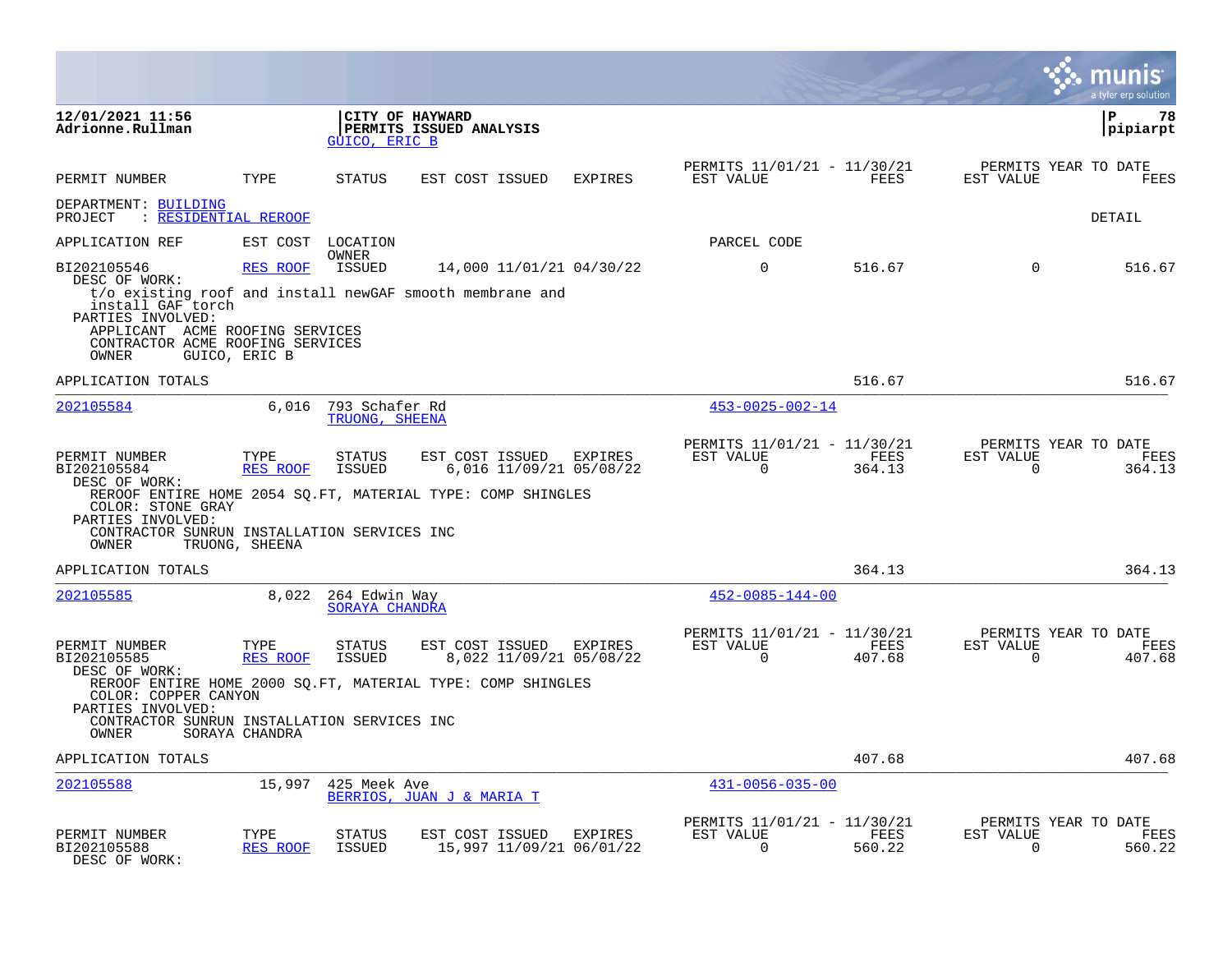|                                                           |                                                                                               |                                                                                |         |                                                         |                |                          | a tyler erp solution                   |
|-----------------------------------------------------------|-----------------------------------------------------------------------------------------------|--------------------------------------------------------------------------------|---------|---------------------------------------------------------|----------------|--------------------------|----------------------------------------|
| 12/01/2021 11:56<br>Adrionne.Rullman                      | REMOVE & REPLACE COMP SHINGLE. 13.4 SQUARES<br>ROOF SHINGLES TO MATCH (E) IN COLOR AND STYLE. | CITY OF HAYWARD<br>PERMITS ISSUED ANALYSIS                                     |         |                                                         |                |                          | P<br>79<br> pipiarpt                   |
| DEPARTMENT: BUILDING<br>PROJECT                           | : RESIDENTIAL REROOF                                                                          |                                                                                |         |                                                         |                |                          | DETAIL                                 |
| APPLICATION REF                                           | EST COST LOCATION                                                                             | OWNER                                                                          |         | PARCEL CODE                                             |                |                          |                                        |
| PARTIES INVOLVED:<br>OWNER                                | CONTRACTOR SEMPER SOLARIS CONSTRUCTION INC<br>BERRIOS, JUAN J & MARIA T                       |                                                                                |         |                                                         |                |                          |                                        |
| APPLICATION TOTALS                                        |                                                                                               |                                                                                |         |                                                         | 560.22         |                          | 560.22                                 |
| 202105638                                                 | 10,000                                                                                        | 24881 Muir St<br>GARCIA, GUADALUPE J & PETRA                                   |         | $444 - 0042 - 004 - 00$                                 |                |                          |                                        |
| PERMIT NUMBER<br>BI202105638<br>DESC OF WORK:             | TYPE<br>RES ROOF                                                                              | EST COST ISSUED<br>STATUS<br><b>ISSUED</b><br>10,000 11/10/21 05/30/22         | EXPIRES | PERMITS 11/01/21 - 11/30/21<br>EST VALUE<br>0           | FEES<br>429.58 | EST VALUE<br>0           | PERMITS YEAR TO DATE<br>FEES<br>429.58 |
| PARTIES INVOLVED:                                         | 30 year landmark solaris. grey/charcoal                                                       | Tear off and reroof with new comp shingles 21 square                           |         |                                                         |                |                          |                                        |
| CONTRACTOR OWNER/, BUILDER<br>OWNER                       | GARCIA, GUADALUPE J & PETRA                                                                   |                                                                                |         |                                                         |                |                          |                                        |
| APPLICATION TOTALS                                        |                                                                                               |                                                                                |         |                                                         | 429.58         |                          | 429.58                                 |
| 202105645                                                 | 31,700                                                                                        | 2777 Leeward St<br>GREEN, L J                                                  |         | $456 - 0023 - 094 - 00$                                 |                |                          |                                        |
| PERMIT NUMBER<br>BI202105645<br>DESC OF WORK:             | TYPE<br><b>RES ROOF</b>                                                                       | EST COST ISSUED EXPIRES<br>STATUS<br><b>ISSUED</b><br>31,700 11/10/21 05/09/22 |         | PERMITS 11/01/21 - 11/30/21<br>EST VALUE<br>$\mathbf 0$ | FEES<br>868.38 | EST VALUE<br>$\mathbf 0$ | PERMITS YEAR TO DATE<br>FEES<br>868.38 |
| PLY MEMBRANE. COLOR: RED<br>PARTIES INVOLVED:             |                                                                                               | REMOVE (E) ROOFING LAYERS, INSTALL NEW 80 MIL IB PVC SINGLE                    |         |                                                         |                |                          |                                        |
| OWNER                                                     | CONTRACTOR SIERRA ROOFING SYSTEMS<br>GREEN, L J                                               |                                                                                |         |                                                         |                |                          |                                        |
| APPLICATION TOTALS                                        |                                                                                               |                                                                                |         |                                                         | 868.38         |                          | 868.38                                 |
| 202105660                                                 | 13,000                                                                                        | 126 Mediterranean Ave<br>HA, CUONG                                             |         | $465 - 0040 - 075 - 00$                                 |                |                          |                                        |
| PERMIT NUMBER<br>BI202105660<br>DESC OF WORK:             | TYPE<br>RES ROOF                                                                              | EST COST ISSUED<br>STATUS<br>13,000 11/12/21 05/30/22<br>ISSUED                | EXPIRES | PERMITS 11/01/21 - 11/30/21<br>EST VALUE<br>$\Omega$    | FEES<br>494.90 | EST VALUE<br>$\Omega$    | PERMITS YEAR TO DATE<br>FEES<br>494.90 |
| shingle. 1600 SF color gray<br>PARTIES INVOLVED:<br>OWNER | CONTRACTOR ACE ROOFING EAST BAY<br>HA, CUONG                                                  | Remove existing 1 layer shingle and install new composition                    |         |                                                         |                |                          |                                        |
| APPLICATION TOTALS                                        |                                                                                               |                                                                                |         |                                                         | 494.90         |                          | 494.90                                 |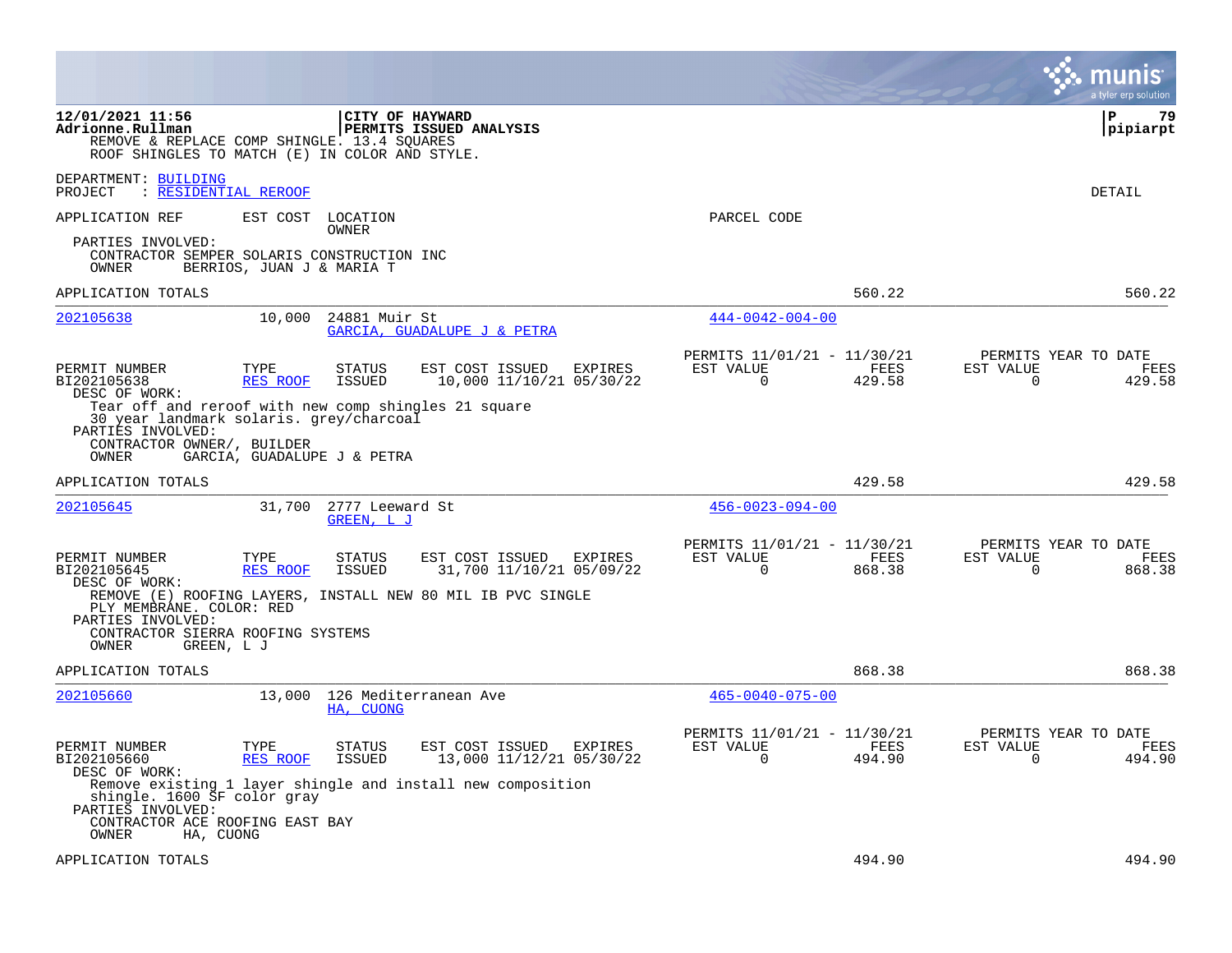|                                                                                                                       |                           |                                                                                                                                                   |                                                                              | munis<br>a tyler erp solution                                      |
|-----------------------------------------------------------------------------------------------------------------------|---------------------------|---------------------------------------------------------------------------------------------------------------------------------------------------|------------------------------------------------------------------------------|--------------------------------------------------------------------|
| 12/01/2021 11:56<br>Adrionne.Rullman                                                                                  |                           | CITY OF HAYWARD<br>PERMITS ISSUED ANALYSIS                                                                                                        |                                                                              | P<br>80<br>$ $ pipiarpt                                            |
| DEPARTMENT: BUILDING<br><u>: RESIDENTIAL REROOF</u><br>PROJECT                                                        |                           |                                                                                                                                                   |                                                                              | DETAIL                                                             |
| APPLICATION REF                                                                                                       | EST COST                  | LOCATION<br>OWNER                                                                                                                                 | PARCEL CODE                                                                  |                                                                    |
| 202105676                                                                                                             | 14,900                    | 568 Dean St<br>GHANADAN, MAJID & SOHEILA                                                                                                          | $431 - 0052 - 007 - 00$                                                      |                                                                    |
| PERMIT NUMBER<br>BI202105676<br>DESC OF WORK:                                                                         | TYPE<br>RES ROOF          | STATUS<br>EST COST ISSUED<br>EXPIRES<br>14,900 11/17/21 05/16/22<br><b>ISSUED</b><br>t/o existing roof and install new comp over #30 felt 43 sgrs | PERMITS 11/01/21 - 11/30/21<br>EST VALUE<br>FEES<br>538.44<br>0              | PERMITS YEAR TO DATE<br>EST VALUE<br>FEES<br>0<br>538.44           |
| PARTIES INVOLVED:<br>APPLICANT ABOVE ALL ROOFING SOLUTIONS INC<br>CONTRACTOR ABOVE ALL ROOFING SOLUTIONS INC<br>OWNER | GHANADAN, MAJID & SOHEILA |                                                                                                                                                   |                                                                              |                                                                    |
| APPLICATION TOTALS                                                                                                    |                           |                                                                                                                                                   | 538.44                                                                       | 538.44                                                             |
| 202105679                                                                                                             | 5,500                     | 1063 Gomer St<br>YUNUS FAHEEM & ARSHAD NOREEN                                                                                                     | $453 - 0050 - 050 - 00$                                                      |                                                                    |
| PERMIT NUMBER<br>BI202105679<br>DESC OF WORK:                                                                         | TYPE<br>RES ROOF          | STATUS<br>EST COST ISSUED<br>EXPIRES<br>5,500 11/16/21 05/22/22<br><b>ISSUED</b><br>TEAR OFF SHINGLES & INSTALL NEW SHINGLES, GAF CLASS A         | PERMITS 11/01/21 - 11/30/21<br>EST VALUE<br>FEES<br>$\overline{0}$<br>342.43 | PERMITS YEAR TO DATE<br>EST VALUE<br>FEES<br>$\mathbf 0$<br>342.43 |
| COMP SHINGLES. COLOR: BLACK<br>PARTIES INVOLVED:<br>CONTRACTOR OWNER/, BUILDER<br>OWNER                               |                           | YUNUS FAHEEM & ARSHAD NOREEN                                                                                                                      |                                                                              |                                                                    |
| APPLICATION TOTALS                                                                                                    |                           |                                                                                                                                                   | 342.43                                                                       | 342.43                                                             |
| 202105684                                                                                                             | 15,000                    | 31473 Wheelon Ave<br>WEAVER, JOAN G                                                                                                               | $078G - 2743 - 025 - 00$                                                     |                                                                    |
| PERMIT NUMBER<br>BI202105684<br>DESC OF WORK:                                                                         | TYPE<br>RES ROOF          | <b>STATUS</b><br>EST COST ISSUED<br>EXPIRES<br>15,000 11/16/21 05/19/22<br><b>ISSUED</b>                                                          | PERMITS 11/01/21 - 11/30/21<br>EST VALUE<br>FEES<br>$\overline{0}$<br>538.45 | PERMITS YEAR TO DATE<br>EST VALUE<br>FEES<br>$\Omega$<br>538.45    |
| PARTIES INVOLVED:<br>APPLICANT MEL'S ROOFING INC<br>CONTRACTOR MEL'S ROOFING INC<br>OWNER                             | WEAVER, JOAN G            | t/o existing roof and install new comp roof<br>color must be dark in color and not reflective                                                     |                                                                              |                                                                    |
| APPLICATION TOTALS                                                                                                    |                           |                                                                                                                                                   | 538.45                                                                       | 538.45                                                             |
| 202105695                                                                                                             | 16,185                    | 2331 Bennington Ln<br>TAM, ROBERT & TA JANICE                                                                                                     | $441 - 0029 - 036 - 00$                                                      |                                                                    |
|                                                                                                                       |                           |                                                                                                                                                   | PERMITS 11/01/21 - 11/30/21                                                  | PERMITS YEAR TO DATE                                               |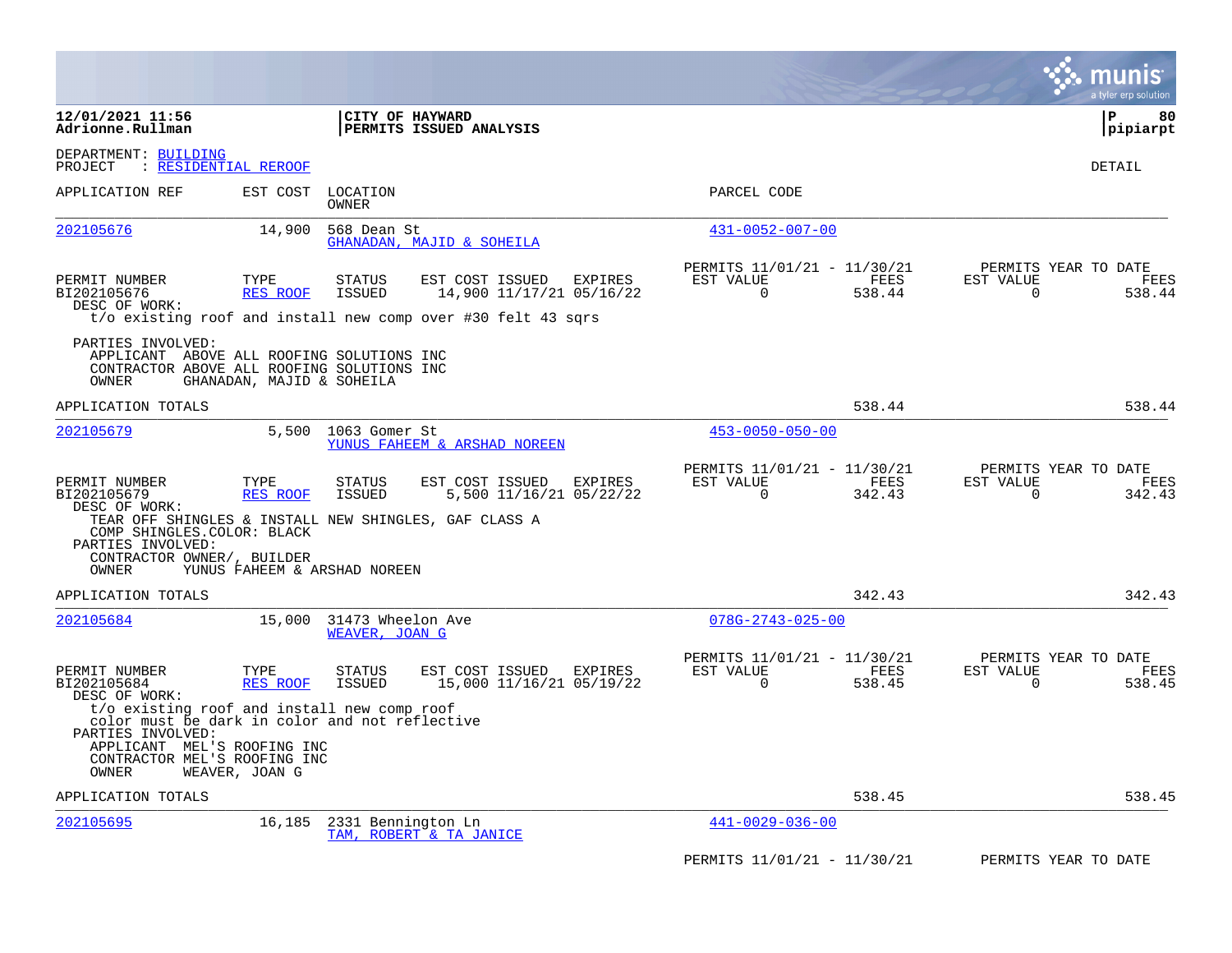|                                                                                                      |                          |                         |                                                               |                                     |                                                         |                |                             | a tyler erp solution                   |
|------------------------------------------------------------------------------------------------------|--------------------------|-------------------------|---------------------------------------------------------------|-------------------------------------|---------------------------------------------------------|----------------|-----------------------------|----------------------------------------|
| 12/01/2021 11:56<br>Adrionne.Rullman<br>PERMIT NUMBER                                                | TYPE                     | <b>STATUS</b>           | CITY OF HAYWARD<br>PERMITS ISSUED ANALYSIS<br>EST COST ISSUED | EXPIRES                             | EST VALUE                                               | FEES           | EST VALUE                   | P<br>81<br>pipiarpt<br>FEES            |
| DEPARTMENT: BUILDING<br>PROJECT : RESIDENTIAL REROOF                                                 |                          |                         |                                                               |                                     |                                                         |                |                             | DETAIL                                 |
| APPLICATION REF                                                                                      | EST COST                 | LOCATION                |                                                               |                                     | PARCEL CODE                                             |                |                             |                                        |
| BI202105695<br>DESC OF WORK:<br>t/o existing roof and install new comp shigles                       | <b>RES ROOF</b>          | OWNER<br>ISSUED         |                                                               | 16, 185 11/16/21 05/15/22           | $\mathbf 0$                                             | 581.89         | 0                           | 581.89                                 |
| PARTIES INVOLVED:<br>APPLICANT VINCENT ROOFING CO.<br>CONTRACTOR VINCENT ROOFING CO.<br>OWNER        | TAM, ROBERT & TA JANICE  |                         |                                                               |                                     |                                                         |                |                             |                                        |
| APPLICATION TOTALS                                                                                   |                          |                         |                                                               |                                     |                                                         | 581.89         |                             | 581.89                                 |
| 202105696                                                                                            | 16,210                   | 2339 Bennington Ln      | AOUINO, MARK A & CARLA N                                      |                                     | 441-0029-037-00                                         |                |                             |                                        |
| PERMIT NUMBER<br>BI202105696<br>DESC OF WORK:<br>t/o existing roof and install new comp shingles     | TYPE<br>RES ROOF         | <b>STATUS</b><br>ISSUED | EST COST ISSUED                                               | EXPIRES<br>16,210 11/16/21 05/15/22 | PERMITS 11/01/21 - 11/30/21<br>EST VALUE<br>$\mathbf 0$ | FEES<br>581.90 | EST VALUE<br>$\mathbf 0$    | PERMITS YEAR TO DATE<br>FEES<br>581.90 |
| PARTIES INVOLVED:<br>APPLICANT VINCENT ROOFING CO.<br>CONTRACTOR VINCENT ROOFING CO.<br>OWNER        | AOUINO, MARK A & CARLA N |                         |                                                               |                                     |                                                         |                |                             |                                        |
| APPLICATION TOTALS                                                                                   |                          |                         |                                                               |                                     |                                                         | 581.90         |                             | 581.90                                 |
| 202105697                                                                                            | 16,080                   | 25516 Calaroga Ave      | MORI, LORENZO R & CELIA                                       |                                     | $442 - 0060 - 173 - 00$                                 |                |                             |                                        |
| PERMIT NUMBER<br>BI202105697<br>DESC OF WORK:<br>t/o existing roof and install new comp shigles      | TYPE<br><b>RES ROOF</b>  | STATUS<br><b>ISSUED</b> | EST COST ISSUED                                               | EXPIRES<br>16,080 11/16/21 05/15/22 | PERMITS 11/01/21 - 11/30/21<br>EST VALUE<br>$\mathbf 0$ | FEES<br>581.88 | EST VALUE<br>$\overline{0}$ | PERMITS YEAR TO DATE<br>FEES<br>581.88 |
| PARTIES INVOLVED:<br>APPLICANT VINCENT ROOFING CO.<br>CONTRACTOR VINCENT ROOFING CO.<br>OWNER        | MORI, LORENZO R & CELIA  |                         |                                                               |                                     |                                                         |                |                             |                                        |
| APPLICATION TOTALS                                                                                   |                          |                         |                                                               |                                     |                                                         | 581.88         |                             | 581.88                                 |
| 202105701                                                                                            | 9,225                    |                         | 23490 Stonewall Ave<br>NGUYEN, PHAN & LUOT                    |                                     | $432 - 0056 - 027 - 00$                                 |                |                             |                                        |
| PERMIT NUMBER<br>BI202105701<br>DESC OF WORK:<br>ENTIRE HOME RE-ROOF, WORKIGN ON 4 SQUARES, NEW ROOF | TYPE<br>RES ROOF         | <b>STATUS</b><br>ISSUED | EST COST ISSUED                                               | EXPIRES<br>9,225 11/16/21 05/15/22  | PERMITS 11/01/21 - 11/30/21<br>EST VALUE<br>$\mathbf 0$ | FEES<br>429.48 | EST VALUE<br>$\mathbf 0$    | PERMITS YEAR TO DATE<br>FEES<br>429.48 |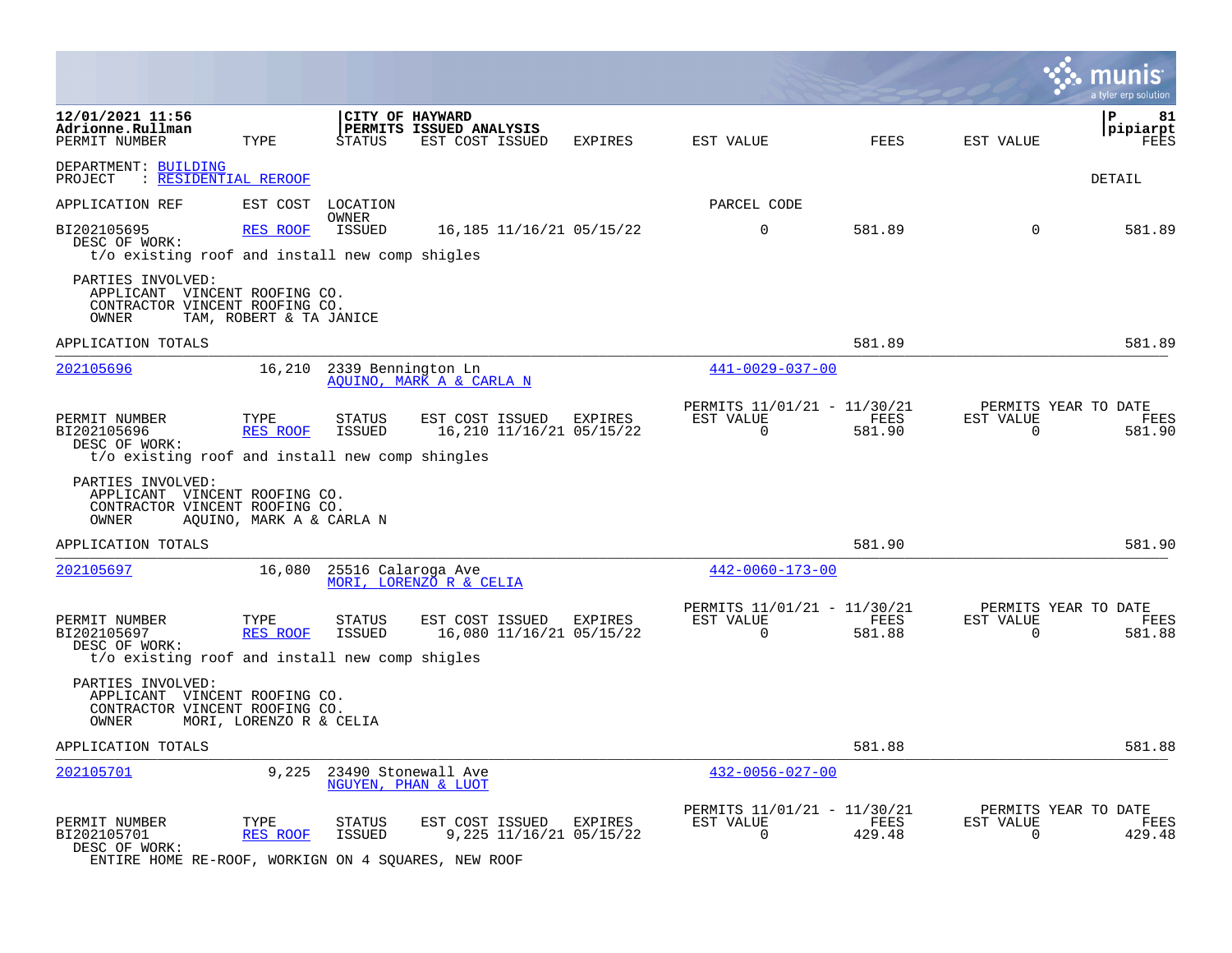|                                                                                                                                                                          |                     |                                  |                                                                                                                   |         |                                                            |                | a tyler erp solution                                               |
|--------------------------------------------------------------------------------------------------------------------------------------------------------------------------|---------------------|----------------------------------|-------------------------------------------------------------------------------------------------------------------|---------|------------------------------------------------------------|----------------|--------------------------------------------------------------------|
| 12/01/2021 11:56<br>Adrionne.Rullman<br>COMP SHINGLES, LIKE FOR LIKE. COLOR: "STONE GRAY"                                                                                |                     | CITY OF HAYWARD                  | PERMITS ISSUED ANALYSIS                                                                                           |         |                                                            |                | Р<br>82<br> pipiarpt                                               |
| DEPARTMENT: BUILDING<br>: RESIDENTIAL REROOF<br>PROJECT                                                                                                                  |                     |                                  |                                                                                                                   |         |                                                            |                | DETAIL                                                             |
| APPLICATION REF                                                                                                                                                          | EST COST LOCATION   | OWNER                            |                                                                                                                   |         | PARCEL CODE                                                |                |                                                                    |
| PARTIES INVOLVED:<br>CONTRACTOR SUNRUN INSTALLATION SERVICES INC<br>OWNER                                                                                                | NGUYEN, PHAN & LUOT |                                  |                                                                                                                   |         |                                                            |                |                                                                    |
| APPLICATION TOTALS                                                                                                                                                       |                     |                                  |                                                                                                                   |         |                                                            | 429.48         | 429.48                                                             |
| 202105704                                                                                                                                                                |                     | 7,587 1044 Armstrong St          | MURPHY, JOHN D & CYNTHIA A                                                                                        |         | $427 - 0001 - 026 - 00$                                    |                |                                                                    |
| PERMIT NUMBER<br>BI202105704<br>DESC OF WORK:                                                                                                                            | TYPE<br>RES ROOF    | STATUS<br>ISSUED                 | EST COST ISSUED<br>7,587 11/16/21 05/15/22                                                                        | EXPIRES | PERMITS 11/01/21 - 11/30/21<br>EST VALUE<br>$\Omega$       | FEES<br>495.99 | PERMITS YEAR TO DATE<br>EST VALUE<br>FEES<br>$\Omega$<br>495.99    |
| ENTIRE HOME RE-ROOF: TEAR OFF & REPLACE COMP SHINGLES<br>COLOR: GRAY , CLASS A, 1304 SQ.FT.<br>PARTIES INVOLVED:<br>CONTRACTOR SUNRUN INSTALLATION SERVICES INC<br>OWNER |                     | MURPHY, JOHN D & CYNTHIA A       |                                                                                                                   |         |                                                            |                |                                                                    |
| APPLICATION TOTALS                                                                                                                                                       |                     |                                  |                                                                                                                   |         |                                                            | 495.99         | 495.99                                                             |
| 202105757                                                                                                                                                                | 12,990              | 24387 Willimet Way<br>CHU, MYRON |                                                                                                                   |         | $443 - 0005 - 005 - 00$                                    |                |                                                                    |
| PERMIT NUMBER<br>BI202105757<br>DESC OF WORK:                                                                                                                            | TYPE<br>RES ROOF    | STATUS<br>ISSUED                 | EST COST ISSUED EXPIRES<br>12,990 11/18/21 05/17/22<br>t/o existing roof and install new class A 30 year shingles |         | PERMITS 11/01/21 - 11/30/21<br>EST VALUE<br>$\overline{0}$ | FEES<br>494.90 | PERMITS YEAR TO DATE<br>EST VALUE<br>FEES<br>$\mathbf 0$<br>494.90 |
| PARTIES INVOLVED:<br>APPLICANT MACIEL ROOFING<br>CONTRACTOR MACIEL ROOFING<br>OWNER<br>CHU, MYRON                                                                        |                     |                                  |                                                                                                                   |         |                                                            |                |                                                                    |
| APPLICATION TOTALS                                                                                                                                                       |                     |                                  |                                                                                                                   |         |                                                            | 494.90         | 494.90                                                             |
| 202105759                                                                                                                                                                | 14,990              | 27787 Tampa Ave<br>HSIEH, TIM    |                                                                                                                   |         | $464 - 0025 - 071 - 00$                                    |                |                                                                    |
| PERMIT NUMBER<br>BI202105759<br>DESC OF WORK:                                                                                                                            | TYPE<br>RES ROOF    | STATUS<br>ISSUED                 | EST COST ISSUED EXPIRES<br>14,990 11/18/21 05/17/22                                                               |         | PERMITS 11/01/21 - 11/30/21<br>EST VALUE<br>$\overline{0}$ | FEES<br>538.45 | PERMITS YEAR TO DATE<br>EST VALUE<br>FEES<br>$\mathbf 0$<br>538.45 |
| t/o existing roof and install new BUR system                                                                                                                             |                     |                                  |                                                                                                                   |         |                                                            |                |                                                                    |
| PARTIES INVOLVED:<br>APPLICANT MACIEL ROOFING<br>CONTRACTOR MACIEL ROOFING<br>OWNER<br>HSIEH, TIM                                                                        |                     |                                  |                                                                                                                   |         |                                                            |                |                                                                    |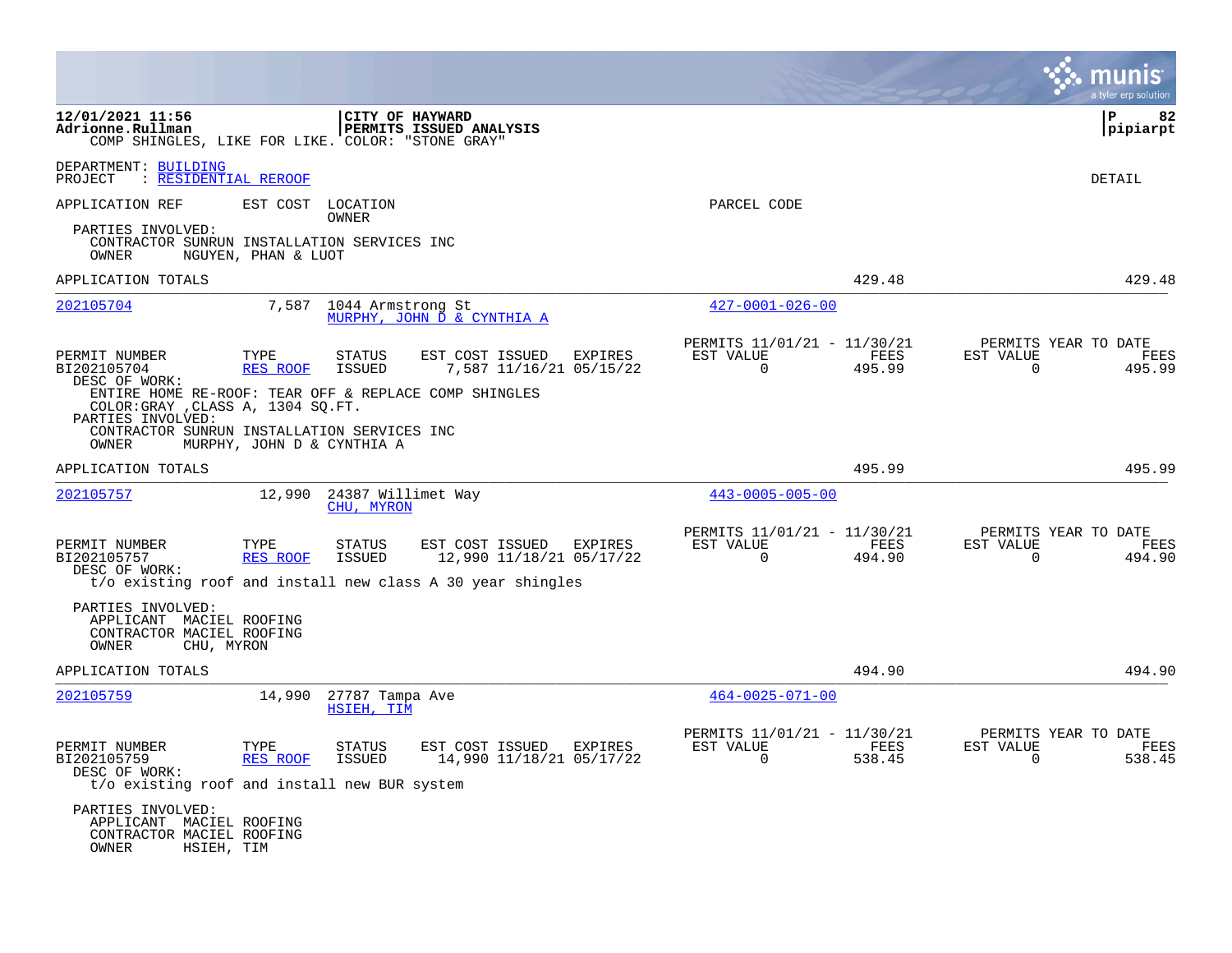|                                                                                                                        |                            |                                |                                                                                                                          |           |                         |                                                 |                          | a tyler erp solution                          |
|------------------------------------------------------------------------------------------------------------------------|----------------------------|--------------------------------|--------------------------------------------------------------------------------------------------------------------------|-----------|-------------------------|-------------------------------------------------|--------------------------|-----------------------------------------------|
| 12/01/2021 11:56<br>Adrionne.Rullman<br>APPLICATION TOTALS                                                             |                            | CITY OF HAYWARD                | PERMITS ISSUED ANALYSIS                                                                                                  |           |                         | 538.45                                          |                          | l P<br>83<br> pipiarpt<br>538.45              |
| DEPARTMENT: BUILDING<br>PROJECT<br>: RESIDENTIAL REROOF                                                                |                            |                                |                                                                                                                          |           |                         |                                                 |                          | <b>DETAIL</b>                                 |
| APPLICATION REF                                                                                                        | EST COST LOCATION          | OWNER                          |                                                                                                                          |           | PARCEL CODE             |                                                 |                          |                                               |
| 202105760                                                                                                              | 12,990                     | 1171 Gomer St                  | DEBAKCSY, ERIN K & DALE A                                                                                                |           | $454 - 0065 - 095 - 00$ |                                                 |                          |                                               |
| PERMIT NUMBER<br>BI202105760<br>DESC OF WORK:                                                                          | TYPE<br>RES ROOF           | <b>STATUS</b><br><b>ISSUED</b> | EST COST ISSUED<br>EXPIRES<br>12,990 11/18/21 05/17/22<br>t/o exisitng roof and install new 30 year class A shingles     | EST VALUE | $\Omega$                | PERMITS 11/01/21 - 11/30/21<br>FEES<br>494.90   | EST VALUE<br>$\Omega$    | PERMITS YEAR TO DATE<br>FEES<br>494.90        |
| PARTIES INVOLVED:<br>APPLICANT MACIEL ROOFING<br>CONTRACTOR MACIEL ROOFING<br>OWNER                                    | DEBAKCSY, ERIN K & DALE A  |                                |                                                                                                                          |           |                         |                                                 |                          |                                               |
| APPLICATION TOTALS                                                                                                     |                            |                                |                                                                                                                          |           |                         | 494.90                                          |                          | 494.90                                        |
| 202105761                                                                                                              | 14,100                     | 28521 Thackeray Ave            | GARZA, PETER A & MAUREEN A                                                                                               |           | $464 - 0040 - 018 - 00$ |                                                 |                          |                                               |
| PERMIT NUMBER<br>BI202105761<br>DESC OF WORK:<br>INSTALL NEW COMP SHINGLES. COLOR: NIGHT SKY<br>PARTIES INVOLVED:      | TYPE<br>RES ROOF           | STATUS<br><b>ISSUED</b>        | EST COST ISSUED<br><b>EXPIRES</b><br>14,100 11/18/21 05/30/22<br>REMOVE 2300 SQ.FT. OF EXISTING COMP SHINGLES, FURNISH & | EST VALUE | 0                       | PERMITS 11/01/21 - 11/30/21<br>FEES<br>538.33   | EST VALUE<br>$\mathbf 0$ | PERMITS YEAR TO DATE<br><b>FEES</b><br>538.33 |
| CONTRACTOR MANADA ROOFING<br>OWNER                                                                                     | GARZA, PETER A & MAUREEN A |                                |                                                                                                                          |           |                         |                                                 |                          |                                               |
| APPLICATION TOTALS                                                                                                     |                            |                                |                                                                                                                          |           |                         | 538.33                                          |                          | 538.33                                        |
| 202105822                                                                                                              | 42,900                     | 22674 Zaballos Ct<br>ANDY YUAN |                                                                                                                          |           | $416 - 0140 - 024 - 00$ |                                                 |                          |                                               |
| PERMIT NUMBER<br>BI202105822<br>DESC OF WORK:                                                                          | TYPE<br><b>RES ROOF</b>    | <b>STATUS</b><br><b>ISSUED</b> | EST COST ISSUED<br><b>EXPIRES</b><br>42,900 11/29/21 05/28/22                                                            | EST VALUE | $\Omega$                | PERMITS 11/01/21 - 11/30/21<br>FEES<br>1,151.61 | EST VALUE<br>$\Omega$    | PERMITS YEAR TO DATE<br>FEES<br>1,151.61      |
| PARTIES INVOLVED:<br>APPLICANT WONDERLIN ROOFING SYSTEMS<br>CONTRACTOR WONDERLIN ROOFING SYSTEMS<br>ANDY YUAN<br>OWNER |                            |                                | Tearing off (E) roof Installing 301b felt class A Comp<br>shingle & flintlastic SA roof system on low slope 4700 SQ ft   |           |                         |                                                 |                          |                                               |
| APPLICATION TOTALS                                                                                                     |                            |                                |                                                                                                                          |           |                         | 1,151.61                                        |                          | 1,151.61                                      |
| 202105857                                                                                                              | 25,000                     | FOSTER, CAROL J                | 26986 Grand View Ave                                                                                                     |           | $081D-1585-060-00$      |                                                 |                          |                                               |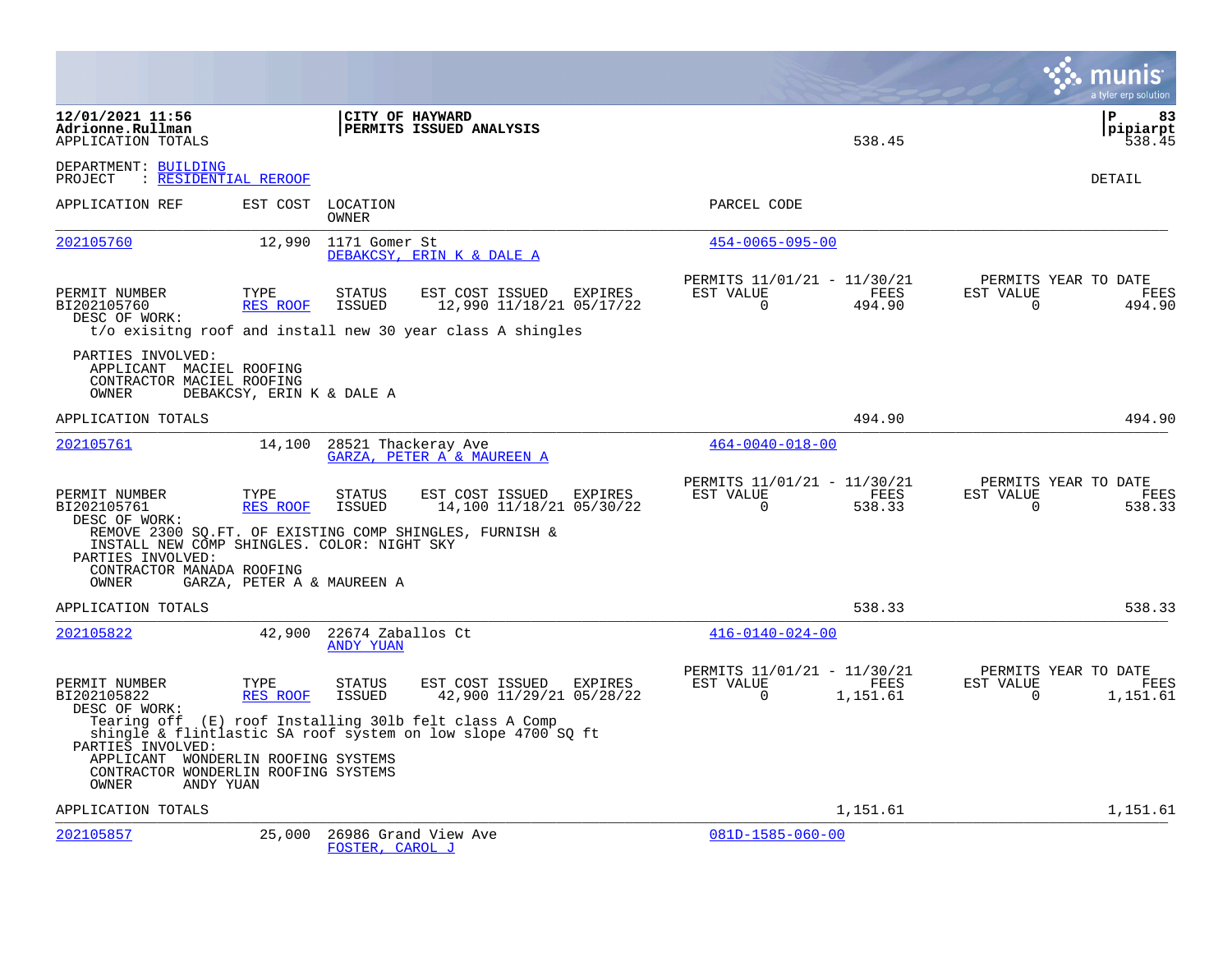|                                                                                                                                                    |                  |                                      |                              |                                            |                                                            |                |                          | munis<br>a tyler er <u>p solution</u>  |
|----------------------------------------------------------------------------------------------------------------------------------------------------|------------------|--------------------------------------|------------------------------|--------------------------------------------|------------------------------------------------------------|----------------|--------------------------|----------------------------------------|
| 12/01/2021 11:56<br>Adrionne.Rullman                                                                                                               |                  | CITY OF HAYWARD                      | PERMITS ISSUED ANALYSIS      |                                            |                                                            |                |                          | 84<br>∣P<br> pipiarpt                  |
| PERMIT NUMBER                                                                                                                                      | TYPE             | <b>STATUS</b>                        | EST COST ISSUED              | EXPIRES                                    | PERMITS 11/01/21 - 11/30/21<br>EST VALUE                   | FEES           | EST VALUE                | PERMITS YEAR TO DATE<br>FEES           |
| DEPARTMENT: BUILDING<br><u>: RESIDENTIAL REROOF</u><br>PROJECT                                                                                     |                  |                                      |                              |                                            |                                                            |                |                          | DETAIL                                 |
| APPLICATION REF                                                                                                                                    | EST COST         | LOCATION                             |                              |                                            | PARCEL CODE                                                |                |                          |                                        |
| BI202105857<br>DESC OF WORK:                                                                                                                       | RES ROOF         | OWNER<br>ISSUED                      |                              | 25,000 11/29/21 05/30/22                   | $\Omega$                                                   | 866.17         | $\Omega$                 | 866.17                                 |
| t/o existing roof and install new comp shingles                                                                                                    |                  |                                      |                              |                                            |                                                            |                |                          |                                        |
| PARTIES INVOLVED:<br>APPLICANT EMMANUEL MENDOZA<br>CONTRACTOR EMMANUEL MENDOZA<br>OWNER                                                            | FOSTER, CAROL J  |                                      |                              |                                            |                                                            |                |                          |                                        |
| APPLICATION TOTALS                                                                                                                                 |                  |                                      |                              |                                            |                                                            | 866.17         |                          | 866.17                                 |
| 202105862                                                                                                                                          |                  | 34,688 1071 Thiel Rd<br>BREY, RONALD |                              |                                            | $464 - 0080 - 017 - 00$                                    |                |                          |                                        |
| PERMIT NUMBER<br>BI202105862<br>DESC OF WORK:<br>Remove Existing Roof and install New stone coated barrel<br>Vault metal tile, gutters and spouts. | TYPE<br>RES ROOF | <b>STATUS</b><br><b>ISSUED</b>       | EST COST ISSUED              | <b>EXPIRES</b><br>34,688 11/29/21 05/28/22 | PERMITS 11/01/21 - 11/30/21<br>EST VALUE<br>$\Omega$       | FEES<br>915.62 | EST VALUE<br>$\Omega$    | PERMITS YEAR TO DATE<br>FEES<br>915.62 |
| PARTIES INVOLVED:<br>APPLICANT FLORENTINO GUERRERO<br>CONTRACTOR THE ROOFING FRIEND INC<br>OWNER                                                   | BREY, RONALD     |                                      |                              |                                            |                                                            |                |                          |                                        |
| APPLICATION TOTALS                                                                                                                                 |                  |                                      |                              |                                            |                                                            | 915.62         |                          | 915.62                                 |
| 202105889                                                                                                                                          | 9,000            | 2607 Erskine Ln<br>PHAM, LINH T      |                              |                                            | $441 - 0040 - 028 - 00$                                    |                |                          |                                        |
| PERMIT NUMBER<br>BI202105889<br>DESC OF WORK:                                                                                                      | TYPE<br>RES ROOF | STATUS<br>ISSUED                     | EST COST ISSUED              | EXPIRES<br>9,000 11/30/21 05/29/22         | PERMITS 11/01/21 - 11/30/21<br>EST VALUE<br>$\overline{0}$ | FEES<br>407.81 | EST VALUE<br>$\mathbf 0$ | PERMITS YEAR TO DATE<br>FEES<br>407.81 |
| ROOF TEAR-OFF. INSTALL 23 SQUARES OF CLASS "A" FIBERGLASS<br>SHINGLE. COLOR: LIGHT BROWN<br>PARTIES INVOLVED:                                      |                  |                                      |                              |                                            |                                                            |                |                          |                                        |
| CONTRACTOR BRAUNS ROOFING<br><b>OWNER</b>                                                                                                          | PHAM, LINH T     |                                      |                              |                                            |                                                            |                |                          |                                        |
| APPLICATION TOTALS                                                                                                                                 |                  |                                      |                              |                                            |                                                            | 407.81         |                          | 407.81                                 |
| 202105900                                                                                                                                          |                  | 9,993 1387 Thornwall Ln              | SESSIONS, HELEN & ROBERT TRS |                                            | $455 - 0008 - 025 - 00$                                    |                |                          |                                        |
| PERMIT NUMBER<br>BI202105900<br>DESC OF WORK:<br>REROOF ENTIRE HOME, 2.5 SQUARES. NEW ROOF MATERIAL: COMP                                          | TYPE<br>RES ROOF | STATUS<br>ISSUED                     | EST COST ISSUED              | EXPIRES<br>9,993 11/30/21 05/29/22         | PERMITS 11/01/21 - 11/30/21<br>EST VALUE<br>$\Omega$       | FEES<br>429.58 | EST VALUE<br>$\Omega$    | PERMITS YEAR TO DATE<br>FEES<br>429.58 |

 $\sim$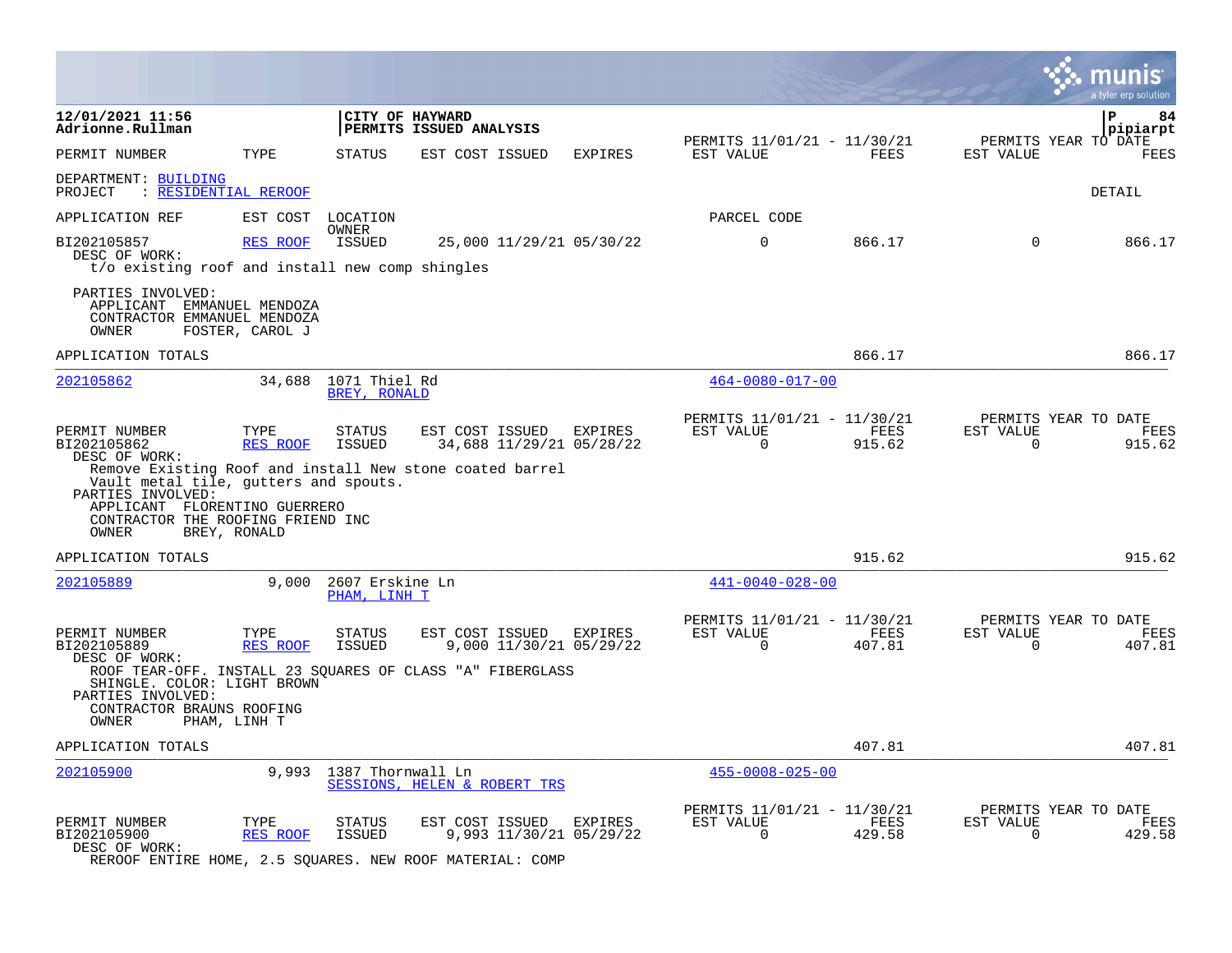|                                                                                                                                                                                                                                                                                                                                                              |                                                                 | <b>munis</b><br>a tyler erp solution                            |
|--------------------------------------------------------------------------------------------------------------------------------------------------------------------------------------------------------------------------------------------------------------------------------------------------------------------------------------------------------------|-----------------------------------------------------------------|-----------------------------------------------------------------|
| 12/01/2021 11:56<br>CITY OF HAYWARD<br>PERMITS ISSUED ANALYSIS<br>Adrionne.Rullman<br>SHINGLE, COLOR: CHARCOAL                                                                                                                                                                                                                                               |                                                                 | 85<br>Р<br>pipiarpt                                             |
| DEPARTMENT: BUILDING<br>: RESIDENTIAL REROOF<br>PROJECT                                                                                                                                                                                                                                                                                                      |                                                                 | DETAIL                                                          |
| APPLICATION REF<br>EST COST<br>LOCATION                                                                                                                                                                                                                                                                                                                      | PARCEL CODE                                                     |                                                                 |
| OWNER<br>PARTIES INVOLVED:<br>CONTRACTOR SUNRUN INSTALLATION SERVICES I<br>OWNER<br>SESSIONS, HELEN & ROBERT TRS                                                                                                                                                                                                                                             |                                                                 |                                                                 |
| APPLICATION TOTALS                                                                                                                                                                                                                                                                                                                                           | 429.58                                                          | 429.58                                                          |
| 202105904<br>29870 Ventnor Ct<br>9,000<br>LE, LOC H & NGUYEN THUY M                                                                                                                                                                                                                                                                                          | $465 - 0045 - 038 - 00$                                         |                                                                 |
| STATUS<br>EST COST ISSUED<br>PERMIT NUMBER<br>TYPE<br>EXPIRES<br><b>ISSUED</b><br>9,000 11/30/21 05/29/22<br>BI202105904<br>RES ROOF<br>DESC OF WORK:<br>REMOVE (E) ROOF AND INSTALL NEW 30 YEAR COMP SHINGLES,<br>13 SQUARES, BLACK COLOR<br>PARTIES INVOLVED:<br>CONTRACTOR JOSE MENDOZA GENERAL CONTRACTOR DBA JOSE<br>OWNER<br>LE, LOC H & NGUYEN THUY M | PERMITS 11/01/21 - 11/30/21<br>EST VALUE<br>FEES<br>407.81<br>0 | PERMITS YEAR TO DATE<br>EST VALUE<br>FEES<br>407.81<br>$\Omega$ |
| APPLICATION TOTALS<br>PROJECT TOTALS                                                                                                                                                                                                                                                                                                                         | 407.81<br>21, 164.93<br>$\Omega$                                | 407.81<br>21, 164.93<br>$\Omega$                                |

 $\mathcal{L}^{\text{max}}$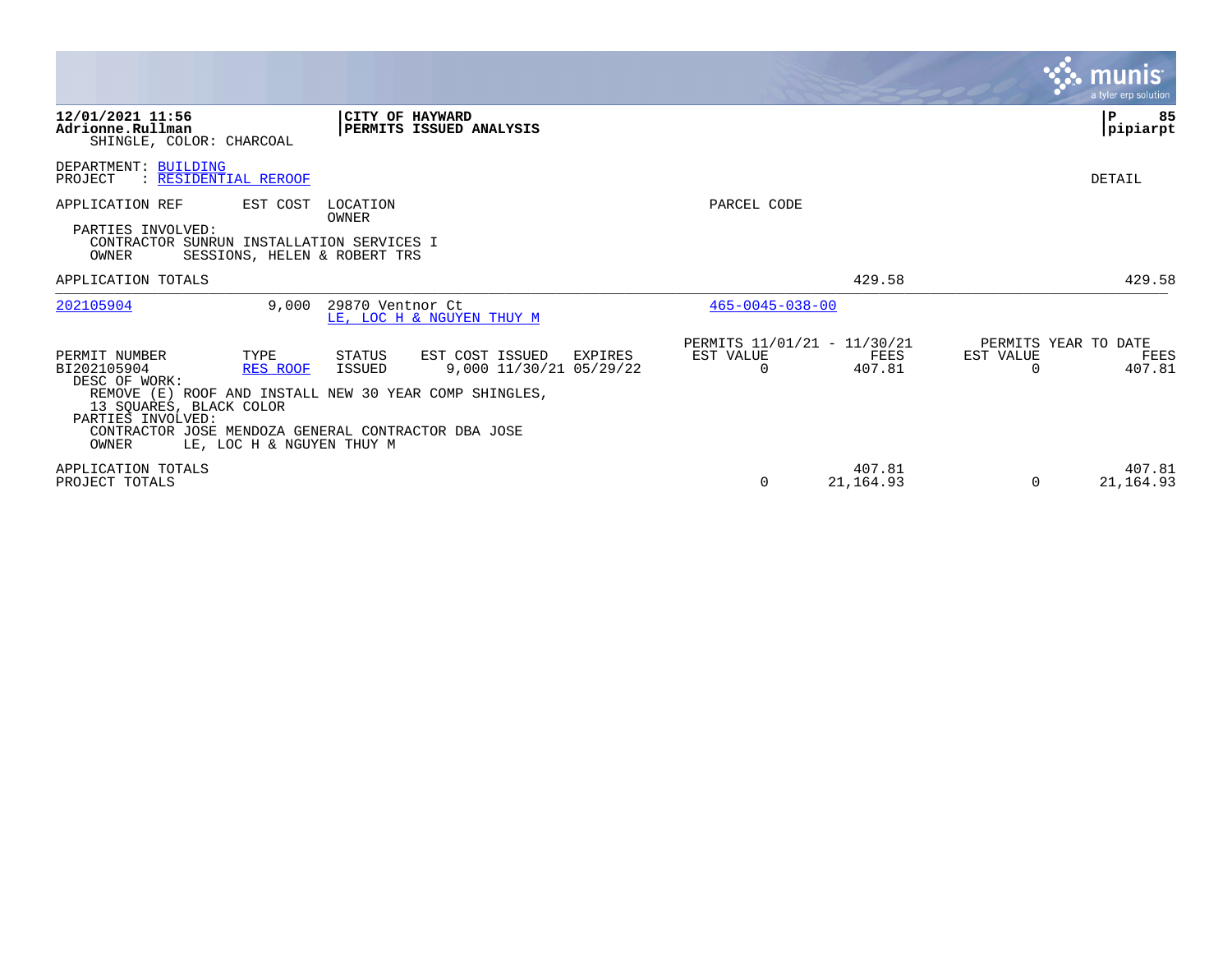|                                                                                                   |                                                |                                                     |                                                                           | munis<br>a tyler erp solution                                      |
|---------------------------------------------------------------------------------------------------|------------------------------------------------|-----------------------------------------------------|---------------------------------------------------------------------------|--------------------------------------------------------------------|
| 12/01/2021 11:56<br>Adrionne.Rullman                                                              |                                                | CITY OF HAYWARD<br>PERMITS ISSUED ANALYSIS          |                                                                           | P<br>86<br> pipiarpt                                               |
| DEPARTMENT: BUILDING<br>PROJECT                                                                   | : NEW ELECTRICAL SERVICE RES                   |                                                     |                                                                           | DETAIL                                                             |
| APPLICATION REF                                                                                   | EST COST LOCATION<br>OWNER                     |                                                     | PARCEL CODE                                                               |                                                                    |
| 202104861                                                                                         | $\Omega$<br>30540 Carroll Ave                  | GALLEGOTAYLOR, MACRINA & SALVADOR GALICA            | $078G - 2710 - 014 - 00$                                                  |                                                                    |
| PERMIT NUMBER<br>BI202104861<br>DESC OF WORK:<br>200A MSP upgrade                                 | TYPE<br><b>STATUS</b><br>ELEC SERVI ISSUED     | EST COST ISSUED<br>EXPIRES<br>$0$ 11/02/21 05/01/22 | PERMITS 11/01/21 - 11/30/21<br>EST VALUE<br>FEES<br>236.67<br>$\Omega$    | PERMITS YEAR TO DATE<br>EST VALUE<br>FEES<br>$\Omega$<br>236.67    |
| PARTIES INVOLVED:<br>APPLICANT HIGH DEFINITION SOLAR<br>CONTRACTOR HIGH DEFINITION SOLAR<br>OWNER | GALLEGOTAYLOR, MACRINA & SALVADOR GALICA       |                                                     |                                                                           |                                                                    |
| APPLICATION TOTALS                                                                                |                                                |                                                     | 236.67                                                                    | 236.67                                                             |
| 202105307                                                                                         | $\overline{0}$<br>1771 Tulip Ave               | GALICIA, ROLANDO M & CONSUELO V                     | $463 - 0004 - 066 - 00$                                                   |                                                                    |
| PERMIT NUMBER<br>BI202105307<br>DESC OF WORK:<br>100 A main panel replacement                     | TYPE<br>STATUS<br>ELEC SERVI ISSUED            | EST COST ISSUED<br>EXPIRES<br>$0$ 11/01/21 04/30/22 | PERMITS 11/01/21 - 11/30/21<br>EST VALUE<br>FEES<br>$\mathbf 0$<br>236.67 | PERMITS YEAR TO DATE<br>EST VALUE<br>FEES<br>$\mathbf 0$<br>236.67 |
| PARTIES INVOLVED:<br>APPLICANT SUNRUN<br>CONTRACTOR SUNRUN<br>OWNER                               | GALICIA, ROLANDO M & CONSUELO V                |                                                     |                                                                           |                                                                    |
| APPLICATION TOTALS                                                                                |                                                |                                                     | 236.67                                                                    | 236.67                                                             |
| 202105427                                                                                         | 27910 Andrea St<br>500                         | OU, FEN F & LUO SHU O                               | $453 - 0090 - 105 - 00$                                                   |                                                                    |
| PERMIT NUMBER<br>BI202105427<br>DESC OF WORK:<br>Panel upgrade to 200 amp                         | TYPE<br>STATUS<br>ELEC SERVI ISSUED            | EST COST ISSUED<br>EXPIRES<br>500 11/01/21 04/30/22 | PERMITS 11/01/21 - 11/30/21<br>FEES<br>EST VALUE<br>$\Omega$<br>236.67    | PERMITS YEAR TO DATE<br>EST VALUE<br>FEES<br>$\Omega$<br>236.67    |
| PARTIES INVOLVED:<br>CONTRACTOR OWNER/BUILDER<br>OWNER                                            | OU, FEN F & LUO SHU Q                          |                                                     |                                                                           |                                                                    |
| APPLICATION TOTALS                                                                                |                                                |                                                     | 236.67                                                                    | 236.67                                                             |
| 202105461                                                                                         | 2,500<br>26316 Stanwood Ave<br><b>HUY TRAN</b> |                                                     | $454 - 0025 - 028 - 00$                                                   |                                                                    |
|                                                                                                   |                                                |                                                     | PERMITS 11/01/21 - 11/30/21                                               | PERMITS YEAR TO DATE                                               |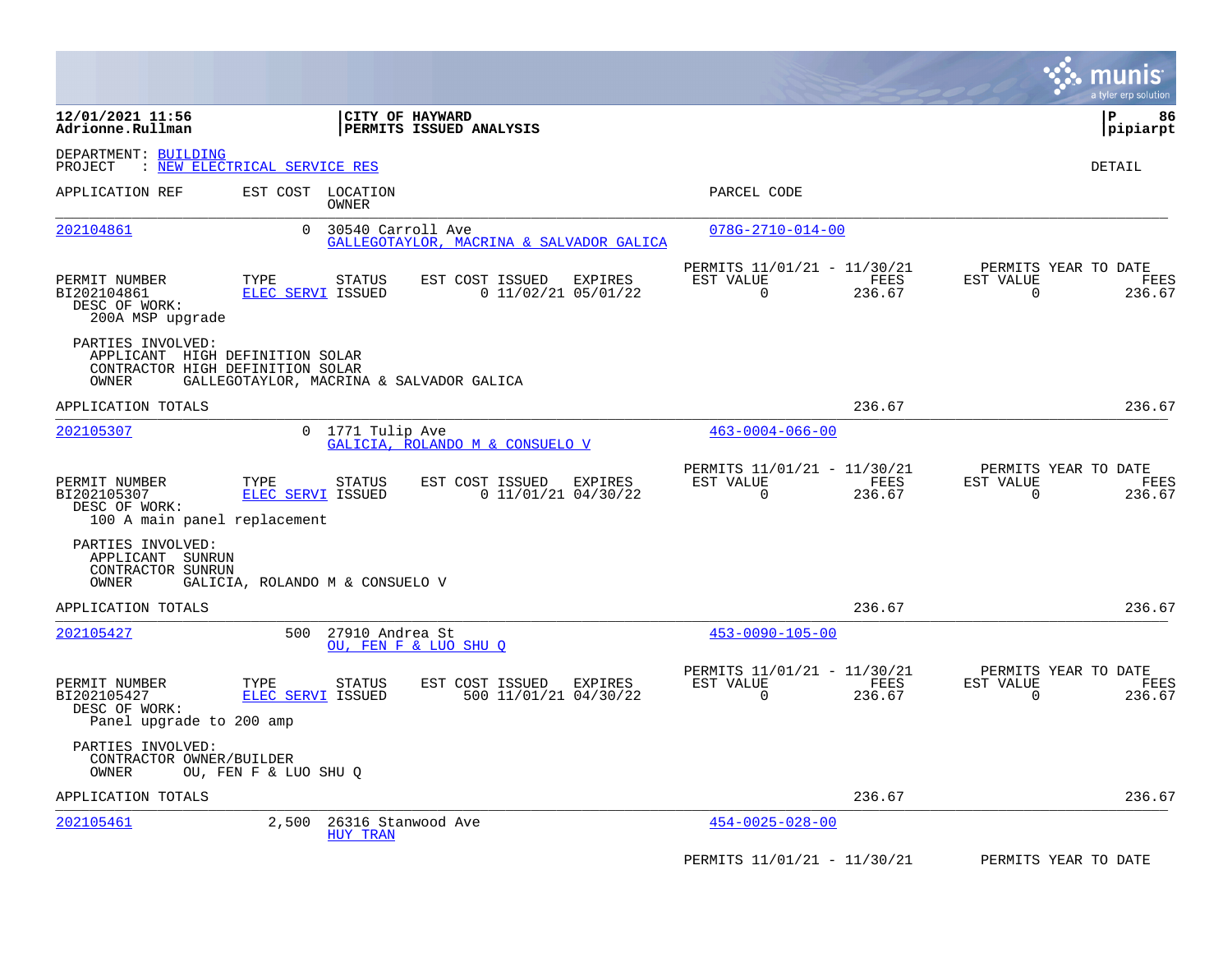|                                                                                                   |                                  |                                               |                                                               |         |                                                      |                |                       | a tyler erp solution                   |
|---------------------------------------------------------------------------------------------------|----------------------------------|-----------------------------------------------|---------------------------------------------------------------|---------|------------------------------------------------------|----------------|-----------------------|----------------------------------------|
| 12/01/2021 11:56<br>Adrionne.Rullman<br>PERMIT NUMBER                                             | TYPE                             | <b>STATUS</b>                                 | CITY OF HAYWARD<br>PERMITS ISSUED ANALYSIS<br>EST COST ISSUED | EXPIRES | EST VALUE                                            | FEES           | EST VALUE             | l P<br>87<br> pipiarpt<br>FEES         |
| DEPARTMENT: BUILDING<br>PROJECT : NEW ELECTRICAL SERVICE RES                                      |                                  |                                               |                                                               |         |                                                      |                |                       | DETAIL                                 |
| APPLICATION REF                                                                                   | EST COST LOCATION                |                                               |                                                               |         | PARCEL CODE                                          |                |                       |                                        |
| BI202105461<br>DESC OF WORK:<br>100a for 100a like for like SVC swap                              | ELEC SERVI ISSUED                | OWNER                                         | 2,500 11/02/21 05/05/22                                       |         | $\mathbf 0$                                          | 236.67         | $\overline{0}$        | 236.67                                 |
| PARTIES INVOLVED:<br>APPLICANT ISLAND ELECTRIC<br>CONTRACTOR ISLAND ELECTRIC<br>HUY TRAN<br>OWNER |                                  |                                               |                                                               |         |                                                      |                |                       |                                        |
| APPLICATION TOTALS                                                                                |                                  |                                               |                                                               |         |                                                      | 236.67         |                       | 236.67                                 |
| 202105556                                                                                         |                                  | 0 1387 Thornwall Ln<br>COLEMAN, DELILA        |                                                               |         | $455 - 0008 - 025 - 00$                              |                |                       |                                        |
| PERMIT NUMBER<br>BI202105556<br>DESC OF WORK:<br>new 200 main panel replacement                   | TYPE<br>ELEC SERVI ISSUED        | STATUS                                        | EST COST ISSUED<br>$0$ 11/09/21 05/08/22                      | EXPIRES | PERMITS 11/01/21 - 11/30/21<br>EST VALUE<br>$\Omega$ | FEES<br>236.67 | EST VALUE<br>$\Omega$ | PERMITS YEAR TO DATE<br>FEES<br>236.67 |
| PARTIES INVOLVED:<br>APPLICANT SUNRUN<br>CONTRACTOR SUNRUN<br>OWNER                               | COLEMAN, DELILA                  |                                               |                                                               |         |                                                      |                |                       |                                        |
| APPLICATION TOTALS                                                                                |                                  |                                               |                                                               |         |                                                      | 236.67         |                       | 236.67                                 |
| 202105558                                                                                         |                                  | 0 2652 Hawthorne Ave<br><b>SHAILESH KUMAR</b> |                                                               |         | $456 - 0008 - 040 - 00$                              |                |                       |                                        |
| PERMIT NUMBER<br>BI202105558<br>DESC OF WORK:<br>new 100 amp main panel replacement               | TYPE<br>ELEC SERVI ISSUED        | STATUS                                        | EST COST ISSUED<br>$0$ 11/09/21 05/08/22                      | EXPIRES | PERMITS 11/01/21 - 11/30/21<br>EST VALUE<br>$\Omega$ | FEES<br>236.67 | EST VALUE<br>$\Omega$ | PERMITS YEAR TO DATE<br>FEES<br>236.67 |
| PARTIES INVOLVED:<br>APPLICANT SUNRUN<br>CONTRACTOR SUNRUN<br>OWNER                               | SHAILESH KUMAR                   |                                               |                                                               |         |                                                      |                |                       |                                        |
| APPLICATION TOTALS                                                                                |                                  |                                               |                                                               |         |                                                      | 236.67         |                       | 236.67                                 |
| 202105560                                                                                         |                                  | 0 2509 Tahoe Ave<br>HOUCK, MORRIS T TR        |                                                               |         | $456 - 0042 - 007 - 00$                              |                |                       |                                        |
| PERMIT NUMBER<br>BI202105560<br>DESC OF WORK:<br>new 100 amp main panel replacement               | TYPE<br><b>ELEC SERVI ISSUED</b> | <b>STATUS</b>                                 | EST COST ISSUED EXPIRES<br>$0$ 11/09/21 05/08/22              |         | PERMITS 11/01/21 - 11/30/21<br>EST VALUE<br>0        | FEES<br>236.67 | EST VALUE<br>0        | PERMITS YEAR TO DATE<br>FEES<br>236.67 |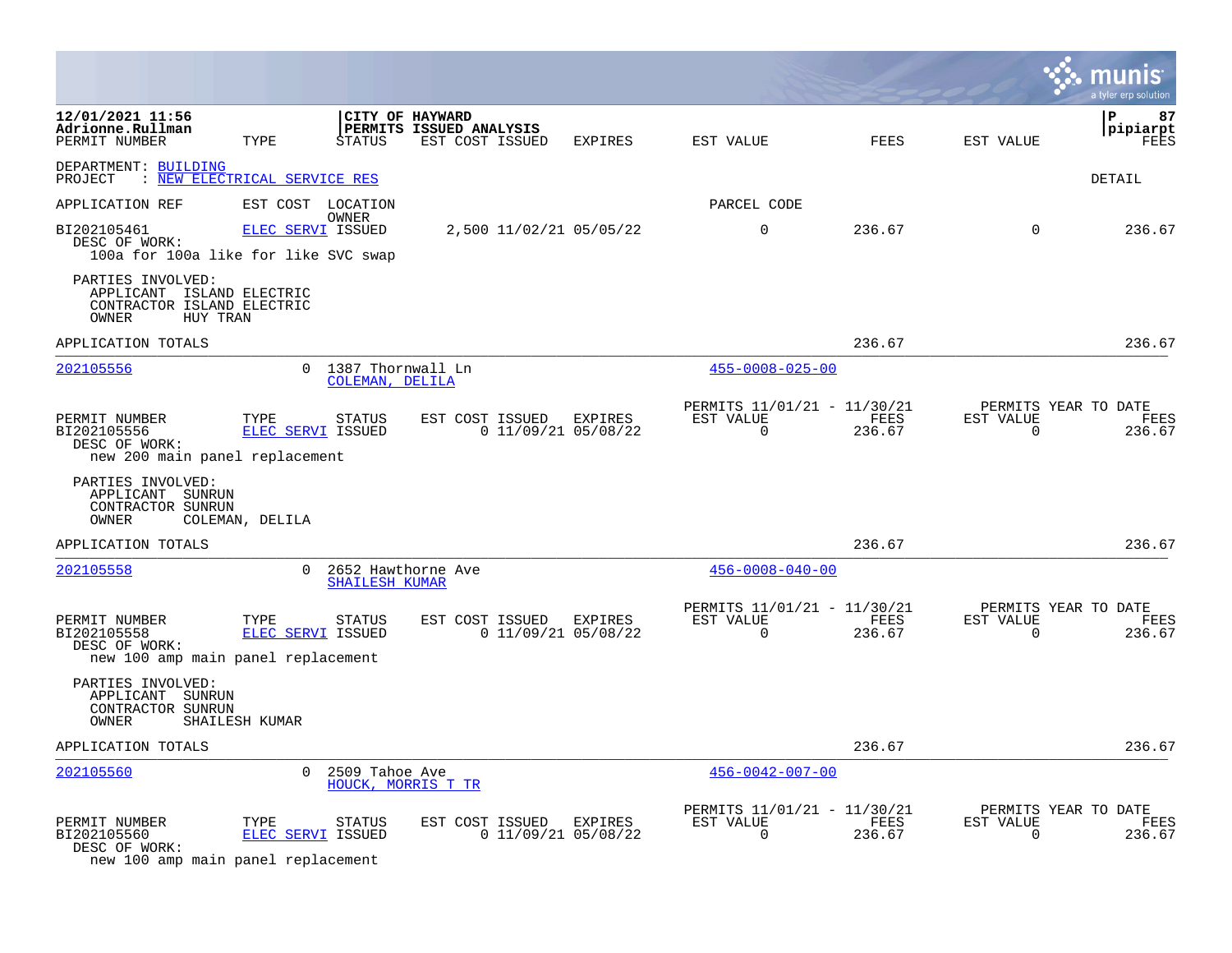|                                                                                        |                                                                                                                                       |                                                                                             |                | a tyler erp solution                                               |
|----------------------------------------------------------------------------------------|---------------------------------------------------------------------------------------------------------------------------------------|---------------------------------------------------------------------------------------------|----------------|--------------------------------------------------------------------|
| 12/01/2021 11:56<br>Adrionne.Rullman                                                   | CITY OF HAYWARD<br>PERMITS ISSUED ANALYSIS                                                                                            |                                                                                             |                | ΙP<br>88<br> pipiarpt                                              |
| DEPARTMENT: BUILDING<br>PROJECT                                                        | : NEW ELECTRICAL SERVICE RES                                                                                                          |                                                                                             |                | DETAIL                                                             |
| APPLICATION REF<br>PARTIES INVOLVED:<br>APPLICANT SUNRUN<br>CONTRACTOR SUNRUN<br>OWNER | EST COST LOCATION<br>OWNER<br>HOUCK, MORRIS T TR                                                                                      | PARCEL CODE                                                                                 |                |                                                                    |
| APPLICATION TOTALS                                                                     |                                                                                                                                       |                                                                                             | 236.67         | 236.67                                                             |
| 202105572                                                                              | 1,000<br>28360 Cabrini Dr<br>WONG, CALVIN                                                                                             | $456 - 0050 - 008 - 00$                                                                     |                |                                                                    |
| PERMIT NUMBER<br>BI202105572<br>DESC OF WORK:                                          | TYPE<br><b>STATUS</b><br>EST COST ISSUED<br>1,000 11/09/21 05/15/22<br>ELEC SERVI ISSUED<br>INSTALLING 100/125 AMP MAIN SERVICE PANEL | PERMITS 11/01/21 - 11/30/21<br>EXPIRES<br>EST VALUE<br>$\Omega$                             | FEES<br>236.67 | PERMITS YEAR TO DATE<br>EST VALUE<br>FEES<br>$\mathbf 0$<br>236.67 |
| PARTIES INVOLVED:<br>CONTRACTOR ON POINT ENGINEERING<br>OWNER                          | WONG, CALVIN                                                                                                                          |                                                                                             |                |                                                                    |
| APPLICATION TOTALS                                                                     |                                                                                                                                       |                                                                                             | 236.67         | 236.67                                                             |
| 202105606                                                                              | 28434 Rochelle Ave<br>0<br>GUICO, ERIC B                                                                                              | $078C - 0417 - 016 - 00$                                                                    |                |                                                                    |
| PERMIT NUMBER<br>BI202105606<br>DESC OF WORK:<br>new 125 Amp MSP                       | TYPE<br>EST COST ISSUED<br>STATUS<br>ELEC SERVI ISSUED                                                                                | PERMITS 11/01/21 - 11/30/21<br>EXPIRES<br>EST VALUE<br>$0$ 11/01/21 04/30/22<br>$\mathbf 0$ | FEES<br>236.67 | PERMITS YEAR TO DATE<br>EST VALUE<br>FEES<br>$\Omega$<br>236.67    |
| PARTIES INVOLVED:<br>OWNER                                                             | APPLICANT SUNPOWER CORPORATION SYSTEMS<br>CONTRACTOR SUNPOWER CORPORATION SYSTEMS<br>GUICO, ERIC B                                    |                                                                                             |                |                                                                    |
| APPLICATION TOTALS                                                                     |                                                                                                                                       |                                                                                             | 236.67         | 236.67                                                             |
| 202105615                                                                              | 17,500<br>28041 Tampa Ave<br>MARTI, GEORGE E                                                                                          | $464 - 0030 - 030 - 00$                                                                     |                |                                                                    |
| PERMIT NUMBER<br>BI202105615<br>DESC OF WORK:                                          | TYPE<br>STATUS<br>EST COST ISSUED<br>17,500 11/01/21 04/30/22<br>ELEC SERVI ISSUED<br>new 225 MSP and 200 amp main breaker top fed    | PERMITS 11/01/21 - 11/30/21<br>EST VALUE<br>EXPIRES<br>0                                    | FEES<br>236.67 | PERMITS YEAR TO DATE<br>EST VALUE<br>FEES<br>$\mathbf 0$<br>236.67 |
| PARTIES INVOLVED:<br>APPLICANT<br>CONTRACTOR SOLAR OPTIMUM<br>OWNER                    | SOLAR OPTIMUM<br>MARTI, GEORGE E                                                                                                      |                                                                                             |                |                                                                    |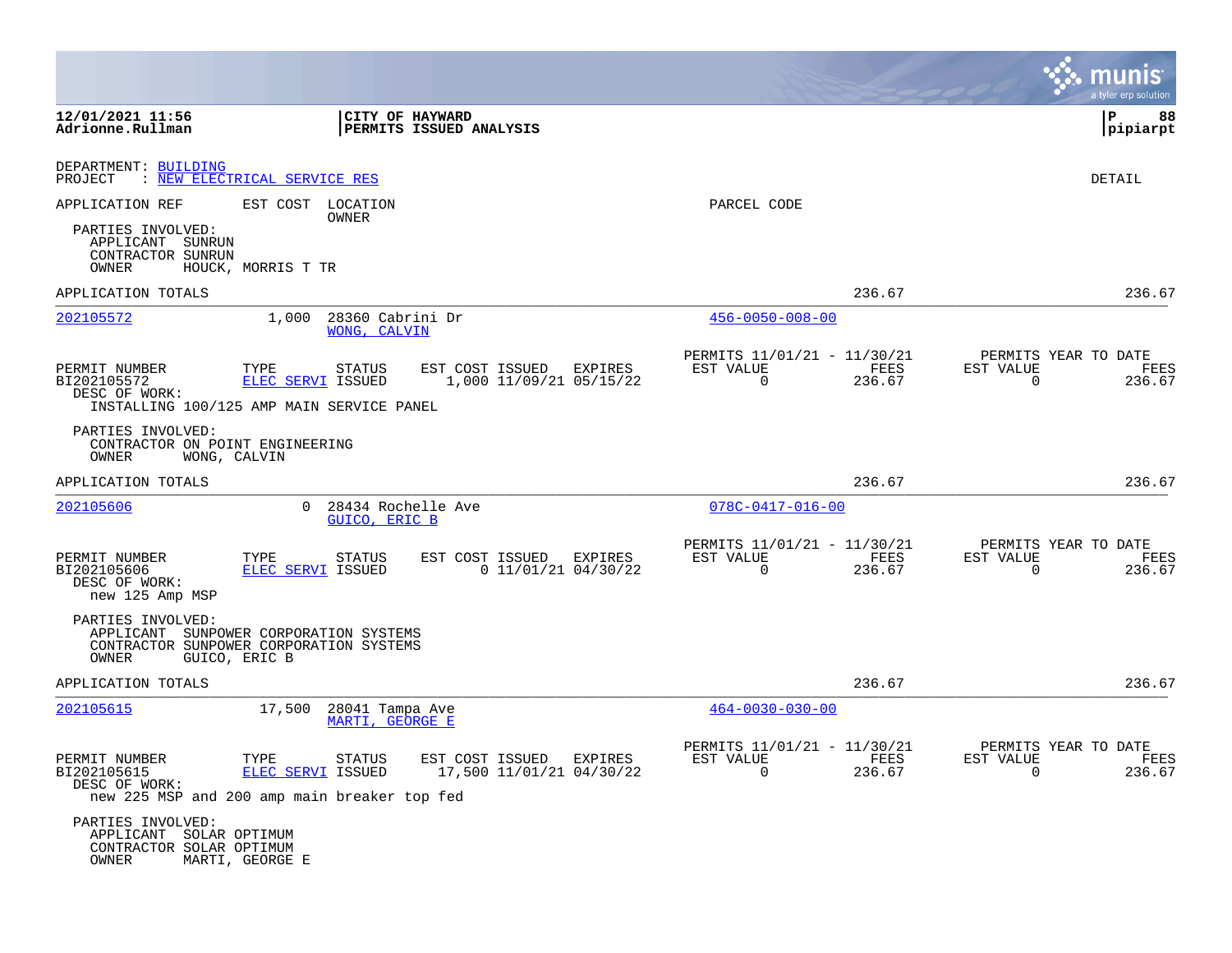|                                                                                               |                                                                                                                                                         |                                                       |                                                         |                |                          | a tyler erp solution                   |
|-----------------------------------------------------------------------------------------------|---------------------------------------------------------------------------------------------------------------------------------------------------------|-------------------------------------------------------|---------------------------------------------------------|----------------|--------------------------|----------------------------------------|
| 12/01/2021 11:56<br>Adrionne.Rullman                                                          | CITY OF HAYWARD                                                                                                                                         | PERMITS ISSUED ANALYSIS                               |                                                         |                |                          | P<br>89<br> pipiarpt                   |
| DEPARTMENT: BUILDING<br>PROJECT                                                               | : NEW ELECTRICAL SERVICE RES                                                                                                                            |                                                       |                                                         |                |                          | DETAIL                                 |
| APPLICATION REF                                                                               | EST COST<br>LOCATION<br>OWNER                                                                                                                           |                                                       | PARCEL CODE                                             |                |                          |                                        |
| APPLICATION TOTALS                                                                            |                                                                                                                                                         |                                                       |                                                         | 236.67         |                          | 236.67                                 |
| 202105712                                                                                     | 2,000<br>28263 Rochelle Ave<br>WHITE, ROBERT E                                                                                                          |                                                       | $078C - 0418 - 008 - 00$                                |                |                          |                                        |
| PERMIT NUMBER<br>BI202105712<br>DESC OF WORK:<br>200 amp service upgrade                      | TYPE<br>STATUS<br>ELEC SERVI ISSUED                                                                                                                     | EST COST ISSUED<br>EXPIRES<br>2,000 11/16/21 05/15/22 | PERMITS 11/01/21 - 11/30/21<br>EST VALUE<br>$\mathbf 0$ | FEES<br>236.67 | EST VALUE<br>$\mathbf 0$ | PERMITS YEAR TO DATE<br>FEES<br>236.67 |
| PARTIES INVOLVED:<br>APPLICANT POWER UP ELECTRICAL<br>CONTRACTOR POWER UP ELECTRICAL<br>OWNER | WHITE, ROBERT E                                                                                                                                         |                                                       |                                                         |                |                          |                                        |
| APPLICATION TOTALS                                                                            |                                                                                                                                                         |                                                       |                                                         | 236.67         |                          | 236.67                                 |
| 202105744                                                                                     | 1326 Henderson Ln<br>3,000<br>ROMERO, JONATHAN                                                                                                          |                                                       | $454 - 0055 - 084 - 00$                                 |                |                          |                                        |
| PERMIT NUMBER<br>BI202105744<br>DESC OF WORK:                                                 | TYPE<br><b>STATUS</b><br>ELEC SERVI ISSUED<br>service upgrde to main service panel from 100 to 200 amps                                                 | EST COST ISSUED<br>EXPIRES<br>3,000 11/17/21 05/30/22 | PERMITS 11/01/21 - 11/30/21<br>EST VALUE<br>$\Omega$    | FEES<br>236.67 | EST VALUE<br>$\Omega$    | PERMITS YEAR TO DATE<br>FEES<br>236.67 |
| PARTIES INVOLVED:<br>APPLICANT BLACKS ELECTRICAL<br>CONTRACTOR BLACKS ELECTRICAL<br>OWNER     | ROMERO, JONATHAN                                                                                                                                        |                                                       |                                                         |                |                          |                                        |
| APPLICATION TOTALS                                                                            |                                                                                                                                                         |                                                       |                                                         | 236.67         |                          | 236.67                                 |
| 202105745                                                                                     | 6,500<br>22781 Wildwood St<br>MINTON, JAMES E                                                                                                           |                                                       | $417 - 0030 - 021 - 00$                                 |                |                          |                                        |
| PERMIT NUMBER<br>BI202105745<br>DESC OF WORK:<br>PARTIES INVOLVED:                            | TYPE<br>STATUS<br>ELEC SERVI ISSUED<br>upgrade existing 100A panel with new 200A main panel<br>repclae existing 100A subpanel with new in same location | EST COST ISSUED<br>EXPIRES<br>6,500 11/17/21 05/22/22 | PERMITS 11/01/21 - 11/30/21<br>EST VALUE<br>0           | FEES<br>236.67 | EST VALUE<br>0           | PERMITS YEAR TO DATE<br>FEES<br>236.67 |
| OWNER                                                                                         | APPLICANT ION ELECTRICAL SERVICES INC<br>CONTRACTOR ION ELECTRICAL SERVICES INC<br>MINTON, JAMES E                                                      |                                                       |                                                         |                |                          |                                        |
| APPLICATION TOTALS                                                                            |                                                                                                                                                         |                                                       |                                                         | 236.67         |                          | 236.67                                 |
| 202105751                                                                                     | 5,150 22643 Teakwood St                                                                                                                                 |                                                       | $432 - 0064 - 076 - 00$                                 |                |                          |                                        |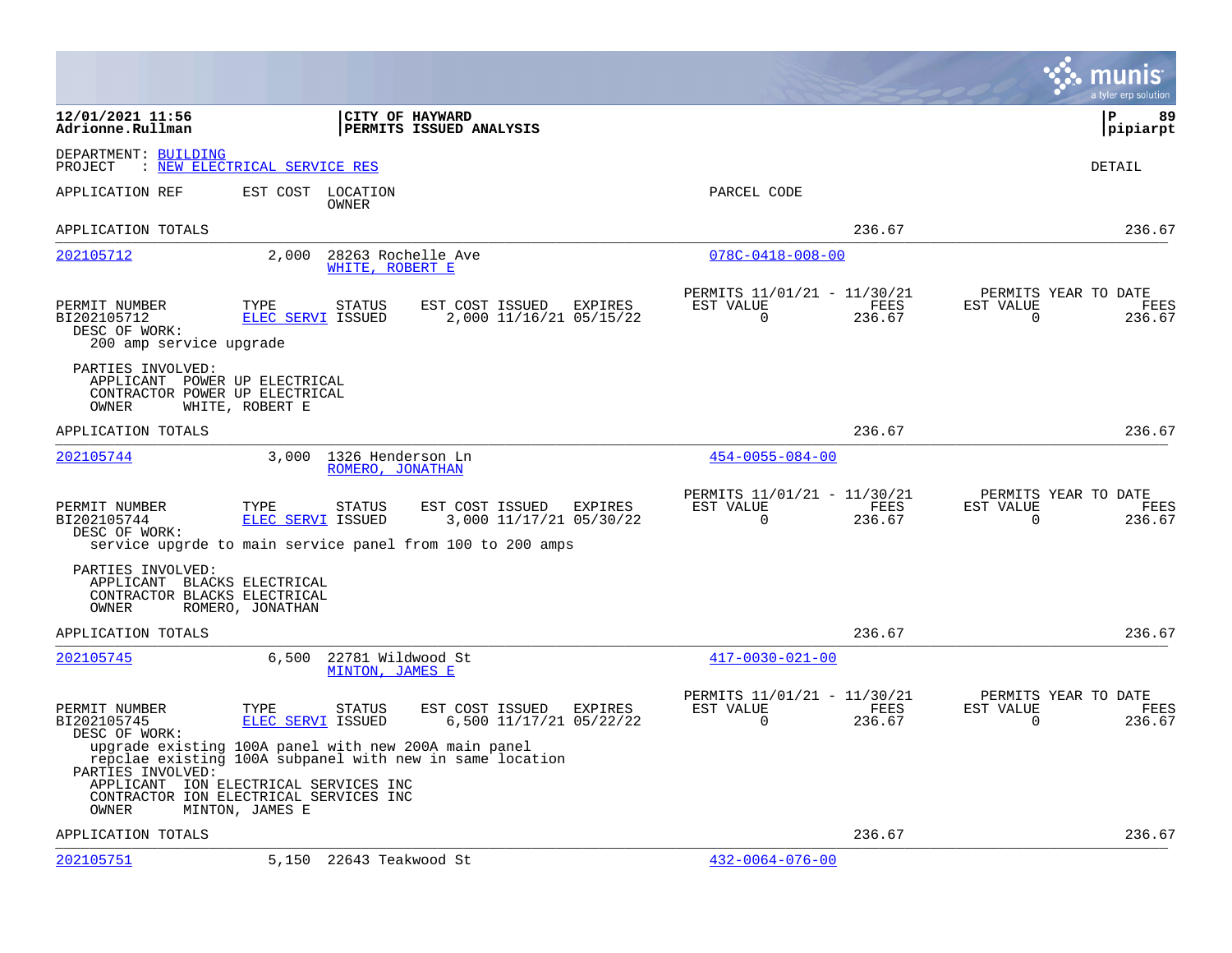|                                                                                                                                      |                                |                                        |                                                                                                                    |                |                                                      |                |                       | munis<br>a tyler erp solution                 |
|--------------------------------------------------------------------------------------------------------------------------------------|--------------------------------|----------------------------------------|--------------------------------------------------------------------------------------------------------------------|----------------|------------------------------------------------------|----------------|-----------------------|-----------------------------------------------|
| 12/01/2021 11:56<br>Adrionne.Rullman                                                                                                 |                                |                                        | CITY OF HAYWARD<br>PERMITS ISSUED ANALYSIS<br>MAHARAJ, MOUSHUMI S & ABHINESH                                       |                |                                                      |                |                       | ∣P<br>90<br> pipiarpt                         |
| PERMIT NUMBER                                                                                                                        | TYPE                           | STATUS                                 | EST COST ISSUED                                                                                                    | <b>EXPIRES</b> | PERMITS 11/01/21 - 11/30/21<br>EST VALUE             | FEES           | EST VALUE             | PERMITS YEAR TO DATE<br>FEES                  |
| DEPARTMENT: BUILDING<br>PROJECT                                                                                                      | : NEW ELECTRICAL SERVICE RES   |                                        |                                                                                                                    |                |                                                      |                |                       | DETAIL                                        |
| APPLICATION REF                                                                                                                      |                                | EST COST LOCATION                      |                                                                                                                    |                | PARCEL CODE                                          |                |                       |                                               |
| BI202105751<br>DESC OF WORK:                                                                                                         | <b>ELEC SERVI ISSUED</b>       | OWNER                                  | 5,150 11/18/21 05/17/22<br>repalce 100 amp main meter panel and upgrade to 200 amps                                |                | $\mathbf 0$                                          | 236.67         | $\mathbf 0$           | 236.67                                        |
| PARTIES INVOLVED:<br>APPLICANT THREE B ELECTRIC<br>CONTRACTOR THREE B ELECTRIC<br>OWNER                                              | MAHARAJ, MOUSHUMI S & ABHINESH |                                        |                                                                                                                    |                |                                                      |                |                       |                                               |
| APPLICATION TOTALS                                                                                                                   |                                |                                        |                                                                                                                    |                |                                                      | 236.67         |                       | 236.67                                        |
| 202105859                                                                                                                            |                                | 1,600 22930 Fuller Ave<br>GINES, MISSY |                                                                                                                    |                | $431 - 0076 - 082 - 00$                              |                |                       |                                               |
| PERMIT NUMBER<br>BI202105859<br>DESC OF WORK:<br>100 amps<br>PARTIES INVOLVED:<br>APPLICANT GINES, MISSY<br>CONTRACTOR OWNER/BUILDER | TYPE<br>ELEC SERVI ISSUED      | STATUS                                 | EST COST ISSUED EXPIRES<br>1,600 11/29/21 05/28/22<br>electrical meter main panel upgrade replacment like for like |                | PERMITS 11/01/21 - 11/30/21<br>EST VALUE<br>0        | FEES<br>236.67 | EST VALUE<br>0        | PERMITS YEAR TO DATE<br>FEES<br>236.67        |
| OWNER<br>APPLICATION TOTALS                                                                                                          | GINES, MISSY                   |                                        |                                                                                                                    |                |                                                      | 236.67         |                       | 236.67                                        |
| 202105860                                                                                                                            | 3,900                          | 544 Jilliene Way                       | KRATSAS, LAVENDAR M & ZAHARIAS                                                                                     |                | $078G - 2963 - 017 - 00$                             |                |                       |                                               |
| PERMIT NUMBER<br>BI202105860<br>DESC OF WORK:<br>125 amp service upgrade                                                             | TYPE<br>ELEC SERVI ISSUED      | <b>STATUS</b>                          | EST COST ISSUED<br>3,900 11/29/21 05/28/22                                                                         | EXPIRES        | PERMITS 11/01/21 - 11/30/21<br>EST VALUE<br>$\Omega$ | FEES<br>236.67 | EST VALUE<br>$\Omega$ | PERMITS YEAR TO DATE<br><b>FEES</b><br>236.67 |
| PARTIES INVOLVED:<br>APPLICANT A & ZACK'S ELECTRIC<br>CONTRACTOR A & ZACK'S ELECTRIC<br>OWNER                                        | KRATSAS, LAVENDAR M & ZAHARIAS |                                        |                                                                                                                    |                |                                                      |                |                       |                                               |
| APPLICATION TOTALS                                                                                                                   |                                |                                        |                                                                                                                    |                |                                                      | 236.67         |                       | 236.67                                        |
| 202105890                                                                                                                            |                                | 0 1734 Bobolink Ct<br>GARCIA, ROSALVA  |                                                                                                                    |                | $463 - 0007 - 039 - 00$                              |                |                       |                                               |
| PERMIT NUMBER                                                                                                                        | TYPE                           | <b>STATUS</b>                          | EST COST ISSUED                                                                                                    | <b>EXPIRES</b> | PERMITS 11/01/21 - 11/30/21<br>EST VALUE             | FEES           | EST VALUE             | PERMITS YEAR TO DATE<br>FEES                  |

and the contract of the contract of the contract of the contract of the contract of the contract of the contract of

the property of the control of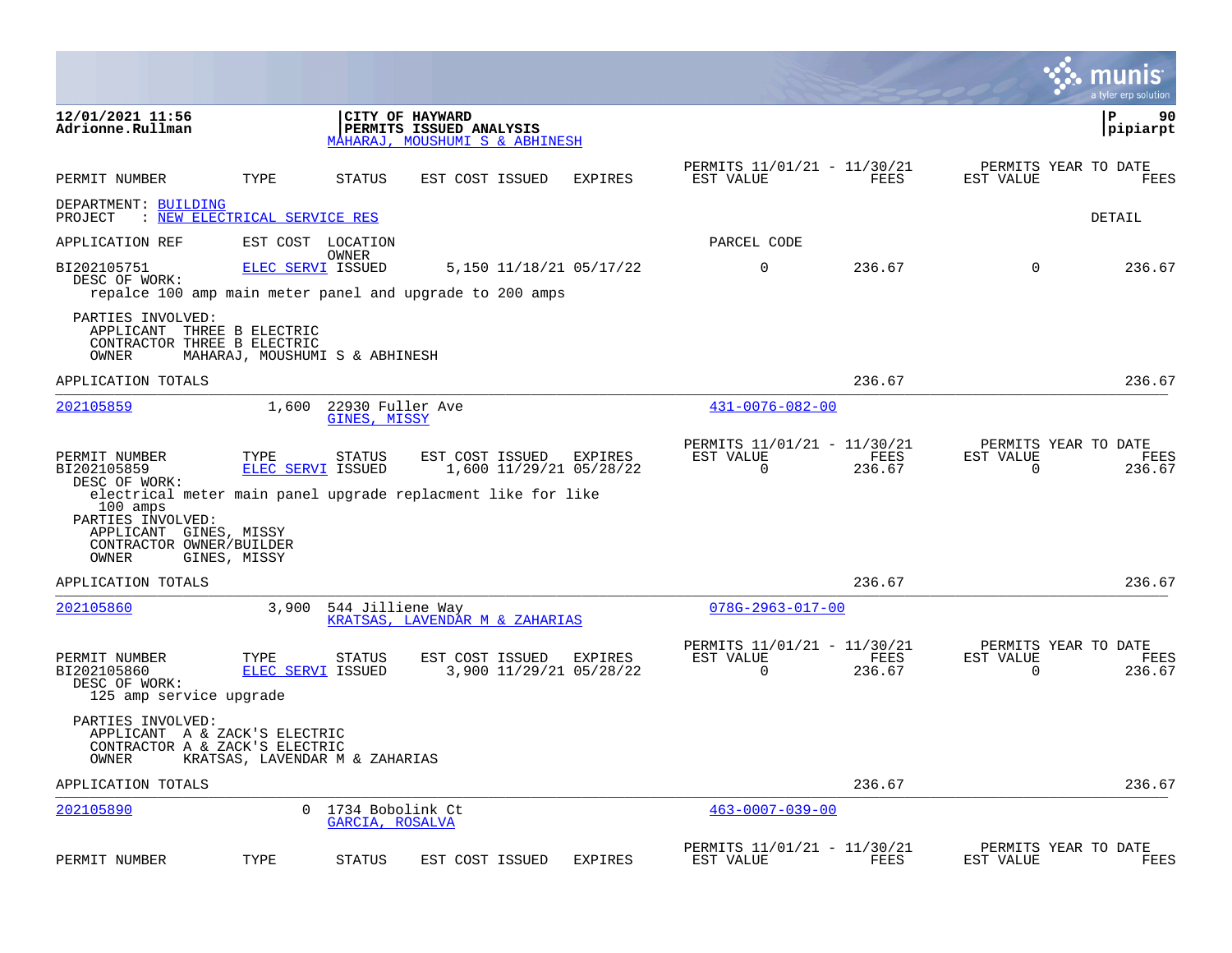|                                                                                                               |                                                                                               |                         |             |                    | <b>munis</b><br>a tyler erp solution |
|---------------------------------------------------------------------------------------------------------------|-----------------------------------------------------------------------------------------------|-------------------------|-------------|--------------------|--------------------------------------|
| 12/01/2021 11:56<br>Adrionne.Rullman                                                                          | CITY OF HAYWARD                                                                               | PERMITS ISSUED ANALYSIS |             |                    | 91<br>P<br> pipiarpt                 |
| DEPARTMENT: BUILDING<br>PROJECT                                                                               | : NEW ELECTRICAL SERVICE RES                                                                  |                         |             |                    | DETAIL                               |
| APPLICATION REF                                                                                               | EST COST<br>LOCATION<br>OWNER                                                                 |                         | PARCEL CODE |                    |                                      |
| BI202105890<br>DESC OF WORK:<br>PERMIT 202001612)<br>PARTIES INVOLVED:<br>CONTRACTOR OWNER/, BUILDER<br>OWNER | ELEC SERVI ISSUED<br>INSTALL NEW ELECTRIC METER FOR NEW ADU (FINALED UNDER<br>GARCIA, ROSALVA | $0$ 11/30/21 05/29/22   | $\Omega$    | 236.67             | 236.67                               |
| APPLICATION TOTALS<br>PROJECT TOTALS                                                                          |                                                                                               |                         | $\Omega$    | 236.67<br>4,023.39 | 236.67<br>4,023.39                   |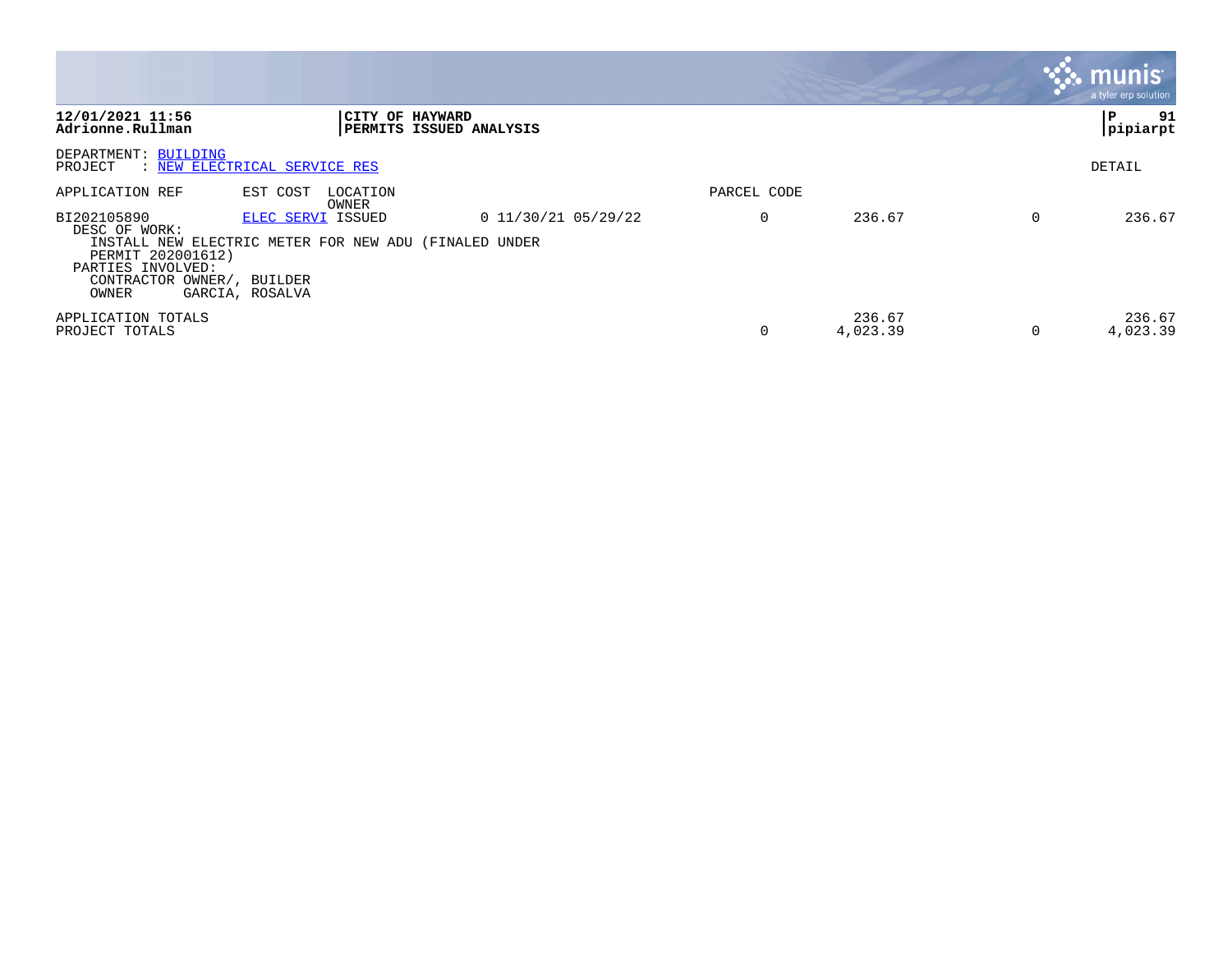|                                                                                                                                                                                                  |                            |                                            |                                                             |         |                                                      |                |                       | a tyler erp solution                   |
|--------------------------------------------------------------------------------------------------------------------------------------------------------------------------------------------------|----------------------------|--------------------------------------------|-------------------------------------------------------------|---------|------------------------------------------------------|----------------|-----------------------|----------------------------------------|
| 12/01/2021 11:56<br>Adrionne.Rullman                                                                                                                                                             |                            | CITY OF HAYWARD<br>PERMITS ISSUED ANALYSIS |                                                             |         |                                                      |                |                       | ΙP<br>92<br> pipiarpt                  |
| DEPARTMENT: BUILDING<br>PROJECT                                                                                                                                                                  | : SEWER REPLACE/REPAIR RES |                                            |                                                             |         |                                                      |                |                       | <b>DETAIL</b>                          |
| APPLICATION REF                                                                                                                                                                                  |                            | EST COST LOCATION<br>OWNER                 |                                                             |         | PARCEL CODE                                          |                |                       |                                        |
| 202105416                                                                                                                                                                                        | 21,000                     | 24701 Tioga Rd<br>BROWN-DIAZ, EDUBIGES     |                                                             |         | $444 - 0045 - 039 - 00$                              |                |                       |                                        |
| PERMIT NUMBER<br>BI202105416<br>DESC OF WORK:                                                                                                                                                    | TYPE<br><b>SEWER</b>       | <b>STATUS</b><br>COMPLT                    | EST COST ISSUED<br>21,000 11/01/21 05/08/22                 | EXPIRES | PERMITS 11/01/21 - 11/30/21<br>EST VALUE<br>$\Omega$ | FEES<br>326.34 | EST VALUE<br>$\Omega$ | PERMITS YEAR TO DATE<br>FEES<br>326.34 |
| mian sewer line replacement from foundation to before the<br>sidewalk<br>PARTIES INVOLVED:<br>APPLICANT DRAIN DOCTOR<br>CONTRACTOR DRAIN DOCTOR<br>OWNER                                         | BROWN-DIAZ, EDUBIGES       |                                            |                                                             |         |                                                      |                |                       |                                        |
| APPLICATION TOTALS                                                                                                                                                                               |                            |                                            |                                                             |         |                                                      | 326.34         |                       | 326.34                                 |
| 202105417                                                                                                                                                                                        | 16,500                     | 924 Collins Ct<br>DELA PENA, BRIANNE       |                                                             |         | $464 - 0075 - 018 - 00$                              |                |                       |                                        |
| PERMIT NUMBER<br>BI202105417<br>DESC OF WORK:<br>main sewer line replacement from foundation to before<br>the sidewalk<br>PARTIES INVOLVED:<br>APPLICANT DRAIN DOCTOR<br>CONTRACTOR DRAIN DOCTOR | TYPE<br><b>SEWER</b>       | <b>STATUS</b><br>COMPLT                    | EST COST ISSUED<br>16,500 11/01/21 05/10/22                 | EXPIRES | PERMITS 11/01/21 - 11/30/21<br>EST VALUE<br>$\Omega$ | FEES<br>326.34 | EST VALUE<br>$\Omega$ | PERMITS YEAR TO DATE<br>FEES<br>326.34 |
| OWNER                                                                                                                                                                                            | DELA PENA, BRIANNE         |                                            |                                                             |         |                                                      |                |                       |                                        |
| APPLICATION TOTALS                                                                                                                                                                               |                            |                                            |                                                             |         |                                                      | 326.34         |                       | 326.34                                 |
| 202105483                                                                                                                                                                                        | 22,207                     | 29391 Harpoon Way<br>HARRIS, DEANNA M      |                                                             |         | $465 - 0070 - 016 - 03$                              |                |                       |                                        |
| PERMIT NUMBER<br>BI202105483<br>DESC OF WORK:                                                                                                                                                    | TYPE<br><b>SEWER</b>       | <b>STATUS</b><br>COMPLT                    | EST COST ISSUED EXPIRES<br>22, 207 11/01/21 05/08/22        |         | PERMITS 11/01/21 - 11/30/21<br>EST VALUE<br>$\Omega$ | FEES<br>505.68 | EST VALUE<br>$\Omega$ | PERMITS YEAR TO DATE<br>FEES<br>505.68 |
| damaged section of sewer line under house<br>PARTIES INVOLVED:<br>APPLICANT HERO, ROOTER<br>CONTRACTOR HERO, ROOTER<br>OWNER                                                                     | HARRIS, DEANNA M           |                                            | replace all hot & cold water lines under crawlspace, repair |         |                                                      |                |                       |                                        |
| APPLICATION TOTALS                                                                                                                                                                               |                            |                                            |                                                             |         |                                                      | 505.68         |                       | 505.68                                 |
| 202105484                                                                                                                                                                                        | 3,800                      | 1438 Highland Blvd<br>CARLSON, ALEX        |                                                             |         | $445 - 0060 - 051 - 00$                              |                |                       |                                        |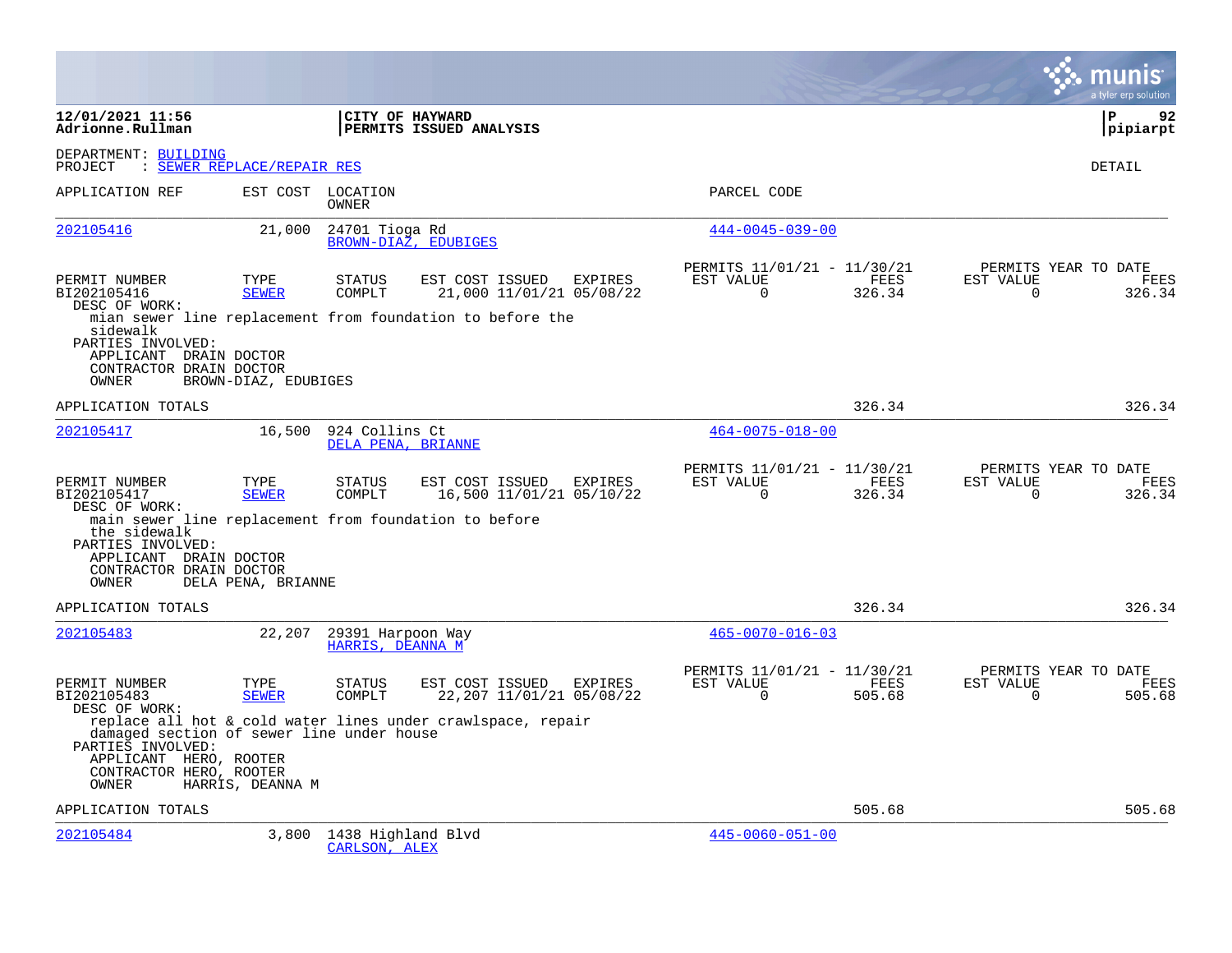|                                                                                               |                      |                                          |                                            |                                    |                                                            |                |                          | INIS<br>a tyler erp solution           |
|-----------------------------------------------------------------------------------------------|----------------------|------------------------------------------|--------------------------------------------|------------------------------------|------------------------------------------------------------|----------------|--------------------------|----------------------------------------|
| 12/01/2021 11:56<br>Adrionne.Rullman                                                          |                      |                                          | CITY OF HAYWARD<br>PERMITS ISSUED ANALYSIS |                                    |                                                            |                |                          | P<br>93<br>pipiarpt                    |
| PERMIT NUMBER                                                                                 | TYPE                 | <b>STATUS</b>                            | EST COST ISSUED                            | <b>EXPIRES</b>                     | PERMITS 11/01/21 - 11/30/21<br>EST VALUE                   | FEES           | EST VALUE                | PERMITS YEAR TO DATE<br>FEES           |
| DEPARTMENT: BUILDING<br>: SEWER REPLACE/REPAIR RES<br>PROJECT                                 |                      |                                          |                                            |                                    |                                                            |                |                          | DETAIL                                 |
| APPLICATION REF                                                                               |                      | EST COST LOCATION                        |                                            |                                    | PARCEL CODE                                                |                |                          |                                        |
| BI202105484<br>DESC OF WORK:<br>install 4" building clean out                                 | <b>SEWER</b>         | <b>OWNER</b><br>COMPLT                   |                                            | 3,800 11/04/21 05/10/22            | $\mathbf 0$                                                | 326.34         | $\Omega$                 | 326.34                                 |
| PARTIES INVOLVED:<br>APPLICANT HERO, ROOTER<br>CONTRACTOR HERO, ROOTER<br>OWNER               | CARLSON, ALEX        |                                          |                                            |                                    |                                                            |                |                          |                                        |
| APPLICATION TOTALS                                                                            |                      |                                          |                                            |                                    |                                                            | 326.34         |                          | 326.34                                 |
| 202105649                                                                                     |                      | 3,500 1641 Ashbury Ln<br>CHANEY, SONJA L |                                            |                                    | $455 - 0032 - 035 - 00$                                    |                |                          |                                        |
| PERMIT NUMBER<br>BI202105649<br>DESC OF WORK:<br>Install property clean out at property line  | TYPE<br><b>SEWER</b> | <b>STATUS</b><br><b>ISSUED</b>           | EST COST ISSUED                            | EXPIRES<br>3,500 11/15/21 05/14/22 | PERMITS 11/01/21 - 11/30/21<br>EST VALUE<br>$\Omega$       | FEES<br>326.34 | EST VALUE<br>$\Omega$    | PERMITS YEAR TO DATE<br>FEES<br>326.34 |
| PARTIES INVOLVED:<br>APPLICANT RESCUE ROOTER<br>CONTRACTOR RESCUE ROOTER<br>OWNER             | CHANEY, SONJA L      |                                          |                                            |                                    |                                                            |                |                          |                                        |
| APPLICATION TOTALS                                                                            |                      |                                          |                                            |                                    |                                                            | 326.34         |                          | 326.34                                 |
| 202105681                                                                                     | 4,800                | CUNNINGHAM, LAURIE                       | 26095 Underwood Ave                        |                                    | $454 - 0020 - 012 - 00$                                    |                |                          |                                        |
| PERMIT NUMBER<br>BI202105681<br>DESC OF WORK:<br>spot repair on seweer line in the front yard | TYPE<br><b>SEWER</b> | STATUS<br><b>ISSUED</b>                  | EST COST ISSUED EXPIRES                    | 4,800 11/15/21 05/16/22            | PERMITS 11/01/21 - 11/30/21<br>EST VALUE<br>$\overline{0}$ | FEES<br>326.34 | EST VALUE<br>$\mathbf 0$ | PERMITS YEAR TO DATE<br>FEES<br>326.34 |
| PARTIES INVOLVED:<br>APPLICANT HERO, ROOTER<br>CONTRACTOR HERO, ROOTER<br>OWNER               | CUNNINGHAM, LAURIE   |                                          |                                            |                                    |                                                            |                |                          |                                        |
| APPLICATION TOTALS                                                                            |                      |                                          |                                            |                                    |                                                            | 326.34         |                          | 326.34                                 |
| 202105743                                                                                     | 3,000                | 27765 Loyola Ave                         | <b>BOUNTIS LOYOLA ENTERPRISES LP</b>       |                                    | $455 - 0072 - 004 - 00$                                    |                |                          |                                        |
| PERMIT NUMBER<br>BI202105743<br>DESC OF WORK:                                                 | TYPE<br><b>SEWER</b> | STATUS<br><b>ISSUED</b>                  | EST COST ISSUED EXPIRES                    | 3,000 11/17/21 05/22/22            | PERMITS 11/01/21 - 11/30/21<br>EST VALUE<br>$\mathbf 0$    | FEES<br>326.34 | EST VALUE<br>$\mathbf 0$ | PERMITS YEAR TO DATE<br>FEES<br>326.34 |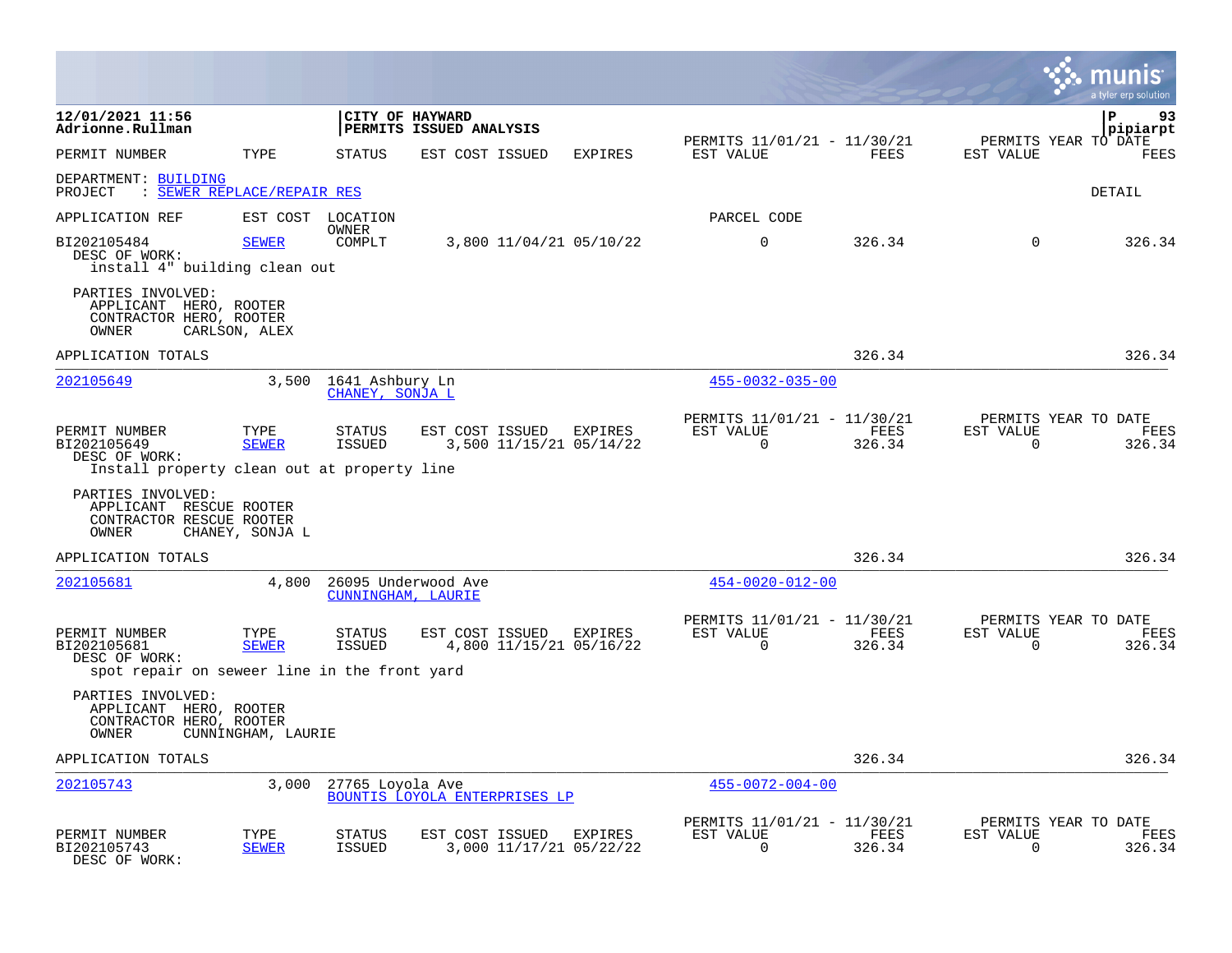|                                                                                                                                                                                                                                                                                                                                     |                                                                      | munis<br>a tyler erp solution                                   |
|-------------------------------------------------------------------------------------------------------------------------------------------------------------------------------------------------------------------------------------------------------------------------------------------------------------------------------------|----------------------------------------------------------------------|-----------------------------------------------------------------|
| 12/01/2021 11:56<br><b>CITY OF HAYWARD</b><br>PERMITS ISSUED ANALYSIS<br>Adrionne.Rullman<br>repclace sewer line from house to sidewalk                                                                                                                                                                                             |                                                                      | 94<br>P<br>pipiarpt                                             |
| DEPARTMENT: BUILDING<br>: SEWER REPLACE/REPAIR RES<br>PROJECT                                                                                                                                                                                                                                                                       |                                                                      | DETAIL                                                          |
| APPLICATION REF<br>EST COST<br>LOCATION<br><b>OWNER</b><br>PARTIES INVOLVED:<br>APPLICANT<br>BAY AREA PLUMBING & ROOTER SERVICES INC<br>CONTRACTOR BAY AREA PLUMBING & ROOTER SERVICES INC<br>OWNER<br>BOUNTIS LOYOLA ENTERPRISES LP                                                                                                | PARCEL CODE                                                          |                                                                 |
| APPLICATION TOTALS                                                                                                                                                                                                                                                                                                                  | 326.34                                                               | 326.34                                                          |
| 202105896<br>22874 Main St<br>15,900<br>NADROWSKI, SALLY TR                                                                                                                                                                                                                                                                         | $427 - 0001 - 045 - 00$                                              |                                                                 |
| PERMIT NUMBER<br>TYPE<br>STATUS<br>EST COST ISSUED<br>EXPIRES<br>15,900 11/30/21 05/29/22<br>BI202105896<br><b>SEWER</b><br>ISSUED<br>DESC OF WORK:<br>50 FT. SEWER LATERAL PIPE BURST TO PROPERTY LINE, 20 FT. OP<br>TRENCH TO REPLACE 2" TIE IN.<br>PARTIES INVOLVED:<br>CONTRACTOR RESCUE ROOTER<br>OWNER<br>NADROWSKI, SALLY TR | PERMITS 11/01/21 - 11/30/21<br>EST VALUE<br>FEES<br>326.34<br>$\cap$ | PERMITS YEAR TO DATE<br>EST VALUE<br>FEES<br>326.34<br>$\Omega$ |
| APPLICATION TOTALS<br>PROJECT TOTALS                                                                                                                                                                                                                                                                                                | 326.34<br>2,790.06<br>$\Omega$                                       | 326.34<br>2,790.06<br>$\Omega$                                  |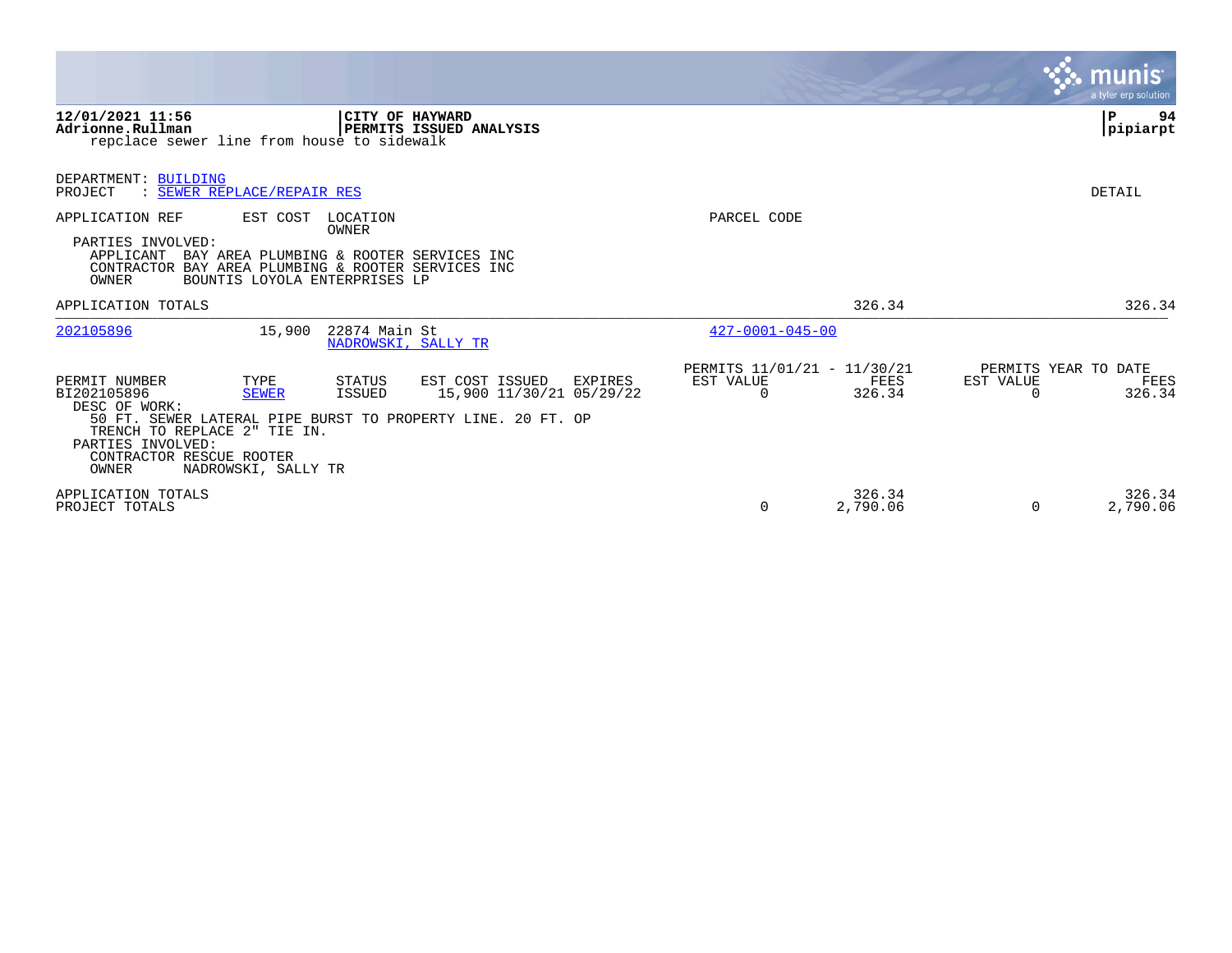|                                                                                                       |                                     |                                      |                                                                                                           |         |                                                         |                  |                       | munis<br>a tyler erp solution            |
|-------------------------------------------------------------------------------------------------------|-------------------------------------|--------------------------------------|-----------------------------------------------------------------------------------------------------------|---------|---------------------------------------------------------|------------------|-----------------------|------------------------------------------|
| 12/01/2021 11:56<br>Adrionne.Rullman                                                                  |                                     | CITY OF HAYWARD                      | PERMITS ISSUED ANALYSIS                                                                                   |         |                                                         |                  |                       | l P<br>95<br> pipiarpt                   |
| DEPARTMENT: BUILDING<br>PROJECT<br>: SIGN PERMIT                                                      |                                     |                                      |                                                                                                           |         |                                                         |                  |                       | <b>DETAIL</b>                            |
| APPLICATION REF                                                                                       | EST COST                            | LOCATION<br>OWNER                    |                                                                                                           |         | PARCEL CODE                                             |                  |                       |                                          |
| 202103599                                                                                             | 7,100                               | 22320 Hathaway Ave<br>PRICE, COMPANY |                                                                                                           |         | $429 - 0082 - 003 - 00$                                 |                  |                       |                                          |
| PERMIT NUMBER<br>BI202103599<br>DESC OF WORK:                                                         | TYPE<br><b>SIGN</b>                 | STATUS<br><b>ISSUED</b>              | EST COST ISSUED<br>7,100 11/08/21 05/07/22<br>INSTALL TWO CANOPY SIGNS ON THE NEW FUEL FACILITY AT COSTCO | EXPIRES | PERMITS 11/01/21 - 11/30/21<br>EST VALUE<br>$\Omega$    | FEES<br>1,072.67 | EST VALUE<br>$\Omega$ | PERMITS YEAR TO DATE<br>FEES<br>1,072.67 |
| PARTIES INVOLVED:<br>APPLICANT WILLIAMS, KENDALL<br>CONTRACTOR JONES COVEY GROUP INC<br>OWNER         | PRICE, COMPANY                      |                                      | HAYWARD BUSNESS CENTER. SIGNS EXTERNALLY ILLUMINATED.                                                     |         |                                                         |                  |                       |                                          |
| APPLICATION TOTALS                                                                                    |                                     |                                      |                                                                                                           |         |                                                         | 1,072.67         |                       | 1,072.67                                 |
| 202105168                                                                                             | 12,000                              |                                      | 30158 Industrial Pkwy SW<br>LAI, WAI P & LAI WAI S & JOAN K TRS                                           |         | 475-0182-002-00                                         |                  |                       |                                          |
| PERMIT NUMBER<br>BI202105168<br>DESC OF WORK:<br>INSTALL 3 ILLUMINATED WALL SIGNS FOR "PANDA EXPRESS" | TYPE<br><b>SIGN</b>                 | <b>STATUS</b><br>ISSUED              | EST COST ISSUED<br>12,000 11/03/21 05/02/22                                                               | EXPIRES | PERMITS 11/01/21 - 11/30/21<br>EST VALUE<br>$\Omega$    | FEES<br>1,339.95 | EST VALUE<br>$\Omega$ | PERMITS YEAR TO DATE<br>FEES<br>1,339.95 |
| PARTIES INVOLVED:<br>APPLICANT FORD, DAVID<br>CONTRACTOR SIGN OF LIGHT INC<br>OWNER                   | LAI, WAI P & LAI WAI S & JOAN K TRS |                                      |                                                                                                           |         |                                                         |                  |                       |                                          |
| APPLICATION TOTALS                                                                                    |                                     |                                      |                                                                                                           |         |                                                         | 1,339.95         |                       | 1,339.95                                 |
| 202105467                                                                                             | 2,500                               | 376 Tennyson Rd<br>ROBILLO, NELLY    |                                                                                                           |         | $452 - 0076 - 124 - 00$                                 |                  |                       |                                          |
| PERMIT NUMBER<br>BI202105467<br>DESC OF WORK:<br>Install (1) set channel letters above storefront     | TYPE<br><b>SIGN</b>                 | <b>STATUS</b><br>ISSUED              | EST COST ISSUED EXPIRES<br>2,500 11/03/21 05/02/22                                                        |         | PERMITS 11/01/21 - 11/30/21<br>EST VALUE<br>$\mathbf 0$ | FEES<br>604.48   | EST VALUE<br>$\Omega$ | PERMITS YEAR TO DATE<br>FEES<br>604.48   |
| PARTIES INVOLVED:<br>APPLICANT RAGO NEON<br>CONTRACTOR RAGO NEON<br>OWNER                             | ROBILLO, NELLY                      |                                      |                                                                                                           |         |                                                         |                  |                       |                                          |
| APPLICATION TOTALS                                                                                    |                                     |                                      |                                                                                                           |         |                                                         | 604.48           |                       | 604.48                                   |
| 202105473                                                                                             | 3,000                               | 22648 Mission Blvd<br>EDWARD HEMMAT  |                                                                                                           |         | $428 - 0066 - 021 - 01$                                 |                  |                       |                                          |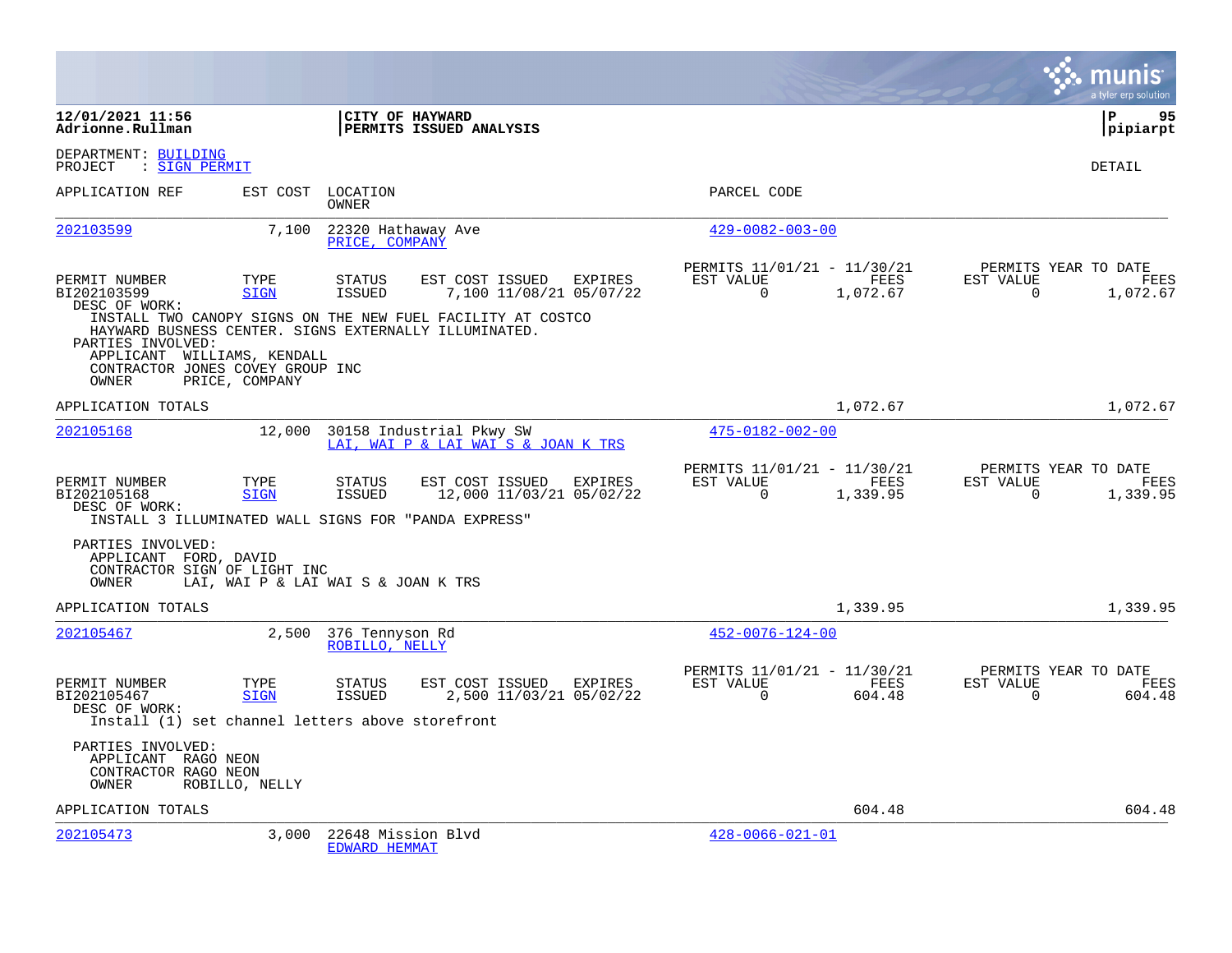|                                                                                                                                                                 |                             |                                |                                                            |         |                                                         |                  |                          | a tyler erp solution                     |
|-----------------------------------------------------------------------------------------------------------------------------------------------------------------|-----------------------------|--------------------------------|------------------------------------------------------------|---------|---------------------------------------------------------|------------------|--------------------------|------------------------------------------|
| 12/01/2021 11:56<br>Adrionne.Rullman                                                                                                                            |                             |                                | CITY OF HAYWARD<br>PERMITS ISSUED ANALYSIS                 |         |                                                         |                  |                          | P<br>96<br>pipiarpt                      |
| PERMIT NUMBER                                                                                                                                                   | TYPE                        | <b>STATUS</b>                  | EST COST ISSUED                                            | EXPIRES | PERMITS 11/01/21 - 11/30/21<br>EST VALUE                | FEES             | EST VALUE                | PERMITS YEAR TO DATE<br>FEES             |
| DEPARTMENT: BUILDING<br>: SIGN PERMIT<br>PROJECT                                                                                                                |                             |                                |                                                            |         |                                                         |                  |                          | <b>DETAIL</b>                            |
| APPLICATION REF                                                                                                                                                 | EST COST                    | LOCATION<br><b>OWNER</b>       |                                                            |         | PARCEL CODE                                             |                  |                          |                                          |
| BI202105473<br>DESC OF WORK:<br>Install illuminated channel letters                                                                                             | <b>SIGN</b>                 | <b>ISSUED</b>                  | 3,000 11/01/21 04/30/22                                    |         | $\mathbf 0$                                             | 604.62           | $\mathbf 0$              | 604.62                                   |
| PARTIES INVOLVED:<br>CONTRACTOR TRACY SIGN INC<br>OWNER                                                                                                         | EDWARD HEMMAT               |                                |                                                            |         |                                                         |                  |                          |                                          |
| APPLICATION TOTALS                                                                                                                                              |                             |                                |                                                            |         |                                                         | 604.62           |                          | 604.62                                   |
| 202105703                                                                                                                                                       | 14,000                      | 24019 Mission Blvd             | ALEXANDER FUND PAC V CA LLC                                |         | $444 - 0030 - 012 - 02$                                 |                  |                          |                                          |
| PERMIT NUMBER<br>BI202105703<br>DESC OF WORK:                                                                                                                   | TYPE<br><b>SIGN</b>         | STATUS<br><b>ISSUED</b>        | EST COST ISSUED<br>14,000 11/15/21 05/14/22                | EXPIRES | PERMITS 11/01/21 - 11/30/21<br>EST VALUE<br>$\Omega$    | FEES<br>1,383.79 | EST VALUE<br>$\mathbf 0$ | PERMITS YEAR TO DATE<br>FEES<br>1,383.79 |
| (1) existing pylon sign for "AAA auto repair<br>PARTIES INVOLVED:<br>APPLICANT THOMAS-SWAN SIGN COMPANY INC<br>CONTRACTOR THOMAS-SWAN SIGN COMPANY INC<br>OWNER | ALEXANDER FUND PAC V CA LLC |                                | Install (3) illuminated building mounted signs and re-face |         |                                                         |                  |                          |                                          |
| APPLICATION TOTALS                                                                                                                                              |                             |                                |                                                            |         |                                                         | 1,383.79         |                          | 1,383.79                                 |
| 202105723                                                                                                                                                       | 2,800                       | 702 A St                       | YOO, GEUN S & YOO K                                        |         | $428 - 0051 - 050 - 03$                                 |                  |                          |                                          |
| PERMIT NUMBER<br>BI202105723<br>DESC OF WORK:                                                                                                                   | TYPE<br><b>SIGN</b>         | <b>STATUS</b><br><b>ISSUED</b> | EST COST ISSUED<br>2,800 11/29/21 05/28/22                 | EXPIRES | PERMITS 11/01/21 - 11/30/21<br>EST VALUE<br>$\Omega$    | FEES<br>783.90   | EST VALUE<br>$\mathbf 0$ | PERMITS YEAR TO DATE<br>FEES<br>783.90   |
| Install one set of 36"x192" LED channel letter sign                                                                                                             |                             |                                |                                                            |         |                                                         |                  |                          |                                          |
| PARTIES INVOLVED:<br>APPLICANT BAE, NANCY<br>CONTRACTOR TK CONSTRUCTION & ACTIVE SIGN<br>OWNER                                                                  | YOO, GEUN S & YOO K         |                                |                                                            |         |                                                         |                  |                          |                                          |
| APPLICATION TOTALS                                                                                                                                              |                             |                                |                                                            |         |                                                         | 783.90           |                          | 783.90                                   |
| 202105777                                                                                                                                                       | 3.000                       | 2438 Tripaldi Way              | ICON OWNER POOL 1 SF BUSINESS PARKS LLC                    |         | $463 - 0092 - 014 - 00$                                 |                  |                          |                                          |
| PERMIT NUMBER<br>BI202105777<br>DESC OF WORK:                                                                                                                   | TYPE<br><b>SIGN</b>         | <b>STATUS</b><br><b>ISSUED</b> | EST COST ISSUED<br>3,000 11/15/21 05/14/22                 | EXPIRES | PERMITS 11/01/21 - 11/30/21<br>EST VALUE<br>$\mathbf 0$ | FEES<br>604.62   | EST VALUE<br>$\mathbf 0$ | PERMITS YEAR TO DATE<br>FEES<br>604.62   |

Install 1 non-Illuminated logo & 1 non-Illuminated address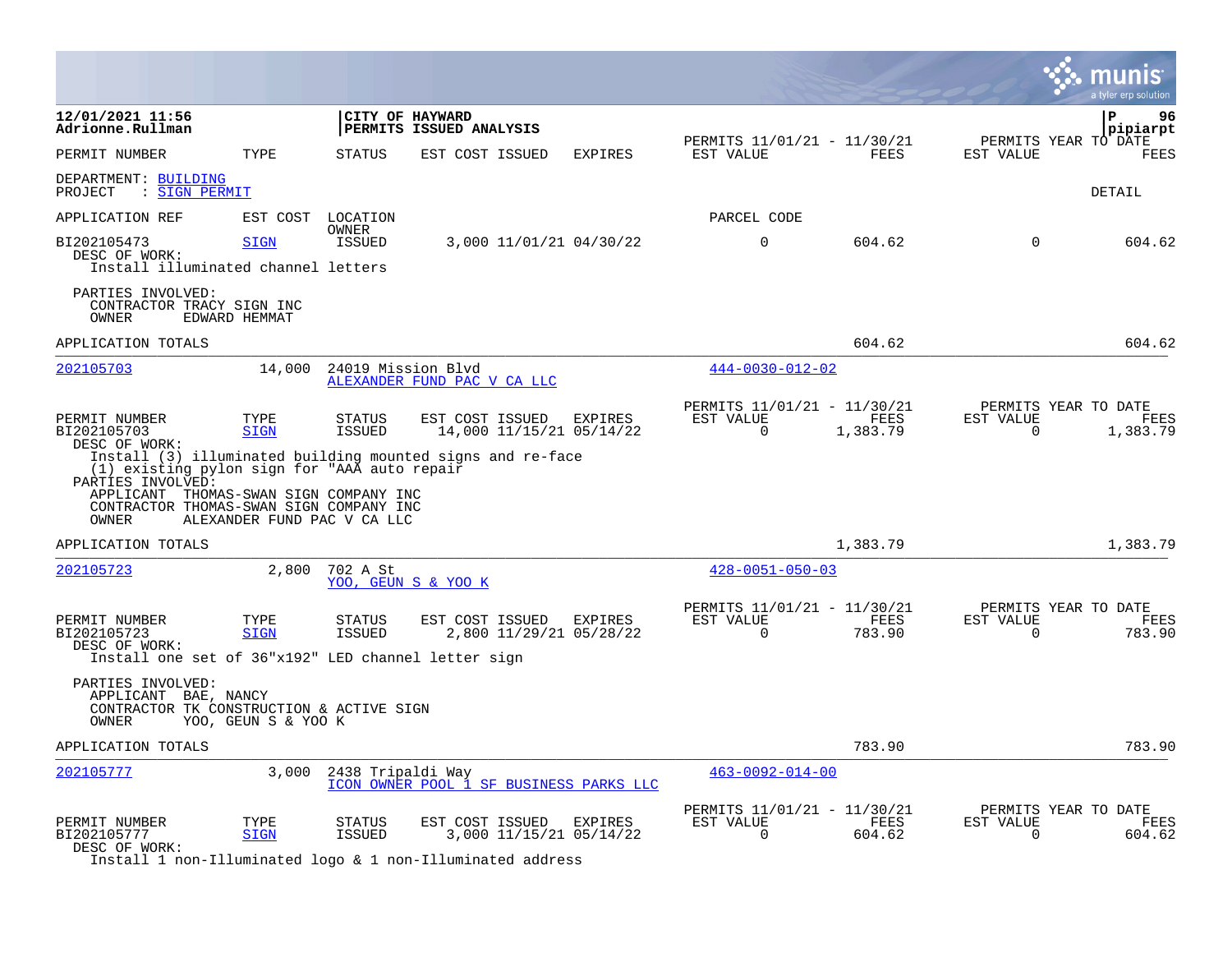|                                                                                                    |                                  |                                |                                                              |                         |                                               |                       | <b>munis</b><br>a tyler erp solution.  |
|----------------------------------------------------------------------------------------------------|----------------------------------|--------------------------------|--------------------------------------------------------------|-------------------------|-----------------------------------------------|-----------------------|----------------------------------------|
| 12/01/2021 11:56<br>Adrionne.Rullman<br>number for "link"                                          |                                  |                                | CITY OF HAYWARD<br>PERMITS ISSUED ANALYSIS                   |                         |                                               |                       | 97<br>${\bf P}$<br>pipiarpt            |
| DEPARTMENT: BUILDING<br>: SIGN PERMIT<br>PROJECT                                                   |                                  |                                |                                                              |                         |                                               |                       | DETAIL                                 |
| APPLICATION REF                                                                                    | EST COST                         | LOCATION                       |                                                              | PARCEL CODE             |                                               |                       |                                        |
| PARTIES INVOLVED:<br>APPLICANT<br>CONTRACTOR CITY SIGNS<br>OWNER                                   | CITY SIGNS                       | OWNER                          | ICON OWNER POOL 1 SF BUSINESS PARKS LLC                      |                         |                                               |                       |                                        |
| APPLICATION TOTALS                                                                                 |                                  |                                |                                                              |                         | 604.62                                        |                       | 604.62                                 |
| 202105834                                                                                          | 3.000                            | <b>JOHNSTON, GARY TR</b>       | 25509 Industrial Blvd                                        | $441 - 0045 - 005 - 01$ |                                               |                       |                                        |
| PERMIT NUMBER<br>BI202105834<br>DESC OF WORK:<br>install 1 non-illuminated sigh for "Ready Spaces" | TYPE<br><b>SIGN</b>              | <b>STATUS</b><br><b>ISSUED</b> | EST COST ISSUED<br><b>EXPIRES</b><br>3,000 11/30/21 05/29/22 | EST VALUE<br>0          | PERMITS 11/01/21 - 11/30/21<br>FEES<br>604.62 | EST VALUE<br>$\Omega$ | PERMITS YEAR TO DATE<br>FEES<br>604.62 |
| PARTIES INVOLVED:<br>APPLICANT<br>CONTRACTOR INSIGNIA DESIGNS<br>OWNER                             | FORD, DAVID<br>JOHNSTON, GARY TR |                                |                                                              |                         |                                               |                       |                                        |
| APPLICATION TOTALS<br>PROJECT TOTALS                                                               |                                  |                                |                                                              | 0                       | 604.62<br>6,998.65                            | $\Omega$              | 604.62<br>6,998.65                     |

**Contract**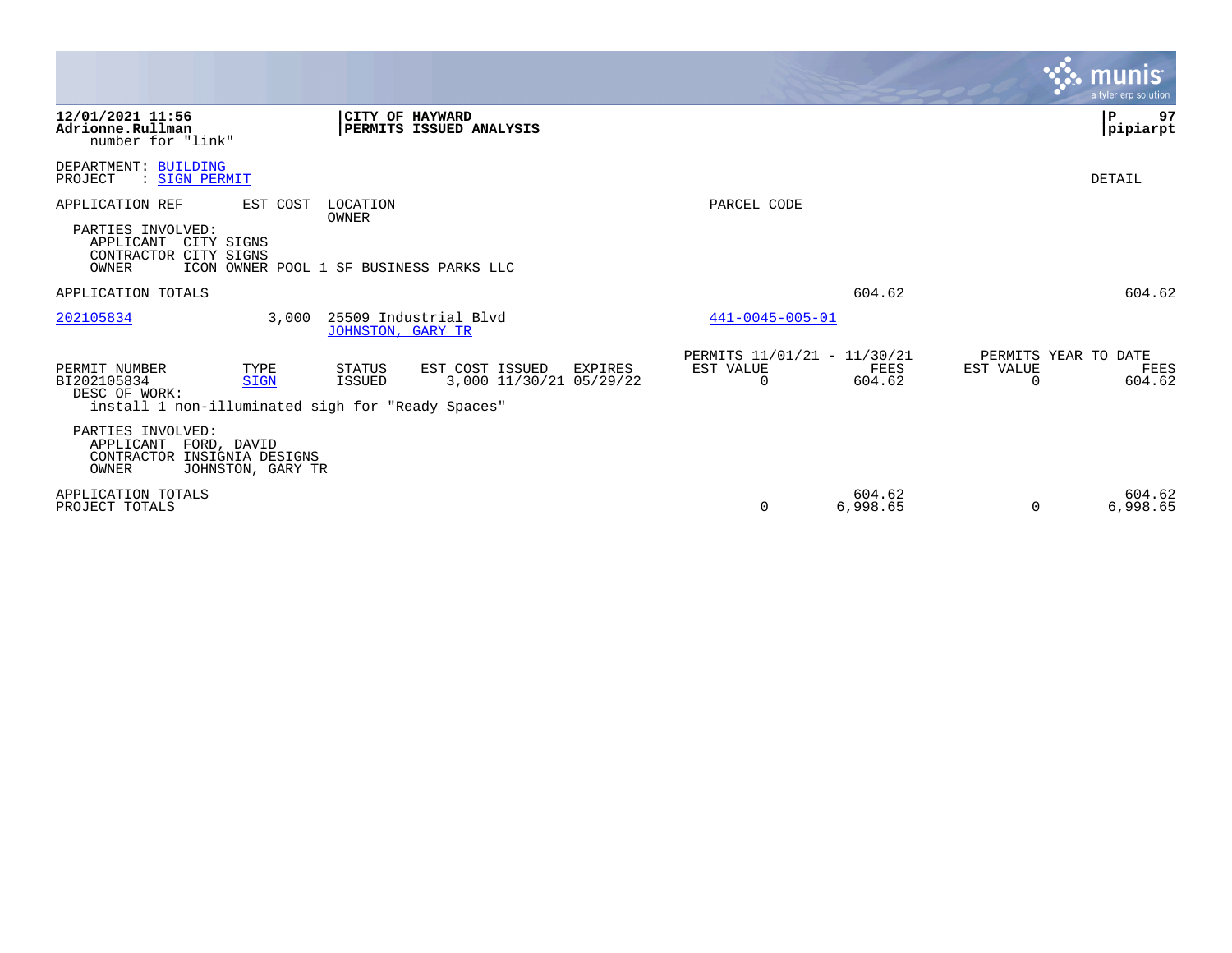|                                                                                               |                                            |                                                                                                                   |                |                                                      |                       |                       | a tyler erp solution                          |
|-----------------------------------------------------------------------------------------------|--------------------------------------------|-------------------------------------------------------------------------------------------------------------------|----------------|------------------------------------------------------|-----------------------|-----------------------|-----------------------------------------------|
| 12/01/2021 11:56<br>Adrionne.Rullman                                                          |                                            | CITY OF HAYWARD<br>PERMITS ISSUED ANALYSIS                                                                        |                |                                                      |                       |                       | l P<br>98<br> pipiarpt                        |
| DEPARTMENT: BUILDING<br>PROJECT<br>: STUCCO/SIDING WORK                                       |                                            |                                                                                                                   |                |                                                      |                       |                       | DETAIL                                        |
| APPLICATION REF                                                                               | EST COST<br>LOCATION<br>OWNER              |                                                                                                                   |                | PARCEL CODE                                          |                       |                       |                                               |
| 202104897                                                                                     | 24,574                                     | 1212 Gomer St<br>OKITA, MARA                                                                                      |                | $454 - 0065 - 029 - 00$                              |                       |                       |                                               |
| PERMIT NUMBER<br>BI202104897<br>DESC OF WORK:                                                 | TYPE<br><b>STATUS</b><br>STUCCO/SID ISSUED | EST COST ISSUED<br>24,574 11/08/21 05/16/22                                                                       | EXPIRES        | PERMITS 11/01/21 - 11/30/21<br>EST VALUE<br>$\Omega$ | FEES<br>929.66        | EST VALUE<br>$\Omega$ | PERMITS YEAR TO DATE<br>FEES<br>929.66        |
| PARTIES INVOLVED:<br>APPLICANT GVD RENOVATIONS INC<br>CONTRACTOR GVD RENOVATIONS INC<br>OWNER | OKITA, MARA                                | Install James hardy siding on all existing siding on home.<br>areas with stucco will not be overlayed with siding |                |                                                      |                       |                       |                                               |
| APPLICATION TOTALS                                                                            |                                            |                                                                                                                   |                |                                                      | 929.66                |                       | 929.66                                        |
| 202105781                                                                                     | 5.000                                      | 788 Rockrose Ct<br>GILL, SARABJIT S                                                                               |                | $464 - 0065 - 077 - 00$                              |                       |                       |                                               |
| PERMIT NUMBER<br>BI202105781<br>DESC OF WORK:                                                 | TYPE<br><b>STATUS</b><br>STUCCO/SID ISSUED | EST COST ISSUED<br>5,000 11/29/21 05/28/22<br>REMOVE & REPLACE 98 SQ. FT OF TF1-11 SIDING, LIKE FOR LIKE.         | <b>EXPIRES</b> | PERMITS 11/01/21 - 11/30/21<br>EST VALUE<br>$\Omega$ | <b>FEES</b><br>370.08 | EST VALUE<br>0        | PERMITS YEAR TO DATE<br><b>FEES</b><br>370.08 |
| PARTIES INVOLVED:<br>CONTRACTOR AXIS CONSTRUCTION<br>OWNER                                    | GILL, SARABJIT S                           |                                                                                                                   |                |                                                      |                       |                       |                                               |
| APPLICATION TOTALS                                                                            |                                            |                                                                                                                   |                |                                                      | 370.08                |                       | 370.08                                        |
| 202105782                                                                                     | 5.000                                      | 792 Rockrose Ct<br>SOGUECO, CYNTHIA                                                                               |                | $464 - 0065 - 075 - 00$                              |                       |                       |                                               |
| PERMIT NUMBER<br>BI202105782<br>DESC OF WORK:<br>PAINT TO MATCH (E).                          | TYPE<br><b>STATUS</b><br>STUCCO/SID ISSUED | EST COST ISSUED<br>5,000 11/29/21 05/28/22<br>REMOVE & REPLACE 272 SQ.FT OF TF1-11 SIDING, LIKE FOR LIKE.         | EXPIRES        | PERMITS 11/01/21 - 11/30/21<br>EST VALUE<br>$\Omega$ | FEES<br>370.08        | EST VALUE<br>$\Omega$ | PERMITS YEAR TO DATE<br>FEES<br>370.08        |
| PARTIES INVOLVED:<br>CONTRACTOR AXIS CONSTRUCTION<br>OWNER                                    | SOGUECO, CYNTHIA                           |                                                                                                                   |                |                                                      |                       |                       |                                               |
| APPLICATION TOTALS<br>PROJECT TOTALS                                                          |                                            |                                                                                                                   |                | 0                                                    | 370.08<br>1,669.82    | 0                     | 370.08<br>1,669.82                            |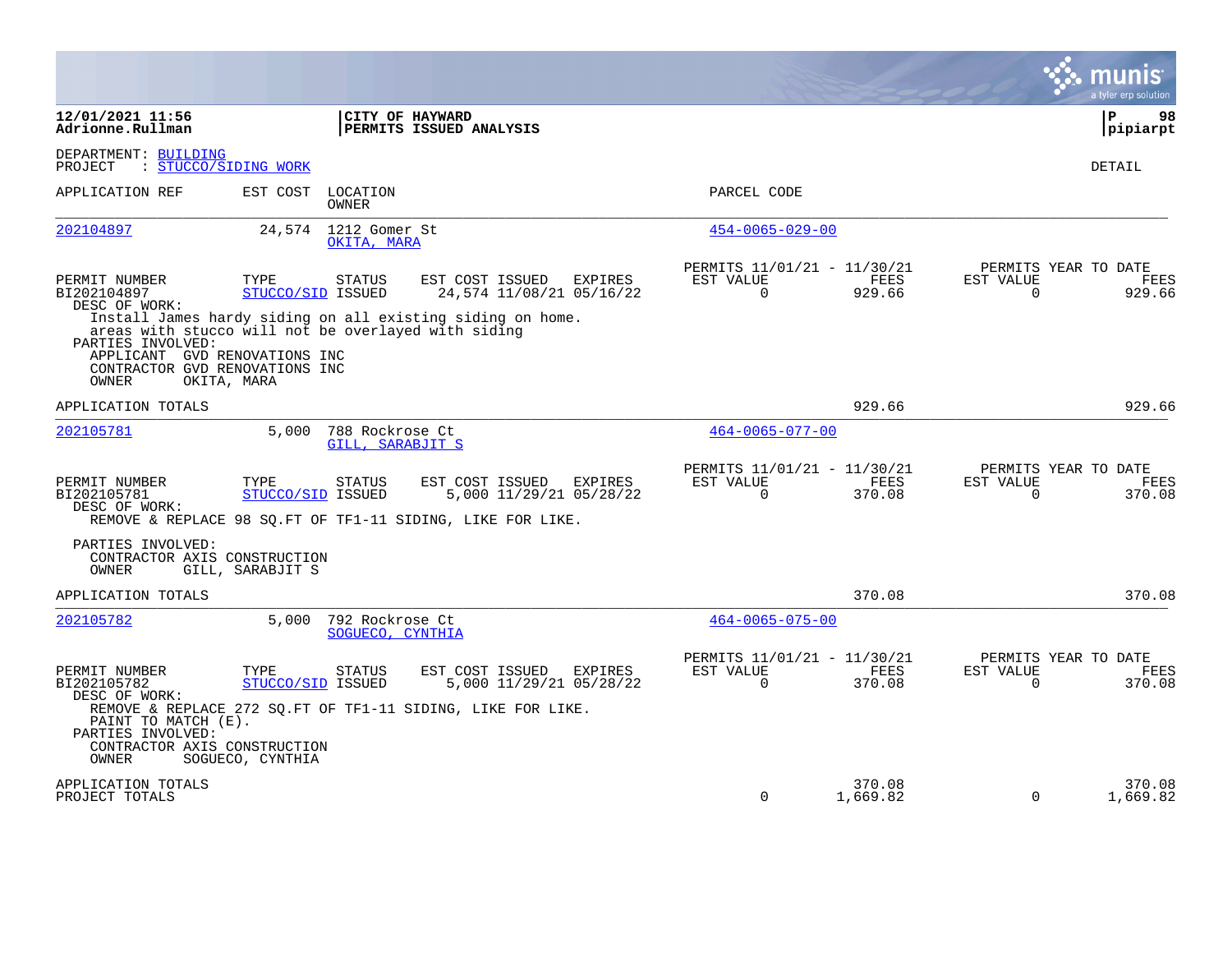|                                                                                                                                                                                             |                                                    |                   |                                                              |                                               |                      |                | munis <sup>®</sup><br>a tyler erp solution |
|---------------------------------------------------------------------------------------------------------------------------------------------------------------------------------------------|----------------------------------------------------|-------------------|--------------------------------------------------------------|-----------------------------------------------|----------------------|----------------|--------------------------------------------|
| 12/01/2021 11:56<br>Adrionne.Rullman                                                                                                                                                        |                                                    |                   | CITY OF HAYWARD<br>PERMITS ISSUED ANALYSIS                   |                                               |                      |                | 99<br>P<br>pipiarpt                        |
| DEPARTMENT: BUILDING<br>PROJECT<br>: TANKS                                                                                                                                                  |                                                    |                   |                                                              |                                               |                      |                | DETAIL                                     |
| APPLICATION REF                                                                                                                                                                             | EST COST                                           | LOCATION<br>OWNER |                                                              | PARCEL CODE                                   |                      |                |                                            |
| 202104567                                                                                                                                                                                   | 8,000                                              | CHEVRON, USA INC  | 24350 Hesperian Blvd                                         | $442 - 0010 - 005 - 00$                       |                      |                |                                            |
| PERMIT NUMBER<br>BI202104567<br>DESC OF WORK:<br>Install 499 Gallon propane dispenser Module- Chevron<br>Gas station<br>PARTIES INVOLVED:<br>APPLICANT<br>CONTRACTOR KAMPS PROPANE<br>OWNER | TYPE<br>TANKS<br>KAMPS PROPANE<br>CHEVRON, USA INC | STATUS<br>ISSUED  | EST COST ISSUED<br><b>EXPIRES</b><br>8,000 11/09/21 05/08/22 | PERMITS 11/01/21 - 11/30/21<br>EST VALUE<br>0 | FEES<br>1,200.49     | EST VALUE<br>0 | PERMITS YEAR TO DATE<br>FEES<br>1,200.49   |
| APPLICATION TOTALS<br>PROJECT TOTALS                                                                                                                                                        |                                                    |                   |                                                              | 0                                             | 1,200.49<br>1,200.49 | $\Omega$       | 1,200.49<br>1,200.49                       |

**Contract**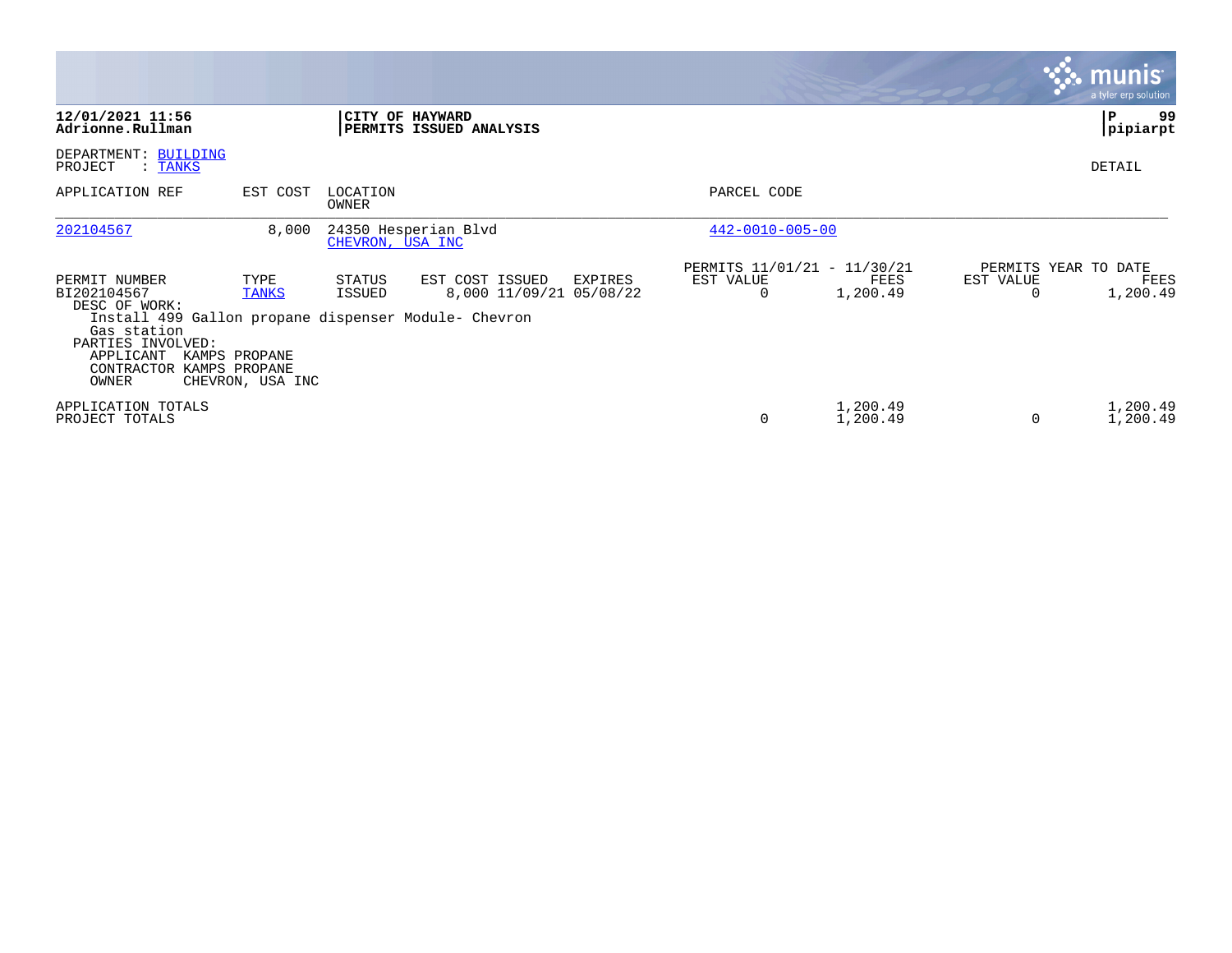|                                                                                 |                                               |                          |                                                                                                                                                                                                 |                                                          |                         |                       | munis<br>a tyler erp solution                   |
|---------------------------------------------------------------------------------|-----------------------------------------------|--------------------------|-------------------------------------------------------------------------------------------------------------------------------------------------------------------------------------------------|----------------------------------------------------------|-------------------------|-----------------------|-------------------------------------------------|
| 12/01/2021 11:56<br>Adrionne.Rullman                                            |                                               | CITY OF HAYWARD          | PERMITS ISSUED ANALYSIS                                                                                                                                                                         |                                                          |                         |                       | ΙP<br>100<br> pipiarpt                          |
| DEPARTMENT: BUILDING<br>PROJECT<br>: TENANT IMPROVEMENT                         |                                               |                          |                                                                                                                                                                                                 |                                                          |                         |                       | <b>DETAIL</b>                                   |
| APPLICATION REF                                                                 | EST COST                                      | LOCATION<br><b>OWNER</b> |                                                                                                                                                                                                 | PARCEL CODE                                              |                         |                       |                                                 |
| 202103891                                                                       | 25,000                                        |                          | 1687 Industrial Pkwy W<br>STRATFORD, VILLAGE BUSINESS PARK LLC                                                                                                                                  | $464 - 0122 - 092 - 00$                                  |                         |                       |                                                 |
| PERMIT NUMBER<br>BI202103891<br>DESC OF WORK:<br>PARTIES INVOLVED:              | TYPE<br><b>BTI</b>                            | <b>STATUS</b><br>ISSUED  | EST COST ISSUED<br><b>EXPIRES</b><br>25,000 11/30/21 05/29/22<br>RENOVATE (E) RESTAURANT TO (N) BAGEL STORE: DEMO (E) NON-STRUCT<br>-URAL PARTITIONS, (N) PARTITION WALLS, MILLWORK, FURNITURE. | PERMITS 11/01/21 - 11/30/21<br>EST VALUE<br>$\Omega$     | FEES<br>1,650.30        | EST VALUE<br>$\Omega$ | PERMITS YEAR TO DATE<br>FEES<br>1,650.30        |
| APPLICANT<br>CAO, DUNG T<br>CONTRACTOR MEHDAVI CONSTRUCTION<br><b>OWNER</b>     | STRATFORD, VILLAGE BUSINESS PARK LLC          |                          |                                                                                                                                                                                                 |                                                          |                         |                       |                                                 |
| APPLICATION TOTALS                                                              |                                               |                          |                                                                                                                                                                                                 |                                                          | 1,650.30                |                       | 1,650.30                                        |
| 202104650                                                                       | 55,000                                        | 25354 Cypress Ave        | SIMS COURT PROPERTY LLC                                                                                                                                                                         | $443 - 0090 - 099 - 00$                                  |                         |                       |                                                 |
| PERMIT NUMBER<br>BI202104650<br>DESC OF WORK:                                   | TYPE<br><b>BTI</b>                            | STATUS<br><b>ISSUED</b>  | EST COST ISSUED<br><b>EXPIRES</b><br>55,000 11/17/21 05/22/22<br>REPLACE ELECTRICAL SERVICE TO NEW. ADD NEW ELECTRIC ROOM.                                                                      | PERMITS 11/01/21 - 11/30/21<br>EST VALUE<br>$\mathbf{0}$ | <b>FEES</b><br>3,189.75 | EST VALUE<br>0        | PERMITS YEAR TO DATE<br><b>FEES</b><br>3,189.75 |
| PARTIES INVOLVED:<br>APPLICANT<br>CONTRACTOR ROSSI BUILDERS INC<br><b>OWNER</b> | ROSSI BUILDERS INC<br>SIMS COURT PROPERTY LLC |                          |                                                                                                                                                                                                 |                                                          |                         |                       |                                                 |
| APPLICATION TOTALS<br>PROJECT TOTALS                                            |                                               |                          |                                                                                                                                                                                                 | 0                                                        | 3,189.75<br>4,840.05    | 0                     | 3,189.75<br>4,840.05                            |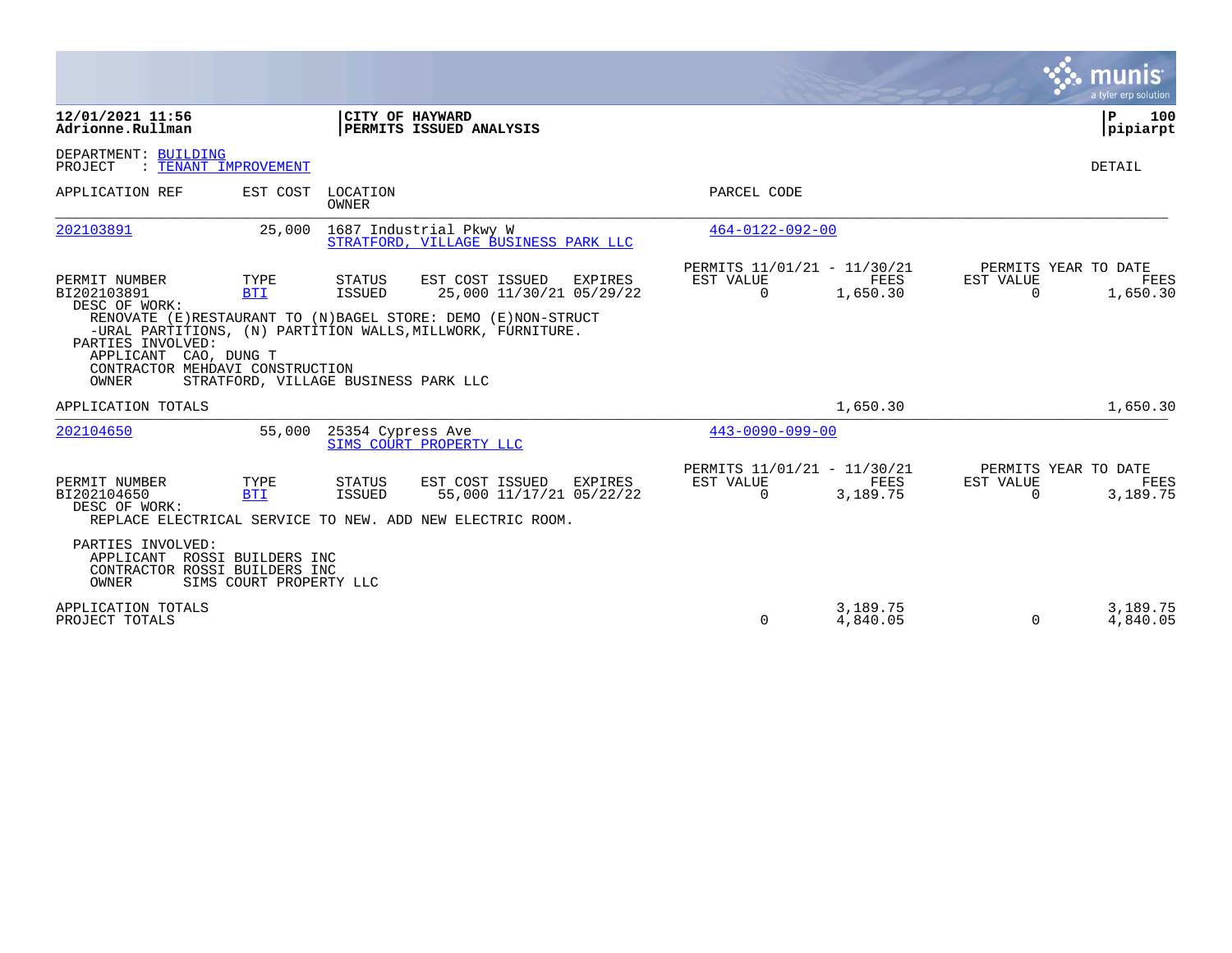|                                                                                                           |                           |                                       |                                            |         |                                                      |                  |                       | <b>munis</b><br>a tyler erp solution   |
|-----------------------------------------------------------------------------------------------------------|---------------------------|---------------------------------------|--------------------------------------------|---------|------------------------------------------------------|------------------|-----------------------|----------------------------------------|
| 12/01/2021 11:56<br>Adrionne.Rullman                                                                      |                           | CITY OF HAYWARD                       | PERMITS ISSUED ANALYSIS                    |         |                                                      |                  |                       | ΙP<br>101<br> pipiarpt                 |
| DEPARTMENT: BUILDING<br>PROJECT<br>WATER LINE REPAIR/REPLACE                                              |                           |                                       |                                            |         |                                                      |                  |                       | DETAIL                                 |
| APPLICATION REF                                                                                           | EST COST                  | LOCATION<br>OWNER                     |                                            |         | PARCEL CODE                                          |                  |                       |                                        |
| 202105453                                                                                                 |                           | 2,144 1327 Rieger Ave<br>BOGAN, SUEKO |                                            |         | $454 - 0075 - 020 - 00$                              |                  |                       |                                        |
| PERMIT NUMBER<br>BI202105453<br>DESC OF WORK:<br>R/R Water Heater 40 gallon BTU 38K Garage                | TYPE<br>WATER LINE ISSUED | STATUS                                | EST COST ISSUED<br>2,144 11/02/21 05/22/22 | EXPIRES | PERMITS 11/01/21 - 11/30/21<br>EST VALUE<br>$\Omega$ | FEES<br>326.34   | EST VALUE<br>$\Omega$ | PERMITS YEAR TO DATE<br>FEES<br>326.34 |
| PARTIES INVOLVED:<br>APPLICANT FAST WATER HEATER COMPANY<br>CONTRACTOR FAST WATER HEATER COMPANY<br>OWNER | BOGAN, SUEKO              |                                       |                                            |         |                                                      |                  |                       |                                        |
| APPLICATION TOTALS<br>PROJECT TOTALS                                                                      |                           |                                       |                                            |         | $\Omega$                                             | 326.34<br>326.34 | $\Omega$              | 326.34<br>326.34                       |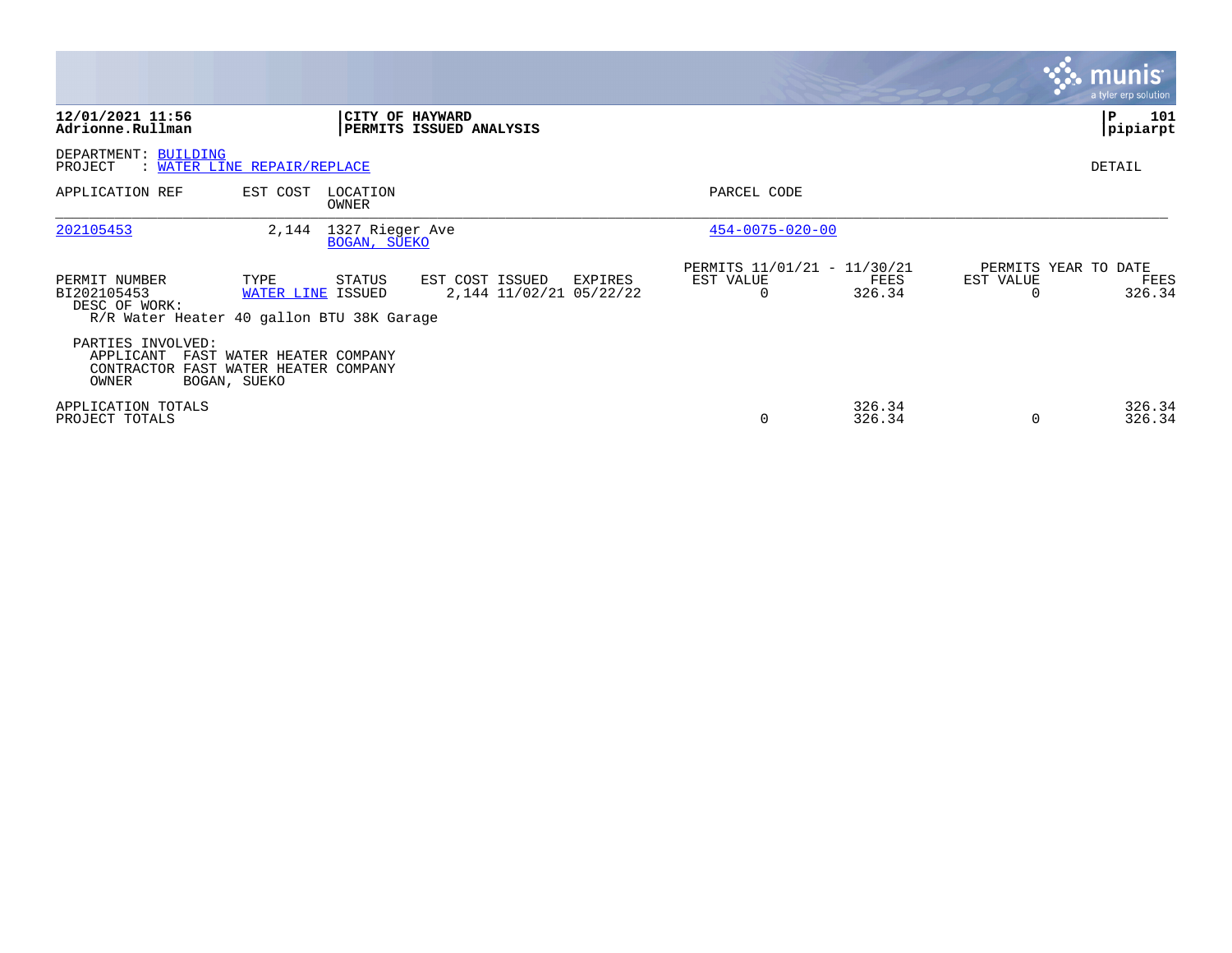|                                                                                                                                       |                            |                                    |                                                            |                |                                                      |                       |                       | a tyler erp solution                   |
|---------------------------------------------------------------------------------------------------------------------------------------|----------------------------|------------------------------------|------------------------------------------------------------|----------------|------------------------------------------------------|-----------------------|-----------------------|----------------------------------------|
| 12/01/2021 11:56<br>Adrionne.Rullman                                                                                                  |                            |                                    | CITY OF HAYWARD<br>PERMITS ISSUED ANALYSIS                 |                |                                                      |                       |                       | l P<br>102<br> pipiarpt                |
| DEPARTMENT: BUILDING<br>PROJECT                                                                                                       | : WATER HEATER PERMIT      |                                    |                                                            |                |                                                      |                       |                       | DETAIL                                 |
| APPLICATION REF                                                                                                                       |                            | EST COST LOCATION<br>OWNER         |                                                            |                | PARCEL CODE                                          |                       |                       |                                        |
| 202102710                                                                                                                             | 2,016                      | 2775 Shellgate Cir<br>PATEL, AMJAD |                                                            |                | $461 - 0037 - 037 - 00$                              |                       |                       |                                        |
| PERMIT NUMBER<br>BI202102710<br>DESC OF WORK:<br>replace 50 Gallon water heater same location Garage                                  | TYPE<br><b>WATER</b>       | <b>STATUS</b><br><b>ISSUED</b>     | EST COST ISSUED<br>2,016 11/02/21 05/01/22                 | EXPIRES        | PERMITS 11/01/21 - 11/30/21<br>EST VALUE<br>$\Omega$ | FEES<br>236.67        | EST VALUE<br>$\Omega$ | PERMITS YEAR TO DATE<br>FEES<br>236.67 |
| PARTIES INVOLVED:<br>APPLICANT AFFORDABLE WATER HEATERS & PLUMBING INC<br>CONTRACTOR AFFORDABLE WATER HEATERS & PLUMBING INC<br>OWNER | PATEL, AMJAD               |                                    |                                                            |                |                                                      |                       |                       |                                        |
| APPLICATION TOTALS                                                                                                                    |                            |                                    |                                                            |                |                                                      | 236.67                |                       | 236.67                                 |
| 202105264                                                                                                                             | 1,550                      | 24950 Muir St                      | <b>GORDON A DOTSON PROPERTIES</b>                          |                | $444 - 0051 - 118 - 00$                              |                       |                       |                                        |
| PERMIT NUMBER<br>BI202105264<br>DESC OF WORK:<br>Install 40 gallon water heater                                                       | TYPE<br><b>WATER</b>       | <b>STATUS</b><br>ISSUED            | EST COST ISSUED<br>1,550 11/08/21 05/07/22                 | <b>EXPIRES</b> | PERMITS 11/01/21 - 11/30/21<br>EST VALUE<br>$\Omega$ | <b>FEES</b><br>236.67 | EST VALUE<br>$\Omega$ | PERMITS YEAR TO DATE<br>FEES<br>236.67 |
| PARTIES INVOLVED:<br>APPLICANT B&H PLUMBING<br>CONTRACTOR B&H PLUMBING<br>OWNER                                                       | GORDON A DOTSON PROPERTIES |                                    |                                                            |                |                                                      |                       |                       |                                        |
| APPLICATION TOTALS                                                                                                                    |                            |                                    |                                                            |                |                                                      | 236.67                |                       | 236.67                                 |
| 202105410                                                                                                                             |                            | MARITZA CAMPBELL                   | 2,642 1343 Martin Luther King Dr                           |                | $431 - 0118 - 999 - 00$                              |                       |                       |                                        |
| PERMIT NUMBER<br>BI202105410<br>DESC OF WORK:                                                                                         | TYPE<br><b>WATER</b>       | <b>STATUS</b><br>ISSUED            | EST COST ISSUED<br>2,642 11/15/21 05/14/22                 | <b>EXPIRES</b> | PERMITS 11/01/21 - 11/30/21<br>EST VALUE<br>$\Omega$ | FEES<br>236.67        | EST VALUE<br>$\Omega$ | PERMITS YEAR TO DATE<br>FEES<br>236.67 |
| garage<br>PARTIES INVOLVED:<br>APPLICANT HARRIS WATER HEATERS INC<br>CONTRACTOR HARRIS WATER HEATERS INC<br>OWNER                     | MARITZA CAMPBELL           |                                    | Install 50 gallon power vent water heater like for like in |                |                                                      |                       |                       |                                        |
| APPLICATION TOTALS                                                                                                                    |                            |                                    |                                                            |                |                                                      | 236.67                |                       | 236.67                                 |
| 202105411                                                                                                                             | 2,018                      | 21239 Gary Dr 206<br>ALMEIDA, MARK |                                                            |                | $415 - 0252 - 463 - 00$                              |                       |                       |                                        |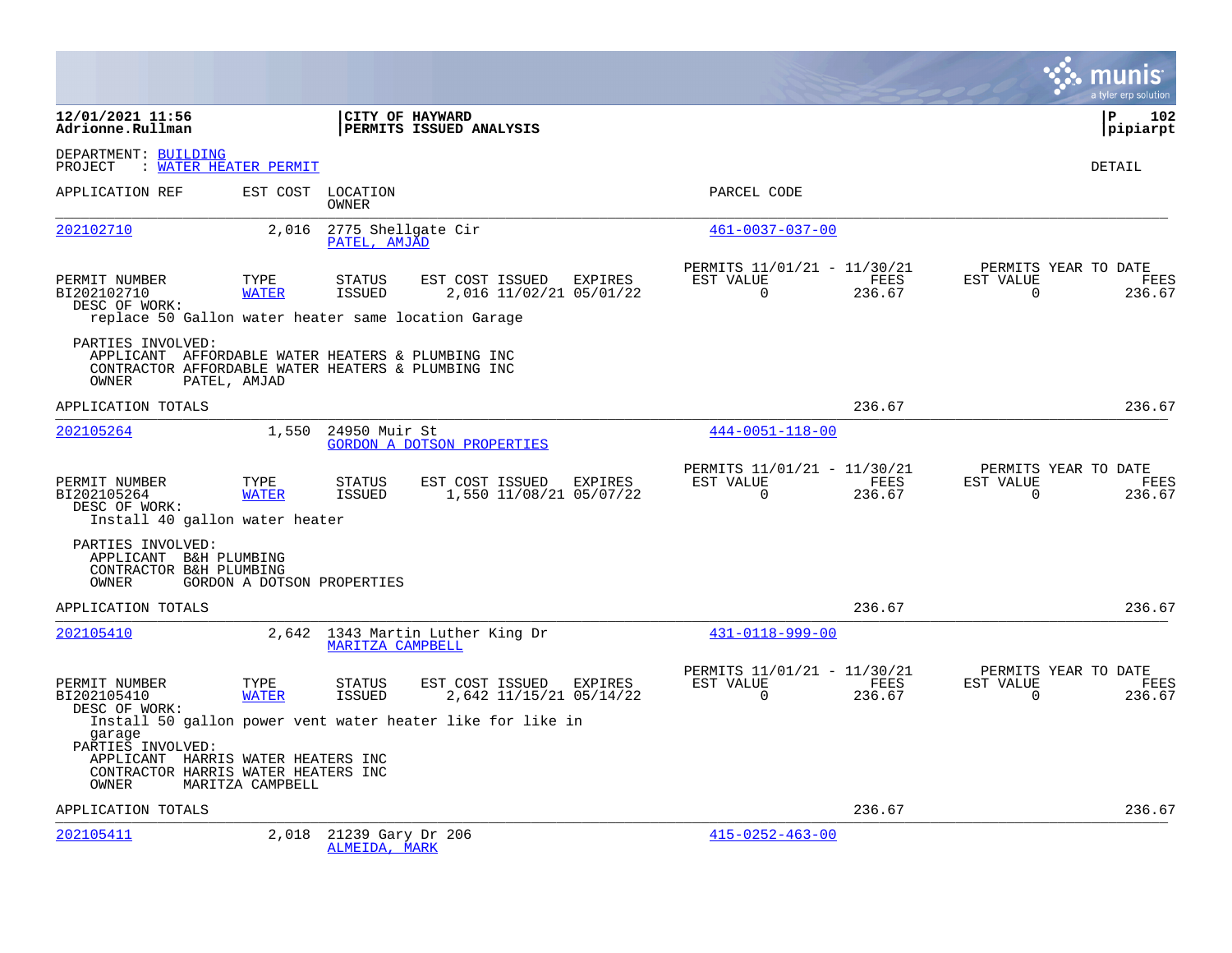|                                                                                                                                                                               |                       |                                             |                         |                         |                                    |                                                         |                |                          | a tyler erp solution                   |
|-------------------------------------------------------------------------------------------------------------------------------------------------------------------------------|-----------------------|---------------------------------------------|-------------------------|-------------------------|------------------------------------|---------------------------------------------------------|----------------|--------------------------|----------------------------------------|
| 12/01/2021 11:56<br>Adrionne.Rullman                                                                                                                                          |                       | CITY OF HAYWARD                             | PERMITS ISSUED ANALYSIS |                         |                                    |                                                         |                |                          | P<br>103<br>pipiarpt                   |
| PERMIT NUMBER                                                                                                                                                                 | TYPE                  | <b>STATUS</b>                               | EST COST ISSUED         |                         | <b>EXPIRES</b>                     | PERMITS 11/01/21 - 11/30/21<br>EST VALUE                | <b>FEES</b>    | EST VALUE                | PERMITS YEAR TO DATE<br><b>FEES</b>    |
| DEPARTMENT: BUILDING<br>: WATER HEATER PERMIT<br>PROJECT                                                                                                                      |                       |                                             |                         |                         |                                    |                                                         |                |                          | DETAIL                                 |
| APPLICATION REF                                                                                                                                                               | EST COST              | LOCATION                                    |                         |                         |                                    | PARCEL CODE                                             |                |                          |                                        |
| BI202105411<br>DESC OF WORK:<br>R/R 50 gallon water heater hall closet BTU 34K                                                                                                | <b>WATER</b>          | OWNER<br><b>ISSUED</b>                      |                         |                         | 2,018 11/01/21 04/30/22            | $\mathbf 0$                                             | 236.67         | $\Omega$                 | 236.67                                 |
| PARTIES INVOLVED:<br>APPLICANT FAST WATER HEATER COMPANY<br>CONTRACTOR FAST WATER HEATER COMPANY<br>OWNER                                                                     | ALMEIDA, MARK         |                                             |                         |                         |                                    |                                                         |                |                          |                                        |
| APPLICATION TOTALS                                                                                                                                                            |                       |                                             |                         |                         |                                    |                                                         | 236.67         |                          | 236.67                                 |
| 202105424                                                                                                                                                                     |                       | 1,875 2702 Beachwood Ct<br>TIMBANG, EDWARDO |                         |                         |                                    | $461 - 0100 - 047 - 00$                                 |                |                          |                                        |
| PERMIT NUMBER<br>BI202105424<br>DESC OF WORK:<br>Install 50 gallon water heater like for like in garage                                                                       | TYPE<br><b>WATER</b>  | <b>STATUS</b><br>ISSUED                     | EST COST ISSUED         |                         | EXPIRES<br>1,875 11/01/21 04/30/22 | PERMITS 11/01/21 - 11/30/21<br>EST VALUE<br>$\mathbf 0$ | FEES<br>236.67 | EST VALUE<br>$\mathbf 0$ | PERMITS YEAR TO DATE<br>FEES<br>236.67 |
| PARTIES INVOLVED:<br>APPLICANT HARRIS WATER HEATERS INC<br>CONTRACTOR HARRIS WATER HEATERS INC<br>OWNER                                                                       | TIMBANG, EDWARDO      |                                             |                         |                         |                                    |                                                         |                |                          |                                        |
| APPLICATION TOTALS                                                                                                                                                            |                       |                                             |                         |                         |                                    |                                                         | 236.67         |                          | 236.67                                 |
| 202105454                                                                                                                                                                     | 1,822                 | 949 Fletcher Ln                             | VAN NOLAND, SIMONE W.   |                         |                                    | $445 - 0001 - 018 - 00$                                 |                |                          |                                        |
| PERMIT NUMBER<br>BI202105454<br>DESC OF WORK:                                                                                                                                 | TYPE<br><b>WATER</b>  | <b>STATUS</b><br>ISSUED                     | EST COST ISSUED         |                         | EXPIRES<br>1,822 11/02/21 05/01/22 | PERMITS 11/01/21 - 11/30/21<br>EST VALUE<br>$\Omega$    | FEES<br>236.67 | EST VALUE<br>$\Omega$    | PERMITS YEAR TO DATE<br>FEES<br>236.67 |
| Install 40 gallon water heater like for like in garage unit<br>121<br>PARTIES INVOLVED:<br>APPLICANT HARRIS WATER HEATERS INC<br>CONTRACTOR HARRIS WATER HEATERS INC<br>OWNER | VAN NOLAND, SIMONE W. |                                             |                         |                         |                                    |                                                         |                |                          |                                        |
| APPLICATION TOTALS                                                                                                                                                            |                       |                                             |                         |                         |                                    |                                                         | 236.67         |                          | 236.67                                 |
| 202105475                                                                                                                                                                     | 2,105                 | 26825 Calaroga Ave<br>HOLLIDAY, MARY L      |                         |                         |                                    | $455 - 0032 - 073 - 00$                                 |                |                          |                                        |
| PERMIT NUMBER<br>BI202105475<br>DESC OF WORK:                                                                                                                                 | TYPE<br>WATER         | STATUS<br><b>ISSUED</b>                     |                         | EST COST ISSUED EXPIRES | 2,105 11/05/21 05/04/22            | PERMITS 11/01/21 - 11/30/21<br>EST VALUE<br>$\Omega$    | FEES<br>236.67 | EST VALUE<br>$\Omega$    | PERMITS YEAR TO DATE<br>FEES<br>236.67 |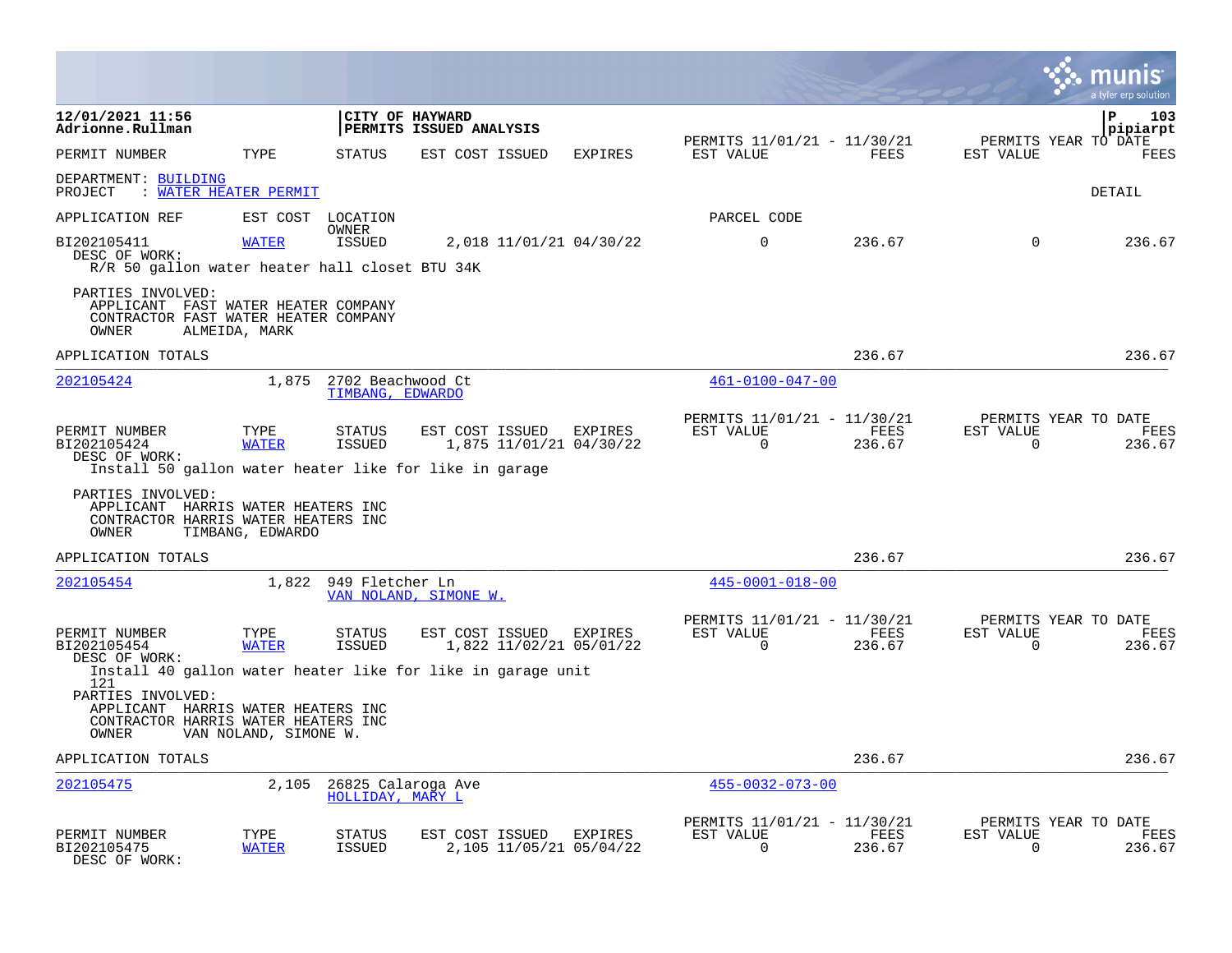|                                                                                                                                              |                                            |                                                |                                                                                                              |         |                                                           |                |                          | a tyler erp solution                   |
|----------------------------------------------------------------------------------------------------------------------------------------------|--------------------------------------------|------------------------------------------------|--------------------------------------------------------------------------------------------------------------|---------|-----------------------------------------------------------|----------------|--------------------------|----------------------------------------|
| 12/01/2021 11:56<br>Adrionne.Rullman<br>REPLACE 50 GALLON WATER HEATER, SAME LOCATION (GARAGE)                                               |                                            |                                                | CITY OF HAYWARD<br>PERMITS ISSUED ANALYSIS                                                                   |         |                                                           |                |                          | ΙP<br>104<br> pipiarpt                 |
| DEPARTMENT: BUILDING<br>PROJECT<br>: WATER HEATER PERMIT                                                                                     |                                            |                                                |                                                                                                              |         |                                                           |                |                          | DETAIL                                 |
| APPLICATION REF<br>PARTIES INVOLVED:<br>CONTRACTOR AFFORDABLE WATER HEATERS & PLUMBING INC<br>OWNER                                          | HOLLIDAY, MARY L                           | EST COST LOCATION<br>OWNER                     |                                                                                                              |         | PARCEL CODE                                               |                |                          |                                        |
| APPLICATION TOTALS                                                                                                                           |                                            |                                                |                                                                                                              |         |                                                           | 236.67         |                          | 236.67                                 |
| 202105476                                                                                                                                    |                                            | 2,343 25815 Eldridge Ave<br>PRUNEDA, ROSEMARIE |                                                                                                              |         | $454 - 0005 - 030 - 00$                                   |                |                          |                                        |
| PERMIT NUMBER<br>BI202105476<br>DESC OF WORK:<br>CLOSET)<br>PARTIES INVOLVED:<br>CONTRACTOR AFFORDABLE WATER HEATERS & PLUMBING INC<br>OWNER | TYPE<br><b>WATER</b><br>PRUNEDA, ROSEMARIE | STATUS<br>COMPLT                               | EST COST ISSUED EXPIRES<br>2,343 11/05/21 05/15/22<br>REPLACE 50 GALLON WATER HEATER, SAME LOCATION (OUTSIDE |         | PERMITS 11/01/21 - 11/30/21<br>EST VALUE<br>$\Omega$      | FEES<br>236.67 | EST VALUE<br>$\mathbf 0$ | PERMITS YEAR TO DATE<br>FEES<br>236.67 |
| APPLICATION TOTALS                                                                                                                           |                                            |                                                |                                                                                                              |         |                                                           | 236.67         |                          | 236.67                                 |
| 202105477                                                                                                                                    |                                            | 2,365 346 White Dr                             | VIRK, MANJEET & KAUR RAJWINDER                                                                               |         | $452 - 0076 - 016 - 00$                                   |                |                          |                                        |
| PERMIT NUMBER<br>BI202105477<br>DESC OF WORK:<br>REPLACE 50 GALLON WATER HEATER, SAME LOCATION (GARAGE)                                      | TYPE<br><b>WATER</b>                       | STATUS<br>ISSUED                               | EST COST ISSUED<br>2,365 11/05/21 05/04/22                                                                   | EXPIRES | PERMITS 11/01/21 - 11/30/21<br>EST VALUE<br>$\Omega$      | FEES<br>236.67 | EST VALUE<br>0           | PERMITS YEAR TO DATE<br>FEES<br>236.67 |
| PARTIES INVOLVED:<br>CONTRACTOR AFFORDABLE WATER HEATERS & PLUMBING INC<br>OWNER                                                             | VIRK, MANJEET & KAUR RAJWINDER             |                                                |                                                                                                              |         |                                                           |                |                          |                                        |
| APPLICATION TOTALS                                                                                                                           |                                            |                                                |                                                                                                              |         |                                                           | 236.67         |                          | 236.67                                 |
| 202105478                                                                                                                                    |                                            | BOHLER, DORIAN                                 | 5,347 1139 Martin Luther King Dr                                                                             |         | 431-0118-144-00                                           |                |                          |                                        |
| PERMIT NUMBER<br>BI202105478<br>DESC OF WORK:<br>REPLACE 50 GALLON WATER HEATER, SAME LOCATION (GARAGE)                                      | TYPE<br><b>WATER</b>                       | STATUS<br>ISSUED                               | EST COST ISSUED EXPIRES<br>5,347 11/05/21 05/04/22                                                           |         | PERMITS 11/01/21 - 11/30/21<br>EST VALUE FEES<br>$\Omega$ | 236.67         | EST VALUE<br>$\Omega$    | PERMITS YEAR TO DATE<br>FEES<br>236.67 |
| PARTIES INVOLVED:<br>CONTRACTOR AFFORDABLE WATER HEATERS & PLUMBING INC<br>OWNER                                                             | BOHLER, DORIAN                             |                                                |                                                                                                              |         |                                                           |                |                          |                                        |
| APPLICATION TOTALS                                                                                                                           |                                            |                                                |                                                                                                              |         |                                                           | 236.67         |                          | 236.67                                 |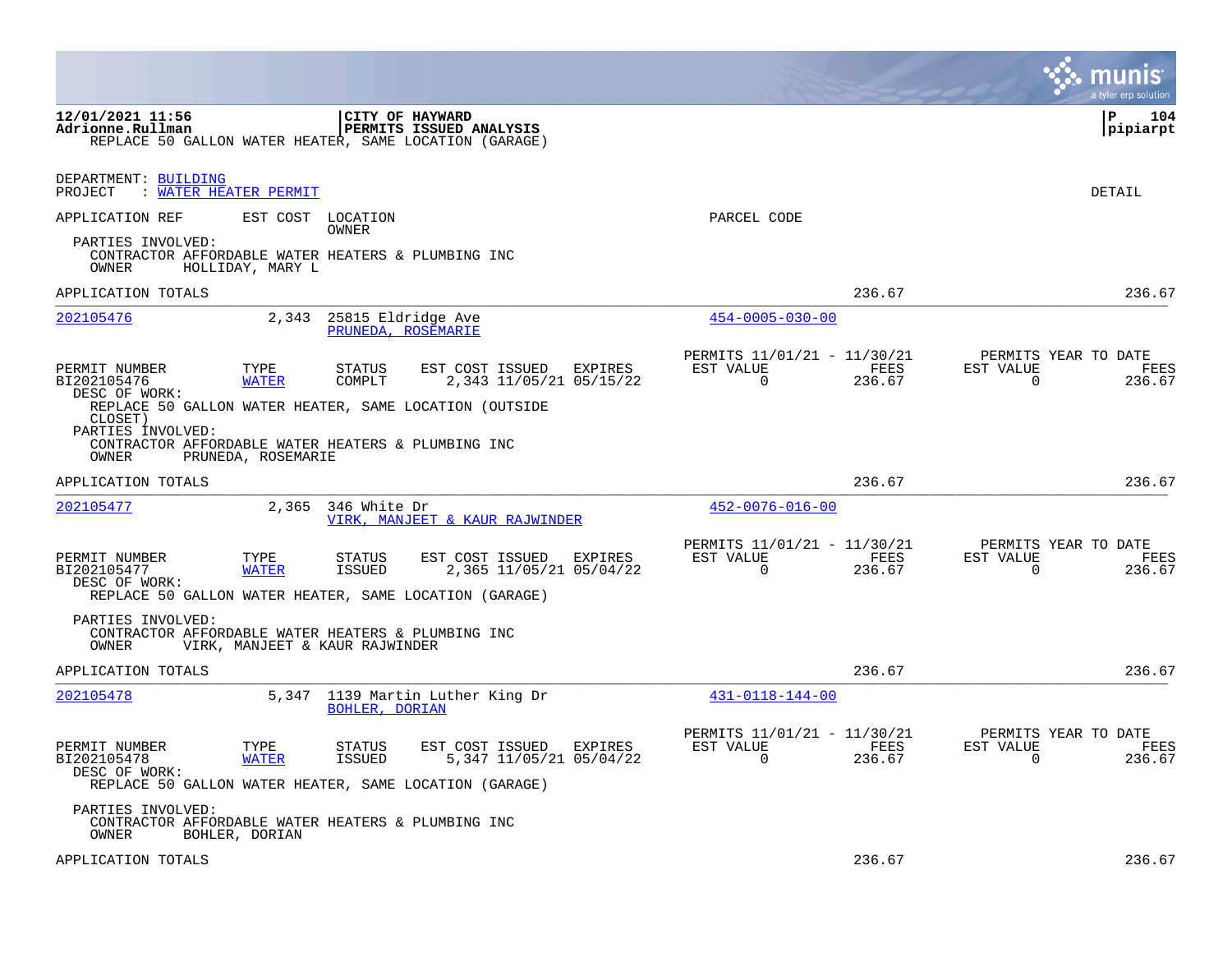|                                                                                                                                                |                           |                                          |                                                      |         |                                                            |                |                          | a tyler erp solution                   |
|------------------------------------------------------------------------------------------------------------------------------------------------|---------------------------|------------------------------------------|------------------------------------------------------|---------|------------------------------------------------------------|----------------|--------------------------|----------------------------------------|
| 12/01/2021 11:56<br>Adrionne.Rullman                                                                                                           |                           | CITY OF HAYWARD                          | PERMITS ISSUED ANALYSIS                              |         |                                                            |                |                          | P<br>105<br> pipiarpt                  |
| DEPARTMENT: BUILDING<br>: WATER HEATER PERMIT<br>PROJECT                                                                                       |                           |                                          |                                                      |         |                                                            |                |                          | DETAIL                                 |
| APPLICATION REF                                                                                                                                | EST COST                  | LOCATION<br>OWNER                        |                                                      |         | PARCEL CODE                                                |                |                          |                                        |
| 202105509                                                                                                                                      | $\Omega$                  | 24780 Woodacre Ave<br>HUI, FERN          |                                                      |         | $443 - 0035 - 074 - 00$                                    |                |                          |                                        |
| PERMIT NUMBER<br>BI202105509<br>DESC OF WORK:<br>REPLACE 40 GALLON GAS WATER HEATER                                                            | TYPE<br><b>WATER</b>      | STATUS<br><b>ISSUED</b>                  | EST COST ISSUED<br>$0$ 11/10/21 05/09/22             | EXPIRES | PERMITS 11/01/21 - 11/30/21<br>EST VALUE<br>0              | FEES<br>236.67 | EST VALUE<br>0           | PERMITS YEAR TO DATE<br>FEES<br>236.67 |
| PARTIES INVOLVED:<br>CONTRACTOR FAST WATER HEATER COMPANY<br>OWNER<br>HUI, FERN                                                                |                           |                                          |                                                      |         |                                                            |                |                          |                                        |
| APPLICATION TOTALS                                                                                                                             |                           |                                          |                                                      |         |                                                            | 236.67         |                          | 236.67                                 |
| 202105510                                                                                                                                      | 2.000                     |                                          | 24900 Santa Clara St 29<br>AMFP IV JACKSON FLATS LLC |         | $443 - 0040 - 088 - 04$                                    |                |                          |                                        |
| PERMIT NUMBER<br>BI202105510<br>DESC OF WORK:<br>replace 40 gallon water heater, like for like                                                 | TYPE<br><b>WATER</b>      | <b>STATUS</b><br>COMPLT                  | EST COST ISSUED<br>2,000 11/10/21 05/15/22           | EXPIRES | PERMITS 11/01/21 - 11/30/21<br>EST VALUE<br>$\mathbf 0$    | FEES<br>236.67 | EST VALUE<br>$\mathbf 0$ | PERMITS YEAR TO DATE<br>FEES<br>236.67 |
| BUILDING 4, UNIT 29<br>PARTIES INVOLVED:<br>APPLICANT PACIFIC PLUMBING & SEWER SERVICE<br>CONTRACTOR PACIFIC PLUMBING & SEWER SERVICE<br>OWNER | AMFP IV JACKSON FLATS LLC |                                          |                                                      |         |                                                            |                |                          |                                        |
| APPLICATION TOTALS                                                                                                                             |                           |                                          |                                                      |         |                                                            | 236.67         |                          | 236.67                                 |
| 202105511                                                                                                                                      | 2,385                     | 2036 Sarasota Ln<br><b>RAWSHEE GRIER</b> |                                                      |         | $455 - 0052 - 057 - 00$                                    |                |                          |                                        |
| PERMIT NUMBER<br>BI202105511<br>DESC OF WORK:<br>Replace 50 gallon water heater same location outside closet                                   | TYPE<br><b>WATER</b>      | STATUS<br><b>ISSUED</b>                  | EST COST ISSUED<br>2,385 11/01/21 04/30/22           | EXPIRES | PERMITS 11/01/21 - 11/30/21<br>EST VALUE<br>$\overline{0}$ | FEES<br>236.67 | EST VALUE<br>$\Omega$    | PERMITS YEAR TO DATE<br>FEES<br>236.67 |
| PARTIES INVOLVED:<br>APPLICANT AFFORDABLE WATER HEATERS & PLUMBING INC<br>CONTRACTOR AFFORDABLE WATER HEATERS<br>OWNER<br><b>RAWSHEE GRIER</b> |                           |                                          |                                                      |         |                                                            |                |                          |                                        |
| APPLICATION TOTALS                                                                                                                             |                           |                                          |                                                      |         |                                                            | 236.67         |                          | 236.67                                 |
| 202105512                                                                                                                                      | 3,236                     | 29456 Sal Ct<br>WILSON, REGINA A         |                                                      |         | $465 - 0040 - 106 - 00$                                    |                |                          |                                        |
|                                                                                                                                                |                           |                                          |                                                      |         | PERMITS 11/01/21 - 11/30/21                                |                |                          | PERMITS YEAR TO DATE                   |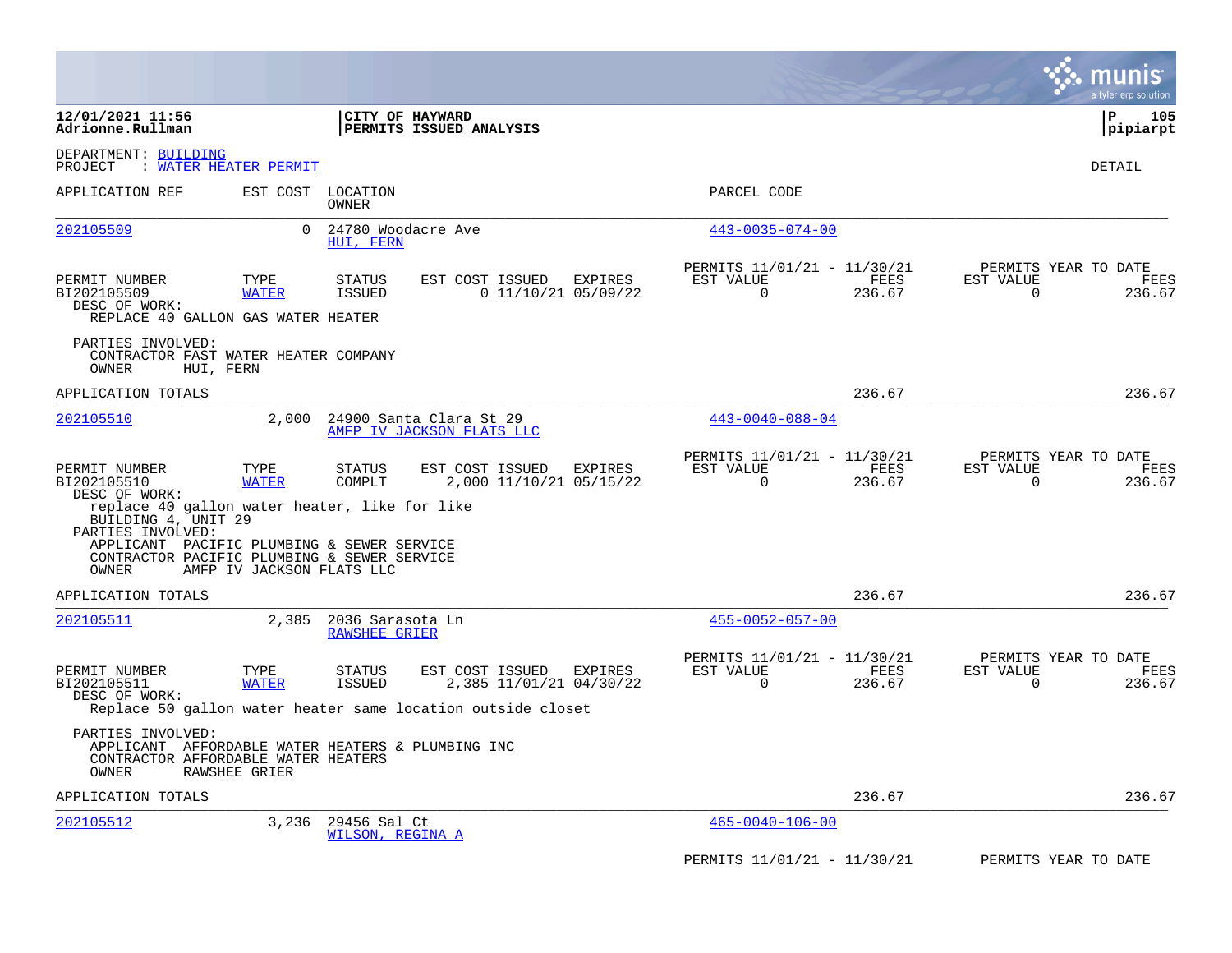|                                                                                                                                       |                               |                                |                                                               |                |                                                      |                |                       | a tyler erp solution                   |
|---------------------------------------------------------------------------------------------------------------------------------------|-------------------------------|--------------------------------|---------------------------------------------------------------|----------------|------------------------------------------------------|----------------|-----------------------|----------------------------------------|
| 12/01/2021 11:56<br>Adrionne.Rullman<br>PERMIT NUMBER                                                                                 | TYPE                          | STATUS                         | CITY OF HAYWARD<br>PERMITS ISSUED ANALYSIS<br>EST COST ISSUED | EXPIRES        | EST VALUE                                            | <b>FEES</b>    | EST VALUE             | ΙP<br>106<br> pipiarpt<br>FEES         |
| DEPARTMENT: BUILDING<br>PROJECT<br>: WATER HEATER PERMIT                                                                              |                               |                                |                                                               |                |                                                      |                |                       | <b>DETAIL</b>                          |
| APPLICATION REF                                                                                                                       | EST COST LOCATION             |                                |                                                               |                | PARCEL CODE                                          |                |                       |                                        |
| BI202105512<br>DESC OF WORK:<br>Replace 50 gallon water heater same location garage                                                   | <b>WATER</b>                  | OWNER<br><b>ISSUED</b>         | 3,236 11/01/21 04/30/22                                       |                | $\mathbf 0$                                          | 236.67         | $\mathbf 0$           | 236.67                                 |
| PARTIES INVOLVED:<br>APPLICANT AFFORDABLE WATER HEATERS & PLUMBING INC<br>CONTRACTOR AFFORDABLE WATER HEATERS & PLUMBING INC<br>OWNER | WILSON, REGINA A              |                                |                                                               |                |                                                      |                |                       |                                        |
| APPLICATION TOTALS                                                                                                                    |                               |                                |                                                               |                |                                                      | 236.67         |                       | 236.67                                 |
| 202105513                                                                                                                             | 2,016                         | 25937 Meadowmist Dr            | SANJUAN MAGIN O JR & FATIMA M                                 |                | $452 - 0004 - 073 - 00$                              |                |                       |                                        |
| PERMIT NUMBER<br>BI202105513<br>DESC OF WORK:<br>Replace 50 gallon water heater same location garage                                  | TYPE<br><b>WATER</b>          | <b>STATUS</b><br><b>ISSUED</b> | EST COST ISSUED<br>2,016 11/01/21 04/30/22                    | EXPIRES        | PERMITS 11/01/21 - 11/30/21<br>EST VALUE<br>$\Omega$ | FEES<br>236.67 | EST VALUE<br>$\Omega$ | PERMITS YEAR TO DATE<br>FEES<br>236.67 |
| PARTIES INVOLVED:<br>APPLICANT AFFORDABLE WATER HEATERS & PLUMBING INC<br>CONTRACTOR AFFORDABLE WATER HEATERS & PLUMBING INC<br>OWNER | SANJUAN MAGIN O JR & FATIMA M |                                |                                                               |                |                                                      |                |                       |                                        |
| APPLICATION TOTALS                                                                                                                    |                               |                                |                                                               |                |                                                      | 236.67         |                       | 236.67                                 |
| 202105514                                                                                                                             | 2,635                         | 2623 Spindrift Cir             | PAISO, JAYRYAN & CHERMAINE                                    |                | $461 - 0102 - 004 - 00$                              |                |                       |                                        |
| PERMIT NUMBER<br>BI202105514<br>DESC OF WORK:                                                                                         | TYPE<br><b>WATER</b>          | <b>STATUS</b><br><b>ISSUED</b> | EST COST ISSUED EXPIRES<br>2,635 11/01/21 04/30/22            |                | PERMITS 11/01/21 - 11/30/21<br>EST VALUE<br>$\Omega$ | FEES<br>236.67 | EST VALUE<br>$\Omega$ | PERMITS YEAR TO DATE<br>FEES<br>236.67 |
| Replace 50 gallon water heater same location garage                                                                                   |                               |                                |                                                               |                |                                                      |                |                       |                                        |
| PARTIES INVOLVED:<br>APPLICANT AFFORDABLE WATER HEATERS & PLUMBING INC<br>CONTRACTOR AFFORDABLE WATER HEATERS & PLUMBING INC<br>OWNER | PAISO, JAYRYAN & CHERMAINE    |                                |                                                               |                |                                                      |                |                       |                                        |
| APPLICATION TOTALS                                                                                                                    |                               |                                |                                                               |                |                                                      | 236.67         |                       | 236.67                                 |
| 202105515                                                                                                                             | 2,016                         | 25470 Muir St                  | HTUN THUREIN & OO LWIN M ETAL                                 |                | $444 - 0066 - 024 - 00$                              |                |                       |                                        |
| PERMIT NUMBER<br>BI202105515<br>DESC OF WORK:                                                                                         | TYPE<br><b>WATER</b>          | STATUS<br>COMPLT               | EST COST ISSUED<br>2,016 11/01/21 05/30/22                    | <b>EXPIRES</b> | PERMITS 11/01/21 - 11/30/21<br>EST VALUE<br>$\Omega$ | FEES<br>236.67 | EST VALUE<br>$\Omega$ | PERMITS YEAR TO DATE<br>FEES<br>236.67 |

Replace 50 Gallon water heater same location laundry room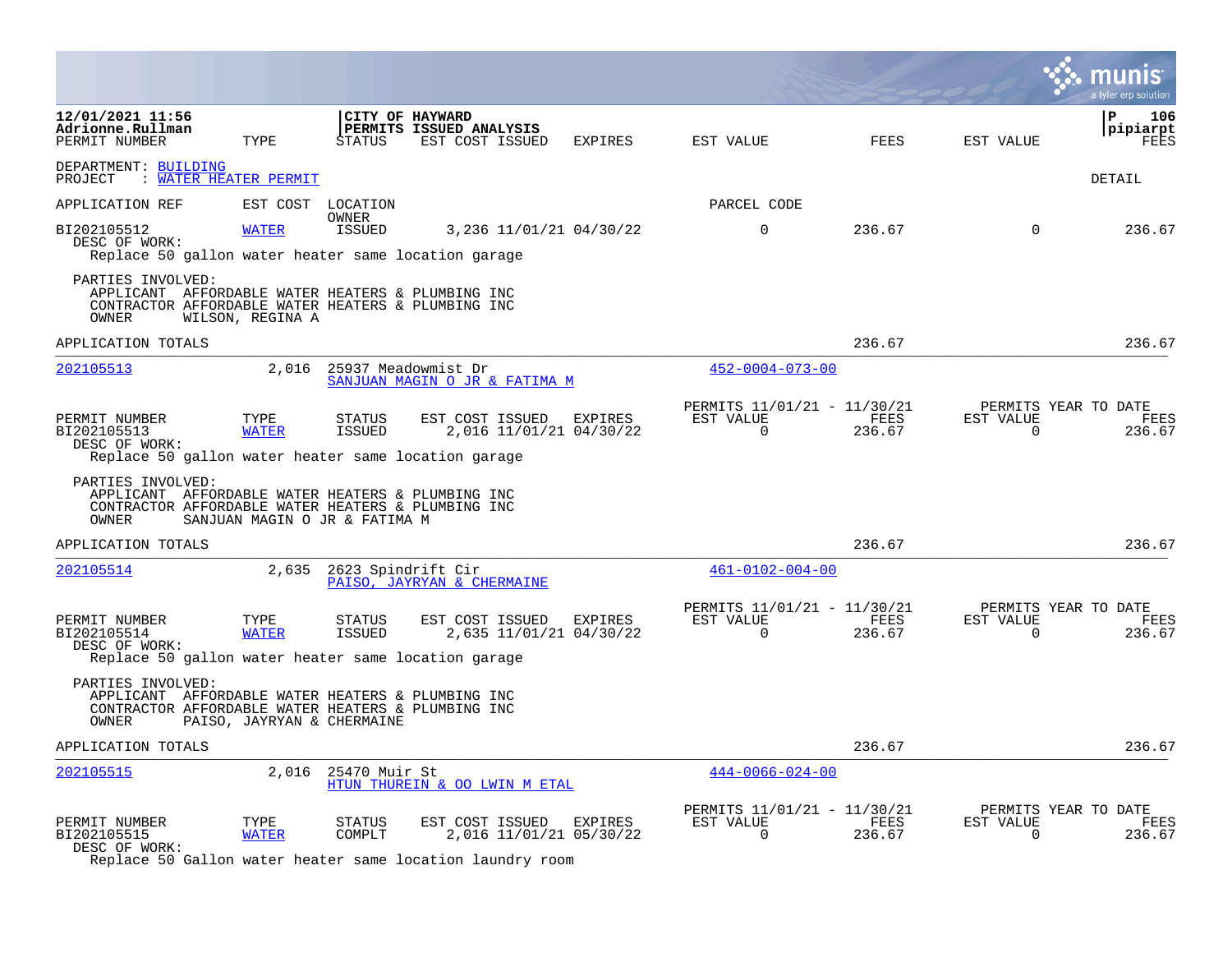|                                                                                                                                                                                           |                          |                                             |                                                    |                |                                                      |                |                       | munis<br>a tyler erp solution          |
|-------------------------------------------------------------------------------------------------------------------------------------------------------------------------------------------|--------------------------|---------------------------------------------|----------------------------------------------------|----------------|------------------------------------------------------|----------------|-----------------------|----------------------------------------|
| 12/01/2021 11:56<br>Adrionne.Rullman                                                                                                                                                      |                          |                                             | CITY OF HAYWARD<br>PERMITS ISSUED ANALYSIS         |                |                                                      |                |                       | ΙP<br>107<br> pipiarpt                 |
| DEPARTMENT: BUILDING<br>PROJECT<br>: WATER HEATER PERMIT                                                                                                                                  |                          |                                             |                                                    |                |                                                      |                |                       | DETAIL                                 |
| APPLICATION REF                                                                                                                                                                           | EST COST LOCATION        | <b>OWNER</b>                                |                                                    |                | PARCEL CODE                                          |                |                       |                                        |
| PARTIES INVOLVED:<br>APPLICANT AFFORDABLE WATER HEATERS & PLUMBING INC<br>CONTRACTOR AFFORDABLE WATER HEATERS<br>OWNER                                                                    |                          | HTUN THUREIN & OO LWIN M ETAL               |                                                    |                |                                                      |                |                       |                                        |
| APPLICATION TOTALS                                                                                                                                                                        |                          |                                             |                                                    |                |                                                      | 236.67         |                       | 236.67                                 |
| 202105547                                                                                                                                                                                 | 3,200                    | 22685 7th St<br>HOK LAI                     |                                                    |                | $427 - 0061 - 039 - 00$                              |                |                       |                                        |
| PERMIT NUMBER<br>BI202105547<br>DESC OF WORK:<br>REPLACE WATER HEATER, GAS, 50 GALLONS<br>CODE FEES APPLY PER P.N.<br>PARTIES INVOLVED:<br>CONTRACTOR OWNER/, BUILDER<br>OWNER<br>HOK LAI | TYPE<br>WATER            | STATUS<br>ISSUED                            | EST COST ISSUED<br>3,200 11/08/21 05/07/22         | <b>EXPIRES</b> | PERMITS 11/01/21 - 11/30/21<br>EST VALUE<br>$\Omega$ | FEES<br>846.84 | EST VALUE<br>0        | PERMITS YEAR TO DATE<br>FEES<br>846.84 |
| APPLICATION TOTALS                                                                                                                                                                        |                          |                                             |                                                    |                |                                                      | 846.84         |                       | 846.84                                 |
| 202105552                                                                                                                                                                                 | 1,600                    | 561 Berry Ave                               | <b>GORDON DOTSON PROPERTIES</b>                    |                | $444 - 0063 - 009 - 00$                              |                |                       |                                        |
| PERMIT NUMBER<br>BI202105552<br>DESC OF WORK:<br>install new 40 gallon water heater                                                                                                       | TYPE<br><b>WATER</b>     | STATUS<br>ISSUED                            | EST COST ISSUED<br>1,600 11/08/21 05/07/22         | EXPIRES        | PERMITS 11/01/21 - 11/30/21<br>EST VALUE<br>0        | FEES<br>236.67 | EST VALUE<br>$\Omega$ | PERMITS YEAR TO DATE<br>FEES<br>236.67 |
| PARTIES INVOLVED:<br>APPLICANT HICKS, WILLIAM J<br>CONTRACTOR B & H PLUMBING & HOME SERVICES INC<br>OWNER                                                                                 | GORDON DOTSON PROPERTIES |                                             |                                                    |                |                                                      |                |                       |                                        |
| APPLICATION TOTALS                                                                                                                                                                        |                          |                                             |                                                    |                |                                                      | 236.67         |                       | 236.67                                 |
| 202105571                                                                                                                                                                                 |                          | 3,484 21314 Gary Dr 209A<br>BRITO, CONNIE M |                                                    |                | $415 - 0252 - 420 - 00$                              |                |                       |                                        |
| PERMIT NUMBER<br>BI202105571<br>DESC OF WORK:<br>40 gallon gas water heater c/o in closet                                                                                                 | TYPE<br><b>WATER</b>     | STATUS<br>COMPLT                            | EST COST ISSUED EXPIRES<br>3,484 11/10/21 05/30/22 |                | PERMITS 11/01/21 - 11/30/21<br>EST VALUE<br>$\Omega$ | FEES<br>236.67 | EST VALUE<br>$\Omega$ | PERMITS YEAR TO DATE<br>FEES<br>236.67 |
| PARTIES INVOLVED:<br>APPLICANT MILLS, TAYLOR<br>CONTRACTOR ON TIME AC & HEATING DBA SERVICE CHAMPIO<br>OWNER                                                                              | BRITO, CONNIE M          |                                             |                                                    |                |                                                      |                |                       |                                        |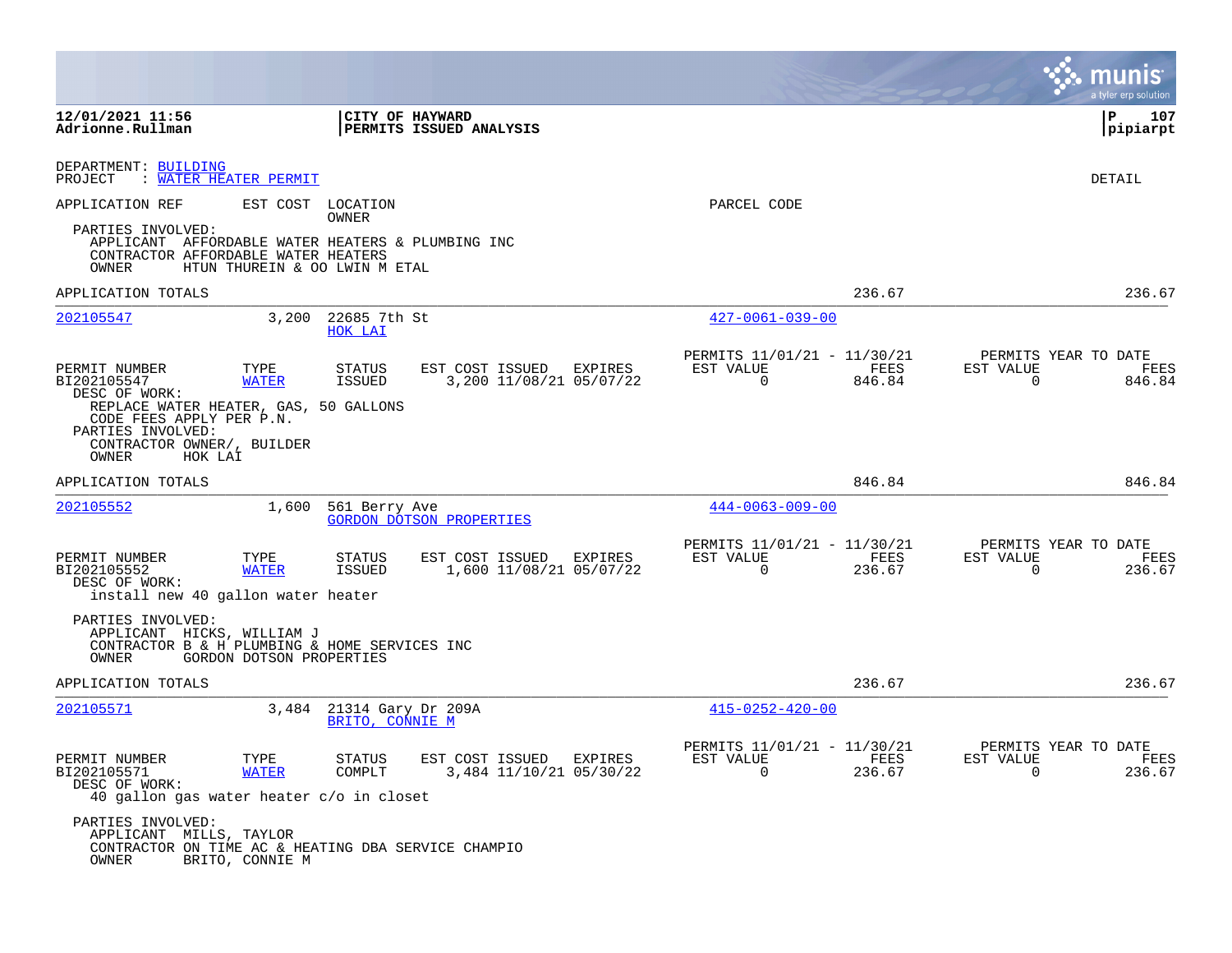|                                                                                                                                       |                                |                         |                                                                                                      |         |                                                         |                |                       | munis<br>a tyler erp solution          |
|---------------------------------------------------------------------------------------------------------------------------------------|--------------------------------|-------------------------|------------------------------------------------------------------------------------------------------|---------|---------------------------------------------------------|----------------|-----------------------|----------------------------------------|
| 12/01/2021 11:56<br>Adrionne.Rullman                                                                                                  |                                |                         | CITY OF HAYWARD<br>PERMITS ISSUED ANALYSIS                                                           |         |                                                         |                |                       | P<br>108<br> pipiarpt                  |
| DEPARTMENT: BUILDING<br>: WATER HEATER PERMIT<br>PROJECT                                                                              |                                |                         |                                                                                                      |         |                                                         |                |                       | DETAIL                                 |
| APPLICATION REF                                                                                                                       | EST COST                       | LOCATION<br>OWNER       |                                                                                                      |         | PARCEL CODE                                             |                |                       |                                        |
| APPLICATION TOTALS                                                                                                                    |                                |                         |                                                                                                      |         |                                                         | 236.67         |                       | 236.67                                 |
| 202105586                                                                                                                             | 3,747                          | 642 Bluefield Ln        | JOHNSON, FRED R JR & CECILIA M                                                                       |         | $432 - 0052 - 023 - 00$                                 |                |                       |                                        |
| PERMIT NUMBER<br>BI202105586<br>DESC OF WORK:<br>Replace 40 gallon water heater same location garage                                  | TYPE<br><b>WATER</b>           | STATUS<br><b>ISSUED</b> | EST COST ISSUED<br>3,747 11/08/21 05/07/22                                                           | EXPIRES | PERMITS 11/01/21 - 11/30/21<br>EST VALUE<br>$\mathbf 0$ | FEES<br>236.67 | EST VALUE<br>$\Omega$ | PERMITS YEAR TO DATE<br>FEES<br>236.67 |
| PARTIES INVOLVED:<br>APPLICANT AFFORDABLE WATER HEATERS & PLUMBING INC<br>CONTRACTOR AFFORDABLE WATER HEATERS & PLUMBING INC<br>OWNER | JOHNSON, FRED R JR & CECILIA M |                         |                                                                                                      |         |                                                         |                |                       |                                        |
| APPLICATION TOTALS                                                                                                                    |                                |                         |                                                                                                      |         |                                                         | 236.67         |                       | 236.67                                 |
| 202105587                                                                                                                             |                                | PINA, MARCIELA          | 2,016 31460 Meadowbrook Ave                                                                          |         | $078G - 2743 - 031 - 00$                                |                |                       |                                        |
| PERMIT NUMBER<br>BI202105587<br>DESC OF WORK:                                                                                         | TYPE<br><b>WATER</b>           | STATUS<br>ISSUED        | EST COST ISSUED<br>2,016 11/08/21 05/07/22<br>replace 40 gallon water heater in same location Garage | EXPIRES | PERMITS 11/01/21 - 11/30/21<br>EST VALUE<br>0           | FEES<br>236.67 | EST VALUE<br>$\Omega$ | PERMITS YEAR TO DATE<br>FEES<br>236.67 |
| PARTIES INVOLVED:<br>APPLICANT AFFORDABLE WATER HEATERS & PLUMBING INC<br>CONTRACTOR AFFORDABLE WATER HEATERS & PLUMBING INC<br>OWNER | PINA, MARCIELA                 |                         |                                                                                                      |         |                                                         |                |                       |                                        |
| APPLICATION TOTALS                                                                                                                    |                                |                         |                                                                                                      |         |                                                         | 236.67         |                       | 236.67                                 |
| 202105589                                                                                                                             | 2,635                          | 1441 Cathy Way          | HONORATO & ROSITA ORPILLA                                                                            |         | $442 - 0065 - 153 - 00$                                 |                |                       |                                        |
| PERMIT NUMBER<br>BI202105589<br>DESC OF WORK:<br>Replace 50 gallon water heater same location garage                                  | TYPE<br><b>WATER</b>           | STATUS<br>ISSUED        | EST COST ISSUED<br>2,635 11/08/21 05/18/22                                                           | EXPIRES | PERMITS 11/01/21 - 11/30/21<br>EST VALUE<br>0           | FEES<br>236.67 | EST VALUE<br>$\Omega$ | PERMITS YEAR TO DATE<br>FEES<br>236.67 |
| PARTIES INVOLVED:<br>APPLICANT AFFORDABLE WATER HEATERS & PLUMBING INC<br>CONTRACTOR AFFORDABLE WATER HEATERS & PLUMBING INC<br>OWNER | HONORATO & ROSITA ORPILLA      |                         |                                                                                                      |         |                                                         |                |                       |                                        |
| APPLICATION TOTALS                                                                                                                    |                                |                         |                                                                                                      |         |                                                         | 236.67         |                       | 236.67                                 |
| 202105639                                                                                                                             |                                |                         | 2,000 24900 Santa Clara St 8                                                                         |         | $443 - 0040 - 088 - 04$                                 |                |                       |                                        |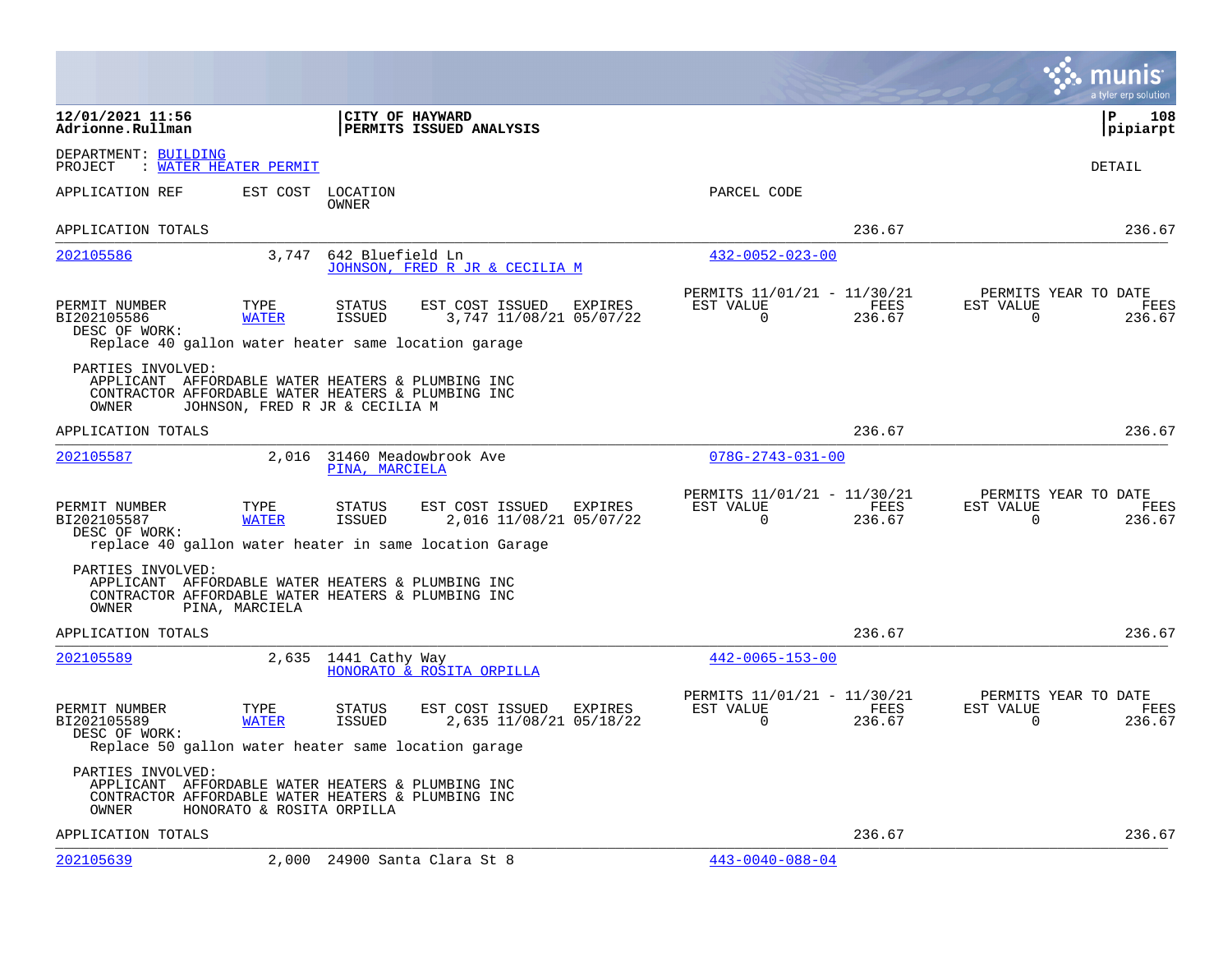|                                                                                                                                                                                  |                             |                                       |                                                                         |                                  |                                                         |                |                       | munis<br>a tyler erp solution          |
|----------------------------------------------------------------------------------------------------------------------------------------------------------------------------------|-----------------------------|---------------------------------------|-------------------------------------------------------------------------|----------------------------------|---------------------------------------------------------|----------------|-----------------------|----------------------------------------|
| 12/01/2021 11:56<br>Adrionne.Rullman                                                                                                                                             |                             |                                       | CITY OF HAYWARD<br>PERMITS ISSUED ANALYSIS<br>AMFP IV JACKSON FLATS LLC |                                  |                                                         |                |                       | $\mathbf{P}$<br>109<br> pipiarpt       |
| PERMIT NUMBER                                                                                                                                                                    | TYPE                        | STATUS                                | EST COST ISSUED                                                         | <b>EXPIRES</b>                   | PERMITS 11/01/21 - 11/30/21<br>EST VALUE                | FEES           | EST VALUE             | PERMITS YEAR TO DATE<br>FEES           |
| DEPARTMENT: BUILDING<br>PROJECT                                                                                                                                                  | : WATER HEATER PERMIT       |                                       |                                                                         |                                  |                                                         |                |                       | <b>DETAIL</b>                          |
| APPLICATION REF                                                                                                                                                                  |                             | EST COST LOCATION<br>OWNER            |                                                                         |                                  | PARCEL CODE                                             |                |                       |                                        |
| BI202105639<br>DESC OF WORK:                                                                                                                                                     | <b>WATER</b>                | <b>ISSUED</b>                         |                                                                         | 2,000 11/10/21 05/17/22          | $\Omega$                                                | 236.67         | $\Omega$              | 236.67                                 |
| R/R 40 gallon water heater like for like<br>BLDG 1 Unit 8<br>PARTIES INVOLVED:<br>APPLICANT PACIFIC PLUMBING & SEWER SERV.<br>CONTRACTOR PACIFIC PLUMBING & SEWER SERV.<br>OWNER | AMFP IV JACKSON FLATS LLC   |                                       |                                                                         |                                  |                                                         |                |                       |                                        |
| APPLICATION TOTALS                                                                                                                                                               |                             |                                       |                                                                         |                                  |                                                         | 236.67         |                       | 236.67                                 |
| 202105642                                                                                                                                                                        | 2,500                       | 23500 Odom Dr<br><b>JAMIEKA WHITE</b> |                                                                         |                                  | $432 - 0060 - 139 - 00$                                 |                |                       |                                        |
| PERMIT NUMBER<br>BI202105642<br>DESC OF WORK:<br>40 GALLON GAS WATER HEATER REPLACEMENT                                                                                          | TYPE<br><b>WATER</b>        | STATUS<br>ISSUED                      | EST COST ISSUED EXPIRES                                                 | 2,500 11/15/21 05/14/22          | PERMITS 11/01/21 - 11/30/21<br>EST VALUE<br>$\Omega$    | FEES<br>236.67 | EST VALUE<br>$\Omega$ | PERMITS YEAR TO DATE<br>FEES<br>236.67 |
| PARTIES INVOLVED:<br>APPLICANT RESCUE ROOTER<br>CONTRACTOR RESCUE ROOTER<br>OWNER                                                                                                | <b>JAMIEKA WHITE</b>        |                                       |                                                                         |                                  |                                                         |                |                       |                                        |
| APPLICATION TOTALS                                                                                                                                                               |                             |                                       |                                                                         |                                  |                                                         | 236.67         |                       | 236.67                                 |
| 202105644                                                                                                                                                                        |                             | 901 31282 Oakhill Way                 | RUSSELL, GILBERT E & INGE R                                             |                                  | $078G - 2728 - 022 - 00$                                |                |                       |                                        |
| PERMIT NUMBER<br>BI202105644<br>DESC OF WORK:<br>R/R water heater 50 gallon location garage                                                                                      | TYPE<br><b>WATER</b>        | STATUS<br>ISSUED                      | EST COST ISSUED                                                         | EXPIRES<br>901 11/10/21 05/09/22 | PERMITS 11/01/21 - 11/30/21<br>EST VALUE<br>$\mathbf 0$ | FEES<br>236.67 | EST VALUE<br>0        | PERMITS YEAR TO DATE<br>FEES<br>236.67 |
| PARTIES INVOLVED:<br>APPLICANT FAST WATER HEATER COMPANY<br>CONTRACTOR FAST WATER HEATER COMPANY<br>OWNER                                                                        | RUSSELL, GILBERT E & INGE R |                                       |                                                                         |                                  |                                                         |                |                       |                                        |
| APPLICATION TOTALS                                                                                                                                                               |                             |                                       |                                                                         |                                  |                                                         | 236.67         |                       | 236.67                                 |
| 202105687                                                                                                                                                                        | 1,791                       | 356 Arrowhead Way                     | STEVENSON, DANIEL ROBERT & NORMA J ETAL                                 |                                  | $078G - 2652 - 050 - 00$                                |                |                       |                                        |
| PERMIT NUMBER                                                                                                                                                                    | TYPE                        | <b>STATUS</b>                         | EST COST ISSUED                                                         | <b>EXPIRES</b>                   | PERMITS 11/01/21 - 11/30/21<br>EST VALUE                | FEES           | EST VALUE             | PERMITS YEAR TO DATE<br>FEES           |

**Contract**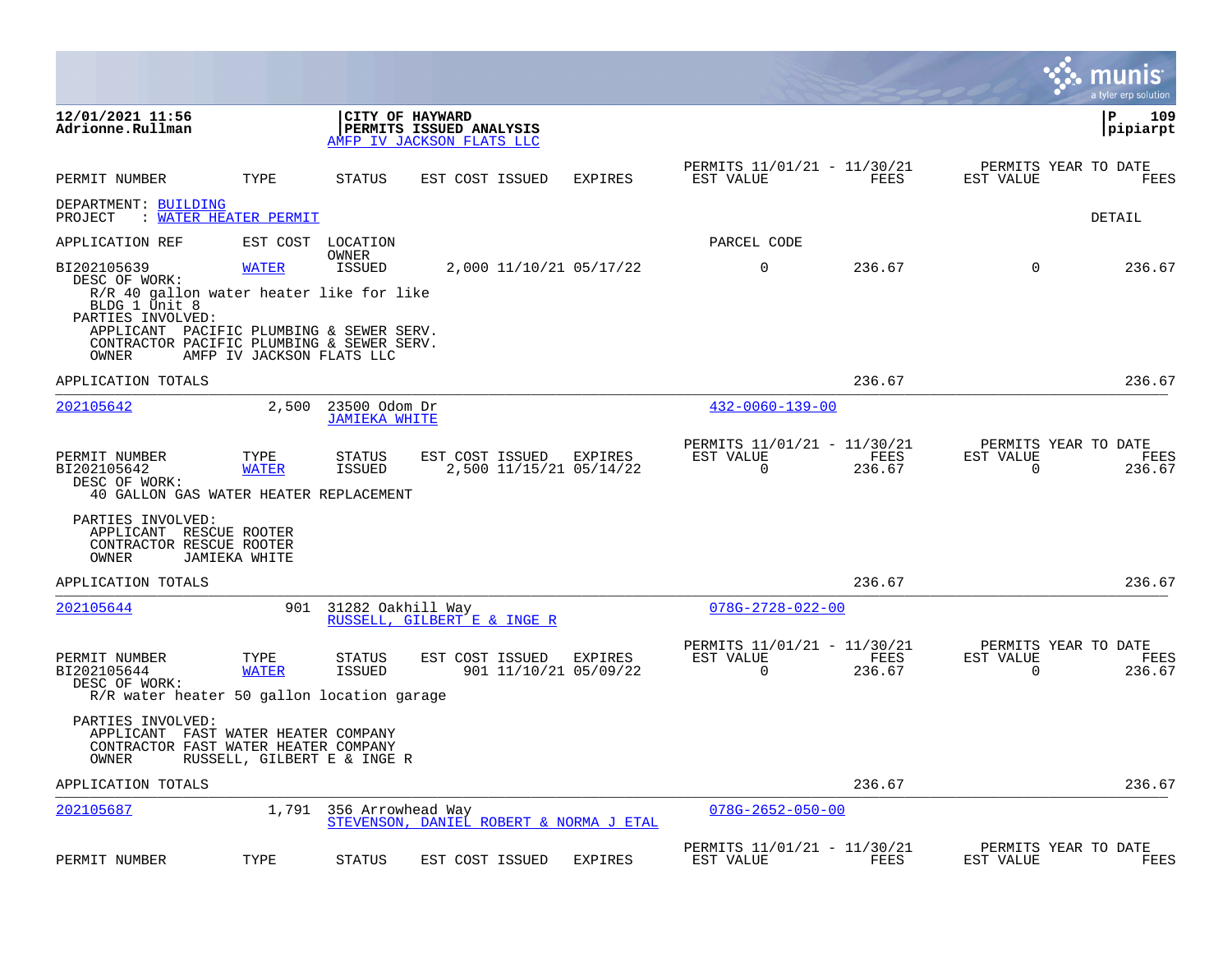|                                                                                                                                                                                       |                            |                                        |                                                                    |         |                                                         |                |                          | a tyler erp solution                   |
|---------------------------------------------------------------------------------------------------------------------------------------------------------------------------------------|----------------------------|----------------------------------------|--------------------------------------------------------------------|---------|---------------------------------------------------------|----------------|--------------------------|----------------------------------------|
| 12/01/2021 11:56<br>Adrionne.Rullman                                                                                                                                                  |                            | CITY OF HAYWARD                        | PERMITS ISSUED ANALYSIS                                            |         |                                                         |                |                          | l P<br>110<br> pipiarpt                |
| DEPARTMENT: BUILDING<br>PROJECT                                                                                                                                                       | <b>WATER HEATER PERMIT</b> |                                        |                                                                    |         |                                                         |                |                          | DETAIL                                 |
| APPLICATION REF                                                                                                                                                                       | EST COST                   | LOCATION                               |                                                                    |         | PARCEL CODE                                             |                |                          |                                        |
| BI202105687<br>DESC OF WORK:<br>Remove/Replace Water Heater Type: Gas<br>Size 50 gal, Location: Garage BTU: 38k<br>PARTIES INVOLVED:<br>CONTRACTOR FAST WATER HEATER COMPANY<br>OWNER | <b>WATER</b>               | OWNER<br>ISSUED                        | 1,791 11/16/21 05/15/22<br>STEVENSON, DANIEL ROBERT & NORMA J ETAL |         | $\mathbf 0$                                             | 236.67         | $\Omega$                 | 236.67                                 |
| APPLICATION TOTALS                                                                                                                                                                    |                            |                                        |                                                                    |         |                                                         | 236.67         |                          | 236.67                                 |
| 202105713                                                                                                                                                                             | 1,500                      | 29516 Holyoke Ave                      | JHAAJ, MANJIT K & SINGH INDERJIT                                   |         | $465 - 0071 - 101 - 00$                                 |                |                          |                                        |
| PERMIT NUMBER<br>BI202105713<br>DESC OF WORK:<br>remove and replace 50 gallon water heater in garage                                                                                  | TYPE<br><b>WATER</b>       | STATUS<br>ISSUED                       | EST COST ISSUED<br>1,500 11/23/21 05/22/22                         | EXPIRES | PERMITS 11/01/21 - 11/30/21<br>EST VALUE<br>$\mathbf 0$ | FEES<br>236.67 | EST VALUE<br>$\mathbf 0$ | PERMITS YEAR TO DATE<br>FEES<br>236.67 |
| PARTIES INVOLVED:<br>APPLICANT BARKER HEATING & COOLING<br>CONTRACTOR BARKER HEATING & COOLING<br>OWNER                                                                               |                            | JHAAJ, MANJIT K & SINGH INDERJIT       |                                                                    |         |                                                         |                |                          |                                        |
| APPLICATION TOTALS                                                                                                                                                                    |                            |                                        |                                                                    |         |                                                         | 236.67         |                          | 236.67                                 |
| <u>202105718</u>                                                                                                                                                                      | 1,883                      | 22858 Optimist St<br>SHIMADA, SHUNSUKE |                                                                    |         | $431 - 0028 - 089 - 00$                                 |                |                          |                                        |
| PERMIT NUMBER<br>BI202105718<br>DESC OF WORK:                                                                                                                                         | TYPE<br><b>WATER</b>       | STATUS<br>ISSUED                       | EST COST ISSUED<br>1,883 11/17/21 05/16/22                         | EXPIRES | PERMITS 11/01/21 - 11/30/21<br>EST VALUE<br>$\Omega$    | FEES<br>236.67 | EST VALUE<br>$\Omega$    | PERMITS YEAR TO DATE<br>FEES<br>236.67 |
| closet                                                                                                                                                                                |                            |                                        | install 40 gallon water heater likefor like in outside             |         |                                                         |                |                          |                                        |
| PARTIES INVOLVED:<br>APPLICANT HARRIS WATER HEATERS INC<br>CONTRACTOR HARRIS WATER HEATERS INC<br>OWNER                                                                               | SHIMADA, SHUNSUKE          |                                        |                                                                    |         |                                                         |                |                          |                                        |
| APPLICATION TOTALS                                                                                                                                                                    |                            |                                        |                                                                    |         |                                                         | 236.67         |                          | 236.67                                 |
| 202105778                                                                                                                                                                             | 2,565                      | 2782 Sea Horse Ct<br>LUISTRO, ERWIN    |                                                                    |         | $461 - 0101 - 024 - 00$                                 |                |                          |                                        |
| PERMIT NUMBER<br>BI202105778<br>DESC OF WORK:<br>50 Gallon water heater change out<br>Same Location : laundry room<br>PARTIES INVOLVED:                                               | TYPE<br><b>WATER</b>       | <b>STATUS</b><br><b>ISSUED</b>         | EST COST ISSUED<br>2,565 11/22/21 05/21/22                         | EXPIRES | PERMITS 11/01/21 - 11/30/21<br>EST VALUE<br>$\Omega$    | FEES<br>236.67 | EST VALUE<br>$\Omega$    | PERMITS YEAR TO DATE<br>FEES<br>236.67 |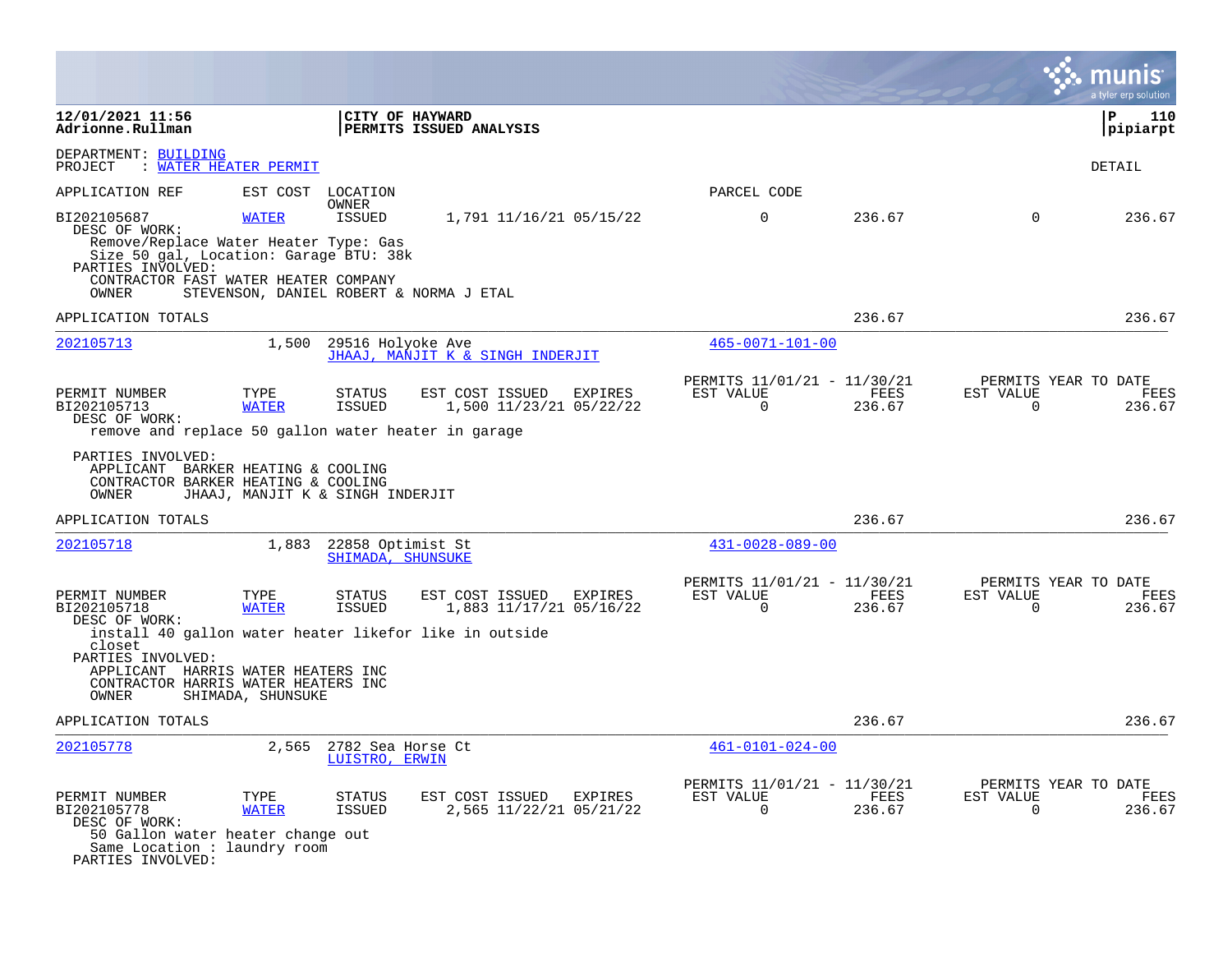|                                                                                                                                                                                                                                                                    |                                                |                                                              |                                                         |                | a tyler erp solution                                            |
|--------------------------------------------------------------------------------------------------------------------------------------------------------------------------------------------------------------------------------------------------------------------|------------------------------------------------|--------------------------------------------------------------|---------------------------------------------------------|----------------|-----------------------------------------------------------------|
| 12/01/2021 11:56<br>Adrionne.Rullman                                                                                                                                                                                                                               | <b>CITY OF HAYWARD</b>                         | <b>PERMITS ISSUED ANALYSIS</b>                               |                                                         |                | ΙP<br>111<br> pipiarpt                                          |
| DEPARTMENT: BUILDING<br>PROJECT<br><b>WATER HEATER PERMIT</b>                                                                                                                                                                                                      |                                                |                                                              |                                                         |                | DETAIL                                                          |
| APPLICATION REF                                                                                                                                                                                                                                                    | EST COST LOCATION<br>OWNER                     |                                                              | PARCEL CODE                                             |                |                                                                 |
| APPLICANT OGATA, KIMBERLY<br>CONTRACTOR PAYLESS WATER HEATERS & PLUMBING INC.<br>OWNER<br>LUISTRO, ERWIN                                                                                                                                                           |                                                |                                                              |                                                         |                |                                                                 |
| APPLICATION TOTALS                                                                                                                                                                                                                                                 |                                                |                                                              |                                                         | 236.67         | 236.67                                                          |
| 202105780                                                                                                                                                                                                                                                          | 2,565<br>22114 Hesperian Blvd<br>HARJATI, RINA |                                                              | $432 - 0064 - 039 - 00$                                 |                |                                                                 |
| PERMIT NUMBER<br>TYPE<br>BI202105780<br><b>WATER</b><br>DESC OF WORK:<br>50 Gallon Water Heater Change Out                                                                                                                                                         | <b>STATUS</b><br><b>ISSUED</b>                 | EST COST ISSUED<br><b>EXPIRES</b><br>2,565 11/22/21 05/21/22 | PERMITS 11/01/21 - 11/30/21<br>EST VALUE<br>$\Omega$    | FEES<br>236.67 | PERMITS YEAR TO DATE<br>EST VALUE<br>FEES<br>$\Omega$<br>236.67 |
| Same Location (Laundry Room)<br>PARTIES INVOLVED:<br>APPLICANT OGATA, KIMBERLY<br>CONTRACTOR PAYLESS WATER HEATERS & PLUMBING INC.<br>OWNER<br>HARJATI, RINA                                                                                                       |                                                |                                                              |                                                         |                |                                                                 |
| APPLICATION TOTALS                                                                                                                                                                                                                                                 |                                                |                                                              |                                                         | 236.67         | 236.67                                                          |
| 202105786                                                                                                                                                                                                                                                          | 2,092<br>2715 Markham Ct<br>RIPPY, MICHELLE R  |                                                              | $081D - 2084 - 057 - 00$                                |                |                                                                 |
| PERMIT NUMBER<br>TYPE<br>BI202105786<br><b>WATER</b><br>DESC OF WORK:                                                                                                                                                                                              | STATUS<br>ISSUED                               | EST COST ISSUED<br>EXPIRES<br>2,092 11/22/21 05/21/22        | PERMITS 11/01/21 - 11/30/21<br>EST VALUE<br>$\mathbf 0$ | FEES<br>236.67 | PERMITS YEAR TO DATE<br>EST VALUE<br>FEES<br>0<br>236.67        |
| Type: Gas/Size: 40 gal/ Location : Hall Closet<br>BTU: 38K<br>PARTIES INVOLVED:<br>APPLICANT FAST WATER HEATER COMPANY<br>CONTRACTOR FAST WATER HEATER COMPANY<br>OWNER<br>RIPPY, MICHELLE R                                                                       |                                                |                                                              |                                                         |                |                                                                 |
| APPLICATION TOTALS                                                                                                                                                                                                                                                 |                                                |                                                              |                                                         | 236.67         | 236.67                                                          |
| 202105790                                                                                                                                                                                                                                                          | 2,067<br>27360 Marigold Ct<br>NAVAL, TERESA    |                                                              | $456 - 0039 - 095 - 00$                                 |                |                                                                 |
| PERMIT NUMBER<br>TYPE<br>BI202105790<br><b>WATER</b><br>DESC OF WORK:<br>Install 40 Gallon Water Heater<br>Like for like inside closet<br>PARTIES INVOLVED:<br>APPLICANT HARRIS WATER HEATERS INC<br>CONTRACTOR HARRIS WATER HEATERS INC<br>OWNER<br>NAVAL, TERESA | <b>STATUS</b><br><b>ISSUED</b>                 | EST COST ISSUED<br>EXPIRES<br>2,067 11/23/21 05/22/22        | PERMITS 11/01/21 - 11/30/21<br>EST VALUE<br>$\Omega$    | FEES<br>236.67 | PERMITS YEAR TO DATE<br>EST VALUE<br>FEES<br>$\Omega$<br>236.67 |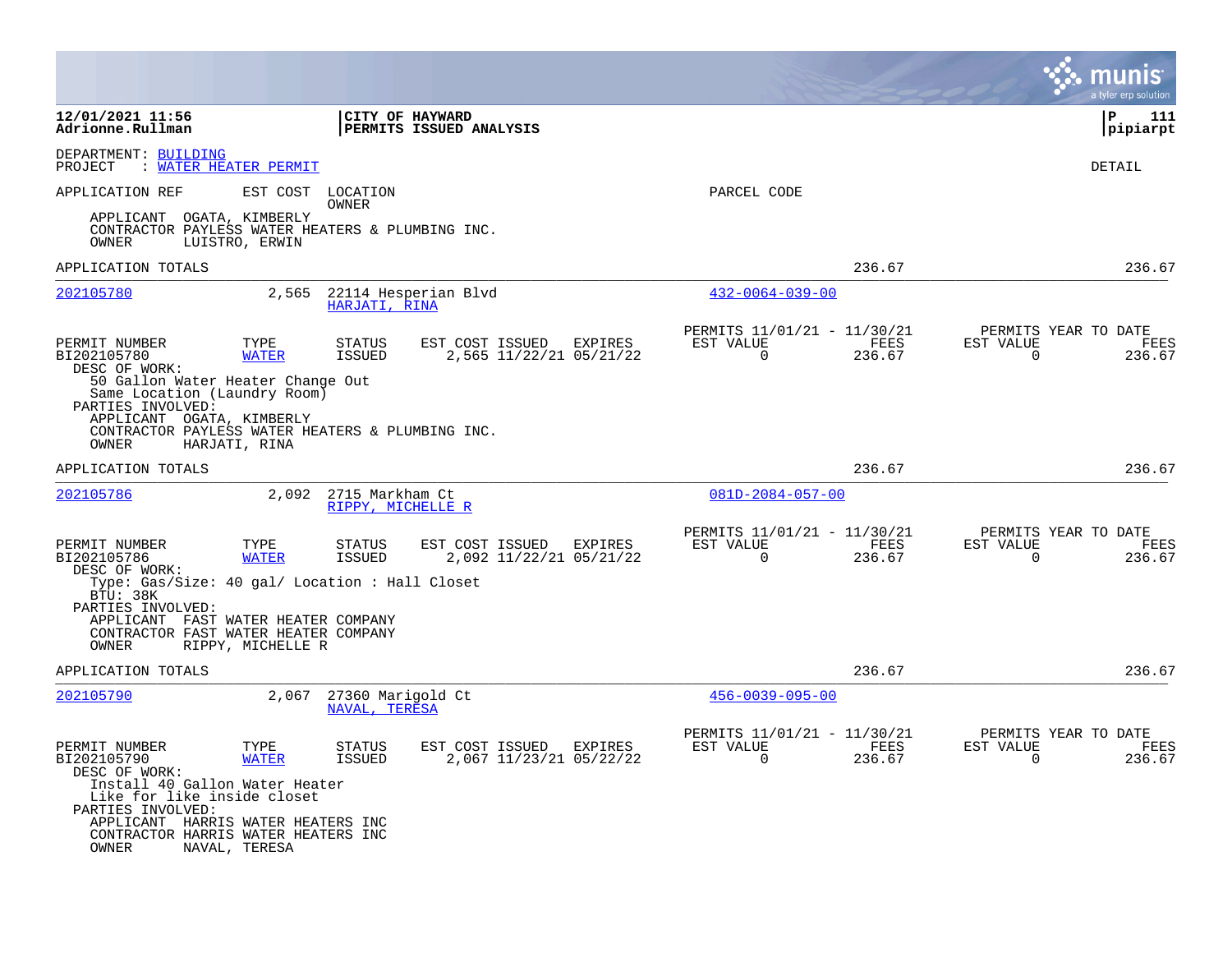|                                                                                                                                   |                                           |                                         |                                            |         |                                                      |                |                       | munis<br>a tyler erp solution                 |
|-----------------------------------------------------------------------------------------------------------------------------------|-------------------------------------------|-----------------------------------------|--------------------------------------------|---------|------------------------------------------------------|----------------|-----------------------|-----------------------------------------------|
| 12/01/2021 11:56<br>Adrionne.Rullman<br>APPLICATION TOTALS                                                                        |                                           | CITY OF HAYWARD                         | PERMITS ISSUED ANALYSIS                    |         |                                                      | 236.67         |                       | l P<br>112<br> pipiarpt<br>236.67             |
| DEPARTMENT: BUILDING<br>: WATER HEATER PERMIT<br>PROJECT                                                                          |                                           |                                         |                                            |         |                                                      |                |                       | DETAIL                                        |
| APPLICATION REF                                                                                                                   |                                           | EST COST LOCATION<br>OWNER              |                                            |         | PARCEL CODE                                          |                |                       |                                               |
| 202105804                                                                                                                         | 1,200                                     | 2679 Beachwood St                       | WALKER, STEPHEN M & RHONDA K TRS           |         | $461 - 0102 - 055 - 00$                              |                |                       |                                               |
| PERMIT NUMBER<br>BI202105804<br>DESC OF WORK:<br>Replace 40 gal water heater in garage                                            | TYPE<br><b>WATER</b>                      | STATUS<br>ISSUED                        | EST COST ISSUED<br>1,200 11/29/21 05/28/22 | EXPIRES | PERMITS 11/01/21 - 11/30/21<br>EST VALUE<br>$\Omega$ | FEES<br>236.67 | EST VALUE<br>$\Omega$ | PERMITS YEAR TO DATE<br>FEES<br>236.67        |
| PARTIES INVOLVED:<br>APPLICANT DELESTREZ, YOAN<br>CONTRACTOR TRIPPPLE THREAT PLUMBING<br>OWNER                                    |                                           | WALKER, STEPHEN M & RHONDA K TRS        |                                            |         |                                                      |                |                       |                                               |
| APPLICATION TOTALS                                                                                                                |                                           |                                         |                                            |         |                                                      | 236.67         |                       | 236.67                                        |
| 202105872                                                                                                                         | 2,355                                     | 1075 Citron Way                         | SAUCEDA, TRINIDAD G 3RD & CYNTHIA C        |         | $442 - 0040 - 092 - 00$                              |                |                       |                                               |
| PERMIT NUMBER<br>BI202105872<br>DESC OF WORK:<br>40 gallon water heater change out same location garage                           | TYPE<br><b>WATER</b>                      | STATUS<br>ISSUED                        | EST COST ISSUED<br>2,355 11/29/21 05/28/22 | EXPIRES | PERMITS 11/01/21 - 11/30/21<br>EST VALUE<br>$\Omega$ | FEES<br>236.67 | EST VALUE<br>$\Omega$ | PERMITS YEAR TO DATE<br>FEES<br>236.67        |
| PARTIES INVOLVED:<br>APPLICANT PAYLESS WATER HEATERS & PLUMBING INC.<br>CONTRACTOR PAYLESS WATER HEATERS & PLUMBING INC.<br>OWNER |                                           | SAUCEDA, TRINIDAD G 3RD & CYNTHIA C     |                                            |         |                                                      |                |                       |                                               |
| APPLICATION TOTALS                                                                                                                |                                           |                                         |                                            |         |                                                      | 236.67         |                       | 236.67                                        |
| 202105892                                                                                                                         | 850                                       | 26031 Whitman St<br>DIRKSEN, LAWRENCE K |                                            |         | $452 - 0016 - 020 - 00$                              |                |                       |                                               |
| PERMIT NUMBER<br>BI202105892<br>DESC OF WORK:<br>replace 50 gallon water heater in same location                                  | TYPE<br><b>WATER</b>                      | <b>STATUS</b><br>ISSUED                 | EST COST ISSUED<br>850 11/30/21 05/29/22   | EXPIRES | PERMITS 11/01/21 - 11/30/21<br>EST VALUE<br>$\Omega$ | FEES<br>236.67 | EST VALUE<br>0        | PERMITS YEAR TO DATE<br><b>FEES</b><br>236.67 |
| PARTIES INVOLVED:<br>APPLICANT<br>CONTRACTOR ECONOMY ROOTER INC<br>OWNER                                                          | ECONOMY ROOTER INC<br>DIRKSEN, LAWRENCE K |                                         |                                            |         |                                                      |                |                       |                                               |
| APPLICATION TOTALS                                                                                                                |                                           |                                         |                                            |         |                                                      | 236.67         |                       | 236.67                                        |
| 202105893                                                                                                                         | 1,000                                     | 1494 B St<br><b>SCHMOKER, BEN</b>       |                                            |         | $427 - 0036 - 013 - 00$                              |                |                       |                                               |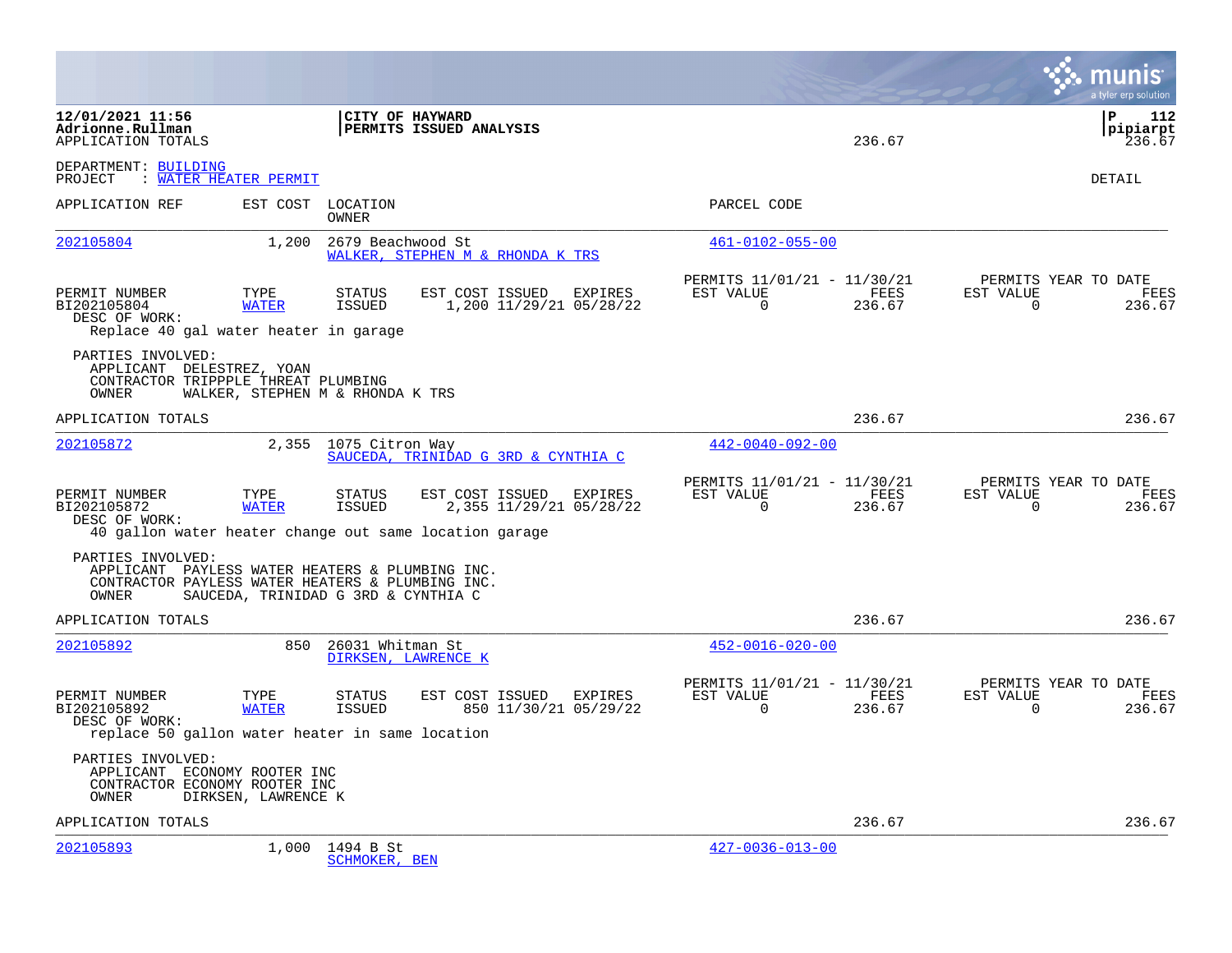|                                                                                                     |                                        |                                     |                                                                                      |                |                                                         |                    |                       | munis<br>a tyler erp solution          |
|-----------------------------------------------------------------------------------------------------|----------------------------------------|-------------------------------------|--------------------------------------------------------------------------------------|----------------|---------------------------------------------------------|--------------------|-----------------------|----------------------------------------|
| 12/01/2021 11:56<br>Adrionne.Rullman                                                                |                                        |                                     | CITY OF HAYWARD<br>PERMITS ISSUED ANALYSIS                                           |                |                                                         |                    |                       | P<br>113<br>pipiarpt                   |
| PERMIT NUMBER                                                                                       | TYPE                                   | STATUS                              | EST COST ISSUED                                                                      | <b>EXPIRES</b> | PERMITS 11/01/21 - 11/30/21<br>EST VALUE                | <b>FEES</b>        | EST VALUE             | PERMITS YEAR TO DATE<br>FEES           |
| DEPARTMENT: BUILDING<br>WATER HEATER PERMIT<br>PROJECT                                              |                                        |                                     |                                                                                      |                |                                                         |                    |                       | DETAIL                                 |
| APPLICATION REF                                                                                     | EST COST                               | LOCATION                            |                                                                                      |                | PARCEL CODE                                             |                    |                       |                                        |
| BI202105893<br>DESC OF WORK:                                                                        | <b>WATER</b>                           | <b>OWNER</b><br><b>ISSUED</b>       | 1,000 11/30/21 05/29/22<br>replace 50 gallon water heater in same location in garage |                | $\mathbf 0$                                             | 236.67             | $\Omega$              | 236.67                                 |
| PARTIES INVOLVED:<br>APPLICANT<br>CONTRACTOR ECONOMY ROOTER INC<br>OWNER                            | ECONOMY ROOTER INC<br>SCHMOKER, BEN    |                                     |                                                                                      |                |                                                         |                    |                       |                                        |
| APPLICATION TOTALS                                                                                  |                                        |                                     |                                                                                      |                |                                                         | 236.67             |                       | 236.67                                 |
| 202105894                                                                                           | 1,000                                  | 2207 Thayer Ave<br>HIATT, RAYFORD R |                                                                                      |                | $441 - 0035 - 026 - 00$                                 |                    |                       |                                        |
| PERMIT NUMBER<br>BI202105894<br>DESC OF WORK:<br>replace 50 gallon water in same location in garage | TYPE<br><b>WATER</b>                   | STATUS<br><b>ISSUED</b>             | EST COST ISSUED<br>1,000 11/30/21 05/29/22                                           | EXPIRES        | PERMITS 11/01/21 - 11/30/21<br>EST VALUE<br>$\mathbf 0$ | FEES<br>236.67     | EST VALUE<br>$\Omega$ | PERMITS YEAR TO DATE<br>FEES<br>236.67 |
| PARTIES INVOLVED:<br>APPLICANT<br>CONTRACTOR ECONOMY ROOTER INC<br>OWNER                            | ECONOMY ROOTER INC<br>HIATT, RAYFORD R |                                     |                                                                                      |                |                                                         |                    |                       |                                        |
| APPLICATION TOTALS<br>PROJECT TOTALS                                                                |                                        |                                     |                                                                                      |                | $\Omega$                                                | 236.67<br>9,603.63 | $\Omega$              | 236.67<br>9,603.63                     |

**Tara**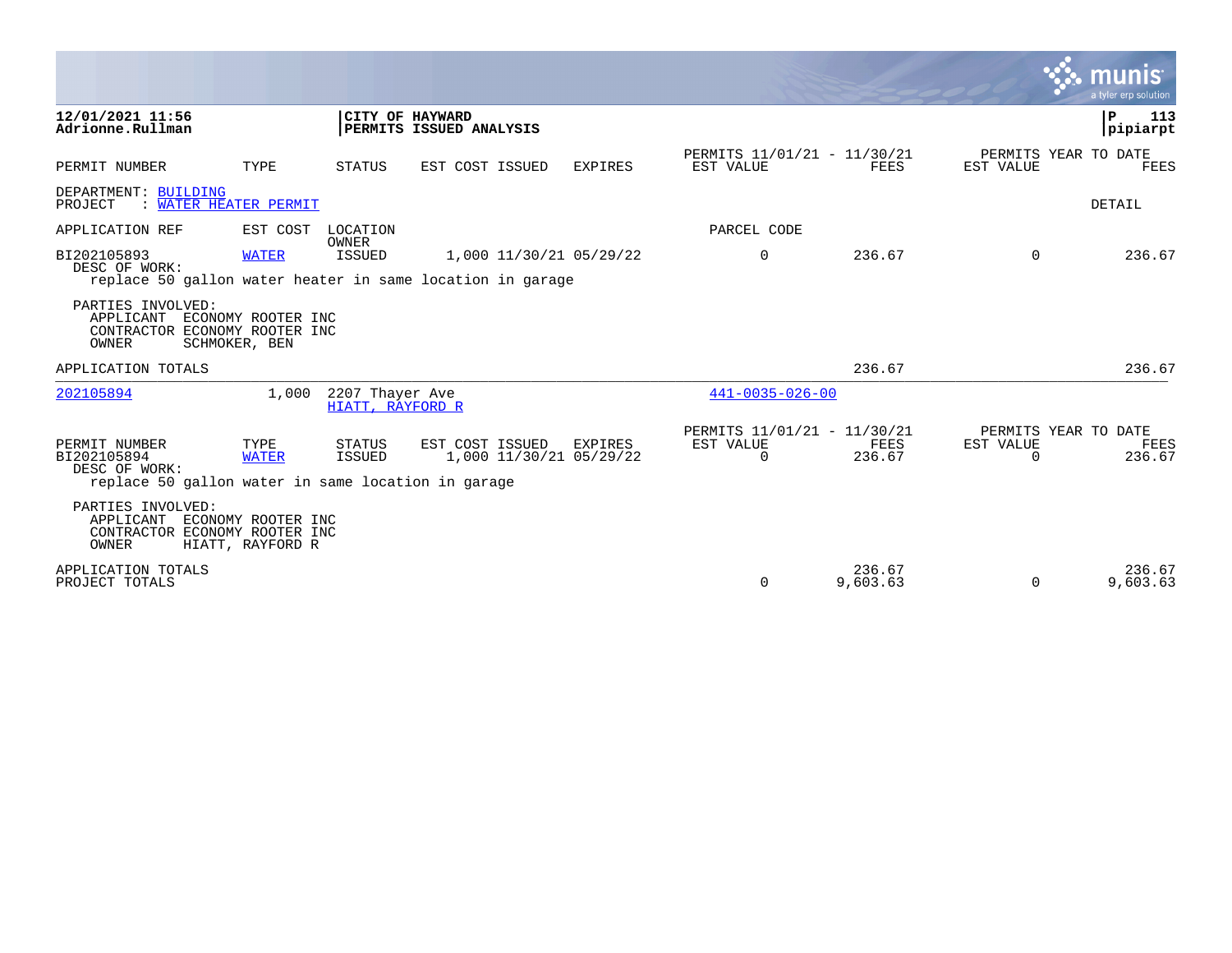|                                                                                                               |                          |                                                                                                                                                                                                                                          |         |                                                      |                | munis<br>a tyler erp solution                                   |
|---------------------------------------------------------------------------------------------------------------|--------------------------|------------------------------------------------------------------------------------------------------------------------------------------------------------------------------------------------------------------------------------------|---------|------------------------------------------------------|----------------|-----------------------------------------------------------------|
| 12/01/2021 11:56<br>Adrionne.Rullman                                                                          |                          | CITY OF HAYWARD<br><b>PERMITS ISSUED ANALYSIS</b>                                                                                                                                                                                        |         |                                                      |                | $\mathbf{P}$<br>114<br> pipiarpt                                |
| DEPARTMENT: BUILDING<br>PROJECT                                                                               | : RETROFIT WINDOWS/DOORS |                                                                                                                                                                                                                                          |         |                                                      |                | DETAIL                                                          |
| APPLICATION REF                                                                                               | EST COST                 | LOCATION<br>OWNER                                                                                                                                                                                                                        |         | PARCEL CODE                                          |                |                                                                 |
| 202105469                                                                                                     | 2,798                    | 28122 Karn Dr<br>REYES, ELMER E & MARIA E TRS                                                                                                                                                                                            |         | $464 - 0055 - 043 - 00$                              |                |                                                                 |
| PERMIT NUMBER<br>BI202105469<br>DESC OF WORK:                                                                 | TYPE<br><b>WINDOWS</b>   | STATUS<br>EST COST ISSUED<br><b>ISSUED</b><br>2,798 11/03/21 05/02/22                                                                                                                                                                    | EXPIRES | PERMITS 11/01/21 - 11/30/21<br>EST VALUE<br>$\Omega$ | FEES<br>424.23 | PERMITS YEAR TO DATE<br>EST VALUE<br>FEES<br>$\Omega$<br>424.23 |
| same location<br>PARTIES INVOLVED:<br>APPLICANT PERMIT SERVICES INC<br>CONTRACTOR HOME DEPOT USA INC<br>OWNER |                          | Replace 3 windows with retrofit vinyl windows like for like<br>REYES, ELMER E & MARIA E TRS                                                                                                                                              |         |                                                      |                |                                                                 |
| APPLICATION TOTALS                                                                                            |                          |                                                                                                                                                                                                                                          |         |                                                      | 424.23         | 424.23                                                          |
| 202105488                                                                                                     | 12,861                   | 22889 Nevada Rd<br>ARNOLD, DONALD & JOANN                                                                                                                                                                                                |         | $432 - 0040 - 059 - 00$                              |                |                                                                 |
| PERMIT NUMBER<br>BI202105488<br>DESC OF WORK:                                                                 | TYPE<br><b>WINDOWS</b>   | <b>STATUS</b><br>EST COST ISSUED<br><b>ISSUED</b><br>12,861 11/01/21 04/30/22                                                                                                                                                            | EXPIRES | PERMITS 11/01/21 - 11/30/21<br>EST VALUE<br>0        | FEES<br>593.92 | PERMITS YEAR TO DATE<br>FEES<br>EST VALUE<br>0<br>593.92        |
| PARTIES INVOLVED:<br>OWNER                                                                                    | ARNOLD, DONALD & JOANN   | RETROFIT 9 WINDOWS & REPLACE 1 WINDOW W/ FRAME & NEW MOIST-<br>URE BARRIER. WINDOW TO STAY THE SAME SIZE. 10 WINDOWS TOTAL.<br>APPLICANT TRANSFORM SR HOME IMPROVEMENT PRODUCTS L<br>CONTRACTOR TRANSFORM SR HOME IMPROVEMENT PRODUCTS L |         |                                                      |                |                                                                 |
| APPLICATION TOTALS                                                                                            |                          |                                                                                                                                                                                                                                          |         |                                                      | 593.92         | 593.92                                                          |
| 202105541                                                                                                     | 8,804                    | 604 Jefferson St<br>DEO, MEREANI & RATIST                                                                                                                                                                                                |         | $452 - 0068 - 010 - 00$                              |                |                                                                 |
| PERMIT NUMBER<br>BI202105541<br>DESC OF WORK:                                                                 | TYPE<br><b>WINDOWS</b>   | <b>STATUS</b><br>EST COST ISSUED<br><b>ISSUED</b><br>8,804 11/08/21 05/07/22                                                                                                                                                             | EXPIRES | PERMITS 11/01/21 - 11/30/21<br>EST VALUE<br>$\Omega$ | FEES<br>481.99 | PERMITS YEAR TO DATE<br>EST VALUE<br>FEES<br>$\Omega$<br>481.99 |
| LOCATION.<br>PARTIES INVOLVED:<br>OWNER                                                                       | DEO, MEREANI & RATIST    | REPLACING 1 RETROFIT SLIDING PATIO DOOR, SAME SIZE &<br>CONTRACTOR JEMICO LLC DBA RENEWAL BY ANDERSON                                                                                                                                    |         |                                                      |                |                                                                 |
| APPLICATION TOTALS                                                                                            |                          |                                                                                                                                                                                                                                          |         |                                                      | 481.99         | 481.99                                                          |
| 202105542                                                                                                     |                          | 37,713 138 Mediterranean Ave<br>DIZON, VILLAMOR C & FE D                                                                                                                                                                                 |         | $465 - 0040 - 074 - 00$                              |                |                                                                 |
|                                                                                                               |                          |                                                                                                                                                                                                                                          |         | PERMITS 11/01/21 - 11/30/21                          |                | PERMITS YEAR TO DATE                                            |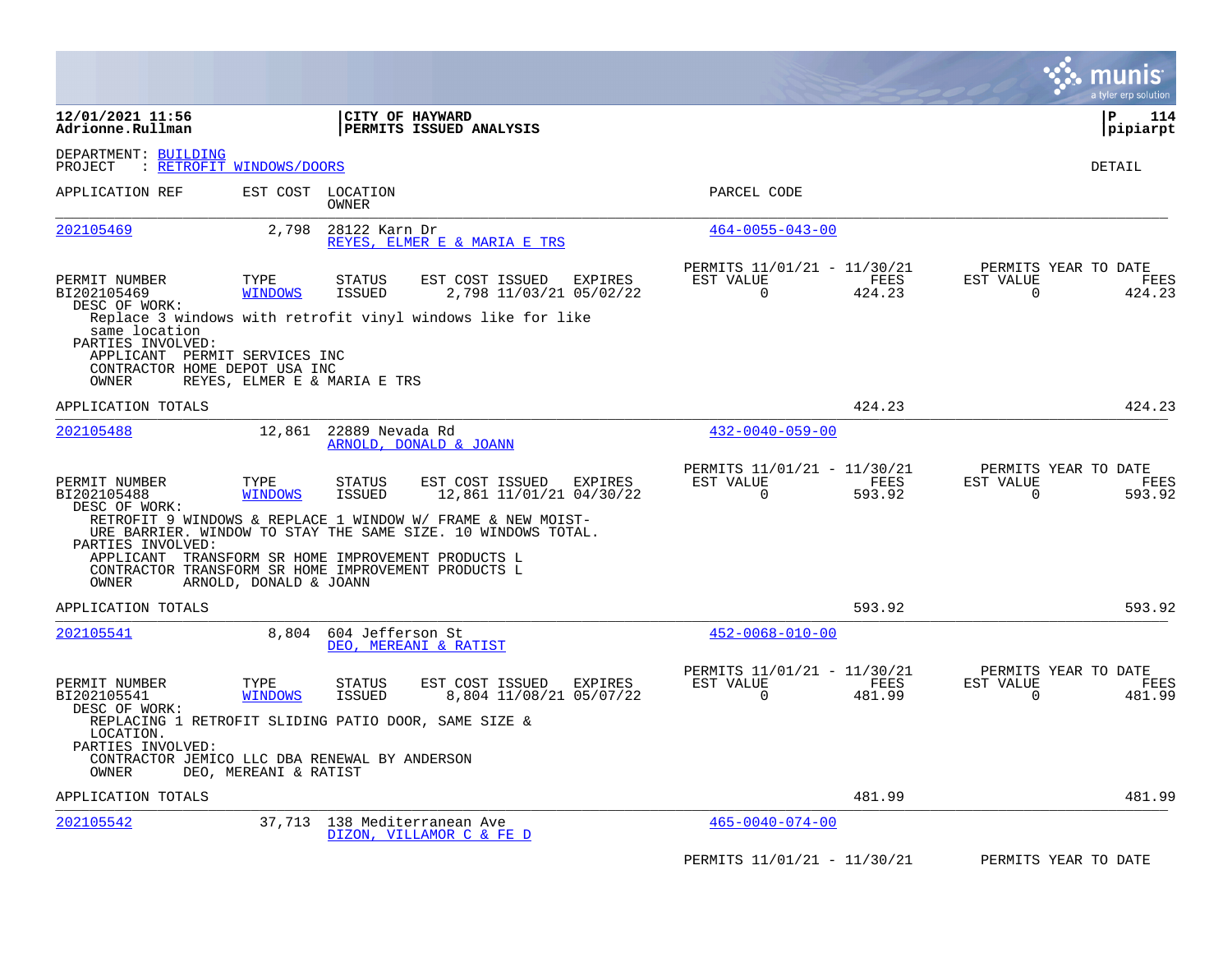|                                                                                                                                           |                          |                                  |                                            |                                     |                                                      |                       |                       | a tyler erp solution                   |
|-------------------------------------------------------------------------------------------------------------------------------------------|--------------------------|----------------------------------|--------------------------------------------|-------------------------------------|------------------------------------------------------|-----------------------|-----------------------|----------------------------------------|
| 12/01/2021 11:56<br>Adrionne.Rullman<br>PERMIT NUMBER                                                                                     | TYPE                     | CITY OF HAYWARD<br><b>STATUS</b> | PERMITS ISSUED ANALYSIS<br>EST COST ISSUED | EXPIRES                             | EST VALUE                                            | FEES                  | EST VALUE             | 115<br>∣P<br>pipiarpt<br>FEES          |
| DEPARTMENT: BUILDING<br>PROJECT : RETROFIT WINDOWS/DOORS                                                                                  |                          |                                  |                                            |                                     |                                                      |                       |                       | DETAIL                                 |
| APPLICATION REF                                                                                                                           | EST COST LOCATION        |                                  |                                            |                                     | PARCEL CODE                                          |                       |                       |                                        |
| BI202105542<br>DESC OF WORK:<br>10 RETROFIT WINDOWS & 1 RETROFIT DOOR                                                                     | <b>WINDOWS</b>           | OWNER<br><b>ISSUED</b>           |                                            | 37,713 11/08/21 05/07/22            | $\mathbf 0$                                          | 1,194.33              | $\Omega$              | 1,194.33                               |
| PARTIES INVOLVED:<br>CONTRACTOR JEMICO LLC DBA RENEWAL BY ANDERSON<br>OWNER                                                               | DIZON, VILLAMOR C & FE D |                                  |                                            |                                     |                                                      |                       |                       |                                        |
| APPLICATION TOTALS                                                                                                                        |                          |                                  |                                            |                                     |                                                      | 1,194.33              |                       | 1,194.33                               |
| 202105548                                                                                                                                 | 3,200                    | 22685 7th St<br>HOK LAI          |                                            |                                     | $427 - 0061 - 039 - 00$                              |                       |                       |                                        |
| PERMIT NUMBER<br>BI202105548<br>DESC OF WORK:<br>REPLACE WINDOWS (10), SAME SIZE AND LOCATION                                             | TYPE<br><b>WINDOWS</b>   | STATUS<br>ISSUED                 | EST COST ISSUED EXPIRES                    | 3,200 11/08/21 05/07/22             | PERMITS 11/01/21 - 11/30/21<br>EST VALUE<br>$\Omega$ | FEES<br>342.09        | EST VALUE<br>$\Omega$ | PERMITS YEAR TO DATE<br>FEES<br>342.09 |
| PARTIES INVOLVED:<br>CONTRACTOR OWNER/, BUILDER<br>OWNER<br>HOK LAI                                                                       |                          |                                  |                                            |                                     |                                                      |                       |                       |                                        |
| APPLICATION TOTALS                                                                                                                        |                          |                                  |                                            |                                     |                                                      | 342.09                |                       | 342.09                                 |
| 202105627                                                                                                                                 | 20,282                   | 1873 Dove Way                    | ALCORN, JERALDINE P TR                     |                                     | $463 - 0006 - 037 - 00$                              |                       |                       |                                        |
| PERMIT NUMBER<br>BI202105627<br>DESC OF WORK:                                                                                             | TYPE<br><b>WINDOWS</b>   | STATUS<br>ISSUED                 | EST COST ISSUED                            | EXPIRES<br>20,282 11/10/21 05/09/22 | PERMITS 11/01/21 - 11/30/21<br>EST VALUE<br>$\Omega$ | FEES<br>817.70        | EST VALUE<br>0        | PERMITS YEAR TO DATE<br>FEES<br>817.70 |
| Replacing 4 retrofit windows and 1 retrofit patio door<br>PARTIES INVOLVED:<br>APPLICANT TAIBI, SOFIANE<br>CONTRACTOR JEMICO LLC<br>OWNER | ALCORN, JERALDINE P TR   |                                  |                                            |                                     |                                                      |                       |                       |                                        |
| APPLICATION TOTALS                                                                                                                        |                          |                                  |                                            |                                     |                                                      | 817.70                |                       | 817.70                                 |
| 202105682                                                                                                                                 | 6,000                    | 992 Folsom Ave<br>DEOL, KIM      |                                            |                                     | $464 - 0080 - 002 - 00$                              |                       |                       |                                        |
| PERMIT NUMBER<br>BI202105682<br>DESC OF WORK:<br>replace broken windows                                                                   | TYPE<br><b>WINDOWS</b>   | STATUS<br>ISSUED                 | EST COST ISSUED                            | EXPIRES<br>6,000 11/15/21 05/14/22  | PERMITS 11/01/21 - 11/30/21<br>EST VALUE<br>$\Omega$ | <b>FEES</b><br>398.06 | EST VALUE<br>$\Omega$ | PERMITS YEAR TO DATE<br>FEES<br>398.06 |

PARTIES INVOLVED: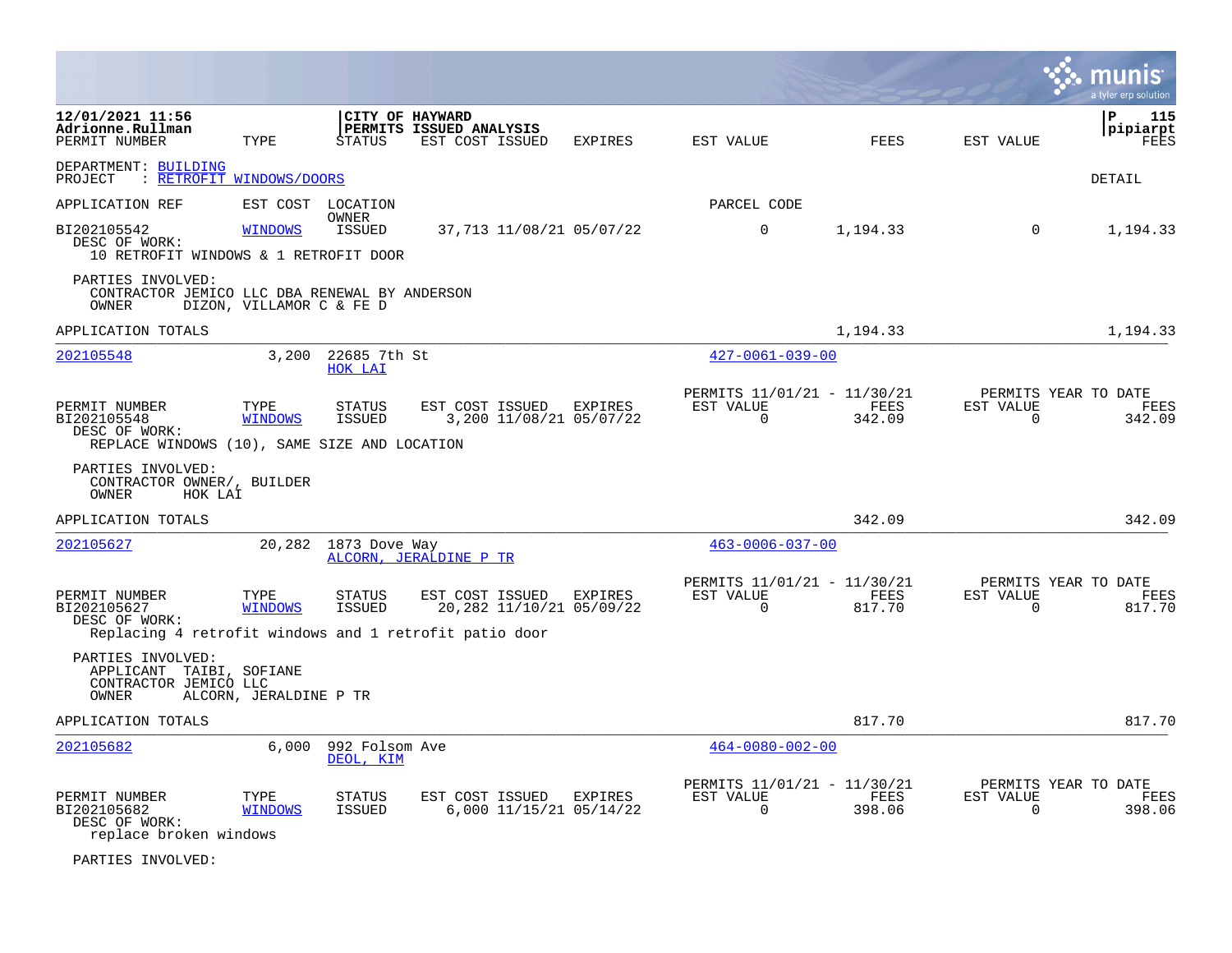|                                                                                                                               |                                                                                         |                                                                           | a tyler erp solution                                               |
|-------------------------------------------------------------------------------------------------------------------------------|-----------------------------------------------------------------------------------------|---------------------------------------------------------------------------|--------------------------------------------------------------------|
| 12/01/2021 11:56<br>Adrionne.Rullman                                                                                          | CITY OF HAYWARD<br>PERMITS ISSUED ANALYSIS                                              |                                                                           | l P<br>116<br> pipiarpt                                            |
| DEPARTMENT: BUILDING<br>: RETROFIT WINDOWS/DOORS<br>PROJECT                                                                   |                                                                                         |                                                                           | <b>DETAIL</b>                                                      |
| APPLICATION REF                                                                                                               | EST COST LOCATION<br><b>OWNER</b>                                                       | PARCEL CODE                                                               |                                                                    |
| APPLICANT DEOL, KIM<br>CONTRACTOR OWNER/BUILDER<br>OWNER<br>DEOL, KIM                                                         |                                                                                         |                                                                           |                                                                    |
| APPLICATION TOTALS                                                                                                            |                                                                                         | 398.06                                                                    | 398.06                                                             |
| 202105683<br>4,217                                                                                                            | 2495 Oakes Dr<br>BAUTISTA, ROMEO S                                                      | $425 - 0370 - 001 - 00$                                                   |                                                                    |
| PERMIT NUMBER<br>TYPE<br>BI202105683<br><b>WINDOWS</b><br>DESC OF WORK:                                                       | <b>STATUS</b><br>EST COST ISSUED<br>EXPIRES<br><b>ISSUED</b><br>4,217 11/15/21 05/14/22 | PERMITS 11/01/21 - 11/30/21<br>EST VALUE<br>FEES<br>0<br>479.98           | PERMITS YEAR TO DATE<br>FEES<br>EST VALUE<br>479.98<br>0           |
| PARTIES INVOLVED:<br>APPLICANT ALLEN PFEIFER<br>CONTRACTOR ALLEN PFEIFER<br>OWNER<br>BAUTISTA, ROMEO S                        | repalce double french door with new sliding patio door                                  |                                                                           |                                                                    |
| APPLICATION TOTALS                                                                                                            |                                                                                         | 479.98                                                                    | 479.98                                                             |
| 202105714<br>32,636                                                                                                           | 28034 Dobbel Ave<br>BAKER, PATRICK E & NANCY L TRS                                      | $081D - 2082 - 024 - 00$                                                  |                                                                    |
| PERMIT NUMBER<br>TYPE<br>BI202105714<br><b>WINDOWS</b><br>DESC OF WORK:                                                       | EST COST ISSUED<br><b>STATUS</b><br>EXPIRES<br>ISSUED<br>32,636 11/16/21 05/15/22       | PERMITS 11/01/21 - 11/30/21<br>EST VALUE<br>FEES<br>0<br>994.11           | PERMITS YEAR TO DATE<br>FEES<br>EST VALUE<br>0<br>994.11           |
| patio door<br>PARTIES INVOLVED:<br>APPLICANT JEMICO LLC<br>CONTRACTOR JEMICO LLC<br>BAKER, PATRICK E & NANCY L TRS<br>OWNER   | replace 5 retrofit windows 1 full frame bay window and a                                |                                                                           |                                                                    |
| APPLICATION TOTALS                                                                                                            |                                                                                         | 994.11                                                                    | 994.11                                                             |
| 202105727<br>1,405                                                                                                            | 2719 Spindrift Ct<br>KASHYAP, ANJANA                                                    | $461 - 0100 - 020 - 00$                                                   |                                                                    |
| PERMIT NUMBER<br>TYPE<br>BI202105727<br><b>WINDOWS</b><br>DESC OF WORK:<br>repacle 1 window with retrofit vinyl like for like | <b>STATUS</b><br>EST COST ISSUED<br>EXPIRES<br>1,405 11/17/21 05/16/22<br><b>ISSUED</b> | PERMITS 11/01/21 - 11/30/21<br>EST VALUE<br>FEES<br>$\mathbf 0$<br>232.04 | PERMITS YEAR TO DATE<br>EST VALUE<br>FEES<br>$\mathbf 0$<br>232.04 |
| PARTIES INVOLVED:<br>APPLICANT HOME DEPOT USA INC<br>CONTRACTOR HOME DEPOT USA INC<br>KASHYAP, ANJANA<br>OWNER                |                                                                                         |                                                                           |                                                                    |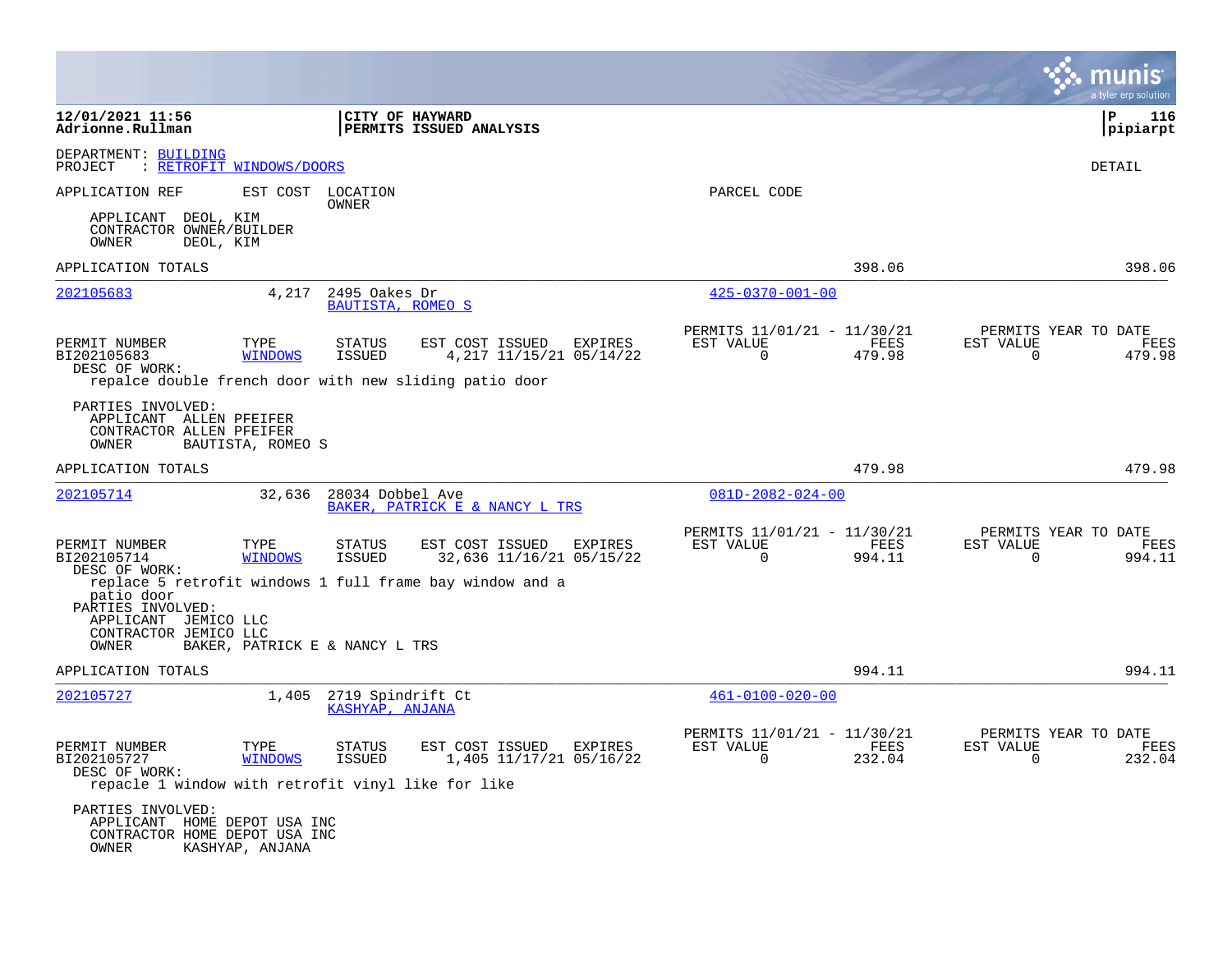|                                                                                                                                                            |                        |                                         |                                             |         |                                                         |                |                          | munis<br>a tyler erp solution                 |
|------------------------------------------------------------------------------------------------------------------------------------------------------------|------------------------|-----------------------------------------|---------------------------------------------|---------|---------------------------------------------------------|----------------|--------------------------|-----------------------------------------------|
| 12/01/2021 11:56<br>Adrionne.Rullman<br>APPLICATION TOTALS                                                                                                 |                        | CITY OF HAYWARD                         | PERMITS ISSUED ANALYSIS                     |         |                                                         | 232.04         |                          | l P<br>117<br> pipiarpt<br>232.04             |
| DEPARTMENT: BUILDING<br>: RETROFIT WINDOWS/DOORS<br>PROJECT                                                                                                |                        |                                         |                                             |         |                                                         |                |                          | DETAIL                                        |
| APPLICATION REF                                                                                                                                            | EST COST               | LOCATION<br>OWNER                       |                                             |         | PARCEL CODE                                             |                |                          |                                               |
| 202105728                                                                                                                                                  | 2,212                  | 1200 W Winton Ave                       | BARTOM, PROPERTIES LLC ETAL                 |         | 441-0010-001-05                                         |                |                          |                                               |
| PERMIT NUMBER<br>BI202105728<br>DESC OF WORK:                                                                                                              | TYPE<br><b>WINDOWS</b> | <b>STATUS</b><br>ISSUED                 | EST COST ISSUED<br>2, 212 11/17/21 05/16/22 | EXPIRES | PERMITS 11/01/21 - 11/30/21<br>EST VALUE<br>$\Omega$    | FEES<br>277.28 | EST VALUE<br>$\Omega$    | PERMITS YEAR TO DATE<br>FEES<br>277.28        |
| replace 2 windows with retrofit vinyl like for like<br>#147<br>PARTIES INVOLVED:<br>APPLICANT HOME DEPOT USA INC<br>CONTRACTOR HOME DEPOT USA INC<br>OWNER |                        | BARTOM, PROPERTIES LLC ETAL             |                                             |         |                                                         |                |                          |                                               |
| APPLICATION TOTALS                                                                                                                                         |                        |                                         |                                             |         |                                                         | 277.28         |                          | 277.28                                        |
| 202105741                                                                                                                                                  | 13,688                 | 1998 Osage Ave<br><b>KAREN RAOUIDAN</b> |                                             |         | $463 - 0005 - 084 - 00$                                 |                |                          |                                               |
| PERMIT NUMBER<br>BI202105741<br>DESC OF WORK:<br>replace 3 retrofit entry doord and 1 insert window                                                        | TYPE<br><b>WINDOWS</b> | <b>STATUS</b><br><b>ISSUED</b>          | EST COST ISSUED<br>13,688 11/17/21 05/16/22 | EXPIRES | PERMITS 11/01/21 - 11/30/21<br>EST VALUE<br>$\Omega$    | FEES<br>621.88 | EST VALUE<br>$\Omega$    | PERMITS YEAR TO DATE<br><b>FEES</b><br>621.88 |
| PARTIES INVOLVED:<br>APPLICANT JEMICO LLC<br>CONTRACTOR JEMICO LLC<br>OWNER                                                                                | KAREN RAQUIDAN         |                                         |                                             |         |                                                         |                |                          |                                               |
| APPLICATION TOTALS                                                                                                                                         |                        |                                         |                                             |         |                                                         | 621.88         |                          | 621.88                                        |
| 202105773                                                                                                                                                  | 4,000                  | 24265 Magna Ave                         | PROIETTI, ALEXANDRA TR                      |         | $444 - 0009 - 035 - 00$                                 |                |                          |                                               |
| PERMIT NUMBER<br>BI202105773<br>DESC OF WORK:<br>Replacing 4 existing windows like for like                                                                | TYPE<br><b>WINDOWS</b> | STATUS<br>ISSUED                        | EST COST ISSUED<br>4,000 11/23/21 05/30/22  | EXPIRES | PERMITS 11/01/21 - 11/30/21<br>EST VALUE<br>$\mathbf 0$ | FEES<br>342.11 | EST VALUE<br>$\mathbf 0$ | PERMITS YEAR TO DATE<br>FEES<br>342.11        |
| PARTIES INVOLVED:<br>APPLICANT NAVAL, IZABELLA<br>CONTRACTOR JEFF KENDALL<br>OWNER                                                                         | PROIETTI, ALEXANDRA TR |                                         |                                             |         |                                                         |                |                          |                                               |
| APPLICATION TOTALS                                                                                                                                         |                        |                                         |                                             |         |                                                         | 342.11         |                          | 342.11                                        |
| 202105774                                                                                                                                                  | 2,000                  | 24267 Magna Ave                         | PROIETTI, ALEXANDRA TR                      |         | $444 - 0009 - 035 - 00$                                 |                |                          |                                               |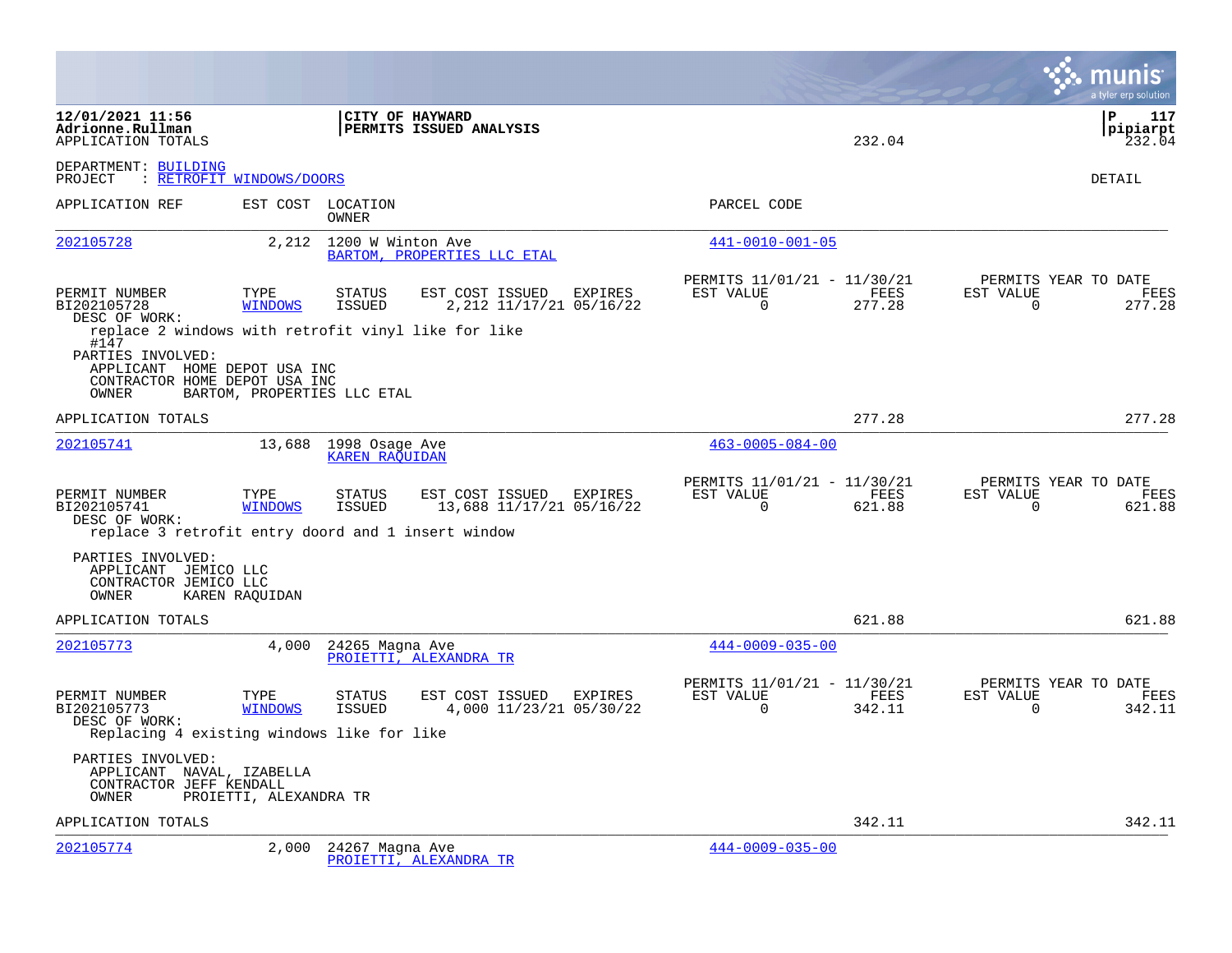|                                                                            |                                           |                 |                                |                         |                                          |                    |           | $\mathbf{S}$ . munist<br>a tyler erp solution |
|----------------------------------------------------------------------------|-------------------------------------------|-----------------|--------------------------------|-------------------------|------------------------------------------|--------------------|-----------|-----------------------------------------------|
| 12/01/2021 11:56<br>Adrionne.Rullman                                       |                                           | CITY OF HAYWARD | <b>PERMITS ISSUED ANALYSIS</b> |                         |                                          |                    |           | 118<br>P<br>pipiarpt                          |
| PERMIT NUMBER                                                              | TYPE                                      | STATUS          | EST COST ISSUED                | EXPIRES                 | PERMITS 11/01/21 - 11/30/21<br>EST VALUE | FEES               | EST VALUE | PERMITS YEAR TO DATE<br>FEES                  |
| DEPARTMENT: BUILDING<br>: RETROFIT WINDOWS/DOORS<br>PROJECT                |                                           |                 |                                |                         |                                          |                    |           | DETAIL                                        |
| APPLICATION REF                                                            | EST COST                                  | LOCATION        |                                |                         | PARCEL CODE                              |                    |           |                                               |
| BI202105774<br>DESC OF WORK:<br>Replacing 2 existing windows like for like | <b>WINDOWS</b>                            | OWNER<br>ISSUED |                                | 2,000 11/23/21 05/22/22 | $\Omega$                                 | 286.38             | $\Omega$  | 286.38                                        |
| PARTIES INVOLVED:<br>APPLICANT<br>CONTRACTOR JEFF KENDALL<br>OWNER         | NAVAL, IZABELLA<br>PROIETTI, ALEXANDRA TR |                 |                                |                         |                                          |                    |           |                                               |
| APPLICATION TOTALS<br>PROJECT TOTALS                                       |                                           |                 |                                |                         |                                          | 286.38<br>7,486.10 | $\Omega$  | 286.38<br>7,486.10                            |